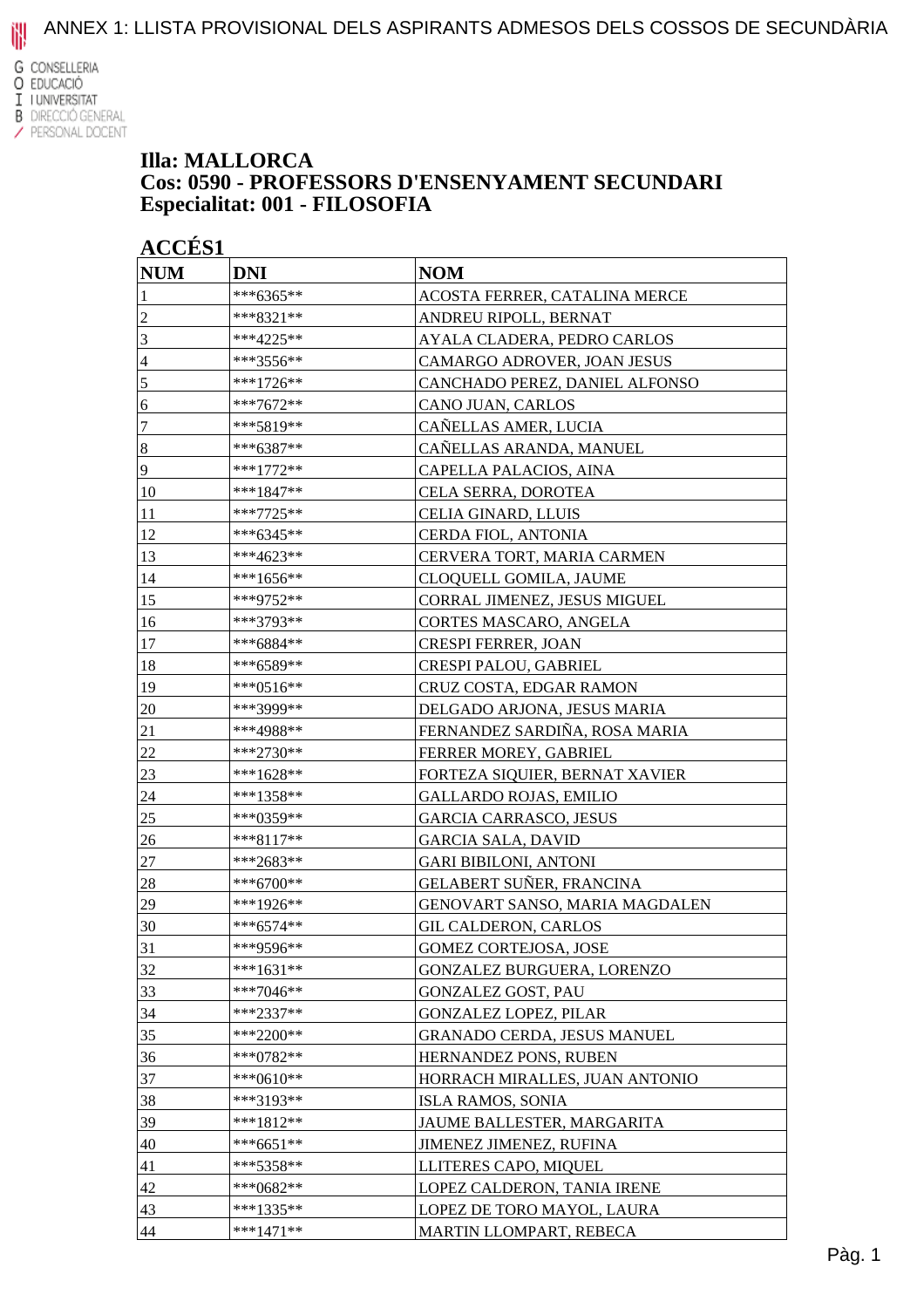| 45 | ***8790**   | MARTORELL MONCADAS, JUAN CARLOS |
|----|-------------|---------------------------------|
| 46 | ***0935**   | MERINO DORADO, MARIA DEL MAR    |
| 47 | ***5898**   | MOLINA CERVERA, RUBEN           |
| 48 | $***1563**$ | MONJO AVELLA, MARGALIDA         |
| 49 | ***8293**   | MOYA ROSSELLO, SION             |
| 50 | ***1889**   | <b>NADAL PASQUAL, NEUS</b>      |
| 51 | ***4071**   | NICOLAU GELABERT, CATALINA      |
| 52 | ***4276**   | PAYERAS VIVES, JOANA MARIA      |
| 53 | ***0306**   | PELLICER BOSCH, GASPAR JOAN     |
| 54 | ***2863**   | POLLS TOLEDANO, CRISTINA        |
| 55 | ***7844**   | PONS HORRACH, ROSA              |
| 56 | ***2305**   | PONS OLIVARES, DANIEL           |
| 57 | ***1084**   | PORTELA MAGPANTAY, PRISCILA     |
| 58 | ***9082**   | PUIGROS GORNALS, MATEU          |
| 59 | ***5968**   | RIERA FONT, MIGUEL              |
| 60 | ***7098**   | RIERA SUREDA, FRANCISCA         |
| 61 | ***1698**   | ROMERO MUNAR, FRANCESCA         |
| 62 | ***1119**   | ROSSELLO LLOMPART, MARGARITA    |
| 63 | ***0620**   | RUSTARAZO OCHOA, JOSE ENRIQUE   |
| 64 | ***2265**   | SALOM SANTANDREU, MARTA         |
| 65 | ***4679**   | SERRA JUAN, ESPERANZA           |
| 66 | ***3614**   | SUAU VAQUER, GABRIEL            |
| 67 | ***6851**   | TERAN LLAVERIA, EVA             |
| 68 | ***2265**   | TORRENS FEMENIAS, JUAN JOSE     |
| 69 | ***0173**   | <b>VALLS FUSTER, GABRIEL</b>    |
| 70 | ***0173**   | VANRELL CAMPS, MARIA DEL MAR    |
| 71 | ***3759**   | VAZQUEZ RAMIREZ, TAMARA         |
| 72 | ***3057**   | VERGER MORLA, ANDRES JAIME      |
| 73 | ***1541**   | VICENS BOILEAU, NOËL            |
| 74 | ***7120**   | VICENS GOMEZ, JUAN ANTONIO      |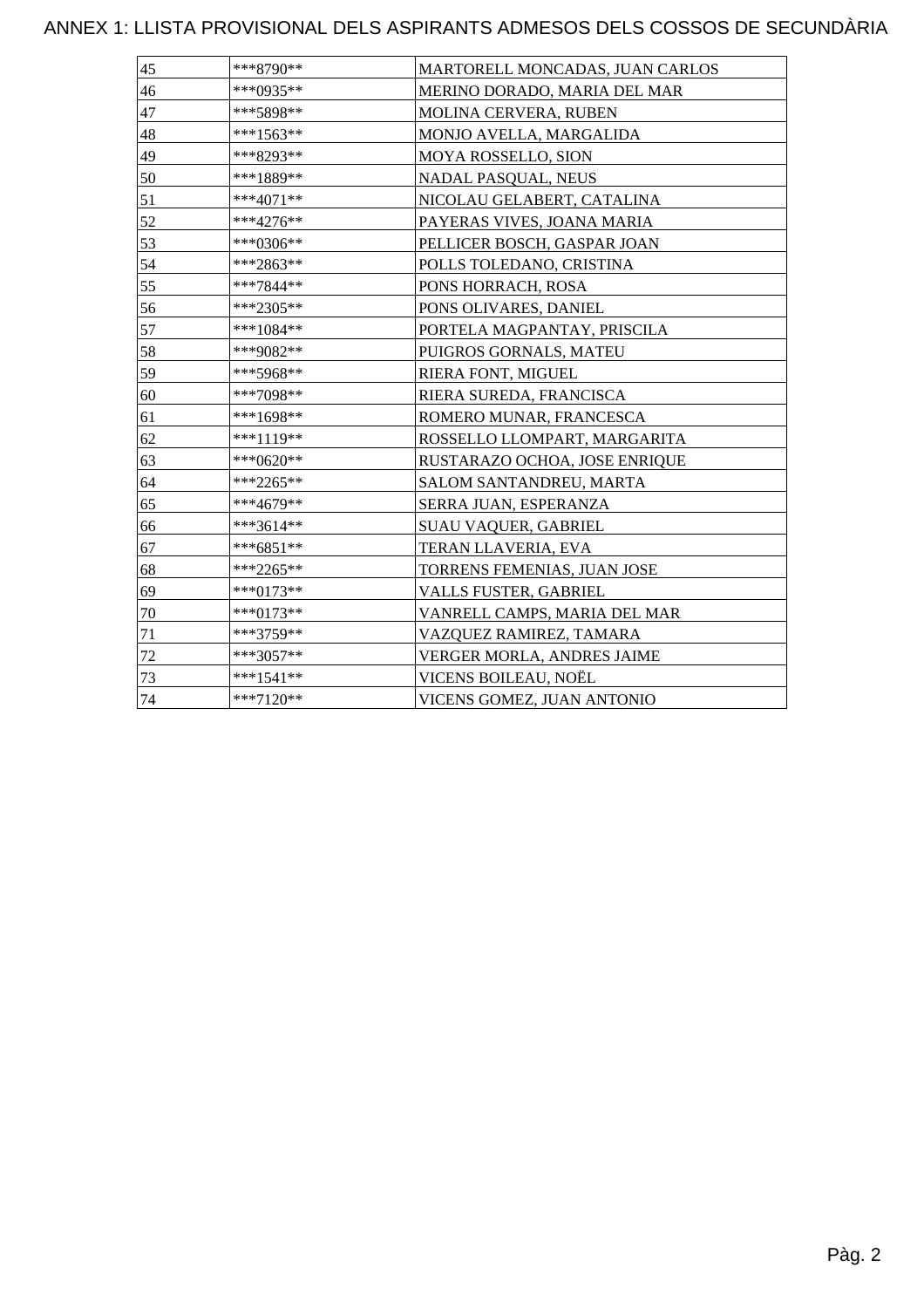## **Illa: MALLORCA Cos: 0590 - PROFESSORS D'ENSENYAMENT SECUNDARI<br>Especialitat: 001 - FILOSOFIA**

| INHN<br>M | DNI                  | <b>IOM</b>                                                   |
|-----------|----------------------|--------------------------------------------------------------|
|           | ***つ?∩?**<br>ر راز ک | TONIA<br>JER GENOVART.<br><b>MARIA</b><br>BLAN(<br>мı<br>AN. |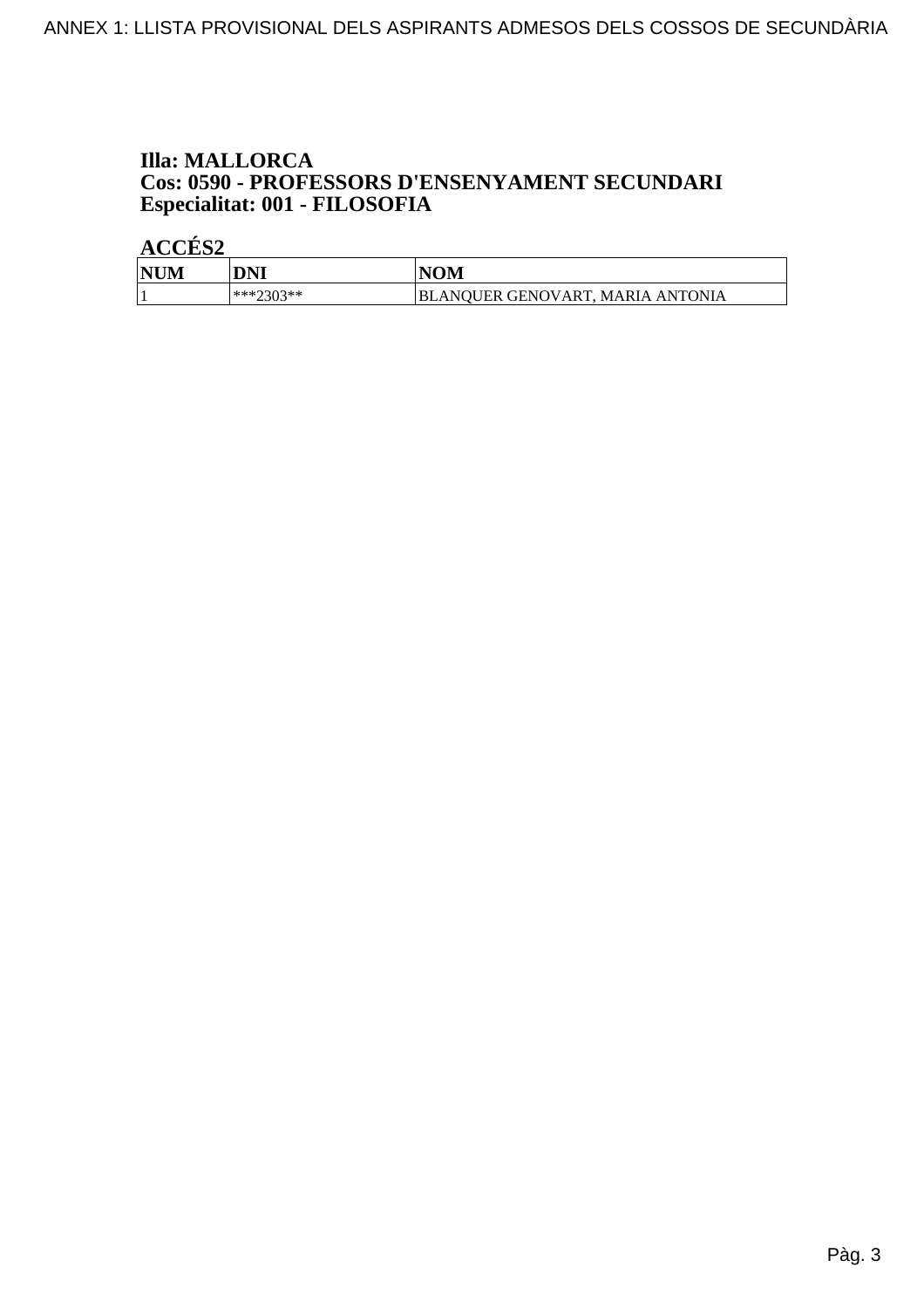## **Illa: MALLORCA Cos: 0590 - PROFESSORS D'ENSENYAMENT SECUNDARI<br>Especialitat: 001 - FILOSOFIA**

| <b>NUM</b> | <b>DNI</b> | <b>NOM</b>                 |
|------------|------------|----------------------------|
|            | ***0136**  | MARTINEZ SIMON, JOSE MARIA |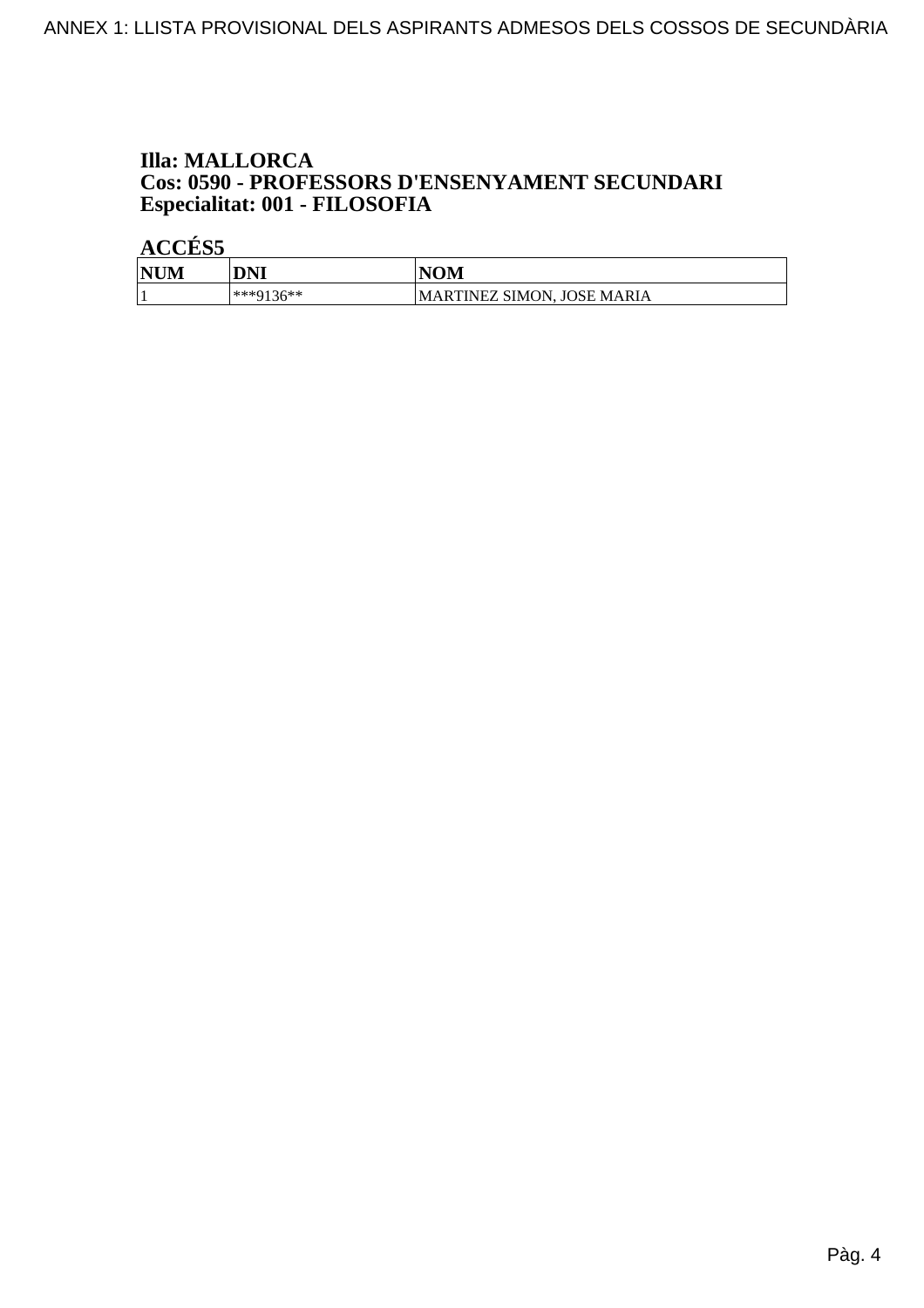### **Illa: MENORCA** Cos: 0590 - PROFESSORS D'ENSENYAMENT SECUNDARI Especialitat: 001 - FILOSOFIA

| <b>NUM</b>     | <b>DNI</b>  | NOM                           |
|----------------|-------------|-------------------------------|
|                | $***1137**$ | ARMENGOL SANS, ANDRES ALBERTO |
| $\overline{2}$ | ***5066**   | <b>BERENGUER ROMEU, NURIA</b> |
| 3              | ***1019**   | CATCHOT SANCHO, SANDRA        |
| 14             | ***5459**   | CAUDET MARTINEZ, CRISTINA     |
|                | $***2617**$ | ESCUDERO CANAL, JAVIER        |
| 6              | ***0944**   | <b>ESTEBAN LUQUE, FELIPE</b>  |
|                | ***9565**   | FONOLLEDA GOMEZ, MARTINA      |
| 8              | ***3410**   | MINUCHIN VILAFRANCA, CARLOS   |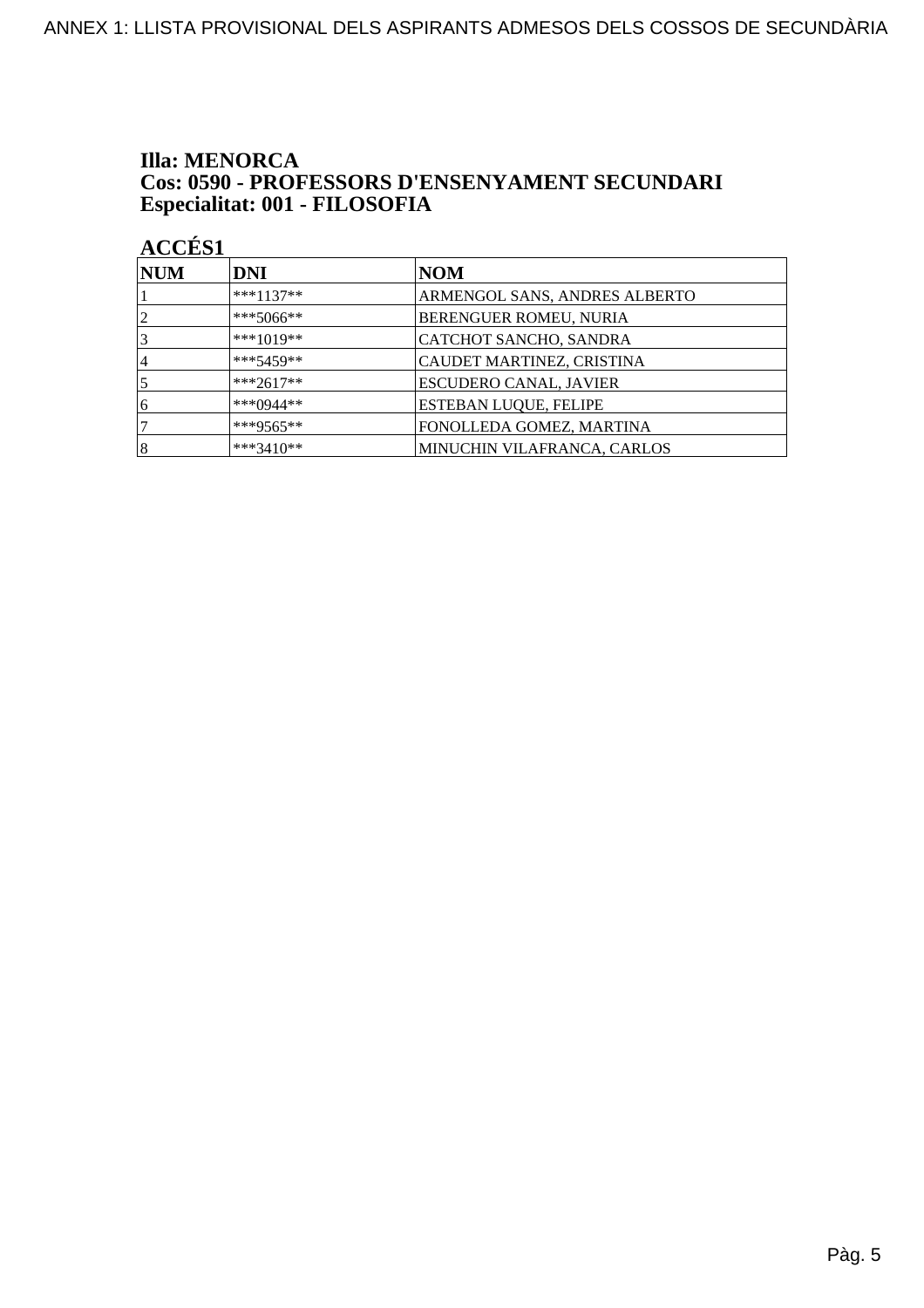# Illa: EIVISSA **Cos: 0590 - PROFESSORS D'ENSENYAMENT SECUNDARI<br>Especialitat: 001 - FILOSOFIA**

| ۱ |  |
|---|--|
|   |  |

| NUM            | <b>DNI</b>  | <b>NOM</b>                     |
|----------------|-------------|--------------------------------|
|                | ***3662**   | ALONSO ORTEGON, MARIA DEL CARM |
| $\overline{2}$ | ***9717**   | BELMAN JODAR, MANUEL           |
| 3              | $***3864**$ | COCA MASCARO, JOAN CARLES      |
| 4              | $***4530**$ | <b>COSTA MARI, LINA</b>        |
| $\overline{5}$ | ***2639**   | <b>CUSI BENNASAR, IRENE</b>    |
| 16             | $***6507**$ | LLABRES PALMER, CATALINA       |
| 7              | $***5500**$ | LOPEZ TORRES, PATRICIA MARIA   |
| 8              | $***5958**$ | MORALES COSTA, MARINA          |
| 19             | ***5496**   | PLANELLS PRATS, JOSEP ANTONI   |
| 10             | ***0213**   | POLO MAYA, BELEN               |
| 11             | ***5892**   | <b>SALA TUR, FRANCISCO</b>     |
| 12             | $***3690**$ | SERVERA MORAGUES, BARTOLOME    |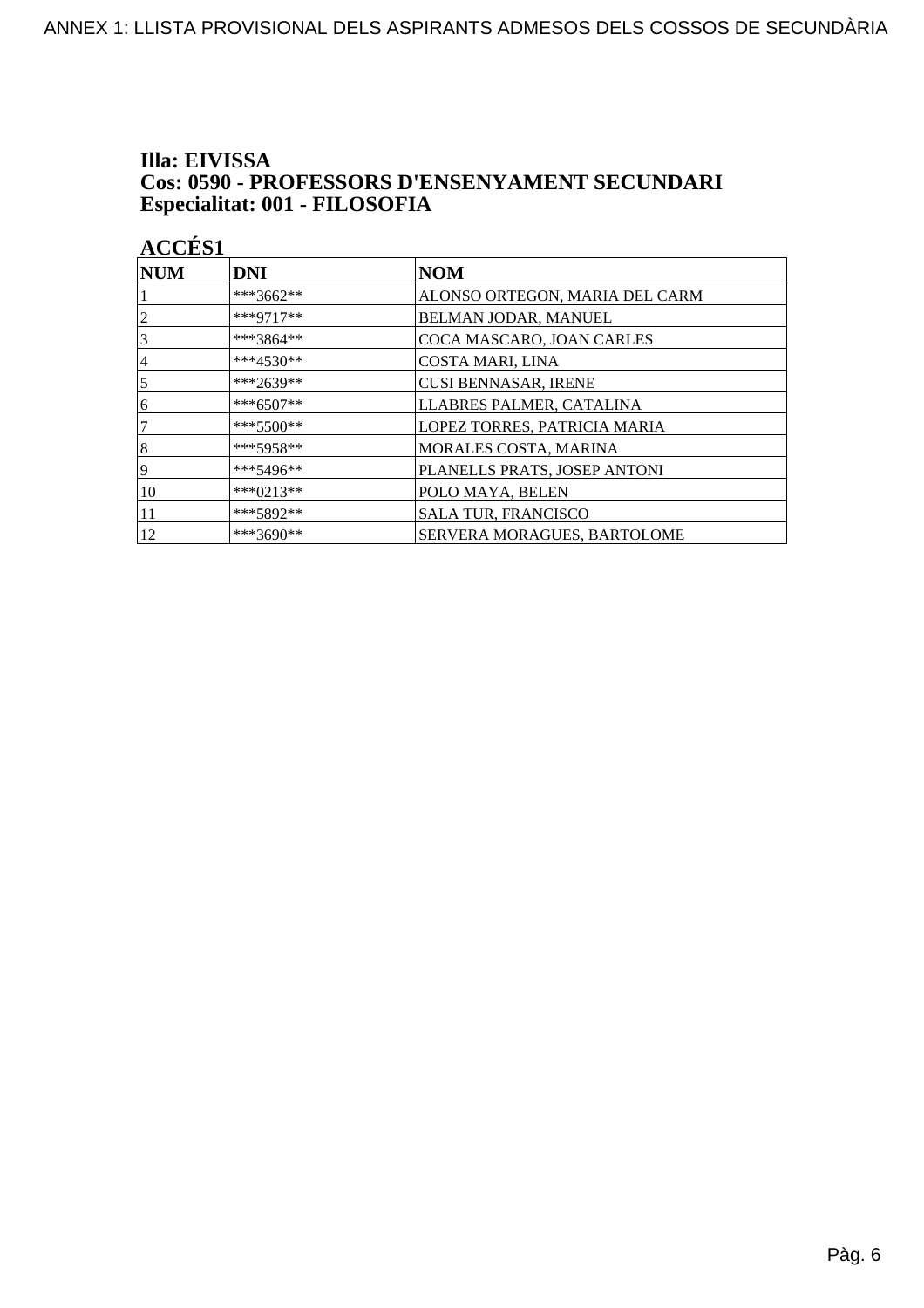## **Illa: MALLORCA Cos: 0590 - PROFESSORS D'ENSENYAMENT SECUNDARI<br>Especialitat: 003 - LLATÍ**

| <b>ACCÉS 1</b>   |              |                                 |
|------------------|--------------|---------------------------------|
| <b>NUM</b>       | <b>DNI</b>   | <b>NOM</b>                      |
|                  | ***6922**    | CANO MENDEZ, ELISA              |
| 2                | ***1787**    | CLADERA TUGORES, MARIA VICTORIA |
| 3                | ***3813**    | FRANCES YUBERO, MIREIA          |
| 4                | ***9156**    | <b>GOMEZ NAVARRO, AARON</b>     |
| $\mathfrak s$    | $***6198**$  | HERNANDEZ MOTA, PURIFICACION    |
| 6                | ***9477**    | HERRERO POZA, PABLO             |
| 7                | ***7038**    | HIDALGO GONZALEZ, JOSE IGNACIO  |
| $\boldsymbol{8}$ | ***5172**    | LLOBERA BONET, MATEU            |
| 9                | $***1777***$ | LLODRA TOSAR, GLORIA            |
| 10               | $***4205**$  | MARI TORREJON, ANTONI           |
| 11               | $***5782**$  | <b>MARTOS MIRALLES, JAVIER</b>  |
| 12               | ***4349**    | MELIA MARTINEZ, AINA MARGALIDA  |
| 13               | $***5283**$  | NOGUERA DURAN, JOANA MARIA      |
| 14               | ***1835**    | RAMON SITJAR, MARGALIDA         |
| 15               | ***3687**    | ROIG GALMES, BERNAT             |
| 16               | ***0641**    | SANCHO SAN MARTIN, ALMUDENA     |
| 17               | ***3635**    | SASTRE PAEZ, FRANCISCA          |
| 18               | ***6053**    | <b>SOLER FERRER, RUBEN</b>      |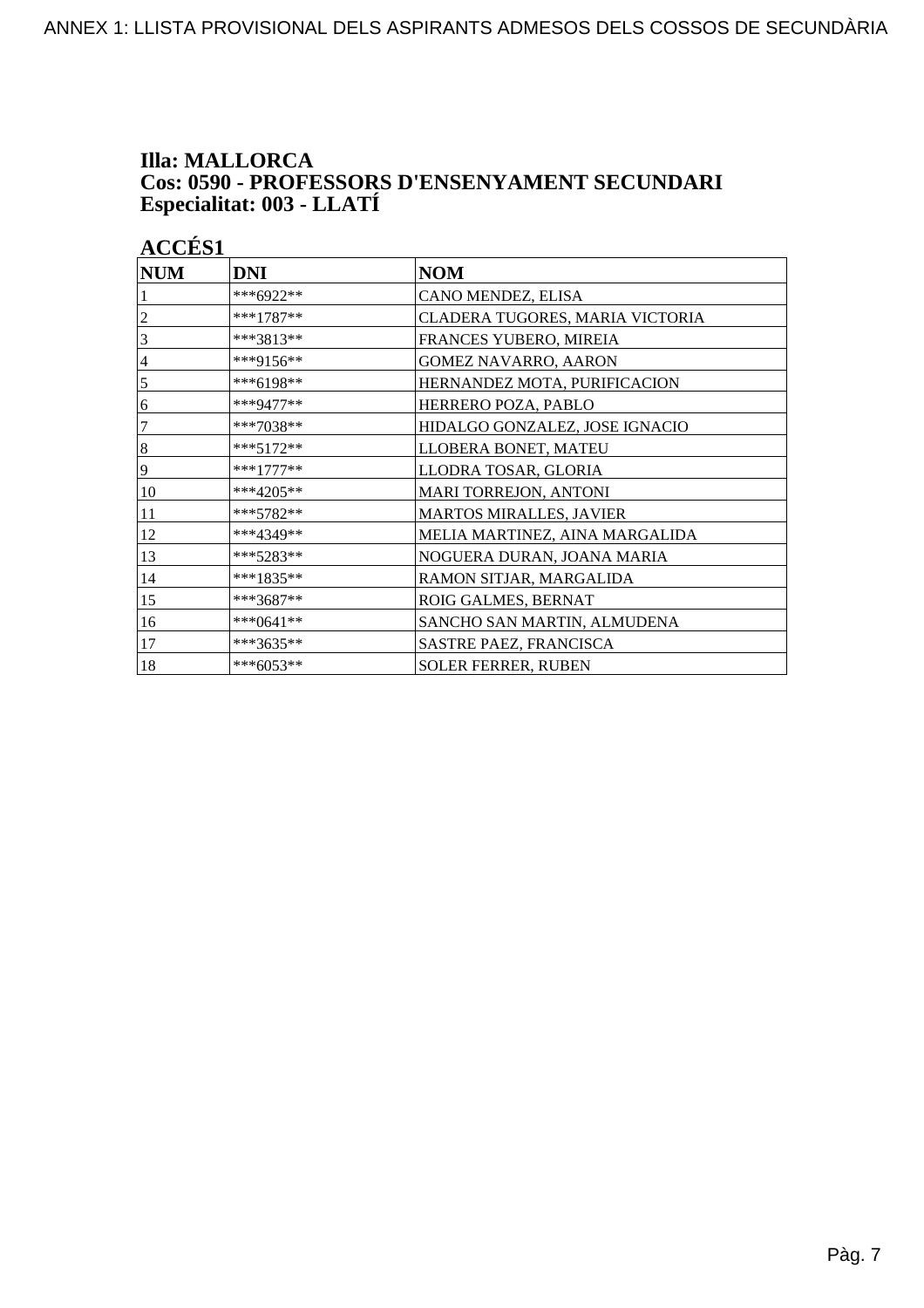# **Illa: MALLORCA Cos: 0590 - PROFESSORS D'ENSENYAMENT SECUNDARI<br>Especialitat: 003 - LLATÍ**

| <b>NUM</b> | <b>DNI</b>  | <b>NOM</b>                       |
|------------|-------------|----------------------------------|
|            | $***7756**$ | <b>NADAL FULLANA, SEBASTIA M</b> |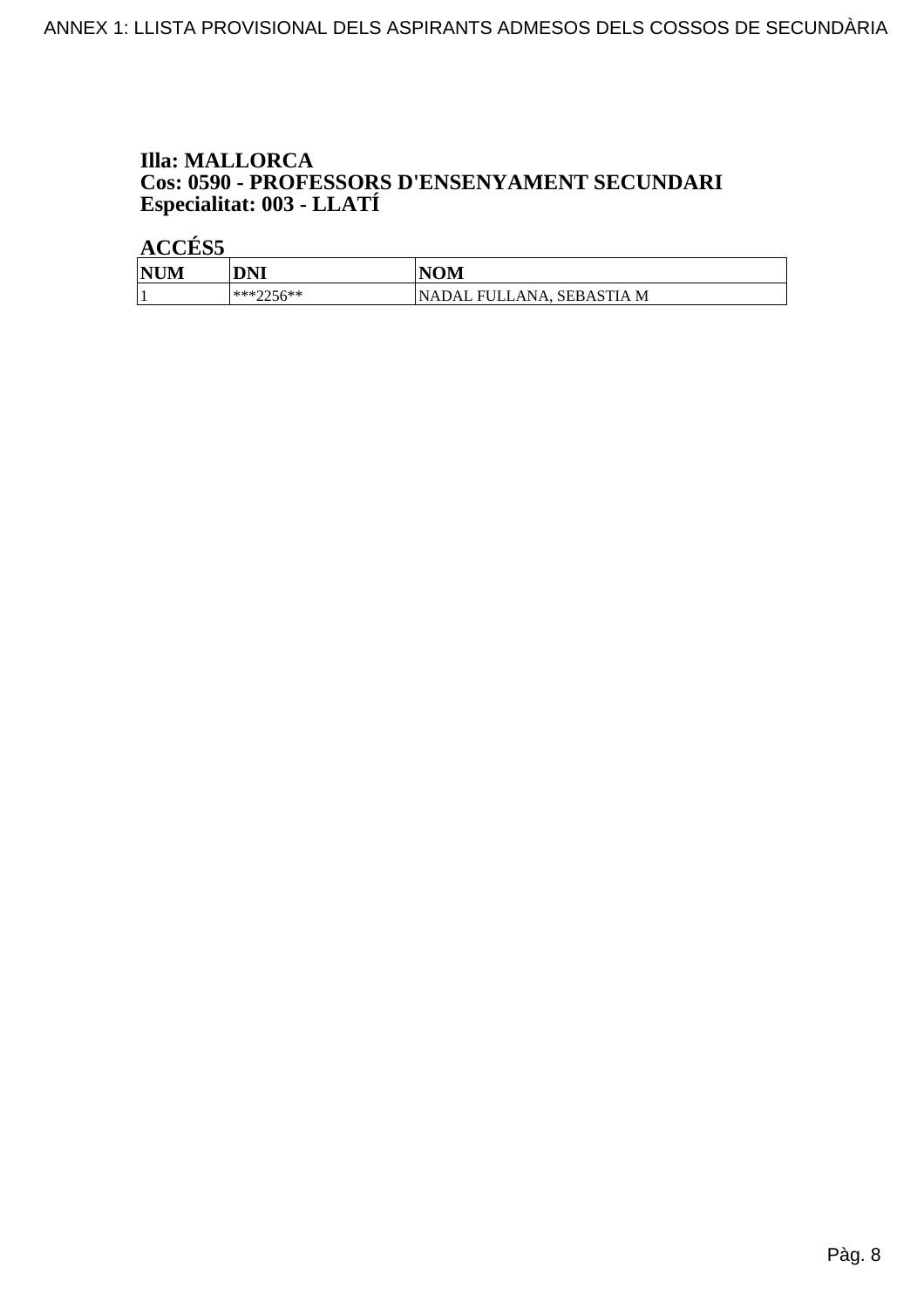# **Illa: MENORCA Cos: 0590 - PROFESSORS D'ENSENYAMENT SECUNDARI<br>Especialitat: 003 - LLATÍ**

| NUM | DNI          | NOM                               |
|-----|--------------|-----------------------------------|
|     | ***4144**    | <b>FEBRER JANER, MARIA TERESA</b> |
| LO  | $ ***1261**$ | OBRADOR CURSACH. BARTOMEU         |
|     | ***4609**    | <b>SINTES VINENT, JUDIT</b>       |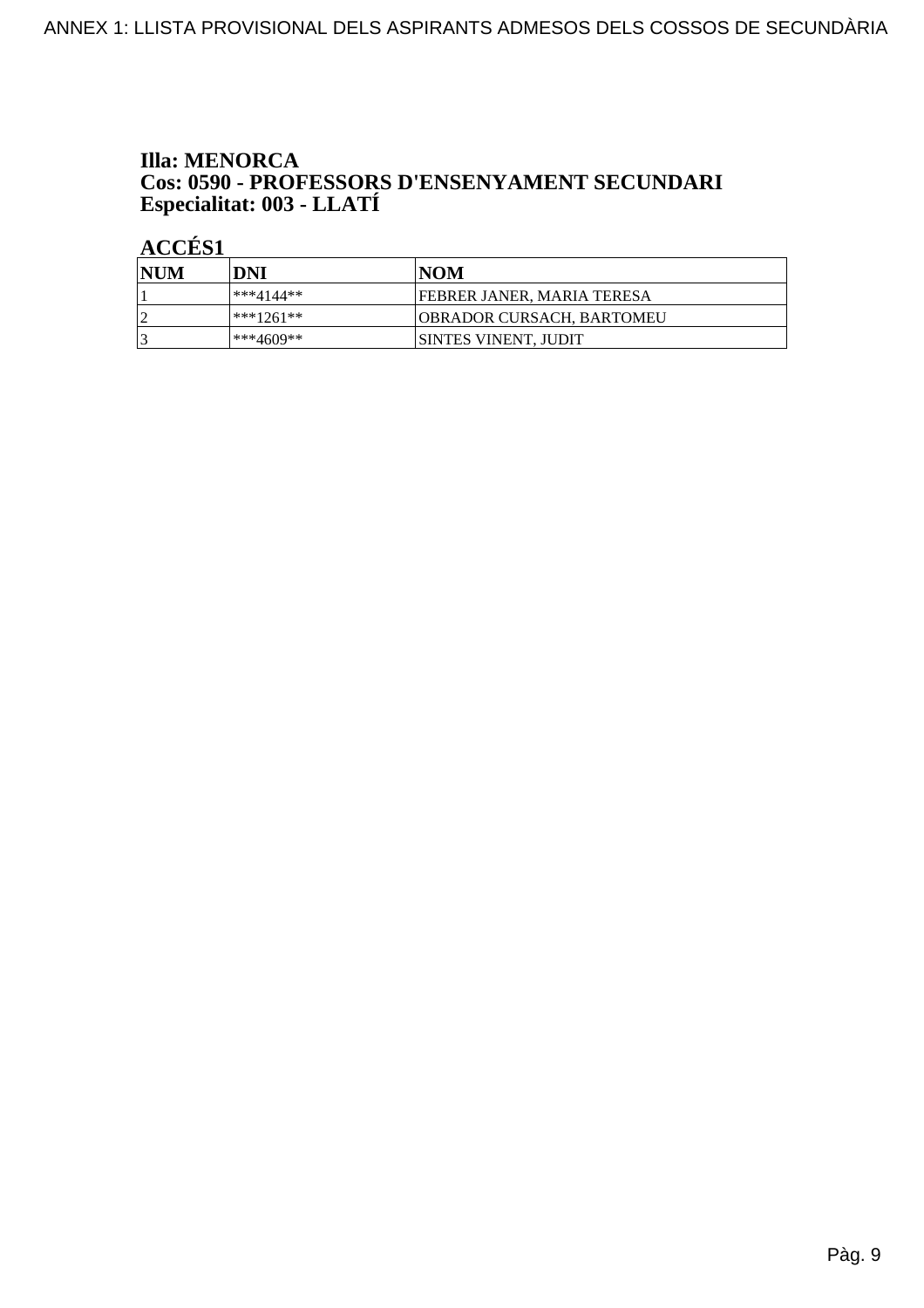# Illa: EIVISSA **Cos: 0590 - PROFESSORS D'ENSENYAMENT SECUNDARI<br>Especialitat: 003 - LLATÍ**

| NUM            | DNI         | INOM                        |
|----------------|-------------|-----------------------------|
|                | ***()897**  | FIGUEROLA MOYA. HELENA      |
| $\overline{2}$ | $***2711**$ | IGIMENO PERALES. MANEL      |
|                | ***5237**   | VAZQUEZ GOMEZ, MARIA TERESA |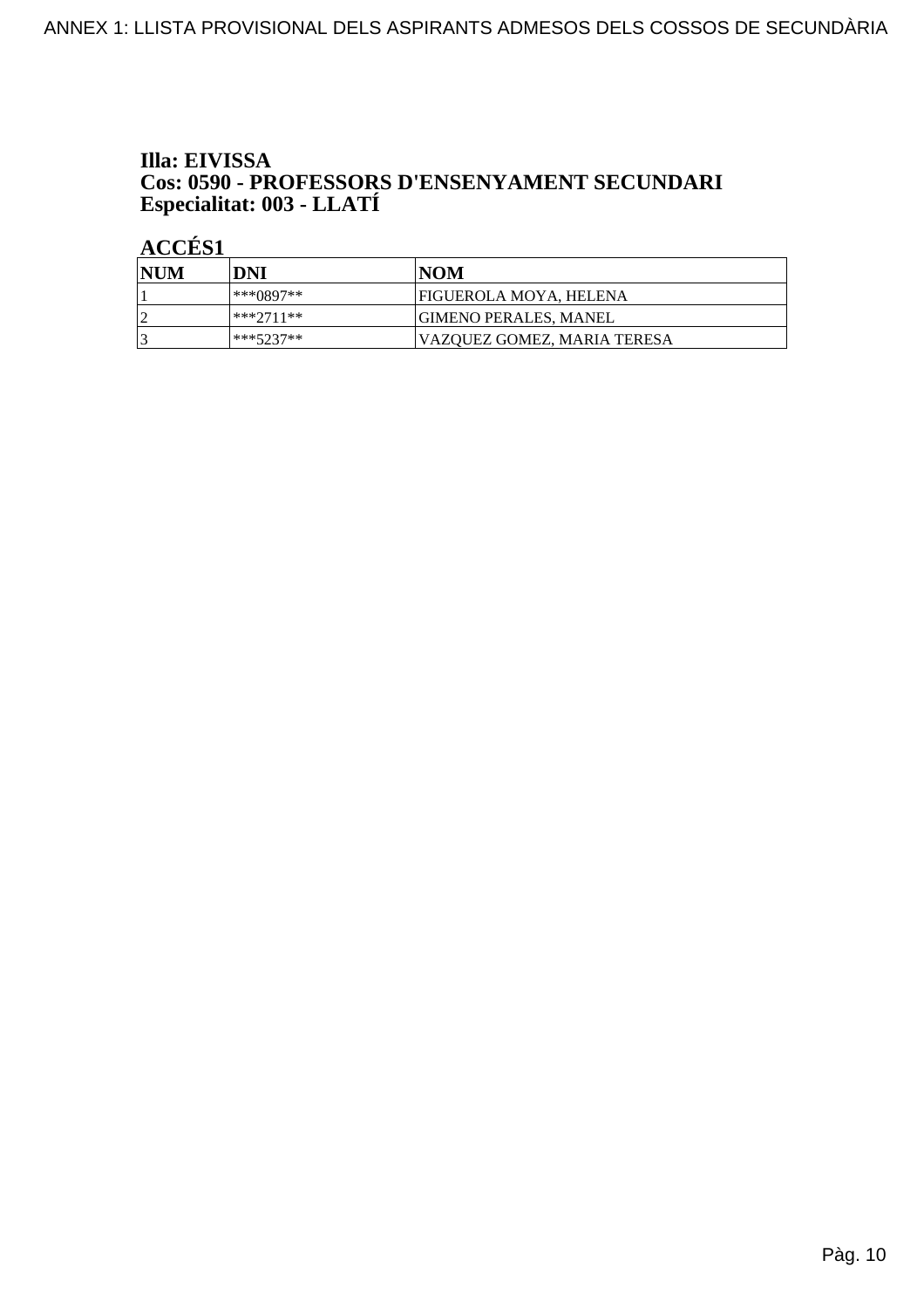### **Illa: MALLORCA Cos: 0590 - PROFESSORS D'ENSENYAMENT SECUNDARI Especialitat: 004 - LLENGUA CASTELLANA I LITERATURA**

| <b>ACCÉS 1</b>   |             |                                    |
|------------------|-------------|------------------------------------|
| <b>NUM</b>       | <b>DNI</b>  | <b>NOM</b>                         |
| 1                | ***0133**   | ALBURQUERQUE GAYA, MARTA           |
| $\overline{c}$   | ***2365**   | ALCARAZ SOLER, JUAN                |
| $\overline{3}$   | ***1947**   | ALOMAR CRESPI, MARIA NEUS          |
| $\overline{4}$   | ***6555**   | AYALA PAYERAS, MARINA              |
| 5                | ***0910**   | AZNAR SITGES, MARIA CONCEPCION     |
| 6                | ***1511**   | <b>BAL·LE COLL, FRANCESC</b>       |
| $\boldsymbol{7}$ | ***6519**   | <b>BENDIR LACIQUI, FADOUA</b>      |
| $\bf 8$          | ***5328**   | BERNABEU RAMON, ROSA INMACULAD     |
| $\overline{9}$   | ***2509**   | <b>BOSCH ANTICH, GUILLERMO</b>     |
| 10               | ***8845**   | BOSCH RUIZ, MARIA VICTORIA         |
| 11               | ***2263**   | CALAFAT BOSCH, MARIA MAGDALEN      |
| 12               | ***7155**   | CALVO GARCIA, FRANCISCA            |
| 13               | ***3909**   | CAMPOY VIVANCOS, NOELIA            |
| 14               | ***1161**   | CAPO BARROSO, BEGOÑA               |
| 15               | ***2853**   | CAPO JUAN, MARIA MAGDALEN          |
| 16               | ***1962**   | CARDENAL REYNES, MARIA LUISA       |
| 17               | ***4509**   | CASTELL PALLICER, MARIA            |
| 18               | ***2012**   | CERDA PEREZ, ANSELMO DAVID         |
| 19               | ***8266**   | CERNUDA CLADERA, MIGUEL ANGEL      |
| 20               | ***8826**   | CORREA FRESNEDA, MARIA PAZ         |
| 21               | ***1575**   | CORTES BARRERA, MARINA             |
| $22\,$           | ***4003**   | COTO SARD, ROSA MARIA              |
| 23               | ***1293**   | <b>CRESPI SANCHEZ, MARIA JESUS</b> |
| 24               | ***1165**   | DUQUE COLL, LAURA                  |
| 25               | ***2590**   | EIRAS MARTIN, MARTA                |
| 26               | ***3533**   | ENCINAS ROTGER, EVA                |
| 27               | ***3372**   | ENSENYAT ITURBE, SANDRA            |
| 28               | ***7461**   | ESCALAS RUIZ, MARIA ISABEL         |
| 29               | ***1129**   | <b>ESTEVE LOPEZ, ANA BELEN</b>     |
| $ 30\rangle$     | ***6908**   | FERNANDEZ NARANJO, LUIS            |
| 31               | ***7916**   | FERRE FREITAS-MORNA, MARTA         |
| 32               | ***8576**   | FERRE SOLE, MONTSERRAT             |
| 33               | ***1289**   | FERRUTXE FERNANDEZ, ELENA          |
| 34               | ***3397**   | GARCIA CANIEGO, ANA M.             |
| 35               | ***1317**   | <b>GARCIA CORCOLES, MARIA</b>      |
| 36               | ***2096**   | <b>GARCIA GOMEZ, LETICIA</b>       |
| 37               | ***6029**   | <b>GARCIA GUERRERO, ELENA</b>      |
| 38               | ***3119**   | <b>GARCIA HUMANES, NURIA</b>       |
| 39               | $***5550**$ | GARCIA-MUÑOZ CASTILLO, CARLA       |
| 40               | ***1936**   | <b>GARCIAS VIDAL, JOAN</b>         |
| 41               | ***3866**   | GONZALEZ RODRIGUEZ, ROBERTO        |
| 42               | $***2615**$ | <b>GUARDIOLA MORILLAS, JUAN</b>    |
| 43               | ***6094**   | JIMENEZ GARCIA, ESTEFANIA          |
| 44               | ***5632**   | JOY CALAFAT, MARGALIDA M.          |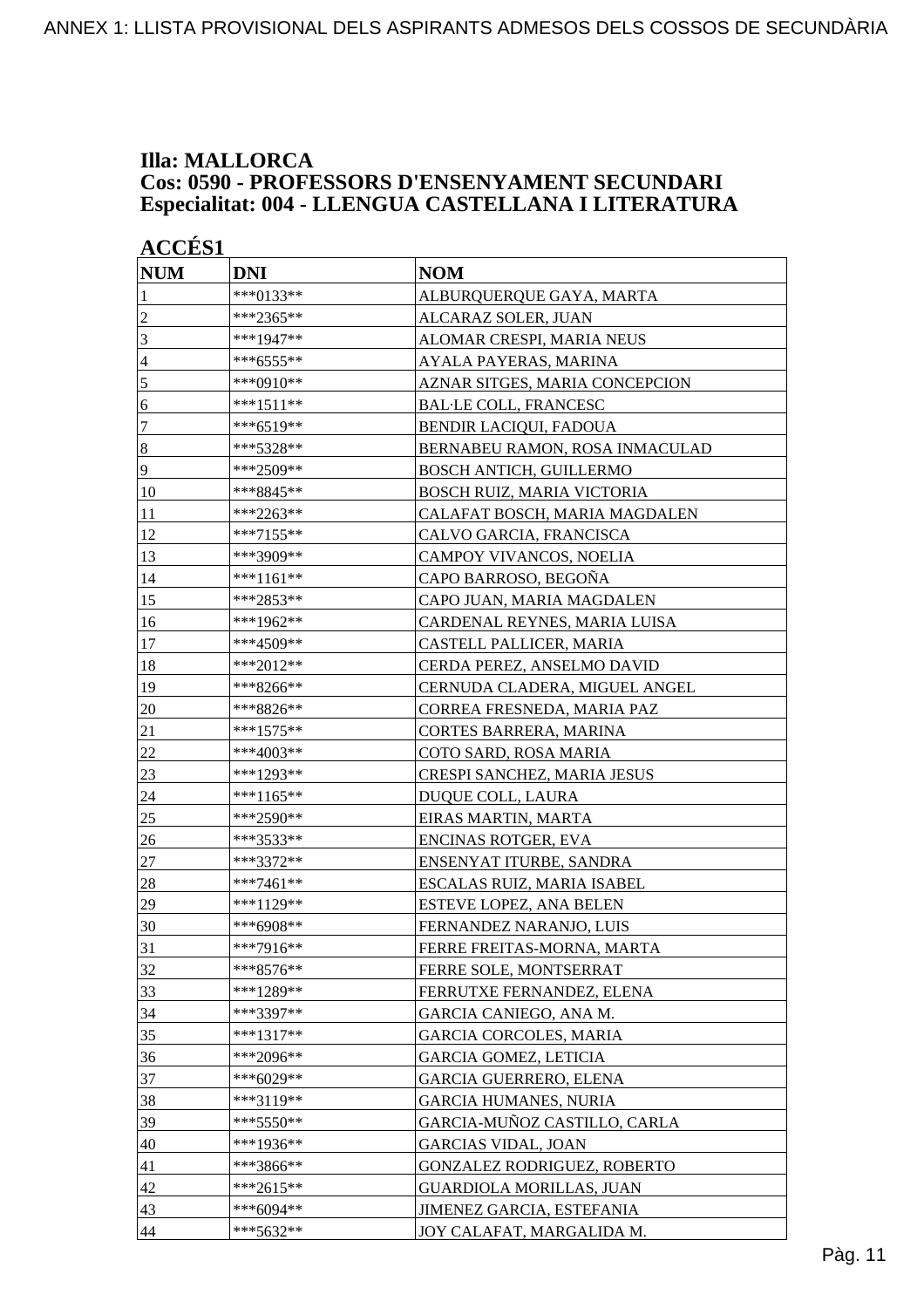| 45 | ***2335**   | LLADONET RIGO, JUANA MARIA        |
|----|-------------|-----------------------------------|
| 46 | ***1970**   | LOPEZ MUÑOZ, LUISA                |
| 47 | ***5836**   | LOUREIRO ARMADA, MARIA TERESA     |
| 48 | ***8719**   | LOZANO GALLEGO, ELVIRA            |
| 49 | ***6859**   | MARTINEZ CABALGANTE, MARIA VANESA |
| 50 | ***3083**   | MARTINEZ GAYOL, AIDA              |
| 51 | ***0992**   | MARTINEZ GONZALEZ, LAURA          |
| 52 | ***9073**   | MARTINEZ MORAGUES, MARIA DOLORS   |
| 53 | ***2299**   | MASLOVSKI, SONIA NOEMI            |
| 54 | ***8180**   | <b>MAVROVA, KAROLIN</b>           |
| 55 | ***8475**   | MEDINA ROCA, ANTONIA LAURA        |
| 56 | ***4038**   | MERCADAL LOPEZ, JOSE MARIA        |
| 57 | ***8457**   | MESQUIDA FIOL, MARIA              |
| 58 | ***5530**   | MIR RODRIGUEZ, LAURA              |
| 59 | ***9303**   | MONTERROSO SOTO, SONIA            |
| 60 | ***1685**   | MORAGUES CARRILLO, TAMARA         |
| 61 | ***7826**   | MORE VIÑOLAS, TOMAS               |
| 62 | ***8811**   | MORENO VALLES, VICENTE            |
| 63 | ***1810**   | MORIANO MORALES, MARIA DE LOS A   |
| 64 | ***2241**   | OLMO CERRO, ADRIAN                |
| 65 | ***2150**   | PONS HORRACH, ANTONIA             |
| 66 | ***0561**   | PUERTAS PUYOL, ESTER              |
| 67 | ***6168**   | RAIMUNDO VAZQUEZ, VANESSA         |
| 68 | ***2781**   | RIERA CORTES, LUISA MARIA         |
| 69 | ***9368**   | RIOS MONTERO, FRANCISCO           |
| 70 | ***7986**   | ROBLES BRAVO, MARIA DEL MAR       |
| 71 | ***9829**   | ROCA TORRES, EDUARDO MARIA        |
| 72 | ***8307**   | ROS SANSO, CATALINA               |
| 73 | ***3509**   | ROSSELLO RECIO, ANA ISABEL        |
| 74 | ***4005**   | RUEDA GOMILA, ISABEL MARIA        |
| 75 | ***3438**   | RUIZ FUSTER, MARIO RUBEN          |
| 76 | ***1913**   | SALAS BARCELO, Mª COLOMA          |
| 77 | ***0919**   | SANCHEZ AGUERA, NURIA             |
| 78 | ***3915**   | SANCHEZ SANCHEZ, MARIA            |
| 79 | ***0779**   | SANTOS VALLEJO, ESTHER            |
| 80 | $***1154**$ | SANZ BAZAN, MARIA EUGENIA         |
| 81 | ***7845**   | SANZ FANDOS, LAURA PILAR          |
| 82 | $***6077**$ | SEGARRA RUIZ, M.ª ANTONIA         |
| 83 | ***8311**   | SERRA CLADERA, CATERINA           |
| 84 | ***7398**   | SERRA DE GAYETA LLOBERA, JOANA    |
| 85 | ***8622**   | SERVER BONNIN, MARINA             |
| 86 | ***9921**   | SIMO HORRACH, CATALINA ISABE      |
| 87 | ***2890**   | SOMED CIRER, EDUARDO              |
| 88 | ***2283**   | TOLEDO RUIZ, ROBERTO              |
| 89 | ***0752**   | TOMAS JIMENEZ, SUSANA             |
| 90 | ***2672**   | TOMAS MARTINEZ, JUANA MARIA       |
| 91 | ***5168**   | TRAUBINGER QUIJADA, ELISA         |
| 92 | ***9755**   | VAQUER CARMONA, LIDIA             |
| 93 | ***6559**   | VEGA OLIVER, MARGARITA LUZ        |
| 94 | ***4189**   | VIDAL RODRIGUEZ, MARIA ISABEL     |
| 95 | ***3652**   | VIDAL SUREDA, ISABEL              |
| 96 | ***3720**   | VIVAS GARCIA, EVA                 |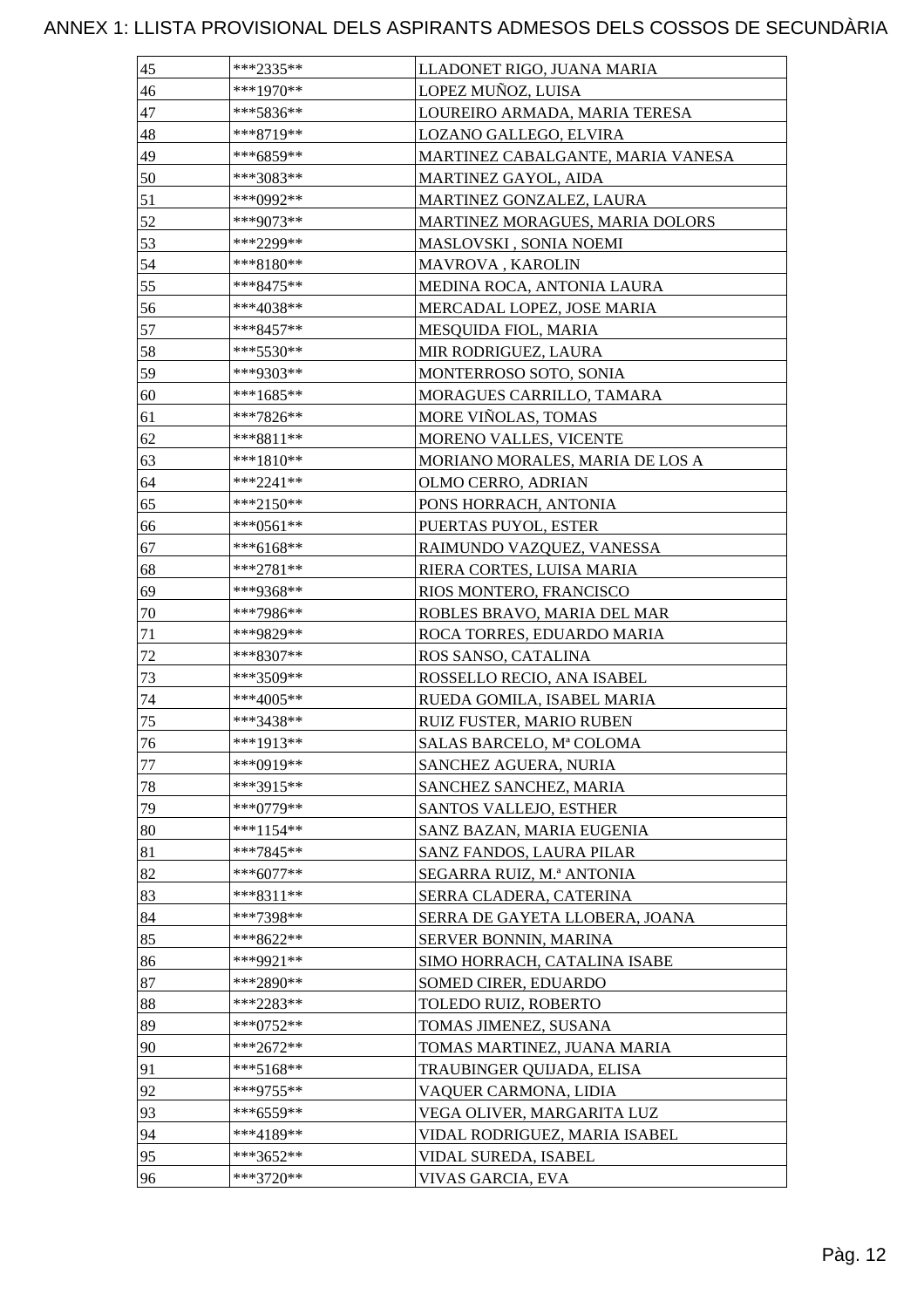## **Illa: MALLORCA Cos: 0590 - PROFESSORS D'ENSENYAMENT SECUNDARI<br>Especialitat: 004 - LLENGUA CASTELLANA I LITERATURA**

| <b>NUM</b> | DNI       | <b>IOM</b>             |
|------------|-----------|------------------------|
|            | ***6707** | CABALGANTE GUASP, JOAN |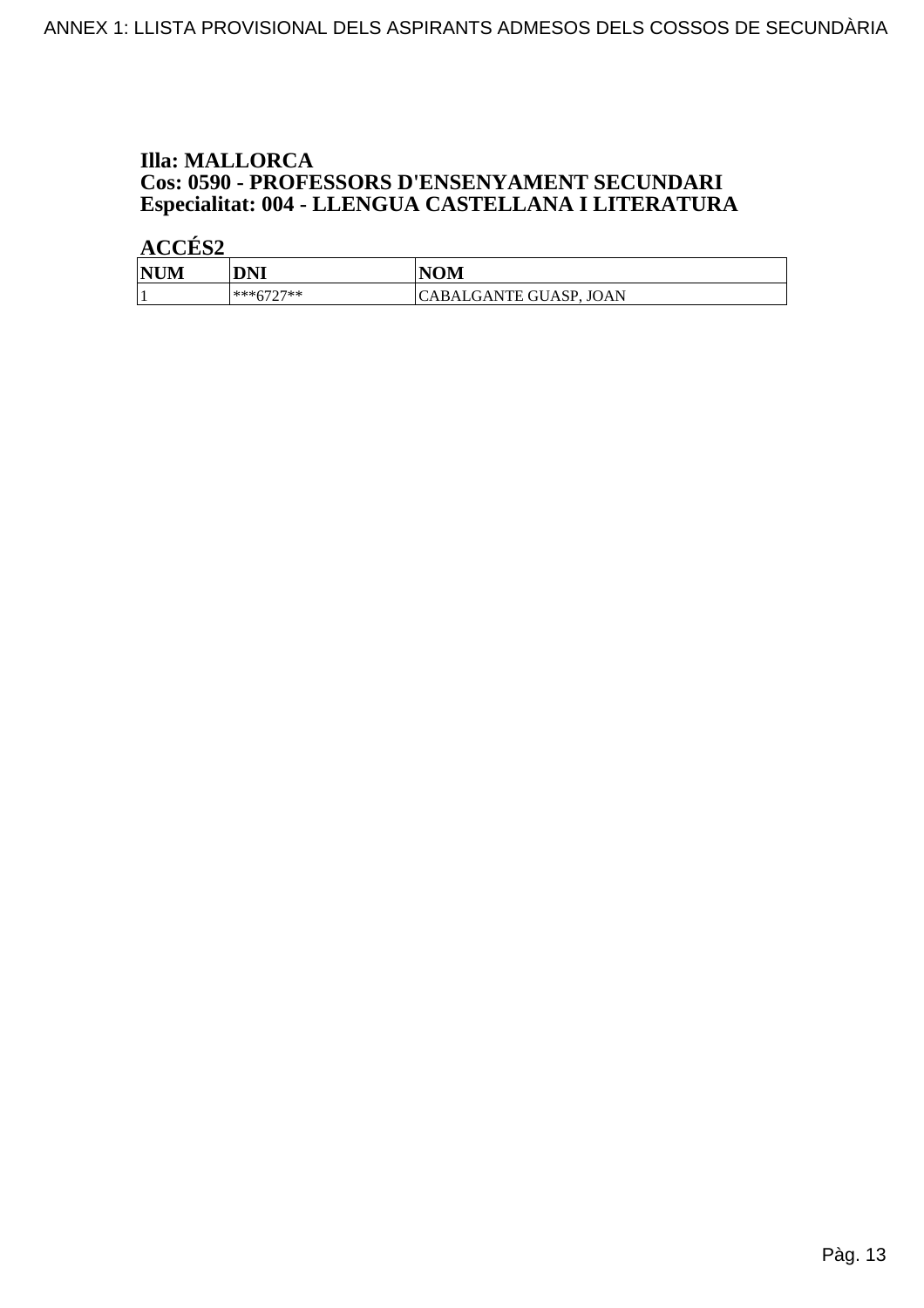### **Illa: MENORCA** Cos: 0590 - PROFESSORS D'ENSENYAMENT SECUNDARI Especialitat: 004 - LLENGUA CASTELLANA I LITERATURA

| <b>ACCÉS 1</b> |               |                             |  |
|----------------|---------------|-----------------------------|--|
| <b>NUM</b>     | <b>DNI</b>    | <b>NOM</b>                  |  |
|                | $***5341**$   | ARROYO JAEN, EVA MARIA      |  |
| $\overline{c}$ | ***0818**     | CARRERAS MERCADAL, LAURA    |  |
| 3              | ***4138**     | <b>COLL PIRIS, NURIA</b>    |  |
| $\overline{4}$ | ***5638**     | DELGADO PAREDES, YOLANDA    |  |
| 5              | ***6196**     | ELORZA MIQUEL, VIRNA        |  |
| 6              | ***0643**     | <b>ENRICH SEGUI, NURIA</b>  |  |
| $\overline{7}$ | *** $0.548**$ | GARRONE LOPEZ, SELVA ANA    |  |
| $\vert 8$      | ***4776**     | <b>GONYALONS PONS, ROSA</b> |  |
| 9              | ***0467**     | PIRIS TUDURI, LORENZO       |  |
| 10             | ***4654**     | PONS SINTES, MARGARITA      |  |
| 11             | ***4403**     | RIZO VALERO, ENCARNACION    |  |
| 12             | ***4292**     | SANCHEZ TORRENTE, ANA       |  |
| 13             | ***3470**     | SANCHIS APARICI, ANTONIO    |  |
| 14             | ***0291**     | TUR FERRER, ENRIQUE         |  |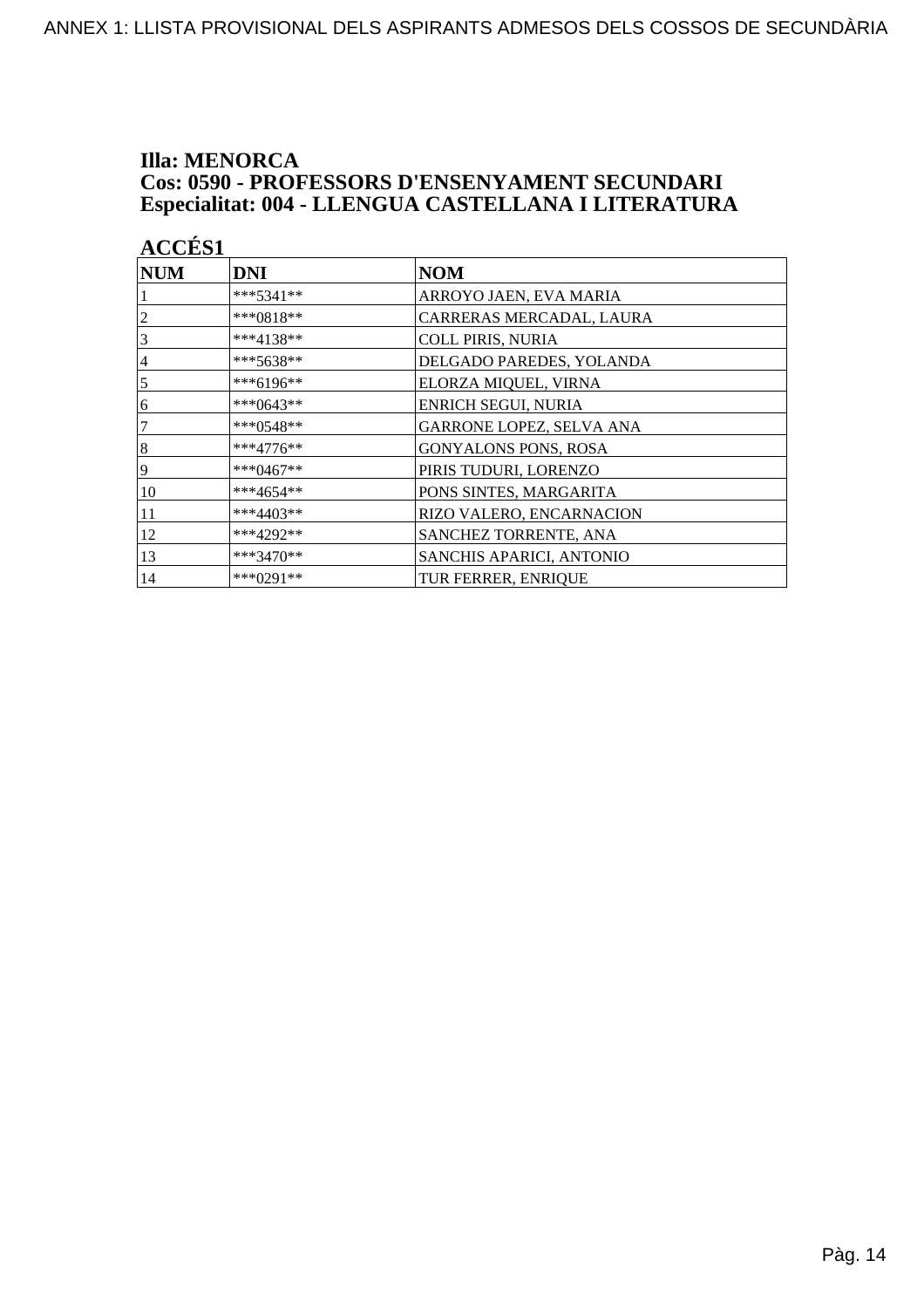### **Illa: EIVISSA Cos: 0590 - PROFESSORS D'ENSENYAMENT SECUNDARI Especialitat: 004 - LLENGUA CASTELLANA I LITERATURA**

|                  | <b>ACCES 1</b> |                              |  |  |
|------------------|----------------|------------------------------|--|--|
| <b>NUM</b>       | <b>DNI</b>     | <b>NOM</b>                   |  |  |
|                  | ***8444**      | ALFONSO ORTIZ, M. PILAR      |  |  |
| $\overline{c}$   | ***5302**      | ARCOS BONET, MARIA NIEVES    |  |  |
| 3                | $***5613**$    | CARDONA CARDONA, ANTONIO     |  |  |
| 4                | $***5121**$    | CASTRO DELGADO, LOURDES      |  |  |
| 5                | $***0011**$    | FRANCO SANCHEZ, DAVID        |  |  |
| 6                | ***9043**      | LACRUZ NOVEJARQUE, MªCARME   |  |  |
| 7                | $***5011**$    | LLORENTE BERNARDO, ELENA     |  |  |
| $\boldsymbol{8}$ | $***5294**$    | LORENTE COSTA, CRISTINA      |  |  |
| 9                | ***5505**      | MAMBRILLA RODRIGUEZ, LUNA    |  |  |
| 10               | ***0968**      | MARI GALIANO, ALMUDENA       |  |  |
| 11               | ***9089**      | MARTINEZ GILABERTE, JOSE A.  |  |  |
| 12               | ***5204**      | MEZQUIDA ARIAS, SILVIA       |  |  |
| 13               | ***5262**      | RIBAS RIBAS, MARIA           |  |  |
| 14               | ***5364**      | RIBAS RIBAS, MARIA           |  |  |
| 15               | ***9003**      | SANCHEZ VALERO, RAQUEL       |  |  |
| 16               | $***6971**$    | SANTIAGO CAMACHO, AZAHARA    |  |  |
| 17               | ***5383**      | SOLANO ATIENZA, JORDI        |  |  |
| 18               | ***5050**      | TEJERINA LOPEZ, SANDRA MARIA |  |  |
| 19               | ***7936**      | TOMAS PELLICER, NURIA        |  |  |
| 20               | ***1956**      | <b>TORRES GOMEZ, PILAR</b>   |  |  |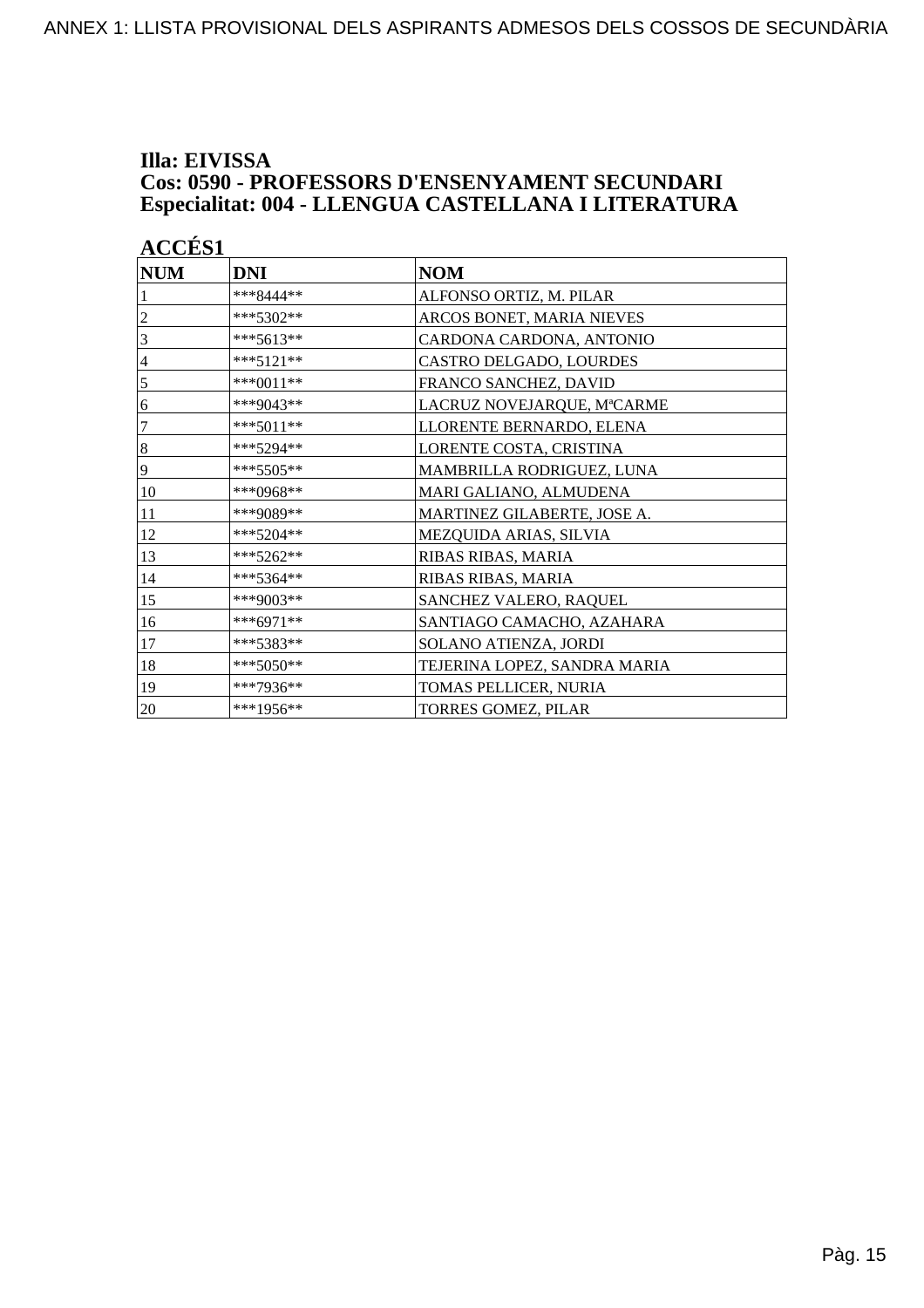## **Illa: FORMENTERA Cos: 0590 - PROFESSORS D'ENSENYAMENT SECUNDARI<br>Especialitat: 004 - LLENGUA CASTELLANA I LITERATURA**

| <b>NUM</b> | DNI        | <b>NOM</b>                      |
|------------|------------|---------------------------------|
|            | l***6156** | GARCIA RODRIGUEZ, CARLOS ADRIAN |
|            | ***0096**  | GARCIA RUIZ, CARLOS             |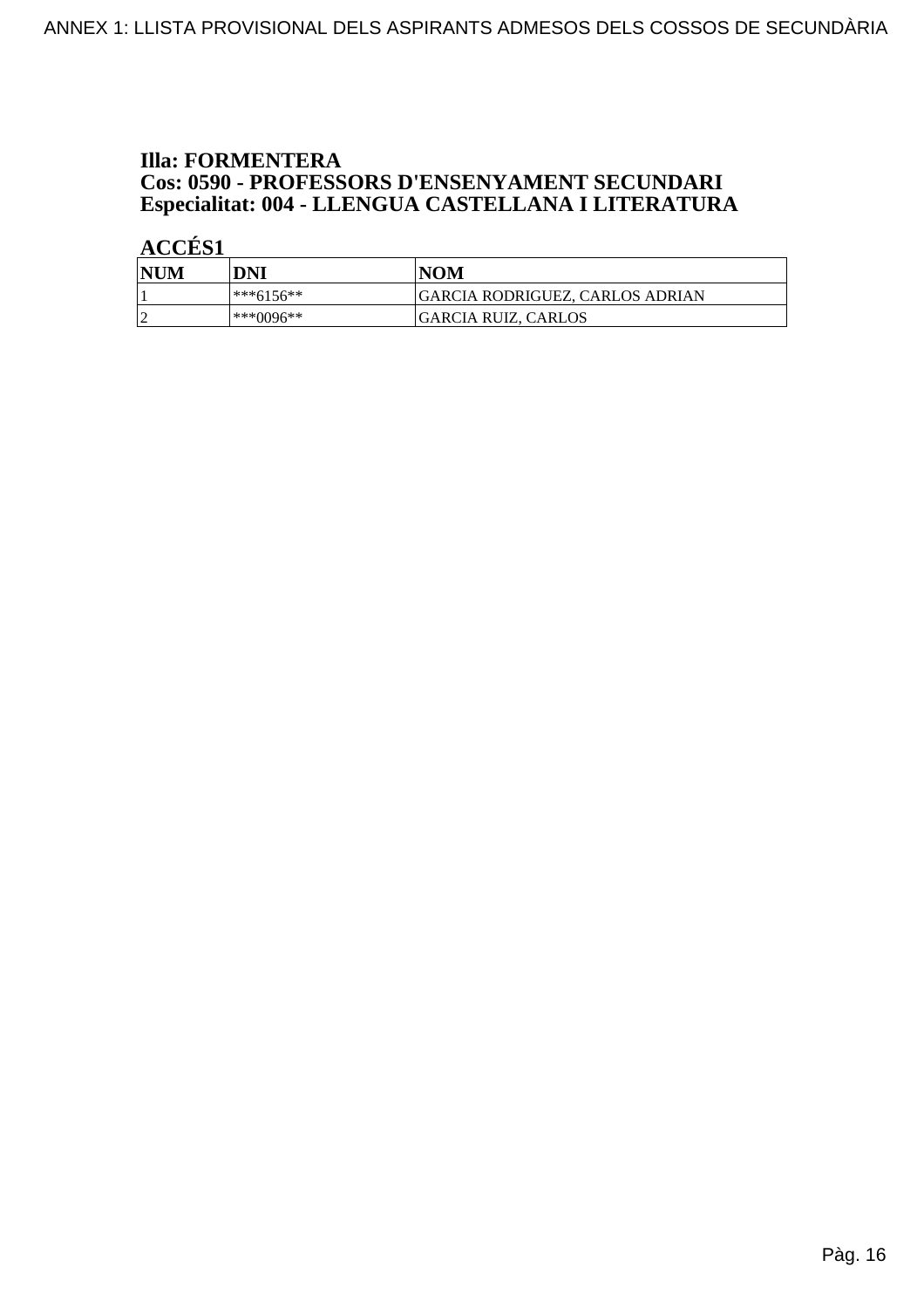### **Illa: MALLORCA Cos: 0590 - PROFESSORS D'ENSENYAMENT SECUNDARI Especialitat: 005 - GEOGRAFIA I HISTÒRIA**

| <b>ACCÉS 1</b>   |             |                                  |
|------------------|-------------|----------------------------------|
| <b>NUM</b>       | <b>DNI</b>  | <b>NOM</b>                       |
| 1                | ***9747**   | ABRIL COMAS, ALBERTO             |
| $\overline{c}$   | ***9002**   | <b>ALARCON RIOS, ENRIQUE</b>     |
| 3                | ***3689**   | ALCAIDE GONZALEZ, SILVIA ANTONIA |
| $\overline{4}$   | ***8592**   | AMENGUAL ALCOVER, ANDREU         |
| 5                | ***4539**   | ANGLADA PONS, GUILLERMO          |
| 6                | ***4147**   | ARTIGUES SOLER, TERESA           |
| $\boldsymbol{7}$ | ***5841**   | AZOR CERDA, JAIME MIGUEL         |
| $\boldsymbol{8}$ | ***5090**   | <b>BALLESTER MARTINEZ, ANA</b>   |
| 9                | ***1496**   | BARCELO FERRAGUT, MARIA ANTONIA  |
| 10               | $***2187**$ | <b>BARCELO RIUTORT, BERNAT</b>   |
| 11               | ***2681**   | <b>BARCELO TROBAT, JOAN</b>      |
| 12               | ***1235**   | BAUZA CAÑELLAS, MARTA            |
| 13               | ***2402**   | BAUZA COMPANY, ANTONI MIQUEL     |
| 14               | ***9355**   | BELTRAN MARTINEZ, DAVID          |
| 15               | ***1842**   | <b>BERGAS PASTOR, FRANCISCO</b>  |
| 16               | ***3395**   | BESTARD BENNASAR, JOAN           |
| 17               | ***1996**   | <b>BIBILONI ESTEVA, PAULA</b>    |
| 18               | ***5868**   | <b>BOSCH MIRANDA, AINA</b>       |
| 19               | ***7525**   | <b>BOSCH MUNAR, JOSE LUIS</b>    |
| 20               | ***8551**   | BOYERAS CATALA, CATALINA EVA     |
| 21               | ***3682**   | BRUNET BORRAS, Mª ANTONIA        |
| 22               | $***1480**$ | BURGUERA GARI, NADAL             |
| 23               | ***6825**   | <b>BUSQUETS PORCEL, ISABEL</b>   |
| 24               | ***9021**   | CABANELLAS CERDA, ANTONI         |
| 25               | ***3754**   | CALDENTEY OLIVER, MIQUEL         |
| 26               | ***4886**   | CANALS BESTARD, JAUME            |
| 27               | ***1315**   | CANALS SUAU, MAGDALENA           |
| 28               | ***9176**   | CAÑELLAS CABOT, ANTONI           |
| 29               | ***6054**   | CAPELLA ROIG, M. ASSUMPCIO       |
| 30               | ***4137**   | CARO MESQUIDA, MARIA DEL MAR     |
| 31               | ***6956**   | CASAÑAS VILAMALA, ROSA MARIA     |
| 32               | ***0665**   | CASTELL BUJOSA, PERE             |
| 33               | ***5731**   | CASTELLS CERDA, DAVID            |
| 34               | ***2126**   | CIFO PLANISI, ANTONIA LAURA      |
| 35               | ***9061**   | CLADERA PALOU, JAUME             |
| 36               | ***1286**   | COLOM POMAR, MARIA LUISA         |
| 37               | ***9178**   | <b>COLOM RAMIS, JOAN</b>         |
| 38               | ***1800**   | COMAS CLADERA, JOAN              |
| 39               | ***0519**   | CONTRERAS GARCIA, BORJA          |
| 40               | ***3079**   | <b>COSTA RIBES, ADRIA</b>        |
| 41               | ***9802**   | COSTA ZARAGOZA, ANTONIO JESUS    |
| 42               | ***3216**   | CRESPI BAUZA, CATALINA           |
| 43               | ***7169**   | CRESPI CLAVERIA, JAUME           |
| 44               | ***2687**   | CRUZ VALLS, AINA                 |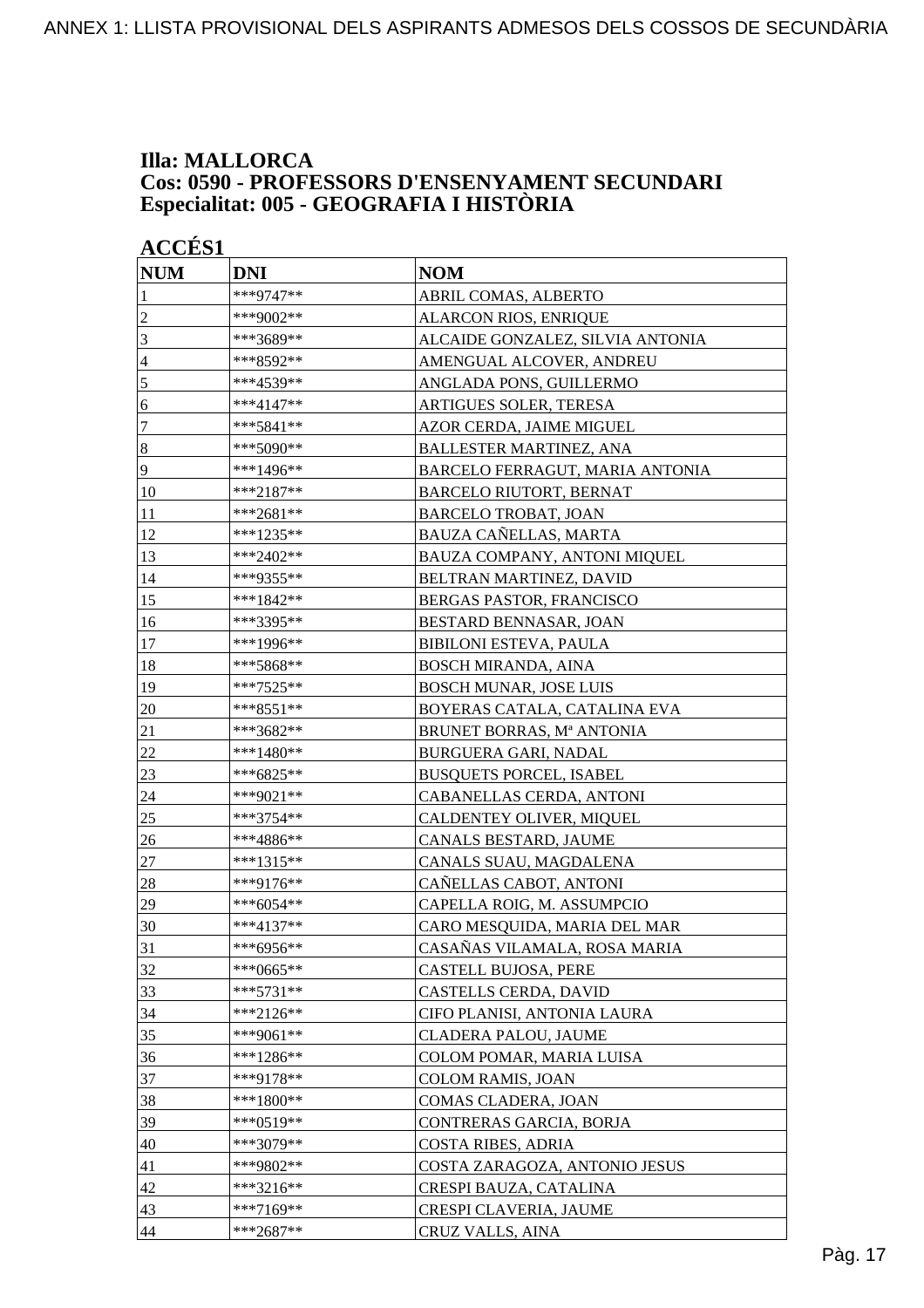| 45 | ***5752**   | CUERVA PIZA, LUIS                    |
|----|-------------|--------------------------------------|
| 46 | ***2912**   | DE LA MORENA FERNANDEZ, RICARDO      |
| 47 | $***2011**$ | DE MATA FEMENIA, JAIME               |
| 48 | ***6226**   | DEL SALVADOR CANZOBRE, CARLOS JAVIER |
| 49 | ***2236**   | DJURIC CATALAN, IRINA                |
| 50 | ***3535**   | DURAN GARCIA, CRISTINA               |
| 51 | $***2263**$ | DURAN PALMER, MARTIN ALEJAND         |
| 52 | ***9590**   | ENRIQUEZ GALLARDO, EVA               |
| 53 | ***7438**   | ESCALAS TOUS, CATALINA               |
| 54 | ***3642**   | <b>ESCALAS VICENS, MATIAS</b>        |
| 55 | ***3696**   | ESTARELLAS PARDO, BARTOLOME          |
| 56 | ***1797**   | ESTELRICH NICOLAU, JOAN              |
| 57 | $***2502**$ | ESTRANY COLL, MARIA FRANCISC         |
| 58 | $***1700**$ | ESTRANY VIVES, GUILLEM               |
| 59 | ***8858**   | FAR MORENILLA, MARIA DE LLUC         |
| 60 | $***7171**$ | FERNANDEZ FUSTER, ARTURO             |
| 61 | $***4010**$ | FERNANDEZ GOMILA, MARIA              |
| 62 | ***7937**   | FERRA PERICAS, LURDES                |
| 63 | ***2533**   | FERRAGUT CIRER, AINA MARIA           |
| 64 | ***1837**   | FERRER GOMILA, GABRIEL JAUME         |
| 65 | ***1843**   | FERRIOL VILA, CRISTOBAL JUAN         |
| 66 | ***2234**   | FONT ANDREU, RAFEL                   |
|    |             |                                      |
| 67 | ***0566**   | FORTESA MARTORELL, MARIA BEL         |
| 68 | ***7181**   | FORTEZA FUSTER, MIQUEL               |
| 69 | ***2974**   | FRAU MAESTRE, MARINA                 |
| 70 | $***1962**$ | FRAU REUS, Mª ANTONIA                |
| 71 | ***9966**   | FULLANA PIZA, CATALINA               |
| 72 | $***3776**$ | <b>GALIANO MERA, ISMAEL</b>          |
| 73 | ***3850**   | GALLEGO CAÑELLAS, EVA MARIA          |
| 74 | ***4076**   | GALMES BURGUERA, ISABEL MARIA        |
| 75 | $***1033**$ | <b>GARCIA COMAS, DANIEL</b>          |
| 76 | $***6527**$ | <b>GARCIA GRANI, FRANCESC</b>        |
| 77 | ***2298**   | <b>GARCIA MINGORANCE, GISELA</b>     |
| 78 | $***1628**$ | <b>GARCIA ROBLES, ADRIAN</b>         |
| 79 | $***6567**$ | GARI DIAZ, VIRGINIA                  |
| 80 | $***4762**$ | GARI PALLICER, MIGUEL GABRIEL        |
| 81 | ***7499**   | <b>GELABERT OLIVER, MARIA</b>        |
| 82 | ***0858**   | GENESTRA ALOMAR, ANTONI              |
| 83 | ***3622**   | GENOVART RAPADO, MAGDALENA           |
| 84 | $***1718**$ | GENOVART RAPADO, MARIA CONSOLAC      |
| 85 | ***9930**   | <b>GIMENEZ GARCIA, SERGIO</b>        |
| 86 | ***3483**   | <b>GINARD MAS, CATALINA</b>          |
| 87 | $***3563**$ | GINARD SANTANDREU, MARIA BEL         |
| 88 | ***4845**   | <b>GOMEZ GRANADA, CESAR</b>          |
| 89 | ***2722**   | GONZALEZ HERNANDEZ, FELIPE           |
| 90 | ***7003**   | <b>GONZALEZ PINA, CELIA</b>          |
| 91 | ***3301**   | <b>GUASP BORRAS, MARIA PAULA</b>     |
| 92 | ***9298**   | HOMS MERCADER, LIDIA                 |
| 93 | ***3338**   | <b>IRANZO MONTIA, DANIEL</b>         |
| 94 | $***0169**$ | JIMENEZ JIMENEZ, VICTORIA            |
| 95 | ***7729**   | JORDA SANCHEZ, JUAN PABLO            |
| 96 | $***7725**$ | JUAN MENDEZ, MARIA LLUCIA            |
| 97 | ***1202**   | JULIA PERELLO, GUILLERMO JUAN        |
| 98 | $***8416**$ | LAHOZ DOMINGUEZ, ALBERTO             |
| 99 | ***1450**   | LLAUGER PEREZ, CARME                 |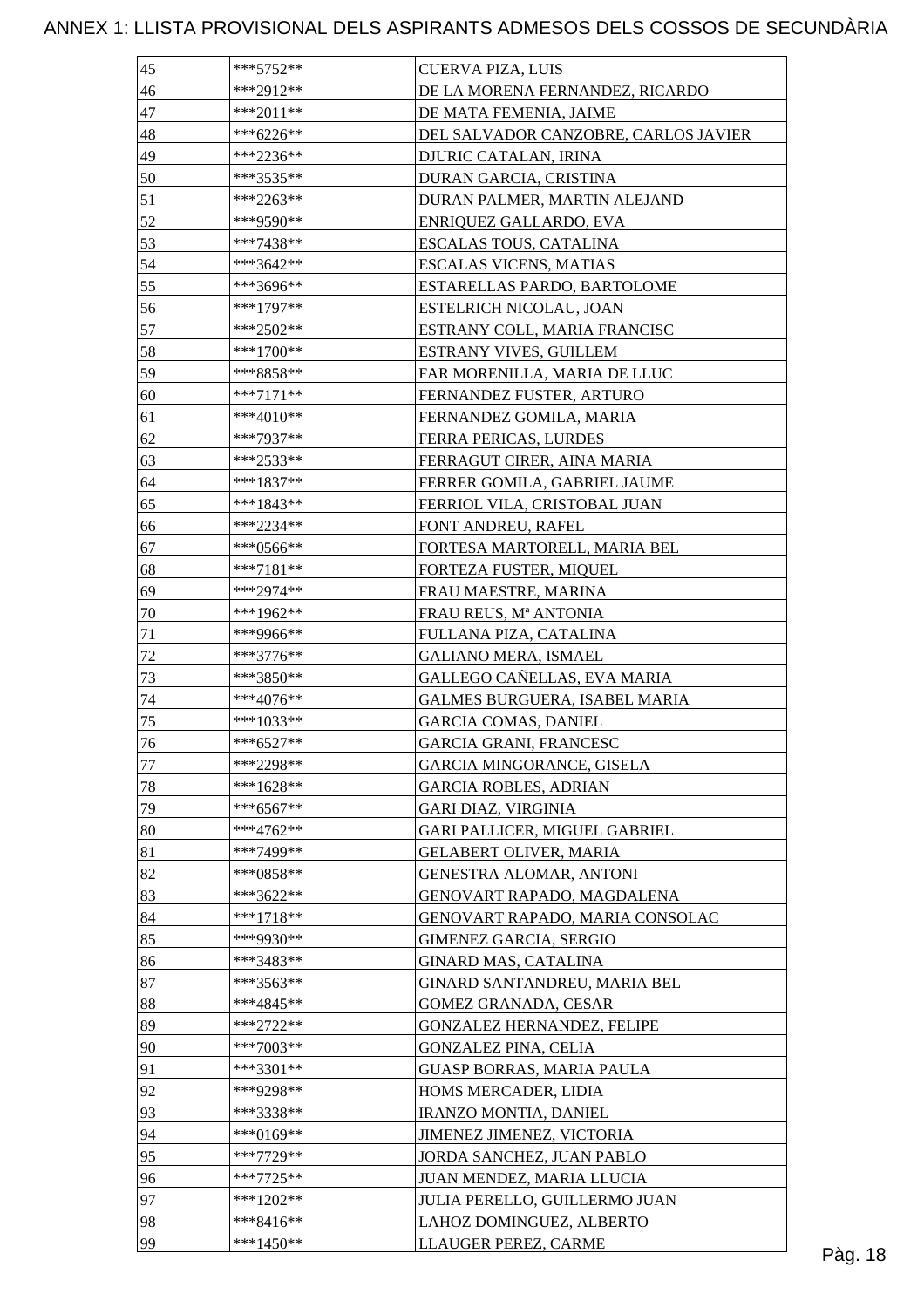| 100        | $***5191**$ | LLINAS SUAU, ANTONIA               |         |
|------------|-------------|------------------------------------|---------|
| 101        | ***9750**   | LLODRA GONZALEZ, JUAN JESUS        |         |
| 102        | ***1990**   | LLOMPART PORCEL, AINA              |         |
| 103        | ***9795**   | LLULL ALBERTI, JOAN                |         |
| 104        | $***3901**$ | LLULL POU, LAURA                   |         |
| 105        | ***4936**   | LOPEZ SERRA, LAURA                 |         |
| 106        | ***1360**   | MAIRATA GUAL, JOANA MARIA          |         |
| 107        | ***9849**   | <b>MARIMON RIBAS, PAU</b>          |         |
| 108        | ***4947**   | MARTIN HERNANDEZ, GUSTAVO          |         |
| 109        | $***1509**$ | MARTIN LUENGO, JUANA               |         |
| 110        | $***8246**$ | MARTIN MARTIN, JOSHUA              |         |
| 111        | $***5768**$ | MARTINEZ FIOL, MIQUEL ANGEL        |         |
| 112        | ***1568**   | MARTINEZ GALLARDO, SONIA           |         |
| 113        | ***8864**   | <b>MARTINEZ MIRO, ESTER</b>        |         |
| 114        | ***5488**   | MARTINEZ MORCILLO, JOSE ANTONIO    |         |
| 115        | $***8573**$ | MARTINEZ OLIVER, BARTOLOME         |         |
| 116        | $***5530**$ | MARTINEZ SANS, MARIA DEL MAR       |         |
| 117        | $***5611**$ | MARTORELL SALVA, FRANCESC          |         |
| 118        | ***2401**   | MASCARO SEGUI, MAGDALENA           |         |
| 119        | $***2047**$ | MATAMALAS MAS, MARIA ANTONIA       |         |
| 120        | ***3213**   | <b>MATAS GALLARDO, FRANCESC</b>    |         |
| 121        | ***8479**   | MATEU SALAS, SILVIA TERESA         |         |
| 122        | ***2164**   | MAYA OLIVER, MARGARITA             |         |
| 123        | ***2898**   | MENDEZ MORCILLO, JOSE MANUEL       |         |
| 124        | $***4446**$ | MERCADAL SILVA, BARTOLOME LUIS     |         |
| 125        | $***7100**$ |                                    |         |
|            | ***5985**   | MIRO CRESPI, ANTONIA MARIA         |         |
| 126<br>127 | $***0543**$ | MIRO DE MESA NADAL, BEGONYA        |         |
|            | ***5028**   | MOLL PELEGRI, ISMAEL               |         |
| 128        | ***9969**   | MONTESINOS CUADROS, MARIA DELA PAZ |         |
| 129        |             | MONTIEL RUIZ, JOSE MIGUEL          |         |
| 130        | ***4060**   | MORAL LAZO, MARIA DEL CARM         |         |
| 131        | ***2994**   | MORALES REUS, ELISABET MARIA       |         |
| 132        | ***8199**   | MORELL ALOU, JOAN                  |         |
| 133        | ***8927**   | MORENO BIBILONI, IRENE             |         |
| 134        | $***7208**$ | MORLA MOURE, MATEO JAVIER          |         |
| 135        | ***9153**   | MUÑOZ UTIEL, RAUL                  |         |
| 136        | $***3268**$ | NAVARRO MIÑANA, ANA                |         |
| 137        | ***3988**   | NAVARRO OLIVER, CARMEN             |         |
| 138        | ***1005**   | NICOLAU CALAFAT, NURIA             |         |
| 139        | $***6016**$ | NICOLAU PERELLO, ESTEVE            |         |
| 140        | ***9362**   | OLIVA FIOL, IRENE                  |         |
| 141        | $***1631**$ | OLIVA VIANA, LAURA                 |         |
| 142        | ***3983**   | PADILLA DURAN, MARINA              |         |
| 143        | $***0588**$ | PARDO MATOS, DAVID                 |         |
| 144        | ***0962**   | PARIS SAURINA, Mª ANTONIA          |         |
| 145        | ***0963**   | PASCUAL RAMOS, EDUARDO             |         |
| 146        | $***2171**$ | PERELLO BUADES, MIQUEL ANGEL       |         |
| 147        | ***8049**   | PERELLO REBASA, JERONI JOAN        |         |
| 148        | $***6418**$ | PEREZ PIÑA, SANTIAGO               |         |
| 149        | ***2240**   | PEREZ SERVERA, PEDRO               |         |
| 150        | $***0547**$ | PICO VENY, ANTONI                  |         |
| 151        | $***1573**$ | PINYA SANXO, MERCE                 |         |
| 152        | $***1793**$ | PIÑA LLINAS, QUELTXA               |         |
| 153        | ***0223**   | PLANAS GARAU, MARIA DE LLUC        |         |
| 154        | $***6635**$ | PLANAS NOVELLA, MARIA DE NURIA     | Pàg. 19 |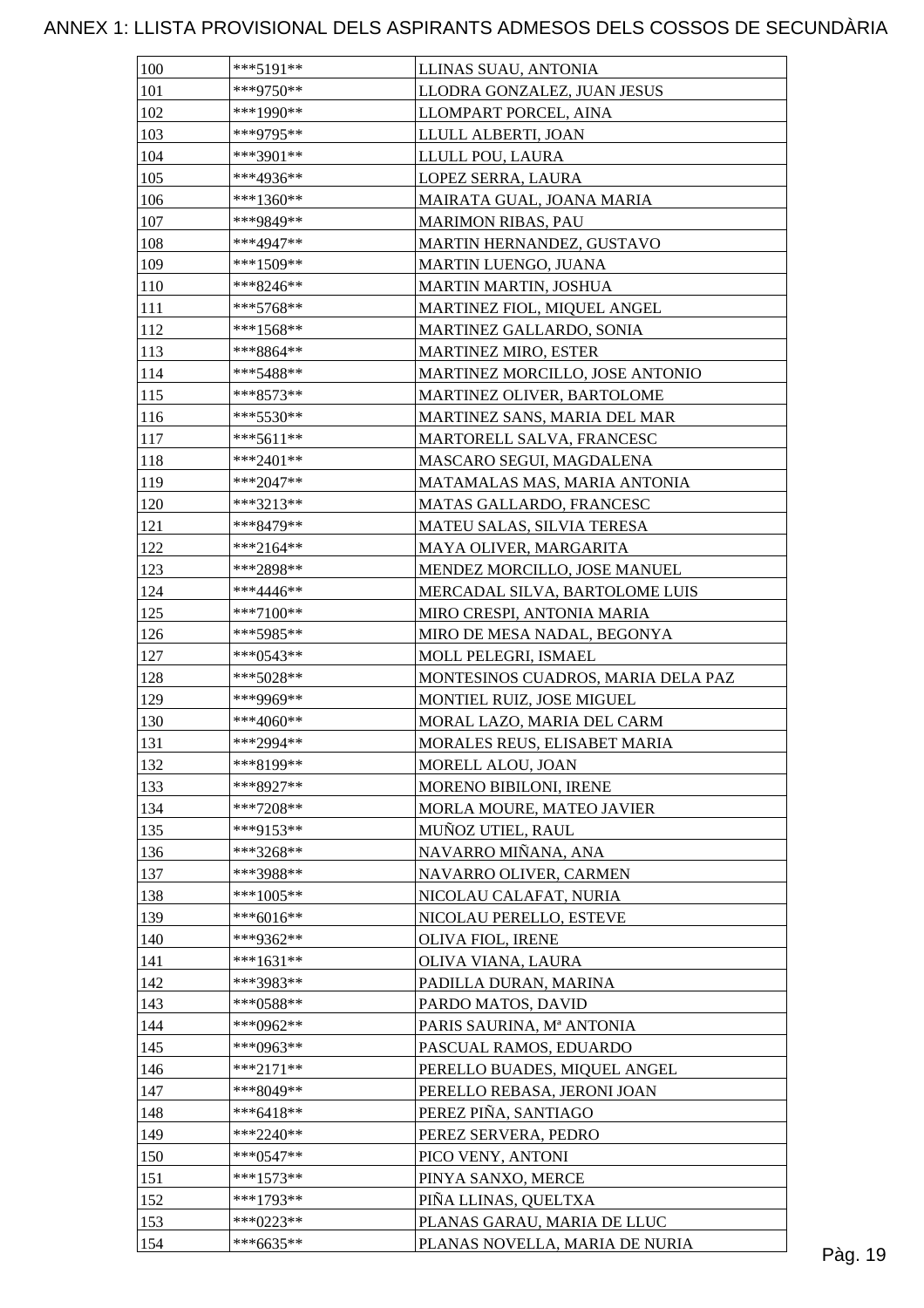| 155 | ***2880**   | PONCE DE LEON PASCUAL, NURIA     |         |
|-----|-------------|----------------------------------|---------|
| 156 | ***7433**   | PONS ROSSELLO, ANTONI            |         |
| 157 | ***8454**   | PROHENS BAUZA, MARGALIDA         |         |
| 158 | ***3110**   | PRUNES MOYA, JORDI               |         |
| 159 | ***3086**   | PUIG NIGORRA, JOSEP LLUIS        |         |
| 160 | $***0812**$ | PUIGSERVER SALES, MIQUEL         |         |
| 161 | ***5636**   | QUETGLES ROCA, MARIA LLUÏSA      |         |
| 162 | ***3400**   | QUILES NAVIO, QUINTINA           |         |
| 163 | ***2546**   | QUIROS OLIVER, GABRIEL PERE      |         |
| 164 | ***3286**   | RAMIS AMOROS, MIQUEL             |         |
| 165 | ***0220**   | RAMIS OLIVER, Mª MACIANA         |         |
| 166 | ***1823**   | RAMON MARTINEZ, CARME            |         |
| 167 | $***5330**$ | RAMON PALAU, FRANCISCO ANTO      |         |
| 168 | ***1529**   | REINES PALOU, MAGDALENA          |         |
| 169 | ***3214**   | REUS MORRO, JAUME                |         |
| 170 | $***2665**$ | REUS PLANELLS, GUIEM ALEXANDR    |         |
| 171 | ***9944**   | REYNES TRIAS, LAURA MARIA        |         |
| 172 | ***5317**   | RICO VALERO, MARIA JOSE          |         |
| 173 | ***1412**   | RIERA FEMENIAS, PERE ELIES       |         |
| 174 | $***7437**$ | RIUTORT ISERN, SEBASTIA          |         |
| 175 | $***4050**$ | RODRIGUEZ CARLSSON, PATRICIA     |         |
| 176 | ***1613**   | RODRIGUEZ SBERT, JOSE MIGUEL     |         |
| 177 | $***7072**$ | ROMERO GOMILA, INES              |         |
| 178 | ***5247**   | ROSSELLO CALAFELL, GABRIEL       |         |
| 179 | $***5090**$ | ROSSELLO PONS, MARIA CARMEN      |         |
| 180 | $***2784**$ |                                  |         |
|     | ***1995**   | ROSSELLO RIERA, MARGALIDA        |         |
| 181 | $***3164**$ | ROTGER BENNASSAR, NEUS           |         |
| 182 |             | ROTGER LEBRON, MARTIN            |         |
| 183 | $***4741**$ | SABORIDO RACERO, AGUSTIN         |         |
| 184 | ***4092**   | SALES JUANEDA, MARGARITA         |         |
| 185 | ***4636**   | SALLERAS COMPTE, MARTA           |         |
| 186 | $***0741**$ | SALOM FULLANA, BONAVENTURA       |         |
| 187 | ***2310**   | SANCHEZ CUNILL, JUANA MARIA      |         |
| 188 | ***2238**   | SANCHEZ LOPEZ, MARCOS            |         |
| 189 | $***0091**$ | SANS MATEU, CRISTINA             |         |
| 190 | ***3971**   | SANSO VANRELL, SEBASTIA          |         |
| 191 | ***4237**   | SANZ CAPILLA, CARLA              |         |
| 192 | ***1924**   | SBERT ROIG, FRANCISCA            |         |
| 193 | ***8528**   | SBERT ROSSELLO, MARTA            |         |
| 194 | $***7311**$ | SEGUI BELTRAN, ANDREU            |         |
| 195 | ***1900**   | SEGUI CERDA, MARGARIDA           |         |
| 196 | $***1875**$ | SEOANE TORRES, JAIME             |         |
| 197 | $***7797**$ | SERRA BARRES, MARTI              |         |
| 198 | $***1645**$ | SERRA VICENS, MARGALIDA          |         |
| 199 | ***3688**   | SERVERA DOMENGE, PERE            |         |
| 200 | ***2679**   | SERVERA SALETAS, ANTONI          |         |
| 201 | $***1888**$ | SOCIAS CORDOBA, RAFEL            |         |
| 202 | ***3661**   | SOCIAS GOST, PERE                |         |
| 203 | ***4424**   | SOLIVELLAS AGUILO, BEATRIU MARIA |         |
| 204 | ***9660**   | SORIANO VAELLO, JOSEFA           |         |
| 205 | ***1902**   | SUÑER FORTEZA, RAFAEL            |         |
| 206 | ***4070**   | TOMAS CEBRIAN, ANTONI            |         |
| 207 | $***2330**$ | TOMAS CERDA, DAMIA               |         |
| 208 | ***6596**   | TORRENS MAS, FRANCISCA Mª        |         |
| 209 | $***1531**$ | TORTELL CALVO, FRANCISCA         | Pàg. 20 |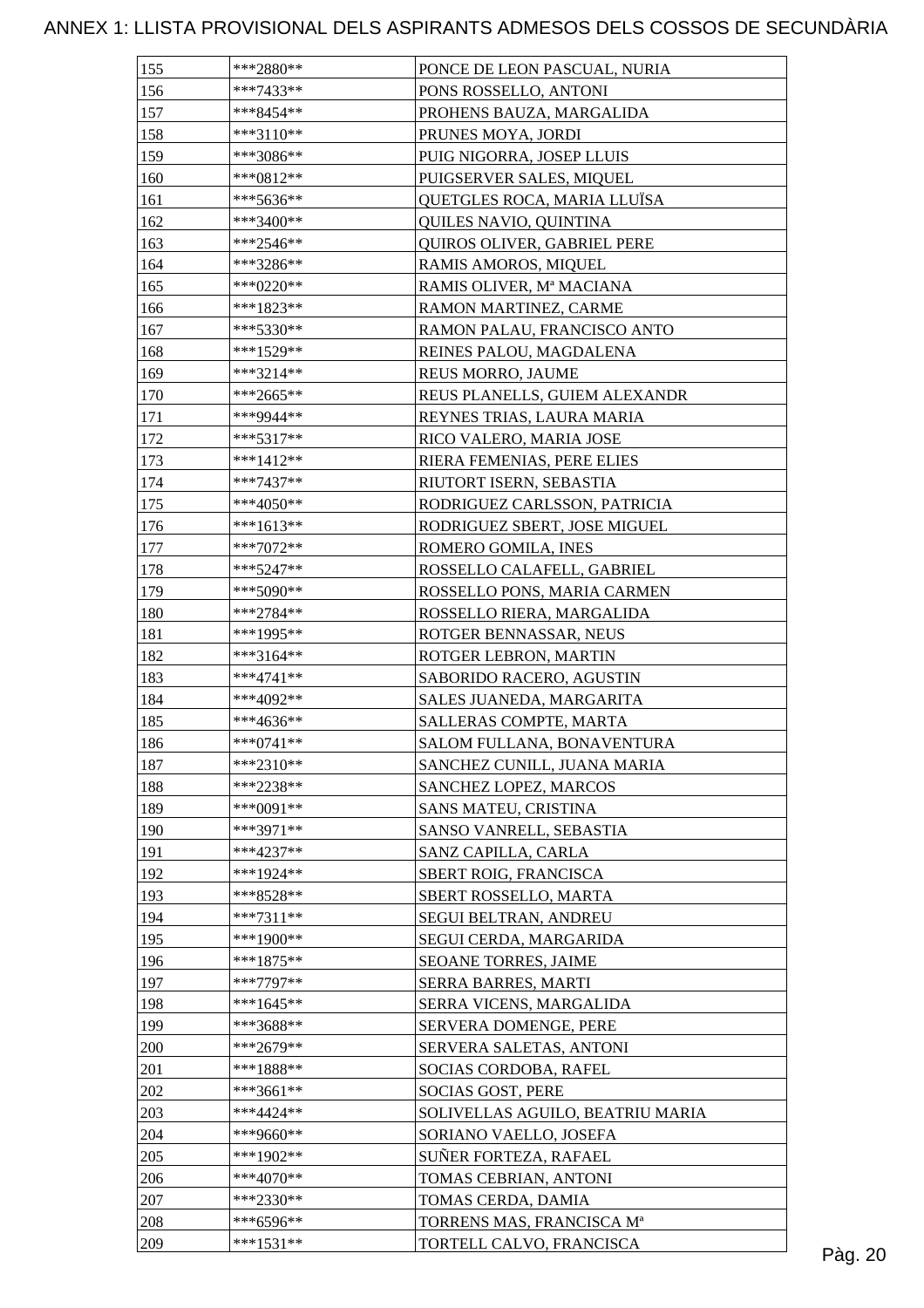| 210 | $***1722**$ | TOUS RIBAS, CATALINA SOFIA        |
|-----|-------------|-----------------------------------|
| 211 | ***7888**   | TRIAS MAGRANER, LAURA CATALINA    |
| 212 | ***7991**   | TROYA LOPEZ, JOSEP ANTONI         |
| 213 | ***4054**   | VADELL SUREDA, FRANCISCA          |
| 214 | $***8055**$ | VERDEJO ALSINA, MARIA             |
| 215 | $***1877**$ | VERDU NAVARRO, VICENT             |
| 216 | $***1417**$ | VERGER SASTRE, ANTONIA            |
| 217 | ***1625**   | VIDAL MARQUEZ, CATERINA           |
| 218 | $***7057**$ | VIDAL PERELLO, FRANCISCA          |
| 219 | ***6967**   | VIDAÑA LLADO, PERE                |
| 220 | ***6226**   | VILLALONGA PERELLO, MARIA DEL MAR |
| 221 | $***6830**$ | VILLAR FUSTER, ANA CARMEN         |
| 222 | ***2386**   | <b>VIVES FERRER, GABRIEL</b>      |
| 223 | $***2731**$ | XAMENA LAMAS, MARGALIDA           |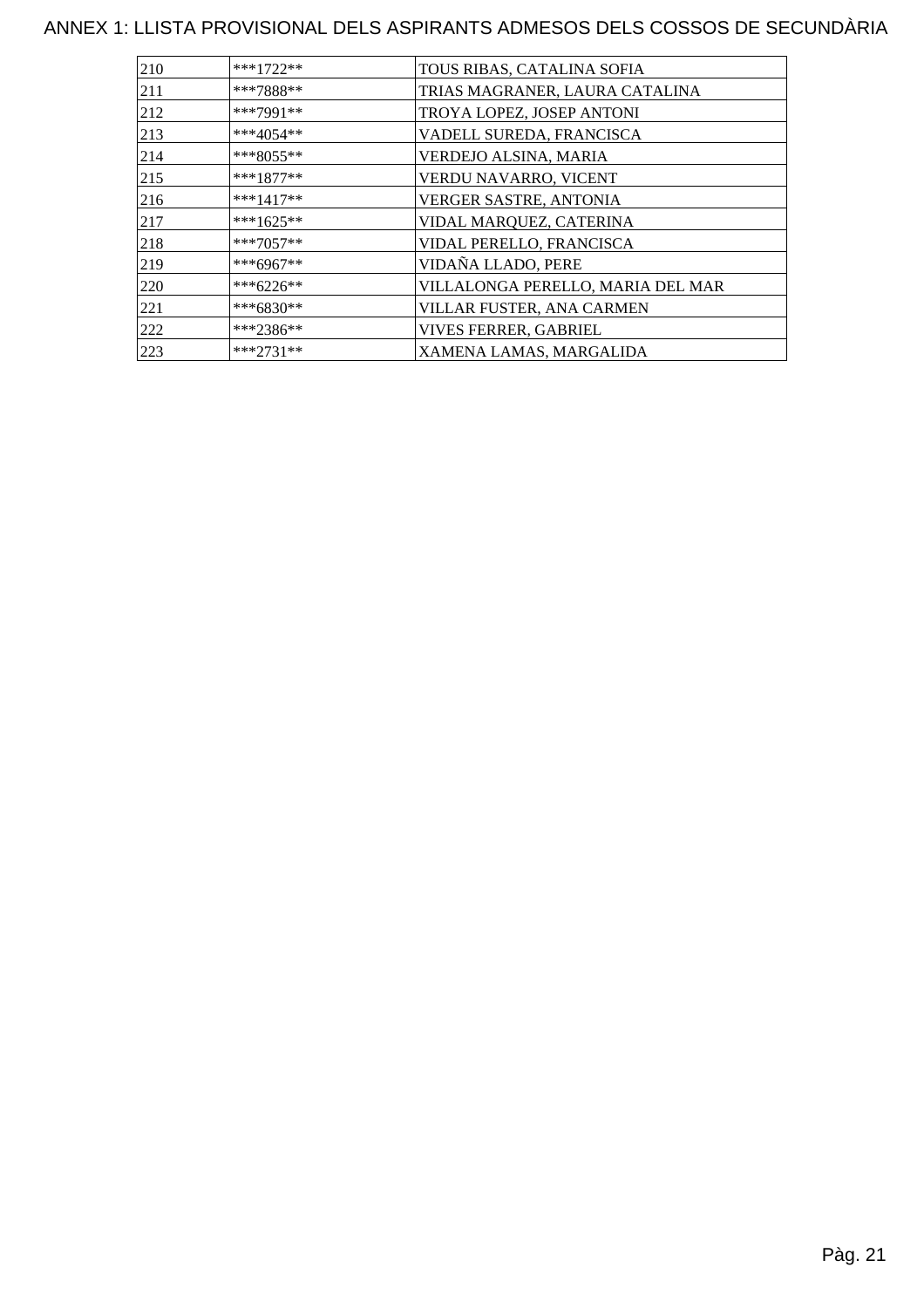## **Illa: MALLORCA Cos: 0590 - PROFESSORS D'ENSENYAMENT SECUNDARI<br>Especialitat: 005 - GEOGRAFIA I HISTÒRIA**

| <b>NUM</b> | DNI          | <b>NOM</b>                       |
|------------|--------------|----------------------------------|
|            | $***8665***$ | BENNASSAR RODRIGUEZ, ANDRES JUAN |
| 2          | $***1143**$  | DIAZ PALMER, ANTONIA             |
|            | ***0565**    | LOPEZ HONRUBIA, JOSEP LLUIS      |
| $\vert$    | $***4379**$  | MARTI CAPO, MARGARITA            |
|            | $***8671**$  | MORAL CARRUANA, MARIA DEL CARM   |
| 6          | $***7423**$  | TIENDA GUERRA, ALBA              |
|            | ***3618**    | VENY MIRO, ANDREU GABRIEL        |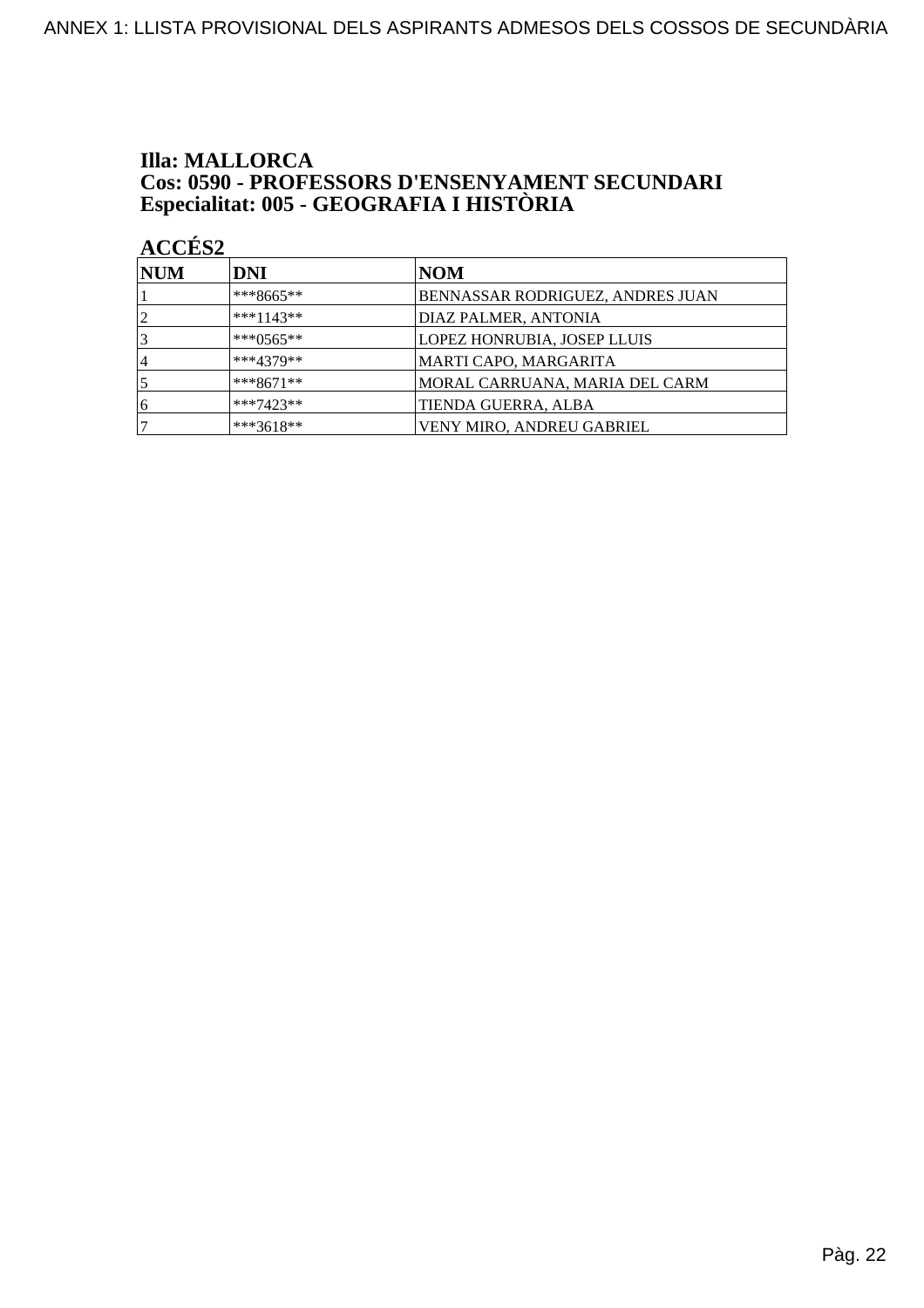## **Illa: MALLORCA Cos: 0590 - PROFESSORS D'ENSENYAMENT SECUNDARI<br>Especialitat: 005 - GEOGRAFIA I HISTÒRIA**

| NUM | DNI         | <b>NOM</b>               |
|-----|-------------|--------------------------|
|     | ***2004**   | COLL FERRER. AINA Mª     |
|     | $***1407**$ | MALBERTI MORAGON. FAUSTO |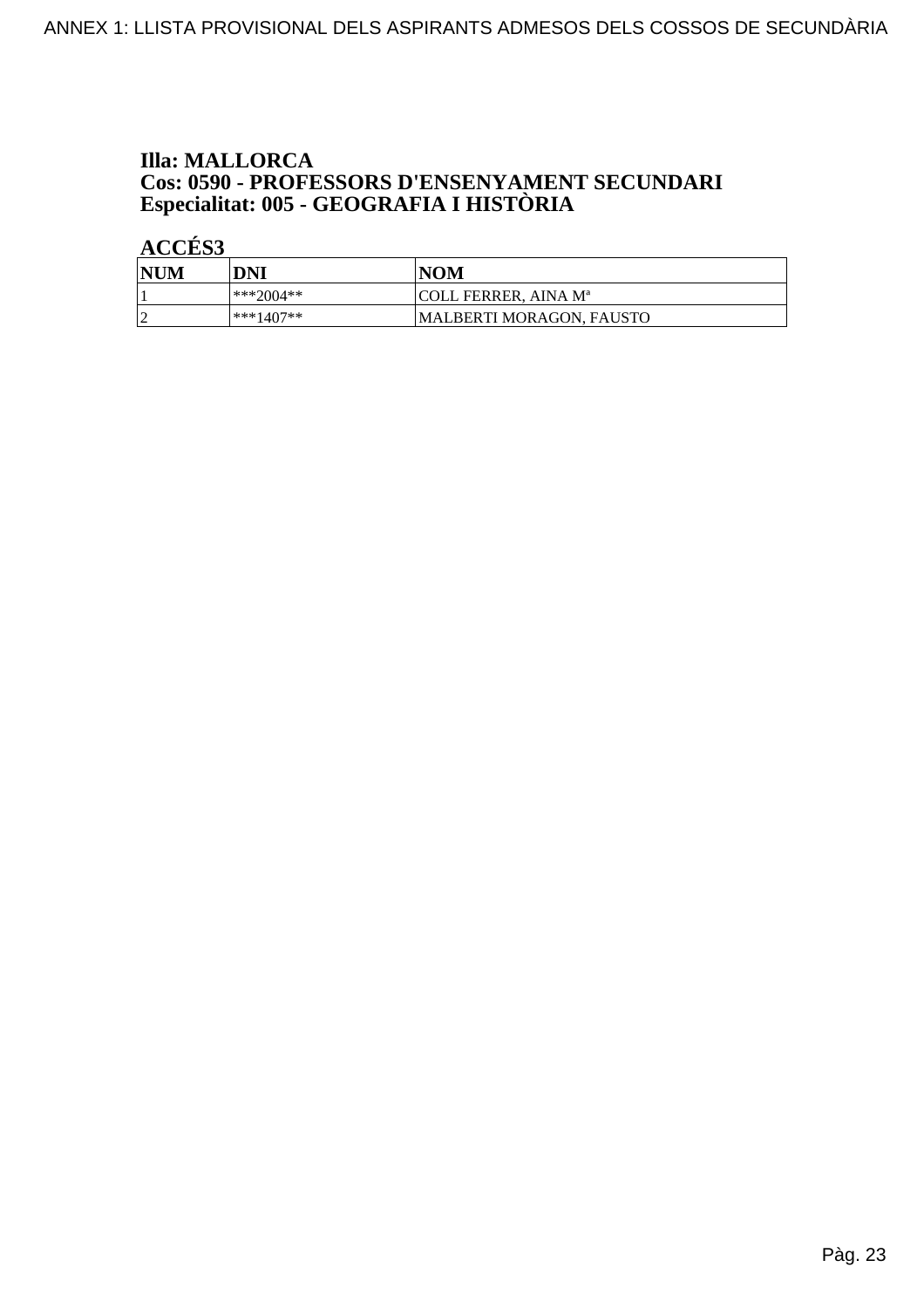## **Illa: MALLORCA Cos: 0590 - PROFESSORS D'ENSENYAMENT SECUNDARI<br>Especialitat: 005 - GEOGRAFIA I HISTÒRIA**

| <b>NUM</b><br>'N | DNI       | <b>NOM</b>                                               |
|------------------|-----------|----------------------------------------------------------|
|                  | ***9454** | $\tilde{\phantom{a}}$<br>RODRIGUEZ MUNOZ,<br><b>LUIS</b> |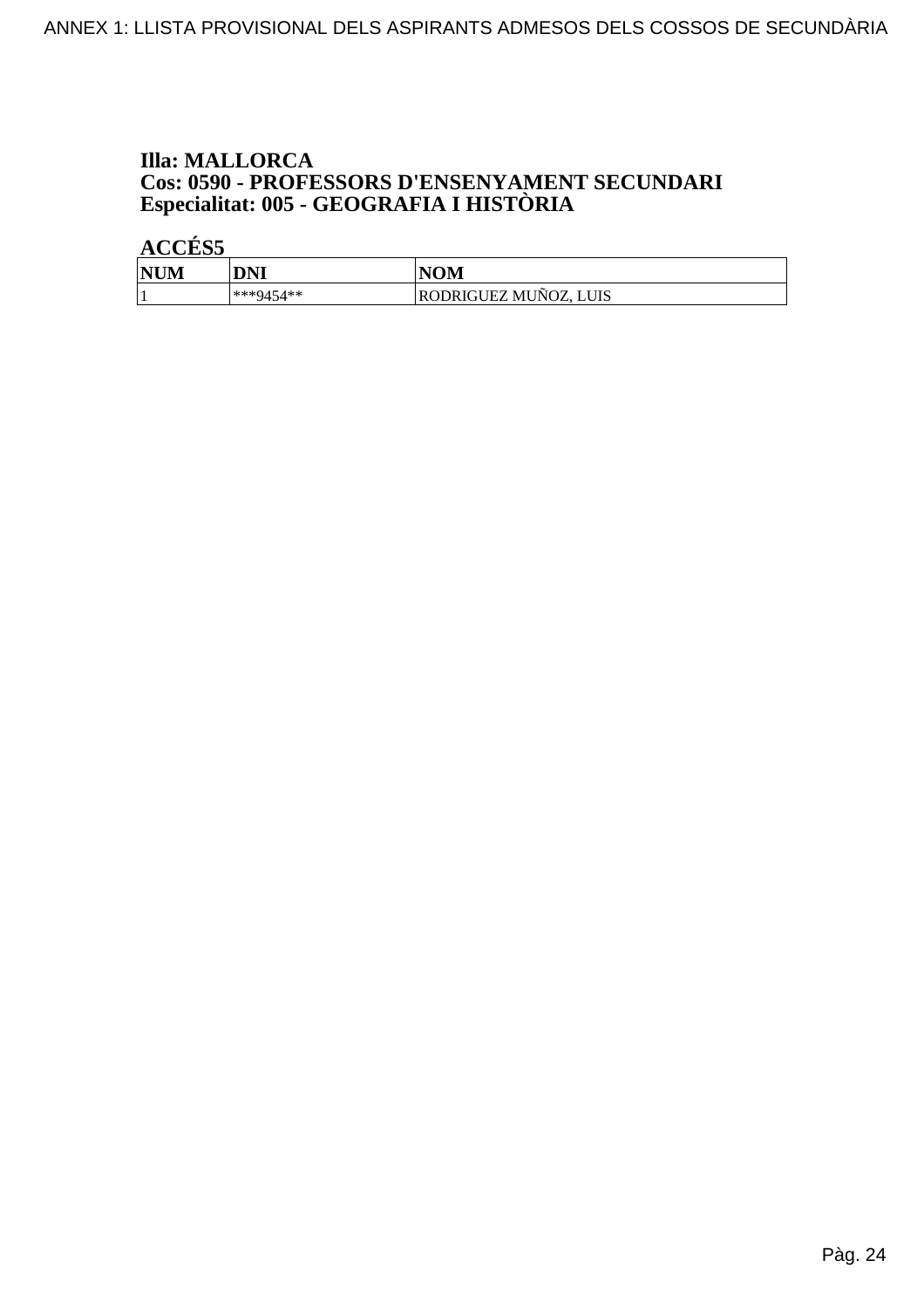### **Illa: MENORCA Cos: 0590 - PROFESSORS D'ENSENYAMENT SECUNDARI Especialitat: 005 - GEOGRAFIA I HISTÒRIA**

| <b>ACCÉS 1</b>   |             |                                  |
|------------------|-------------|----------------------------------|
| $\bf NUM$        | <b>DNI</b>  | <b>NOM</b>                       |
| 1                | ***4261**   | ARGILES FELIP, BLANCA            |
| $\boldsymbol{2}$ | ***4224**   | BERNICOLA GARCIA, JOSE DAVID     |
| $\mathfrak{Z}$   | $***4168**$ | CAMPS BARBER, JUAN               |
| 4                | ***0602**   | <b>CAMPS MORLA, JOAN</b>         |
| 5                | $***3701**$ | COLL PINO, SILVIA                |
| 6                | ***6664**   | COLOMINA MONZO, NURIA            |
| $\overline{7}$   | ***4852**   | <b>GARCIA REYES, JUAN CARLOS</b> |
| $\boldsymbol{8}$ | ***3928**   | <b>GOMILA MARQUEZ, FRANCESC</b>  |
| 9                | ***4279**   | GONZALEZ CORONA, GUIOMAR         |
| 10               | ***1419**   | GUTIERREZ MOLL, MARIA            |
| 11               | ***4230**   | JANER MARQUES, ANA MARIA         |
| 12               | ***3621**   | MARQUES BENEJAM, ANTONI          |
| 13               | ***6388**   | MARTINEZ CALDUCH, JOAQUIN        |
| 14               | ***3842**   | MOMPO JUANEDA, JAVIER            |
| 15               | ***0765**   | OLUCHA SEGUI, PEDRO              |
| 16               | ***4752**   | PARAMO DE MUNS, JAVIER CHRISTIAN |
| 17               | ***0551**   | PELAEZ ORTIZ, MANUEL             |
| 18               | ***3669**   | PONS PONS, SILVIA                |
| 19               | ***0413**   | PONS SANS, FRANCESC              |
| 20               | ***4537**   | PONS TORRES, JUAN DOMINGO        |
| 21               | ***0888**   | PRATS ROSELLO, RAMON             |
| 22               | ***0550**   | RUIZ GARCIA, SERGIO              |
| 23               | ***1308**   | SEGUI GOMILA, MARC               |
| 24               | ***4363**   | TORRES RIUDAVETS, SILVIA         |
| 25               | ***4290**   | VIVO SASTRE, MONTSERRAT          |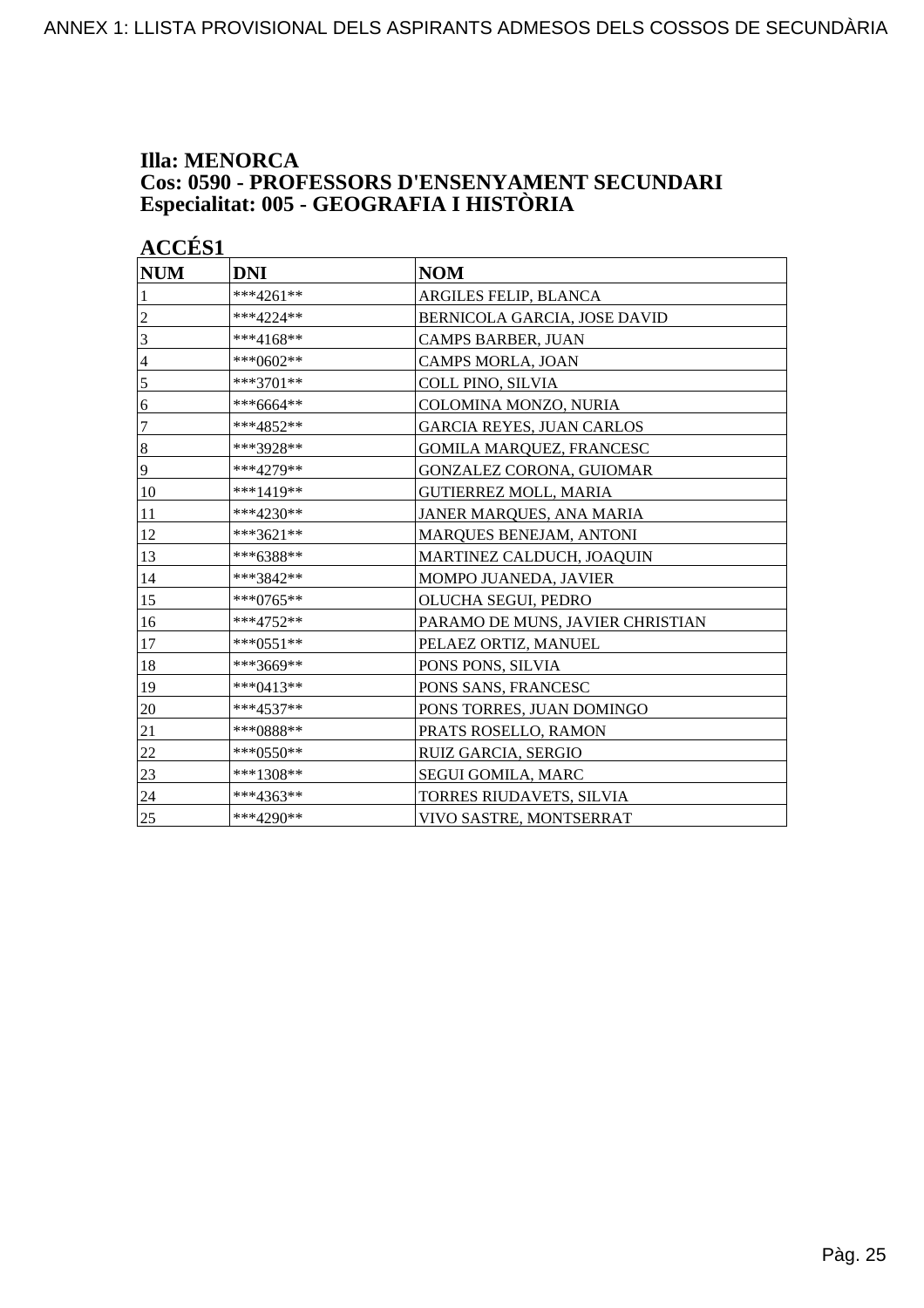### **Illa: EIVISSA Cos: 0590 - PROFESSORS D'ENSENYAMENT SECUNDARI Especialitat: 005 - GEOGRAFIA I HISTÒRIA**

| <b>ACCÉS 1</b> |             |                                 |
|----------------|-------------|---------------------------------|
| $\bf NUM$      | <b>DNI</b>  | <b>NOM</b>                      |
| 1              | ***3676**   | CARBONELL FAUS, ADRIA           |
| $\mathfrak{2}$ | ***5694**   | COLOMAR MARI, MARIA CARMEN      |
| 3              | ***7249**   | <b>GUILLEM FERNANDEZ, LAURA</b> |
| $\overline{4}$ | ***5962**   | HERRAEZ ESCRIBANO, ALICIA       |
| 5              | ***5635**   | JUAN TORRES, VICENTE JOSE       |
| 6              | ***5152**   | MARI COSTA, VICENT              |
| 7              | ***2292**   | MARTINEZ PEREZ, ANNA Mª         |
| $\bf 8$        | ***6539**   | MARTINEZ PIERA, DAFNE           |
| 9              | $***7571**$ | MOLINA SANCHEZ, JACOBO          |
| 10             | ***5582**   | MORENO CASANUEVA, CARLOS        |
| 11             | $***6141**$ | PIQUERES DIEZ, ANTONIO JESUS    |
| 12             | ***5944**   | PLANELLS TORRES, EVA            |
| 13             | ***5053**   | POUS BENITO, DAVID              |
| 14             | ***7498**   | PUIG ROSANAS, JORGE             |
| 15             | ***7518**   | RAMON BALCELLS, JUAN ENRIQUE    |
| 16             | ***5715**   | RODRIGUEZ MORENO, ISRAEL        |
| 17             | ***5602**   | ROIG RIBAS, JOAN                |
| 18             | $***7304**$ | RUIZ BURGUEÑO, ADRIA            |
| 19             | ***5619**   | RUIZ LOZANO, CRISTINA           |
| 20             | ***3811**   | SANCHIS BAÑULS, VICENT          |
| 21             | ***5081**   | TORRES BONED, RAMON             |
| 22             | ***5622**   | TORRES COSTA, JOSE LUIS         |
| 23             | ***5300**   | TUR MARI, MONICA                |
| 24             | ***5503**   | VIZOSO ESTRADES, MARIA GINEBRA  |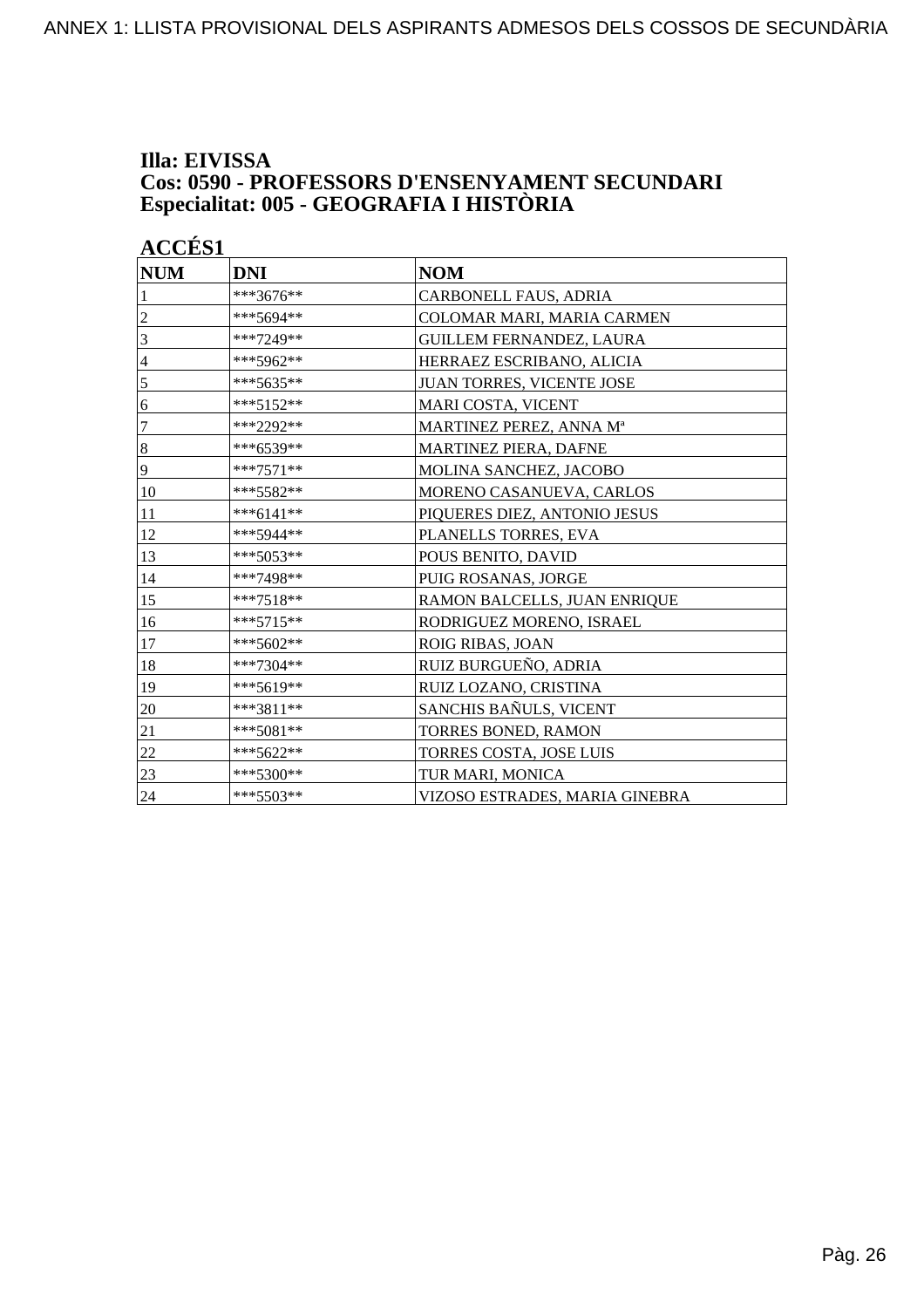## **Illa: FORMENTERA Cos: 0590 - PROFESSORS D'ENSENYAMENT SECUNDARI<br>Especialitat: 005 - GEOGRAFIA I HISTÒRIA**

| NUM | DNI         | NOM                        |
|-----|-------------|----------------------------|
|     | ***9395**   | CANAVES BAUÇA, FRANCISCA   |
| n   | $***7352**$ | <b>DURAN GARCIA, MACIA</b> |
|     | $***5670**$ | JUAN JUAN, SANTIAGO        |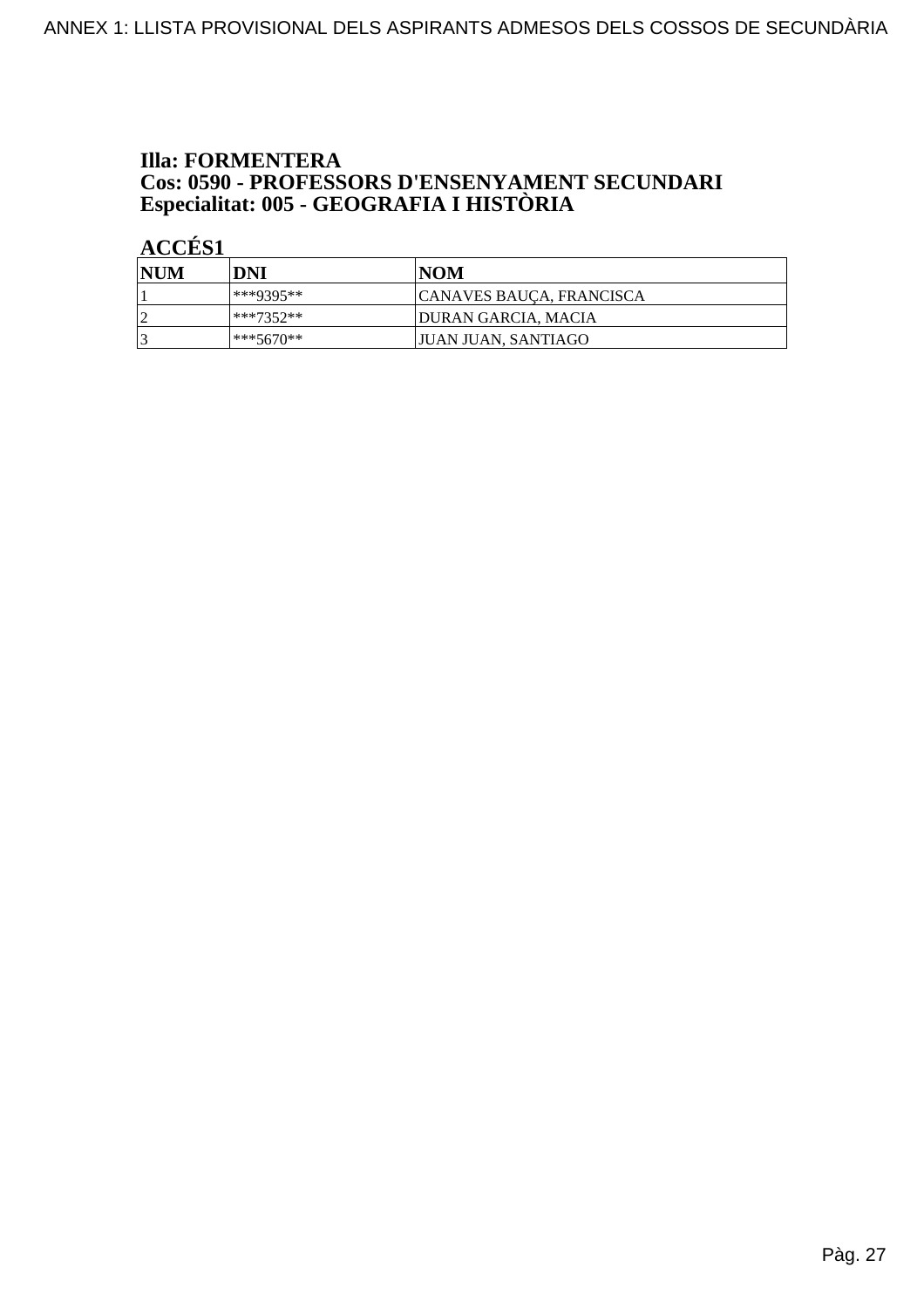### **Illa: MALLORCA Cos: 0590 - PROFESSORS D'ENSENYAMENT SECUNDARI Especialitat: 006 - MATEMÀTIQUES**

| <b>ACCÉS 1</b>   |             |                                |
|------------------|-------------|--------------------------------|
| <b>NUM</b>       | <b>DNI</b>  | <b>NOM</b>                     |
| 1                | ***5907**   | ALOMAR BARCELO, MIQUEL LLEO    |
| $\overline{c}$   | ***1825**   | ALORDA ARROM, MIQUEL           |
| 3                | ***9693**   | AMADOR MARTINEZ, CARMEN        |
| $\overline{4}$   | ***2496**   | AMENGUAL GAYA, XESCA           |
| 5                | ***8436**   | AMENGUAL LUCIANO, ELENA MARIA  |
| 6                | ***1880**   | AMER SALVA, DAMIA              |
| $\tau$           | ***8849**   | ARIZA ESTEPA, FERNANDO         |
| $\boldsymbol{8}$ | ***4405**   | ARTIGUES AGUILO, GABRIEL       |
| 9                | ***6849**   | ASENSI CARLES, BERTA           |
| 10               | ***7486**   | BARCELO SANCHO, RAFAEL         |
| 11               | ***1865**   | <b>BARCELO TOUS, JOAN</b>      |
| 12               | ***7109**   | BARREYRA CORONAS, DANIELA      |
| 13               | $***6641**$ | <b>BELLON MARTOS, RUTH</b>     |
| 14               | ***0550**   | BELTRAN COLL, ANTONIA          |
| 15               | ***5145**   | <b>BENNASAR LLABRES, JOAN</b>  |
| 16               | ***8914**   | BENNASSAR RODRIGUEZ, CRISTOFOL |
| 17               | ***3032**   | BERRUEZO GUILLAMON, PEDRO      |
| 18               | ***2379**   | BONET RAMIS, CATALINA MARIA    |
| 19               | ***8927**   | CALVET LLUCH, IVANA            |
| 20               | ***9903**   | CASAÑ PLAZA, CARLOS            |
| 21               | ***8432**   | CASTELLO LLOBET, XAVIER        |
| 22               | ***2807**   | CERDA VIDAL, MARGARIDA         |
| 23               | ***4352**   | COLOM MIQUEL, PEP VICENÇ       |
| 24               | ***3260**   | CORRO MOYA, MIQUEL LLUIS       |
| 25               | ***3634**   | DEL OLMO ALOS, JAUME           |
| 26               | ***3145**   | FERRER MUNAR, PAULA            |
| 27               | ***8376**   | FONT MOLINAS, AMADOR ANTONIO   |
| 28               | ***7993**   | <b>GALVEZ VADELL, CATALINA</b> |
| 29               | ***2772**   | GARCIA BENNASAR, MARIA ANGELES |
| 30               | ***3797**   | <b>GELABERT PARIS, MARIA</b>   |
| 31               | ***7805**   | <b>GENOVART MARTINEZ, TONI</b> |
| 32               | $***6918**$ | <b>GIL MORELL, BORJA</b>       |
| 33               | $***0561**$ | <b>GOMEZ JIMENEZ, VICTOR</b>   |
| 34               | ***1931**   | <b>GRAU GRAU, RAFAEL</b>       |
| 35               | ***8956**   | HERRERO OLIVARES, ENRIC        |
| 36               | ***0998**   | HORRACH MORELL, ANTONIA        |
| 37               | ***6425**   | HUERTA GABARDA, CARLOS         |
| 38               | $***1677**$ | HUERTAS SAEZ, FRANCISCA        |
| 39               | ***5150**   | ISERN BESTARD, CATERINA        |
| 40               | ***9326**   | JAUME BIBILONI, DAMIANA PILAR  |
| 41               | $***2177**$ | JUAN VERD, MARIA VICTORIA      |
| 42               | ***2401**   | LANA CELAYA, M. ARANZAZU       |
| 43               | ***7458**   | LIESEGANG ESCAMILLA, ALEX      |
| 44               | ***1049**   | LLOBERA SANCHO, MIGUEL         |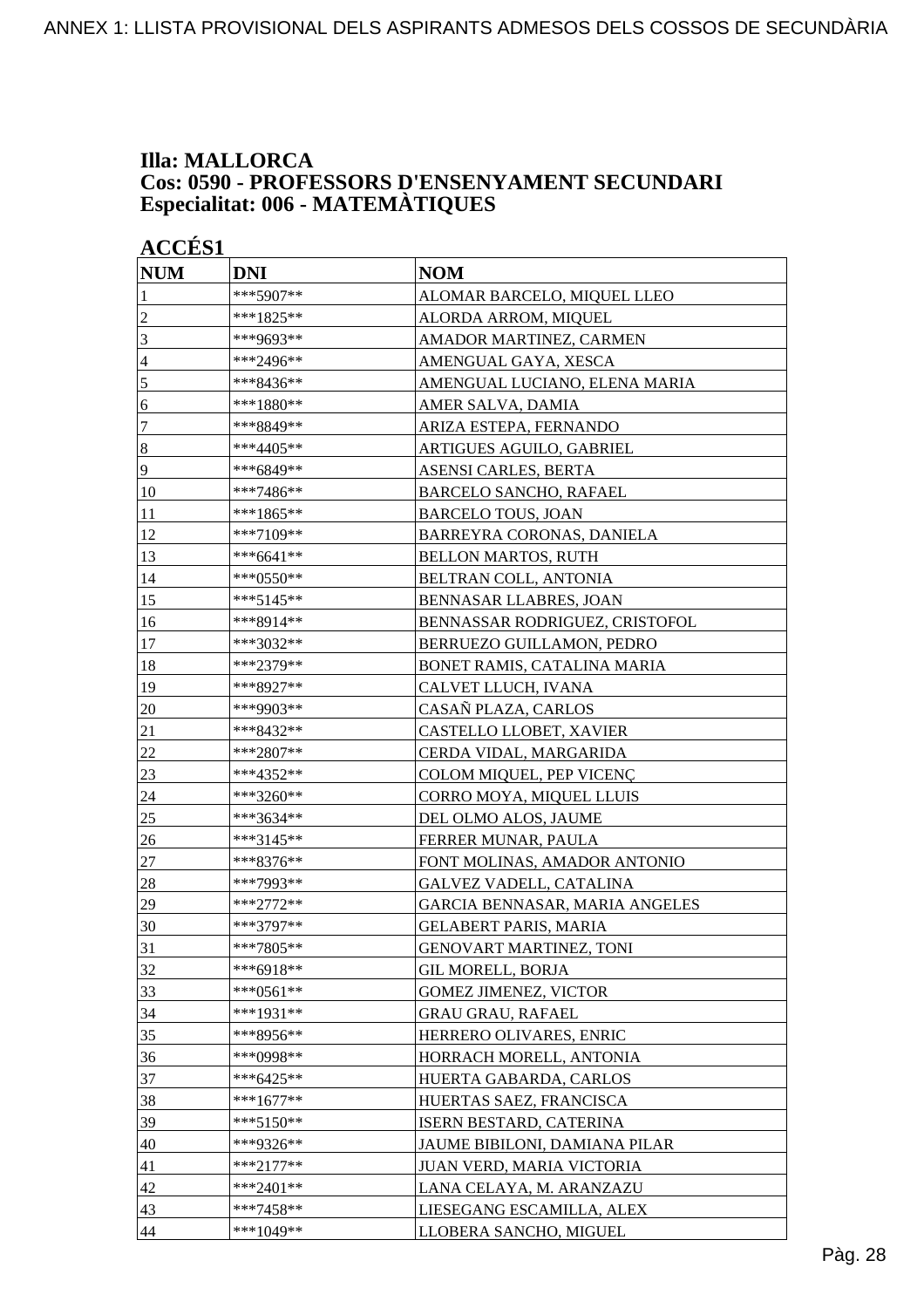| 45 | ***0689**   | LLOMPART KLEBER, MARC                  |
|----|-------------|----------------------------------------|
| 46 | ***1113**   | LOPEZ MERCADAL, AITOR                  |
| 47 | ***3175**   | LUQUE TOMAS, ANTONIO ANDRES            |
| 48 | ***1001**   | MARIN MAS, YASMINA MARIA               |
| 49 | ***3416**   | MARTIN DE FUENTES PEREZ, MARTA         |
| 50 | ***6658**   | MARTINEZ TASCONES, VICENTE MANUEL      |
| 51 | ***8519**   | MATEU MOYA, PEDRO                      |
| 52 | ***2626**   | <b>MELIS PONT, ANTONI CARLES</b>       |
| 53 | ***0160**   | MILLAN FERNANDEZ, MARIA DE LA CR       |
| 54 | ***3090**   | MUSTAPHA EMHAMED, CHERIFA              |
| 55 | ***2740**   | NICOLAU SERVERA, ANTONI                |
| 56 | ***0808**   | OLIVER YEBRA, MARIA DEL PILA           |
| 57 | ***7347**   | OLMOS FONT, JORGE                      |
| 58 | ***9677**   | OTEIZA BETELU, MARTA                   |
| 59 | ***7136**   | PALOU MIR, JOANA                       |
| 60 | ***9287**   | PONS GARCIA, LAURA                     |
| 61 | ***2581**   | RAFAEL OLIVER, RAFEL                   |
| 62 | ***6265**   | RAMON ALEJANDRO, PERE                  |
| 63 | ***1728**   | RIBOT SANSO, SEBASTIAN                 |
| 64 | ***8802**   | RIERA JAUME, MARGALIDA                 |
| 65 | ***7294**   | RIUTORT MAYANS, MARGALIDA              |
| 66 | ***2070**   | ROSSELLO BATLE, BEATRIZ                |
| 67 | ***9260**   | ROSSELLO ROSSELLO, GUILLEM             |
| 68 | ***7068**   | ROTGER MAS, BARBARA                    |
| 69 | $***7257**$ | RUEDA PORRAS, VIRGINIA MARIA           |
| 70 | ***2002**   | RUJULA GELABERT, ESPERANZA             |
| 71 | ***1575**   | RULLAN PERELLO, LLUIS                  |
| 72 | ***3039**   | SANCHO DE LA JORDANA LLABRES, PERE PAU |
| 73 | ***0401**   | SANTANDREU BORRAS, BARTOLOME           |
| 74 | ***0255**   | SANTOS OLIVER, ANA MARIA               |
| 75 | ***2895**   | SANZ VAQUER, RICARDO                   |
| 76 | ***1559**   | SOLER FUSTER, MARGARITA                |
| 77 | ***4787**   | SUREDA PASTOR, ROSA MARIA              |
| 78 | $***7570**$ | TABERNER FERRER, JAUME                 |
| 79 | $***1810**$ | VIDAL BURGUERA, MARGARITA FRAN         |
| 80 | ***1849**   | VIDAL TORTOSA, PAULA                   |
| 81 | $***1854**$ | VINDEL SANS, FRANCISCA                 |
| 82 | $***3571**$ | VIVES SUREDA, ANTONI                   |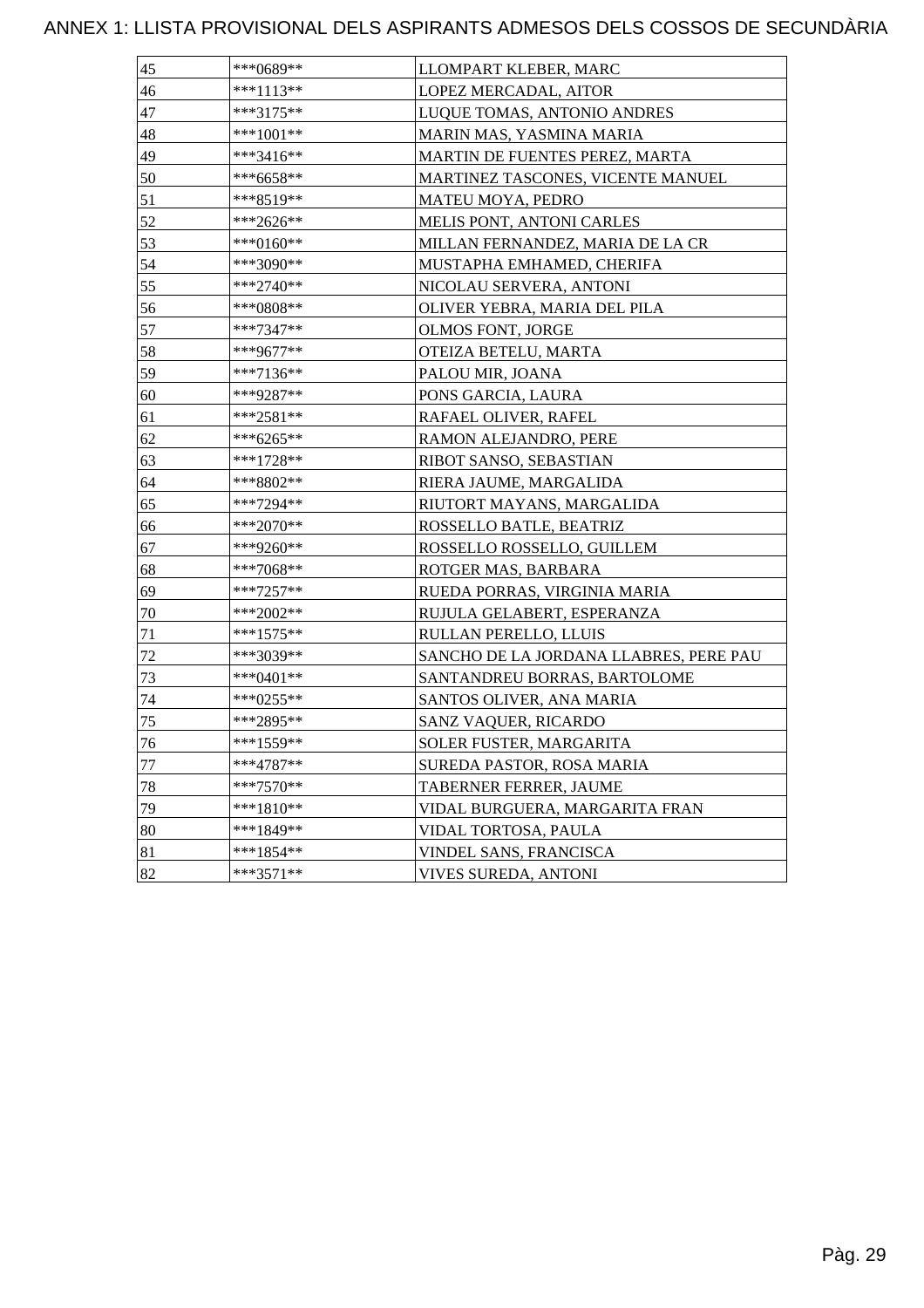## **Illa: MALLORCA Cos: 0590 - PROFESSORS D'ENSENYAMENT SECUNDARI<br>Especialitat: 006 - MATEMÀTIQUES**

| <b>NUM</b> | DNI       | VOM                            |
|------------|-----------|--------------------------------|
|            | ***3177** | . PEDRO<br>MARTORELL CAMPANER, |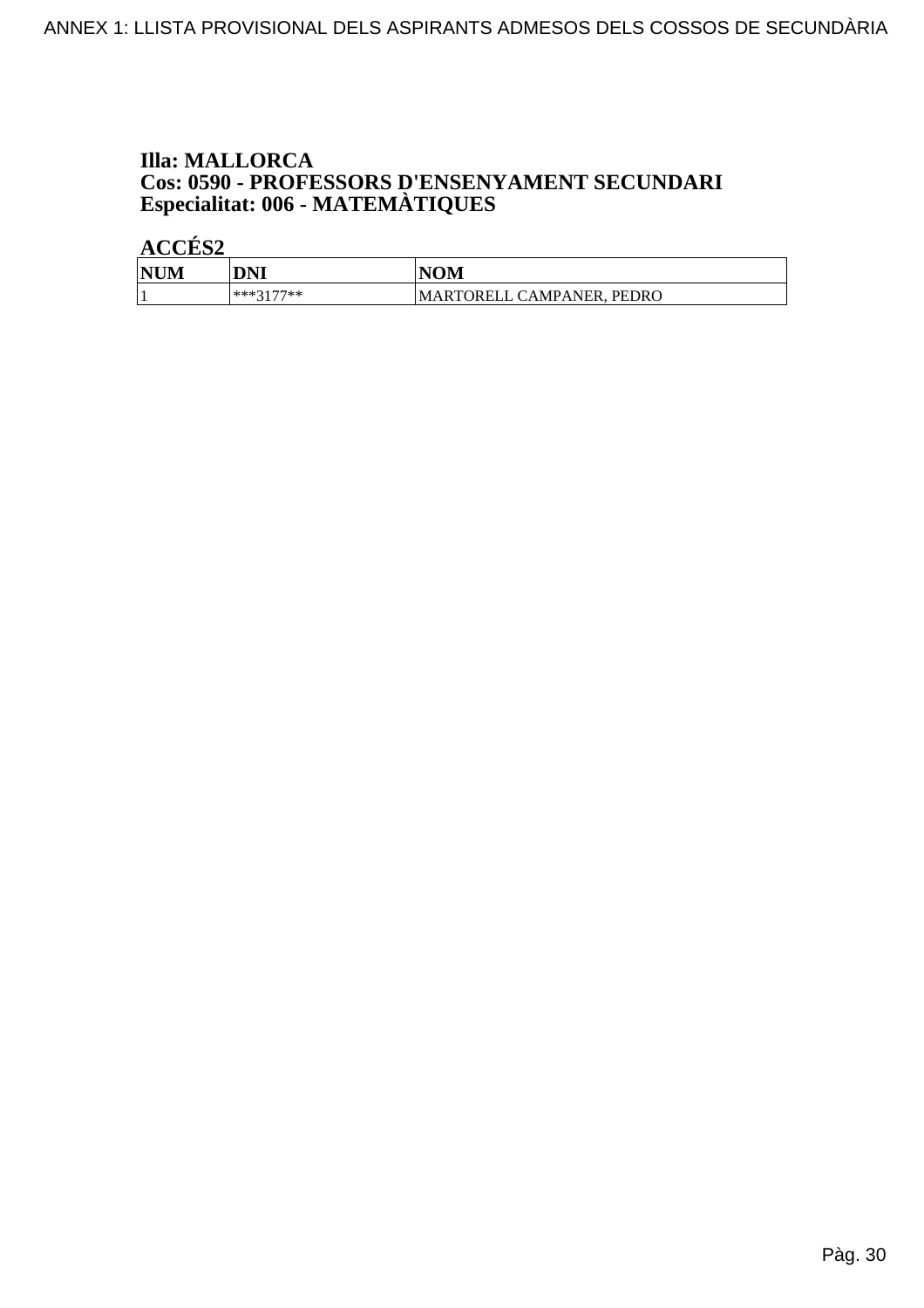# **Illa: MENORCA Cos: 0590 - PROFESSORS D'ENSENYAMENT SECUNDARI<br>Especialitat: 006 - MATEMÀTIQUES**

| $\bm{\mathsf{NUM}}$ | <b>DNI</b>  | <b>NOM</b>                        |
|---------------------|-------------|-----------------------------------|
|                     | ***4678**   | BENEJAM TALTAVULL, JOSE MANUEL    |
| 2                   | $***2359**$ | DONET DONET, MARIA ISABEL         |
| 3                   | $***0749**$ | JORDI TALTAVULL, MARTA            |
| $\overline{4}$      | $***4360**$ | MARQUES FEBRER, ERNEST            |
| 5                   | $***0687**$ | OLIVES RAMIS, ANGELA              |
| 6                   | $***1024**$ | OLIVES RAMIS, MANUEL              |
| 7                   | $***4559**$ | PONS GORNES, MAITE                |
| 8                   | $***4226**$ | PONS MARQUES, JUDITH              |
| 9                   | $***0511**$ | PONS PONS, MARIA VICTORIA         |
| 10                  | $***6108**$ | SEDZE PUCHOL, CAROLINA            |
| 11                  | $***6733**$ | SERNEGUET CARBONERAS, MARIA PILAR |
| 12                  | ***0662**   | TIMONER JUANICO, CRISTINA         |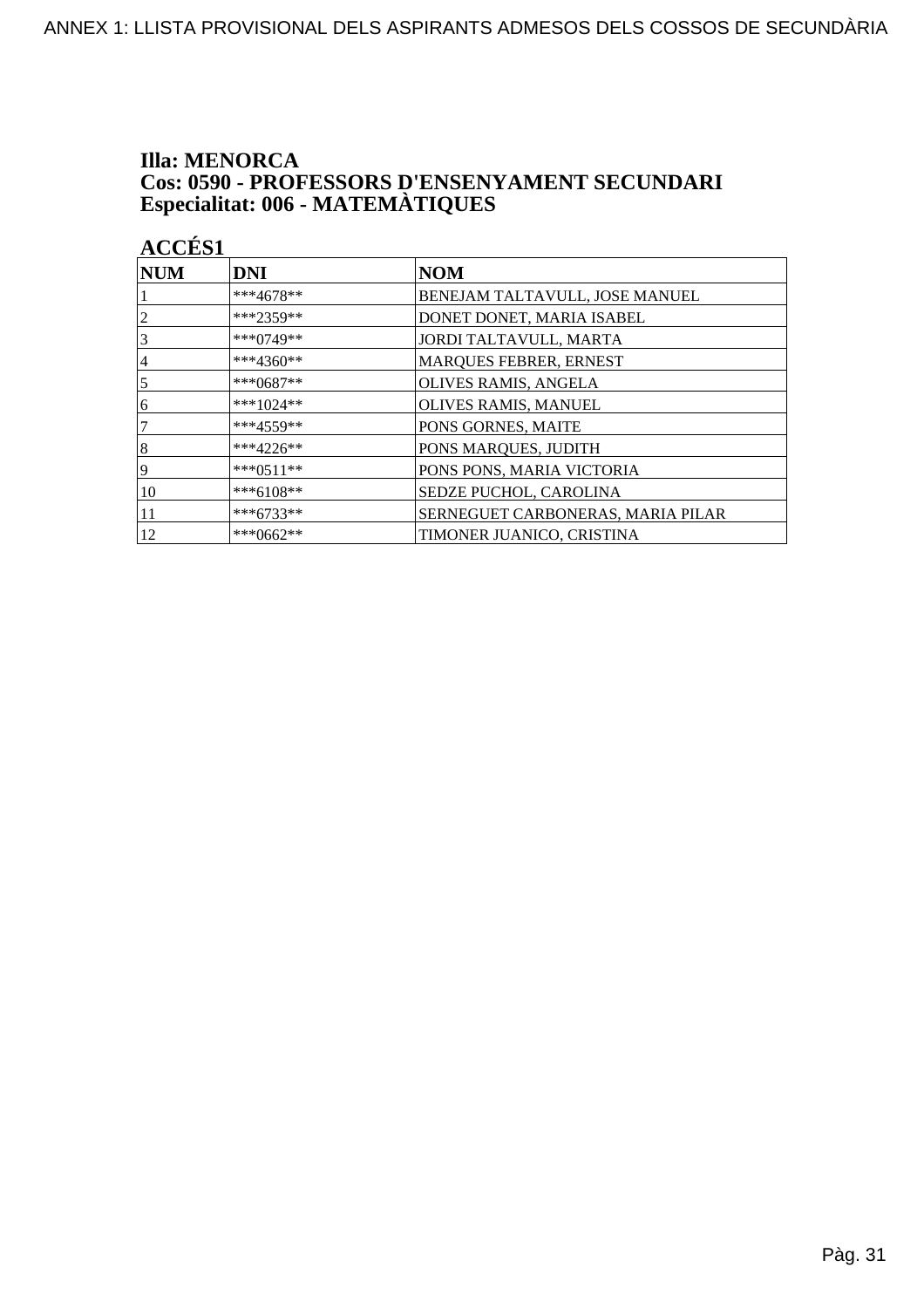# Illa: EIVISSA **Cos: 0590 - PROFESSORS D'ENSENYAMENT SECUNDARI<br>Especialitat: 006 - MATEMÀTIQUES**

| <b>ACCÉS 1</b> |             |                             |
|----------------|-------------|-----------------------------|
| <b>NUM</b>     | <b>DNI</b>  | <b>NOM</b>                  |
|                | ***9594**   | CABRERA MIRALLES, FELIP     |
| $\overline{c}$ | ***1893**   | CARBO FAYOS, JOSE           |
| 3              | $***5375**$ | CARDONA FERNANDEZ, JOSEP    |
| 4              | ***2264**   | COSTA CHULIO, ROSA AMPARO   |
| 5              | ***6933**   | DEVIS LUJAN, MARIO MIGUEL   |
| 6              | $***6228**$ | ESTRADA RIERA, IRENE        |
| 7              | ***3024**   | FIOL RAMIS, MIQUEL          |
| 8              | ***3428**   | JULVE MARTINEZ, LAURA       |
| 9              | $***5427**$ | LOPEZ RIBAS, IRENE          |
| 10             | ***5882**   | RIERA TORRES, ANA           |
| 11             | ***5639**   | RODRIGUEZ NAVARRO, SARA     |
| 12             | ***5359**   | ROIG GARCIA, LAURA          |
| 13             | ***9520**   | SALA GARCIA, JOSE FRANCISCO |
| 14             | ***5868**   | SENDRA GUTIERREZ, JAVIER    |
| 15             | ***6120**   | SERRA TUR, JUAN             |
| 16             | ***6192**   | SOTO SOGORB, PATRICIA EVA   |
| 17             | ***5996**   | TIERNO GARCIA, ISRAEL       |
| 18             | $***5445**$ | TORRES SERRA, MIQUEL        |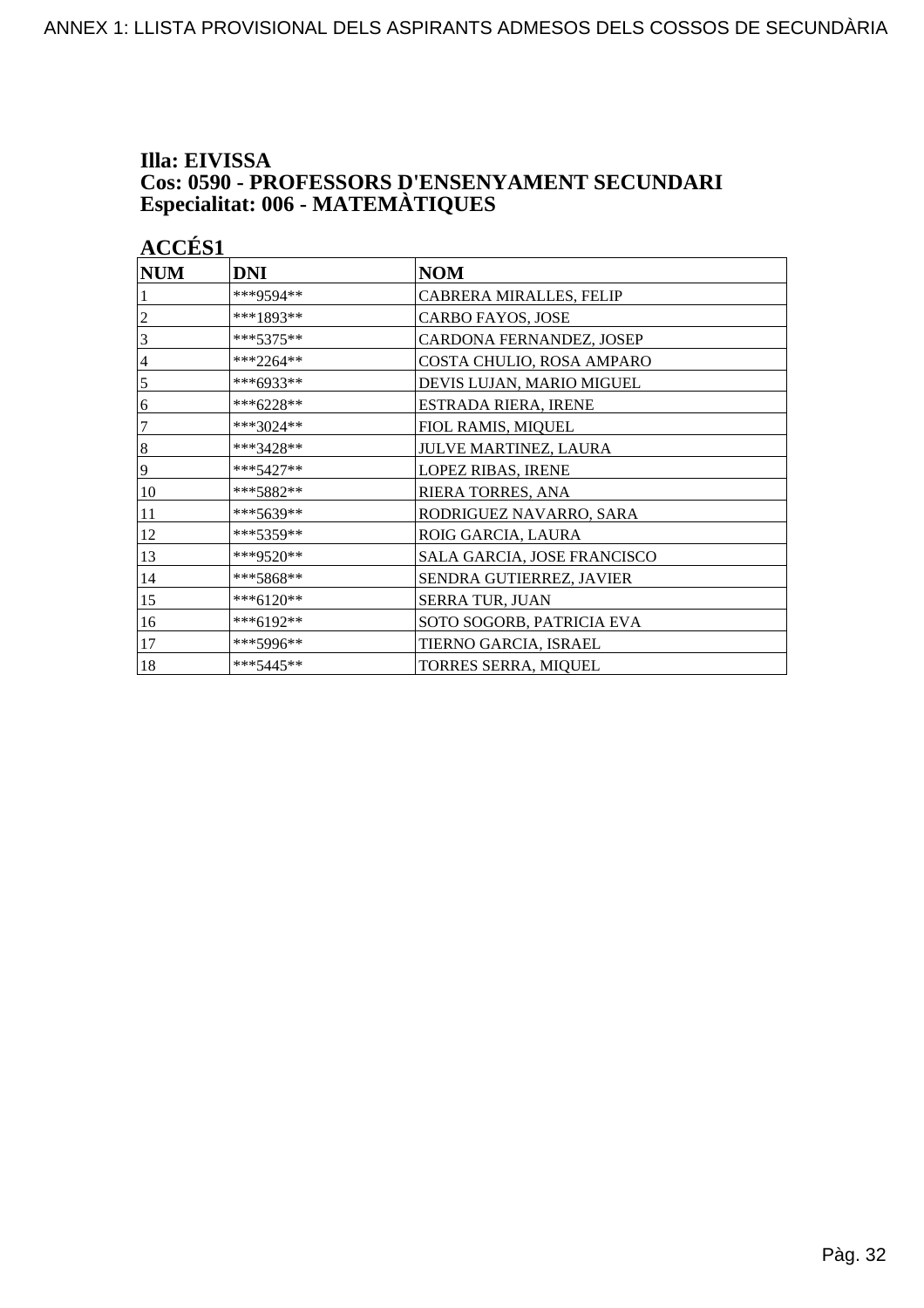## **Illa: FORMENTERA Cos: 0590 - PROFESSORS D'ENSENYAMENT SECUNDARI<br>Especialitat: 006 - MATEMÀTIQUES**

| <b>NUM</b> | DNI       | <b>NOM</b>               |
|------------|-----------|--------------------------|
|            | ***5308** | MAYANS MAYANS, VERONICA  |
|            | ***5681** | YERN JUAN. MARIA DEL MAR |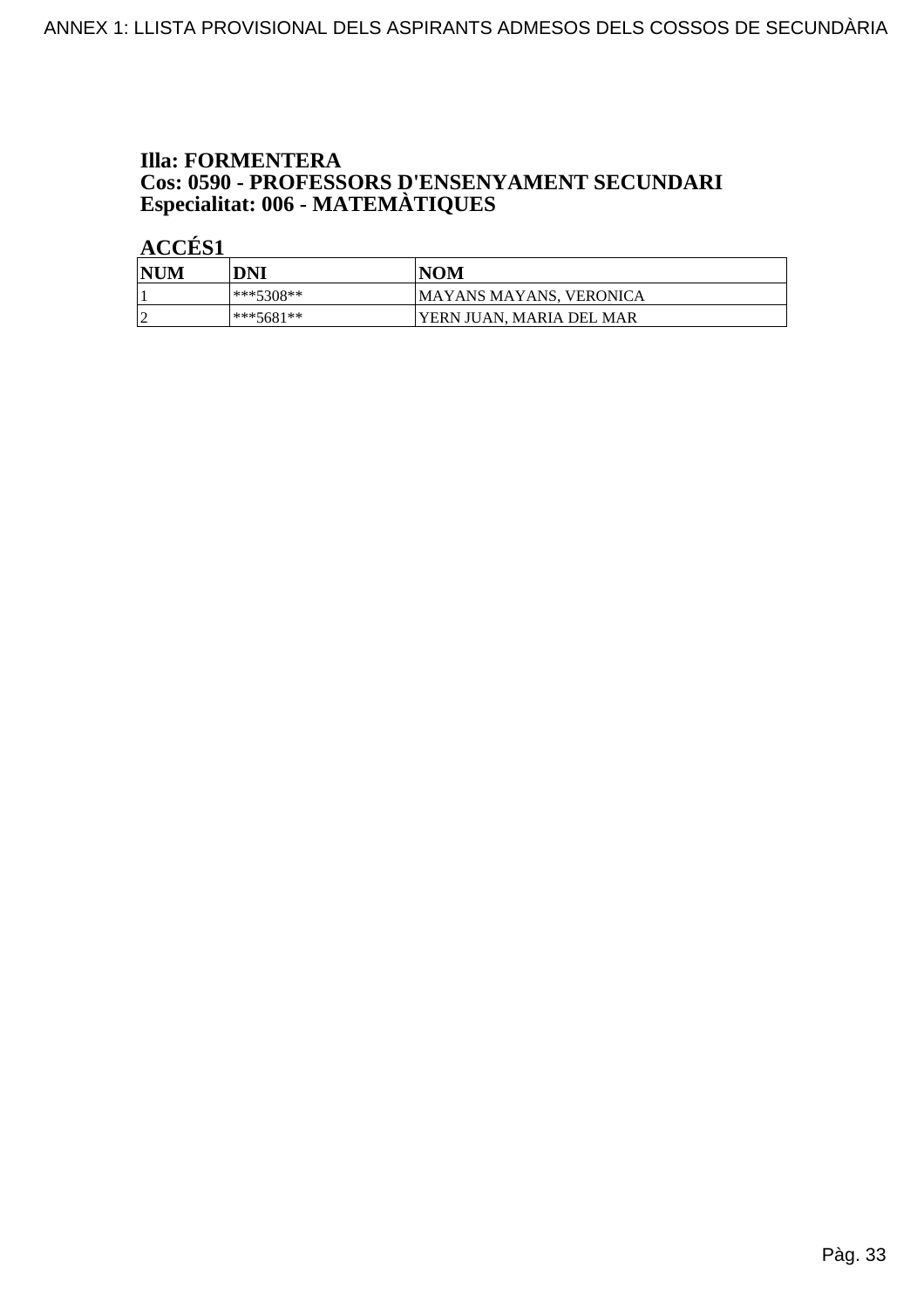### **Illa: MALLORCA Cos: 0590 - PROFESSORS D'ENSENYAMENT SECUNDARI Especialitat: 007 - FÍSICA I QUÍMICA**

| <b>ACCÉS 1</b>   |             |                                      |
|------------------|-------------|--------------------------------------|
| <b>NUM</b>       | <b>DNI</b>  | <b>NOM</b>                           |
| 1                | ***3796**   | AGUADO VERGARA, ENRIQUE              |
| $\overline{2}$   | ***5921**   | AGUILO CARRERAS, JOAN                |
| 3                | ***3517**   | AL HASANI MATURANO, LAILA            |
| $\overline{4}$   | ***9036**   | ALOMAR BENNASSAR, MARIA ISABEL       |
| 5                | ***1489**   | AMENGUAL POU, LLORENÇ                |
| 6                | ***2081**   | ANDREU PIZA, M CARMEN                |
| $\boldsymbol{7}$ | ***3555**   | ARAGÜEZ RUBIO, DIEGO                 |
| $\bf 8$          | ***6696**   | AROCA CARRION, MARIA CRISTINA        |
| 9                | ***3197**   | AVIVAR CEREZO, JESSICA               |
| 10               | ***2364**   | <b>BARCELO ADROVER, JOAN</b>         |
| 11               | ***2465**   | <b>BARRADO GALMES, JOAN DAVID</b>    |
| 12               | ***2159**   | <b>BAUZA FLORIT, COSME</b>           |
| 13               | ***3490**   | BAUZA RODRIGUEZ, MARC ANTONI         |
| 14               | ***0367**   | BESTARD JOVER, MIGUEL                |
| 15               | ***2640**   | BESTARD ROSSELLO, JAIME              |
| 16               | ***7083**   | BESTARD VACHIANO, MARIA FRANCISC     |
| 17               | ***2713**   | BONED ALVAREZ, JUAN PABLO            |
| 18               | ***7078**   | <b>BORRAS AGUILAR, JORDI</b>         |
| 19               | ***0927**   | CALAHORRO GARCIA, MARINA             |
| 20               | ***2183**   | CALDES MELIS, CATALINA               |
| 21               | ***1943**   | CASELLAS AMER, Mª FRANCISCA          |
| 22               | ***4266**   | CEREZO BRETON, CRISTINA              |
| 23               | ***2067**   | CERRILLO MORANTA, ANTONIA            |
| 24               | ***0901**   | COLOMAR BAUÇA, JOAN                  |
| 25               | ***8490**   | CRESPI BIBILONI, BARBARA             |
| 26               | ***3960**   | DALMAU ESTELRICH, ESPERANZA          |
| $27\,$           | ***1226**   | DARDER AMENGUAL, MARIA               |
| 28               | ***1130**   | DARDER MESQUIDA, ANDRES              |
| 29               | ***8410**   | DUPUY POL, CATALINA                  |
| 30               | $***1254**$ | FERRER VAQUER, JOSE ANDRES           |
| 31               | $***1360**$ | FRIAS TELLEZ, ANTONIA                |
| 32               | $***3770**$ | FRONTERA BORRUECO, ANTONI DANIEL     |
| 33               | ***4086**   | <b>GAIA SANTANDREU, FRANCESC</b>     |
| 34               | ***1984**   | <b>GALMES MATAS, ANTONIA</b>         |
| 35               | ***0626**   | GARRIDO MOREIRA, ALEXANDRA           |
| 36               | ***4530**   | <b>GARROTE CUELLAR, ELISA ISABEL</b> |
| 37               | ***0713**   | GELABERT CERDA, CRISTINA             |
| 38               | ***1194**   | <b>GONZALEZ LOPEZ, ALBA</b>          |
| 39               | ***1802**   | <b>GONZALEZ PAVON, FCO JAVIER</b>    |
| 40               | ***4026**   | GONZALEZ SAN EMETERIO, LUIS BORJA    |
| 41               | ***4715**   | <b>GRANELL GARCIA, ALVARO</b>        |
| 42               | ***3737**   | GUTIERREZ ROSSELLO, MARIA DE LOS A   |
| 43               | ***6470**   | HERNANDEZ HARO, NOEMI                |
| 44               | ***2999**   | HUICI ENSEÑAT, AINHOA                |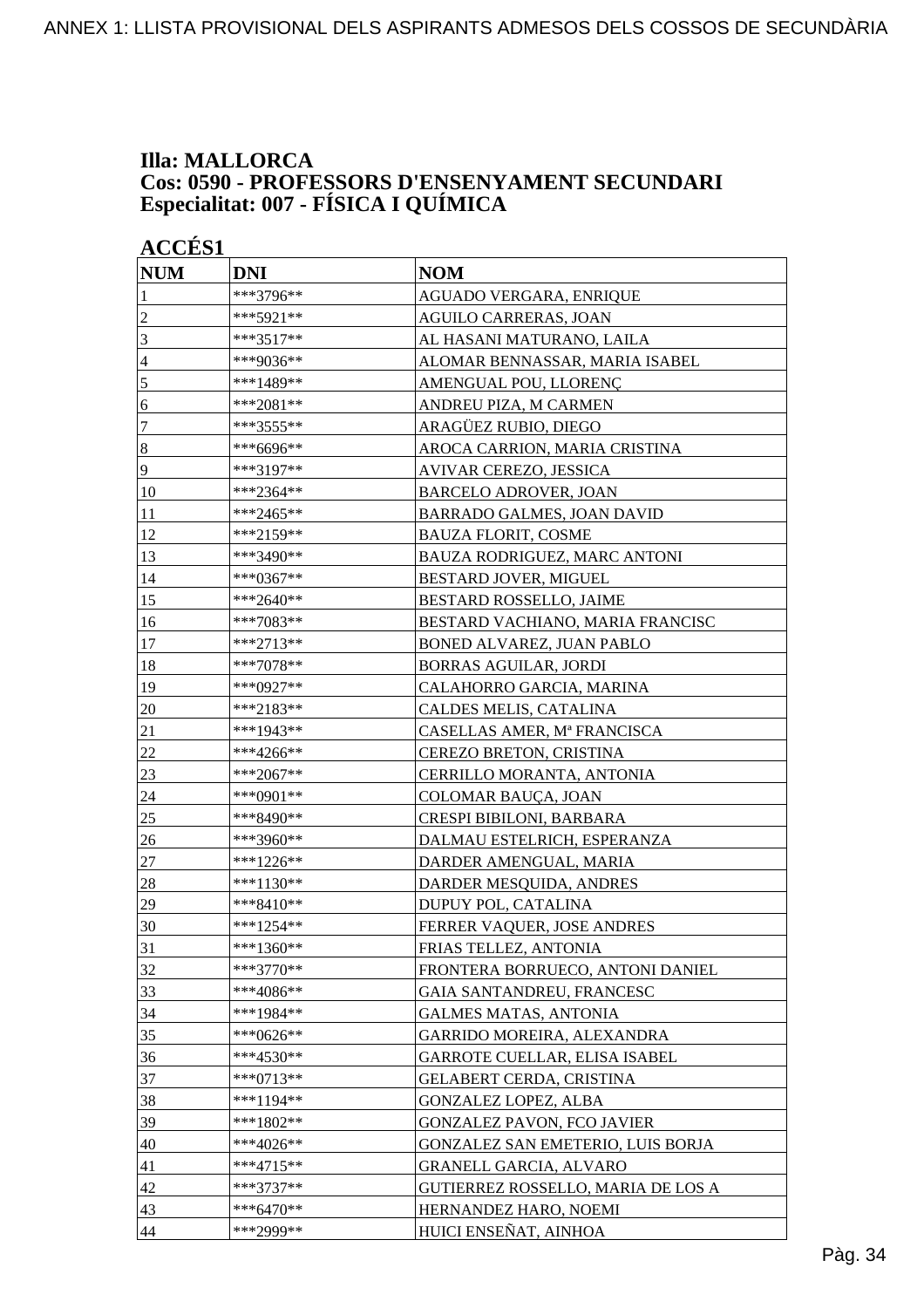| 46<br>***9553**<br>LLADO FLORIT, JUANA MARIA<br>47<br>$***2440**$<br>LLASSES GASCON, JOSEP<br>48<br>$***2211**$<br>LLINARES BAIXAULI, IRENE<br>49<br>***3958**<br>LLITERAS I BAUZA, JOAN |         |
|------------------------------------------------------------------------------------------------------------------------------------------------------------------------------------------|---------|
|                                                                                                                                                                                          |         |
|                                                                                                                                                                                          |         |
|                                                                                                                                                                                          |         |
|                                                                                                                                                                                          |         |
| 50<br>***2052**<br>LLOMPART MARIANO, CRISTINA                                                                                                                                            |         |
| 51<br>***3936**<br>LLOP CARAYOL, M. DEL ROSARIO                                                                                                                                          |         |
| 52<br>LOPEZ ADEBJÄR, MARIA ELENA<br>***9645**                                                                                                                                            |         |
| 53<br>***1644**<br>LOPEZ GARCIA, CAROLINA                                                                                                                                                |         |
| 54<br>$***7057**$<br>MAIMO I MESQUIDA, MARINA-MARGALI                                                                                                                                    |         |
| 55<br>***5079**<br>MARCO MONTORO, JOSE                                                                                                                                                   |         |
| 56<br>***7183**<br>MARTINEZ AMER, CLARA                                                                                                                                                  |         |
| 57<br>***0838**<br>MAS FERRER, ANTONIA MARIA                                                                                                                                             |         |
| 58<br>***3765**<br>MAS MANRESA, FRANCISCA                                                                                                                                                |         |
| 59<br>$***1511**$<br>MASCARO BESTARD, MAGDALENA                                                                                                                                          |         |
| ***9779**<br>60<br>MATEU GELABERT, MARIA ANTONIA                                                                                                                                         |         |
| 61<br>***0052**<br><b>MERINO SABATER, LUIS</b>                                                                                                                                           |         |
| 62<br>***9396**<br>MESTRES JUNQUE, PAU                                                                                                                                                   |         |
| 63<br>$***8702**$<br>MILIAN FRAILE, BELEN                                                                                                                                                |         |
| 64<br>***5567**<br>MIRALLES ROSSINYOL, JOAN                                                                                                                                              |         |
| 65<br>***4494**<br>MOLINA BORDOY, MARIA JOSE                                                                                                                                             |         |
| $***7043**$<br>MOLINAS SASTRE, MARIA DEL CARM<br>66                                                                                                                                      |         |
| 67<br>***1239**<br>MORALES CUBEROS, ANTONIO JOSE                                                                                                                                         |         |
| 68<br>***5521**<br>MORENO MARIN, Mª CARMEN                                                                                                                                               |         |
|                                                                                                                                                                                          |         |
| 69<br>***8840**<br>MORENO VALIENTE, YOLANDA                                                                                                                                              |         |
| 70<br>$***1780**$<br>MORLA RODRIGUEZ, ANGELA                                                                                                                                             |         |
| 71<br>$***1676**$<br>NAVARRETE TERRASA, SEBASTIAN                                                                                                                                        |         |
| 72<br>***0550**<br>NAVARRO GOMEZ, LAURA                                                                                                                                                  |         |
| 73<br>***7798**<br>OLIVER GELABERT, ANTONIO                                                                                                                                              |         |
| 74<br>***2618**<br>PALACIO HEREDIA, ALBERTO                                                                                                                                              |         |
| 75<br>***3528**<br>PARERA MIQUEL, ESPERANZA                                                                                                                                              |         |
| ***1896**<br>PEREZ FERRER, MARIA DEL MAR<br>76                                                                                                                                           |         |
| ***1895**<br>77<br>PEREZ SIERRA, AQUILINA MARIA                                                                                                                                          |         |
| 78<br>***9951**<br>PONS PUIG, AIDA                                                                                                                                                       |         |
| 79<br>***2489**<br>QUERALT TARRAGA, ISABEL                                                                                                                                               |         |
| 80<br>***1850**<br>RAMIS BISBAL, ANTONI                                                                                                                                                  |         |
| 81<br>***5773**<br>RAMON SUREDA, BARTOMEU                                                                                                                                                |         |
| 82<br>***9629**<br>RAYO COMPANY, JOSEP                                                                                                                                                   |         |
| 83<br>REAL VILA, JAVIER<br>***2246**                                                                                                                                                     |         |
| 84<br>$***2759**$<br>RIBOT NICOLAU, MARIA CRISTINA                                                                                                                                       |         |
| 85<br>$***3714**$<br>RIDAURA CAPELLINO, IRENE                                                                                                                                            |         |
| 86<br>***0943**<br>RODRIGUEZ VIVES, MARINA                                                                                                                                               |         |
| 87<br>***4043**<br>ROFES RIUSECH, AGUSTI                                                                                                                                                 |         |
| 88<br>***3876**<br>ROSSELLO JIMENEZ, CATALINA ANA                                                                                                                                        |         |
| 89<br>***8858**<br>RUBIO TROCOLI, SANDRA                                                                                                                                                 |         |
| 90<br>***3710**<br>RUIZ ALFARO, ELENA                                                                                                                                                    |         |
| 91<br>***0624**<br>SANCHEZ CUESTA, JUAN RAMON                                                                                                                                            |         |
| 92<br>***0226**<br>SANCHEZ PASCUAL, MARIA FLOR                                                                                                                                           |         |
| 93<br>***8226**<br>SERNA OLIVER, ANA                                                                                                                                                     |         |
| 94<br>***8535**<br>SERRA TERUEL, MIGUEL ANGEL                                                                                                                                            |         |
| 95<br>***8418**<br>SIMONET PONS, GABRIEL                                                                                                                                                 |         |
| $***1158**$<br>SOCIAS CAMPINS, MARGALIDA<br>96                                                                                                                                           |         |
| 97<br>***1793**<br>SOCIAS PINTO, LLORENÇ                                                                                                                                                 |         |
| 98<br>$***1474**$<br>SOLERA RIPOLL, FRANCISCO                                                                                                                                            |         |
| 99<br>$***4417**$<br>SUAREZ SANCHEZ, RUTH                                                                                                                                                | Pàg. 35 |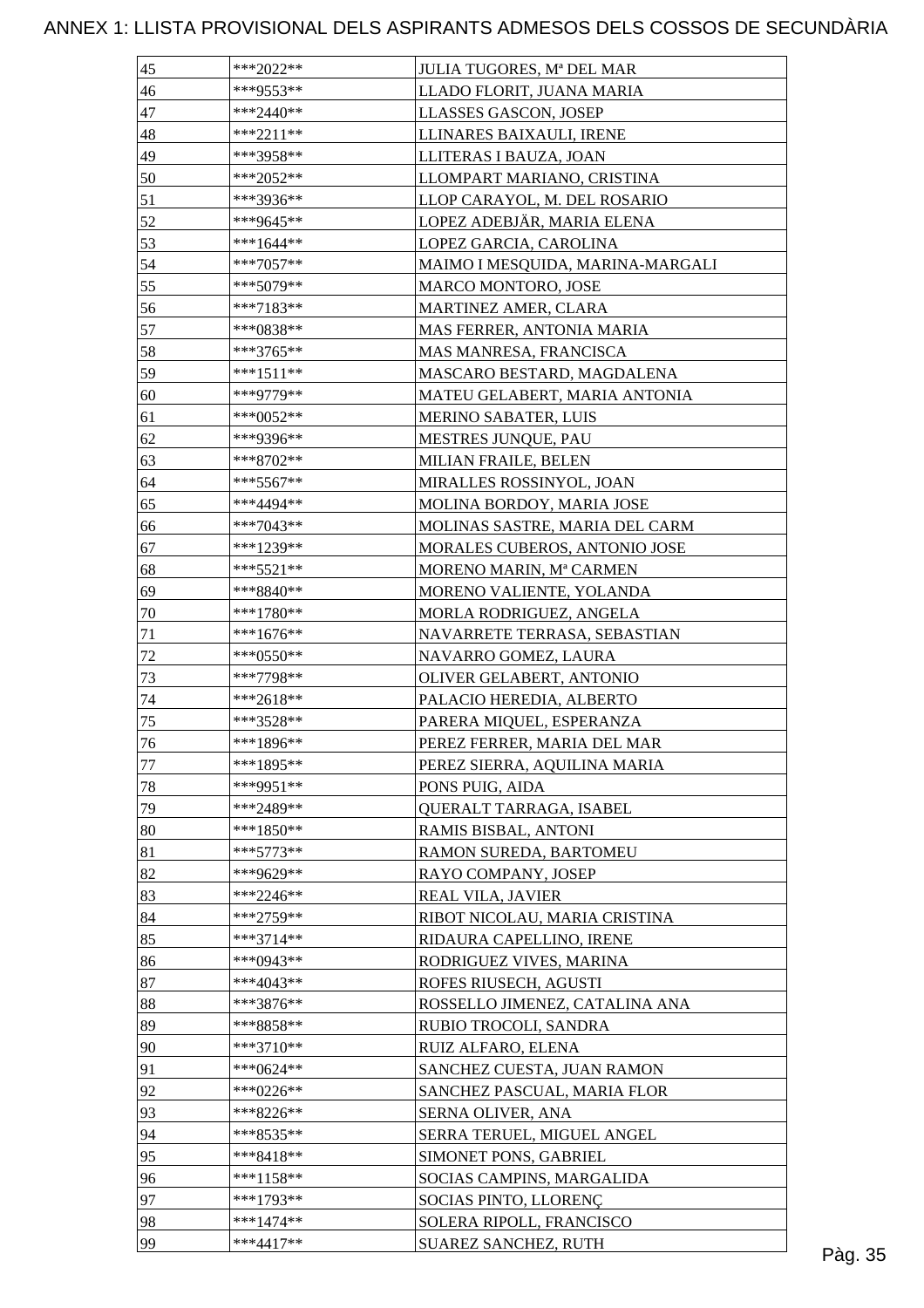| 100 | *** $0440**$ | SUREDA NADAL, NEUS                |
|-----|--------------|-----------------------------------|
| 101 | $***3800**$  | TOMAS RUBIO, MARTA                |
| 102 | $***0586**$  | TOUS NADAL, MARIA                 |
| 103 | $***0196**$  | URBINA PONS, MIGUEL ANGEL         |
| 104 | ***7739**    | VALICOURT GENZOR, JORGE           |
| 105 | $***0770**$  | VANRELL ALBERTI, ANTONI           |
| 106 | $***1026**$  | <b>ZAMORA CAMPOS, NELSON IGOR</b> |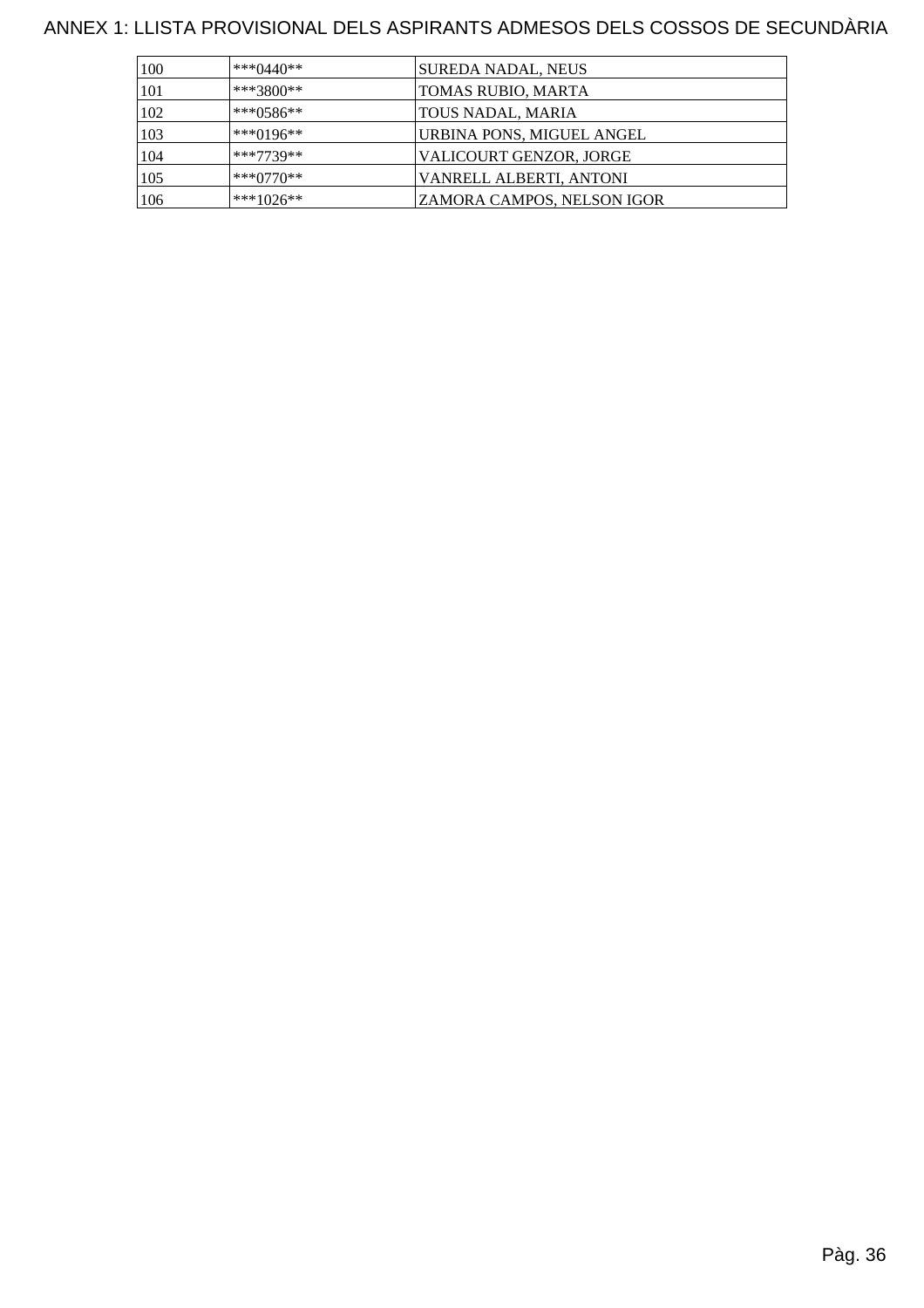# **Illa: MALLORCA Cos: 0590 - PROFESSORS D'ENSENYAMENT SECUNDARI<br>Especialitat: 007 - FÍSICA I QUÍMICA**

| 'NUM | DNI       | <b>NOM</b>                       |
|------|-----------|----------------------------------|
|      | ***3520** | GONZALEZ DE PRADA. JUAN JOSE     |
|      | ***9886** | 'IBARRONDO VALLEJO, ANGEL MIGUEL |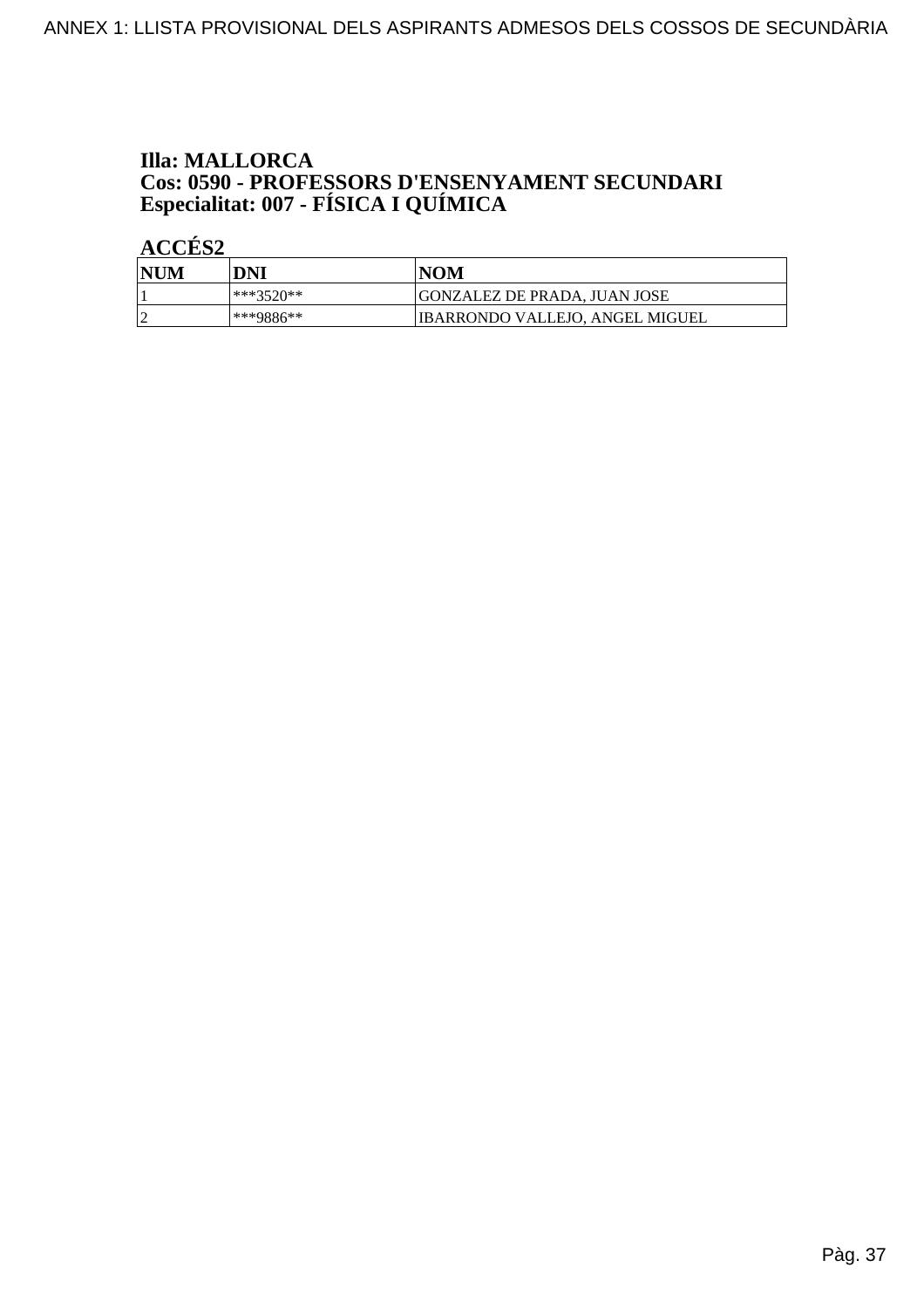# **Illa: MALLORCA Cos: 0590 - PROFESSORS D'ENSENYAMENT SECUNDARI<br>Especialitat: 007 - FÍSICA I QUÍMICA**

| NUM | DNI       | <b>NOM</b>               |
|-----|-----------|--------------------------|
|     | ***1225** | BLASCO FERRAGUD, SERGIO  |
|     | ***3569** | GARCIES ARTIGUES. LORENA |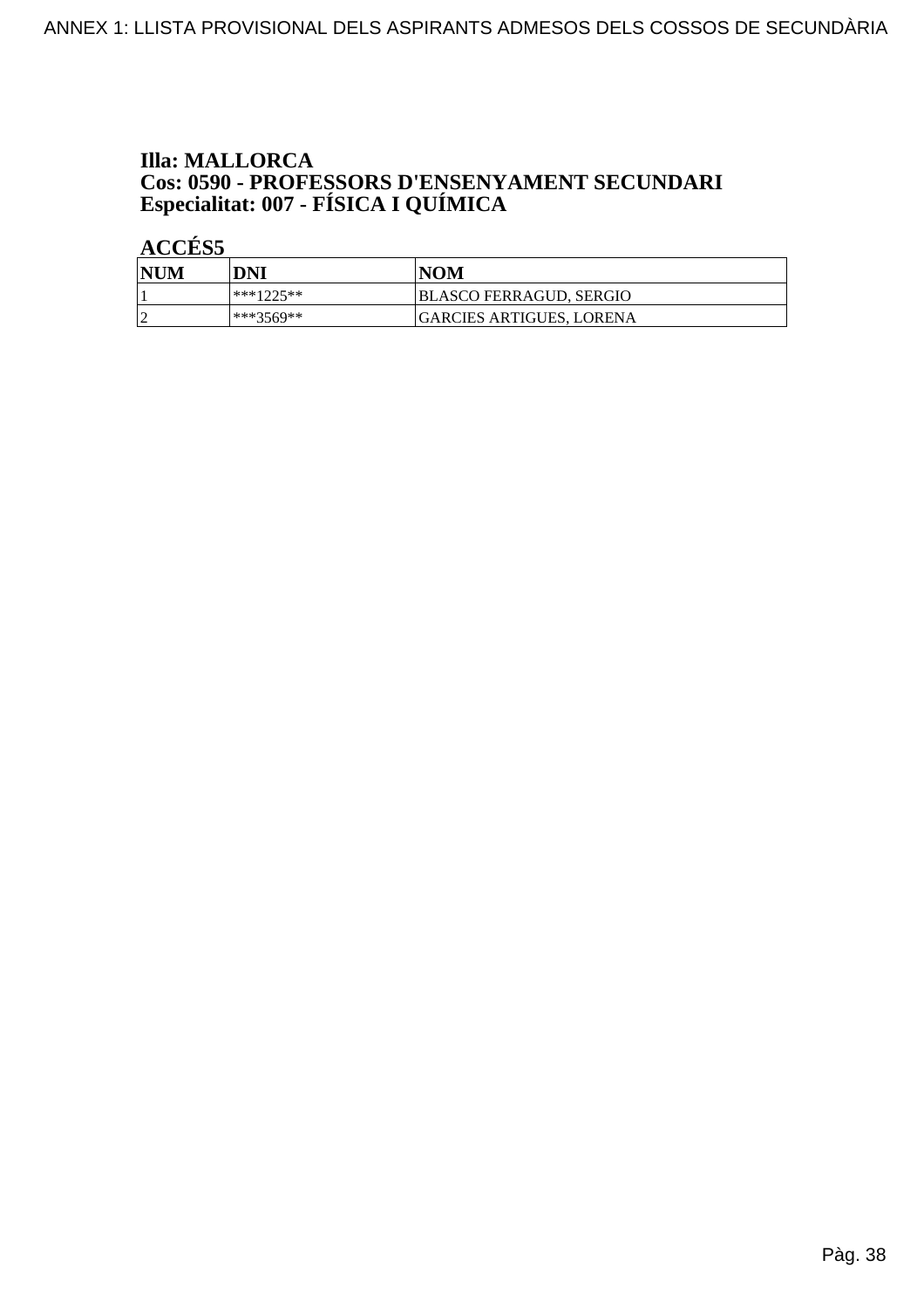# **Illa: MENORCA Cos: 0590 - PROFESSORS D'ENSENYAMENT SECUNDARI<br>Especialitat: 007 - FÍSICA I QUÍMICA**

|            | <b>ACCÉS 1</b> |                                 |  |
|------------|----------------|---------------------------------|--|
| <b>NUM</b> | <b>DNI</b>     | <b>NOM</b>                      |  |
|            | ***7403**      | ACUÑA PARES, FERRAN             |  |
| 2          | ***0890**      | AMICH DE LA ASUNCION, AINA      |  |
| 3          | ***9262**      | ARNAL LLABRES, GUILLERMO        |  |
| 4          | $***4718**$    | BENEJAM CAMPS, DANIEL           |  |
| 5          | ***3184**      | <b>BONDIA PONS, ISABEL</b>      |  |
| 6          | ***0187**      | CAMPS MERCADAL, MARGARITA       |  |
| 7          | ***4286**      | <b>ESPI BELVIS, PILAR</b>       |  |
| $\,8\,$    | ***4443**      | FLORIT GUAL, MARTI              |  |
| 9          | ***0923**      | GONZALEZ SINTES, INMACULADA DEL |  |
| 10         | ***0893**      | GOROSTIZA FRIEYRO, IGNACIO      |  |
| 11         | ***0894**      | HUGUET BAGUR, OSCAR             |  |
| 12         | ***9816**      | MELSION CARDETE, JUAN VICENTE   |  |
| 13         | ***4624**      | MERCADAL TALTAVULL, CLARA       |  |
| 14         | ***0354**      | OLIVES RAMIS, MARIA ALBINA      |  |
| 15         | ***0907**      | PETRUS SANS, ESPERANÇA          |  |
| 16         | ***0361**      | PRETO VIVES, TERESA             |  |
| 17         | ***1119**      | SINTES MARCOS, MIQUEL           |  |
| 18         | $***5136**$    | SOGORB PAYA, SALVADOR           |  |
| 19         | $***3810**$    | VILLALONGA PONS, FERNANDO JOSE  |  |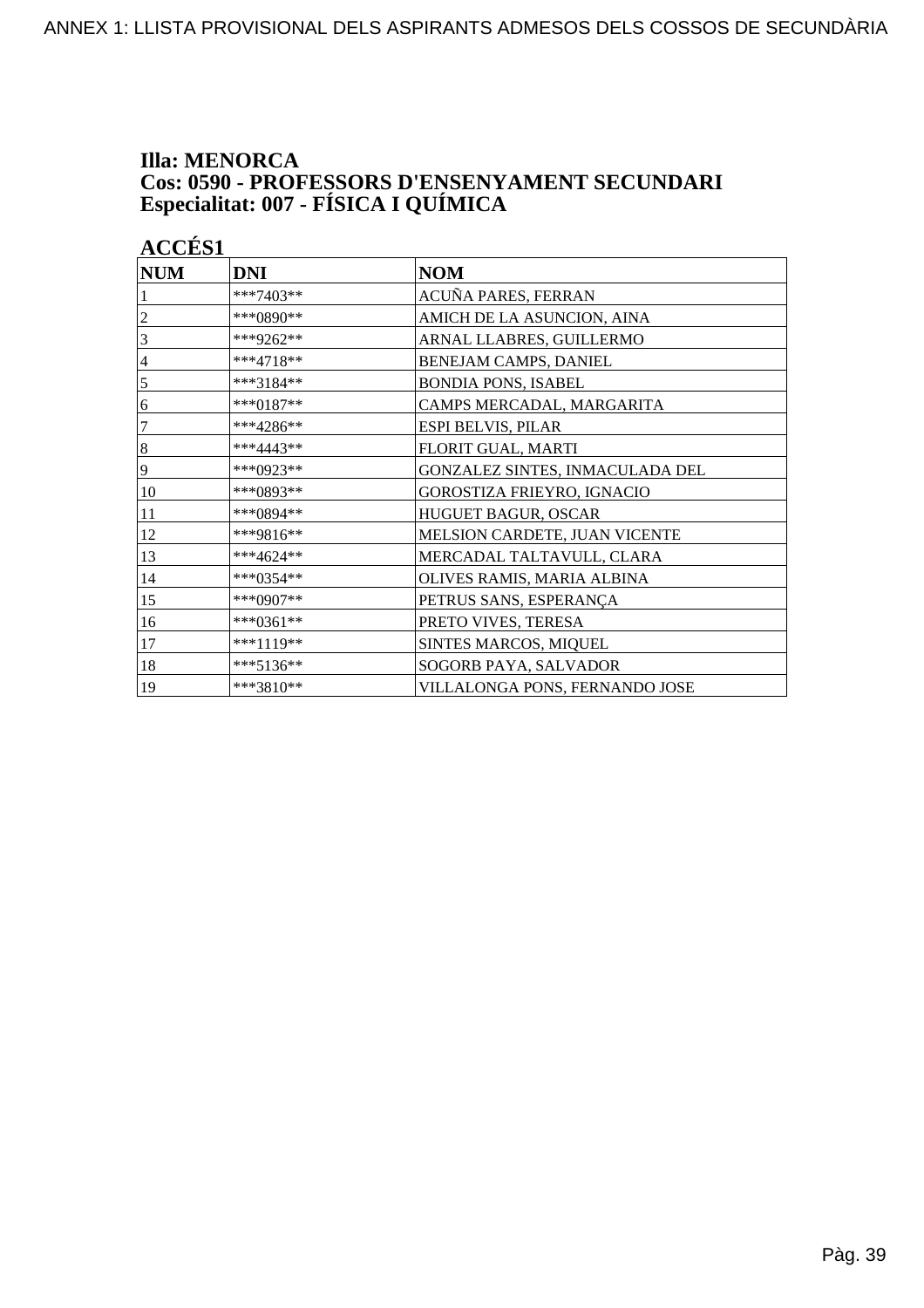## **Illa: MENORCA Cos: 0590 - PROFESSORS D'ENSENYAMENT SECUNDARI<br>Especialitat: 007 - FÍSICA I QUÍMICA**

| <b>NU'</b><br>IМ | DNI          | VOM                                     |
|------------------|--------------|-----------------------------------------|
|                  | 4**<br>***∩′ | <b>REYNES CARRERAS,</b><br>. RAMON JUAN |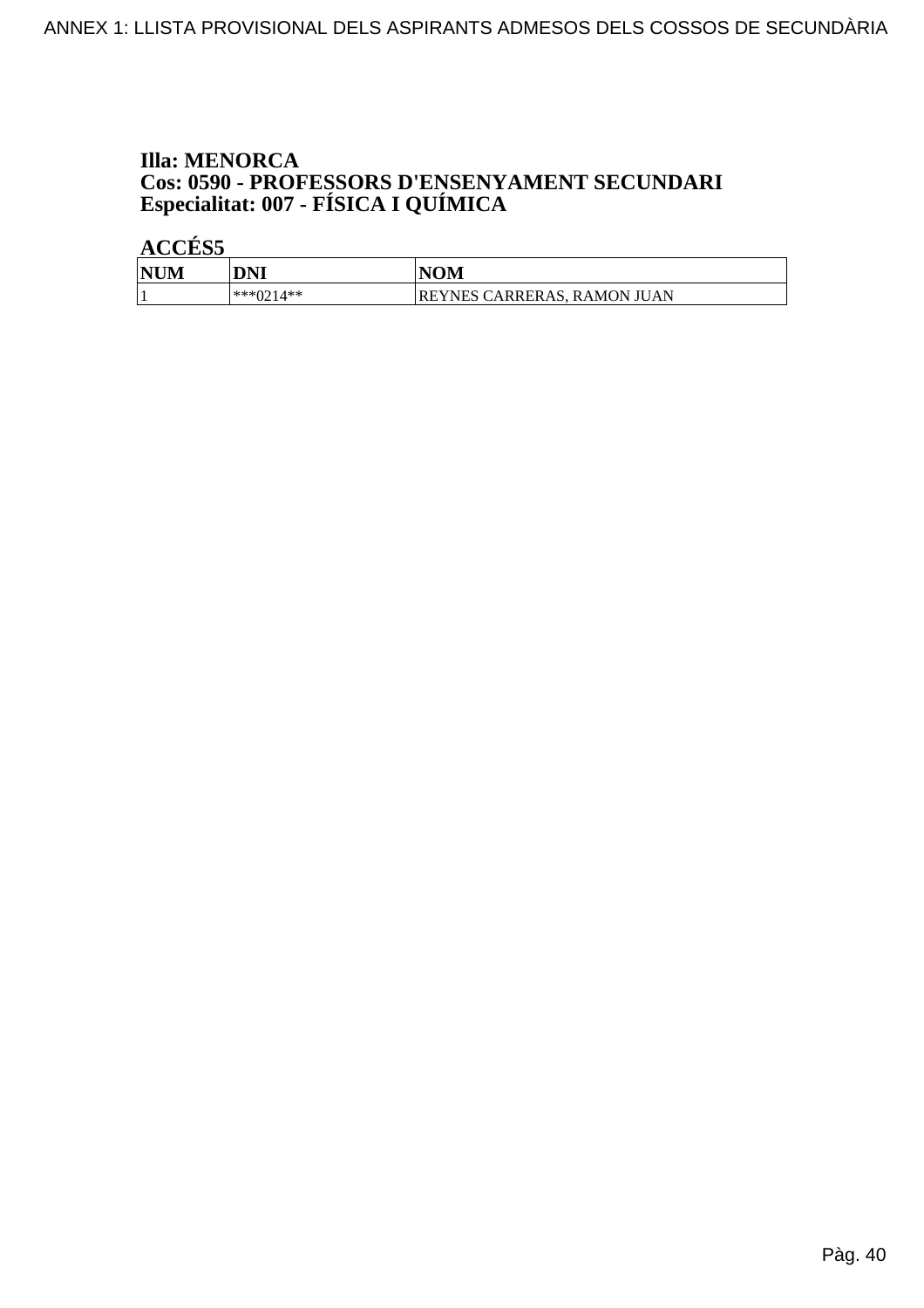# Illa: EIVISSA **Cos: 0590 - PROFESSORS D'ENSENYAMENT SECUNDARI<br>Especialitat: 007 - FÍSICA I QUÍMICA**

| <b>ACCÉS1</b> |           |  |  |
|---------------|-----------|--|--|
| INUM          | DNI       |  |  |
|               | ***3024** |  |  |

| $\bm{\mathsf{NUM}}$ | <b>DNI</b>   | <b>NOM</b>                         |
|---------------------|--------------|------------------------------------|
|                     | ***3024**    | BATLLE OLIVA, CARLES ENRIC         |
|                     | $***5235**$  | <b>BLANES NOGUERA, EULALIA</b>     |
| 3                   | ***8888**    | CARRASCO ABUJAS, JORGE JAVIER      |
| 4                   | ***4993**    | ESCUDERO ROUPPAS, FRANCISCO JAVIER |
| 5                   | *** $0749**$ | FERRI CARUANA, IGNACIO             |
| 6                   | $***2216**$  | GALIANA LINARES, FRANCISCO A.      |
|                     | ***1769**    | <b>GONZALEZ SANCHEZ, JONATHAN</b>  |
| 8                   | $***5382**$  | <b>GUISADO COSTA, MARIA JOSE</b>   |
| 9                   | $***5401**$  | MADRID VIDALES, TAMARA AGATA       |
| 10                  | $***5432**$  | PERETE MARCO, VERONICA             |
| 11                  | ***1959**    | RIUTORT CRESPI, ANTONI             |
| 12                  | $***5667**$  | TUR TUR, EVA                       |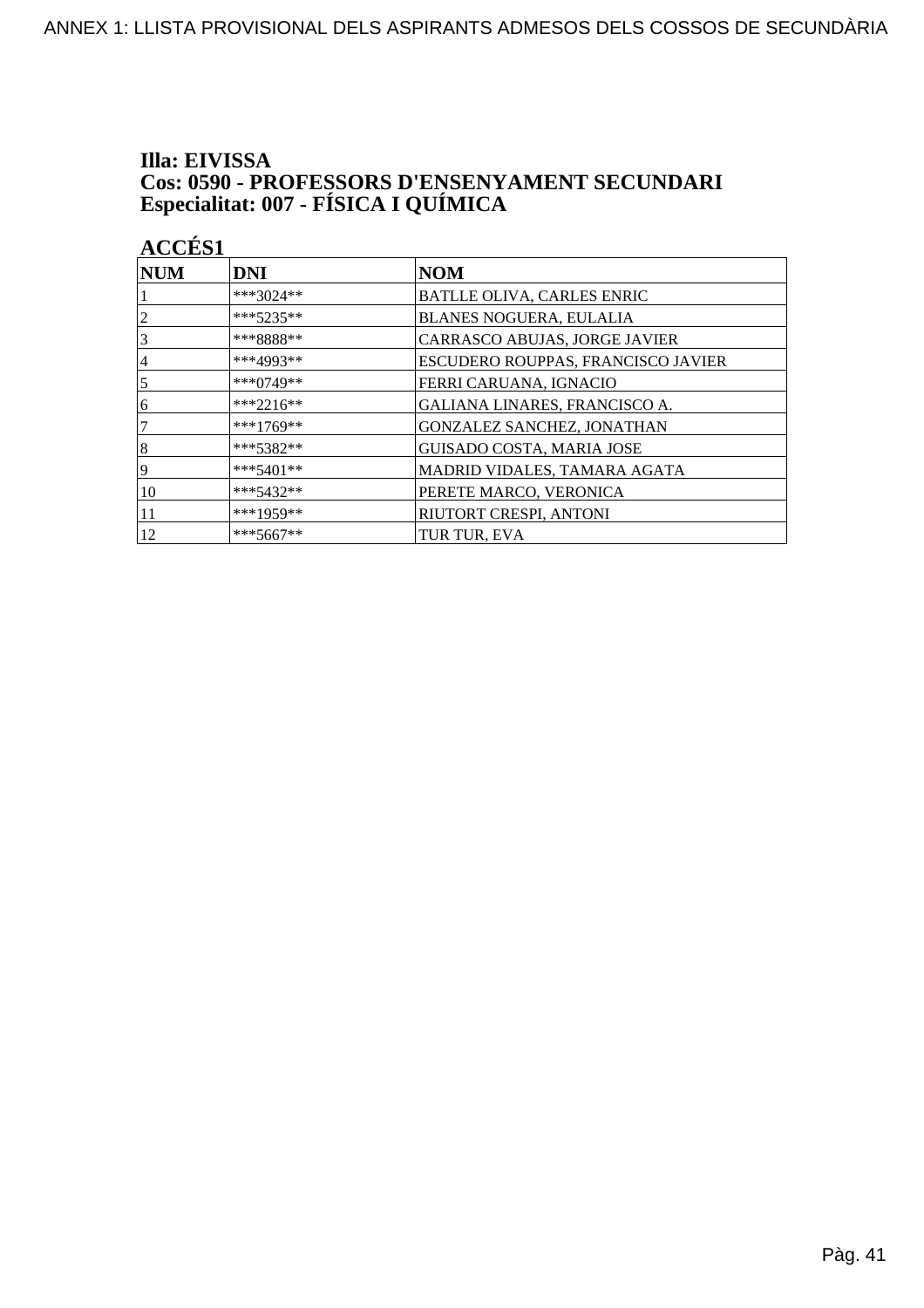#### **Illa: MALLORCA Cos: 0590 - PROFESSORS D'ENSENYAMENT SECUNDARI Especialitat: 008 - BIOLOGIA I GEOLOGIA**

|                | <b>ACCÉS 1</b> |                                      |  |
|----------------|----------------|--------------------------------------|--|
| <b>NUM</b>     | <b>DNI</b>     | <b>NOM</b>                           |  |
| 1              | ***1677**      | ADROVER ROSSELLO, MARIA FRANCESC     |  |
| $\overline{c}$ | ***6253**      | <b>AGUILO ESTARELLAS, ROSER</b>      |  |
| 3              | ***9835**      | ALEJANDRO MARIN, CATALINA MARIA      |  |
| $\overline{4}$ | ***2222**      | ALONSO LAITA, PATRICIA               |  |
| 5              | ***0833**      | ALOY MATEU, BARBARA MARIA            |  |
| 6              | ***4123**      | ALVAREZ PERELLO, JOAN MIQUEL         |  |
| 7              | ***8010**      | AMENGUAL HERRANZ, ANDRES             |  |
| $\bf 8$        | ***1217**      | ARNAU SAZ, VICENT                    |  |
| 9              | ***2795**      | BARCELO PASCUAL, JUANA Mª            |  |
| 10             | ***7502**      | BATLE OCAÑA, Mª DE LES NEUS          |  |
| 11             | ***1142**      | BAUZA RIBOT, MARIA DEL MAR           |  |
| 12             | ***3422**      | BENNASAR BESTARD, INES               |  |
| 13             | ***9825**      | <b>BLASCO THIELE, CRISTINA</b>       |  |
| 14             | ***3759**      | <b>BONNIN ROCA, JERONIA</b>          |  |
| 15             | ***0104**      | <b>BORRAS BORRAS, DAVID</b>          |  |
| 16             | ***8629**      | BOTIN OLIVER, FRANCISCO JAVI         |  |
| 17             | ***7643**      | BUJOSA HOMAR, MARIA ELISABET         |  |
| 18             | ***0596**      | <b>BUSQUETS CORTES, CARLA</b>        |  |
| 19             | ***9441**      | CABOT BONNIN, CLARA                  |  |
| 20             | ***5601**      | CABOT COLLADO, ODETTE                |  |
| 21             | ***8761**      | CABRER ROMAN, MARIA FRANCISC         |  |
| 22             | ***6272**      | CABRERA ALONSO, ANDREA               |  |
| 23             | ***2611**      | CALDENTEY SIERRA, GABRIEL ANGEL      |  |
| 24             | ***2291**      | CANOVES PASCUAL, MARIANA             |  |
| 25             | ***1943**      | CAÑELLAS COMAS, MARIA DEL CAMI       |  |
| 26             | ***4030**      | CATALA MOREY, ANTONIO                |  |
| $27\,$         | ***7454**      | CATANY CATANY, ISABEL                |  |
| 28             | ***2402**      | CELIA GELABERT, LAURA                |  |
| 29             | ***1544**      | CERDA SUCH, JOAN                     |  |
| 30             | ***0805**      | CIFRE BIBILONI, MARGARITA            |  |
| 31             | ***7842**      | CLADERA ROIG, AGUEDA SANDRA          |  |
| 32             | ***8422**      | COLOM VAQUER, MARIA DEL CARM         |  |
| 33             | ***6833**      | <b>COMAS PORTAS, CARME</b>           |  |
| 34             | ***9983**      | <b>CRESPI ADROVER, ALBERTO COSME</b> |  |
| 35             | ***7103**      | CRESPI LIMIÑANA, MIRIAM              |  |
| 36             | ***8397**      | CRESPI MARCE, JOANA MARIA            |  |
| 37             | ***1273**      | <b>CRESPI MATEU, ANTONI</b>          |  |
| 38             | ***0922**      | <b>CRESPI ROIG, ANTONIA</b>          |  |
| 39             | ***3771**      | DANUS ADROVER, ANTONIA               |  |
| 40             | ***3584**      | DEL RIO COSTA, AMADA                 |  |
| 41             | ***2914**      | DELGADO HERNANDEZ, OSCAR DARIO       |  |
| 42             | ***8871**      | ESTRUGO RIPOLL, MARIA MAGDALEN       |  |
| 43             | $***3721**$    | FEBRER ALEMANY, BARTOMEU             |  |
| 44             | ***4539**      | FERRA FERRER, MARGALIDA              |  |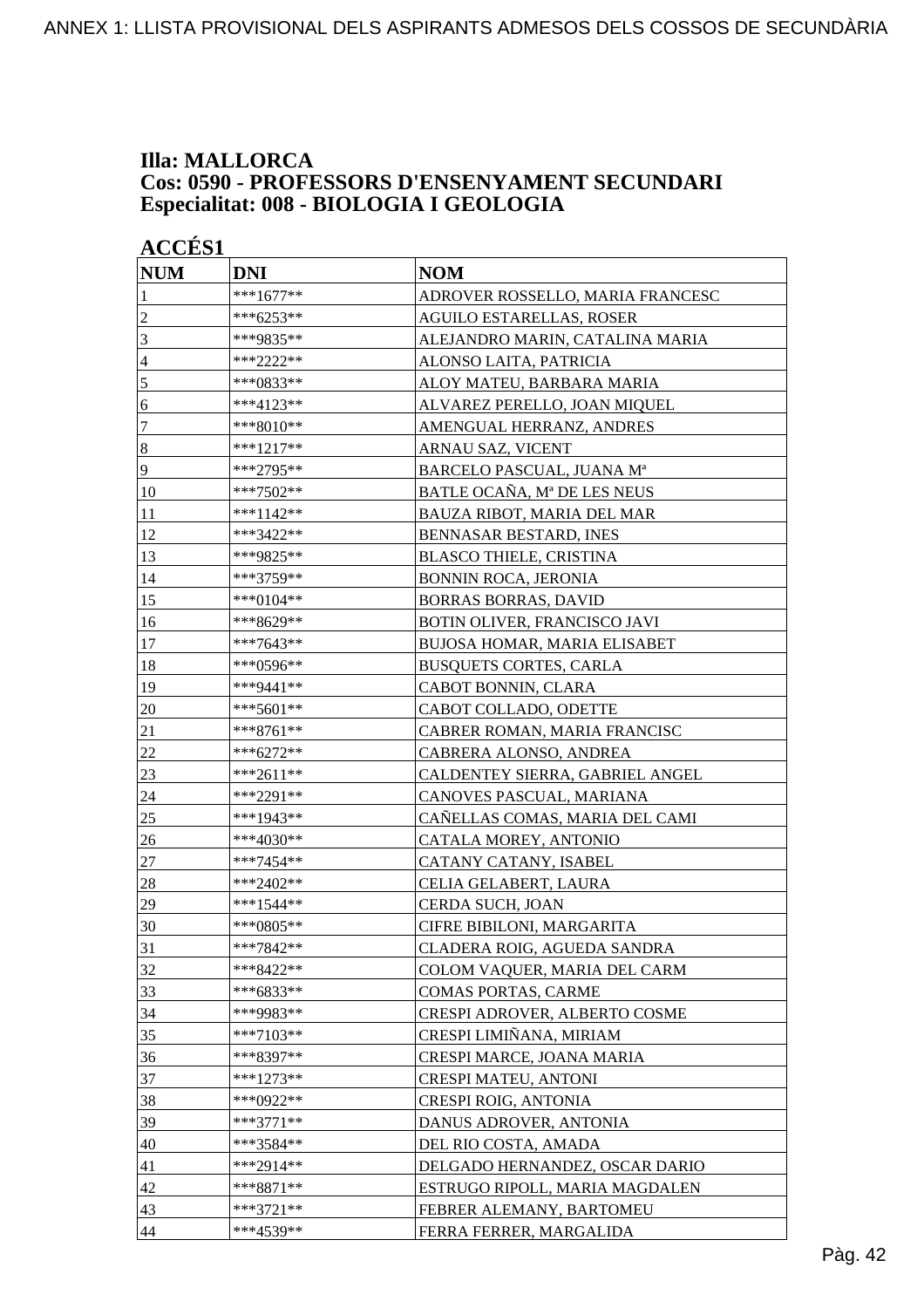| 46<br>***0535**<br>FIDALGO ROSSELLO, PATRICIA<br>47<br>$***4010**$<br>FIOL FERRER, ELVIRA<br>48<br>***8986**<br>FLEXAS PORCEL, MAGDALENA ANA<br>49<br>***3684**<br>FONT CARRASCOSA, MARCEL<br>50<br>***8123**<br>FUERTES PEREZ, ANTONIA<br>51<br>$***1487**$<br><b>FUSTER RIERA, GASPAR</b><br>52<br>$***3714**$<br>GALMES PASCUAL, ISABEL MARIA<br>53<br>***4110**<br>GARCIA LAZARO, JOSE FRANCISCO<br>54<br>***6098**<br><b>GOMEZ BETETA, VANESSA</b><br>55<br>***2553**<br><b>GONZALEZ MARI, EVA</b><br>56<br>***2404**<br>GONZALEZ SASTRE, ALEJANDRO<br>57<br>***3185**<br>GRACIA GONZALEZ, JOSE ANTONIO<br>58<br>GUIU MORENO, JOANA MARIA<br>***3482**<br>59<br>***3824**<br>JEREZ MAS, MARIA ISABEL<br>60<br>***1429**<br>JIMENEZ JOFRE, MARIA DE LLUC<br>LAINEZ RUIZ, TONI<br>61<br>***8383**<br>62<br>***5905**<br>LLOMPART BELTRAN, PERE JOAN<br>63<br>$***1152**$<br>LLOPIS VIDAL, NATALIA<br>64<br>***1142**<br>LLUZAR BUIGUES, ESTER<br>65<br>$***4141**$<br>LOPEZ RAMIS, IVAN<br>66<br>$***8724**$<br>MACIAS JIMENEZ, Mª DEL VALLE<br>67<br>***1572**<br>MARCH AGUILO, CATALINA<br>68<br>***3527**<br>MARTINEZ GONZALEZ, JAVIER<br>69<br>***2460**<br>MAS ARTIGUES, FRANCESC<br>70<br>***2188**<br><b>MAS LLADO, MARIA</b><br>71<br>***2868**<br>MATAS MIR, BARTOMEU<br>72<br>***3661**<br><b>MEDINA BOVER, LAURA</b><br>73<br>***7155**<br>MENDEZ GARCIA, MIGUELA<br>$74\,$<br>***2439**<br><b>MESTRE BARCELO, PILAR</b><br>75<br>$***1613**$<br>MIQUEL AMER, MARGALIDA<br>76<br>MIQUEL ARTIGUES, PETRA MARIA<br>***2678**<br>77<br>***3696**<br>MIRO DURAN, ANTONIA MARIA<br>$78\,$<br>$***4163**$<br>MONERRIS MASCARO, MIRIAM<br>79<br>$***4651**$<br>MONTERO PINEDA, ELENA<br>80<br>***3957**<br>MORA FERNANDEZ, ISABEL MARIA<br>81<br>***3832**<br>MOREY SANCHO, PAU<br>82<br>MUÑOZ IZQUIERDO, MARIA NIEVES<br>***4984**<br>83<br>***3999**<br>MURILLO NAVARRO, RAFEL<br>84<br>$***2630**$<br>NADAL ABARQUERO, JOAN ESTEVE<br>85<br>***1980**<br>NICOLAU VIEDMA, ANTONI<br>86<br>$***7716**$<br>NOGUERA TOMAS, CRISTINA<br>87<br>***3749**<br>OBRADOR HINAREJOS, ISABEL MARIA<br>88<br>$***5171**$<br>OLIVER HAUTEKEETE, ANTONIO<br>89<br>$***8001**$<br>OLIVER JAUME, FRANCISCA<br>90<br>$***1304**$<br>ORDINAS BOTER, MARGARITA<br>91<br>PASCUAL CALDENTEY, MARGALIDA<br>$***4214**$<br>92<br>***0131**<br>PEREZ GUTIERREZ, CAMINO<br>93<br>$***5867**$<br>PIÑA VILLALONGA, JUANA MARIA<br>94<br>$***7295**$<br>PIZA MIR, BARTOLOME<br>95<br>***7315**<br>PORCELL ALEMANY, MARIA DEL MAR<br>96<br>$***1270**$<br>PRADA MARCOS, CRISTINA<br>97<br>***3930**<br>PROHENS ROSSELLO, COSME<br>98<br>$***2304**$<br>REPULLES, AIGÜES | 45 | ***6959** | FERRER MAYOL, ALEJANDRO |         |
|----------------------------------------------------------------------------------------------------------------------------------------------------------------------------------------------------------------------------------------------------------------------------------------------------------------------------------------------------------------------------------------------------------------------------------------------------------------------------------------------------------------------------------------------------------------------------------------------------------------------------------------------------------------------------------------------------------------------------------------------------------------------------------------------------------------------------------------------------------------------------------------------------------------------------------------------------------------------------------------------------------------------------------------------------------------------------------------------------------------------------------------------------------------------------------------------------------------------------------------------------------------------------------------------------------------------------------------------------------------------------------------------------------------------------------------------------------------------------------------------------------------------------------------------------------------------------------------------------------------------------------------------------------------------------------------------------------------------------------------------------------------------------------------------------------------------------------------------------------------------------------------------------------------------------------------------------------------------------------------------------------------------------------------------------------------------------------------------------------------------------------------------------------------------------------------------------------------------------------------------------------------------------------------------------------------------------------------------------------------------------------------------------------------------------------------------------------------------------------------------------------------------------------------------------------------------------------------------------------------------------------------------------|----|-----------|-------------------------|---------|
|                                                                                                                                                                                                                                                                                                                                                                                                                                                                                                                                                                                                                                                                                                                                                                                                                                                                                                                                                                                                                                                                                                                                                                                                                                                                                                                                                                                                                                                                                                                                                                                                                                                                                                                                                                                                                                                                                                                                                                                                                                                                                                                                                                                                                                                                                                                                                                                                                                                                                                                                                                                                                                                    |    |           |                         |         |
|                                                                                                                                                                                                                                                                                                                                                                                                                                                                                                                                                                                                                                                                                                                                                                                                                                                                                                                                                                                                                                                                                                                                                                                                                                                                                                                                                                                                                                                                                                                                                                                                                                                                                                                                                                                                                                                                                                                                                                                                                                                                                                                                                                                                                                                                                                                                                                                                                                                                                                                                                                                                                                                    |    |           |                         |         |
|                                                                                                                                                                                                                                                                                                                                                                                                                                                                                                                                                                                                                                                                                                                                                                                                                                                                                                                                                                                                                                                                                                                                                                                                                                                                                                                                                                                                                                                                                                                                                                                                                                                                                                                                                                                                                                                                                                                                                                                                                                                                                                                                                                                                                                                                                                                                                                                                                                                                                                                                                                                                                                                    |    |           |                         |         |
|                                                                                                                                                                                                                                                                                                                                                                                                                                                                                                                                                                                                                                                                                                                                                                                                                                                                                                                                                                                                                                                                                                                                                                                                                                                                                                                                                                                                                                                                                                                                                                                                                                                                                                                                                                                                                                                                                                                                                                                                                                                                                                                                                                                                                                                                                                                                                                                                                                                                                                                                                                                                                                                    |    |           |                         |         |
|                                                                                                                                                                                                                                                                                                                                                                                                                                                                                                                                                                                                                                                                                                                                                                                                                                                                                                                                                                                                                                                                                                                                                                                                                                                                                                                                                                                                                                                                                                                                                                                                                                                                                                                                                                                                                                                                                                                                                                                                                                                                                                                                                                                                                                                                                                                                                                                                                                                                                                                                                                                                                                                    |    |           |                         |         |
|                                                                                                                                                                                                                                                                                                                                                                                                                                                                                                                                                                                                                                                                                                                                                                                                                                                                                                                                                                                                                                                                                                                                                                                                                                                                                                                                                                                                                                                                                                                                                                                                                                                                                                                                                                                                                                                                                                                                                                                                                                                                                                                                                                                                                                                                                                                                                                                                                                                                                                                                                                                                                                                    |    |           |                         |         |
|                                                                                                                                                                                                                                                                                                                                                                                                                                                                                                                                                                                                                                                                                                                                                                                                                                                                                                                                                                                                                                                                                                                                                                                                                                                                                                                                                                                                                                                                                                                                                                                                                                                                                                                                                                                                                                                                                                                                                                                                                                                                                                                                                                                                                                                                                                                                                                                                                                                                                                                                                                                                                                                    |    |           |                         |         |
|                                                                                                                                                                                                                                                                                                                                                                                                                                                                                                                                                                                                                                                                                                                                                                                                                                                                                                                                                                                                                                                                                                                                                                                                                                                                                                                                                                                                                                                                                                                                                                                                                                                                                                                                                                                                                                                                                                                                                                                                                                                                                                                                                                                                                                                                                                                                                                                                                                                                                                                                                                                                                                                    |    |           |                         |         |
|                                                                                                                                                                                                                                                                                                                                                                                                                                                                                                                                                                                                                                                                                                                                                                                                                                                                                                                                                                                                                                                                                                                                                                                                                                                                                                                                                                                                                                                                                                                                                                                                                                                                                                                                                                                                                                                                                                                                                                                                                                                                                                                                                                                                                                                                                                                                                                                                                                                                                                                                                                                                                                                    |    |           |                         |         |
|                                                                                                                                                                                                                                                                                                                                                                                                                                                                                                                                                                                                                                                                                                                                                                                                                                                                                                                                                                                                                                                                                                                                                                                                                                                                                                                                                                                                                                                                                                                                                                                                                                                                                                                                                                                                                                                                                                                                                                                                                                                                                                                                                                                                                                                                                                                                                                                                                                                                                                                                                                                                                                                    |    |           |                         |         |
|                                                                                                                                                                                                                                                                                                                                                                                                                                                                                                                                                                                                                                                                                                                                                                                                                                                                                                                                                                                                                                                                                                                                                                                                                                                                                                                                                                                                                                                                                                                                                                                                                                                                                                                                                                                                                                                                                                                                                                                                                                                                                                                                                                                                                                                                                                                                                                                                                                                                                                                                                                                                                                                    |    |           |                         |         |
|                                                                                                                                                                                                                                                                                                                                                                                                                                                                                                                                                                                                                                                                                                                                                                                                                                                                                                                                                                                                                                                                                                                                                                                                                                                                                                                                                                                                                                                                                                                                                                                                                                                                                                                                                                                                                                                                                                                                                                                                                                                                                                                                                                                                                                                                                                                                                                                                                                                                                                                                                                                                                                                    |    |           |                         |         |
|                                                                                                                                                                                                                                                                                                                                                                                                                                                                                                                                                                                                                                                                                                                                                                                                                                                                                                                                                                                                                                                                                                                                                                                                                                                                                                                                                                                                                                                                                                                                                                                                                                                                                                                                                                                                                                                                                                                                                                                                                                                                                                                                                                                                                                                                                                                                                                                                                                                                                                                                                                                                                                                    |    |           |                         |         |
|                                                                                                                                                                                                                                                                                                                                                                                                                                                                                                                                                                                                                                                                                                                                                                                                                                                                                                                                                                                                                                                                                                                                                                                                                                                                                                                                                                                                                                                                                                                                                                                                                                                                                                                                                                                                                                                                                                                                                                                                                                                                                                                                                                                                                                                                                                                                                                                                                                                                                                                                                                                                                                                    |    |           |                         |         |
|                                                                                                                                                                                                                                                                                                                                                                                                                                                                                                                                                                                                                                                                                                                                                                                                                                                                                                                                                                                                                                                                                                                                                                                                                                                                                                                                                                                                                                                                                                                                                                                                                                                                                                                                                                                                                                                                                                                                                                                                                                                                                                                                                                                                                                                                                                                                                                                                                                                                                                                                                                                                                                                    |    |           |                         |         |
|                                                                                                                                                                                                                                                                                                                                                                                                                                                                                                                                                                                                                                                                                                                                                                                                                                                                                                                                                                                                                                                                                                                                                                                                                                                                                                                                                                                                                                                                                                                                                                                                                                                                                                                                                                                                                                                                                                                                                                                                                                                                                                                                                                                                                                                                                                                                                                                                                                                                                                                                                                                                                                                    |    |           |                         |         |
|                                                                                                                                                                                                                                                                                                                                                                                                                                                                                                                                                                                                                                                                                                                                                                                                                                                                                                                                                                                                                                                                                                                                                                                                                                                                                                                                                                                                                                                                                                                                                                                                                                                                                                                                                                                                                                                                                                                                                                                                                                                                                                                                                                                                                                                                                                                                                                                                                                                                                                                                                                                                                                                    |    |           |                         |         |
|                                                                                                                                                                                                                                                                                                                                                                                                                                                                                                                                                                                                                                                                                                                                                                                                                                                                                                                                                                                                                                                                                                                                                                                                                                                                                                                                                                                                                                                                                                                                                                                                                                                                                                                                                                                                                                                                                                                                                                                                                                                                                                                                                                                                                                                                                                                                                                                                                                                                                                                                                                                                                                                    |    |           |                         |         |
|                                                                                                                                                                                                                                                                                                                                                                                                                                                                                                                                                                                                                                                                                                                                                                                                                                                                                                                                                                                                                                                                                                                                                                                                                                                                                                                                                                                                                                                                                                                                                                                                                                                                                                                                                                                                                                                                                                                                                                                                                                                                                                                                                                                                                                                                                                                                                                                                                                                                                                                                                                                                                                                    |    |           |                         |         |
|                                                                                                                                                                                                                                                                                                                                                                                                                                                                                                                                                                                                                                                                                                                                                                                                                                                                                                                                                                                                                                                                                                                                                                                                                                                                                                                                                                                                                                                                                                                                                                                                                                                                                                                                                                                                                                                                                                                                                                                                                                                                                                                                                                                                                                                                                                                                                                                                                                                                                                                                                                                                                                                    |    |           |                         |         |
|                                                                                                                                                                                                                                                                                                                                                                                                                                                                                                                                                                                                                                                                                                                                                                                                                                                                                                                                                                                                                                                                                                                                                                                                                                                                                                                                                                                                                                                                                                                                                                                                                                                                                                                                                                                                                                                                                                                                                                                                                                                                                                                                                                                                                                                                                                                                                                                                                                                                                                                                                                                                                                                    |    |           |                         |         |
|                                                                                                                                                                                                                                                                                                                                                                                                                                                                                                                                                                                                                                                                                                                                                                                                                                                                                                                                                                                                                                                                                                                                                                                                                                                                                                                                                                                                                                                                                                                                                                                                                                                                                                                                                                                                                                                                                                                                                                                                                                                                                                                                                                                                                                                                                                                                                                                                                                                                                                                                                                                                                                                    |    |           |                         |         |
|                                                                                                                                                                                                                                                                                                                                                                                                                                                                                                                                                                                                                                                                                                                                                                                                                                                                                                                                                                                                                                                                                                                                                                                                                                                                                                                                                                                                                                                                                                                                                                                                                                                                                                                                                                                                                                                                                                                                                                                                                                                                                                                                                                                                                                                                                                                                                                                                                                                                                                                                                                                                                                                    |    |           |                         |         |
|                                                                                                                                                                                                                                                                                                                                                                                                                                                                                                                                                                                                                                                                                                                                                                                                                                                                                                                                                                                                                                                                                                                                                                                                                                                                                                                                                                                                                                                                                                                                                                                                                                                                                                                                                                                                                                                                                                                                                                                                                                                                                                                                                                                                                                                                                                                                                                                                                                                                                                                                                                                                                                                    |    |           |                         |         |
|                                                                                                                                                                                                                                                                                                                                                                                                                                                                                                                                                                                                                                                                                                                                                                                                                                                                                                                                                                                                                                                                                                                                                                                                                                                                                                                                                                                                                                                                                                                                                                                                                                                                                                                                                                                                                                                                                                                                                                                                                                                                                                                                                                                                                                                                                                                                                                                                                                                                                                                                                                                                                                                    |    |           |                         |         |
|                                                                                                                                                                                                                                                                                                                                                                                                                                                                                                                                                                                                                                                                                                                                                                                                                                                                                                                                                                                                                                                                                                                                                                                                                                                                                                                                                                                                                                                                                                                                                                                                                                                                                                                                                                                                                                                                                                                                                                                                                                                                                                                                                                                                                                                                                                                                                                                                                                                                                                                                                                                                                                                    |    |           |                         |         |
|                                                                                                                                                                                                                                                                                                                                                                                                                                                                                                                                                                                                                                                                                                                                                                                                                                                                                                                                                                                                                                                                                                                                                                                                                                                                                                                                                                                                                                                                                                                                                                                                                                                                                                                                                                                                                                                                                                                                                                                                                                                                                                                                                                                                                                                                                                                                                                                                                                                                                                                                                                                                                                                    |    |           |                         |         |
|                                                                                                                                                                                                                                                                                                                                                                                                                                                                                                                                                                                                                                                                                                                                                                                                                                                                                                                                                                                                                                                                                                                                                                                                                                                                                                                                                                                                                                                                                                                                                                                                                                                                                                                                                                                                                                                                                                                                                                                                                                                                                                                                                                                                                                                                                                                                                                                                                                                                                                                                                                                                                                                    |    |           |                         |         |
|                                                                                                                                                                                                                                                                                                                                                                                                                                                                                                                                                                                                                                                                                                                                                                                                                                                                                                                                                                                                                                                                                                                                                                                                                                                                                                                                                                                                                                                                                                                                                                                                                                                                                                                                                                                                                                                                                                                                                                                                                                                                                                                                                                                                                                                                                                                                                                                                                                                                                                                                                                                                                                                    |    |           |                         |         |
|                                                                                                                                                                                                                                                                                                                                                                                                                                                                                                                                                                                                                                                                                                                                                                                                                                                                                                                                                                                                                                                                                                                                                                                                                                                                                                                                                                                                                                                                                                                                                                                                                                                                                                                                                                                                                                                                                                                                                                                                                                                                                                                                                                                                                                                                                                                                                                                                                                                                                                                                                                                                                                                    |    |           |                         |         |
|                                                                                                                                                                                                                                                                                                                                                                                                                                                                                                                                                                                                                                                                                                                                                                                                                                                                                                                                                                                                                                                                                                                                                                                                                                                                                                                                                                                                                                                                                                                                                                                                                                                                                                                                                                                                                                                                                                                                                                                                                                                                                                                                                                                                                                                                                                                                                                                                                                                                                                                                                                                                                                                    |    |           |                         |         |
|                                                                                                                                                                                                                                                                                                                                                                                                                                                                                                                                                                                                                                                                                                                                                                                                                                                                                                                                                                                                                                                                                                                                                                                                                                                                                                                                                                                                                                                                                                                                                                                                                                                                                                                                                                                                                                                                                                                                                                                                                                                                                                                                                                                                                                                                                                                                                                                                                                                                                                                                                                                                                                                    |    |           |                         |         |
|                                                                                                                                                                                                                                                                                                                                                                                                                                                                                                                                                                                                                                                                                                                                                                                                                                                                                                                                                                                                                                                                                                                                                                                                                                                                                                                                                                                                                                                                                                                                                                                                                                                                                                                                                                                                                                                                                                                                                                                                                                                                                                                                                                                                                                                                                                                                                                                                                                                                                                                                                                                                                                                    |    |           |                         |         |
|                                                                                                                                                                                                                                                                                                                                                                                                                                                                                                                                                                                                                                                                                                                                                                                                                                                                                                                                                                                                                                                                                                                                                                                                                                                                                                                                                                                                                                                                                                                                                                                                                                                                                                                                                                                                                                                                                                                                                                                                                                                                                                                                                                                                                                                                                                                                                                                                                                                                                                                                                                                                                                                    |    |           |                         |         |
|                                                                                                                                                                                                                                                                                                                                                                                                                                                                                                                                                                                                                                                                                                                                                                                                                                                                                                                                                                                                                                                                                                                                                                                                                                                                                                                                                                                                                                                                                                                                                                                                                                                                                                                                                                                                                                                                                                                                                                                                                                                                                                                                                                                                                                                                                                                                                                                                                                                                                                                                                                                                                                                    |    |           |                         |         |
|                                                                                                                                                                                                                                                                                                                                                                                                                                                                                                                                                                                                                                                                                                                                                                                                                                                                                                                                                                                                                                                                                                                                                                                                                                                                                                                                                                                                                                                                                                                                                                                                                                                                                                                                                                                                                                                                                                                                                                                                                                                                                                                                                                                                                                                                                                                                                                                                                                                                                                                                                                                                                                                    |    |           |                         |         |
|                                                                                                                                                                                                                                                                                                                                                                                                                                                                                                                                                                                                                                                                                                                                                                                                                                                                                                                                                                                                                                                                                                                                                                                                                                                                                                                                                                                                                                                                                                                                                                                                                                                                                                                                                                                                                                                                                                                                                                                                                                                                                                                                                                                                                                                                                                                                                                                                                                                                                                                                                                                                                                                    |    |           |                         |         |
|                                                                                                                                                                                                                                                                                                                                                                                                                                                                                                                                                                                                                                                                                                                                                                                                                                                                                                                                                                                                                                                                                                                                                                                                                                                                                                                                                                                                                                                                                                                                                                                                                                                                                                                                                                                                                                                                                                                                                                                                                                                                                                                                                                                                                                                                                                                                                                                                                                                                                                                                                                                                                                                    |    |           |                         |         |
|                                                                                                                                                                                                                                                                                                                                                                                                                                                                                                                                                                                                                                                                                                                                                                                                                                                                                                                                                                                                                                                                                                                                                                                                                                                                                                                                                                                                                                                                                                                                                                                                                                                                                                                                                                                                                                                                                                                                                                                                                                                                                                                                                                                                                                                                                                                                                                                                                                                                                                                                                                                                                                                    |    |           |                         |         |
|                                                                                                                                                                                                                                                                                                                                                                                                                                                                                                                                                                                                                                                                                                                                                                                                                                                                                                                                                                                                                                                                                                                                                                                                                                                                                                                                                                                                                                                                                                                                                                                                                                                                                                                                                                                                                                                                                                                                                                                                                                                                                                                                                                                                                                                                                                                                                                                                                                                                                                                                                                                                                                                    |    |           |                         |         |
|                                                                                                                                                                                                                                                                                                                                                                                                                                                                                                                                                                                                                                                                                                                                                                                                                                                                                                                                                                                                                                                                                                                                                                                                                                                                                                                                                                                                                                                                                                                                                                                                                                                                                                                                                                                                                                                                                                                                                                                                                                                                                                                                                                                                                                                                                                                                                                                                                                                                                                                                                                                                                                                    |    |           |                         |         |
|                                                                                                                                                                                                                                                                                                                                                                                                                                                                                                                                                                                                                                                                                                                                                                                                                                                                                                                                                                                                                                                                                                                                                                                                                                                                                                                                                                                                                                                                                                                                                                                                                                                                                                                                                                                                                                                                                                                                                                                                                                                                                                                                                                                                                                                                                                                                                                                                                                                                                                                                                                                                                                                    |    |           |                         |         |
|                                                                                                                                                                                                                                                                                                                                                                                                                                                                                                                                                                                                                                                                                                                                                                                                                                                                                                                                                                                                                                                                                                                                                                                                                                                                                                                                                                                                                                                                                                                                                                                                                                                                                                                                                                                                                                                                                                                                                                                                                                                                                                                                                                                                                                                                                                                                                                                                                                                                                                                                                                                                                                                    |    |           |                         |         |
|                                                                                                                                                                                                                                                                                                                                                                                                                                                                                                                                                                                                                                                                                                                                                                                                                                                                                                                                                                                                                                                                                                                                                                                                                                                                                                                                                                                                                                                                                                                                                                                                                                                                                                                                                                                                                                                                                                                                                                                                                                                                                                                                                                                                                                                                                                                                                                                                                                                                                                                                                                                                                                                    |    |           |                         |         |
|                                                                                                                                                                                                                                                                                                                                                                                                                                                                                                                                                                                                                                                                                                                                                                                                                                                                                                                                                                                                                                                                                                                                                                                                                                                                                                                                                                                                                                                                                                                                                                                                                                                                                                                                                                                                                                                                                                                                                                                                                                                                                                                                                                                                                                                                                                                                                                                                                                                                                                                                                                                                                                                    |    |           |                         |         |
|                                                                                                                                                                                                                                                                                                                                                                                                                                                                                                                                                                                                                                                                                                                                                                                                                                                                                                                                                                                                                                                                                                                                                                                                                                                                                                                                                                                                                                                                                                                                                                                                                                                                                                                                                                                                                                                                                                                                                                                                                                                                                                                                                                                                                                                                                                                                                                                                                                                                                                                                                                                                                                                    |    |           |                         |         |
|                                                                                                                                                                                                                                                                                                                                                                                                                                                                                                                                                                                                                                                                                                                                                                                                                                                                                                                                                                                                                                                                                                                                                                                                                                                                                                                                                                                                                                                                                                                                                                                                                                                                                                                                                                                                                                                                                                                                                                                                                                                                                                                                                                                                                                                                                                                                                                                                                                                                                                                                                                                                                                                    |    |           |                         |         |
|                                                                                                                                                                                                                                                                                                                                                                                                                                                                                                                                                                                                                                                                                                                                                                                                                                                                                                                                                                                                                                                                                                                                                                                                                                                                                                                                                                                                                                                                                                                                                                                                                                                                                                                                                                                                                                                                                                                                                                                                                                                                                                                                                                                                                                                                                                                                                                                                                                                                                                                                                                                                                                                    |    |           |                         |         |
|                                                                                                                                                                                                                                                                                                                                                                                                                                                                                                                                                                                                                                                                                                                                                                                                                                                                                                                                                                                                                                                                                                                                                                                                                                                                                                                                                                                                                                                                                                                                                                                                                                                                                                                                                                                                                                                                                                                                                                                                                                                                                                                                                                                                                                                                                                                                                                                                                                                                                                                                                                                                                                                    |    |           |                         |         |
|                                                                                                                                                                                                                                                                                                                                                                                                                                                                                                                                                                                                                                                                                                                                                                                                                                                                                                                                                                                                                                                                                                                                                                                                                                                                                                                                                                                                                                                                                                                                                                                                                                                                                                                                                                                                                                                                                                                                                                                                                                                                                                                                                                                                                                                                                                                                                                                                                                                                                                                                                                                                                                                    |    |           |                         |         |
|                                                                                                                                                                                                                                                                                                                                                                                                                                                                                                                                                                                                                                                                                                                                                                                                                                                                                                                                                                                                                                                                                                                                                                                                                                                                                                                                                                                                                                                                                                                                                                                                                                                                                                                                                                                                                                                                                                                                                                                                                                                                                                                                                                                                                                                                                                                                                                                                                                                                                                                                                                                                                                                    |    |           |                         |         |
|                                                                                                                                                                                                                                                                                                                                                                                                                                                                                                                                                                                                                                                                                                                                                                                                                                                                                                                                                                                                                                                                                                                                                                                                                                                                                                                                                                                                                                                                                                                                                                                                                                                                                                                                                                                                                                                                                                                                                                                                                                                                                                                                                                                                                                                                                                                                                                                                                                                                                                                                                                                                                                                    |    |           |                         |         |
|                                                                                                                                                                                                                                                                                                                                                                                                                                                                                                                                                                                                                                                                                                                                                                                                                                                                                                                                                                                                                                                                                                                                                                                                                                                                                                                                                                                                                                                                                                                                                                                                                                                                                                                                                                                                                                                                                                                                                                                                                                                                                                                                                                                                                                                                                                                                                                                                                                                                                                                                                                                                                                                    |    |           |                         |         |
|                                                                                                                                                                                                                                                                                                                                                                                                                                                                                                                                                                                                                                                                                                                                                                                                                                                                                                                                                                                                                                                                                                                                                                                                                                                                                                                                                                                                                                                                                                                                                                                                                                                                                                                                                                                                                                                                                                                                                                                                                                                                                                                                                                                                                                                                                                                                                                                                                                                                                                                                                                                                                                                    |    |           |                         |         |
| 99<br>$***5502**$<br>RIBAS PRATS, MARGARITA                                                                                                                                                                                                                                                                                                                                                                                                                                                                                                                                                                                                                                                                                                                                                                                                                                                                                                                                                                                                                                                                                                                                                                                                                                                                                                                                                                                                                                                                                                                                                                                                                                                                                                                                                                                                                                                                                                                                                                                                                                                                                                                                                                                                                                                                                                                                                                                                                                                                                                                                                                                                        |    |           |                         | Pàg. 43 |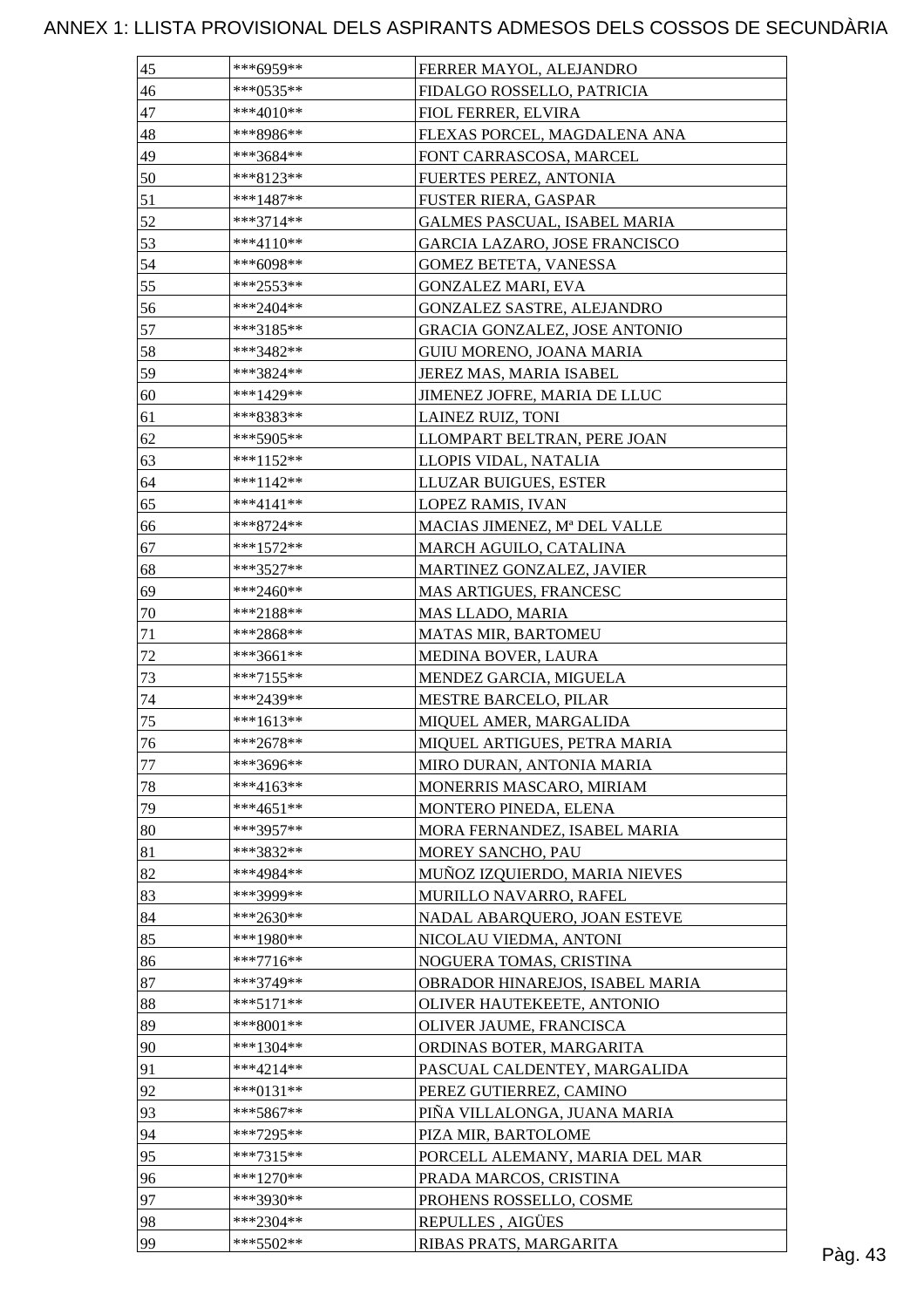| 100 | ***8395**   | RIBAS VICENTE, CATALINA        |
|-----|-------------|--------------------------------|
| 101 | $***7251**$ | RIBOT RIERA, MARIA ANTONIA     |
| 102 | ***1949**   | RIERA MESTRE, SEBASTIA         |
| 103 | ***2060**   | RIERA RIERA, MARIA VICTORIA    |
| 104 | ***3670**   | RIERA VIVES, CATALINA MARIA    |
| 105 | ***9191**   | RIOS HENDERSON, AMPARO         |
| 106 | ***4194**   | RIPOLL FONT, JAUME             |
| 107 | ***1910**   | ROCA CARCELLER, GUILLEM        |
| 108 | ***4101**   | RODRIGUEZ GARCIA, ANA CRISTINA |
| 109 | ***6639**   | RODRIGUEZ PARRONA, ENRIQUE     |
| 110 | ***2292**   | ROIG CAPO, ANTONI              |
| 111 | ***1534**   | ROIG FEMENIAS, MARGARITA       |
| 112 | ***6201**   | ROIG JUAN, SILVIA              |
| 113 | ***8018**   | ROIG PERELLO, AINA MARIA       |
| 114 | ***6888**   | ROSSELLO GELI, FRANCISCO       |
| 115 | $***2070**$ | SALGADO HERNANZ, PAULA MARIA   |
| 116 | ***7128**   | <b>SALOM RIERA, FRANCESCA</b>  |
| 117 | $***8641**$ | SANCHEZ CARDONA, CARLES        |
| 118 | ***2662**   | SANSO JAUME, SEBASTIA          |
| 119 | ***1085**   | SANZ GOMEZ, NEUS               |
| 120 | ***8781**   | SARMIENTO FEBRER, MIGUEL DAVID |
| 121 | ***1833**   | SASTRE CAÑELLAS, MARGARITA     |
| 122 | ***8946**   | SASTRE MARTINEZ, AINA MARINA   |
| 123 | ***9999**   | <b>SAZ PEREZ, FABIO</b>        |
| 124 | ***2322**   | <b>SBERT ROIG, MIQUEL</b>      |
| 125 | ***4970**   | SEBASTIAN PASTOR, TERESA ANA   |
| 126 | ***3910**   | <b>SEGUI JIMENEZ, ROCIO</b>    |
| 127 | ***2025**   | SEGUI SANTIAGO, CAROLINA       |
| 128 | ***5599**   | SEGURA DOMENECH, ALBERT ANTONI |
| 129 | ***1619**   | SOCIAS RAMIS, ISABEL MARIA     |
| 130 | ***5029**   | SORELL BARON, JOAN MIQUEL      |
| 131 | ***5079**   | TAULER BENNASAR, MARIA         |
| 132 | ***2299**   | TAULER FERRER, MARGALIDA       |
| 133 | ***7011**   | TORRENS GARCIA, JUANA MARIA    |
| 134 | ***3621**   | TORRES BONET, INES             |
| 135 | $***1776**$ | VALLORI MARTORELL, MIGUEL      |
| 136 | ***0712**   | VARELA RODRIGUEZ, NEREA        |
| 137 | $***7237**$ | VAZQUEZ ZAS, CARLOS            |
| 138 | ***3925**   | VAZQUEZ ZAS, JAVIER            |
| 139 | ***9203**   | VERGER FRAU, MARIA LOURDES     |
| 140 | ***8373**   | VIDAL ADROVER, JOAN            |
| 141 | $***5675**$ | VIDAL MATEU, AURA              |
| 142 | ***0831**   | ZUAZAGA LLABRES, MARIA         |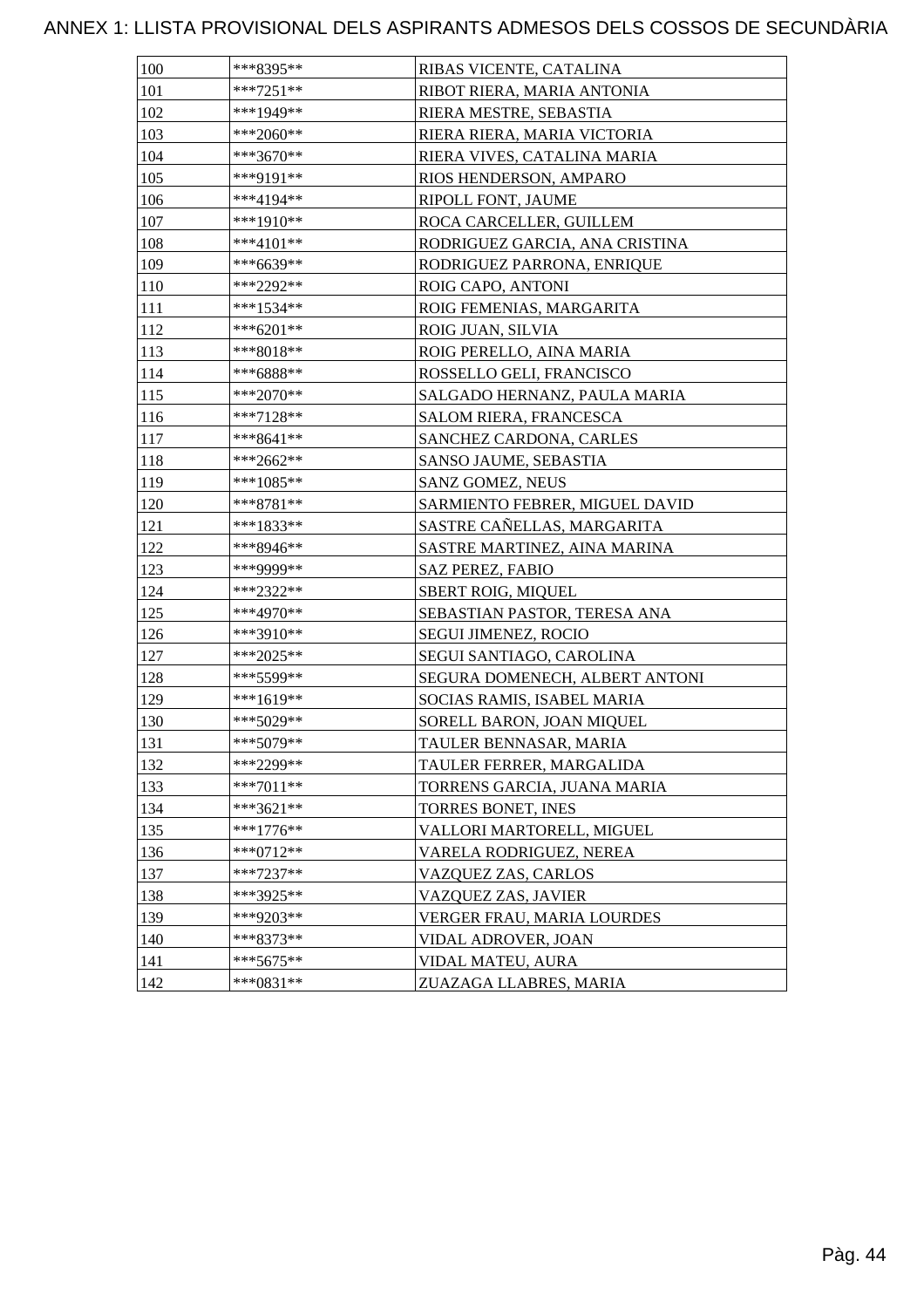### **Illa: MALLORCA Cos: 0590 - PROFESSORS D'ENSENYAMENT SECUNDARI<br>Especialitat: 008 - BIOLOGIA I GEOLOGIA**

| <b>NUM</b> | DNI         | <b>NOM</b>              |
|------------|-------------|-------------------------|
|            | $***8477**$ | PEREZ CAIMARI, FRANCESC |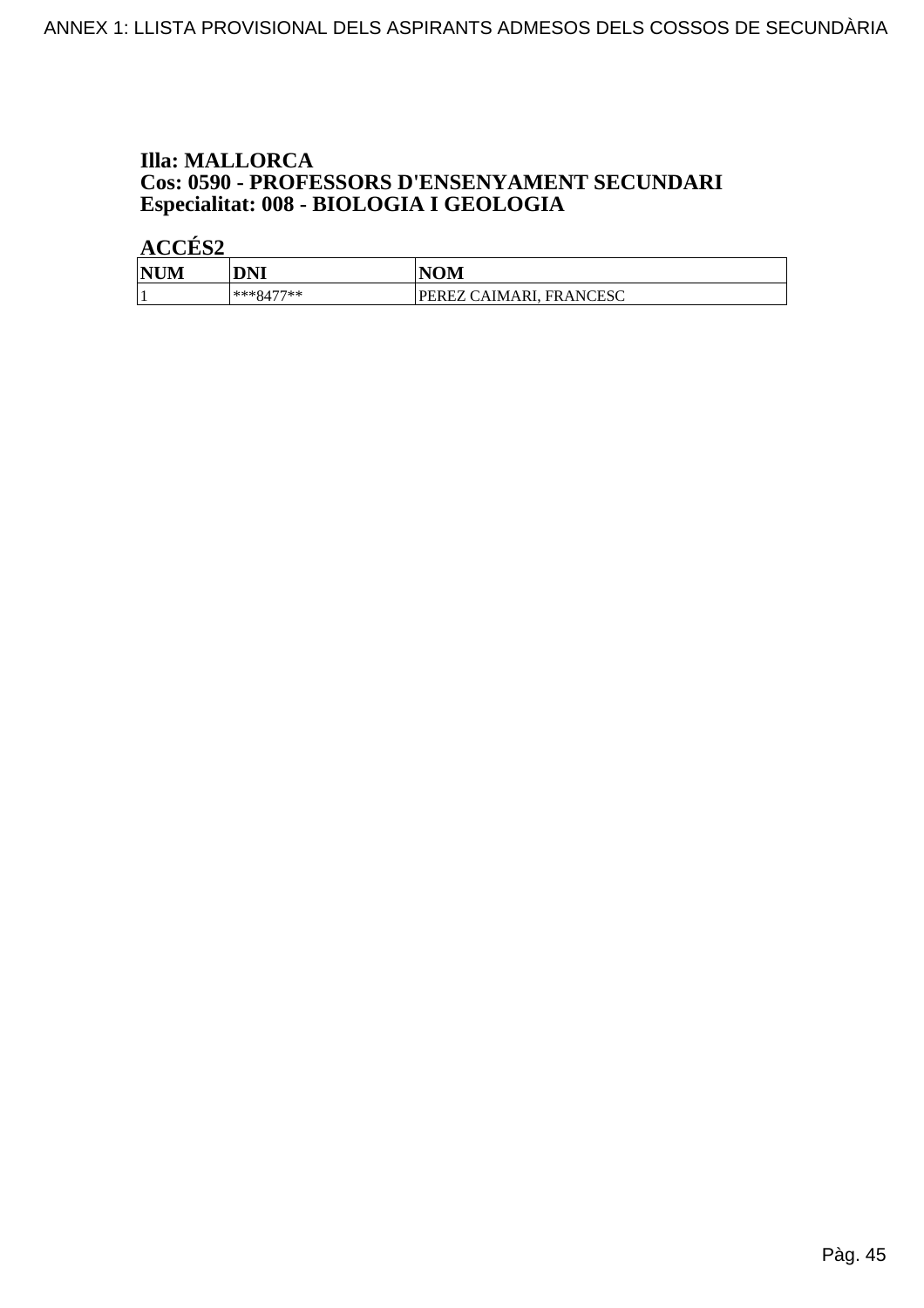#### **Illa: MENORCA** Cos: 0590 - PROFESSORS D'ENSENYAMENT SECUNDARI Especialitat: 008 - BIOLOGIA I GEOLOGIA

| <b>ACCÉS 1</b> |             |                                    |
|----------------|-------------|------------------------------------|
| <b>NUM</b>     | <b>DNI</b>  | <b>NOM</b>                         |
|                | ***9356**   | ARIMANY COLL, MARC                 |
| $\overline{c}$ | ***3953**   | BALAGUER MARQUES, PATRICIA MARIA   |
| 3              | ***0803**   | BENITO MARTIN, MARIA ISABEL        |
| $\overline{4}$ | ***4636**   | CARRERES PONS, MARIA               |
| 5              | $***4571**$ | CASASNOVAS RIUDAVETS, MARIA TERESA |
| 6              | ***6049**   | FONT CERDA, JOANA                  |
| 7              | ***0834**   | <b>GARCIA ROCA, VICENT</b>         |
| $\sqrt{8}$     | $***1057**$ | <b>GUILLEN LLAMBIAS, NURIA</b>     |
| $\overline{9}$ | $***4430**$ | LLUCH PONS, RAQUEL                 |
| 10             | ***4443**   | MIR BENEJAM, MARIA ALBA            |
| 11             | ***0621**   | PONS AMELLER, FANNY                |
| 12             | ***0487**   | PONS FABREGUES, SAMUEL             |
| 13             | ***4357**   | RIERA MARQUES, ROSER               |
| 14             | ***0842**   | SANS BASSA, MARC                   |
| 15             | ***2650**   | UBEDA RODRIGUEZ, ANA CRISTINA      |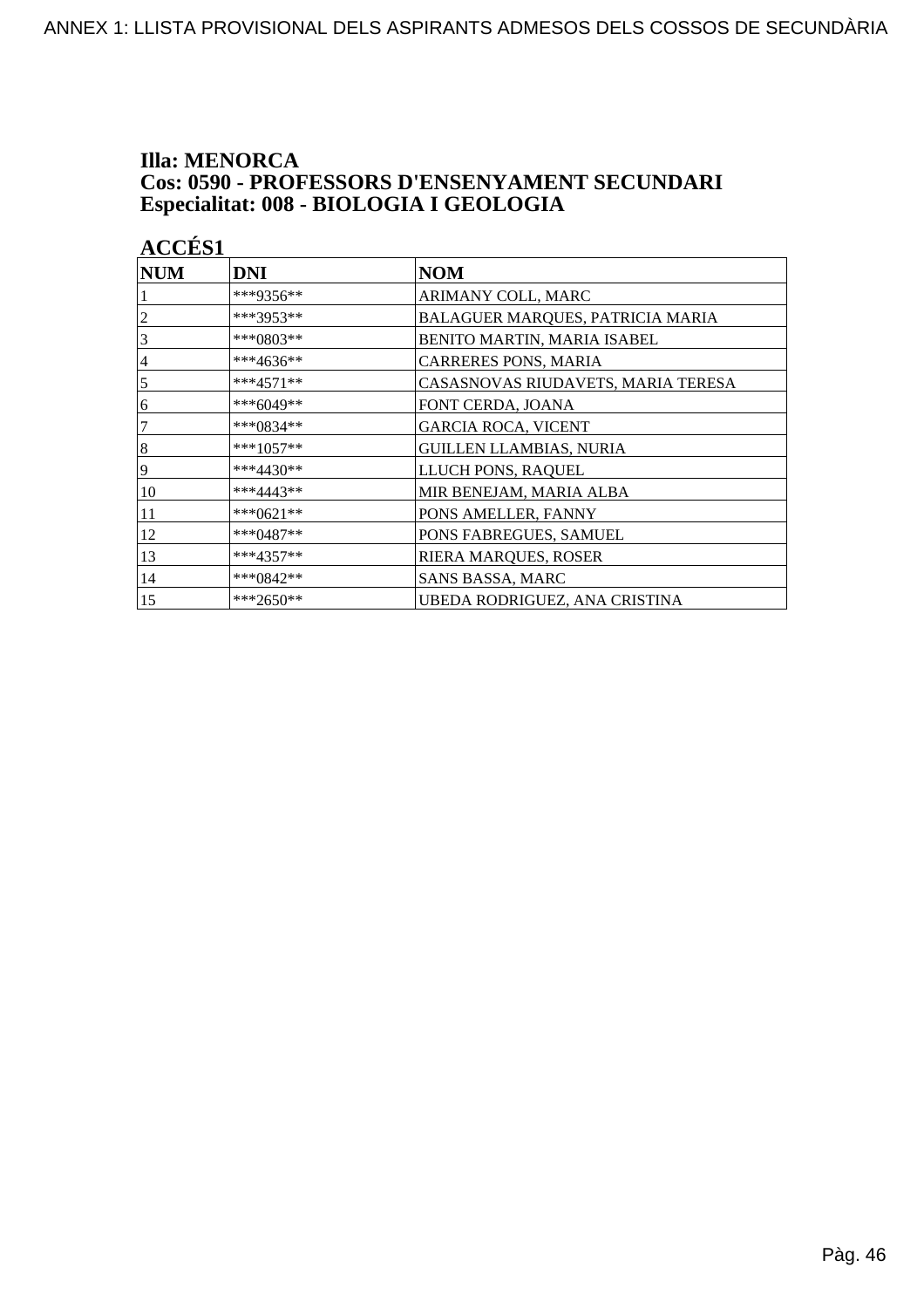### Illa: EIVISSA **Cos: 0590 - PROFESSORS D'ENSENYAMENT SECUNDARI<br>Especialitat: 008 - BIOLOGIA I GEOLOGIA**

|                | <b>ACCÉS 1</b> |                                    |  |
|----------------|----------------|------------------------------------|--|
| <b>NUM</b>     | <b>DNI</b>     | <b>NOM</b>                         |  |
| $\mathbf{1}$   | ***3530**      | ACEBO CABALLER, JESSICA            |  |
| $\overline{2}$ | ***1190**      | <b>BALAGUER SEGARRA, ALBA</b>      |  |
| 3              | $***1710**$    | BESTARD GILI, MARGARITA            |  |
| $\overline{4}$ | $***5011**$    | <b>BONED MOYA, INES</b>            |  |
| 5              | ***5649**      | <b>BROX TORRES, SUSANA</b>         |  |
| 6              | ***0777**      | CARDONA RIBAS, CATALINA            |  |
| 7              | ***8224**      | CARMONA VICENTE, NOELIA            |  |
| $8\,$          | ***5544**      | CHAHBOUN GUASCH, ADRIAN            |  |
| 9              | ***5995**      | COLOMAR TORRES, ANA MARIA          |  |
| 10             | ***7275**      | ESTARELLAS CALDERON, FERNANDO      |  |
| 11             | ***6062**      | GARCHITORENA VAREA, RICARDO IGNACI |  |
| 12             | ***5679**      | GONZALEZ COSTA, MARIA TERESA       |  |
| 13             | ***5527**      | MANEIRO CALARDE, ANA LORENA        |  |
| 14             | ***5255**      | <b>MARCOS PAGEO, SARA</b>          |  |
| 15             | ***5627**      | MATEU RICO, ALBERTO                |  |
| 16             | ***9674**      | <b>MAZA MARTIN, JUDITH</b>         |  |
| 17             | ***5007**      | PRATS PRATS, IRENE                 |  |
| 18             | ***5326**      | RIBAS MARI, MARTA                  |  |
| 19             | ***5364**      | RIBAS RIBAS, ANTONIO               |  |
| 20             | ***5597**      | RIBAS RIBAS, MARIA NEUS            |  |
| 21             | ***5827**      | RIERA BONET, PEPITA                |  |
| 22             | ***5828**      | RIERA TORRES, MARIA DE LAS N       |  |
| 23             | ***8434**      | RIPOLL BERNABEU, JORGE             |  |
| 24             | $***5564**$    | RIVES PEREZ, BORJA                 |  |
| 25             | ***2058**      | SANTAMARIA REOS, TOMAS             |  |
| 26             | ***0372**      | TARASCO PALOMARES, IVAN            |  |
| 27             | ***0378**      | TENA GARCIA, DAVID                 |  |
| 28             | ***5443**      | TUR MENDEZ, IOLANDA                |  |
| 29             | ***5098**      | TUR RAMON, ASUNCION                |  |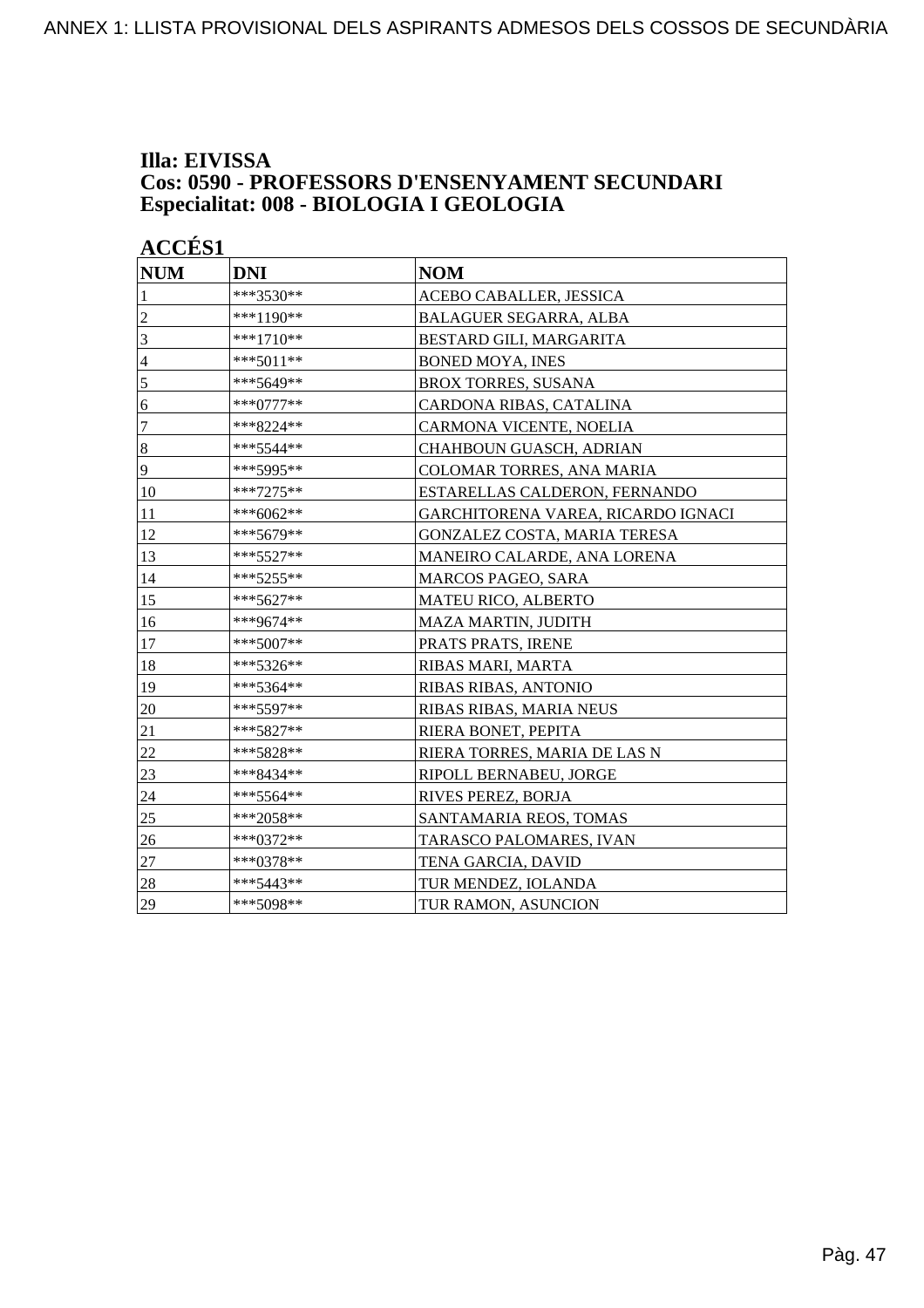### **Illa: FORMENTERA Cos: 0590 - PROFESSORS D'ENSENYAMENT SECUNDARI<br>Especialitat: 008 - BIOLOGIA I GEOLOGIA**

| 'NUM | DNI       | <b>NOM</b>                   |
|------|-----------|------------------------------|
|      | ***5247** | 'JIMENEZ TUR, MARIA ISABEL   |
|      | ***5499** | SERRA CARDONA. MARIA ANTONIA |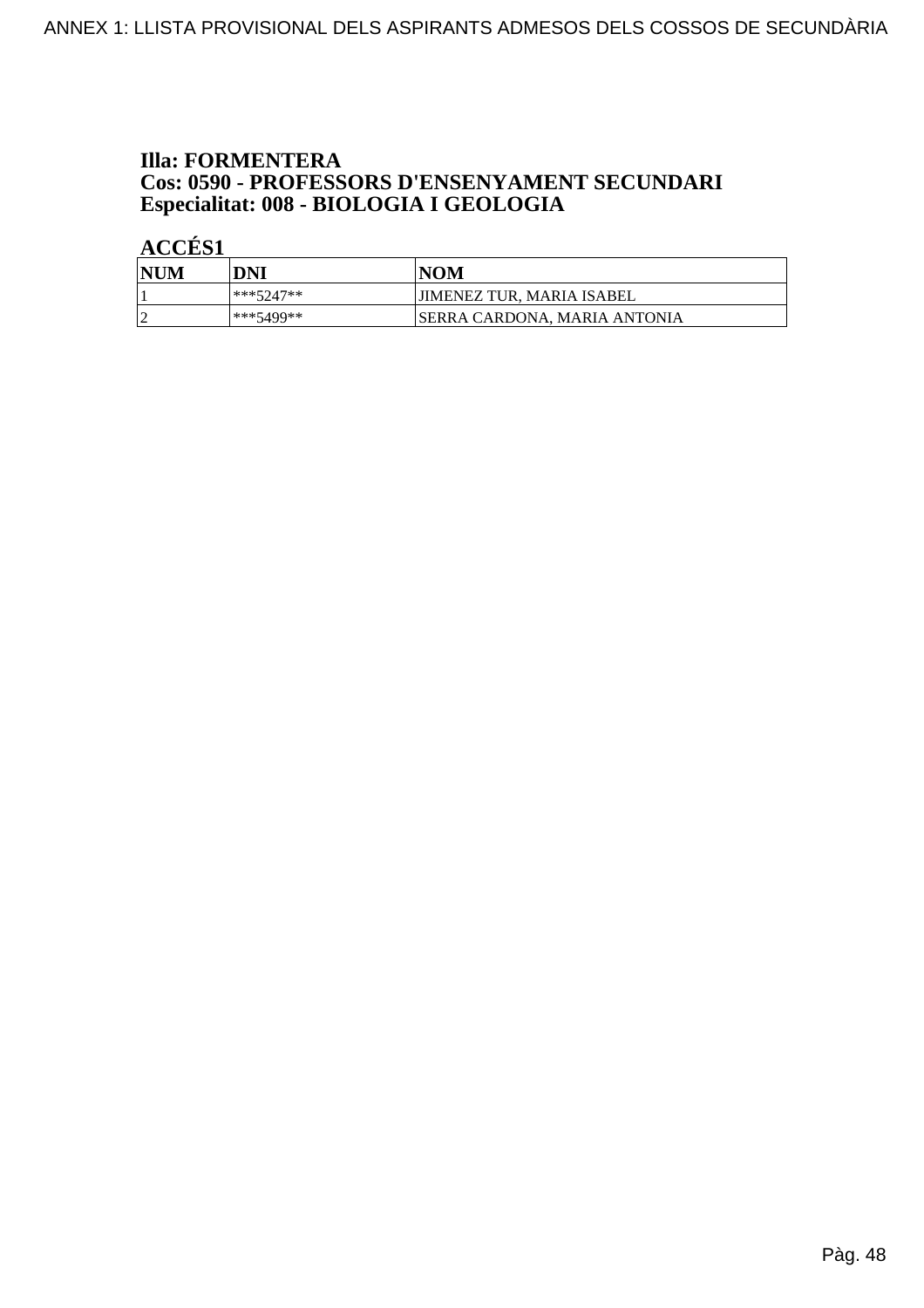#### **Illa: MALLORCA Cos: 0590 - PROFESSORS D'ENSENYAMENT SECUNDARI Especialitat: 009 - DIBUIX**

| <b>ACCÉS 1</b> |             |                                     |  |
|----------------|-------------|-------------------------------------|--|
| <b>NUM</b>     | <b>DNI</b>  | <b>NOM</b>                          |  |
| 1              | ***1486**   | ADROVER MAS, JAUME                  |  |
| $\overline{c}$ | ***3253**   | AIZPURUA CAMINOS, JOAQUIN FCO.      |  |
| 3              | $***4171**$ | ALBIÑANA SANZ, ELENA                |  |
| 4              | ***1872**   | ARENAS LLOMPART, M. CARME           |  |
| 5              | ***6632**   | ARNAO GOMEZ, AITANA                 |  |
| 6              | ***1512**   | <b>BAL·LE COLL, MARGALIDA</b>       |  |
| $\tau$         | ***7775**   | <b>BALLESTER FALCO, GABRIEL</b>     |  |
| $\sqrt{8}$     | ***4651**   | BAQUERO MARTINEZ, ARANZAZU          |  |
| $\overline{9}$ | ***9780**   | <b>BOSCH RUBIO, ROSA CATERINA</b>   |  |
| 10             | ***2148**   | BURGUERA VICENS, AGNES MAGDALEN     |  |
| 11             | ***8540**   | CABELLO CASTELL, AINA MARIA         |  |
| 12             | ***2210**   | CAIMARI RAMIS, RAMON                |  |
| 13             | ***1721**   | CALATAYUD TIMONER, BARBARA          |  |
| 14             | ***1715**   | CANOVAS RIGO, CATALINA              |  |
| 15             | ***4105**   | CASASNOVAS SALVADOR, FRANCESC       |  |
| 16             | ***3446**   | <b>CERVERA ESTEVE, MARIONA</b>      |  |
| 17             | ***5878**   | <b>COLOM MOREY, MATIAS</b>          |  |
| 18             | ***1975**   | COSTA JAREÑO, CARLOS                |  |
| 19             | ***7114**   | <b>COVES XAMENA, ELISABET</b>       |  |
| 20             | ***5832**   | ESPINAR ALBERTI, XAVIER             |  |
| 21             | ***1339**   | ESTELRICH FRONTERA, MARIA           |  |
| 22             | ***2439**   | ESTEVA MORANTA, JUANA MARIA         |  |
| 23             | ***4874**   | FERRER COLL, AMPARO                 |  |
| 24             | ***1951**   | FERRIOL LLULL, AINA MARIA           |  |
| 25             | ***9773**   | <b>GARCIA LOPEZ, ANDREA</b>         |  |
| 26             | ***3544**   | <b>GIL MAYOL, ANTONI</b>            |  |
| $27\,$         | ***8439**   | <b>GOMILA LEPELLETIER, JULIETTE</b> |  |
| 28             | ***2748**   | <b>HERNANDEZ PONS, SARA</b>         |  |
| 29             | ***7751**   | HOMS MESTRES, CARME                 |  |
| 30             | ***6400**   | ISERN ALONSO, CASSANDRA             |  |
| 31             | ***2262**   | LUIS MORRO, MARIA MAGDALEN          |  |
| 32             | ***8686**   | MARTINEZ LOPEZ, MARIANA             |  |
| 33             | ***0929**   | MAS ALBA, ENCARNACION               |  |
| 34             | ***0685**   | MESTRE BAUZA, ISABEL MARIA          |  |
| 35             | ***8664**   | MIRALLES PLANTALAMOR, LLUIS         |  |
| 36             | ***7857**   | MOLL VIDAL, PABLO                   |  |
| 37             | ***4228**   | MONZON FERRANDO, JORGE              |  |
| 38             | ***1168**   | NUÑEZ ALVAREZ, LEYRE                |  |
| 39             | ***3851**   | OBRADOR RAMIS, MARIONA              |  |
| 40             | ***2788**   | OLIVER VADELL, MARIA ANTONIA        |  |
| 41             | $***3776**$ | ORELL TERRON, MARIA                 |  |
| 42             | ***2821**   | PEREIRO BARCELO, GABRIEL            |  |
| 43             | ***3116**   | PEREZ GONZALEZ, IGNACIO             |  |
| 44             | ***9497**   | PERICAS IZQUIERDO, ANGELA           |  |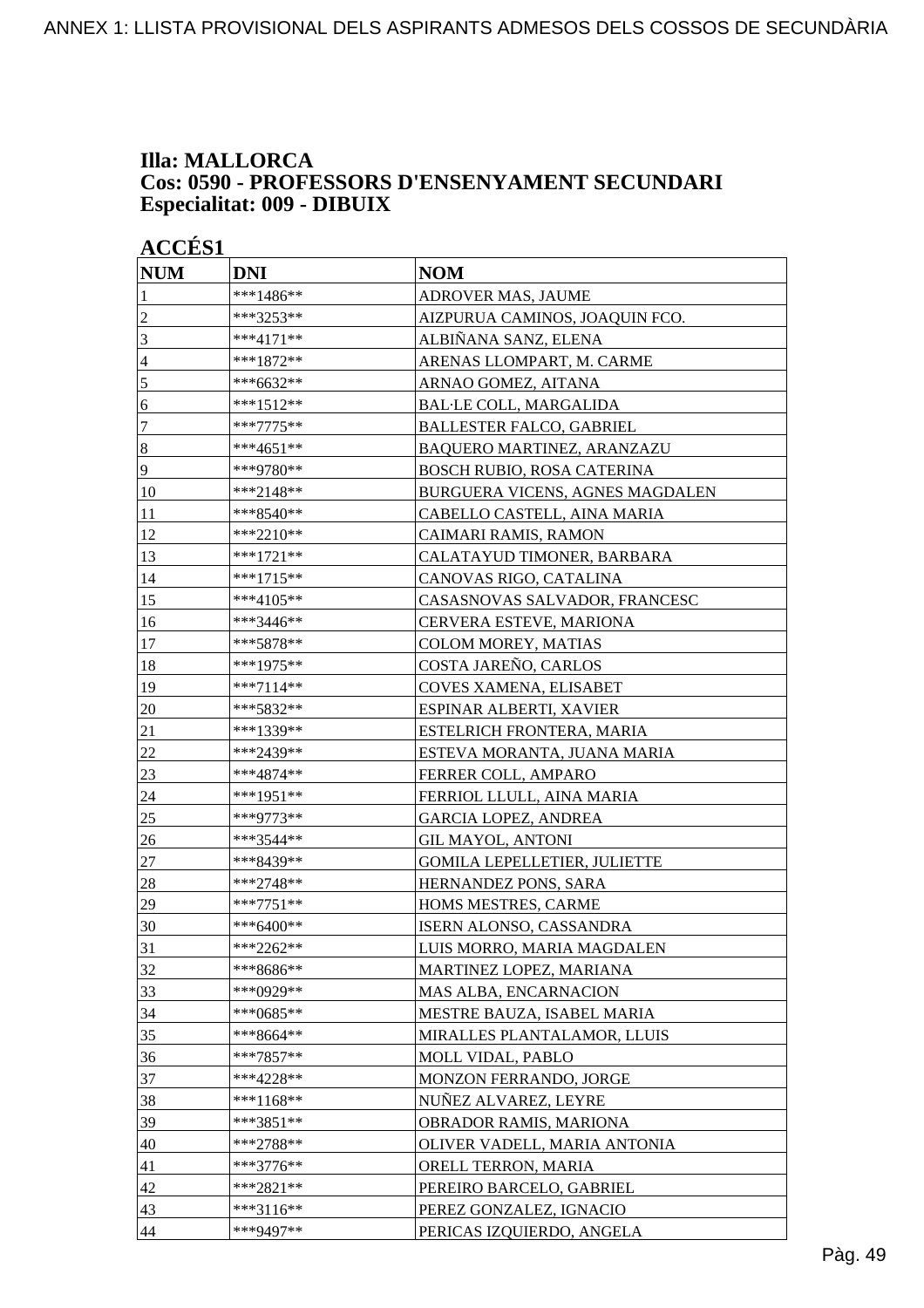| ***6479**   | RAMIS MORENO, LAURA           |
|-------------|-------------------------------|
| ***8791**   | RAMOS EUGENIO, VERONICA       |
| ***4100**   | RIGO BINIMELIS, MARIA DEL MAR |
| ***6246**   | RODRIGUEZ LAZARO, IRIA        |
| ***4149**   | ROIG FERRA, JOAN              |
| ***3843**   | ROIG PONS, FRANCINA           |
| ***5968**   | ROS GARRO, FERNANDO           |
| $***1547**$ | ROSSELLO BOVER, FRANCESC      |
| ***3973**   | ROSSELLO XAMENA, ANTONIA      |
| ***8907**   | <b>SALAS BARCELO, PILAR</b>   |
| ***0394**   | SANCHEZ MONTOYA, DAVID        |
| ***4656**   | SANCHEZ SELLES, JULIO         |
| ***8529**   | SANZ NUEZ, PATRICIA           |
| ***4846**   | SASTRE MOYA, RITA             |
| ***2873**   | SEGUI MOREY, MARGARITA RUTH   |
| $***1590**$ | SERRA CRESPI, ISABEL          |
| ***0350**   | TORRES MORCILLO, ISABEL       |
| $***2520**$ | VAREA MONTORO, LORENA         |
| $***3213**$ | VON FREYHOLD, KENNETH         |
|             |                               |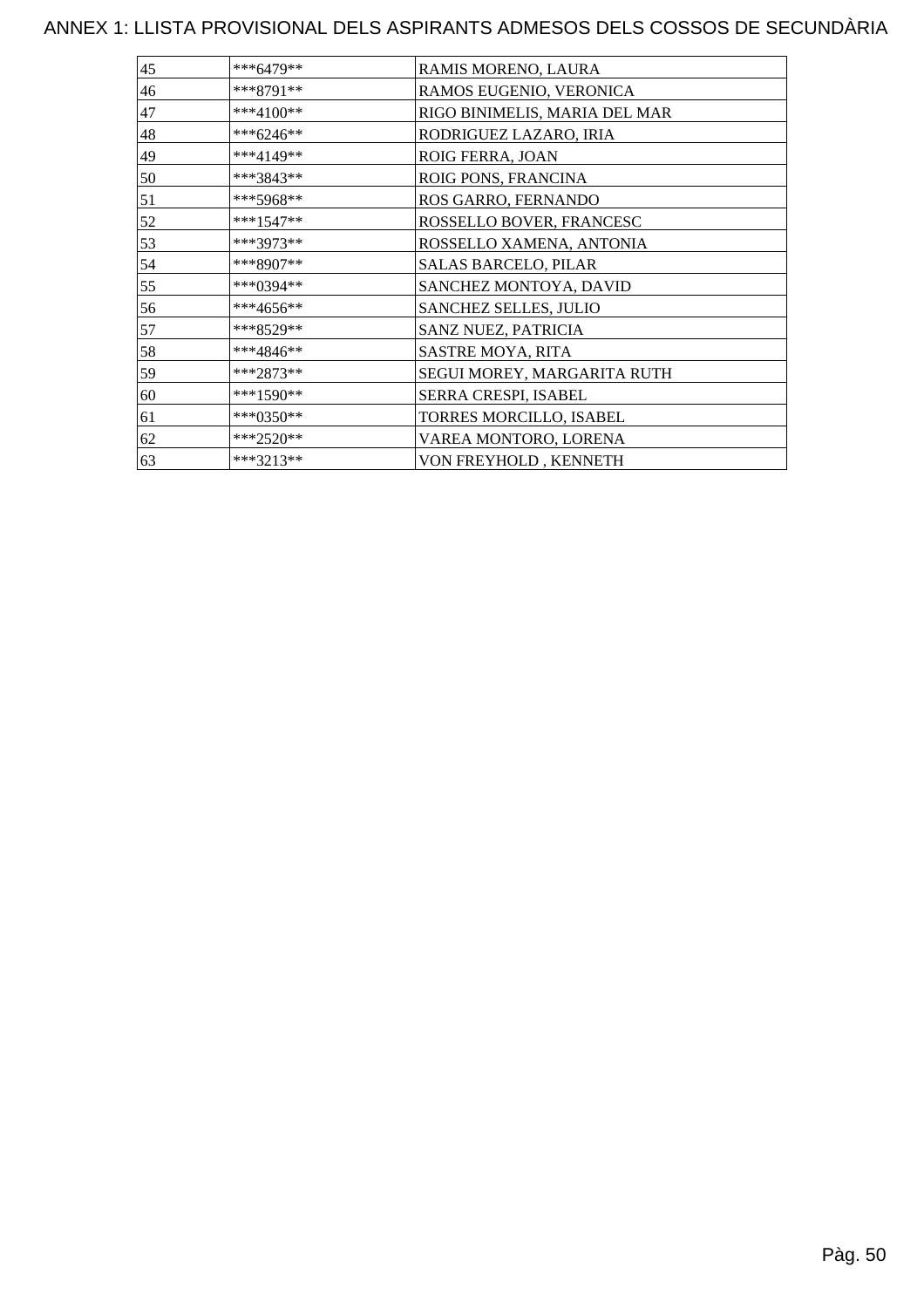#### **Illa: MALLORCA** Cos: 0590 - PROFESSORS D'ENSENYAMENT SECUNDARI Especialitat: 009 - DIBUIX

| <b>NUM</b> | DNI       | <b>NOM</b>              |
|------------|-----------|-------------------------|
|            | ***7073** | OPEZ PEREZ, JOSEP RUBEN |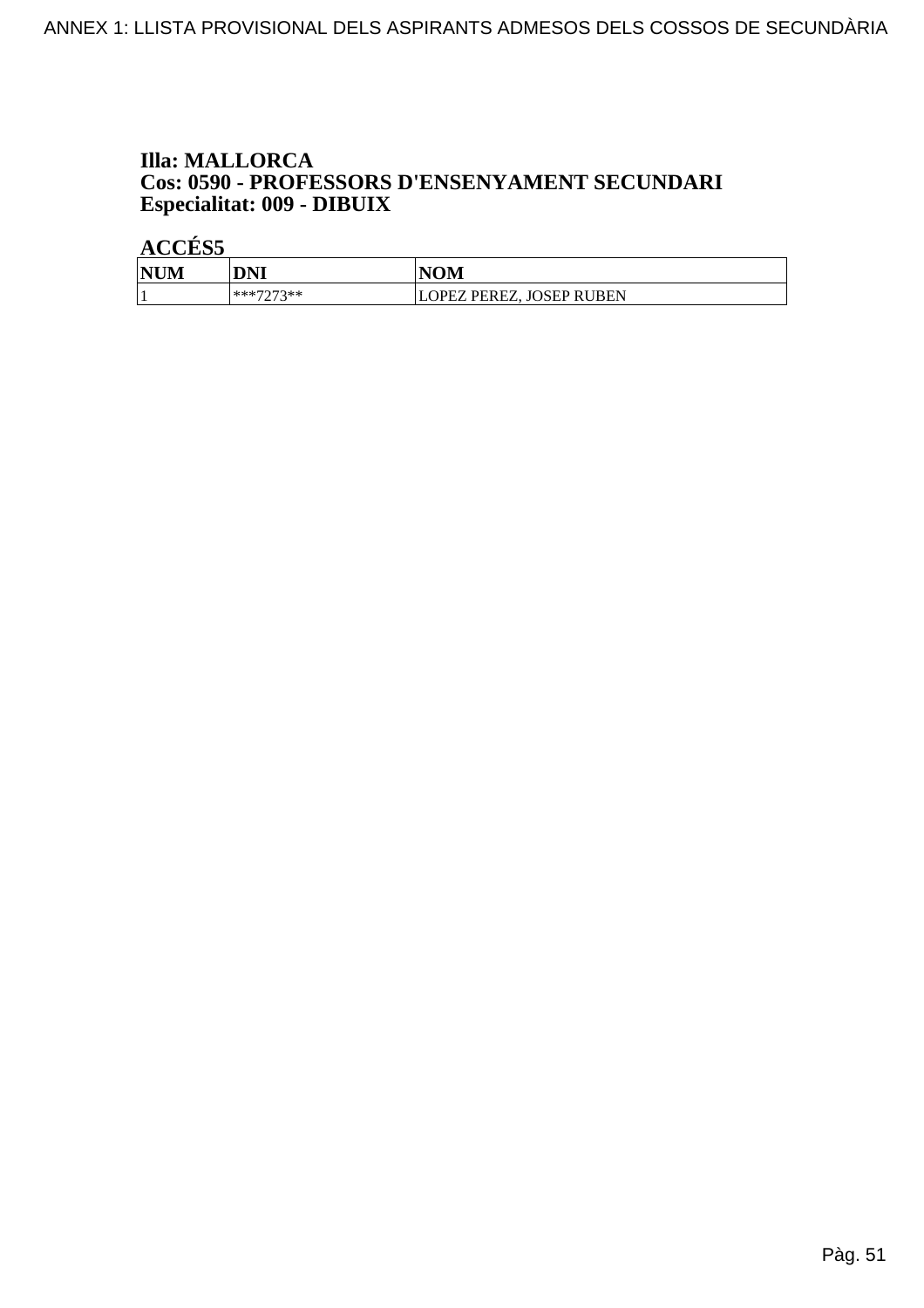#### Illa: EIVISSA Cos: 0590 - PROFESSORS D'ENSENYAMENT SECUNDARI Especialitat: 009 - DIBUIX

| <b>NUM</b>     | DNI         | <b>NOM</b>                          |  |  |
|----------------|-------------|-------------------------------------|--|--|
|                | ***5937**   | CASTILLA NUÑEZ, DANIEL              |  |  |
| $\overline{2}$ | $***0937**$ | ESPERIDON BRITO, CAROLINA ISABE     |  |  |
|                | $***6151**$ | MICO PEREZ, GLORIA                  |  |  |
| 14             | ***5649**   | MIGUEL BONET, MARIA PALOMA          |  |  |
|                | $***5017**$ | <b>RIBAS LIERN, ESTER</b>           |  |  |
| 16             | $***5758**$ | SOLER PEREZ-PEDRERO, MARIA DE CARME |  |  |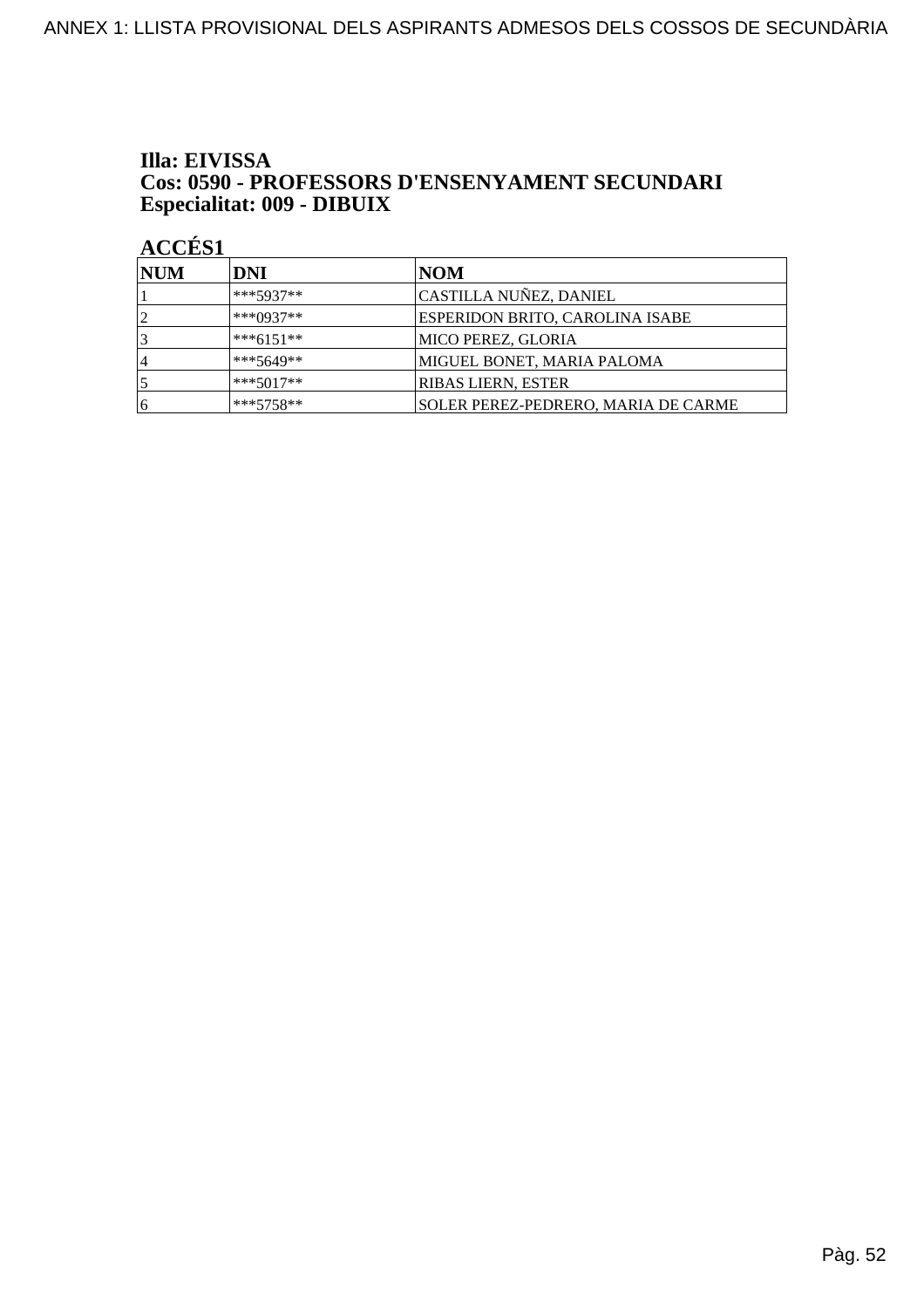### **Illa: MALLORCA Cos: 0590 - PROFESSORS D'ENSENYAMENT SECUNDARI<br>Especialitat: 010 - FRANCÈS**

| <b>NUM</b>     | <b>DNI</b>  | <b>NOM</b>                             |  |  |  |
|----------------|-------------|----------------------------------------|--|--|--|
|                | $***7081**$ | ARBONA BERNAT, ANTONIA MARIA           |  |  |  |
| $\overline{2}$ | ***9681**   | CAÑELLAS BARCELO, MARIA DELS ANG       |  |  |  |
| 3              | ***0974**   | HAZEM OGAL, GHILENE ESSAID             |  |  |  |
| 14             | ***1504**   | LLANERAS BALLESTER, MARIA ANTONIA      |  |  |  |
| 5              | $***6317**$ | MARI PEGRUM, ANNA LISA                 |  |  |  |
| 6              | $***6435**$ | PEREZ-RUBIO VILLALOBOS, MARIA VICTORIA |  |  |  |
| 17             | ***8494**   | RUIZ DE VILLEGAS DEL COSO, MARINA      |  |  |  |
| 8              | ***4494**   | SANCHEZ FERRI, EVA                     |  |  |  |
| 19             | $***6114**$ | SANS CORTES, CATALINA MARIA            |  |  |  |
| 10             | $***1413**$ | VALLS ALCOVER, CATALINA MARIA          |  |  |  |
|                | ***8922**   | <b>VALLS MIR, AINA</b>                 |  |  |  |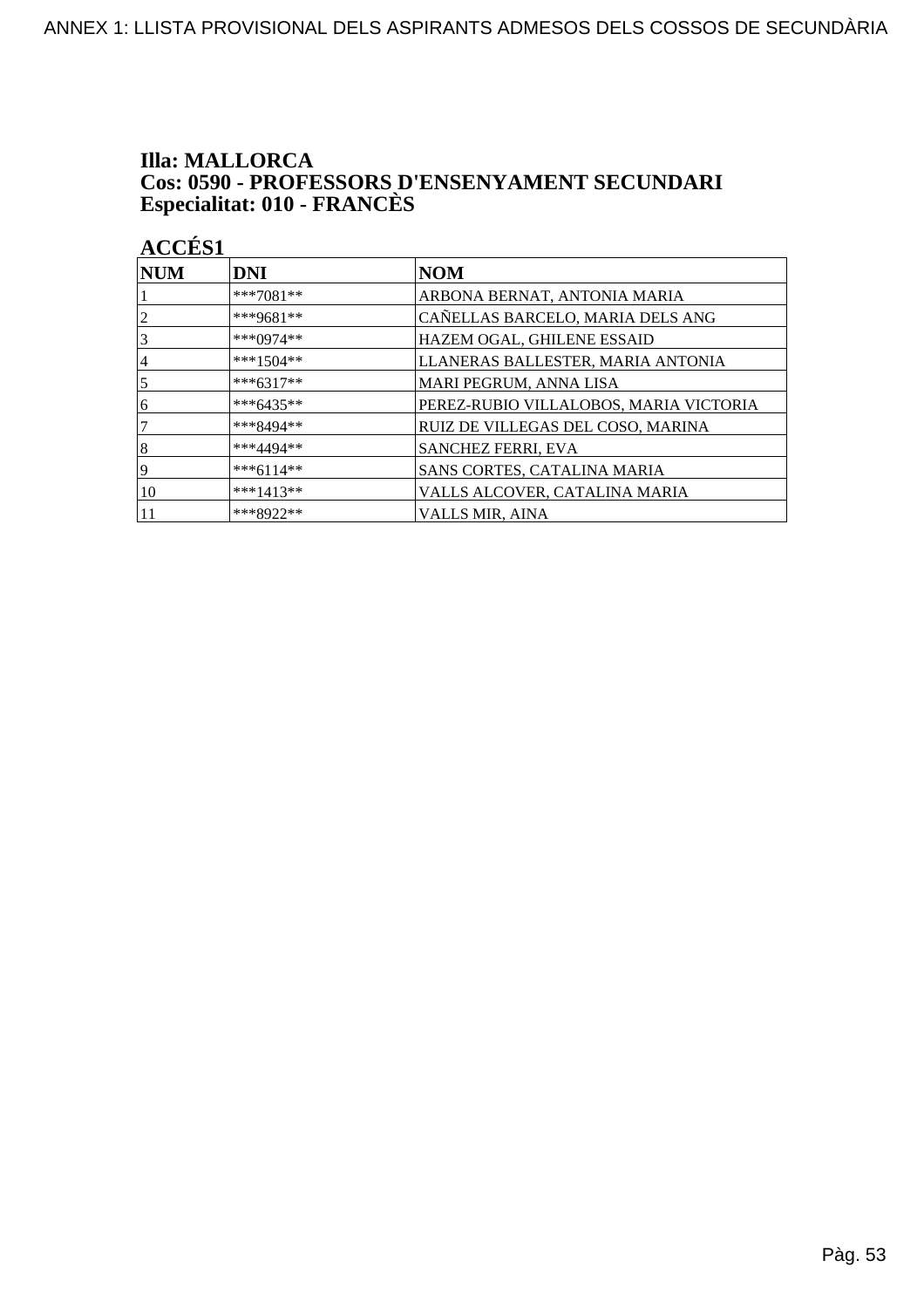### **Illa: MALLORCA Cos: 0590 - PROFESSORS D'ENSENYAMENT SECUNDARI<br>Especialitat: 010 - FRANCÈS**

| <b>NUM</b> | DNI         | <b>NOM</b>                 |
|------------|-------------|----------------------------|
|            | $***3387**$ | 'MEDAULE,<br>OLIVIA JEANNE |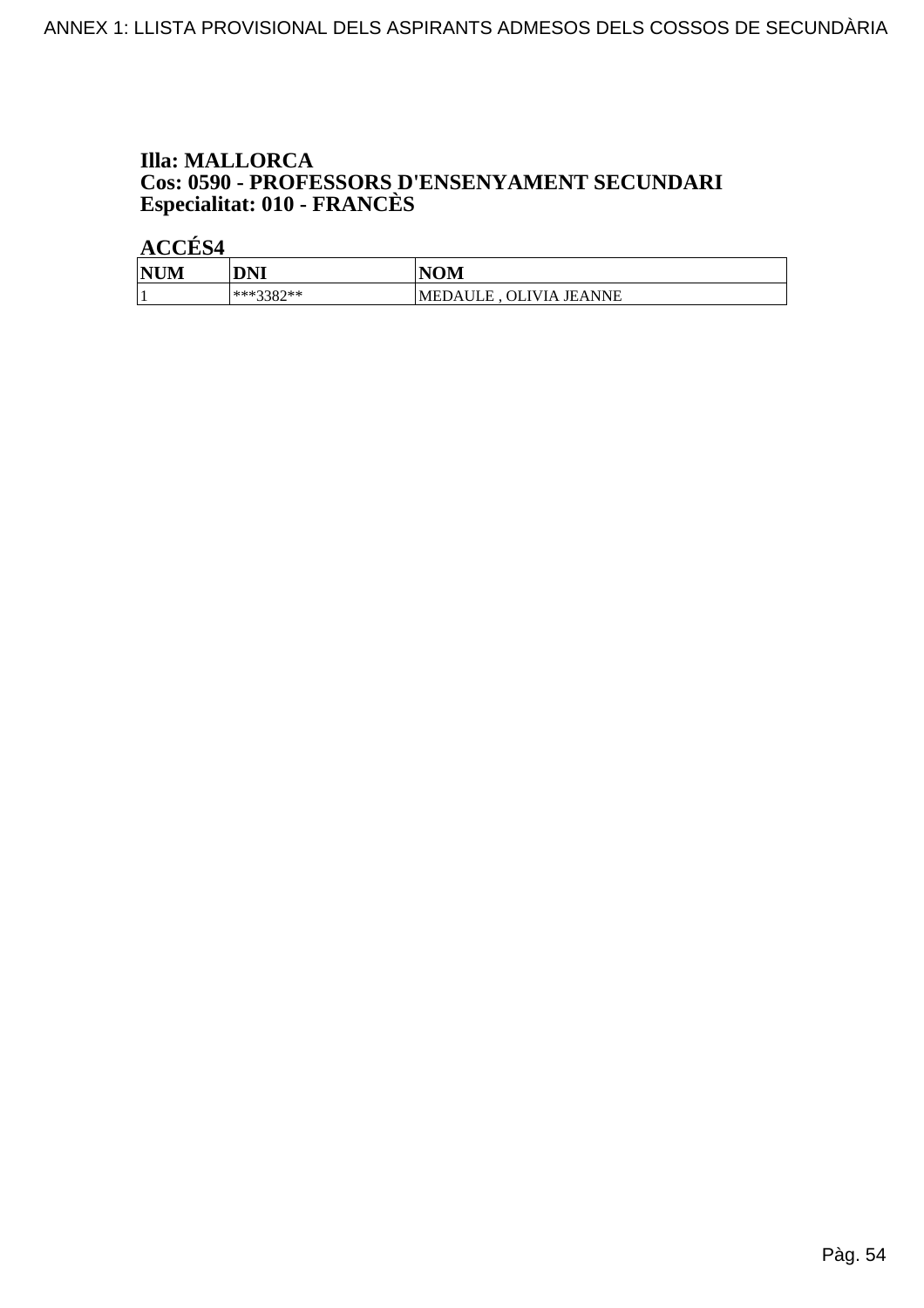## **Illa: MENORCA Cos: 0590 - PROFESSORS D'ENSENYAMENT SECUNDARI<br>Especialitat: 010 - FRANCÈS**

| <b>NUM</b>      | DNI       | <b>NOM</b>          |
|-----------------|-----------|---------------------|
|                 | ***4738** | MOYA YLLANES, LAURA |
| $\sqrt{ }$<br>∼ | ∗∗∗∩137∗∗ | PONS MARTI, LLUC    |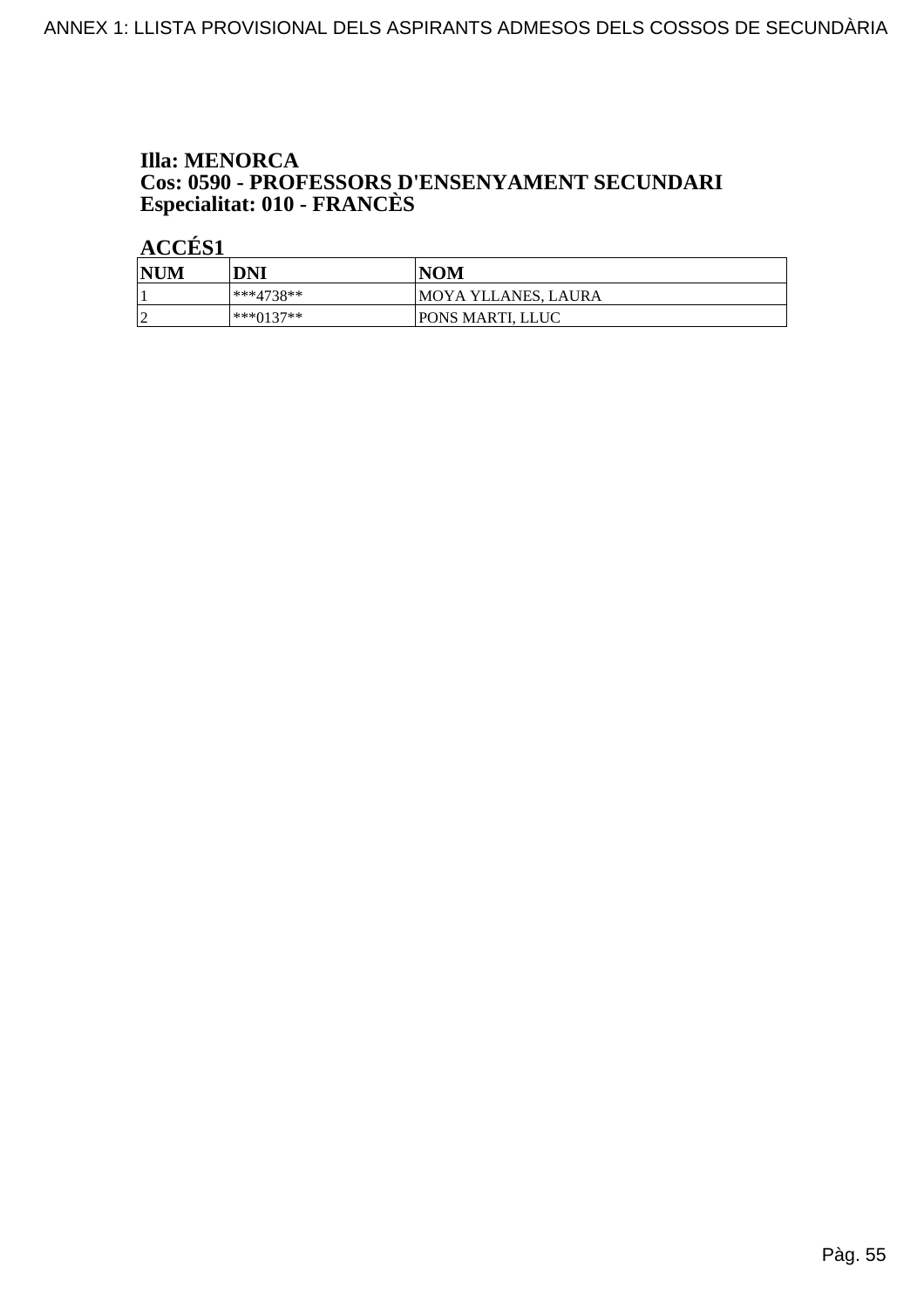## Illa: EIVISSA **Cos: 0590 - PROFESSORS D'ENSENYAMENT SECUNDARI<br>Especialitat: 010 - FRANCÈS**

| NUM | DNI       | INOM                                |
|-----|-----------|-------------------------------------|
|     | ***5417** | <b>CLAPES ESPASES, JOSE LUIS</b>    |
|     | ***4119** | <b>POL PLANELLS. Mª ESTHER</b>      |
|     | ***5462** | <b>ISERRANO CAPILLA. ANA ISABEL</b> |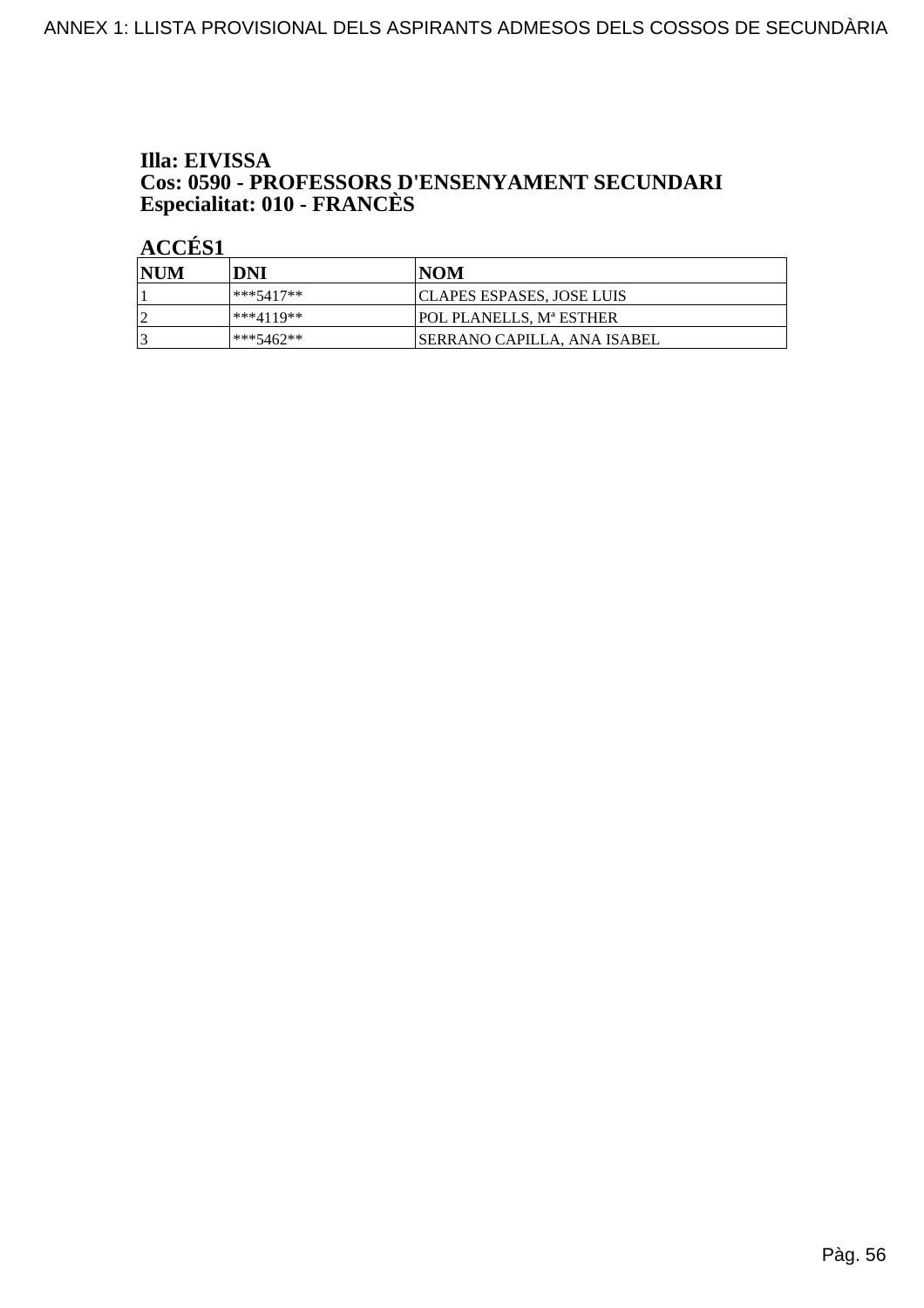#### **Illa: MALLORCA Cos: 0590 - PROFESSORS D'ENSENYAMENT SECUNDARI Especialitat: 011 - ANGLÈS**

| <b>ACCÉS 1</b> |                                   |  |  |
|----------------|-----------------------------------|--|--|
| <b>DNI</b>     | <b>NOM</b>                        |  |  |
| ***5722**      | AGUILO VILA, CATALINA ISABE       |  |  |
| ***3169**      | ALEKSANDROV STANEV, MARTIN        |  |  |
| ***0985**      | ALONSO LAMILLA, MARIA JESUS       |  |  |
| ***3586**      | ALVAREZ FIDALGO, ELISA            |  |  |
| ***9617**      | ALVES BAUZA, CATALINA ELENA       |  |  |
| ***8911**      | AMENGUAL SERRA, NEUS              |  |  |
| ***1665**      | AMO NAVARRO, NEREA                |  |  |
| ***1333**      | AMOROS CRAWFORD, FELIPE           |  |  |
| ***2128**      | ANDRES OLIVER, CARMEN             |  |  |
| ***7221**      | ANDREU PIRRIE, LAURA              |  |  |
| ***3297**      | BALLESTER BORRAS, LAURA CATALINA  |  |  |
| ***2424**      | <b>BANDE VISO, MARIA ANGELES</b>  |  |  |
| ***1774**      | BARCELO VILLALBA, MARIA CRISTINA  |  |  |
| ***8395**      | BARREYRA CORONAS, GUILLERMINA     |  |  |
| ***3883**      | BAUZA CALDENTEY, ROSER            |  |  |
| ***0819**      | BAYO BESCOS, MARIA DEL MAR        |  |  |
| ***5874**      | BAYON MARTINEZ, VICTORIA          |  |  |
| ***2369**      | BLANCO SANCHEZ, M HORTENSIA       |  |  |
| ***1953**      | BLANES MAYANS, MARIA CARMEN       |  |  |
| ***4809**      | <b>BOIX PEREZ, MARIA TERESA</b>   |  |  |
| ***1702**      | BONNIN ESTRANY, MARGALIDA         |  |  |
| ***2697**      | BRAZDOVA, LENKA                   |  |  |
| ***3691**      | BRUDAN BRUDAN, MARIA EUFIMIA      |  |  |
| ***0522**      | <b>BUIA, CAMELIA SIMONA</b>       |  |  |
| ***0708**      | <b>BUSQUETS MARTI, FRANCISCA</b>  |  |  |
| ***2263**      | CALAFAT BOSCH, CATALINA           |  |  |
| ***0827**      | CALAFAT RIVAS, Mª DOLORES         |  |  |
| ***7246**      | CALDENTEY GELABERT, ANTONIA       |  |  |
| ***8087**      | CAMPILLO MUNNE, CRISTINA          |  |  |
|                | CAMPINS COMAS, MARIA              |  |  |
| ***3896**      | CAMPS FORNARI, MARIA ANTONIA      |  |  |
| ***3146**      | CAÑELLAS BIBILONI, MARTA          |  |  |
| ***8762**      | CAÑELLAS PLANAS, EDUARD           |  |  |
| ***9970**      | CARDELL SUAU, NEUS                |  |  |
| ***4798**      | CASASNOVAS BOU, ELENA             |  |  |
|                | CASTELL TOMAS, ANTONIA            |  |  |
| ***0029**      | CAZALLA RAMON, SANDRA             |  |  |
| ***4354**      | <b>CEBRIAN FERREROS, MILAGROS</b> |  |  |
| ***3471**      | CERDO VANDELLOS, LUIS             |  |  |
| ***5905**      | CLADERA FERRER, JUANA MARIA       |  |  |
| ***7450**      | CLAR MATHEU, LAURA                |  |  |
| ***9784**      | COLL GALINDO, MARIA ANTONIA       |  |  |
| ***2473**      | COMAS ARENAS, ANTONIA MARIA       |  |  |
| ***9882**      | CRESPI FIGUEROLA, JAIME           |  |  |
|                | ***0428**<br>$***6753**$          |  |  |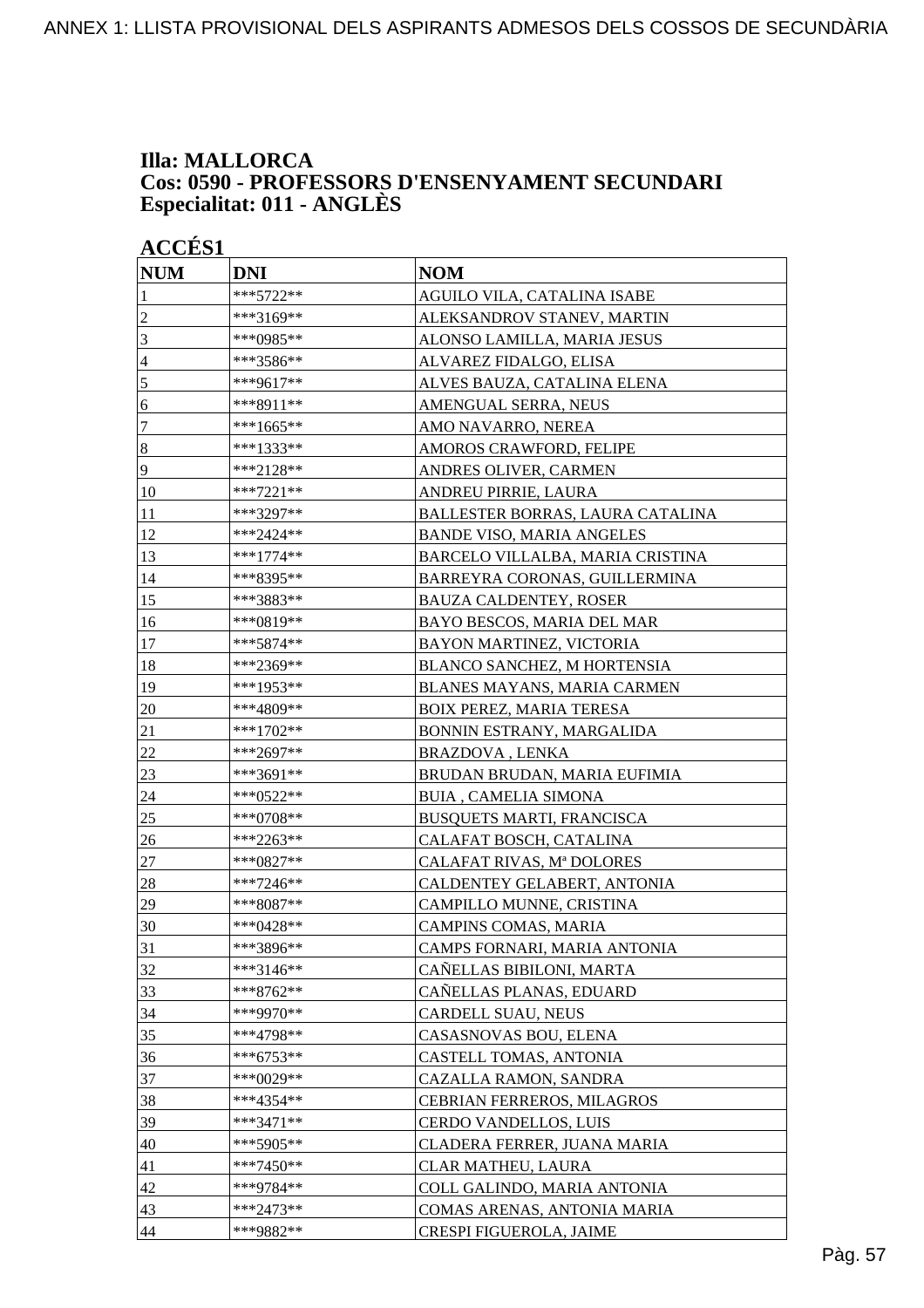| 46<br>***6119**<br>DASI MARFIL, JOAQUIN<br>47<br>***9692**<br>DE LA SIERRA HORNILLOS, DANIEL ALBERTO<br>48<br>***0254**<br>DELFINO, BRENDA<br>49<br>***2263**<br>DOLS DE LA PORTILLA, MARGALIDA<br>50<br>***2628**<br>DZIEGIELEWSKA, KATARZYNA SYLW<br>51<br>***5382**<br>ESCRIBANO ROMERO, MARTA<br>52<br>$***4781**$<br>ESPINOSA GALAN, SILVIA<br>53<br>***5928**<br>ESPLUGAS HERNANDEZ, ANNA<br>54<br>***2364**<br><b>ESTELRICH RIBOT, RAFEL</b><br>55<br>ESTEVA LLITERAS, CATERINA ASSUM<br>***2226**<br>56<br>***7394**<br>FERRER JIMENEZ, MARC<br>57<br>$***4277**$<br>FONS PARERA, JUAN<br>58<br>FRAU CLAR, MARGALIDA<br>***7454**<br>59<br>***7950**<br>FRAU VERD, MARIA DEL CAMI<br>60<br>***0422**<br>FRITSCH, ANNA-LIA<br>61<br>***2609**<br><b>GALMES AGUILO, RAFEL</b><br>62<br>***7072**<br><b>GALMES FEMENIAS, MARINA</b><br>63<br>***2496**<br><b>GALMES RUBERT, FRANCISCA</b><br>64<br><b>GARCIA CARBALLO, FATIMA</b><br>***7576**<br>65<br>***0226**<br>GARCIA ILLAN, MARIA D CARMEN<br>66<br>***6697**<br><b>GARCIA VERA, SONIA</b><br>67<br>***6694**<br>GENER GRANTHAM, LISA EVELYN<br>68<br>***7340**<br>GIL CLAR, MARIA ANTONIA<br>69<br>***0897**<br>GONZALEZ MANCHADO, LUCIA XARANZAN<br>70<br>GONZALEZ OLIVA, MARIA MERCEDES<br>***9794**<br>71<br>***2032**<br><b>GOST TORRANDELL, ISABEL</b><br>$72\,$<br>***1652**<br><b>GREEN, SEBASTIAN</b><br>73<br><b>GUILLEN ORTS, FLORENCIA</b><br>***2753**<br>74<br>***2415**<br>HORMIGO GOMEZ, M. TRINIDAD<br>75<br>***7198**<br>IONESCU, DRAGOS<br>76<br>***7386**<br>IZQUIERDO WRIGHT, VICTORIA<br>77<br>***6123**<br>JAEN GARCIA, ENRIQUETA<br>78<br>$***0470**$<br>JIMENEZ ESTEVEZ, IRENE<br>79<br>***9248**<br>KAFIE MEJIA, JORGE EDUARDO |  |
|----------------------------------------------------------------------------------------------------------------------------------------------------------------------------------------------------------------------------------------------------------------------------------------------------------------------------------------------------------------------------------------------------------------------------------------------------------------------------------------------------------------------------------------------------------------------------------------------------------------------------------------------------------------------------------------------------------------------------------------------------------------------------------------------------------------------------------------------------------------------------------------------------------------------------------------------------------------------------------------------------------------------------------------------------------------------------------------------------------------------------------------------------------------------------------------------------------------------------------------------------------------------------------------------------------------------------------------------------------------------------------------------------------------------------------------------------------------------------------------------------------------------------------------------------------------------------------------------------------------------------------------------------------------------------------------------------------------------|--|
|                                                                                                                                                                                                                                                                                                                                                                                                                                                                                                                                                                                                                                                                                                                                                                                                                                                                                                                                                                                                                                                                                                                                                                                                                                                                                                                                                                                                                                                                                                                                                                                                                                                                                                                      |  |
|                                                                                                                                                                                                                                                                                                                                                                                                                                                                                                                                                                                                                                                                                                                                                                                                                                                                                                                                                                                                                                                                                                                                                                                                                                                                                                                                                                                                                                                                                                                                                                                                                                                                                                                      |  |
|                                                                                                                                                                                                                                                                                                                                                                                                                                                                                                                                                                                                                                                                                                                                                                                                                                                                                                                                                                                                                                                                                                                                                                                                                                                                                                                                                                                                                                                                                                                                                                                                                                                                                                                      |  |
|                                                                                                                                                                                                                                                                                                                                                                                                                                                                                                                                                                                                                                                                                                                                                                                                                                                                                                                                                                                                                                                                                                                                                                                                                                                                                                                                                                                                                                                                                                                                                                                                                                                                                                                      |  |
|                                                                                                                                                                                                                                                                                                                                                                                                                                                                                                                                                                                                                                                                                                                                                                                                                                                                                                                                                                                                                                                                                                                                                                                                                                                                                                                                                                                                                                                                                                                                                                                                                                                                                                                      |  |
|                                                                                                                                                                                                                                                                                                                                                                                                                                                                                                                                                                                                                                                                                                                                                                                                                                                                                                                                                                                                                                                                                                                                                                                                                                                                                                                                                                                                                                                                                                                                                                                                                                                                                                                      |  |
|                                                                                                                                                                                                                                                                                                                                                                                                                                                                                                                                                                                                                                                                                                                                                                                                                                                                                                                                                                                                                                                                                                                                                                                                                                                                                                                                                                                                                                                                                                                                                                                                                                                                                                                      |  |
|                                                                                                                                                                                                                                                                                                                                                                                                                                                                                                                                                                                                                                                                                                                                                                                                                                                                                                                                                                                                                                                                                                                                                                                                                                                                                                                                                                                                                                                                                                                                                                                                                                                                                                                      |  |
|                                                                                                                                                                                                                                                                                                                                                                                                                                                                                                                                                                                                                                                                                                                                                                                                                                                                                                                                                                                                                                                                                                                                                                                                                                                                                                                                                                                                                                                                                                                                                                                                                                                                                                                      |  |
|                                                                                                                                                                                                                                                                                                                                                                                                                                                                                                                                                                                                                                                                                                                                                                                                                                                                                                                                                                                                                                                                                                                                                                                                                                                                                                                                                                                                                                                                                                                                                                                                                                                                                                                      |  |
|                                                                                                                                                                                                                                                                                                                                                                                                                                                                                                                                                                                                                                                                                                                                                                                                                                                                                                                                                                                                                                                                                                                                                                                                                                                                                                                                                                                                                                                                                                                                                                                                                                                                                                                      |  |
|                                                                                                                                                                                                                                                                                                                                                                                                                                                                                                                                                                                                                                                                                                                                                                                                                                                                                                                                                                                                                                                                                                                                                                                                                                                                                                                                                                                                                                                                                                                                                                                                                                                                                                                      |  |
|                                                                                                                                                                                                                                                                                                                                                                                                                                                                                                                                                                                                                                                                                                                                                                                                                                                                                                                                                                                                                                                                                                                                                                                                                                                                                                                                                                                                                                                                                                                                                                                                                                                                                                                      |  |
|                                                                                                                                                                                                                                                                                                                                                                                                                                                                                                                                                                                                                                                                                                                                                                                                                                                                                                                                                                                                                                                                                                                                                                                                                                                                                                                                                                                                                                                                                                                                                                                                                                                                                                                      |  |
|                                                                                                                                                                                                                                                                                                                                                                                                                                                                                                                                                                                                                                                                                                                                                                                                                                                                                                                                                                                                                                                                                                                                                                                                                                                                                                                                                                                                                                                                                                                                                                                                                                                                                                                      |  |
|                                                                                                                                                                                                                                                                                                                                                                                                                                                                                                                                                                                                                                                                                                                                                                                                                                                                                                                                                                                                                                                                                                                                                                                                                                                                                                                                                                                                                                                                                                                                                                                                                                                                                                                      |  |
|                                                                                                                                                                                                                                                                                                                                                                                                                                                                                                                                                                                                                                                                                                                                                                                                                                                                                                                                                                                                                                                                                                                                                                                                                                                                                                                                                                                                                                                                                                                                                                                                                                                                                                                      |  |
|                                                                                                                                                                                                                                                                                                                                                                                                                                                                                                                                                                                                                                                                                                                                                                                                                                                                                                                                                                                                                                                                                                                                                                                                                                                                                                                                                                                                                                                                                                                                                                                                                                                                                                                      |  |
|                                                                                                                                                                                                                                                                                                                                                                                                                                                                                                                                                                                                                                                                                                                                                                                                                                                                                                                                                                                                                                                                                                                                                                                                                                                                                                                                                                                                                                                                                                                                                                                                                                                                                                                      |  |
|                                                                                                                                                                                                                                                                                                                                                                                                                                                                                                                                                                                                                                                                                                                                                                                                                                                                                                                                                                                                                                                                                                                                                                                                                                                                                                                                                                                                                                                                                                                                                                                                                                                                                                                      |  |
|                                                                                                                                                                                                                                                                                                                                                                                                                                                                                                                                                                                                                                                                                                                                                                                                                                                                                                                                                                                                                                                                                                                                                                                                                                                                                                                                                                                                                                                                                                                                                                                                                                                                                                                      |  |
|                                                                                                                                                                                                                                                                                                                                                                                                                                                                                                                                                                                                                                                                                                                                                                                                                                                                                                                                                                                                                                                                                                                                                                                                                                                                                                                                                                                                                                                                                                                                                                                                                                                                                                                      |  |
|                                                                                                                                                                                                                                                                                                                                                                                                                                                                                                                                                                                                                                                                                                                                                                                                                                                                                                                                                                                                                                                                                                                                                                                                                                                                                                                                                                                                                                                                                                                                                                                                                                                                                                                      |  |
|                                                                                                                                                                                                                                                                                                                                                                                                                                                                                                                                                                                                                                                                                                                                                                                                                                                                                                                                                                                                                                                                                                                                                                                                                                                                                                                                                                                                                                                                                                                                                                                                                                                                                                                      |  |
|                                                                                                                                                                                                                                                                                                                                                                                                                                                                                                                                                                                                                                                                                                                                                                                                                                                                                                                                                                                                                                                                                                                                                                                                                                                                                                                                                                                                                                                                                                                                                                                                                                                                                                                      |  |
|                                                                                                                                                                                                                                                                                                                                                                                                                                                                                                                                                                                                                                                                                                                                                                                                                                                                                                                                                                                                                                                                                                                                                                                                                                                                                                                                                                                                                                                                                                                                                                                                                                                                                                                      |  |
|                                                                                                                                                                                                                                                                                                                                                                                                                                                                                                                                                                                                                                                                                                                                                                                                                                                                                                                                                                                                                                                                                                                                                                                                                                                                                                                                                                                                                                                                                                                                                                                                                                                                                                                      |  |
|                                                                                                                                                                                                                                                                                                                                                                                                                                                                                                                                                                                                                                                                                                                                                                                                                                                                                                                                                                                                                                                                                                                                                                                                                                                                                                                                                                                                                                                                                                                                                                                                                                                                                                                      |  |
|                                                                                                                                                                                                                                                                                                                                                                                                                                                                                                                                                                                                                                                                                                                                                                                                                                                                                                                                                                                                                                                                                                                                                                                                                                                                                                                                                                                                                                                                                                                                                                                                                                                                                                                      |  |
|                                                                                                                                                                                                                                                                                                                                                                                                                                                                                                                                                                                                                                                                                                                                                                                                                                                                                                                                                                                                                                                                                                                                                                                                                                                                                                                                                                                                                                                                                                                                                                                                                                                                                                                      |  |
|                                                                                                                                                                                                                                                                                                                                                                                                                                                                                                                                                                                                                                                                                                                                                                                                                                                                                                                                                                                                                                                                                                                                                                                                                                                                                                                                                                                                                                                                                                                                                                                                                                                                                                                      |  |
|                                                                                                                                                                                                                                                                                                                                                                                                                                                                                                                                                                                                                                                                                                                                                                                                                                                                                                                                                                                                                                                                                                                                                                                                                                                                                                                                                                                                                                                                                                                                                                                                                                                                                                                      |  |
|                                                                                                                                                                                                                                                                                                                                                                                                                                                                                                                                                                                                                                                                                                                                                                                                                                                                                                                                                                                                                                                                                                                                                                                                                                                                                                                                                                                                                                                                                                                                                                                                                                                                                                                      |  |
|                                                                                                                                                                                                                                                                                                                                                                                                                                                                                                                                                                                                                                                                                                                                                                                                                                                                                                                                                                                                                                                                                                                                                                                                                                                                                                                                                                                                                                                                                                                                                                                                                                                                                                                      |  |
|                                                                                                                                                                                                                                                                                                                                                                                                                                                                                                                                                                                                                                                                                                                                                                                                                                                                                                                                                                                                                                                                                                                                                                                                                                                                                                                                                                                                                                                                                                                                                                                                                                                                                                                      |  |
| 80<br>$***3171**$<br>KOROTKOVA, EKATERINA                                                                                                                                                                                                                                                                                                                                                                                                                                                                                                                                                                                                                                                                                                                                                                                                                                                                                                                                                                                                                                                                                                                                                                                                                                                                                                                                                                                                                                                                                                                                                                                                                                                                            |  |
| 81<br>***8755**<br>LAGO LESTON, MANUEL FELIPE                                                                                                                                                                                                                                                                                                                                                                                                                                                                                                                                                                                                                                                                                                                                                                                                                                                                                                                                                                                                                                                                                                                                                                                                                                                                                                                                                                                                                                                                                                                                                                                                                                                                        |  |
| 82<br>$***1037**$<br>LEBRATO ROJO, JULIO                                                                                                                                                                                                                                                                                                                                                                                                                                                                                                                                                                                                                                                                                                                                                                                                                                                                                                                                                                                                                                                                                                                                                                                                                                                                                                                                                                                                                                                                                                                                                                                                                                                                             |  |
| 83<br>***1739**<br>LLANO GALLEGO, Mª DEL ROSARIO                                                                                                                                                                                                                                                                                                                                                                                                                                                                                                                                                                                                                                                                                                                                                                                                                                                                                                                                                                                                                                                                                                                                                                                                                                                                                                                                                                                                                                                                                                                                                                                                                                                                     |  |
| 84<br>***3478**<br>LLODRA CARRIO, MARGALIDA LORE                                                                                                                                                                                                                                                                                                                                                                                                                                                                                                                                                                                                                                                                                                                                                                                                                                                                                                                                                                                                                                                                                                                                                                                                                                                                                                                                                                                                                                                                                                                                                                                                                                                                     |  |
| 85<br>***1533**<br>LLOMPART RIOS, MARGARITA                                                                                                                                                                                                                                                                                                                                                                                                                                                                                                                                                                                                                                                                                                                                                                                                                                                                                                                                                                                                                                                                                                                                                                                                                                                                                                                                                                                                                                                                                                                                                                                                                                                                          |  |
| 86<br>***0439**<br>LOPEZ BONET, ROSA                                                                                                                                                                                                                                                                                                                                                                                                                                                                                                                                                                                                                                                                                                                                                                                                                                                                                                                                                                                                                                                                                                                                                                                                                                                                                                                                                                                                                                                                                                                                                                                                                                                                                 |  |
| 87<br>$***1835**$<br>LOPEZ MORENO, MIGUEL                                                                                                                                                                                                                                                                                                                                                                                                                                                                                                                                                                                                                                                                                                                                                                                                                                                                                                                                                                                                                                                                                                                                                                                                                                                                                                                                                                                                                                                                                                                                                                                                                                                                            |  |
| 88<br>***7382**<br>LOPEZ PONS, VIRGINIA                                                                                                                                                                                                                                                                                                                                                                                                                                                                                                                                                                                                                                                                                                                                                                                                                                                                                                                                                                                                                                                                                                                                                                                                                                                                                                                                                                                                                                                                                                                                                                                                                                                                              |  |
| 89<br>***4416**<br>MARQUEZ MOTA, RAQUEL                                                                                                                                                                                                                                                                                                                                                                                                                                                                                                                                                                                                                                                                                                                                                                                                                                                                                                                                                                                                                                                                                                                                                                                                                                                                                                                                                                                                                                                                                                                                                                                                                                                                              |  |
| 90<br>$***2204**$<br>MARTIN NAVARRO, ANTONIA MARIA                                                                                                                                                                                                                                                                                                                                                                                                                                                                                                                                                                                                                                                                                                                                                                                                                                                                                                                                                                                                                                                                                                                                                                                                                                                                                                                                                                                                                                                                                                                                                                                                                                                                   |  |
| 91<br>***8697**<br>MARTINEZ ATIENZA, LAURA                                                                                                                                                                                                                                                                                                                                                                                                                                                                                                                                                                                                                                                                                                                                                                                                                                                                                                                                                                                                                                                                                                                                                                                                                                                                                                                                                                                                                                                                                                                                                                                                                                                                           |  |
| 92<br>***4426**<br>MARTINEZ HUESO, ISABEL                                                                                                                                                                                                                                                                                                                                                                                                                                                                                                                                                                                                                                                                                                                                                                                                                                                                                                                                                                                                                                                                                                                                                                                                                                                                                                                                                                                                                                                                                                                                                                                                                                                                            |  |
| 93<br>$***2425**$<br>MATAMALAS GALMES, CATALINA                                                                                                                                                                                                                                                                                                                                                                                                                                                                                                                                                                                                                                                                                                                                                                                                                                                                                                                                                                                                                                                                                                                                                                                                                                                                                                                                                                                                                                                                                                                                                                                                                                                                      |  |
| 94<br>***3861**<br>MAURA JIMENEZ, SUSANA                                                                                                                                                                                                                                                                                                                                                                                                                                                                                                                                                                                                                                                                                                                                                                                                                                                                                                                                                                                                                                                                                                                                                                                                                                                                                                                                                                                                                                                                                                                                                                                                                                                                             |  |
| 95<br>***6900**<br>MEDICI CREMONESI, DAVIDE                                                                                                                                                                                                                                                                                                                                                                                                                                                                                                                                                                                                                                                                                                                                                                                                                                                                                                                                                                                                                                                                                                                                                                                                                                                                                                                                                                                                                                                                                                                                                                                                                                                                          |  |
| ***3817**<br>96<br>MEDINA FORNAS, SILVIA                                                                                                                                                                                                                                                                                                                                                                                                                                                                                                                                                                                                                                                                                                                                                                                                                                                                                                                                                                                                                                                                                                                                                                                                                                                                                                                                                                                                                                                                                                                                                                                                                                                                             |  |
| 97<br>***3606**<br>MEDINA ROCA, MARIA VICTORIA                                                                                                                                                                                                                                                                                                                                                                                                                                                                                                                                                                                                                                                                                                                                                                                                                                                                                                                                                                                                                                                                                                                                                                                                                                                                                                                                                                                                                                                                                                                                                                                                                                                                       |  |
| 98<br>***4686**<br>MELLADO MELLADO, INMACULADA ANA                                                                                                                                                                                                                                                                                                                                                                                                                                                                                                                                                                                                                                                                                                                                                                                                                                                                                                                                                                                                                                                                                                                                                                                                                                                                                                                                                                                                                                                                                                                                                                                                                                                                   |  |
| 99<br>***2079**<br>MENENDEZ NIETO, BEATRIZ                                                                                                                                                                                                                                                                                                                                                                                                                                                                                                                                                                                                                                                                                                                                                                                                                                                                                                                                                                                                                                                                                                                                                                                                                                                                                                                                                                                                                                                                                                                                                                                                                                                                           |  |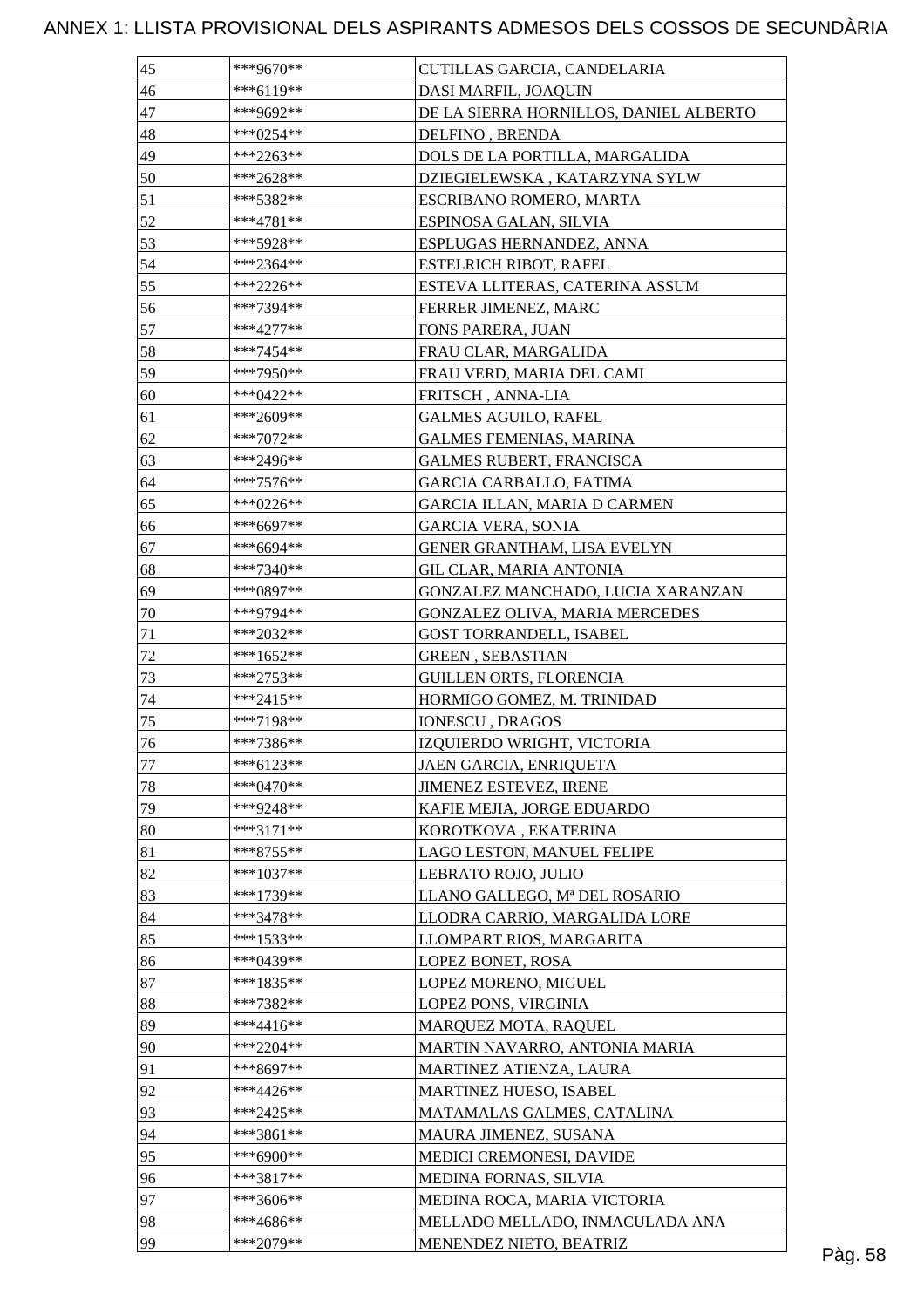| 100 | $***6742**$ | MIRALLES MURCIA, FELICIDAD     |  |
|-----|-------------|--------------------------------|--|
| 101 | ***9356**   | MIRO CARRIO, MARIA DEL MAR     |  |
| 102 | $***0682**$ | MONTOSA LIROLA, ANGEL DANIEL   |  |
| 103 | $***7175**$ | MOREY MATAMALAS, CATALINA      |  |
| 104 | $***8754**$ | MUNAR ALCOVER, EULALIA         |  |
| 105 | $***1503**$ | MUÑOZ GARCES, JOSEFA           |  |
| 106 | ***3443**   | MURILLO FRANCES, GEMMA         |  |
| 107 | ***3613**   | NADAL ALCOVER, ALICIA          |  |
| 108 | ***6923**   | NEGRE BORRAS, MARGARITA        |  |
| 109 | ***8366**   | NICOLAU RAMIS, FRANCESCA       |  |
| 110 | ***3606**   | NOCHE FRAGA, ANA               |  |
| 111 | $***7305**$ | OJEDA TRAVAGLIA, ANA MARIA     |  |
| 112 | $***3060**$ | OLIVER KARLSSON, JOAN          |  |
| 113 | $***8366**$ | ORDINAS RIBAS, XAVIER          |  |
| 114 | ***9891**   | ORTIZ MURGUI, RAQUEL           |  |
| 115 | ***6496**   | ORTIZ VAZQUEZ, MARIA JOSE      |  |
| 116 | ***3365**   | PAGAN TOMAS, MARTA             |  |
| 117 | ***2813**   | PASCUAL FERRER, IRENE          |  |
| 118 | ***1990**   | PASCUAL SUREDA, MARGALIDA COLO |  |
| 119 | $***1270**$ | PERE ROIG, JOAN ANTONI         |  |
| 120 | $***1758**$ | PEREZ ZAZU, ANA                |  |
| 121 | $***2945**$ | PIÑA GELABERT, ANA Mª D PILAR  |  |
| 122 | ***2124**   | PIÑON PERALES, FRANCISCO JOSE  |  |
| 123 | ***1399**   | POL FONT, MARTA                |  |
| 124 | $***4290**$ | PRIEGO BAREA, LAURA            |  |
| 125 | $***1792**$ | QUEROL OLCINA, MARIA DOLORS    |  |
| 126 | $***6610**$ | QUETGLAS TORRENS, AINA MARIA   |  |
| 127 | $***2251**$ | REVERTE MORAGUES, CRISTINA     |  |
| 128 | $***6344**$ | RIBERA LEAL, NATALIA           |  |
| 129 | ***1971**   | RIERA SANSO, MARGALIDA         |  |
| 130 | ***3659**   | RIGO DARDER, CATALINA          |  |
| 131 | $***2457**$ | RIOS LANDI, CAROLINA ISABEL    |  |
| 132 | $***7847**$ | ROBLES MAESTRO, JUAN EPIFANIO  |  |
| 133 | ***3288**   | ROCA PIZA, JAUME               |  |
| 134 | $***7118**$ | ROMERO SASTRE, LAURA           |  |
| 135 | ***3616**   | ROSSELLO FULLANA, CATALINA     |  |
| 136 | $***0447**$ | RUBIO RIDAURA, TALIA           |  |
| 137 | $***5991**$ | RUIZ GARCIA, MARIA CRISTINA    |  |
| 138 | $***3272**$ | RUIZ MUÑOZ, ALBERTO            |  |
| 139 | ***0595**   | SANCHEZ GAYOSO, HELENA         |  |
| 140 | ***1699**   | SANTANDREU ARANDA, ANA         |  |
| 141 | $***4876**$ | SANTOS ALVAREZ, INES           |  |
| 142 | $***1807**$ | SASTRE CERRILLO, LORENA        |  |
| 143 | $***1726**$ | SEGUI PASCUAL, CATALINA MARIA  |  |
| 144 | $***8504**$ | <b>SEGUI SOLIVELLAS, LLUIS</b> |  |
| 145 | $***7940**$ | SERRA BARBA, MARIA PILAR       |  |
| 146 | $***7770**$ | SERRA MUÑOZ, PAULA             |  |
| 147 | ***0093**   | SIMO SERRA, MARIA MAGDALENA    |  |
| 148 | $***4255**$ | <b>SIQUIER CAMPINS, PERE</b>   |  |
| 149 | $***1868**$ | SIQUIER SIMO, MARIA MAGDALEN   |  |
| 150 | ***1653**   | SOCIAS CLADERA, MARIA ANTONIA  |  |
| 151 | $***1826**$ | SOCIAS LLABRES, MARGARITA MARI |  |
| 152 | ***3699**   | SOCIAS MIR, NEUS               |  |
| 153 | $***7782**$ | SOLA RISCO, EVA MANUELA        |  |
|     | ***2262**   | SOLER POCOVI, MIQUEL           |  |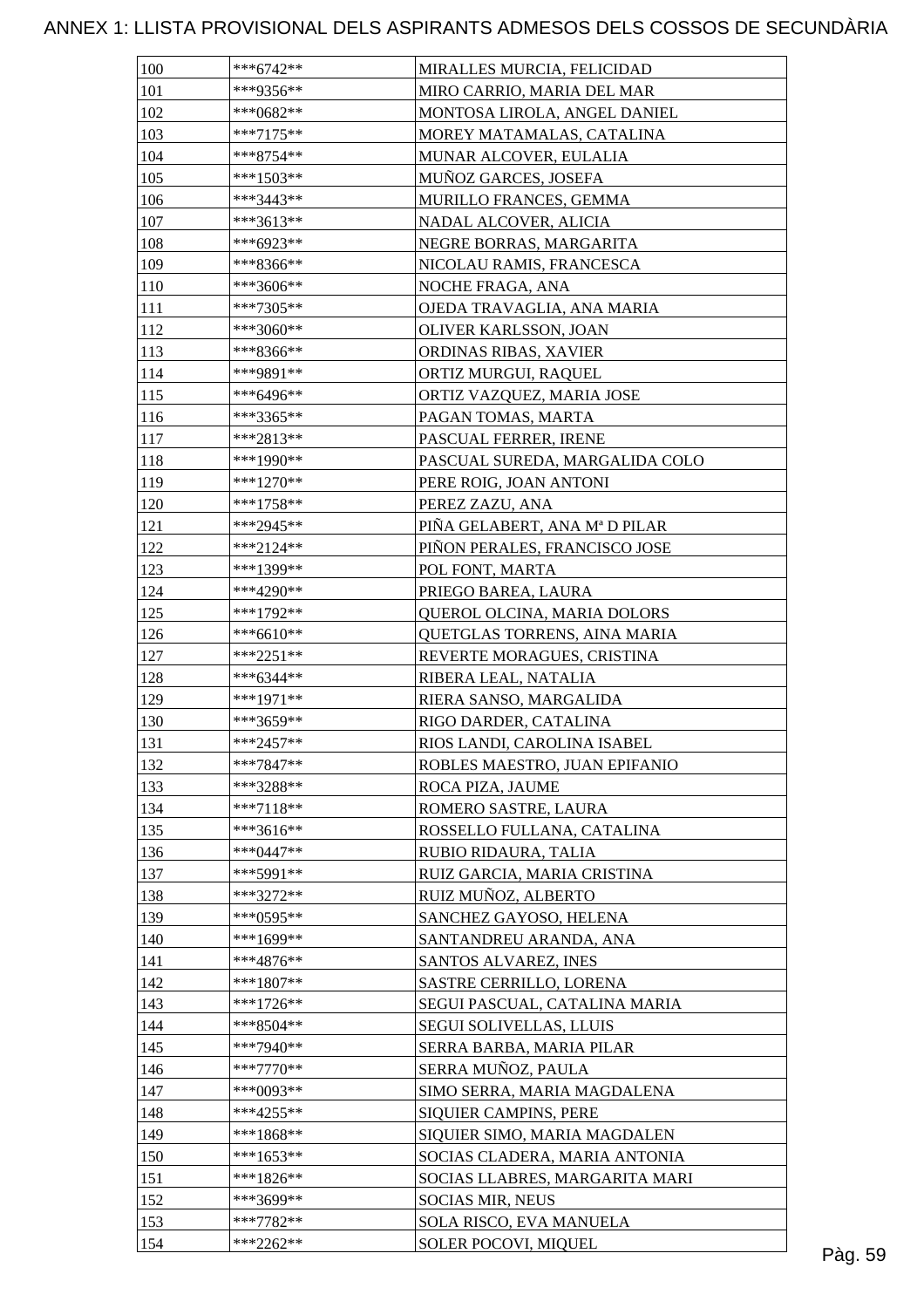| 155 | $***7518**$ | SORIA MARTIN, LIDIA             |
|-----|-------------|---------------------------------|
|     |             |                                 |
| 156 | $***7338**$ | SUAU CERDA, AINA                |
| 157 | $***1768**$ | TIMONER GARCIAS, LAURA          |
| 158 | ***0682**   | TIRADO HUETE, ROCIO             |
| 159 | $***6789**$ | TORRENTE CUEVAS, MARIA CONCEPCI |
| 160 | $***2394**$ | VADELL FONT, FRANCESCA          |
| 161 | ***9508**   | VALENZUELA CAMPOS, ANA BELEN    |
| 162 | $***1847**$ | VALLESPIR PONS, JOAN            |
| 163 | $***3510**$ | VELLISCA SANZ, MARTA            |
| 164 | ***8428**   | VIVES HUMBERT, LIDIA            |
| 165 | ***3336**   | VORONINA, OLGA                  |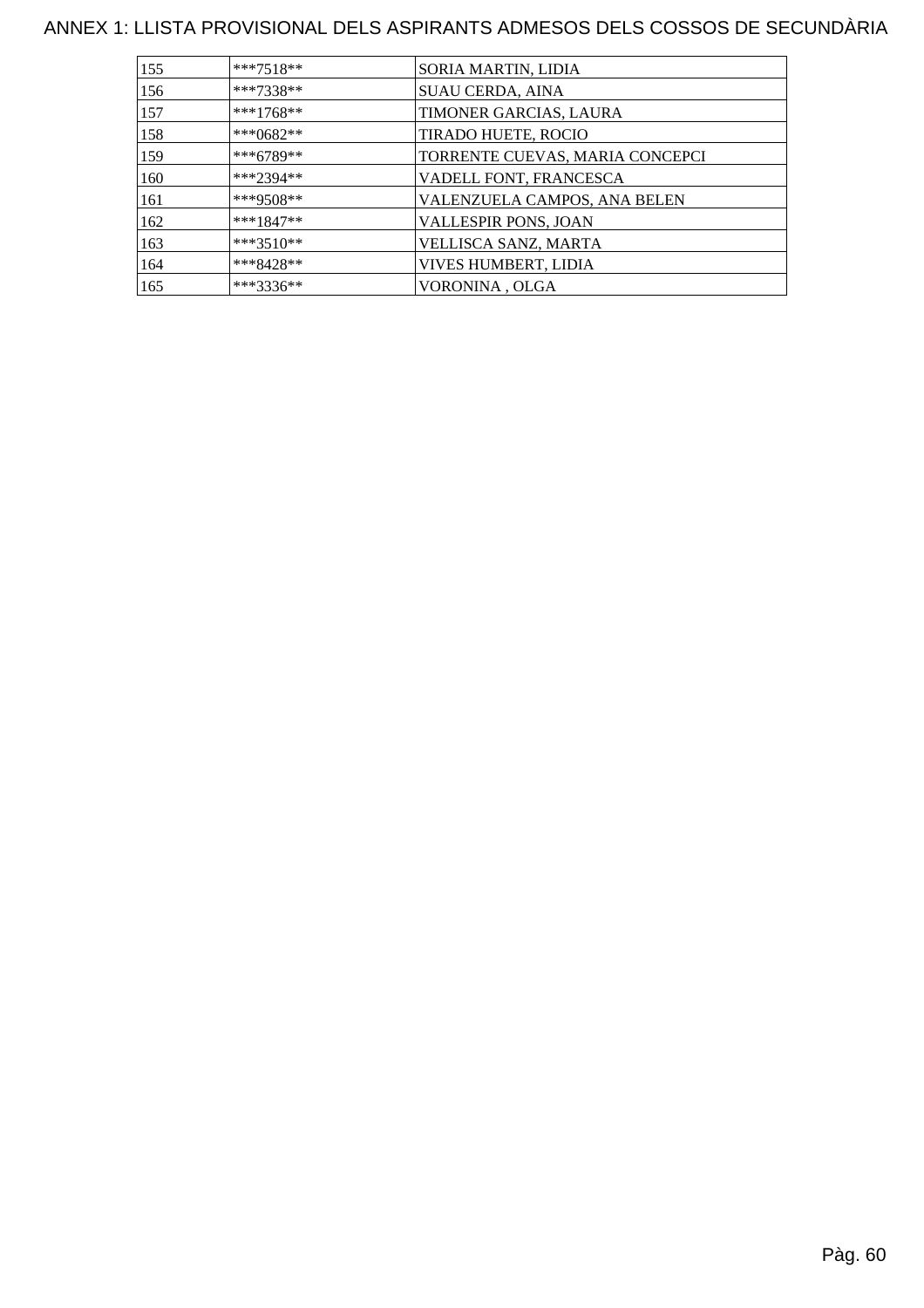## **Illa: MALLORCA Cos: 0590 - PROFESSORS D'ENSENYAMENT SECUNDARI<br>Especialitat: 011 - ANGLÈS**

| <b>NUM</b> | DNI       | <b>NOM</b>                     |
|------------|-----------|--------------------------------|
|            | ***3010** | <b>MAIMO BARCELO, APOLONIA</b> |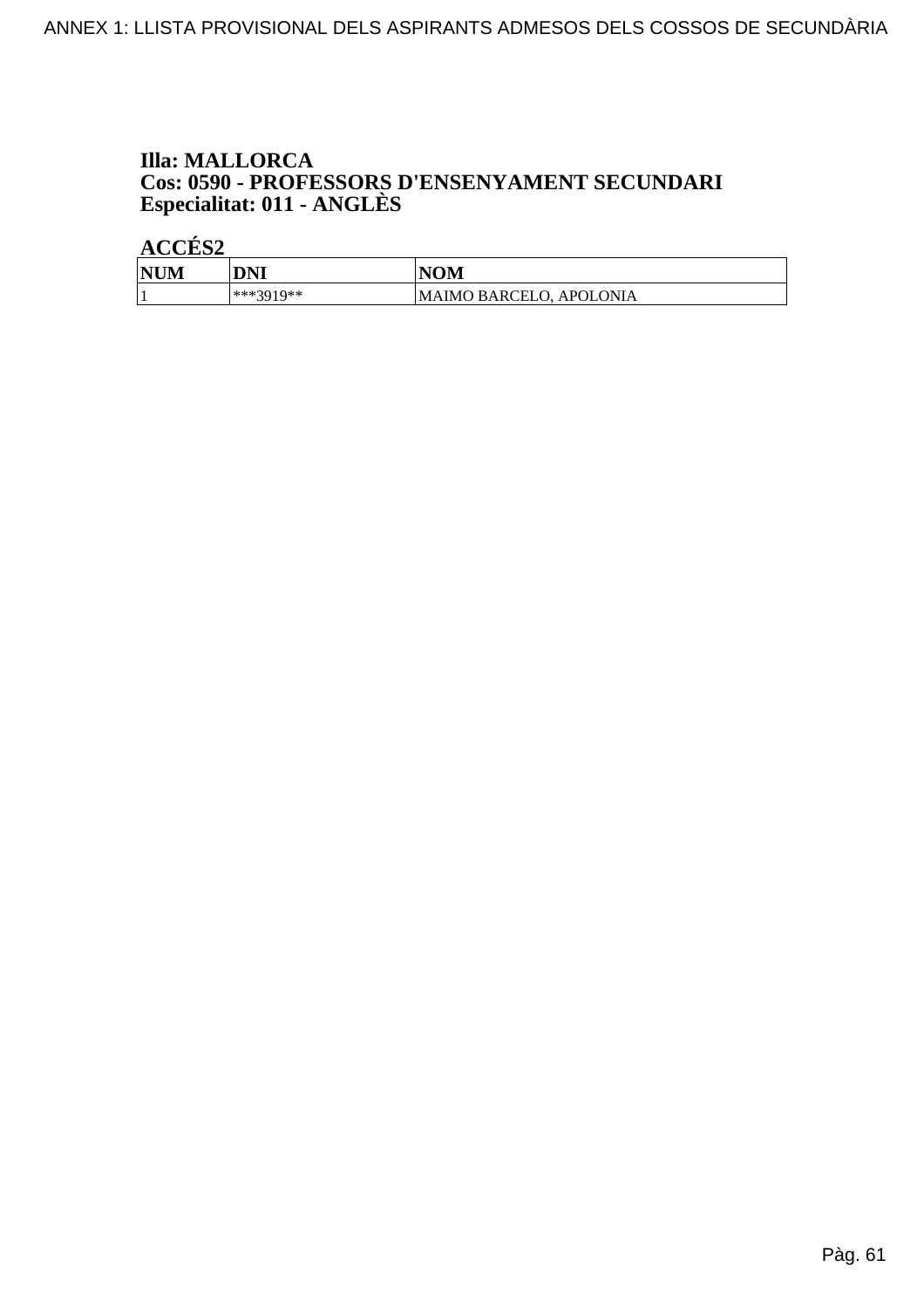## **Illa: MENORCA Cos: 0590 - PROFESSORS D'ENSENYAMENT SECUNDARI<br>Especialitat: 011 - ANGLÈS**

| <b>NUM</b> | <b>DNI</b>  | <b>NOM</b>                    |
|------------|-------------|-------------------------------|
|            | ***4498**   | AMELLER CORTES, ANA CELIA     |
| 2          | $***4557**$ | BARBER LLUCH, CAROLINA        |
| 3          | ***4968**   | BENAVENT NADAL, ALEJANDRA     |
| 4          | ***2789**   | BLANCO CABIRTA, MARIA ISABEL  |
| 5          | ***1275**   | CERVERA MANZANO, MARINA       |
| 6          | ***1231**   | FLORIT GOMILA, IRINA          |
| $\tau$     | ***1132**   | <b>GOMILA ALONSO, IRENE</b>   |
| $\,8\,$    | ***6580**   | LLABRES PLANAS, JOANA         |
| 9          | ***0305**   | LLOMPART CACHO, BELEN         |
| 10         | ***4582**   | MASCARO COLL, MARGARITA       |
| 11         | ***3101**   | <b>MERINO FERRER, JORDI</b>   |
| 12         | $***1232**$ | MONJO XABUCH, ROSA            |
| 13         | ***0220**   | MONTULL VEIGA, MARIA CRISTINA |
| 14         | ***0889**   | PONS FORTUNY, LAIA            |
| 15         | ***1251**   | PONS HARO, KASSANDRA          |
| 16         | ***1183**   | PONS MERCADAL, MERCE          |
| 17         | ***2680**   | SUBIRATS LE GAC, MELANI       |
| 18         | ***0868**   | VIDAL SEGUI, ALEXIA           |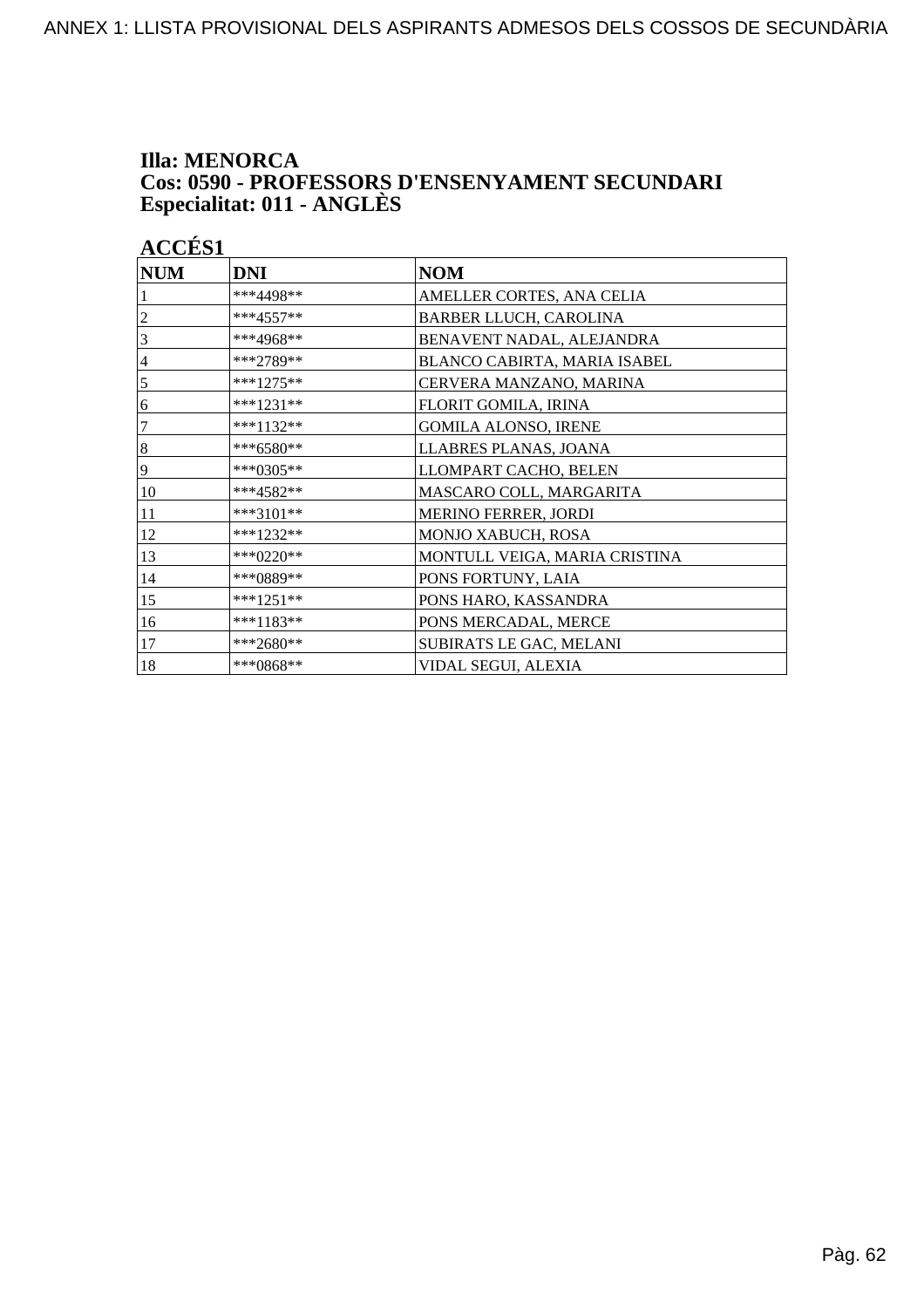#### **Illa: EIVISSA Cos: 0590 - PROFESSORS D'ENSENYAMENT SECUNDARI Especialitat: 011 - ANGLÈS**

| <b>NUM</b> | <b>DNI</b>  | <b>NOM</b>                     |
|------------|-------------|--------------------------------|
|            | ***4652**   | AMETLLER ANTON, PALOMA         |
| 2          | ***5546**   | ATECA FERRER, FELIX            |
| 3          | ***7907**   | <b>BARCELO MUNAR, NEUS</b>     |
| 4          | ***5992**   | <b>BONET PAGET, SILVIA</b>     |
| 5          | ***4795**   | BRANCHADELL VILAR, MARIA       |
| 6          | ***7993**   | BROTONS VAELLO, CRISTINA       |
| 7          | ***8765**   | BURGUERA MIÑANA, LAIA          |
| 8          | ***0995**   | CARDENAS SERRA, NOELIA         |
| 9          | ***5174**   | FERRER ESCANDELL, MONICA       |
| 10         | $***0613**$ | <b>GARCIA FRANCES, AMALIA</b>  |
| 11         | $***0672**$ | GONZALEZ ESTEBAN, LAURA        |
| 12         | ***4300**   | MILLAN CARBONELL, PABLO        |
| 13         | ***5538**   | PLANELLS TORRES, IRENE         |
| 14         | ***5047**   | PONS TORRES, MARTA             |
| 15         | ***8294**   | PULIDO SANCHEZ, M. TERESA      |
| 16         | ***6985**   | RAMOS JIMENEZ, LORENA          |
| 17         | $***5530**$ | RIBAS COMPTE, GLORIA           |
| 18         | $***2011**$ | RODRIGUEZ TORRES, J.MONTSERRAT |
| 19         | ***7289**   | SANZ GIMENEZ, LORENA EVA       |
| 20         | ***3178**   | SANZ ORTS, MERCEDES            |
| 21         | ***6045**   | SUAREZ SANCHEZ, LUIS JOSE      |
| 22         | ***5881**   | TUR ORTEGA, P. NATALIA         |
| 23         | $***5854**$ | TUR RIBAS, MARTA               |
| 24         | ***5101**   | VICH CAPLLONCH, MARIA JESUS    |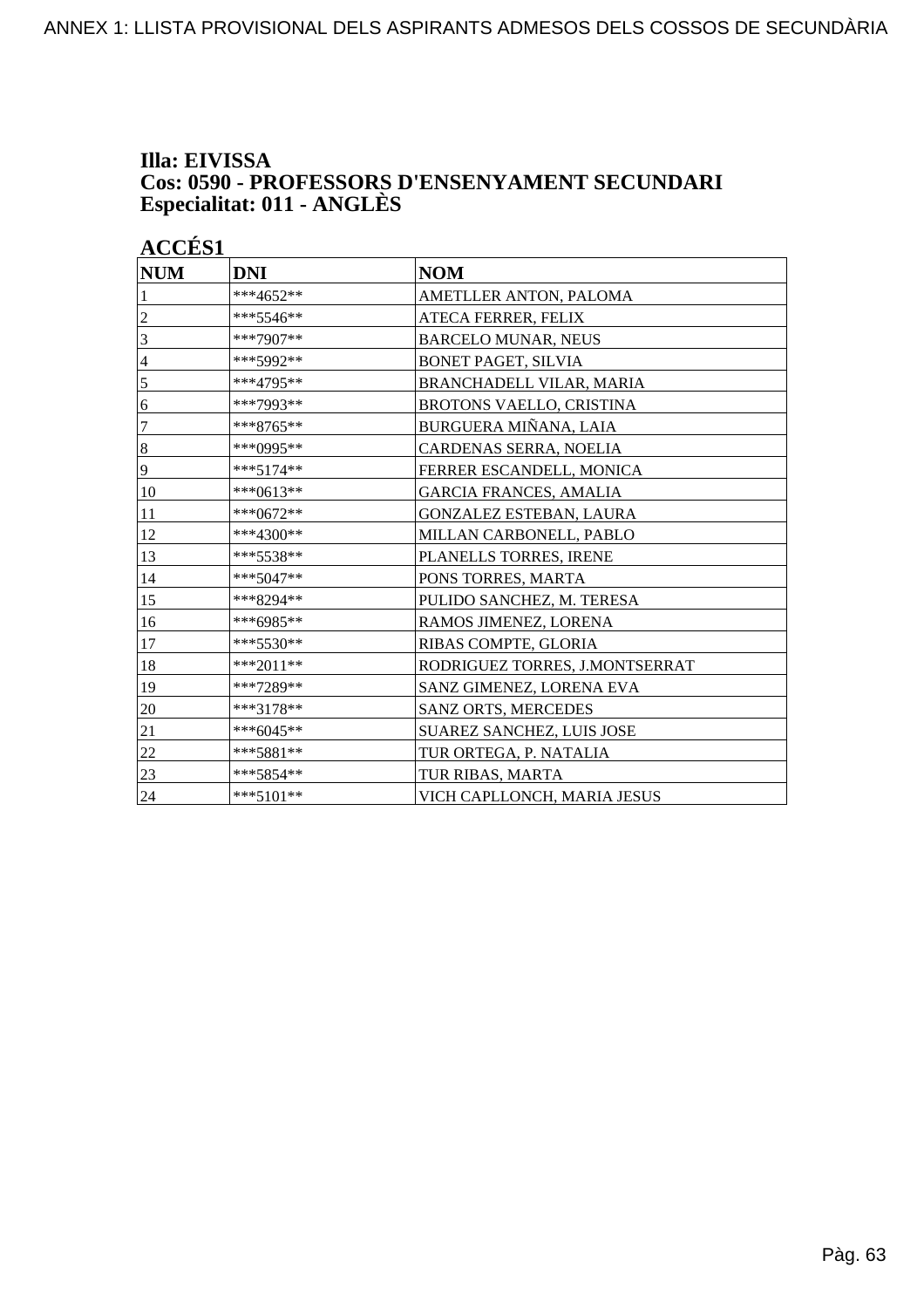## Illa: EIVISSA **Cos: 0590 - PROFESSORS D'ENSENYAMENT SECUNDARI<br>Especialitat: 011 - ANGLÈS**

| <b>NUM</b> | DNI         | <b>NOM</b>                |
|------------|-------------|---------------------------|
|            | $***5487**$ | BORONAT RODRIGUEZ, YURENA |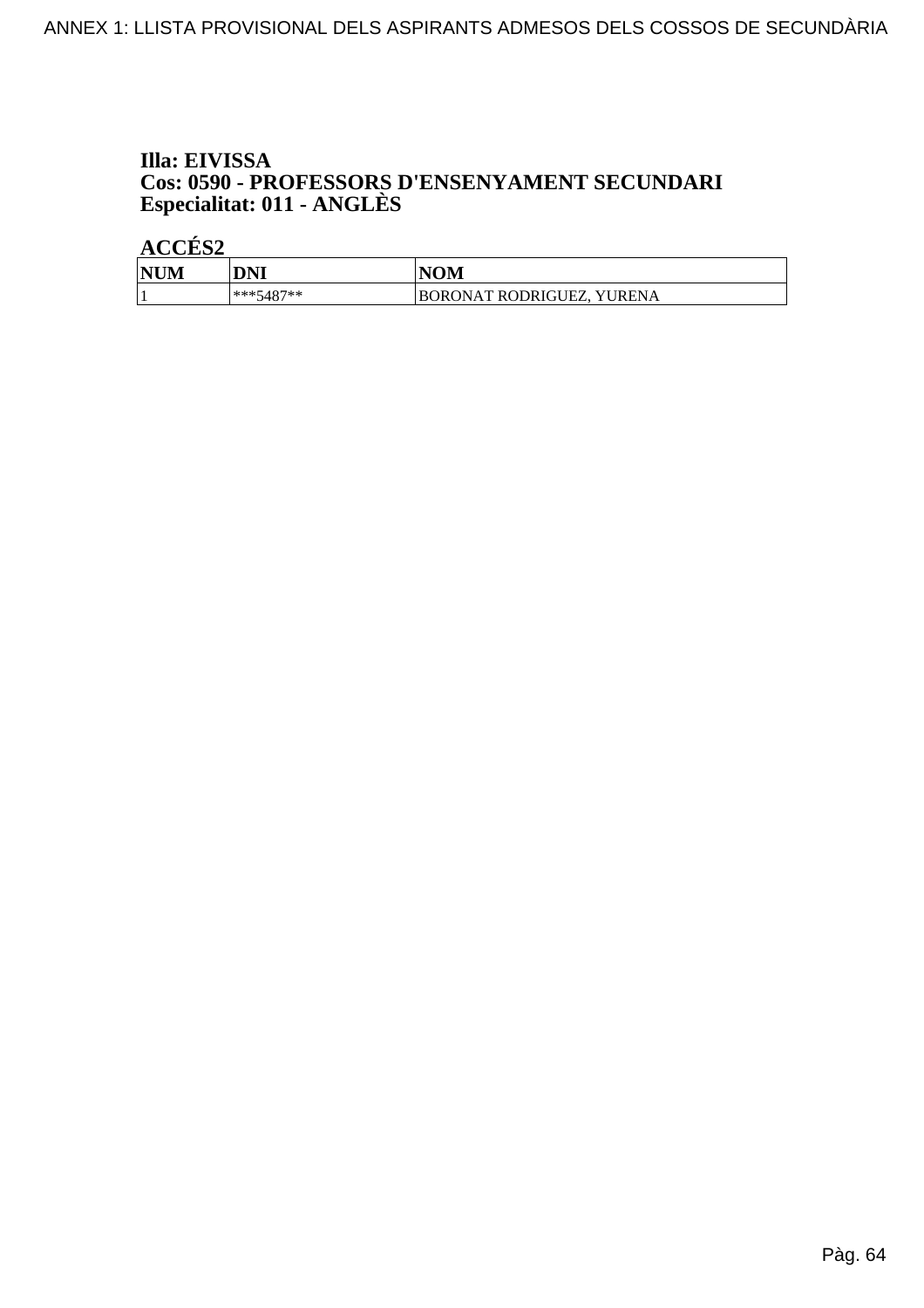## **Illa: FORMENTERA Cos: 0590 - PROFESSORS D'ENSENYAMENT SECUNDARI<br>Especialitat: 011 - ANGLÈS**

| NUM | DNI          | INOM                         |
|-----|--------------|------------------------------|
|     | ***6727**    | CABALGANTE GUASP, JAUME      |
|     | ***7611**    | <b>FONT GOMILA. FRANCESC</b> |
|     | $ ***2611**$ | IGARCIA VERGARA. MARI CARMEN |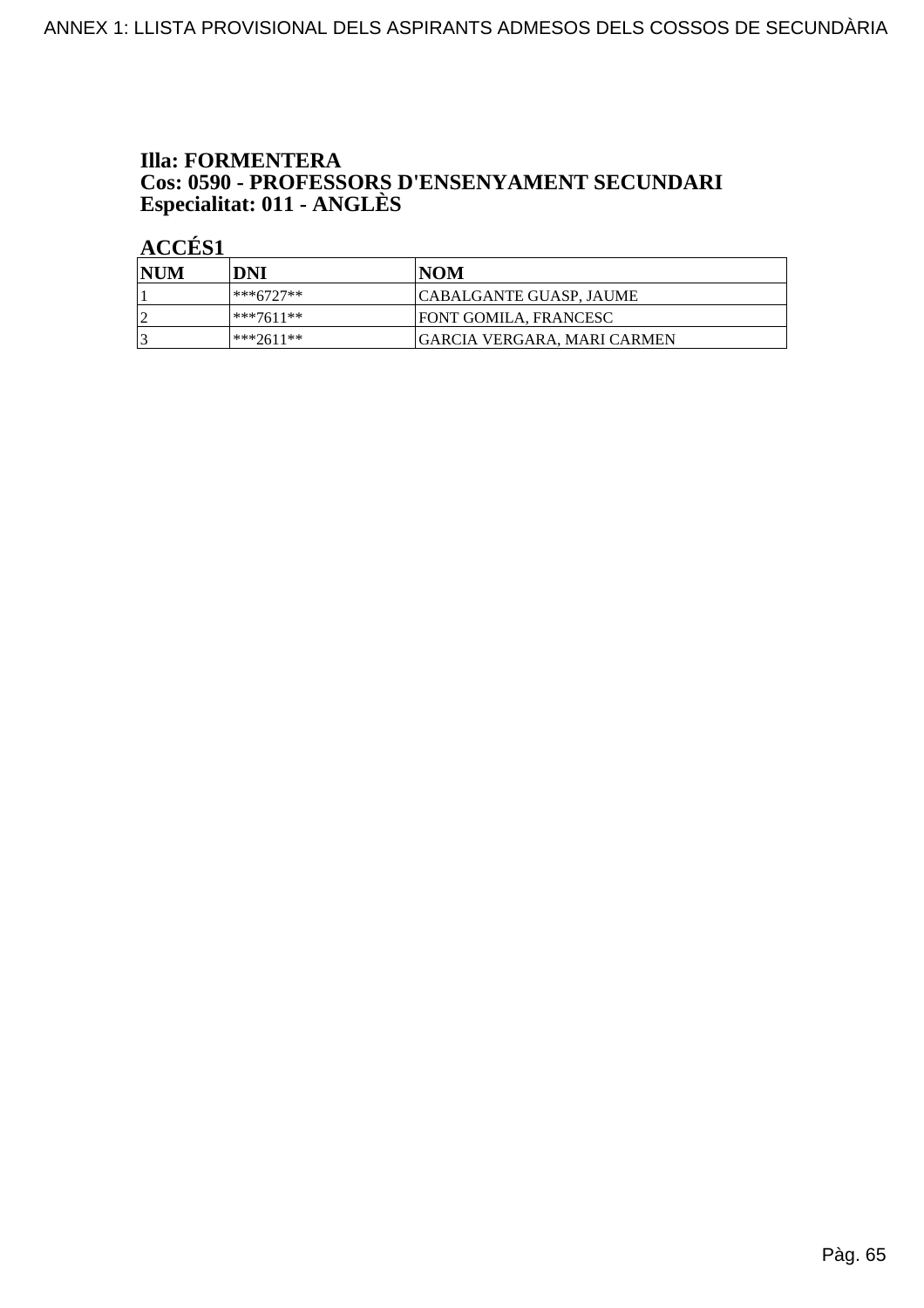#### **Illa: MALLORCA Cos: 0590 - PROFESSORS D'ENSENYAMENT SECUNDARI Especialitat: 012 - ALEMANY**

| <b>NUM</b>       | <b>DNI</b>  | <b>NOM</b>                       |
|------------------|-------------|----------------------------------|
|                  | ***8790**   | ALDOMAR LOPEZ, ROBERT            |
| 2                | ***2682**   | ARREGUI FERNANDEZ-GRANDE, MARTA  |
| 3                | ***0805**   | BORDES VIDAL, JOSEP ENRIC        |
| $\overline{4}$   | $***2574**$ | DE CASTRO GOÑI, ANA CRISTINA     |
| 5                | ***9867**   | FORTUNY AMETLLER, LLORENC        |
| 6                | $***1670**$ | <b>GARRIDO BONNIN, LAURA</b>     |
| 7                | ***2233**   | GARRIDO MENGUAL, JONATAN         |
| $\boldsymbol{8}$ | ***2655**   | GAVILA FERREIRA, MARIA DEL CARM  |
| 9                | ***1819**   | GELABERT GOLDMANN, CATALINA      |
| 10               | ***7244**   | <b>GORDILLO BEL, M GUADALUPE</b> |
| 11               | ***6153**   | LOPEZ AYALA, SANTIAGO            |
| 12               | ***8340**   | LOPEZ LASHERAS, ERICA MARIA      |
| 13               | ***5161**   | LOPEZ MARTINEZ, ANA              |
| 14               | ***7106**   | MARCO CATALAN, SARA              |
| 15               | ***4937**   | PEREIRA DA SILVA, ADENILSON      |
| 16               | ***4330**   | SANZ SANZ, NEREA M PILAR         |
| 17               | ***1758**   | SERRA GELABERT, MARGALIDA        |
| 18               | ***4128**   | SERRATE REBOLLO, GLORIA          |
| 19               | ***0416**   | VINENT GENESTAR, PILAR           |
| 20               | ***7304**   | WULF SAMPOL, CECILIA             |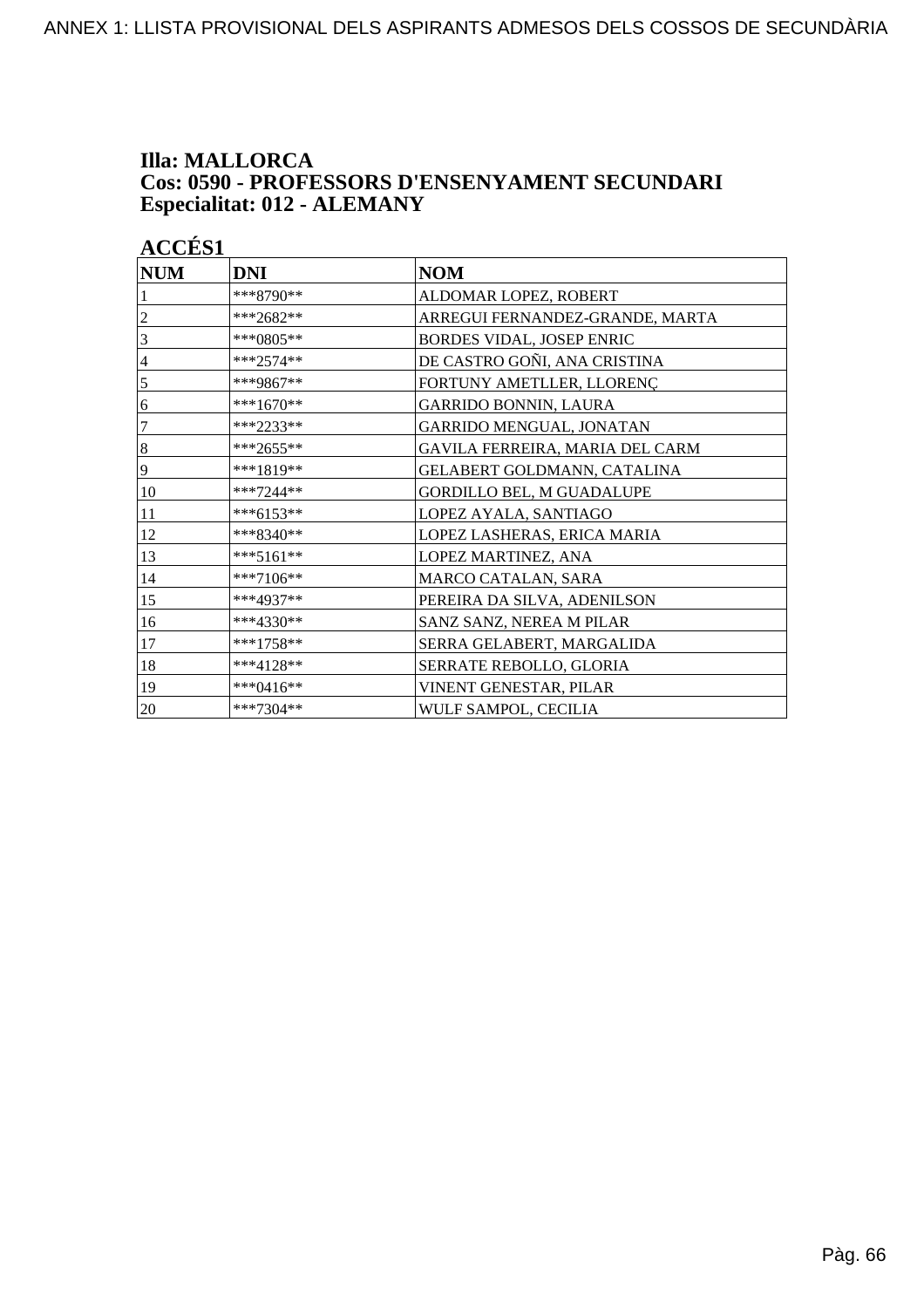#### Illa: EIVISSA Cos: 0590 - PROFESSORS D'ENSENYAMENT SECUNDARI Especialitat: 012 - ALEMANY

| <b>INUM</b>    | DNI         | NOM                            |
|----------------|-------------|--------------------------------|
|                | $***8143**$ | CONTRERAS CARPINTERO, MONICA   |
|                | $***2845**$ | CORRO MACIAS, ISABEL MARIA     |
|                | ***9650**   | ESQUERDO LLORET, ANA Mª        |
| $\overline{4}$ | $***5250**$ | FERRER TORRES, PAULA           |
|                | ***9309**   | <b>GUILLEM ARENER, ANTONIO</b> |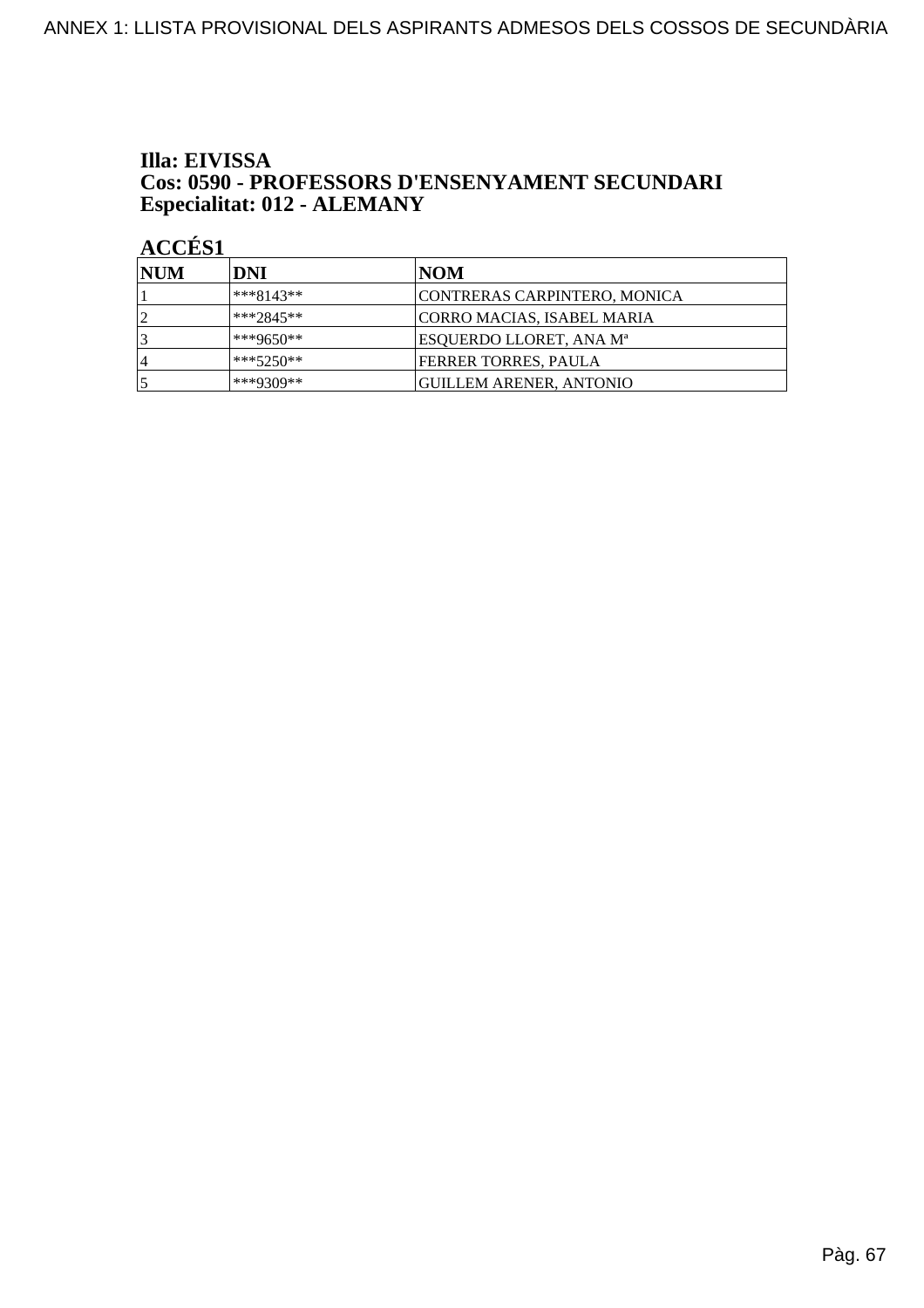#### **Illa: MALLORCA Cos: 0590 - PROFESSORS D'ENSENYAMENT SECUNDARI Especialitat: 014 - LLENGUA I LITERATURA CATALANES (ILLES BALEARS)**

| <b>NUM</b>       | <b>DNI</b>  | <b>NOM</b>                        |
|------------------|-------------|-----------------------------------|
|                  | ***2183**   | ADROVER GINARD, MARGALIDA         |
| $\overline{c}$   | ***1210**   | ALEMANY VIVES, ANGELA             |
| 3                | ***7362**   | ALZAMORA LLANERAS, FRANCISCA MARI |
| $\overline{4}$   | ***2614**   | AMOROS MATAMOROS, BARBARA         |
| 5                | ***7009**   | ARIAS LOPEZ, JOSEP                |
| 6                | ***8601**   | ARROM ALOMAR, MARTA               |
| 7                | ***7347**   | BAUZA JAUME, CATALINA             |
| $\boldsymbol{8}$ | ***8730**   | BISANYES CANTALLOPS, FRANCESCA    |
| 9                | ***3807**   | BONET CLADERA, MARGALIDA          |
| 10               | ***6078**   | <b>BOQUE GUILLEM, JULIA</b>       |
| <sup>11</sup>    | $***7077**$ | BOVER ROSSELLO, SEBASTIANA        |
| 12               | ***8010**   | CABOT DURAN, MARTA                |
| 13               | ***2275**   | CALDENTEY GOMILA, ALICIA          |
| 14               | ***0428**   | CAMPINS COMAS, SILVIA             |
| 15               | ***3292**   | CARRERAS VAZQUEZ, JOAN            |
| 16               | ***0652**   | CASTELL ORELL, FRANCISCA          |
| 17               | ***0972**   | CERDA AMENGUAL, AGNES AGUSTINA    |
| 18               | ***3922**   | CLADERA SOCIAS, JOANA MARIA       |
| 19               | ***9646**   | COLL PONS, CATALINA               |
| 20               | ***1082**   | DONOSO FIOL, ANTONIO              |
| 21               | ***7184**   | ESTELRICH LLULL, JOAN             |
| 22               | ***7071**   | ESTEVA SOCIAS, ANTONIA            |
| 23               | ***8594**   | FAR PONS, MARIA ANTONIA           |
| 24               | ***2637**   | FARRE SECALL, ELISENDA            |
| 25               | ***7150**   | FEBRER BONNIN, MARIA DOLORS       |
| 26               | ***9185**   | FERNANDEZ JAUME, CRISTINA         |
| 27               | ***9236**   | FERNANDEZ RIAN, MARIA DEL MAR     |
| 28               | ***6686**   | <b>FERRER MULET, ROSA</b>         |
| 29               | ***1438**   | FLAQUER SUREDA, MARIA ANTONIA     |
| $ 30\rangle$     | $***1146**$ | FLORIT MARTORELL, MARINA          |
| 31               | ***4249**   | FONT MASCARO, JOANA MARIA         |
| 32               | ***6859**   | FONT PERELLO, CATALINA            |
| 33               | ***9748**   | FONT SOLOMANDO, LAURA             |
| 34               | ***1312**   | FONTANET COLOM, MARGALIDA         |
| 35               | ***3247**   | FUMANYA GELABERT, IRENE           |
| 36               | ***4150**   | GAIA MAIMO, MARIA                 |
| 37               | ***2429**   | <b>GARCIA FRAU, AINA</b>          |
| 38               | ***2024**   | GARI BLANCH, CATALINA MARIA       |
| 39               | ***2173**   | <b>GINARD NICOLAU, JUAN</b>       |
| 40               | ***2333**   | GUARDIOLA SELFA, ALEJANDRO        |
| 41               | $***4776**$ | HERNANDEZ SUROS, PABLO            |
| 42               | ***3381**   | IGUALDE GARCIA, ANNA MARIA        |
| 43               | ***6100**   | <b>JANER TORRENS, MARTI</b>       |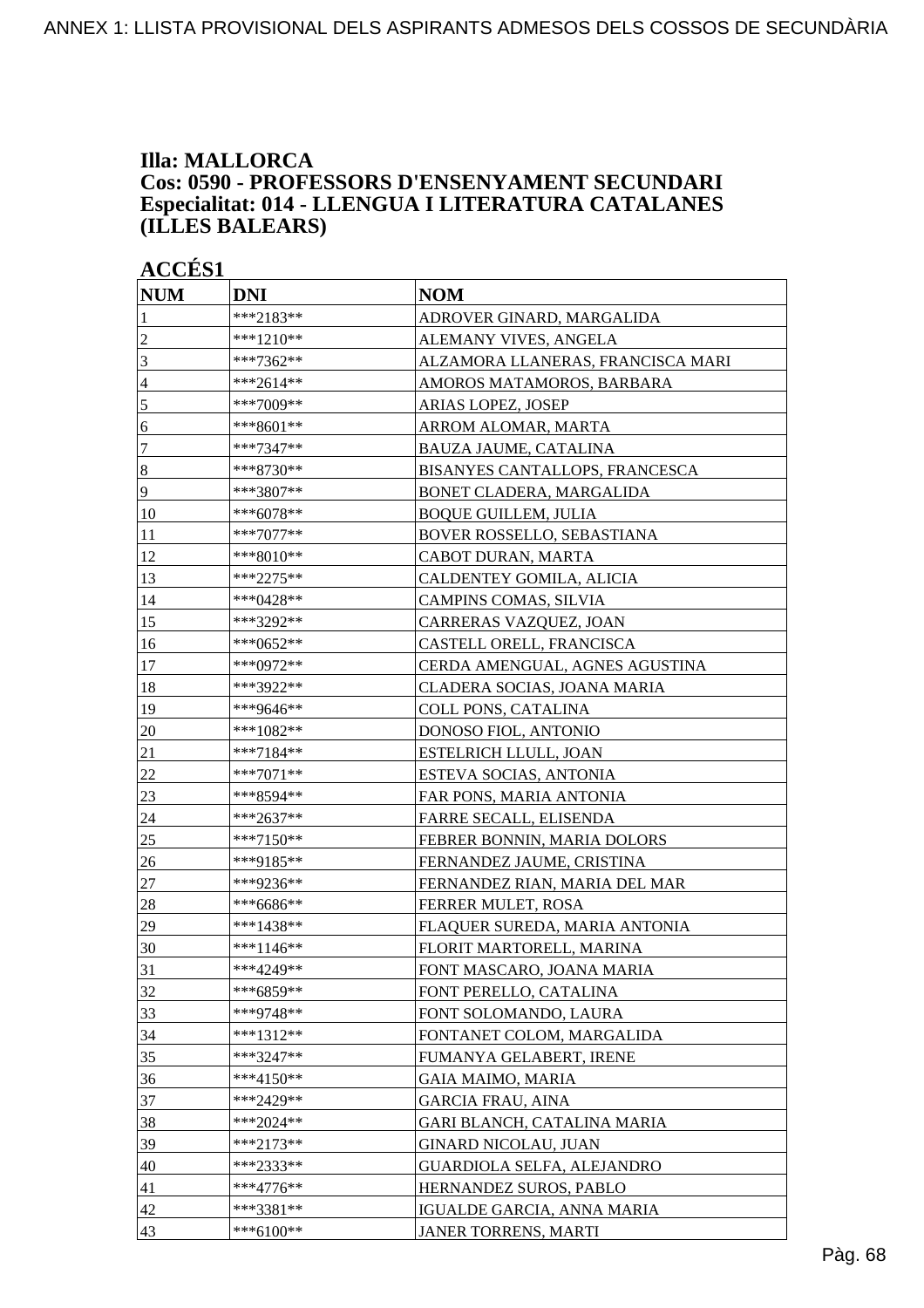| 44 | $***1229**$ | JUAN JUAN, M. MAGDALENA         |  |
|----|-------------|---------------------------------|--|
| 45 | ***1804**   | JUAN SANTMARTI, MARIA DEL MAR   |  |
| 46 | $***2641**$ | LLABRES MATEU, MARGALIDA BEGO   |  |
| 47 | $***2051**$ | LLANERAS CARRIO, MARIA DEL MAR  |  |
| 48 | ***1233**   | LLITERES VAQUER, MARGARIDA      |  |
| 49 | ***2257**   | LLOBERA MORRO, FRANCESCA        |  |
| 50 | ***5918**   | LLOMPART CIFRE, MARGALIDA       |  |
| 51 | $***7076**$ | LOPEZ COLL, TOMEU               |  |
| 52 | $***4175**$ | MAIMO PEREZ, MARTA              |  |
| 53 | ***1148**   | MANRESA OLIVER, LLUCIA          |  |
| 54 | ***6467**   | MARIMON FRAU, MARIA FRANCESC    |  |
| 55 | ***3582**   | MARTI RODRIGUEZ, AIDA MARIA     |  |
| 56 | ***1857**   | MARTIN MORRO, ISABEL M.         |  |
| 57 | ***2280**   | MARTINEZ GARCIA, M VICTORIA E   |  |
| 58 | ***3509**   | MAS FONT, FRANCESCA M.          |  |
| 59 | $***7585**$ | MEDINA MARTI, ANDRES JESUS      |  |
| 60 | ***2003**   |                                 |  |
|    |             | MELIA MAIMO, MARIA              |  |
| 61 | ***1790**   | MENGUAL ANTON, MARIO            |  |
| 62 | ***3688**   | MILTA CLADERA, JUAN             |  |
| 63 | ***6582**   | <b>MIRALLES PONS, AIDA</b>      |  |
| 64 | $***1614**$ | MORRO SOCIAS, MARGALIDA         |  |
| 65 | ***7928**   | MOYA BOVER, MARIA ANTONIA       |  |
| 66 | ***9430**   | MUNAR FAR, JOAN CARLES          |  |
| 67 | $***1691**$ | MUNAR RIERA, CATALINA           |  |
| 68 | ***0917**   | MUNTANER JAUME, MARGARITA       |  |
| 69 | ***4269**   | NIELL LLABRES, FRANCISCA        |  |
| 70 | ***9688**   | NIGORRA VAQUER, AINA            |  |
| 71 | ***8569**   | OBRADOR SUREDA, MARIA           |  |
| 72 | ***2270**   | OLIVER GALEA, TOMAS             |  |
| 73 | ***3935**   | OLIVER VICENÇ, BARBARA MARIA    |  |
| 74 | $***7032**$ | OLMOS IBAÑEZ, JOSEFINA          |  |
| 75 | ***6273**   | PALMER REAL, AINA               |  |
| 76 | ***5961**   | PALOU SERRA, MARIA ANTONIA      |  |
| 77 | $***7275**$ | PAU GOMEZ, PAU                  |  |
| 78 | $***1557**$ | PERELLO COVAS, MARINA           |  |
| 79 | $***7047**$ | PERELLO FELANI, FRANCESC        |  |
| 80 | $***1816**$ | PERELLO SALETAS, URSULA         |  |
| 81 | ***7919**   | PICO TORRENS, GUILLEM JOSEP     |  |
| 82 | ***8313**   | PIZA AMENGUAL, MAGDALENA        |  |
| 83 | ***3554**   | PLANAS GELABERT, MARIA NUREDDUN |  |
| 84 | $***2775**$ | PLANISI ADROVER, TERESA         |  |
| 85 | ***3664**   | POL PAYERAS, FRANCISCA          |  |
| 86 | $***2678**$ | PRIETO NEBOT, MARIA ISABEL      |  |
| 87 | $***1316**$ | QUETGLAS MESQUIDA, MARIA        |  |
| 88 | ***2084**   | QUETGLES ENSENYAT, MIQUEL       |  |
| 89 | $***0691**$ | RAYO MIQUEL, MAGDALENA          |  |
| 90 | ***1835**   | REUS ALVAREZ, CATALINA NEUS     |  |
| 91 | $***5021**$ | REYNES SERRA, JOSEP ANTONI      |  |
| 92 | ***1912**   | RIGO SOLER, MARIA MAGDALEN      |  |
| 93 | ***3882**   | ROC QUETGLAS, DANIEL CARLOS     |  |
| 94 | ***3826**   | ROIG I GRIMALT, MARIA ANTONIA   |  |
| 95 | ***6682**   | ROTGER SUAREZ, MARIA ANTONIA    |  |
| 96 | ***6299**   | RUIZ CARVAJAL, JOSE RAFAEL      |  |
| 97 | ***5746**   | <b>SALA BARCELO, IRENE</b>      |  |
|    |             |                                 |  |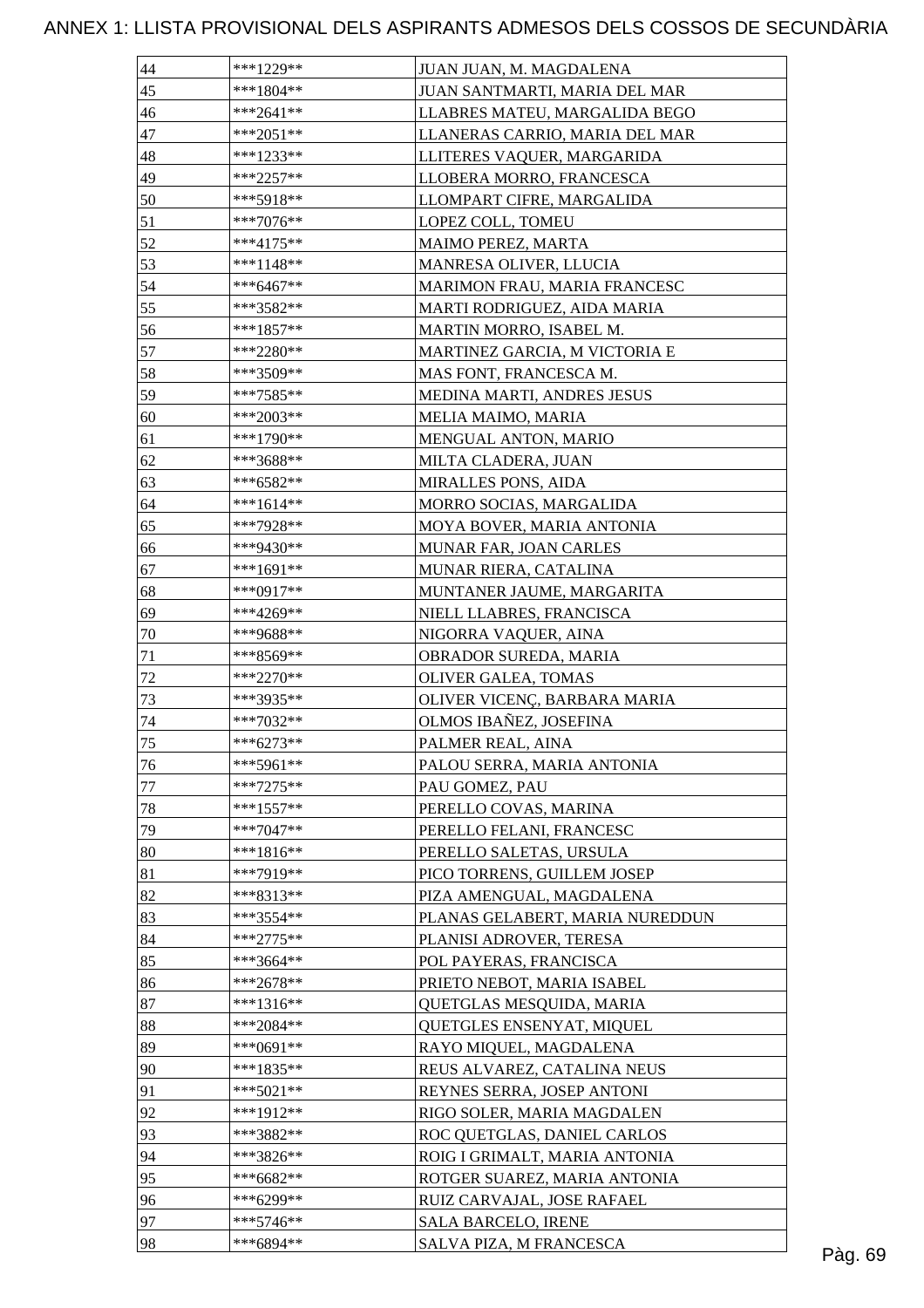| 99  | ***3975**   | SANCHO ROMERO, CRISTIAN         |
|-----|-------------|---------------------------------|
| 100 | ***3632**   | SANTANDREU GINARD, M ASSUMPCIO  |
| 101 | ***2852**   | <b>SASTRE BARROS, LAURA</b>     |
| 102 | $***5841**$ | SERRA FERRE, LUCIA              |
| 103 | ***4618**   | SERRA GARAU, BENITA             |
| 104 | $***8221**$ | SUREDA PICORNELL, MARIA ANTONIA |
| 105 | ***9184**   | TARIFA ALMODOVAR, TANIA         |
| 106 | $***5416**$ | TERRASA VENTAYOL, LLUÏSA        |
| 107 | $***0217**$ | TORREGROSA ROMAN, ROSA MARIA    |
| 108 | ***3465**   | UMBERT SEGUI, MARIA DEL MAR     |
| 109 | ***1670**   | VALLES CATALA, MARIA DEL MAR    |
| 110 | ***8349**   | VICENS UGUET, MARIA DEL MAR     |
| 111 | ***9940**   | VICH ROIG, ANA MARIA            |
| 112 | $***4172**$ | VIDAL BARCELO, EVA MARIA        |
| 113 | $***1567**$ | VIDAL ROSSINYOL, ANDREU         |
| 114 | ***3734**   | VILLALONGA BERTOS, MARIA ISABEL |
| 115 | ***9068**   | VILLOSLADA GELABERT, ANTONI     |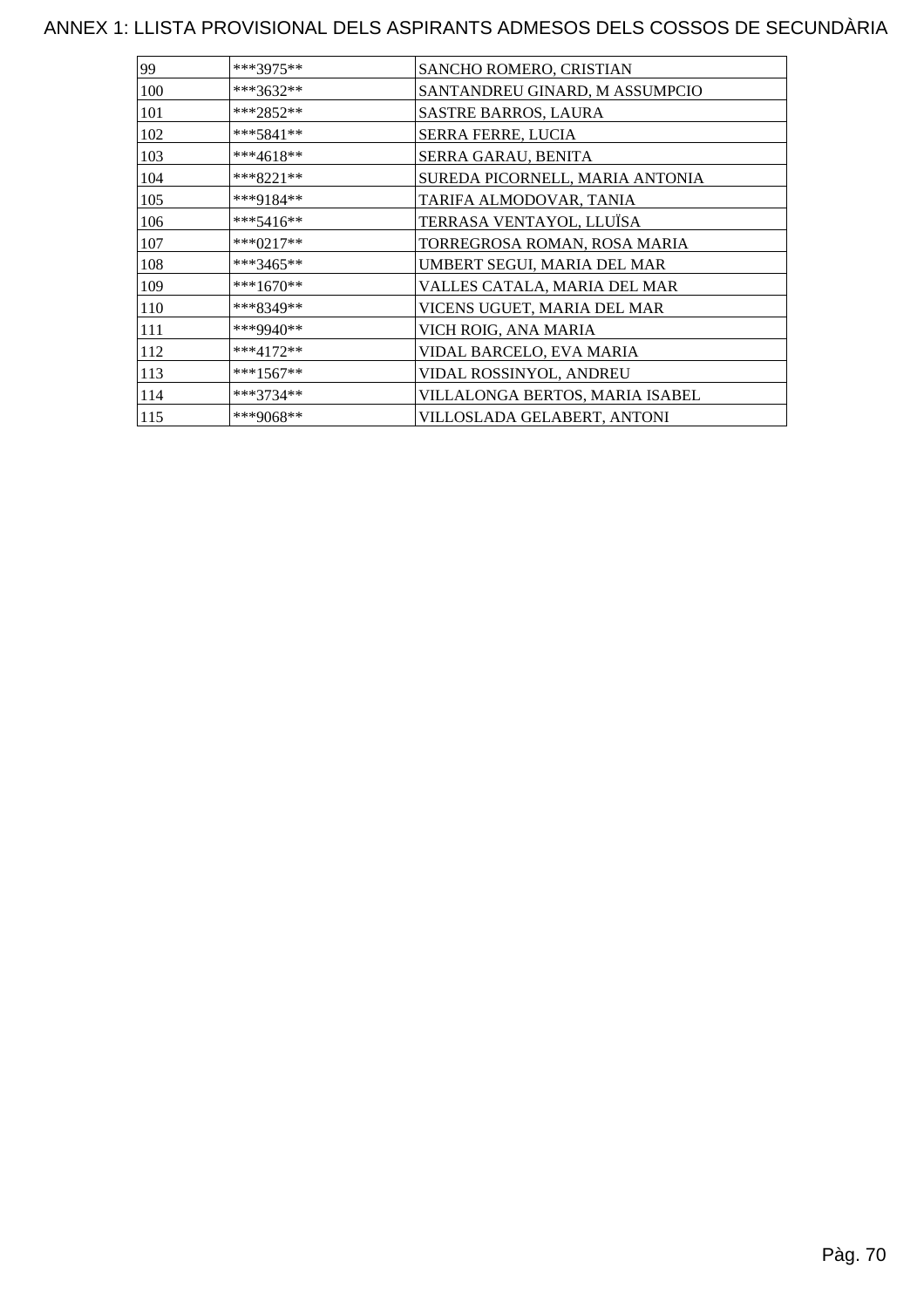#### **Illa: MALLORCA** Cos: 0590 - PROFESSORS D'ENSENYAMENT SECUNDARI Especialitat: 014 - LLENGUA I LITERATURA CATALANES (ILLES BALEARS)

| <b>NUM</b> | <b>DNI</b>  | <b>NOM</b>                    |
|------------|-------------|-------------------------------|
| л.         | $***6807**$ | <b>COLL FORNES.</b><br>TERESA |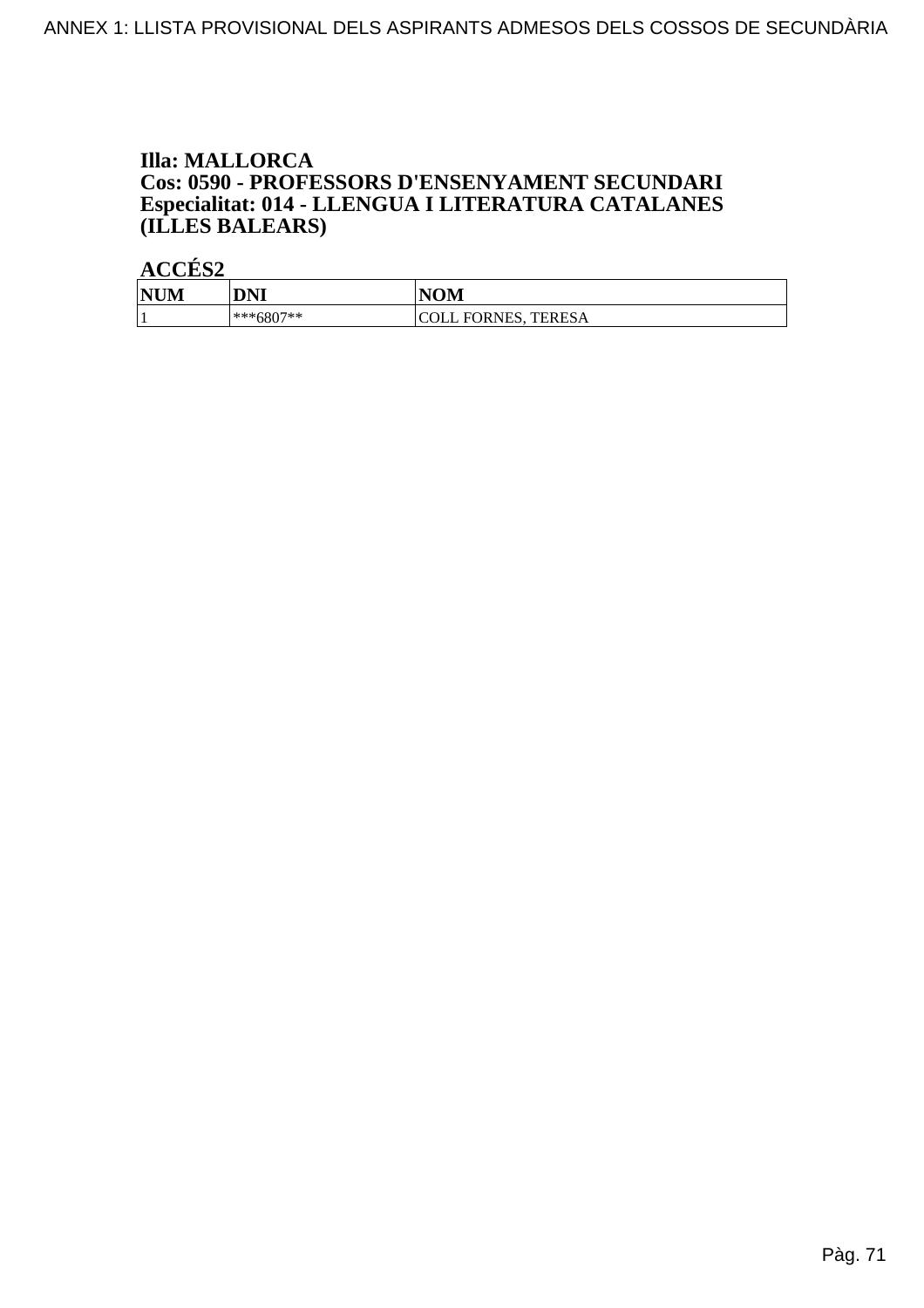#### **Illa: MENORCA** Cos: 0590 - PROFESSORS D'ENSENYAMENT SECUNDARI Especialitat: 014 - LLENGUA I LITERATURA CATALANES (ILLES BALEARS)

| $\bf NUM$ | <b>DNI</b>  | NOM                         |
|-----------|-------------|-----------------------------|
|           | ***0251**   | AL·LES LLISTO, RAQUEL       |
| 2         | ***9502**   | ALONSO SORIANO, MARIA       |
| 3         | $***3657**$ | <b>BOSCH BOSCH, DAMIA</b>   |
| 4         | $***4214**$ | COLL LLUFRIU, CATALINA      |
| 5         | ***1294**   | FLORIT SANS, FRANCISCA      |
| 6         | ***4488**   | <b>GENER BOSCH, GEMMA</b>   |
|           | $***4750**$ | LLUFRIU RUBIALES, LOURDES   |
| $\vert 8$ | $***4664**$ | MARQUES PONS, MARTA         |
| 9         | $***5191**$ | MARSIÑACH ALBETS, ANTONIA   |
| 10        | ***0138**   | PONCE COLL, ANNA            |
| 11        | ***0339**   | PONS PONS, GABRIEL          |
| 12        | ***3216**   | <b>SANTAFE CIVIT, MARTA</b> |
| 13        | $***1077**$ | TUDURI SUAUS, ANNA          |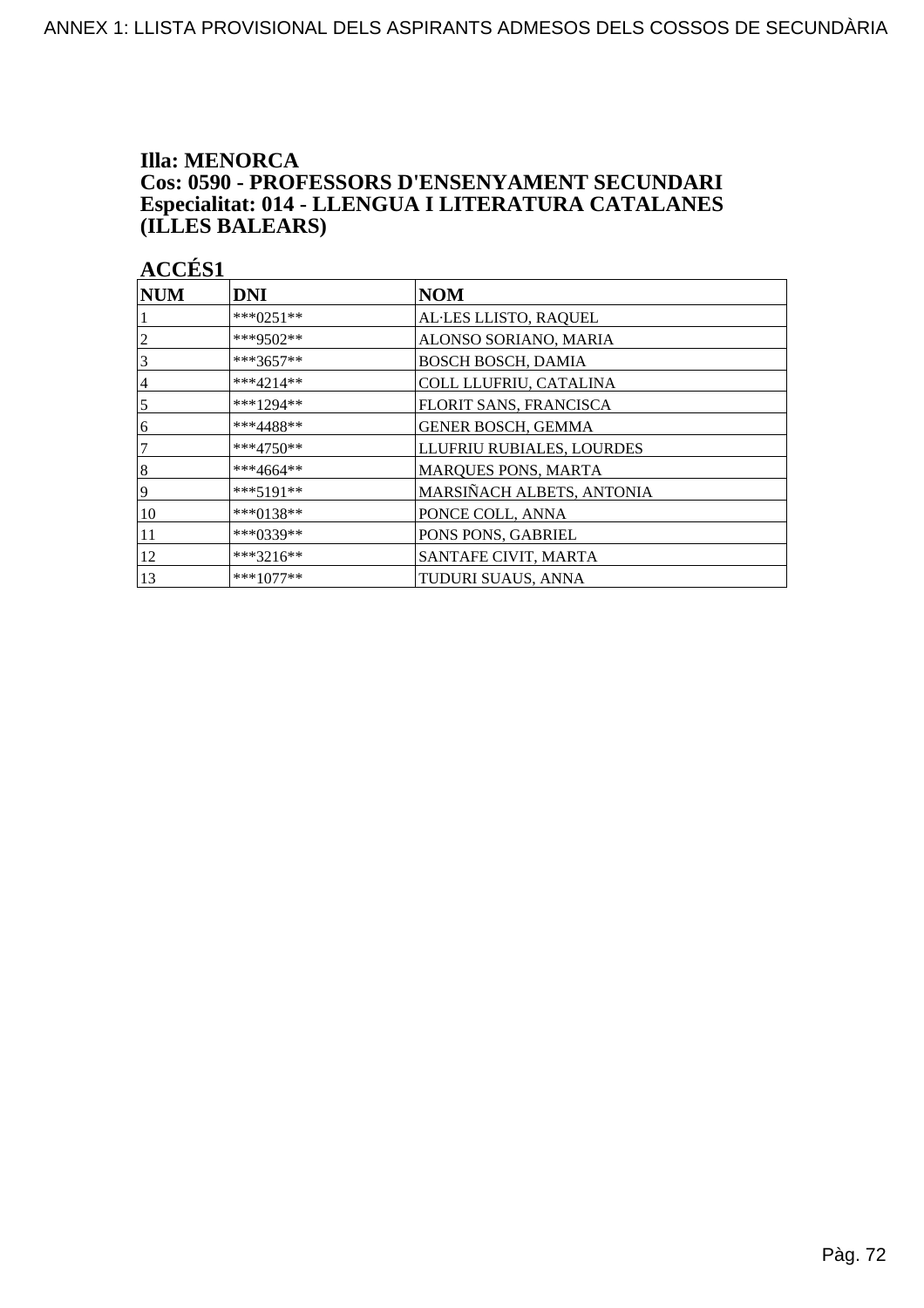#### Illa: EIVISSA Cos: 0590 - PROFESSORS D'ENSENYAMENT SECUNDARI Especialitat: 014 - LLENGUA I LITERATURA CATALANES (ILLES BALEARS)

| <b>ACCES</b> |  |
|--------------|--|
|              |  |
|              |  |

| <b>NUM</b>     | DNI         | <b>NOM</b>                  |
|----------------|-------------|-----------------------------|
|                | ***3879**   | BONET BONET, CATALINA MARIA |
| 2              | ***5330**   | CARRILLO MESA, SANDRA       |
| 3              | $***4274**$ | GONZALEZ BLASCO, JUAN       |
| $\overline{4}$ | ***0506**   | <b>GUASCH RIERA, MARTA</b>  |
| 5              | ***9695**   | GUILLEM IZQUIERDO, DANIEL   |
| 6              | $***3741**$ | LAUSUCH BONO, RAQUEL        |
| 7              | $***4702**$ | LOPEZ BERNAL, GENARO        |
| $\vert 8$      | ***5631**   | MARI LLORENS, ANNA          |
| $\overline{9}$ | ***8745**   | MIRON ALARCON, MARIA CARMEN |
| 10             | ***8065**   | MONZO MARTINEZ, OSCAR       |
| 11             | ***5193**   | REINA SELLES, CARME         |
| 12             | ***1771**   | REUS BAS, M.DEL MAR         |
| 13             | ***5282**   | RIBAS RIERA, JUAN FRANCISCO |
| 14             | ***0350**   | TENA ANDRES, GEMA           |
| 15             | $***2653**$ | VENTURA SANCHIS, AGUSTI     |
| 16             | ***1735**   | VICENS MORA, VICTORIA       |
| 17             | ***6946**   | VIDAL FORTEZA, JAUME        |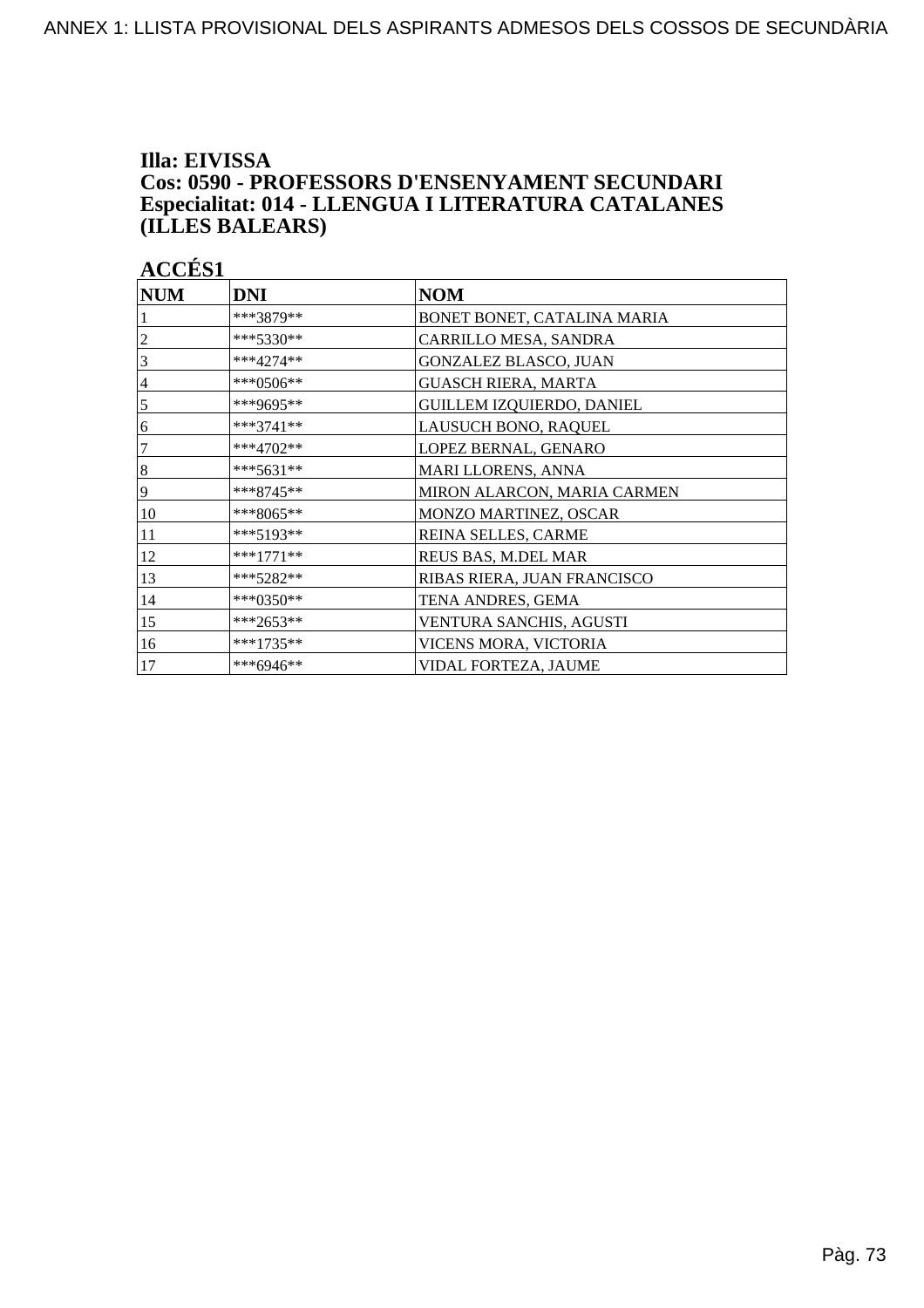### **Illa: FORMENTERA Cos: 0590 - PROFESSORS D'ENSENYAMENT SECUNDARI<br>Especialitat: 014 - LLENGUA I LITERATURA CATALANES** (ILLES BALEARS)

| <b>NUM</b> | DNI       | <b>NOM</b>                |
|------------|-----------|---------------------------|
|            | ***3288** | HEREU GIMENO, SONIA LUCIA |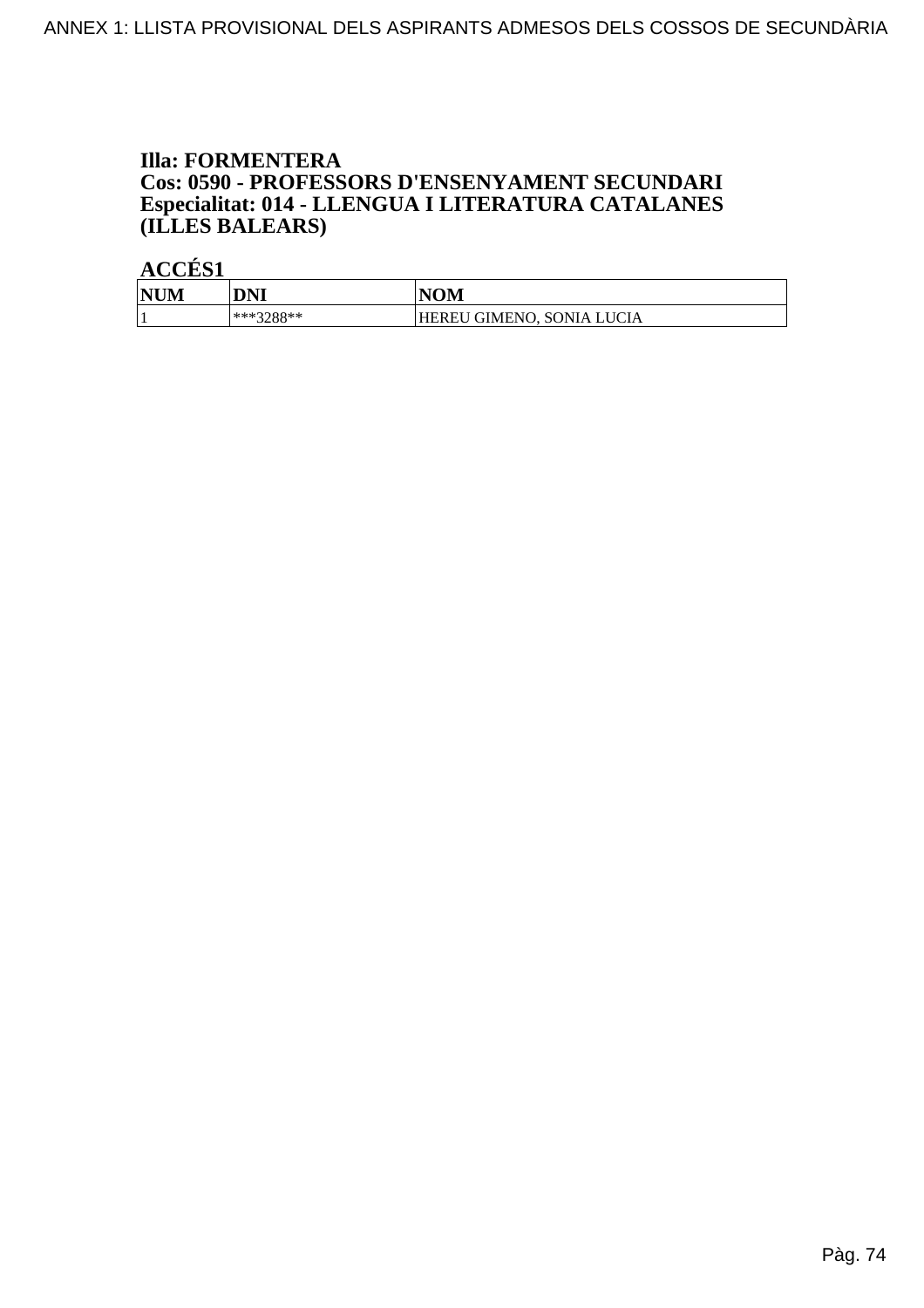#### **Illa: MALLORCA Cos: 0590 - PROFESSORS D'ENSENYAMENT SECUNDARI Especialitat: 016 - MÚSICA**

| <b>ACCÉS 1</b>   |             |                                  |
|------------------|-------------|----------------------------------|
| <b>NUM</b>       | <b>DNI</b>  | <b>NOM</b>                       |
| $\mathbf{1}$     | ***0737**   | ALEMANY FONT, JOSE               |
| $\overline{2}$   | ***4472**   | ALLES PASCUAL, LAURA             |
| 3                | ***1919**   | BARCELO GELABERT, JOSE MANUEL    |
| $\overline{4}$   | ***0453**   | CANET RIERA, MARGARITA ANA       |
| 5                | ***4985**   | CERDA AMENGUAL, JAUME            |
| 6                | ***6510**   | DEYA SIMONET, JOANA AINA         |
| $\overline{7}$   | ***3710**   | DIAZ GUTIERREZ, ESTER            |
| $\boldsymbol{8}$ | ***7450**   | ELEGIDO BUENDIA, LORENA          |
| 9                | ***4927**   | GALLEGO CAÑELLAS, EUGENIA        |
| 10               | ***4436**   | <b>GARCIA MONFERRER, MONICA</b>  |
| 11               | ***1224**   | GINARD MUÑOZ, JAIME              |
| 12               | ***2257**   | <b>GOST DE ARRIBA, AINA</b>      |
| 13               | ***4323**   | GUTIERREZ GARCIA, JUAN ANTONIO   |
| 14               | ***3137**   | LLINARES ROCA, SEBASTIA          |
| 15               | ***5372**   | MARTINEZ PEREZ, MARIA FUENSANT   |
| 16               | ***0961**   | MARTORELL DE OZOLLO, M. ISABEL   |
| 17               | ***2109**   | MERIDA COLI, JULIA               |
| 18               | ***9563**   | MORELLA BOSCH, HECTOR            |
| 19               | ***2012**   | NADAL MORENO, GUILLEM            |
| 20               | ***9398**   | ORDINAS CLADERA, BARTOLOME       |
| 21               | ***2603**   | ORFI HUGUET, MIQUELA             |
| 22               | ***7951**   | PEREZ JUAN, LARA                 |
| 23               | ***6300**   | PRENDES FAJARDO, MARIA DEL PILA  |
| 24               | ***2807**   | REIG REUS, MARGARITA             |
| $25\,$           | ***9308**   | SANCHEZ NUÑEZ, MARIA             |
| 26               | ***9792**   | SANCHO VICENTE, ELENA            |
| $27\,$           | ***4277**   | SILVA CAPO, MIGUEL ANGEL         |
| 28               | ***0572**   | TALTAVULL HUARTE, IRIS           |
| 29               | ***4914**   | TRIAS MAGRANER, MARIA DEL MAR    |
| 30               | ***1545**   | TUGORES MONCADAS, MARIA MAGDALEN |
| 31               | ***2651**   | VANRELL BUJOSA, M.BONAVENTURA    |
| 32               | ***3728**   | VICENS BOVER, MARIA DEL MAR      |
| 33               | $***1701**$ | VILLALONGA NOCERAS, MARGALIDA    |
| 34               | $***6179**$ | VILLAR WIIANTO, FERNANDO         |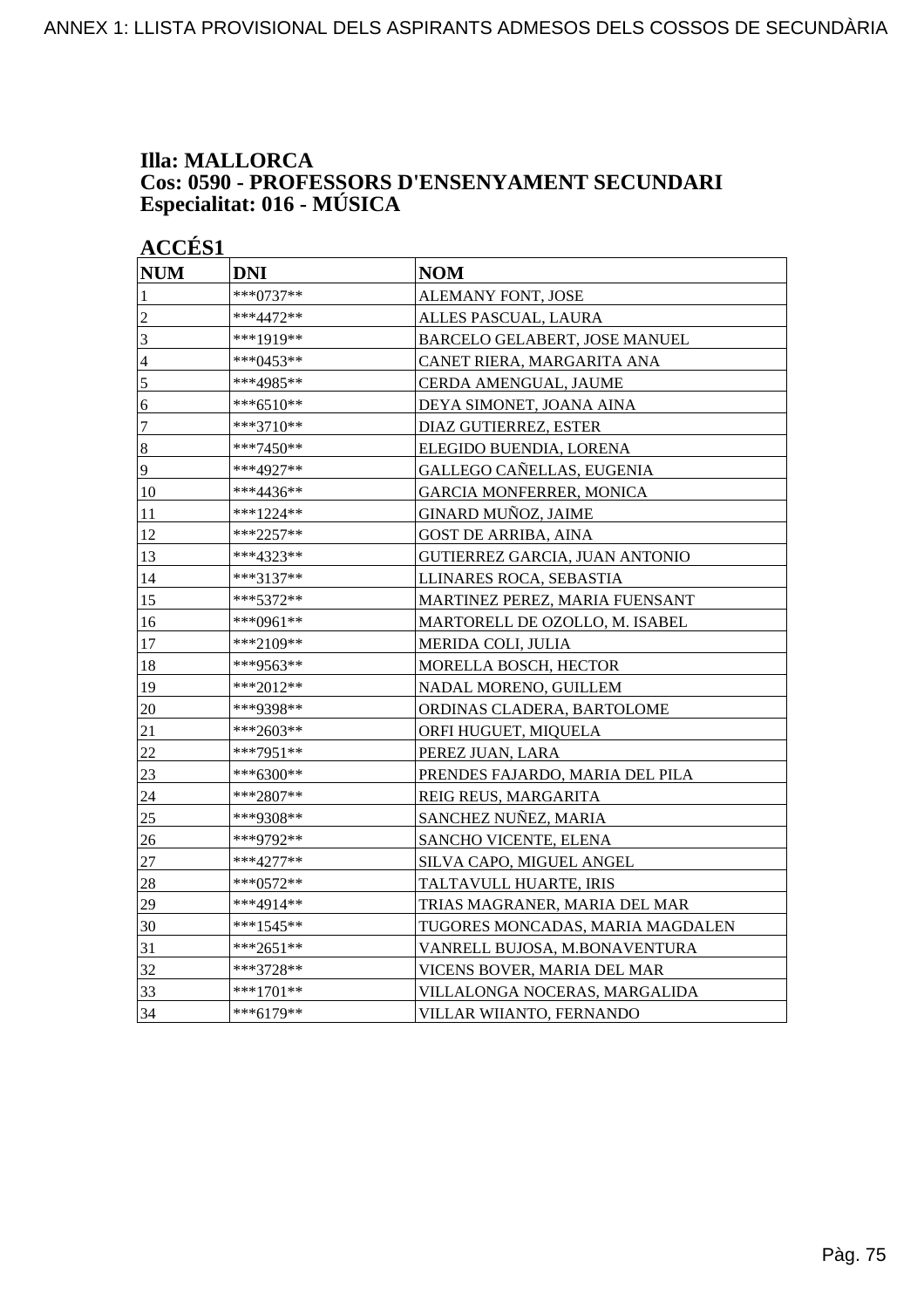# **Illa: MENORCA Cos: 0590 - PROFESSORS D'ENSENYAMENT SECUNDARI<br>Especialitat: 016 - MÚSICA**

| <b>NUM</b>     | <b>DNI</b>   | NOM                           |
|----------------|--------------|-------------------------------|
|                | $***4221**$  | BARRERA MARQUES, LAURA        |
| っ              | $*$ **8550** | DIAZ ESQUIVA, RAQUEL          |
|                | $***4950**$  | <b>FABREGAT MESTRE, JAUME</b> |
| $\overline{4}$ | ***9896**    | ORTIZ SOBRINO, OSCAR          |
|                | $***5298**$  | OVIEDO GARCIA, MARCOS         |
| 16             | $***4099**$  | RIUDAVETS CAVALLER, ROSER     |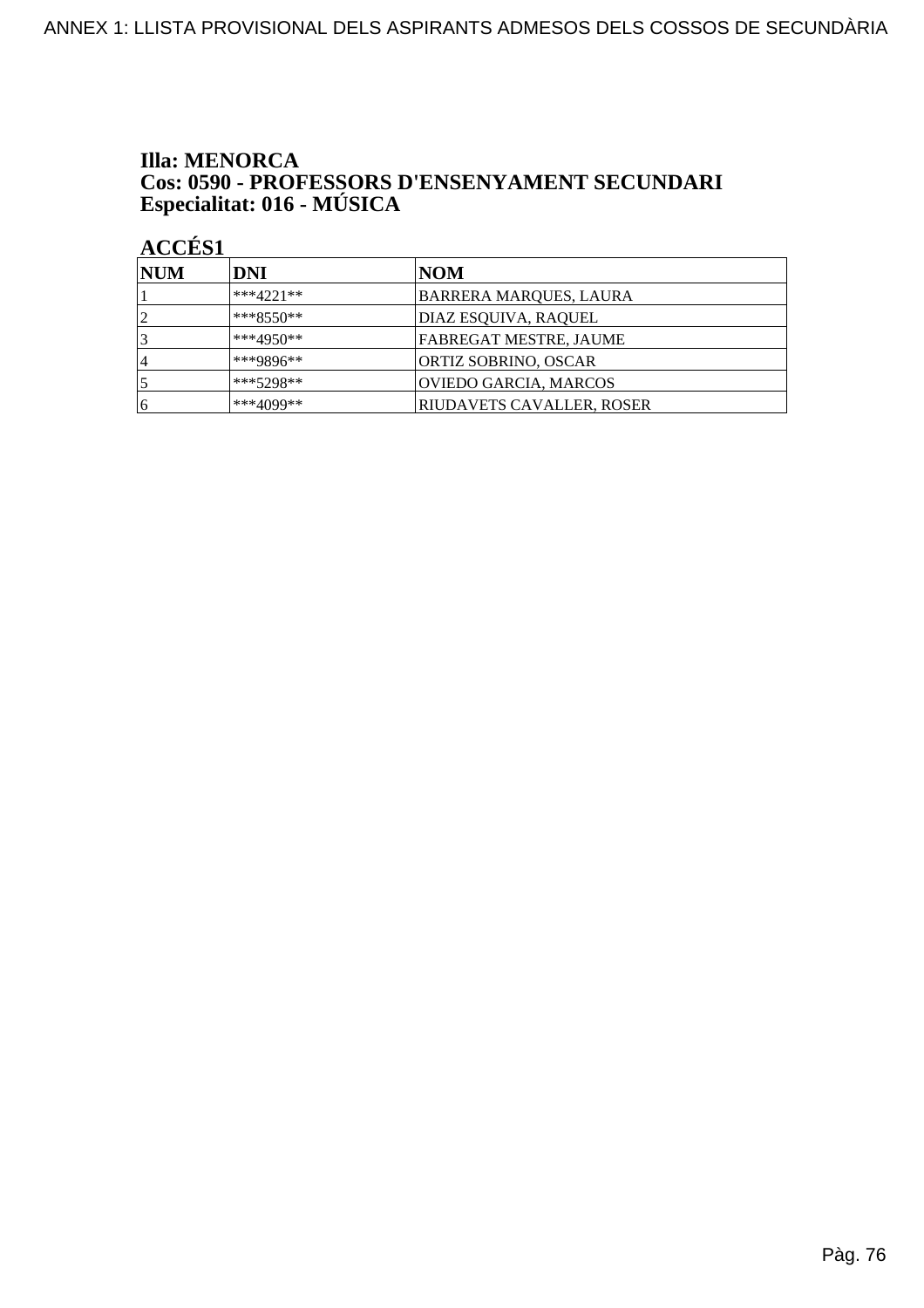# Illa: EIVISSA **Cos: 0590 - PROFESSORS D'ENSENYAMENT SECUNDARI<br>Especialitat: 016 - MÚSICA**

| NUM            | <b>DNI</b>  | <b>NOM</b>                         |
|----------------|-------------|------------------------------------|
|                | ***7408**   | ARANDES MACIAN, MIRIAM             |
| 2              | ***3492**   | ARNAL SALAVERT, SILVIA             |
| 3              | $***5754**$ | ASOLAS RAMON, CARLOS ANTONIO       |
| $\overline{4}$ | ***7073**   | COSTA GRAU, SERGIO                 |
| 5              | ***5884**   | <b>IBAÑEZ RAMON, MARIA</b>         |
| 6              | ***9412**   | MENGUAL PUIGCERVER, MIQUEL FRANCES |
| 7              | ***9535**   | PALLAS MATAMALES, CLARA            |
| 8              | ***8463**   | PEREZ PONS, RAUL                   |
| 9              | $***8044**$ | ROA COLL, JUANA MARIA              |
| 10             | $***5742**$ | RODRIGUEZ CABEZAS, DARIO           |
| 11             | $***5414**$ | SILLA SOLER, JORGE ANTONIO         |
| 12             | $***7210**$ | <b>TOVAR SAHUQUILLO, JORGE</b>     |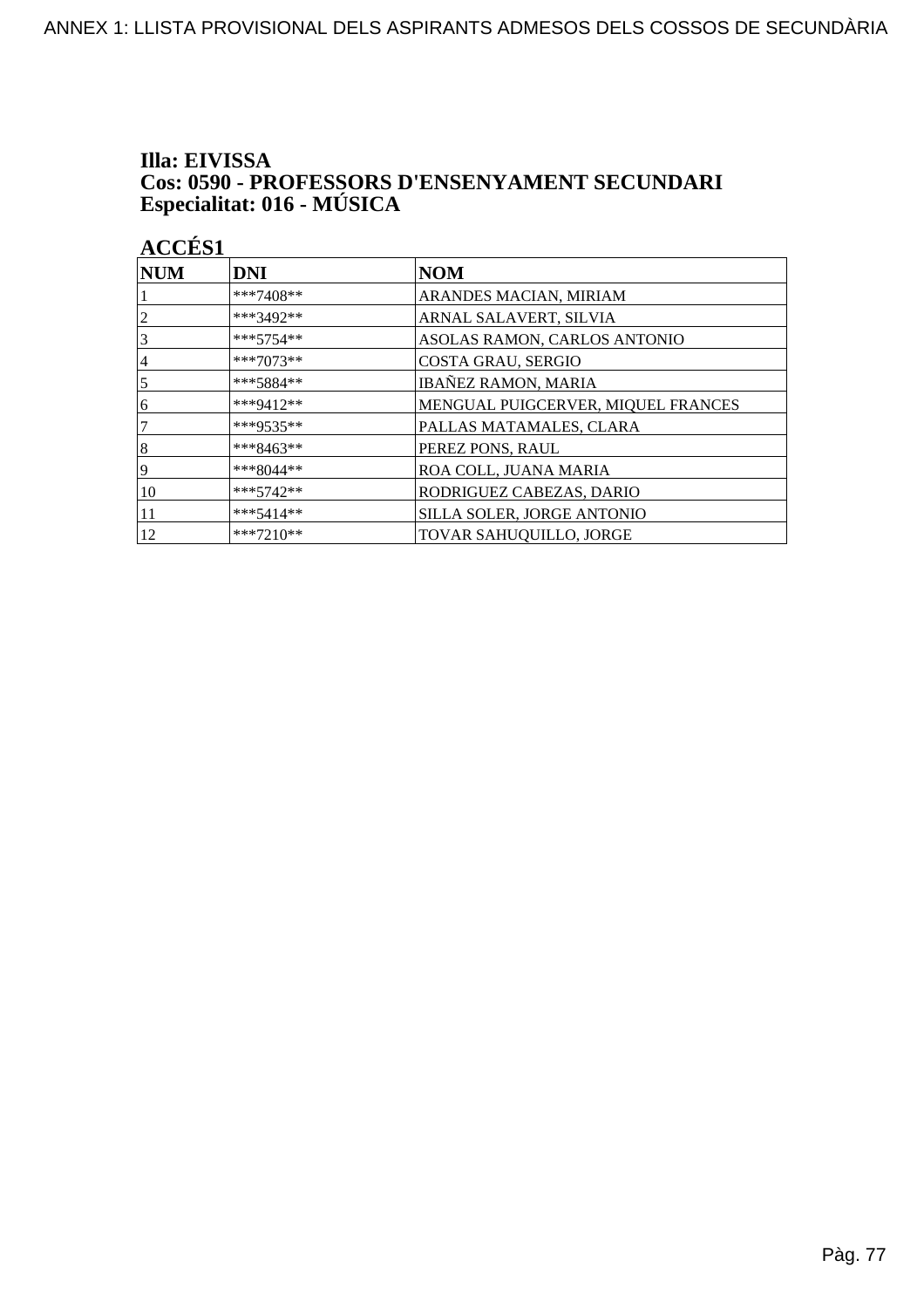#### **Illa: MALLORCA Cos: 0590 - PROFESSORS D'ENSENYAMENT SECUNDARI Especialitat: 017 - EDUCACIÓ FÍSICA**

|                | <b>ACCÉS 1</b> |                                    |  |
|----------------|----------------|------------------------------------|--|
| <b>NUM</b>     | <b>DNI</b>     | <b>NOM</b>                         |  |
| 1              | ***6778**      | ACEITON MONTENEGRO, FRANCISCO JAVI |  |
| $\overline{c}$ | $***1647**$    | ADROVER PARERA, MATIAS             |  |
| 3              | ***0668**      | AGUT CALDUCH, MARC                 |  |
| $\overline{4}$ | ***3582**      | ALBERO TITONE, SERGIO              |  |
| 5              | ***2371**      | ALIQUE BONET, DAVID                |  |
| 6              | ***2434**      | ALVAREZ-OSSORIO DOMINGUEZ, JOAN    |  |
| 7              | $***7217**$    | ALZINA SOLER, FRANCESC             |  |
| $\bf 8$        | ***7217**      | ALZINA SOLER, MATIES               |  |
| $\overline{9}$ | ***3518**      | AMER BARRIENTOS, ANGELA            |  |
| 10             | ***7012**      | AMOROS AMAT, ALEJANDRO             |  |
| 11             | ***8321**      | ANDREU RIPOLL, CLARA               |  |
| 12             | ***1559**      | BARCELO BISQUERRA, GABRIEL         |  |
| 13             | $***1650**$    | <b>BARCELO OLIVER, BARTOMEU</b>    |  |
| 14             | ***9371**      | <b>BARGAY PIZARRO, PAULA</b>       |  |
| 15             | ***2126**      | BARROSO OLIVARES, EGUZKIÑE         |  |
| 16             | ***2495**      | BAUZA MARCH, PEDRO M.              |  |
| 17             | ***1826**      | BELTRAN MUNAR, JUAN                |  |
| 18             | ***7709**      | <b>BESTARD COMAS, JOSEP</b>        |  |
| 19             | ***7053**      | BESTARD GELABERT, VICENC           |  |
| 20             | ***8242**      | <b>BESTARD PUIG, PAU</b>           |  |
| 21             | ***9552**      | <b>BOSCH ALBERTI, JOSEP</b>        |  |
| 22             | ***4221**      | <b>BOYERAS PAYERAS, JAIME</b>      |  |
| 23             | ***9312**      | BRUNET GUASP, MARIA DEL MAR        |  |
| 24             | ***0778**      | BUJOSA QUETGLAS, FRANCISCA         |  |
| <u>25</u>      | ***2342**      | BURGUERA BURGUERA, MARGALIDA       |  |
| 26             | ***1937**      | BURGUERA SUÑER, ANTONI             |  |
| 27             | ***4542**      | CABRERA MARTINEZ, JAVIER           |  |
| 28             | ***5477**      | CALDENTEY SALVA, RAFEL             |  |
| 29             | ***2060**      | CANTALLOPS FEMENIA, JOAN           |  |
| 30             | ***2752**      | CAPELLA SALVA, CATALINA            |  |
| 31             | ***9271**      | CARBONELL BAUZA, GEMMA             |  |
| 32             | ***8697**      | CARDONA RIGO, MARTA                |  |
| 33             | ***5866**      | CARRERAS FERNANDEZ, LIDIA          |  |
| 34             | ***9173**      | CASTELLVI DOMINGUEZ, MERITXELL     |  |
| 35             | ***5527**      | CHAFER ANTOLI, ALBERT              |  |
| 36             | ***5690**      | CIRERA GONZALEZ, MERITXELL         |  |
| 37             | $***3709**$    | CLADERA GAYA, CARLES               |  |
| 38             | ***9186**      | CLAR LEZA, GEMMA                   |  |
| 39             | ***7007**      | COLL MORANTA, CATALINA MARIA       |  |
| 40             | ***8327**      | COLOM ROSSELLO, NICOLAU            |  |
| 41             | ***3483**      | CONDE LOPEZ, ALICIA                |  |
| 42             | ***0672**      | CORTES VICENS, MARINA              |  |
| 43             | ***2835**      | CUARTERO MARTINEZ, MARCELO         |  |
| 44             | $***0717**$    | CUCURULL GUARDIOLA, MARTA          |  |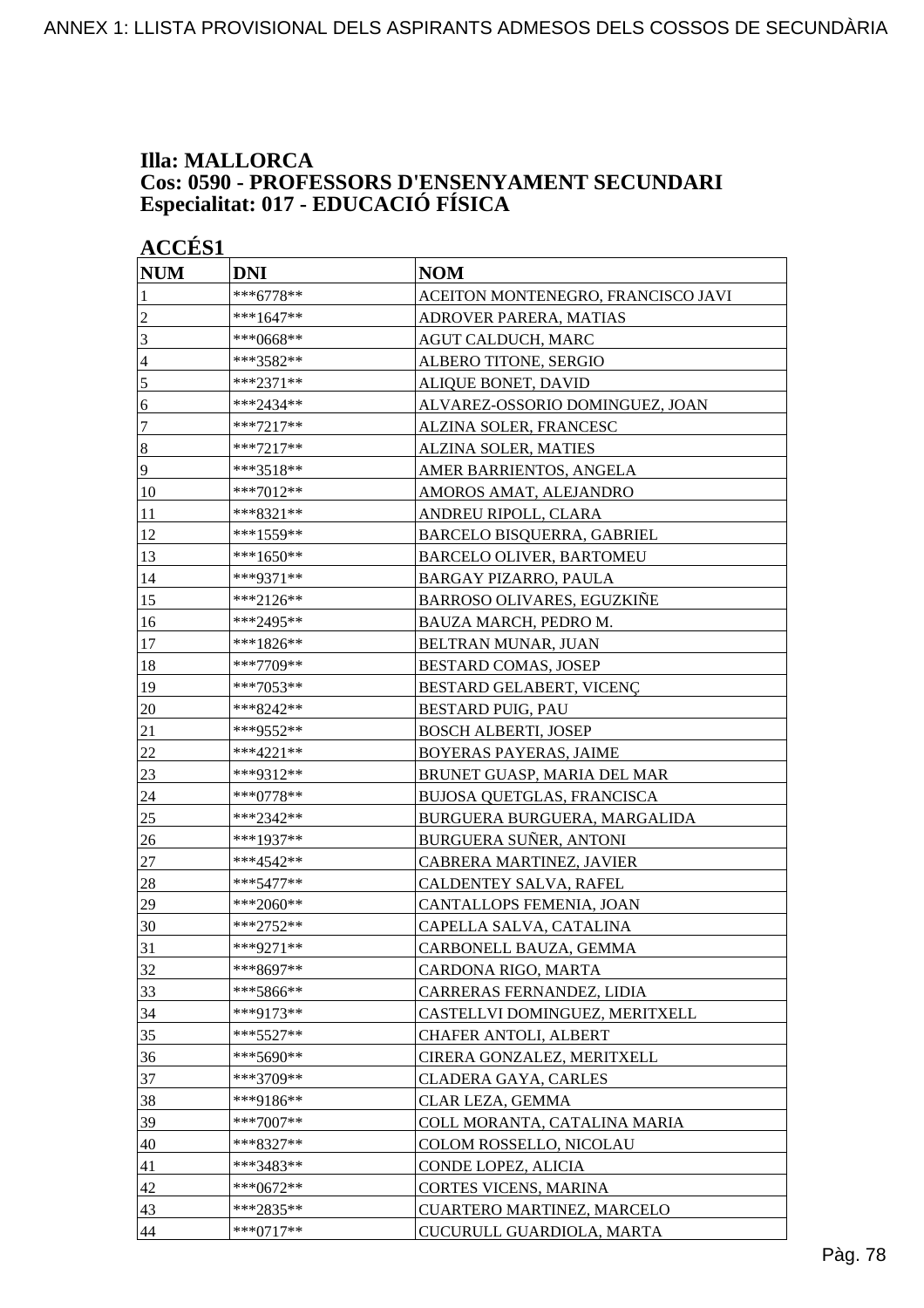### ANNEX 1: LLISTA PROVISIONAL DELS ASPIRANTS ADMESOS DELS COSSOS DE SECUNDÀRIA

| 45       | ***5844**              | DEL RIO CRESPO, SARA                  |  |
|----------|------------------------|---------------------------------------|--|
| 46       | ***3832**              | DEZCALLAR ENSEÑAT, JAIME              |  |
| 47       | $***7623**$            | DI SANTO VALERIO, YAMILA              |  |
| 48       | ***6388**              | DIAZ MANCHON, ANGEL                   |  |
| 49       | ***6975**              | DIEZ PADILLA, LUIS ANTONIO            |  |
| 50       | ***3672**              | DURAN SERVERA, FRANCESCA              |  |
| 51       | ***1620**              | ESTRANY SASTRE, CATALINA MARIA        |  |
| 52       | ***3476**              | FAYOS REVERT, MARIO                   |  |
| 53       | ***7446**              | FERRER GINARD, JAUME                  |  |
| 54       | $***7446**$            | FERRER GINARD, LLUIS                  |  |
| 55       | ***4444**              | FERRER LLABRES, LLORENÇ               |  |
| 56       | ***3069**              | FERRER XIMENIS, AINA                  |  |
| 57       | $***1951**$            | FERRIOL LLULL, ESTEVE                 |  |
| 58       | $***2081**$            | FLORIT AMENGUAL, MARGALIDA            |  |
| 59       | ***2450**              | FLORIT AMENGUAL, MARIA DELS ANG       |  |
| 60       | $***1862**$            | FONT SUREDA, JERONI                   |  |
| 61       | $***6603**$            | FORTEZA FERRER, BIEL                  |  |
| 62       | $***7186**$            | <b>GALIANA FERRE, JAVIER</b>          |  |
| 63       | $***8901**$            | <b>GARCIA GARCIA, ALFONSO</b>         |  |
|          | $***0241**$            | <b>GARCIA REDONDO, OSCAR</b>          |  |
| 64       |                        | GARCIA SANCHO DE LA JORDANA, MERCEDES |  |
| 65<br>66 | ***9294**<br>***8368** | GENOVES GENERELO, JOAN                |  |
|          |                        |                                       |  |
| 67       | ***0742**              | GUERVOS MAIRATA, ALFONSO DAMASO       |  |
| 68       | $***1741**$            | HORRACH COLL, MARC                    |  |
| 69       | $***2018**$            | LLOBERA GOST, ANTONIO                 |  |
| 70       | $***6536**$            | LLOMPART GARCIA, MARIA NEUS           |  |
| $71\,$   | ***4291**              | LLOMPART GIL, JORGE SALVADOR          |  |
| $72\,$   | $***1237**$            | LLULL DOMINGUEZ, JUAN FRANCISCO       |  |
| 73       | ***3915**              | MAQUEDA ANDRES, LUIS MIGUEL           |  |
| $74\,$   | ***2749**              | <b>MARTI MARIA, JUAN</b>              |  |
| 75       | ***3293**              | MARTORELL ALBERTI, ANTONI             |  |
| 76       | ***1735**              | MARTORELL MUÑOZ, MATEU                |  |
| 77       | ***8402**              | MAS BARCELO, JOANA                    |  |
| 78       | ***9432**              | MASCARO MIR, FRANCISCO                |  |
| 79       | ***8956**              | <b>MATAS GARAU, LLUIS</b>             |  |
| 80       | ***9618**              | <b>MATAS RIERA, ANTONI</b>            |  |
| 81       | ***8369**              | MESTRE ADROVER, MARIA DELS ANGELS     |  |
| 82       | $***0454**$            | MIR MIQUEL, TONI                      |  |
| 83       | ***0307**              | MOLINA VAÑO, JUAN                     |  |
| 84       | $***7273**$            | MORA CERDA, FRANCINA                  |  |
| 85       | ***3842**              | MORALES ORDINAS, JAUME                |  |
| 86       | ***4442**              | MORENO RUIZ, XAVIER                   |  |
| 87       | ***5344**              | MUNTANER VERGER, JAVIER ANDRES        |  |
| 88       | ***9619**              | OLIVER MOREY, JOAN                    |  |
| 89       | ***8503**              | OTERO PIAZUELO, MIGUEL                |  |
| 90       | $***0716**$            | PARPAL RAMIS DE AYREFLOR, LLUIS       |  |
| 91       | ***6090**              | PELLICER GONZALEZ, RUTH               |  |
| 92       | $***1705**$            | PICORNELL CARBONELL, MARIA ANGELS     |  |
| 93       | $***5652**$            | PLATA ROVIRA, ISABEL                  |  |
| 94       | ***2709**              | PONCE MORALES, MARC                   |  |
| 95       | ***5649**              | PONS FULLANA, FRANCISCO VICT          |  |
| 96       | ***8917**              | PORTAS UVIÑA, AINA                    |  |
| 97       | ***0250**              | RAMIS AGUILO, ANTONI                  |  |
| 98       | ***8432**              | RAMIS TROBAT, MARIA DE LA PA          |  |
| 99       | ***4049**              | RAMOS RODRIGUEZ, JAVIER               |  |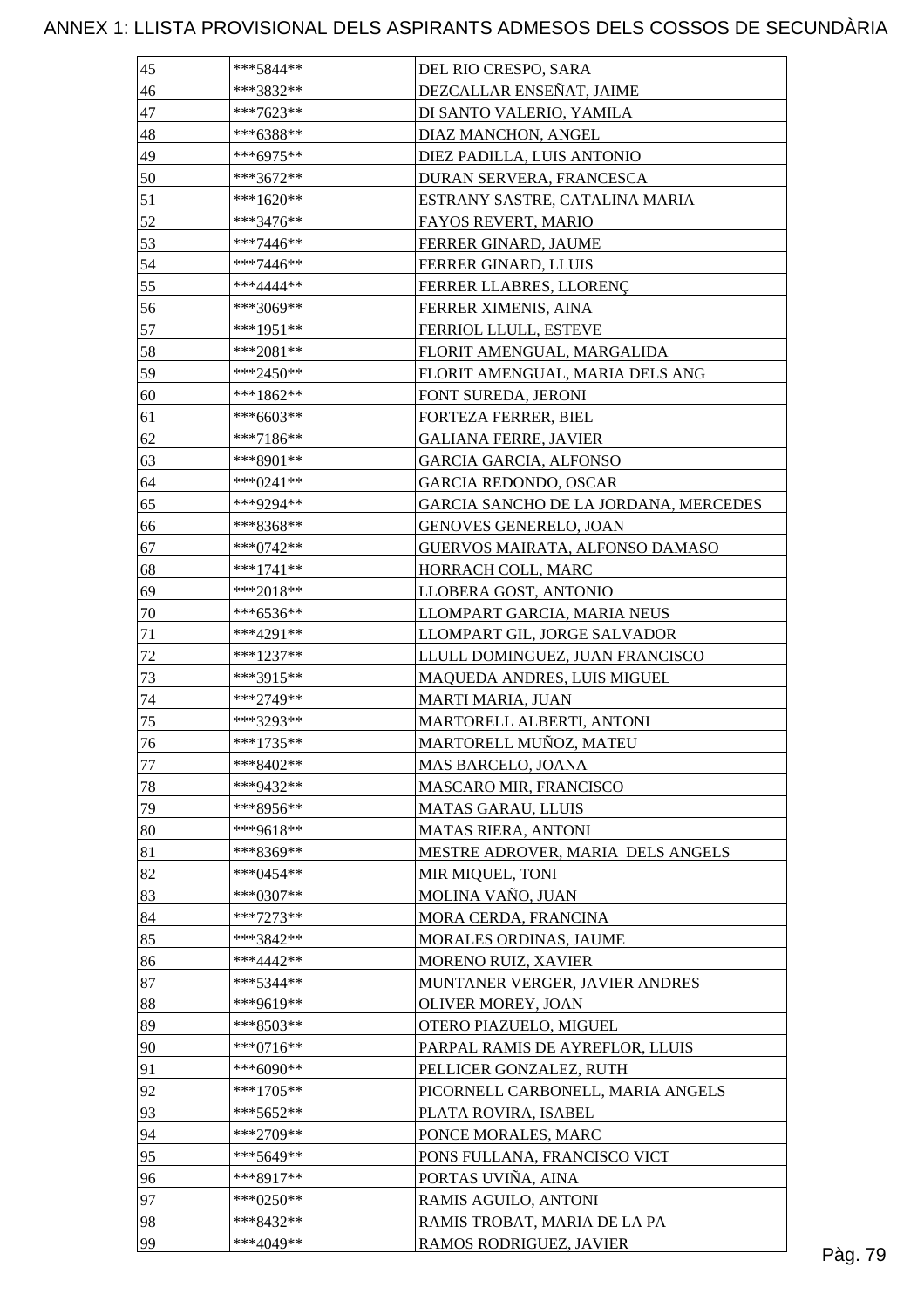### ANNEX 1: LLISTA PROVISIONAL DELS ASPIRANTS ADMESOS DELS COSSOS DE SECUNDÀRIA

| 100 | ***3891**   | REIXAC ALAJARIN, OCTAVI          |
|-----|-------------|----------------------------------|
| 101 | ***4224**   | RIGO ESTELRICH, SEBASTIAN        |
| 102 | ***9472**   | ROIG ESPI, ROBERTO               |
| 103 | ***2372**   | ROSSELLO ANDREU, JOSEP           |
| 104 | ***4415**   | ROTGER PONS, JOAN                |
| 105 | ***0838**   | SAGRERA BAUZA, FRANCISCA         |
| 106 | ***9527**   | SALVA AGUILERA, BARTOMEU         |
| 107 | ***6569**   | SANCHEZ GUIJARRO, SERGIO         |
| 108 | ***9705**   | SANCHEZ MAS, FCO JAVIER          |
| 109 | ***1600**   | SEGUI PONS, SEBASTIA             |
| 110 | ***6498**   | SERRA LLOMPART, MIQUEL ANGEL     |
| 111 | ***8821**   | SERRA OLIVER, ELIONOR            |
| 112 | ***1863**   | SERVERA SANTANDREU, ANTONIO LUIS |
| 113 | ***5302**   | SITGES CASALS, ANTONIO           |
| 114 | ***9306**   | SUREDA SUREDA, MARIA             |
| 115 | ***2993**   | TAURA ALCAIDE, MONICA            |
| 116 | ***3985**   | TOMAS ALFONSO, DAVID FRANCISC    |
| 117 | ***9765**   | TORNILA CANALS, JORDI            |
| 118 | ***9734**   | TORRES FUSTER, SALVADOR          |
| 119 | ***4957**   | TROBAT SASTRE, JUAN              |
| 120 | ***2557**   | TUDURI COLL, JOAN                |
| 121 | ***1635**   | TUGORES ALOMAR, GABRIEL          |
| 122 | ***6209**   | TUGORES ROCA, JAUME              |
| 123 | ***1990**   | TUGORES SASTRE, FRANCISCO        |
| 124 | $***8151**$ | VALENTI AMENGUAL, JOAN           |
| 125 | ***4790**   | VALENZUELA VERDERA, EMILIO       |
| 126 | ***7124**   | <b>VALLE FONT, ANTONI JOSEP</b>  |
| 127 | ***4447**   | <b>VALLES PRAT, ESTER</b>        |
| 128 | ***0705**   | VELEZ PATIÑO, HERNAN DARIO       |
| 129 | ***7394**   | VERDEJO GUERRERO, MARIA DE LOS A |
| 130 | ***8095**   | VERDERA SUAU, ALBERT             |
| 131 | ***8095**   | VERDERA SUAU, MIQUEL             |
| 132 | ***3688**   | VILLAR LAZARO, HAMAL             |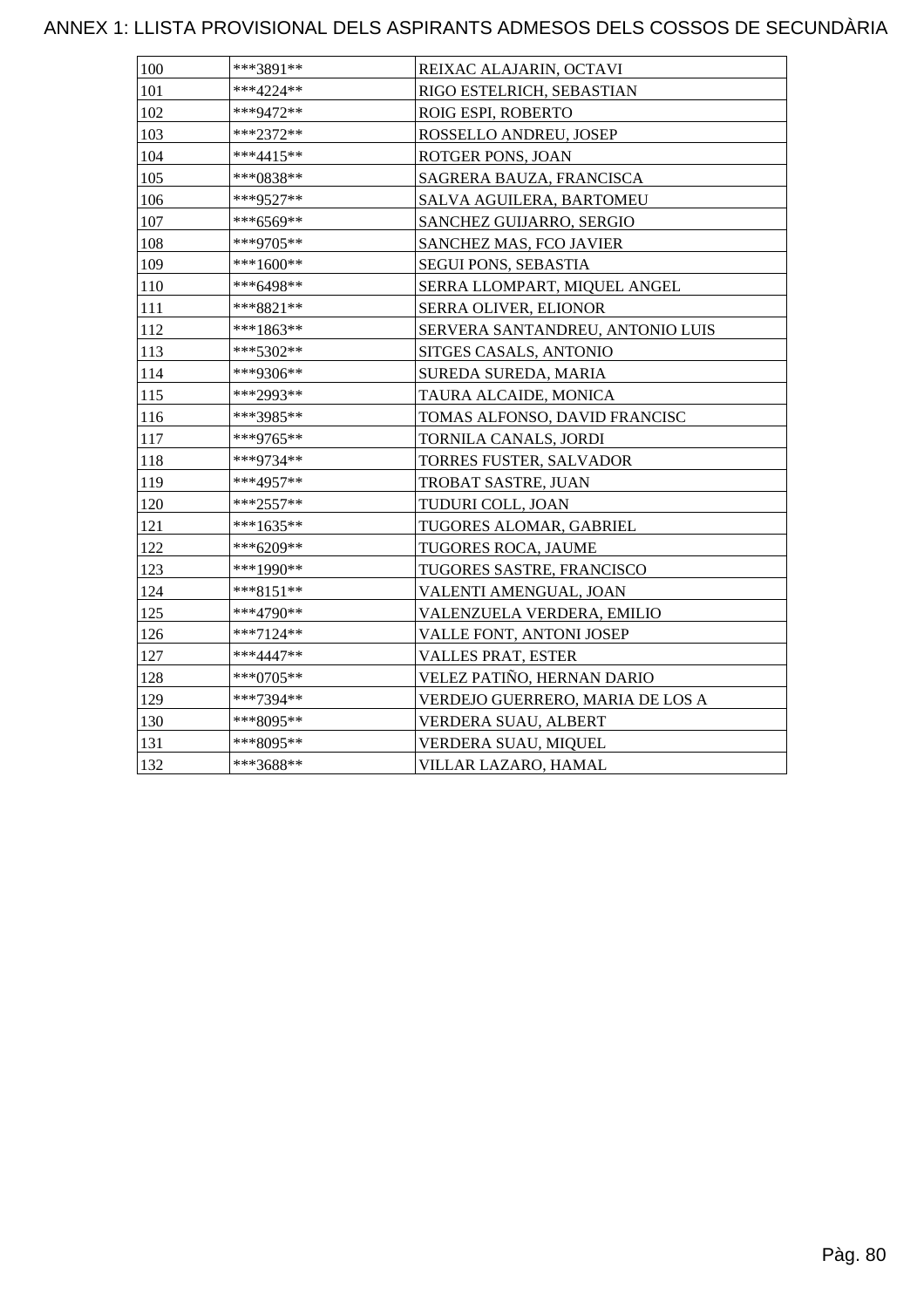# **Illa: MALLORCA Cos: 0590 - PROFESSORS D'ENSENYAMENT SECUNDARI<br>Especialitat: 017 - EDUCACIÓ FÍSICA**

| <b>NUM</b> | DNI              | VOM                                 |
|------------|------------------|-------------------------------------|
|            | ***?313**<br>--- | RAMIS.<br>ADA<br>M INMACUL<br>MUNAR |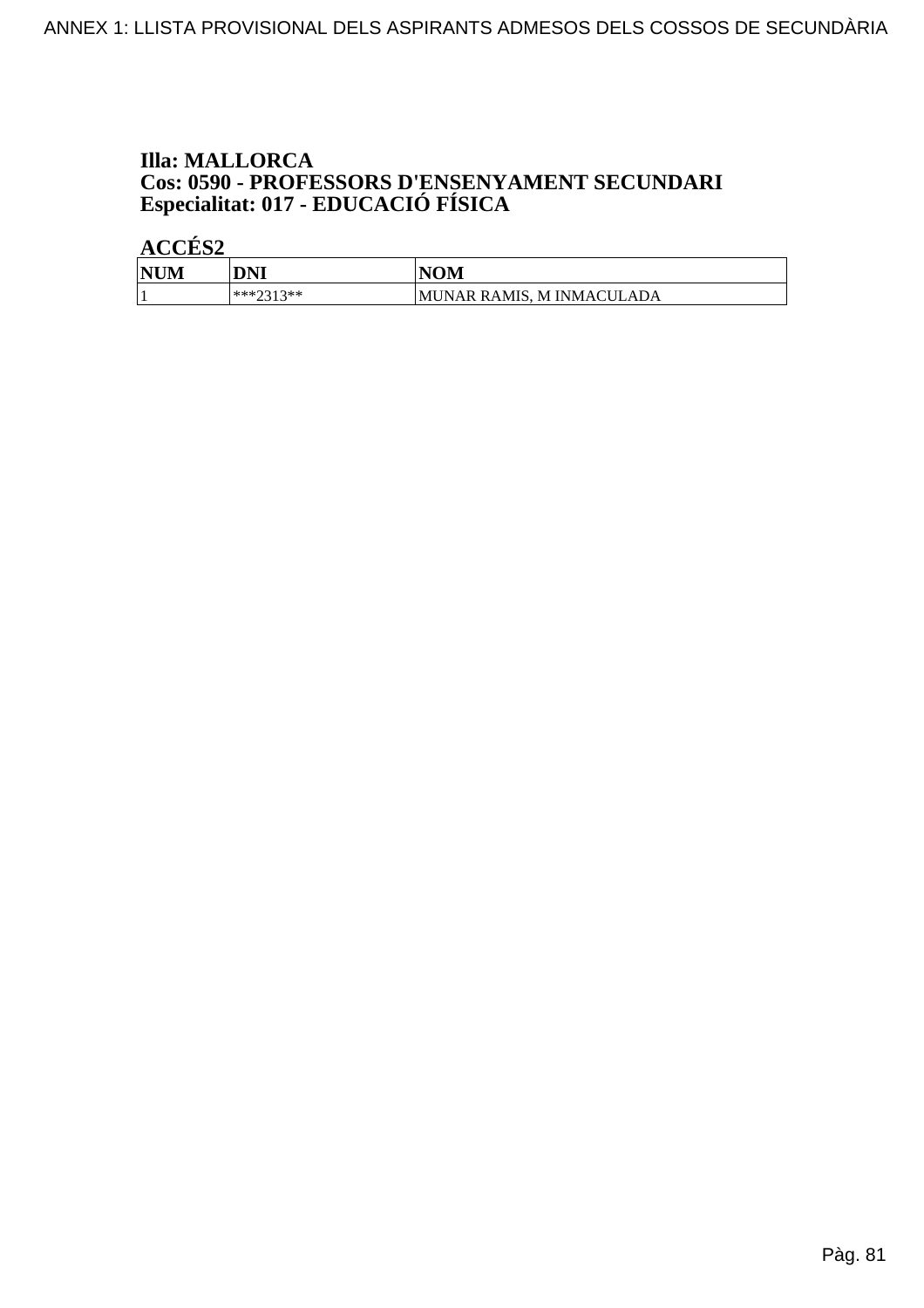# **Illa: MALLORCA Cos: 0590 - PROFESSORS D'ENSENYAMENT SECUNDARI<br>Especialitat: 017 - EDUCACIÓ FÍSICA**

| <b>NU</b><br>IМ | DNI         | VOM                         |
|-----------------|-------------|-----------------------------|
|                 | $***7967**$ | VARRO BERTOS, JAVIER<br>NA. |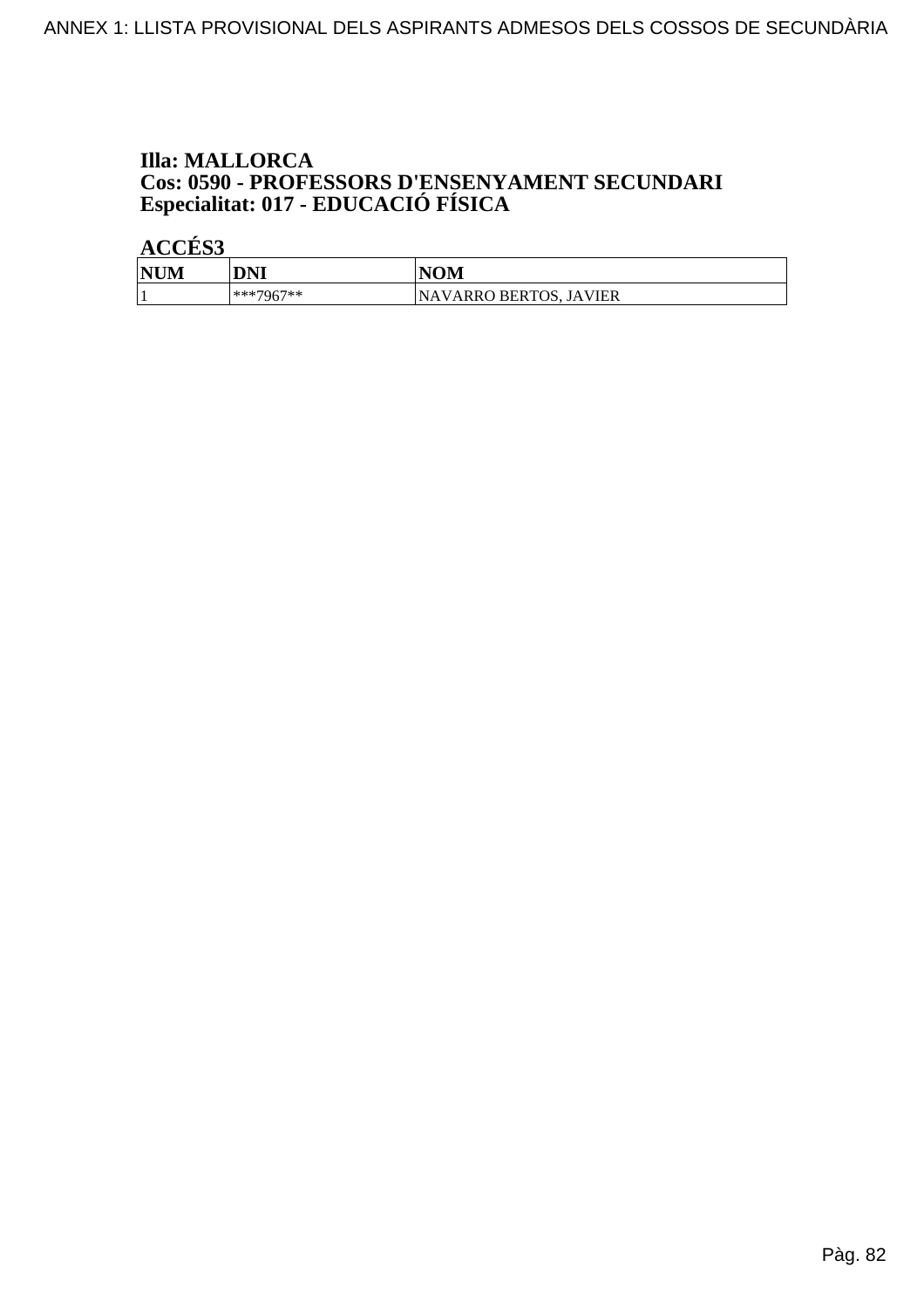# **Illa: MENORCA Cos: 0590 - PROFESSORS D'ENSENYAMENT SECUNDARI<br>Especialitat: 017 - EDUCACIÓ FÍSICA**

| <b>ACCÉS 1</b> |             |                                  |
|----------------|-------------|----------------------------------|
| $\bf NUM$      | <b>DNI</b>  | <b>NOM</b>                       |
|                | ***9793**   | AMELLER BARBER, JOAN             |
| $\overline{c}$ | ***6280**   | CANOVAS MAS, ESTEVE              |
| 3              | ***4412**   | CASASNOVAS BENEJAM, SARA         |
| 4              | $***4387**$ | FLORIT FLORIT, ANTONI            |
| 5              | ***4108**   | FRAGA PONS, ALBERT               |
| 6              | $***5625**$ | GARCIA FERNANDEZ, CRISTINA       |
| 7              | $***6740**$ | <b>GIJON GONZALEZ, GERMAN</b>    |
| 8              | ***3846**   | <b>JUANEDA SEGUI, AGUEDA</b>     |
| 9              | ***1000**   | MERCADAL MERCADAL, DAVID         |
| 10             | ***9728**   | PEINADO LLACER, ADA              |
| 11             | ***9080**   | PONS GUAL, ALFREDO               |
| 12             | $***4480**$ | <b>SALORD PONS, JOSEP IGNASI</b> |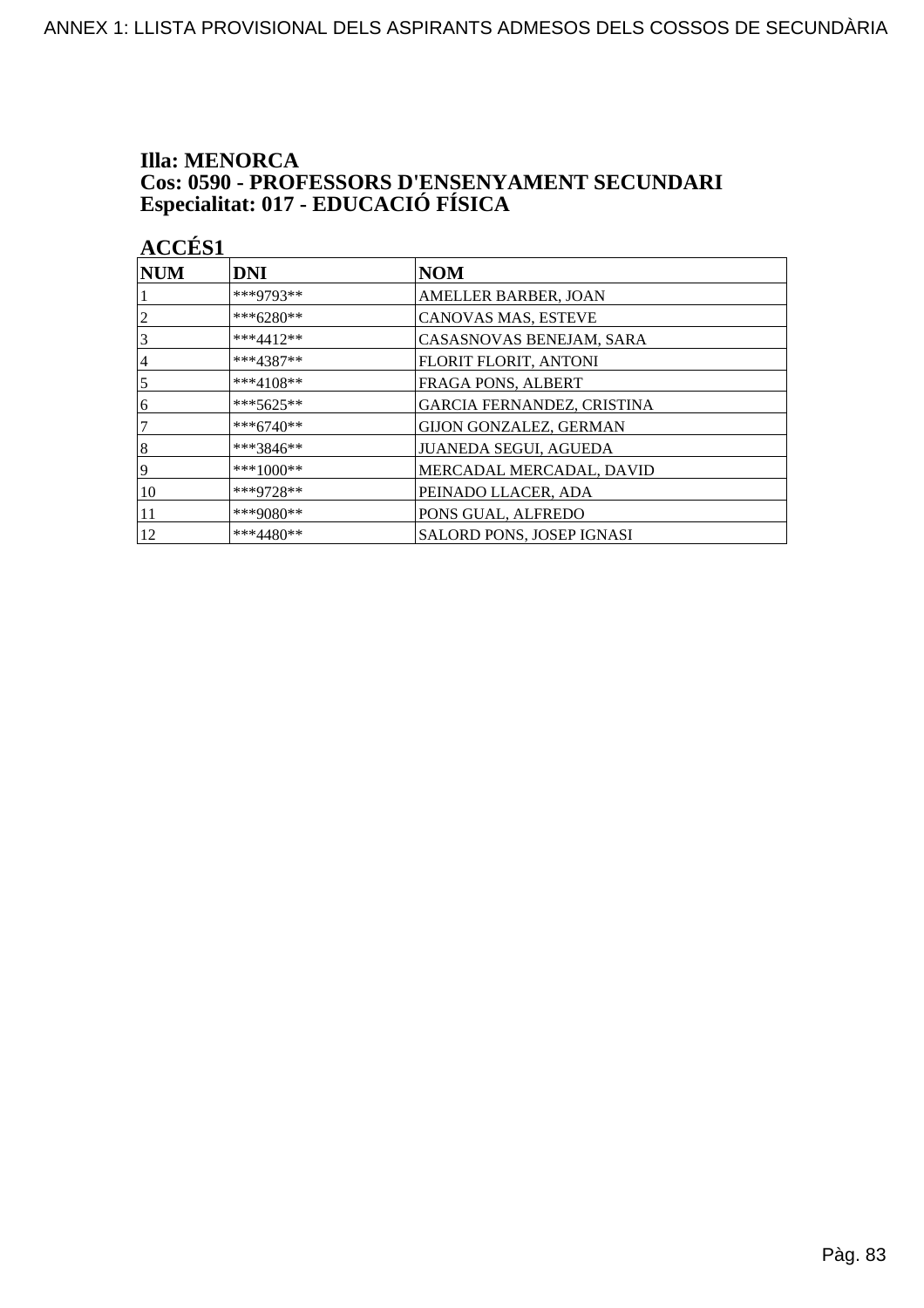#### **Illa: EIVISSA Cos: 0590 - PROFESSORS D'ENSENYAMENT SECUNDARI Especialitat: 017 - EDUCACIÓ FÍSICA**

| <b>ACCÉS 1</b> |             |                                   |
|----------------|-------------|-----------------------------------|
| <b>NUM</b>     | <b>DNI</b>  | <b>NOM</b>                        |
| 1              | ***0668**   | <b>AGUT CALDUCH, PAU</b>          |
| $\overline{c}$ | ***6838**   | ALFONSO ASENCIO, MANUEL           |
| 3              | ***3728**   | ALZAMORA DAMIANO, EDUARDO NICOLA  |
| $\overline{4}$ | ***2926**   | CRUZ JIMENEZ, MIGUEL              |
| 5              | ***5883**   | DOMINGUEZ GARCIA, TAMARA          |
| 6              | ***5099**   | FERRER GARCIA, MARIA CRISTINA     |
| 7              | ***2662**   | <b>GARCIA GARCIA, MIRIAM</b>      |
| $\bf 8$        | ***0408**   | <b>GUILLEM LOS SANTOS, JOSEP</b>  |
| 9              | ***5407**   | <b>IBAÑEZ CLIMENT, ALEX</b>       |
| 10             | ***5558**   | JANATI MUÑOA, OMAR TAREK          |
| 11             | ***9710**   | LEAL VIDAL, ALEJANDRO             |
| 12             | ***3524**   | MARIN BAUTISTA, MARCOS            |
| 13             | ***5364**   | MAROTO JIMENEZ, MARIA VANESA      |
| 14             | ***5281**   | MARTINEZ PALLAS, ANTONI           |
| 15             | ***4839**   | <b>MATEO FUERO, SERGIO</b>        |
| 16             | ***5300**   | MIELGO NICOLAS, LAURA             |
| 17             | ***8627**   | <b>MONTANER DOBON, NURIA</b>      |
| 18             | ***5267**   | NOVKOVIC RUBIO, BRUNO             |
| 19             | ***5192**   | PEREZ ORTIZ, SORAYA               |
| 20             | ***8066**   | PICORELLI SASTRE, DANIEL          |
| 21             | ***2281**   | RAGA GUILLEM, JESUS               |
| 22             | ***5320**   | RIBAS GARCIA, VICENT              |
| 23             | ***2328**   | RIZO MARTINEZ, CARLES             |
| 24             | ***2709**   | <b>RUBERT ISERTE, MAR</b>         |
| 25             | ***2412**   | SANCHEZ POMARES, BARBARA          |
| 26             | ***0578**   | TALAMANTES MARRAMA, ANDREA ISABEL |
| $27\,$         | ***9066**   | TEJEDOR CARRILLO, DANIEL          |
| 28             | ***5046**   | VICTORIA MARCO, VICTOR MANUEL     |
| 29             | $***0713**$ | WATSON COOKE, NICHOLAS JAMES      |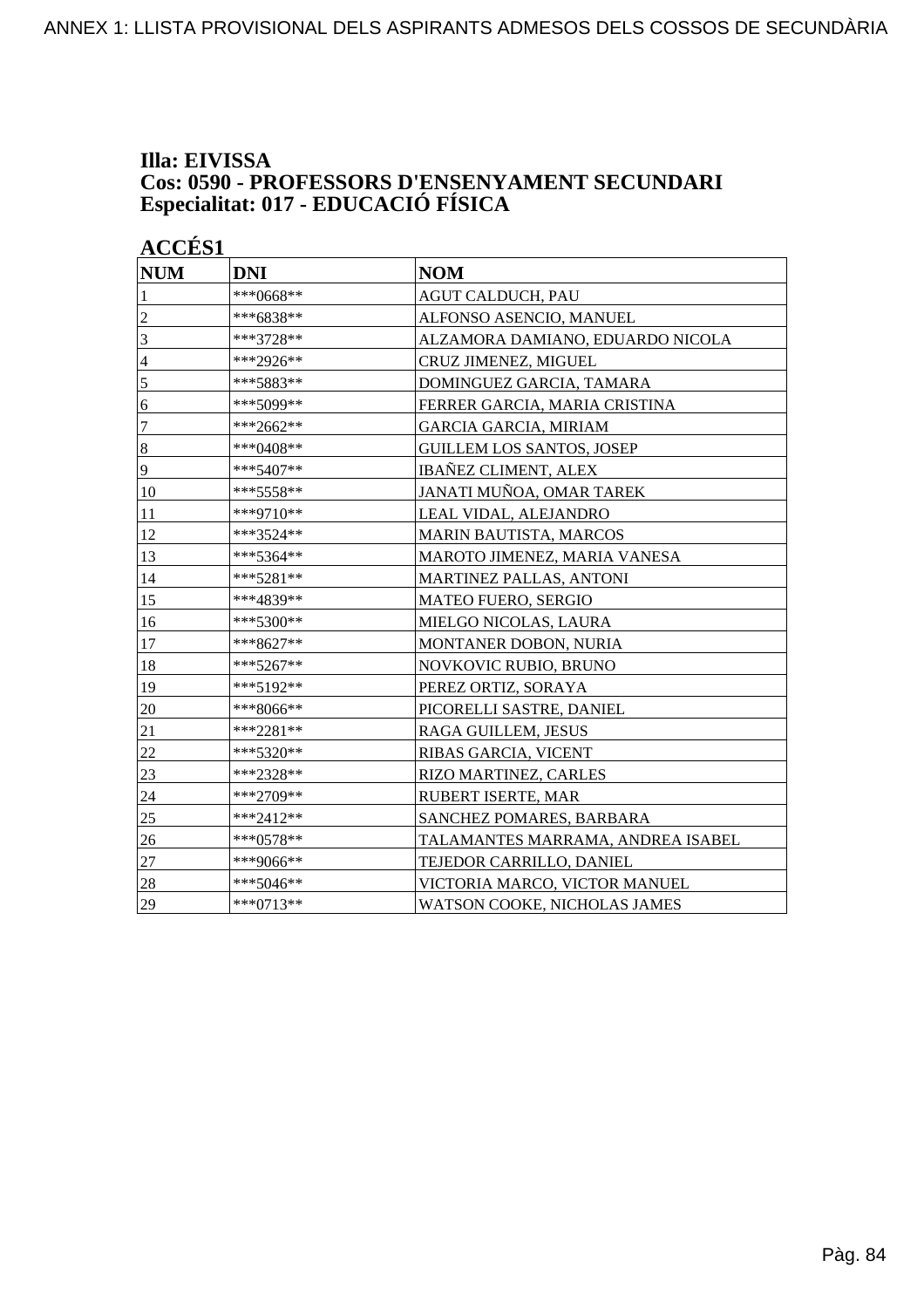#### **Illa: MALLORCA Cos: 0590 - PROFESSORS D'ENSENYAMENT SECUNDARI Especialitat: 018 - ORIENTACIÓ EDUCATIVA**

| <b>ACCÉS 1</b>   |             |                                  |
|------------------|-------------|----------------------------------|
| <b>NUM</b>       | <b>DNI</b>  | <b>NOM</b>                       |
| 1                | ***7902**   | ALEMANY GELABERT, CATALINA       |
| $\overline{c}$   | ***7040**   | ALOU SOLER, MAGDALENA            |
| 3                | ***0305**   | ALVAREZ FERNANDEZ, YOLANDA       |
| $\overline{4}$   | $***1846**$ | AMENGUAL BINIMELIS, MAGDALENA    |
| 5                | ***2061**   | AMENGUAL GALMES, MARIA ANTONIA   |
| 6                | ***2383**   | AMENGUAL VICENS, MARTA           |
| $\tau$           | ***8544**   | ARBONA ALBIÑANA, MARIA BEATRIU   |
| $\boldsymbol{8}$ | ***9009**   | BARCELO NICOLAU, ANA MARIA       |
| 9                | ***2318**   | BAUZA THORBRÜGGE, ESTEFANIA      |
| 10               | ***5883**   | <b>BELLIDO GARCIA, SONIA</b>     |
| 11               | ***3152**   | BENAVIDES ONIEVA, ARACELI        |
| 12               | ***1792**   | BENNASSAR MUNTANER, JUANA MARIA  |
| 13               | ***3745**   | BIBILONI PAYERAS, MARIA DEL MAR  |
| 14               | ***1265**   | BLESA SALOM, YOLANDA             |
| 15               | ***0432**   | <b>BONET BURGUERA, CATALINA</b>  |
| 16               | ***2440**   | BORDOY RIERA, MARGALIDA          |
| 17               | ***2527**   | <b>BOSCH FITZNER, IRMA</b>       |
| 18               | ***9853**   | BRONDO MONSERRAT, MARIA MAGDALEN |
| 19               | ***1235**   | BUENDIA SANCHEZ, NURIA VICENTA   |
| 20               | ***3676**   | CALDENTEY SALVA, CATALINA        |
| 21               | ***5446**   | CAMPOS MIRANDA, PATRICIA         |
| 22               | ***2676**   | CANYELLES DOLÇ, ROSA             |
| 23               | ***7379**   | CAÑAVATE SEGURADO, CARMEN        |
| 24               | ***7096**   | CAÑELLAS BAILON, LORENA          |
| 25               | ***2256**   | CAPO RIBOT, ANTONIA              |
| 26               | ***7651**   | CARDENAS FIOL, FRANCESCA         |
| 27               | ***0834**   | CASTRO LOPEZ, Mª JOSE            |
| 28               | ***1763**   | CIFRE REIG, MARIA CRISTINA       |
| 29               | ***3718**   | CLADERA BALLESTER, ROSA M.       |
| 30               | ***4223**   | CLAR AYARTE, JUANA               |
| 31               | ***2619**   | COLL CERDA, MARTA                |
| 32               | ***9922**   | CONCA PIJUAN, CARLA              |
| 33               | ***5602**   | <b>COSTA FERRER, ESTHER</b>      |
| 34               | ***5570**   | CRISTOBAL GONZALEZ, RAQUEL       |
| 35               | ***2922**   | CUART SINTES, MARIA ISABEL       |
| 36               | ***9923**   | DE LUELMO JAREÑO, ESTHER         |
| 37               | ***8127**   | DEL RIO CAMPAÑA, ANA Mª          |
| 38               | $***7408**$ | DEL RIO CLAR, MARIA              |
| 39               | ***0929**   | DURAN SOLIVELLAS, PAULA          |
| 40               | ***4732**   | ENSEÑAT MIGUEL, HELENA           |
| 41               | ***7199**   | ESTELRICH ESTADES, GABRIEL       |
| 42               | ***7587**   | ESTEVA SOBRINO, MARTA            |
| 43               | ***5975**   | FERRAGUT JAUME, CRISTINA         |
| 44               | ***4171**   | FERRER SALAS, ANTONIA MARIA      |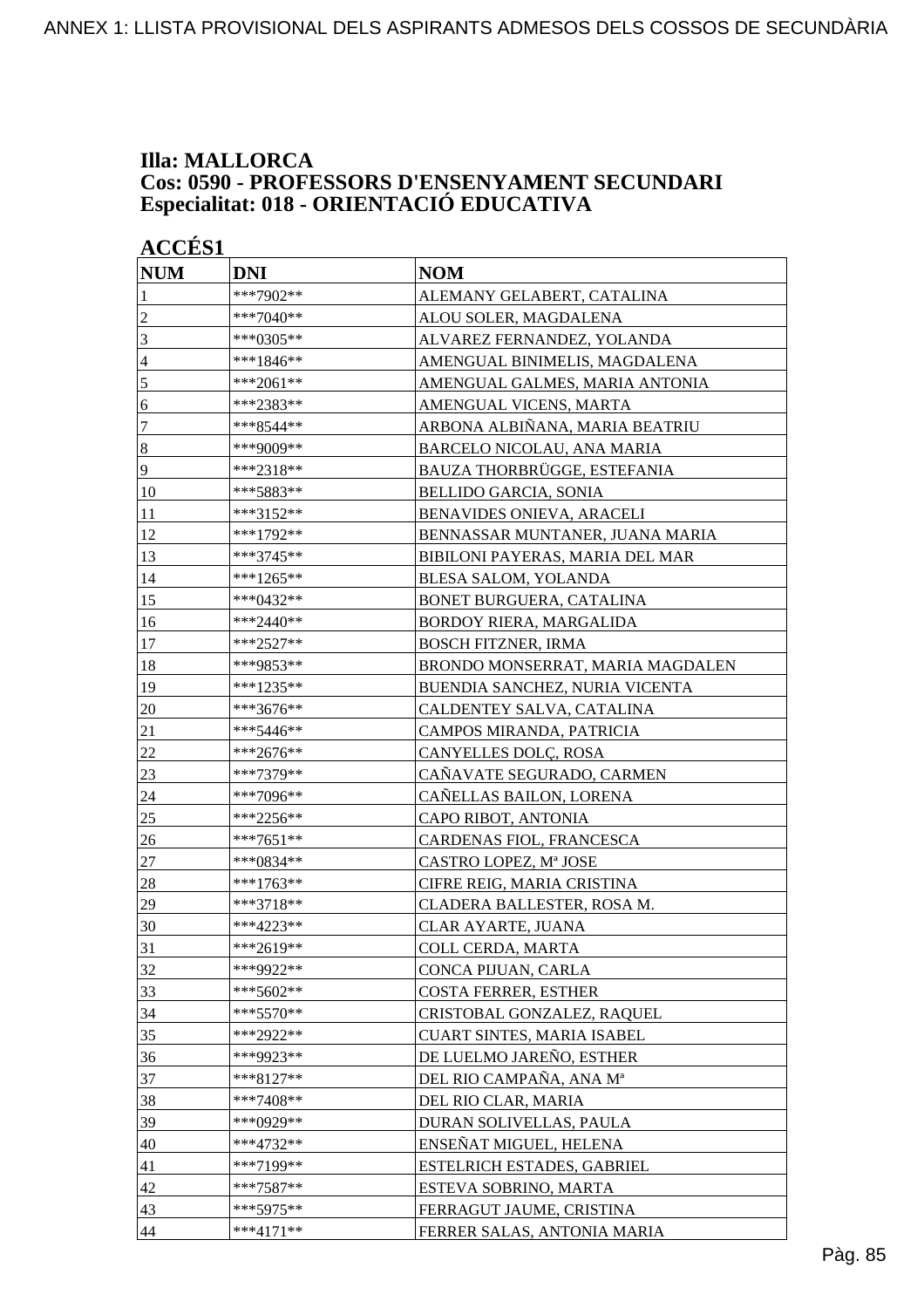### ANNEX 1: LLISTA PROVISIONAL DELS ASPIRANTS ADMESOS DELS COSSOS DE SECUNDÀRIA

| 45 | ***6666**   | FIOL BUSQUETS, ANTONIA                             |
|----|-------------|----------------------------------------------------|
| 46 | ***5112**   | FLAQUER ANTEROINEN, ADRIA                          |
| 47 | ***0484**   | FORTUNY LLAMBIAS, VERONICA                         |
| 48 | ***5811**   | FULLANA ABRINAS, CATALINA MARIA                    |
| 49 | ***6940**   | FULLANA DOMINGUEZ, ELOISA                          |
| 50 | ***3991**   | <b>GALMES GALMES, CRISTINA</b>                     |
| 51 | ***5178**   | GARCIA FERNANDEZ, MARIA ESTHER                     |
| 52 | ***4539**   | <b>GARCIA MERINO, ROSARIO</b>                      |
| 53 | ***8874**   | <b>GARCIA SALAS, GABRIEL</b>                       |
| 54 | ***5182**   | <b>GARCIA SASTRE, LAURA</b>                        |
| 55 | ***4114**   | <b>GARRIDO CANALS, CRISTINA</b>                    |
| 56 | ***5745**   | <b>GARRIGO HOMAR, ROSA MARIA</b>                   |
| 57 | ***6744**   | <b>GELABERT PERELLO, GABRIEL</b>                   |
| 58 | ***5487**   | GOMEZ GRACIA, ELENA REBECA                         |
| 59 | ***1615**   | GONZALEZ NADAL, MIGUEL ANGEL                       |
| 60 | ***1131**   | GONZALEZ REDONDO, SILVIA                           |
| 61 | $***3261**$ | HEVIA CAÑELLAS, ANA MARGARITA                      |
| 62 | ***6733**   | HORRACH ESTARELLAS, MARIA MAGDALENA                |
| 63 | ***2665**   | ISERN QUETGLAS, MAGDALENA                          |
| 64 | ***5199**   | JANER GELABERT, MIQUEL ANGEL                       |
| 65 | ***3608**   | JAUME SERRA, MARIA JOSEP                           |
| 66 | ***3699**   | <b>JULIA TUGORES, JOSEP ALEXANDR</b>               |
| 67 | ***9748**   | KIRCHHOFER CAÑELLAS, GLORIA                        |
| 68 | ***0510**   | LATORRE GONZALEZ, BEATRIZ                          |
| 69 | ***9397**   | LOPEZ ARROYO, MERCEDES                             |
| 70 | ***7453**   | LOPEZ ESTEVA, CARMEN                               |
| 71 | ***4014**   | LOPEZ GIL, PATRICIA                                |
| 72 | ***8595**   | LOPEZ MURRIA, LUIS                                 |
| 73 | ***9865**   | LOPEZ- URRUTIA BRAVO DE LAGUNA,<br><b>CAROLINA</b> |
| 74 | ***3934**   | LOZANO SERRA, ESTEFANIA                            |
| 75 | ***2021**   | MAIRATA BAUZA, MAGDALENA                           |
| 76 | ***0347**   | MAÑAS PICO, MARIA DEL CARMEN                       |
| 77 | ***0089**   | MARIN LOPEZ, RAFAEL JOSE                           |
| 78 | $***8504**$ | MAS FLORIT, JOSEP JAUME                            |
| 79 | ***8874**   | MAS TOUS, Mª DEL CARMEN                            |
| 80 | ***3900**   | MASCARO JUAN, AINA                                 |
| 81 | ***8740**   | MATAS SASTRE, CATALINA                             |
| 82 | ***0967**   | MATEU GELABERT, Mª MAGDALENA                       |
| 83 | ***1685**   | MESTRE NICOLAU, MARIA MAGDALEN                     |
| 84 | ***6919**   | MIR SANTOS, AINA                                   |
| 85 | ***3934**   | MORAGUES TUR, MARGARITA                            |
| 86 | $***4527**$ | MORELL LLITERAS, ADRIANA                           |
| 87 | ***5206**   | MOREY FERRIOL, CATALINA                            |
| 88 | ***1356**   | MORIANA DIAZ, VERONICA                             |
| 89 | ***3440**   | MORLA GARCIAS, MARIA MICAELA                       |
| 90 | ***3616**   | NADAL MORENO, MARGALIDA                            |
| 91 | ***4505**   | NAVARRO ROSSELLO, CRISTINA                         |
| 92 | ***9330**   | NICOLAU ORDINAS, RUT NOEMI                         |
| 93 | $***2247**$ | NOGUEIRA CRUZ, JUDITH                              |
| 94 | $***2317**$ | PALOU QUETGLAS, PEDRO                              |
| 95 | ***2645**   | PANIZA RODRIGUEZ, ANA BELEN                        |
| 96 | ***1907**   | PASCUAL MARTI, MARIA EUGENIA                       |
| 97 | ***6601**   | PERELLO TORRENS, M. ASSUMPTA                       |
| 98 | ***2436**   | PICO DURAN, MARIA BEL                              |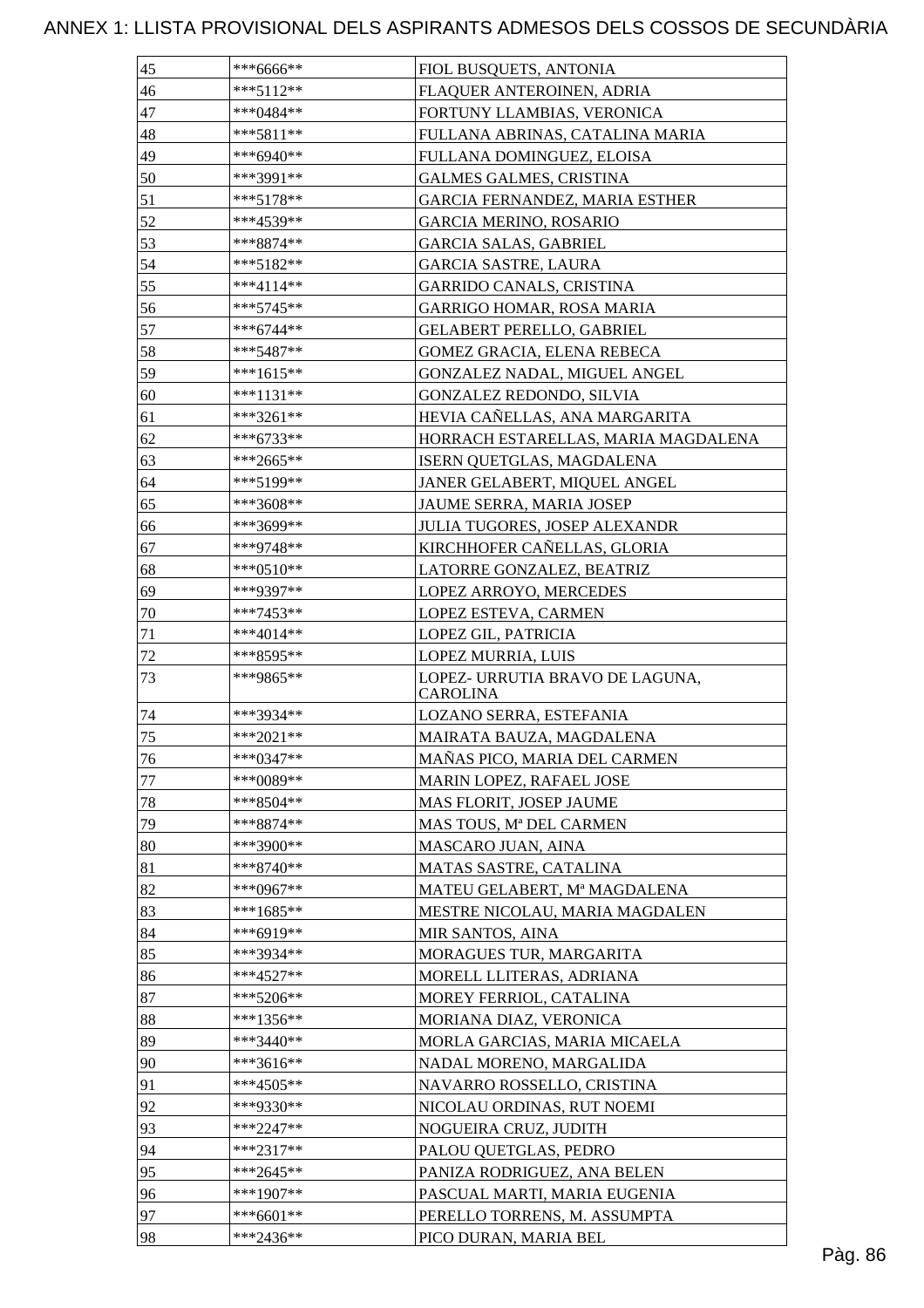### ANNEX 1: LLISTA PROVISIONAL DELS ASPIRANTS ADMESOS DELS COSSOS DE SECUNDÀRIA

| 99  | ***7205**   | PINTO FERRAGUT, MARIA DEL MAR     |
|-----|-------------|-----------------------------------|
| 100 | ***7789**   | PONS HORRACH, MARGALIDA           |
| 101 | ***1940**   | POU ADROVER, MIQUEL SEBASTI       |
| 102 | ***2464**   | PUIGSERVER SERVERA, MARGALIDA     |
| 103 | $***0153**$ | REYNES RAMIS, MARIA ROSA          |
| 104 | ***6221**   | RIBAS NUÑEZ, JUANA MARIA          |
| 105 | ***1987**   | RIBOT BINIMELIS, COLOMA           |
| 106 | ***0233**   | RIUTORT TUGORES, ANTONIA          |
| 107 | ***9936**   | RODRIGUEZ PEREZ, JOSEFINA         |
| 108 | $***5677**$ | ROMERO JIMENEZ, CRISTINA          |
| 109 | ***2268**   | RUBERT FRAU, CATALINA             |
| 110 | ***3822**   | SAEZ VERA, LEONOR                 |
| 111 | ***8864**   | SALAS OLIVER, MARTA               |
| 112 | ***7131**   | SALVA ROMARTINEZ, FRANCISCA       |
| 113 | ***1688**   | SANSO BARCELO, CATALINA           |
| 114 | ***9168**   | SANTMARTI ANGULO, PATRICIA        |
| 115 | $***0451**$ | SAORIN RODRIGUEZ, SANDRA          |
| 116 | ***5933**   | SERRA MARTIN, CARMEN              |
| 117 | ***3518**   | SIQUIER RABANEDO, BARTOMEU        |
| 118 | ***0780**   | SOLER RIGO, MARIA LLUISA          |
| 119 | ***7793**   | SOLER SOCIAS, MERCEDES            |
| 120 | ***1716**   | <b>SUAU FONT, MARIA</b>           |
| 121 | ***3657**   | SUREDA FONS, M.MAGDALENA          |
| 122 | ***6755**   | TERRASA CENDRA, MARIA TERESA      |
| 123 | ***7568**   | TOMAS MARTORELL, CATALINA FRANC   |
| 124 | ***4958**   | TOMAS OLIVARES, SANDRA            |
| 125 | ***4580**   | TUR MARTI, PATRICIA               |
| 126 | ***1720**   | URIBARRI CABANELLAS, M. ANGELS    |
| 127 | ***1553**   | VANRELL OLIVER, DAMIANA           |
| 128 | ***8188**   | VAQUER SERVERA, MARIA DELS ANGELS |
| 129 | ***1410**   | VAZQUEZ GONZALEZ, SERGIO RAMON    |
| 130 | ***3817**   | VELASCO LLODRA, FRANCISCA VICT    |
| 131 | ***1360**   | VERDERA ESCANDELL, NEUS           |
| 132 | ***2386**   | VICENS CLER, BARBARA              |
| 133 | $***7707**$ | VILLAGARCIA JOFRE, SEBASTIAN ALBE |
| 134 | ***0016**   | ZURRON SERVERA, CARLOS ADOLFO     |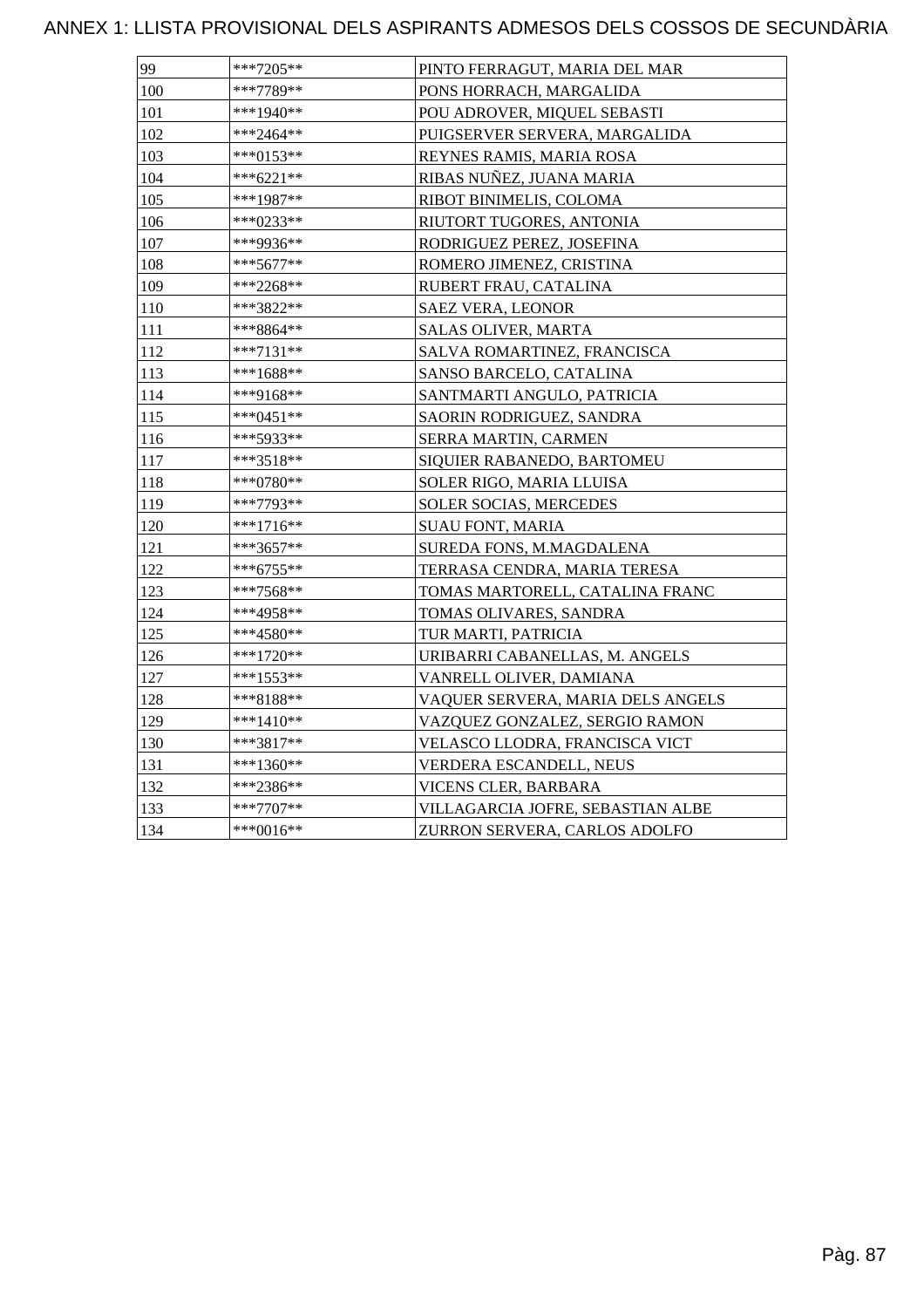## **Illa: MALLORCA Cos: 0590 - PROFESSORS D'ENSENYAMENT SECUNDARI<br>Especialitat: 018 - ORIENTACIÓ EDUCATIVA**

| <b>ACCÉS 3</b> |              |                                  |  |
|----------------|--------------|----------------------------------|--|
| $\bf NUM$      | <b>DNI</b>   | <b>NOM</b>                       |  |
|                | *** $0143**$ | DIAZ SANCHEZ, MARIA DEL PILAR    |  |
| 2              | $***6512**$  | ESTRANY VIDAL, CATALINA          |  |
| 3              | $***8251**$  | FERNANDEZ ROMERO, MARIA CLAUDIA  |  |
| 4              | ***3662**    | HUGUET GUILLEN, SILVIA           |  |
| 5              | ***3532**    | LOPEZ ROCA, NURIA                |  |
| 6              | $***8976**$  | LOPEZ TOMAS, AGUSTINA ROSA       |  |
| 7              | $***3577**$  | MENESES CAMINA, M. DEL MAR       |  |
| 8              | ***1600**    | MULET ALCOVER, Mª ESPERANÇA      |  |
| 9              | $***4175**$  | OBRADOR HINAREJOS, MARIA VICENTA |  |
| 10             | ***1507**    | PEREZ RODRIGUEZ, JOAQUIN         |  |
|                | ***2846**    | RIERA TARONGI, LAIA              |  |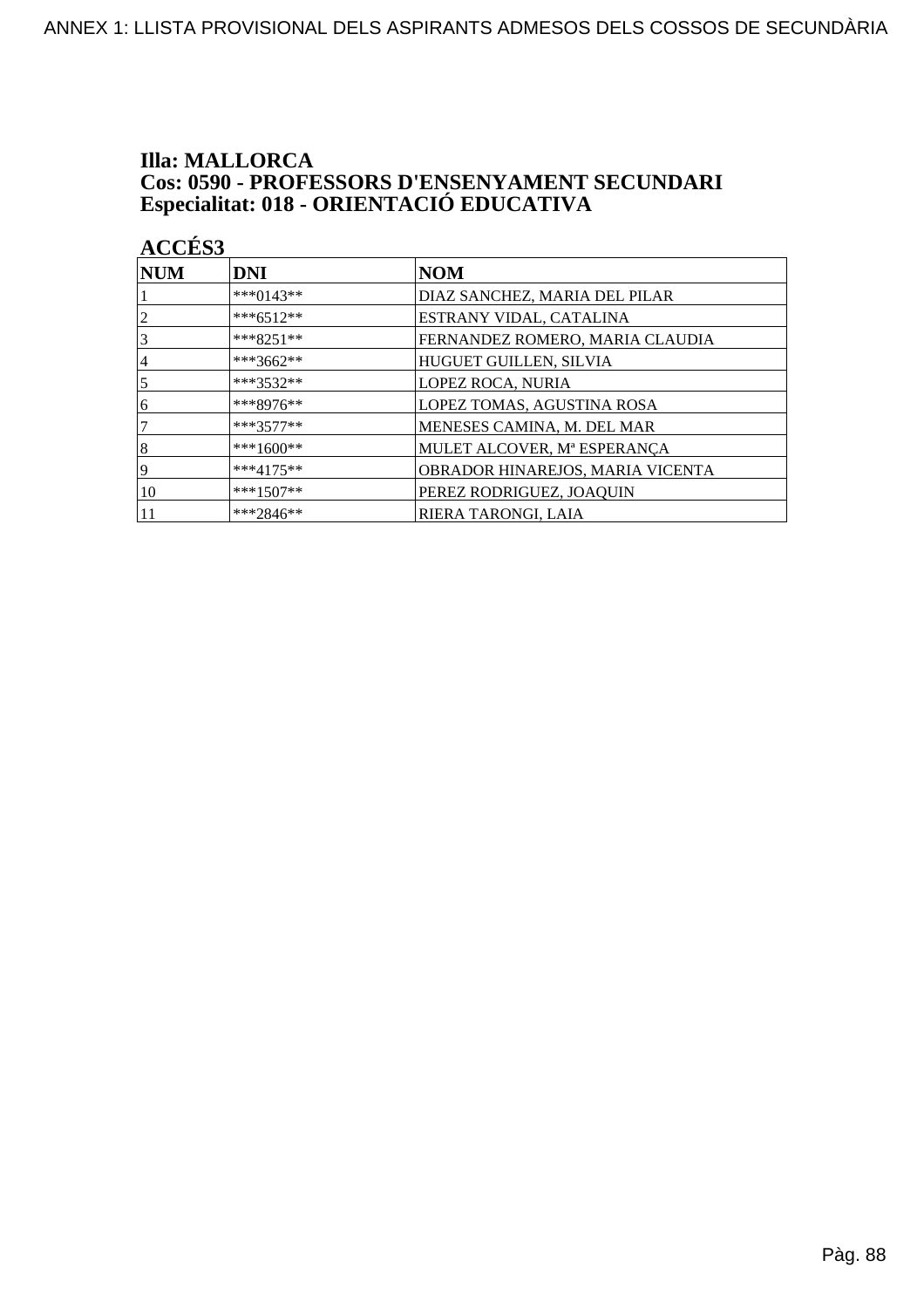## **Illa: MENORCA Cos: 0590 - PROFESSORS D'ENSENYAMENT SECUNDARI<br>Especialitat: 018 - ORIENTACIÓ EDUCATIVA**

| <b>ACCÉS 1</b> |             |                               |
|----------------|-------------|-------------------------------|
| <b>NUM</b>     | <b>DNI</b>  | <b>NOM</b>                    |
|                | ***6898**   | AGRAMUNT ARNAU, SARA          |
| $\overline{c}$ | ***4184**   | ALVAREZ RIERA, CARMEN         |
| 3              | ***2615**   | DE LLANOS VILLALONGA, ANDREA  |
| $\overline{4}$ | ***4163**   | DIAZ MORALES, CAROLINA        |
| 5              | ***1226**   | DOMINGUEZ JUANICO, RAFAEL     |
| 6              | ***1242**   | <b>GOMIS ESPINOSA, RAQUEL</b> |
| $\overline{7}$ | $***1293**$ | HUGUET PONS, NURIA            |
| $\vert 8$      | ***1117**   | IZQUIERDO GALEOTE, LORENA     |
| $\overline{9}$ | ***4129**   | LORENTE TALTAVULL, RITA       |
| 10             | ***5829**   | MARTINEZ TEBAS, SUSANA        |
| 11             | ***0487**   | MASREAL MASCARO, MARIA ROSA   |
| 12             | ***4886**   | NEGRETE TALTAVULL, CLARA      |
| 13             | $***4243**$ | RIQUELME COLL, SANDRA         |
| 14             | ***0782**   | SUAREZ CAMPS, SANDRA          |
| 15             | ***1088**   | TORAL SALES, FRANCISCA        |
| 16             | ***4093**   | TRUYOL VIVO, LAURA            |
| 17             | ***8702**   | VALERO CORTES, EVA Mª         |
| 18             | ***2671**   | VICH RAMIREZ, ELENA           |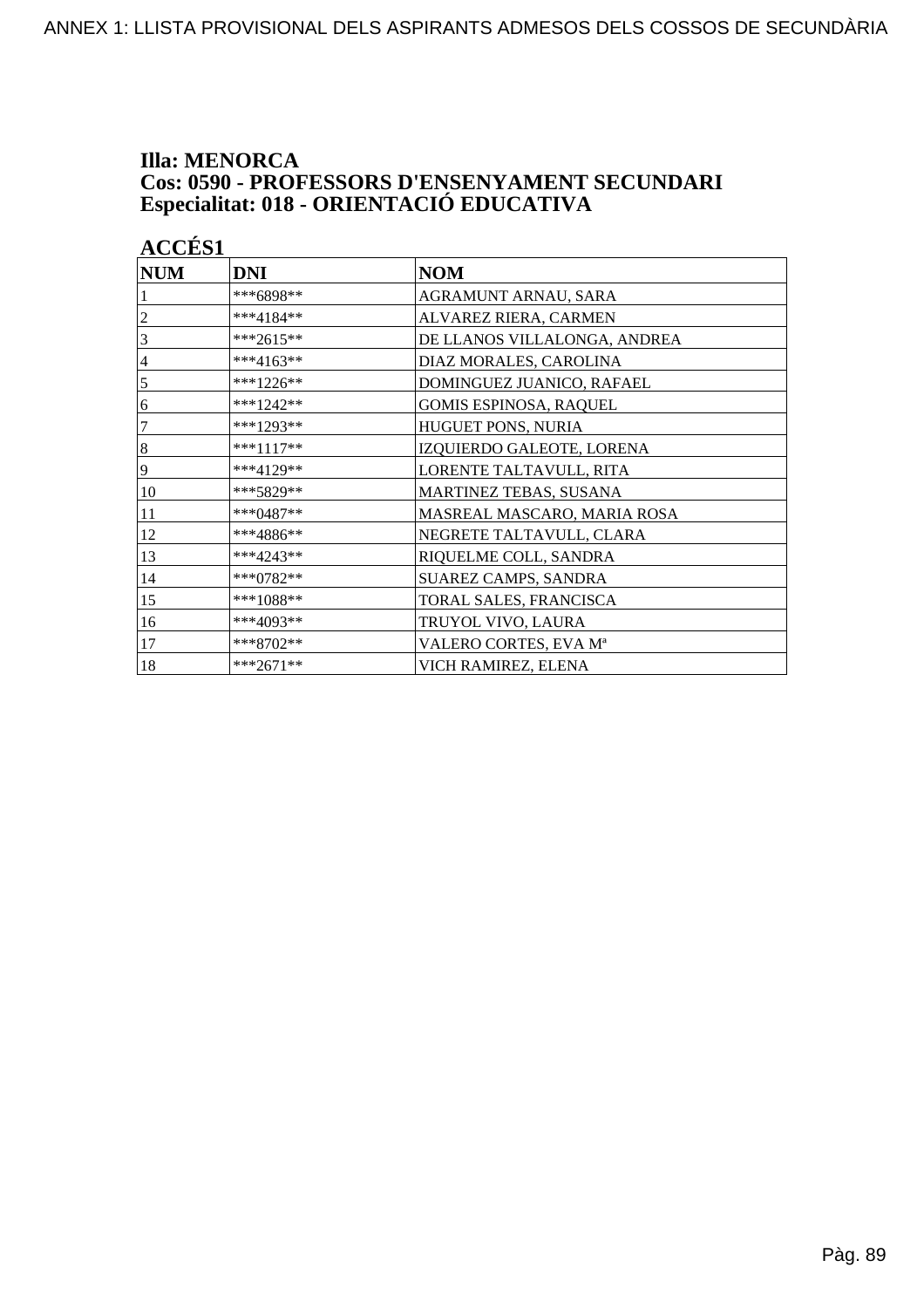#### **Illa: EIVISSA Cos: 0590 - PROFESSORS D'ENSENYAMENT SECUNDARI Especialitat: 018 - ORIENTACIÓ EDUCATIVA**

|                | <b>ACCÉS 1</b> |                                    |  |
|----------------|----------------|------------------------------------|--|
| <b>NUM</b>     | <b>DNI</b>     | <b>NOM</b>                         |  |
|                | ***2367**      | BONET COSANO, MARTA                |  |
| 2              | $***5680**$    | CANO RODRIGUEZ, MARINA             |  |
| 3              | ***5463**      | GARCIA TRASOBARES, PATRICIA        |  |
| $\overline{4}$ | ***4428**      | HERRAN ALONSO, MARTA               |  |
| 5              | $***5108**$    | LAZARO CALVENTOS, RAUL             |  |
| 6              | ***5305**      | LOPEZ HERBERT, LUIS ANTONIO        |  |
| 7              | ***7996**      | LOZANO MAÑEZ, VICENTE JESUS        |  |
| $\,8\,$        | ***0359**      | LUIS RODRIGUEZ, PERE               |  |
| 9              | ***5910**      | MARI SANCHEZ, ROSA MARIA           |  |
| 10             | $***5518**$    | MELENDEZ GUERAU DE ARELLANO, SONIA |  |
| 11             | *** 5542**     | ORTIZ SOLA, LAURA                  |  |
| 12             | ***5852**      | PALLAS MIRALLES, ANA MARIA         |  |
| 13             | ***5369**      | REIG GASO, M. CARMEN               |  |
| 14             | $***5142**$    | RIERA MOLINA, NATALIA              |  |
| 15             | ***7316**      | ROJAS MOLINERO, ROCIO              |  |
| 16             | ***5196**      | ROMERO PICO, ANA MARINA            |  |
| 17             | ***0901**      | ROSSELLO GIMENEZ, SANDRA           |  |
| 18             | ***5276**      | RUIZ CALDERA, CAROLINA             |  |
| 19             | ***5903**      | SANCHEZ BUENAVIDA, FRANCISCO       |  |
| $20\,$         | $***5179**$    | TORREBLANCA MARTIN, BEATRIZ        |  |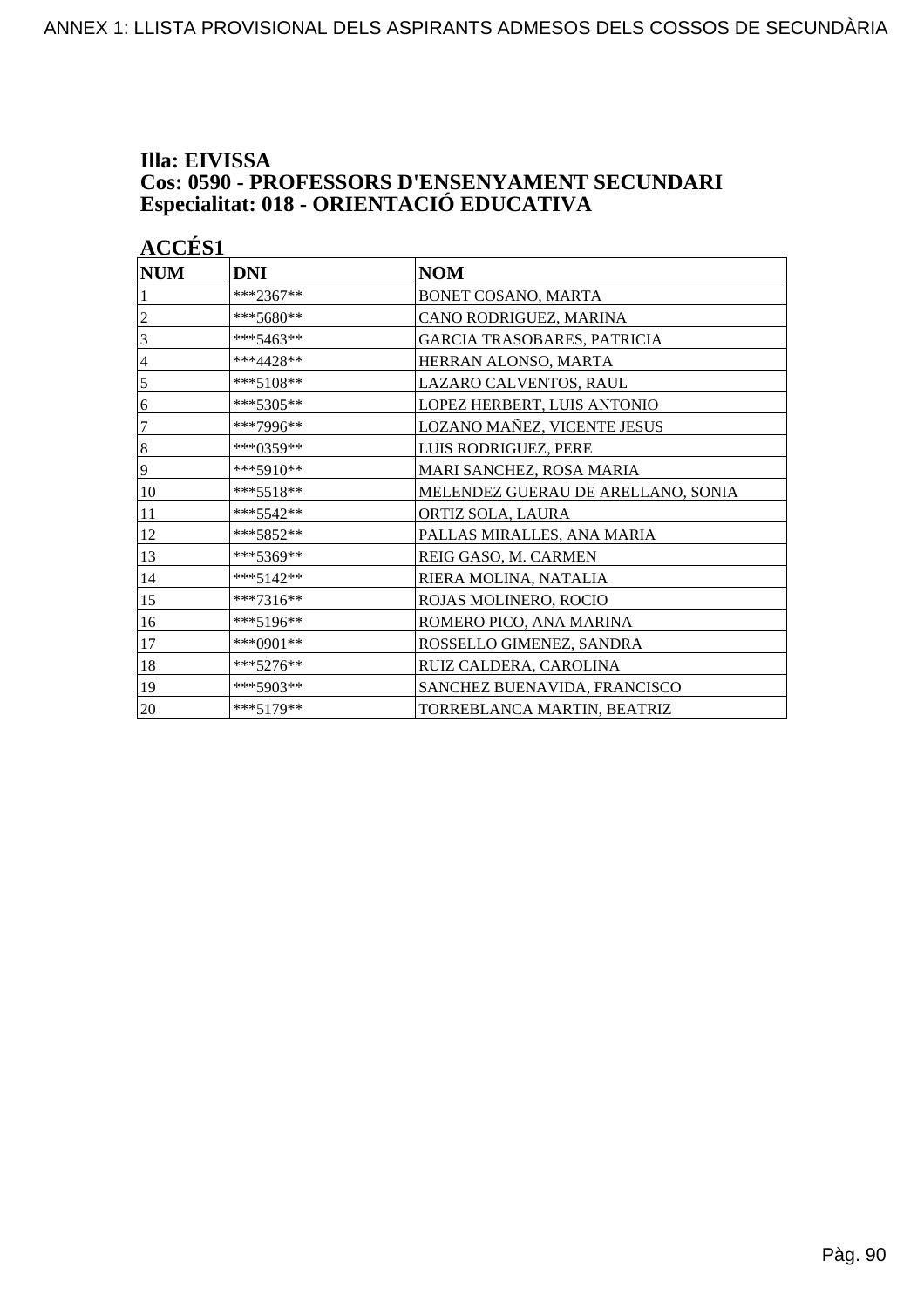## Illa: EIVISSA **Cos: 0590 - PROFESSORS D'ENSENYAMENT SECUNDARI<br>Especialitat: 018 - ORIENTACIÓ EDUCATIVA**

| <b>NUM</b> | DNI         | NOM                         |
|------------|-------------|-----------------------------|
|            | ***6009**   | BORRAS BUENO, MARIA SANDRA  |
|            | $***5085**$ | <b>ICOSTA COSTA, SABINA</b> |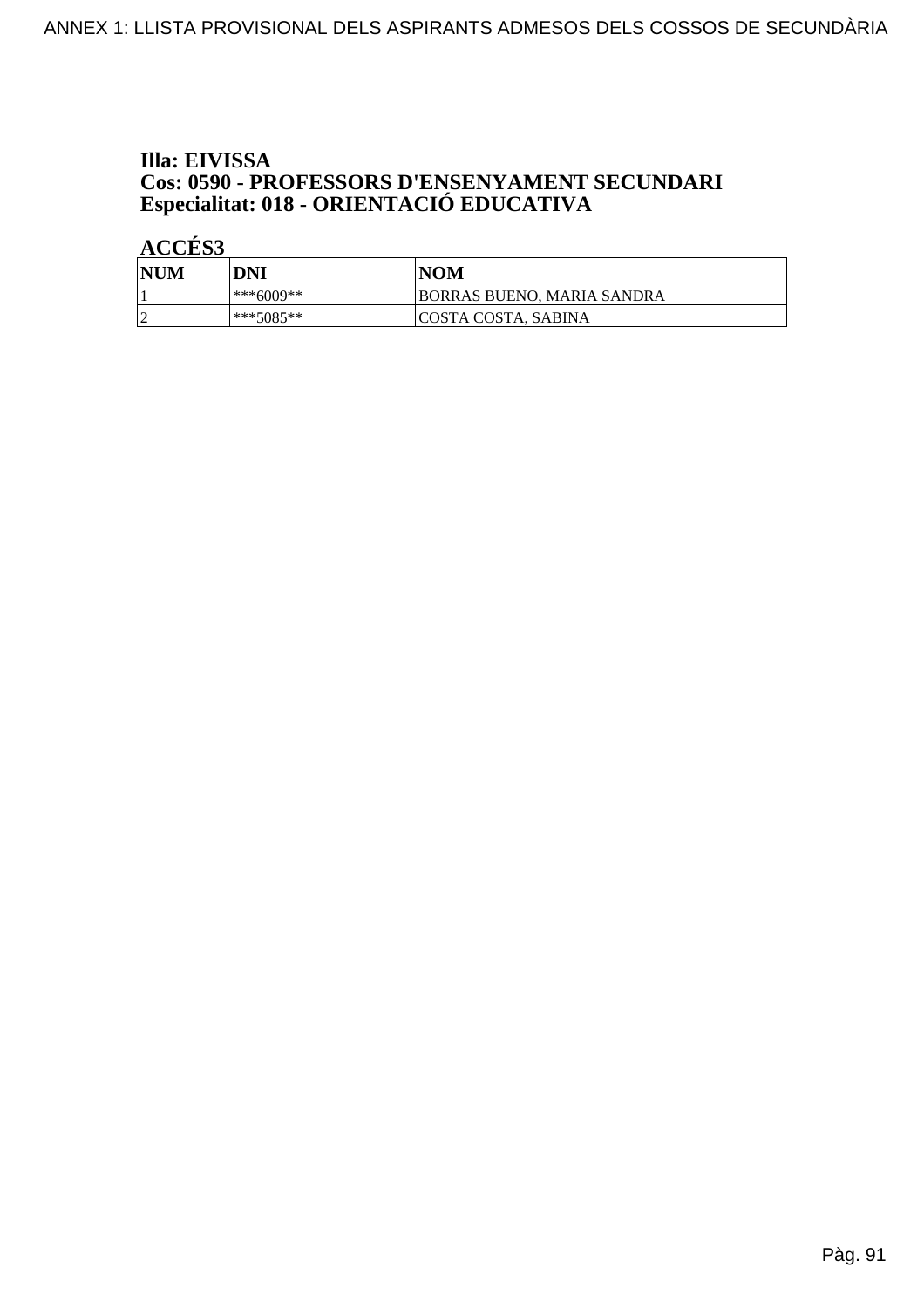## **Illa: FORMENTERA Cos: 0590 - PROFESSORS D'ENSENYAMENT SECUNDARI<br>Especialitat: 018 - ORIENTACIÓ EDUCATIVA**

| <b>INUM</b> | DNI         | NOM                          |
|-------------|-------------|------------------------------|
|             | $***2113**$ | LLULL SALOM, MARGALIDA       |
|             | $***5605**$ | REDONDO FERRER, CARMELO      |
|             | $***5865**$ | REY FERRER, MONICA           |
| 4           | $***6808**$ | RIPOLL NICOLAU, MIGUEL ANGEL |
|             | $***5762**$ | YERN TORRES, NAIKA           |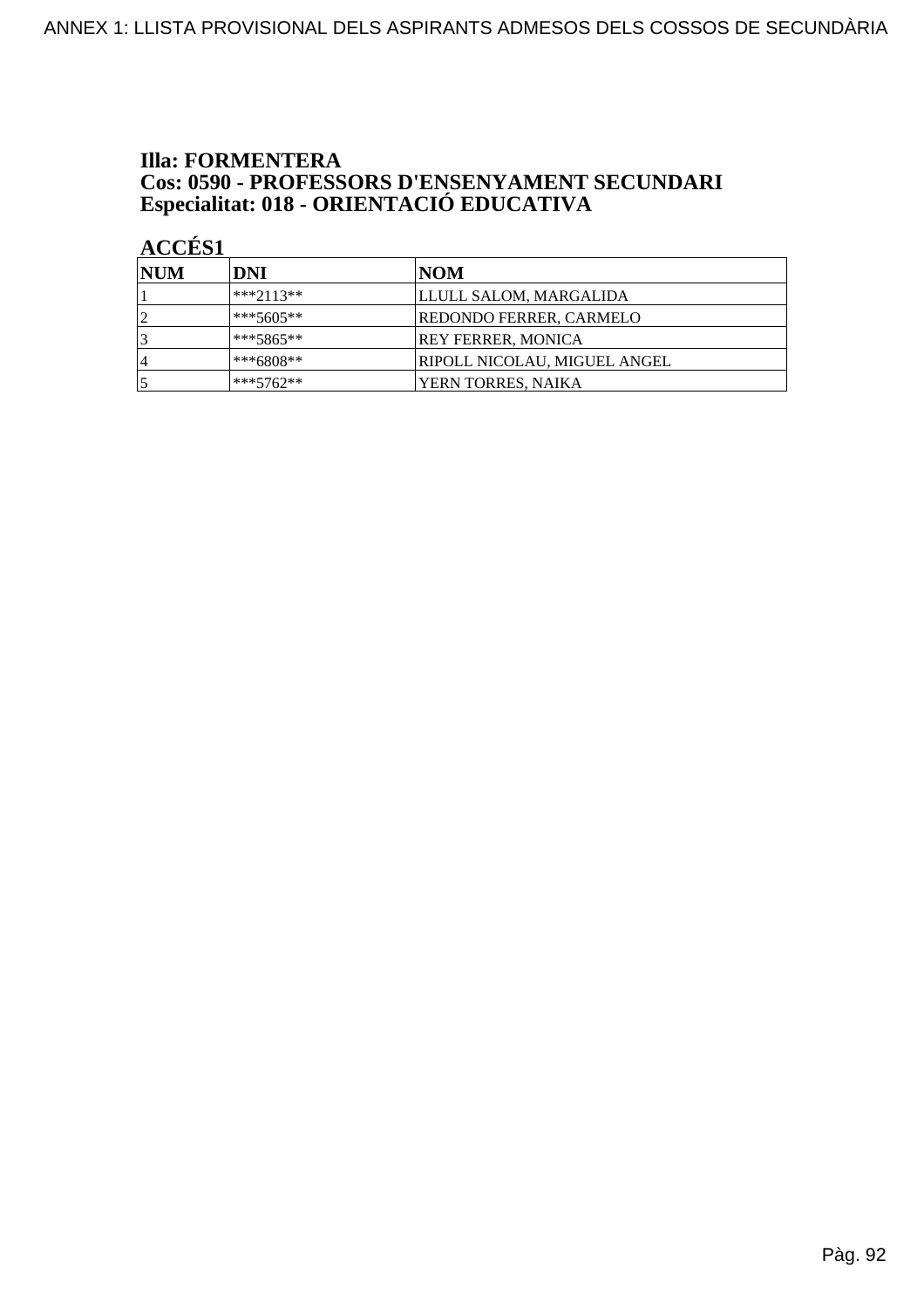# **Illa: MALLORCA Cos: 0590 - PROFESSORS D'ENSENYAMENT SECUNDARI<br>Especialitat: 019 - TECNOLOGIA**

| <b>ACCÉS 1</b>   |             |                                   |
|------------------|-------------|-----------------------------------|
| <b>NUM</b>       | <b>DNI</b>  | <b>NOM</b>                        |
| 1                | ***4124**   | ADROVER OBRADOR, SIMON            |
| $\overline{2}$   | ***7611**   | AGUILERA SERRANO, DANIEL          |
| 3                | ***2273**   | AGUILO LOPEZ, Mª INES             |
| $\overline{4}$   | ***1636**   | AMENGUAL COLL, GABRIEL            |
| 5                | ***4416**   | BARBERAN LLOPIS, JUAN MANUEL      |
| 6                | ***0060**   | <b>BARDAJI CUSO, JORGE</b>        |
| $\boldsymbol{7}$ | ***7245**   | BERNAUS MIR, MARIA ELISABET       |
| $\bf 8$          | ***7395**   | BESTARD FERRER, MARTA             |
| 9                | ***8497**   | <b>BILBAO BATIZ, IKER</b>         |
| 10               | ***0092**   | CABANILLAS BRAVO, MARIA ISABEL    |
| 11               | ***2962**   | CALVO RIGO, GABRIEL               |
| 12               | ***9600**   | CAMACHO BELENGUER, CRISTINA       |
| 13               | ***8979**   | <b>CAMBRON MARTINEZ, LUIS</b>     |
| 14               | ***0748**   | CANAVES LLOBERA, PERE JOSEP       |
| 15               | ***1761**   | <b>CUNI FERNANDEZ, OSCAR</b>      |
| 16               | ***7585**   | DEL CANTO TORRES, ALBERTO         |
| 17               | ***1188**   | FIDALGO ROSSELLO, MIGUEL ANGEL    |
| 18               | ***2082**   | FURIO MAS, MARIA DEL ORET         |
| 19               | ***7153**   | <b>GAMUNDI RAMON, MARTA</b>       |
| 20               | ***6280**   | <b>GARAU SINTES, AGNES</b>        |
| 21               | ***4903**   | GARCIA ORTIZ, RAUL                |
| 22               | ***4244**   | <b>GARI GALMES, VICENÇ</b>        |
| 23               | ***4488**   | <b>GELABERT BOTELLA, JOAN</b>     |
| 24               | ***7766**   | GIRALDO PEREIRA, JUAN ANTONIO     |
| 25               | ***1883**   | <b>GOMEZ ABALOS, ELENA</b>        |
| 26               | ***3550**   | GONZALEZ BURGUERA, JAUME          |
| $27\,$           | ***2132**   | <b>IBERNON GIL, AURELIA</b>       |
| 28               | ***7762**   | LLULL GILET, JUAN                 |
| 29               | ***4241**   | LOPEZ MARTI, M DEL MAR            |
| 30               | ***1950**   | MALONDA MENA, FRANCESC XAVIE      |
| 31               | $***1778**$ | MARTORELL MORANTA, MAGDALENA      |
| 32               | $***3441**$ | MATAMOROS MARQUEZ, CRISTINA       |
| 33               | ***1696**   | MIR MORELL, LLORENÇ               |
| 34               | ***0102**   | MORENO NAVARRO, MARIA             |
| 35               | ***5499**   | MOSCARDO SAEZ, JOSE               |
| 36               | ***6346**   | MUÑOZ MOLL, MARIA DEL MAR         |
| 37               | ***2319**   | NADAL MOLL, RAFEL                 |
| 38               | ***8273**   | NAVARRO ESCRIBANO, MARIA DEL PILA |
| 39               | ***3564**   | NOGUERA VICH, JOAN                |
| 40               | ***0245**   | PALOU CALDENTEY, ALBERT           |
| 41               | ***3425**   | PAYERAS VALLESPIR, JOSE ANTONIO   |
| 42               | ***0545**   | PEREZ LOPEZ, ANTONIO M            |
| 43               | ***5765**   | PERIS GONZALEZ, VALENTIN          |
| 44               | ***6685**   | PIZA GARI, AMADOR JUAN            |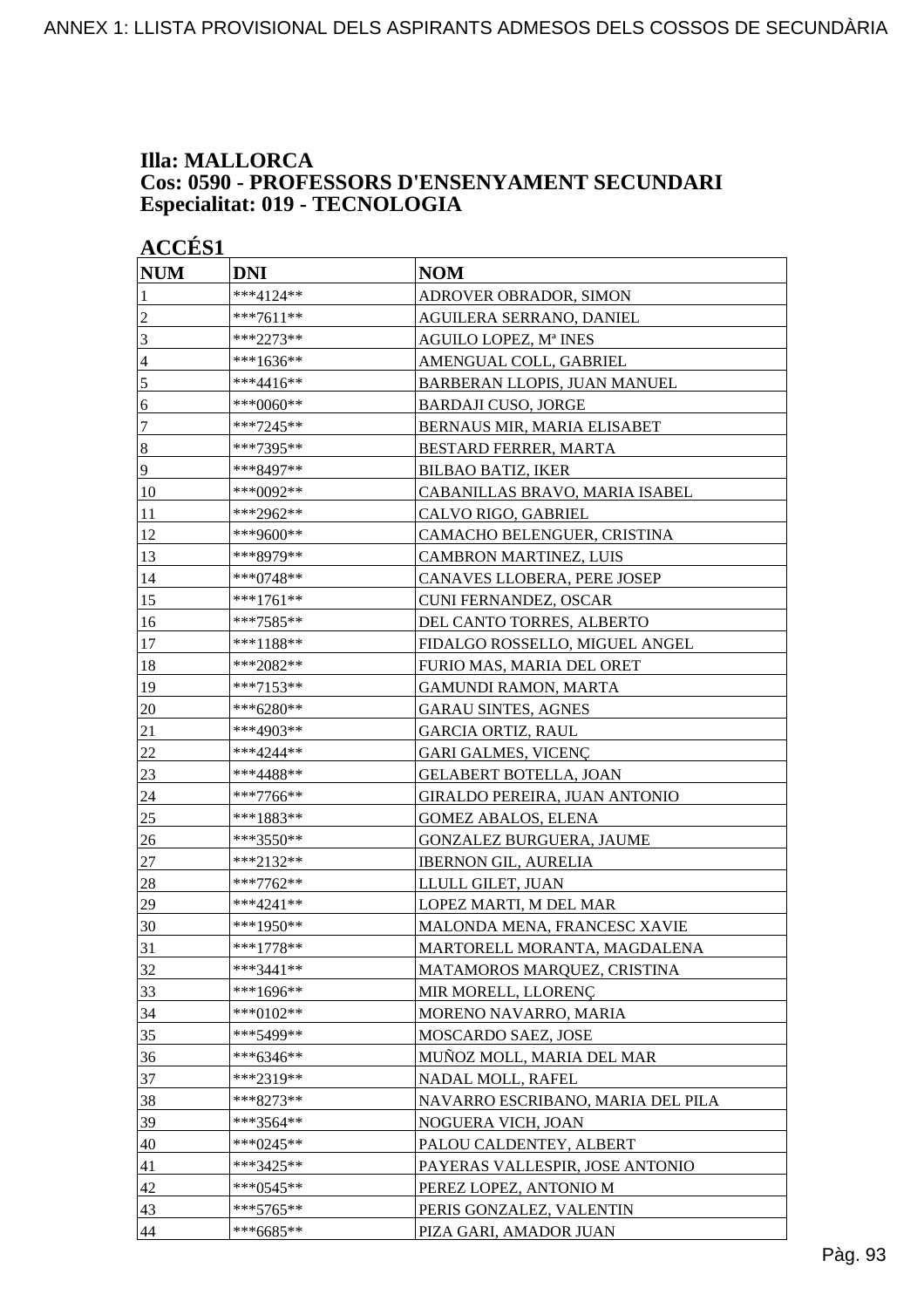### ANNEX 1: LLISTA PROVISIONAL DELS ASPIRANTS ADMESOS DELS COSSOS DE SECUNDÀRIA

| ***5805**   | PONS ALEMAN, KATIXA             |
|-------------|---------------------------------|
| $***1488**$ | PRADOS CHISVERT, Mª ROSA        |
| $***2261**$ | QUETGLAS MATEU, MIQUEL          |
| ***6228**   | REQUENA VICH, ENRIQUE           |
| $***5297**$ | RODRIGUEZ CAAMAÑO, SARA         |
| ***4809**   | ROSSELLO ESPASES, PERE MIQUEL   |
| ***0239**   | RULLAN RIPOLL, RAMON JUAN       |
| ***2652**   | SANMARTIN GIMENO, PEDRO         |
| $***1131**$ | SASTRE MANERA, GUILLEM          |
| $***3760**$ | SERVERA CATALA, MARGALIDA       |
| ***1945**   | SERVERA MAIMO, MAGDALENA        |
| ***8635**   | TABERNER FERRER, MIQUEL         |
| ***8373**   | TOMAS HERRAEZ, EROS FRANCISCO   |
| ***3880**   | VALLES RAMIS, AINA              |
| ***1318**   | VALLES RAMIS, MATIAS            |
| ***0658**   | VALLS GRADAILLE, DANIEL         |
| ***9011**   | VALLS SLOOTJES, ELENA           |
| ***2588**   | VAZQUEZ HERNANDEZ, FCO DE BORJA |
| $***4916**$ | VIEDMA VIEDMA, LAZARO           |
| ***5856**   | VILLEN DE ARRIBAS, ANA BELEN    |
|             |                                 |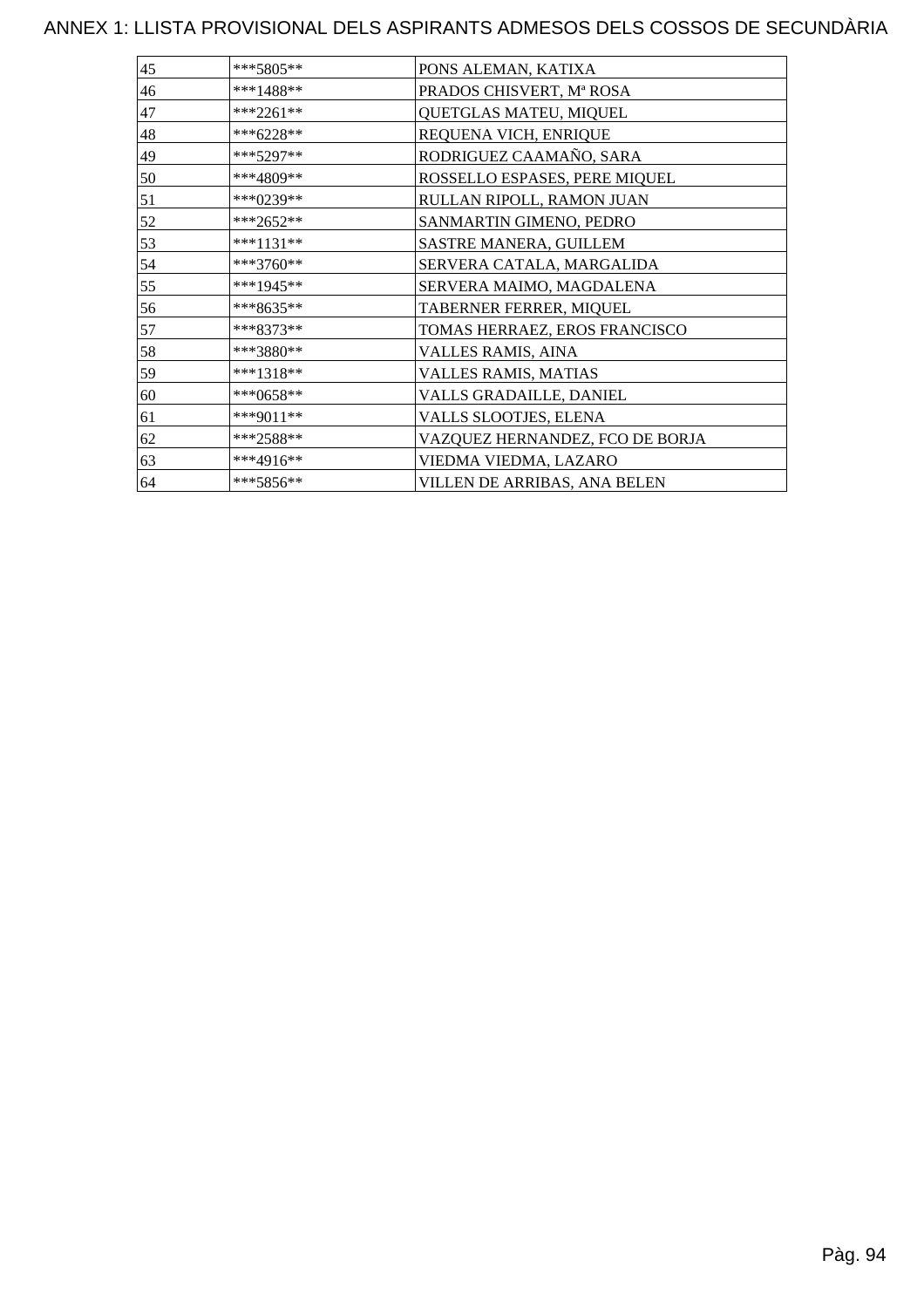# **Illa: MALLORCA Cos: 0590 - PROFESSORS D'ENSENYAMENT SECUNDARI<br>Especialitat: 019 - TECNOLOGIA**

| <b>NUM</b> | DNI       | <b>NOM</b>                 |
|------------|-----------|----------------------------|
|            | ***?895** | AGUILO BOSCH, MARIA ANGELS |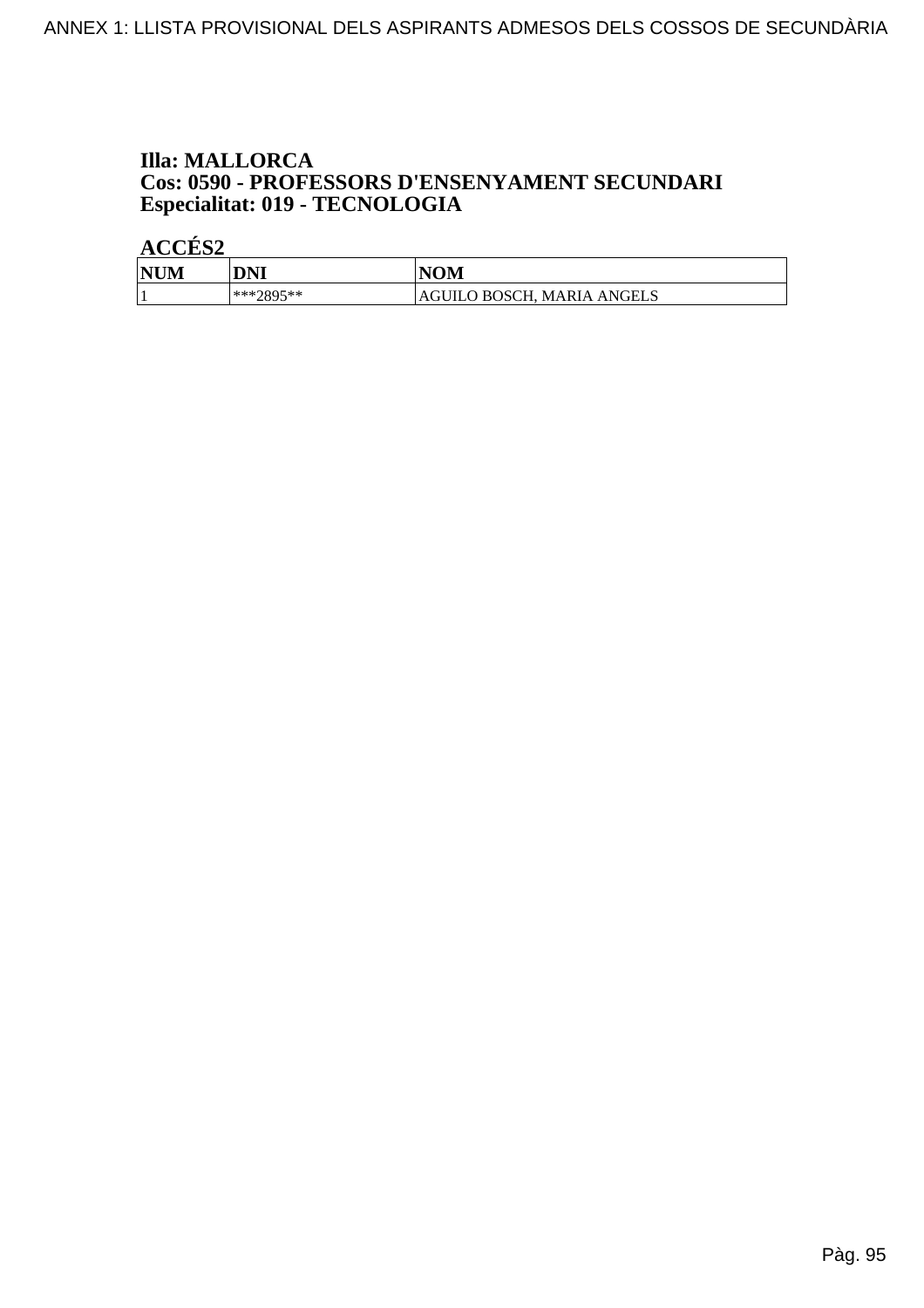#### **Illa: MENORCA** Cos: 0590 - PROFESSORS D'ENSENYAMENT SECUNDARI Especialitat: 019 - TECNOLOGIA

| NUM             | <b>DNI</b>   | <b>NOM</b>                     |
|-----------------|--------------|--------------------------------|
|                 | ***3695**    | ARGUIMBAU PONS, JAUME          |
| $\overline{2}$  | ***7063**    | <b>BRUALLA SEVILLA, SILVIA</b> |
| $\vert 3 \vert$ | $***4477**$  | CEREZO PECO, SANDRA            |
| 14              | $***1779**$  | DOMENGE PEREZ, FRANCESCA       |
| $\overline{5}$  | *** $0265**$ | FLORIT JUANEDA, FRANCINA       |
| 16              | $***8804**$  | LAFUENTE TARI, DIEGO JOAQUIN   |
| 17              | $***2536**$  | MARTINEZ PASCUAL, VANESA       |
| 8               | ***3693**    | <b>MOLL PONS, DAMIA</b>        |
| 19              | ***3739**    | <b>TORRES FANER, JESUS</b>     |
| 10              | $***4112**$  | TORRES MESQUIDA, JOSEP         |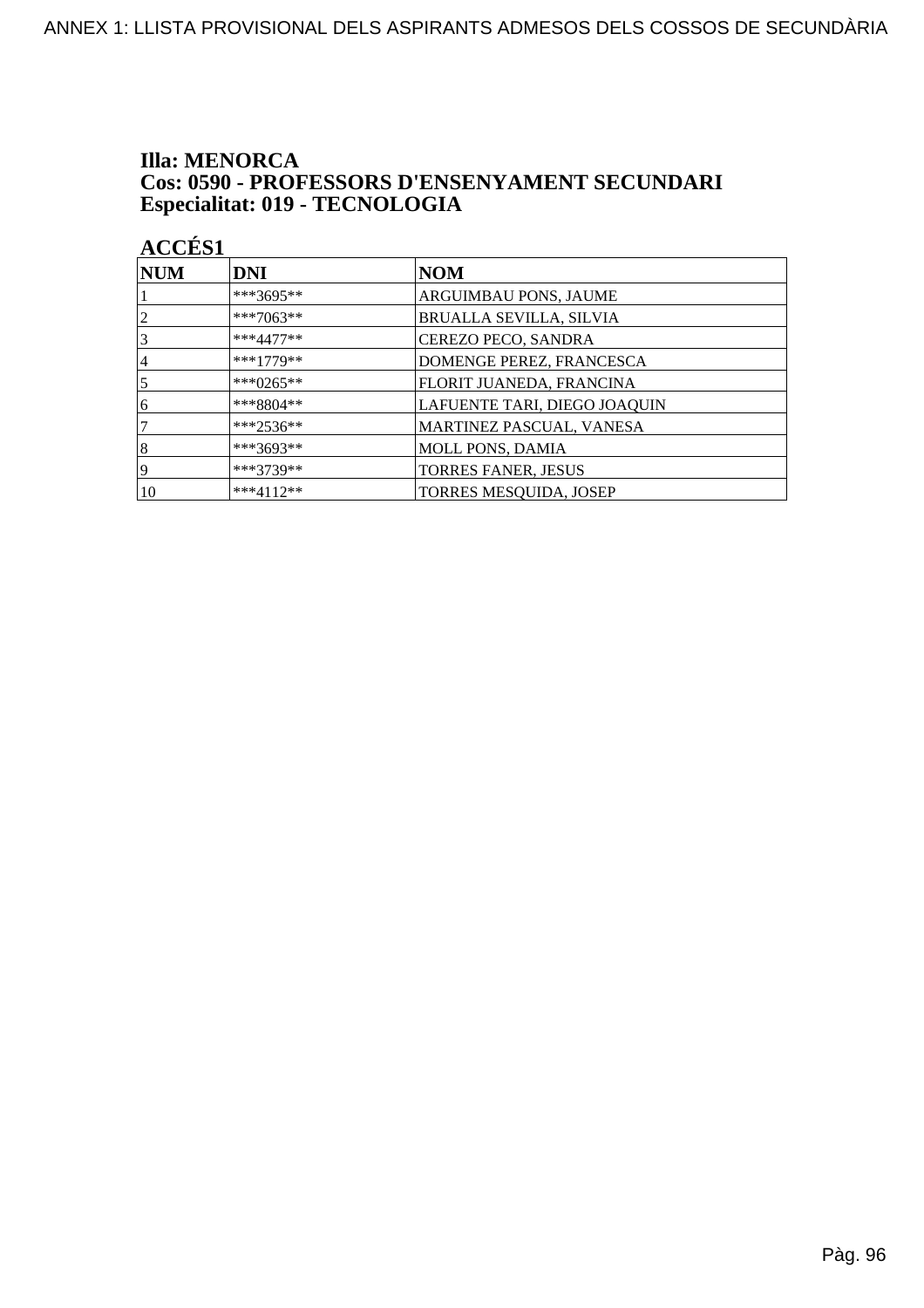#### Illa: EIVISSA **Cos: 0590 - PROFESSORS D'ENSENYAMENT SECUNDARI** Especialitat: 019 - TECNOLOGIA

| <b>NUM</b> | DNI         | NOM                                |
|------------|-------------|------------------------------------|
|            | $***5030**$ | CARDONA TORRES, VICENTE JAVIER     |
|            | ***7998**   | MARTI SOLANELLAS, JORDI ENRIC      |
|            | ***5302**   | MUNAR TORRES, JORDI                |
| 4          | ***6435**   | MUNTO DURAN, JOSE ANGEL            |
|            | $***8584**$ | PEREZ INCINILLAS, IRENE            |
| '6         | $***5177**$ | <b>RIBAS DIXON, RICARDO ENRIQU</b> |
|            | $***5423**$ | <b>ROIG MARTINEZ, FELIX</b>        |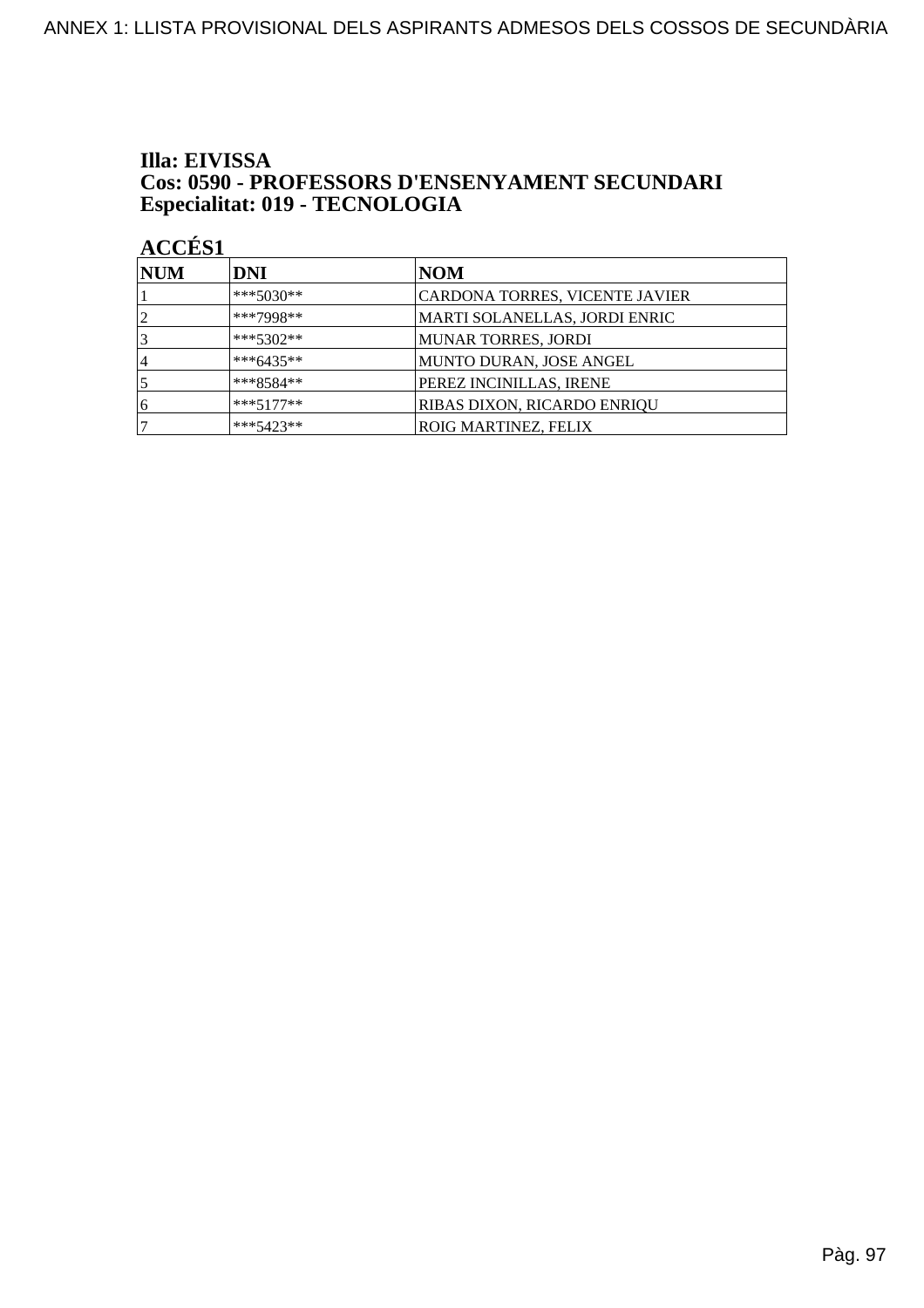#### **Illa: MALLORCA Cos: 0590 - PROFESSORS D'ENSENYAMENT SECUNDARI Especialitat: 061 - ECONOMIA**

| <b>ACCÉS 1</b>   |             |                                   |
|------------------|-------------|-----------------------------------|
| <b>NUM</b>       | <b>DNI</b>  | <b>NOM</b>                        |
| 1                | ***7001**   | AGUILAR BAUZA, MARGALIDA          |
| $\overline{c}$   | ***6779**   | ARTAL RUBIO, DAVID                |
| 3                | ***5007**   | <b>BENNASAR RAMIS, JOAN</b>       |
| $\overline{4}$   | ***3572**   | BERGAS FORTEZA, JERONIMA          |
| 5                | ***1622**   | <b>BLANCO CLADERA, BIEL</b>       |
| 6                | ***2384**   | <b>BLANES RIERA, ANTONIA</b>      |
| $\boldsymbol{7}$ | ***6783**   | <b>BONED ALVAREZ, EVA LOURDES</b> |
| $\boldsymbol{8}$ | ***4407**   | CALAFAT CASTELL, JOAN             |
| 9                | ***7246**   | CALDENTEY GELABERT, BARTOMEU      |
| 10               | ***9212**   | CAÑELLAS NICOLAU, BARTOMEU        |
| 11               | ***4886**   | CARRO HUERTAS, EVA MARIA          |
| 12               | ***0160**   | CASTRO LOPEZ, JOSE                |
| 13               | ***1910**   | DANUS NEGRE, PERE JOAN            |
| 14               | ***7791**   | FERRIOL QUETGLAS, JOAN            |
| 15               | ***2784**   | FONTANET SOLER, FRANCISCA         |
| 16               | ***1515**   | FORNES SACARES, FRANCISCA         |
| 17               | $***4101**$ | <b>GOMILA JAUME, JOAN</b>         |
| 18               | ***0310**   | JAEN MERCADAL, MONTSERRAT         |
| 19               | ***3948**   | LLANERAS PASCUAL, MARIA DEL MAR   |
| 20               | ***2002**   | MESQUIDA NADAL, M. MAGDALEN       |
| 21               | ***3558**   | MIRALLES NIELL, FRANCESCA MARI    |
| 22               | ***3918**   | MIRO BENNASSAR, FCA. ELENA        |
| 23               | ***9636**   | NAVARRO LOPEZ, CAROLINA           |
| 24               | ***2045**   | OLIVER MAS, MARIA DEL CARM        |
| 25               | ***1012**   | OLIVER ROSSELLO, CATALINA PILAR   |
| 26               | ***4339**   | PAYERAS BALLESTER, MARGALIDA      |
| 27               | ***3816**   | PAYERAS JAUME, MARINA             |
| 28               | ***9497**   | PEREZ FERNANDEZ, DANIEL           |
| 29               | ***9963**   | QUETGLAS PERELLO, MARIA           |
| 30               | ***5469**   | RAFAEL OLIVER, MIQUEL             |
| 31               | ***6118**   | RAMIS FERRER, ESPERANZA           |
| 32               | $***8210**$ | RIGO MAS, BARTOLOME               |
| 33               | ***8386**   | ROMA ORTEU, JORDI                 |
| 34               | ***7241**   | ROSSELLO BARROS, MARTA            |
| 35               | ***4840**   | SALORD TRIAY, MARTA               |
| 36               | ***7362**   | SANCHEZ PEDRO, RUT                |
| 37               | ***2362**   | SANTOS NEBOT, MIQUEL ANGEL        |
| 38               | ***3814**   | SERRA NEBOT, ANGELS               |
| 39               | $***2047**$ | SIRER MELIS, MARIA ISABEL         |
| 40               | ***2038**   | TOUS JUAN, GABRIEL                |
| 41               | ***8534**   | VANRELL MORA, CATALINA            |
| 42               | ***0268**   | VELLON GONZALBO, ALBERTO          |
| 43               | ***2882**   | VILLAPLANA AZNAR, ANA MARIA       |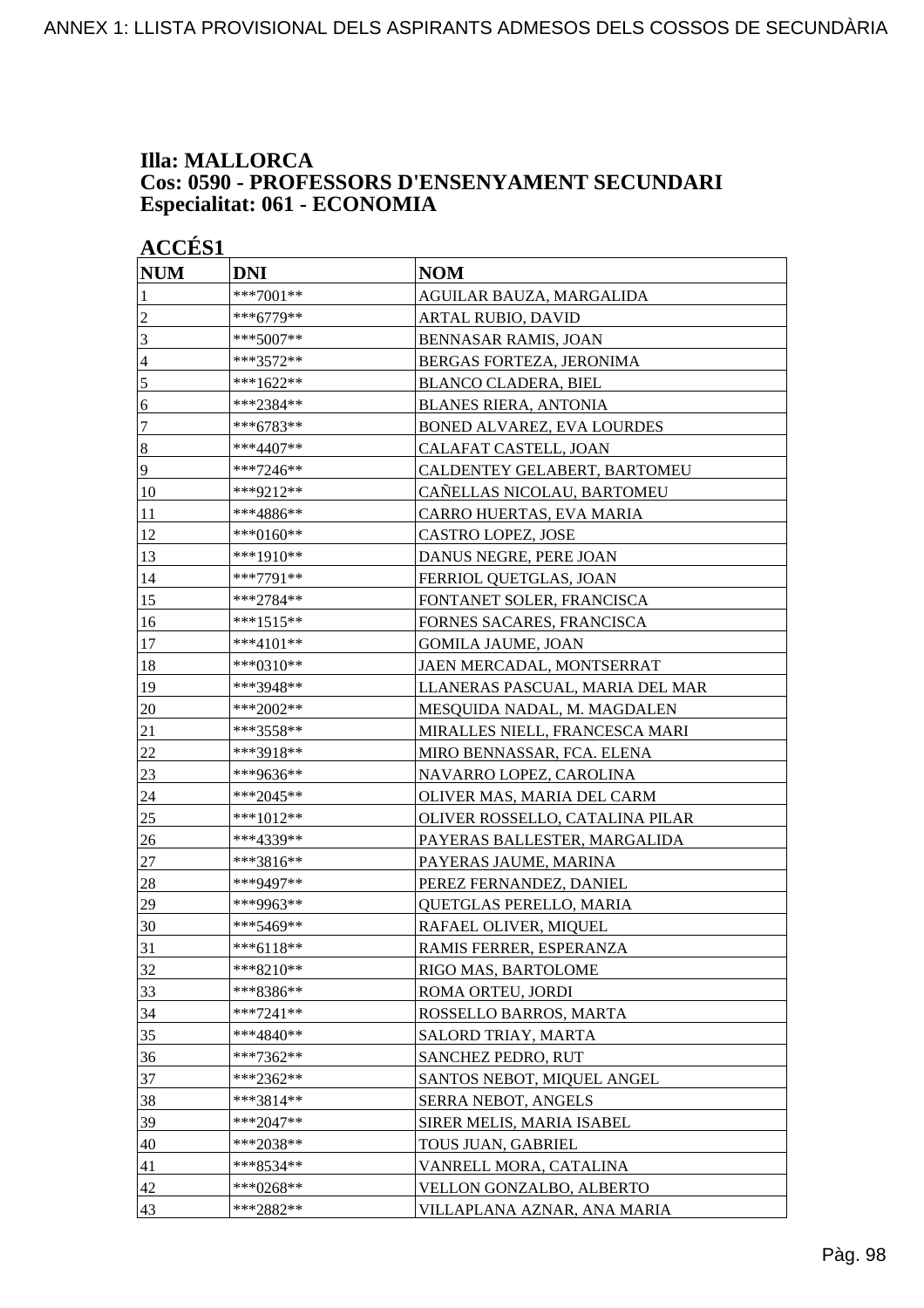#### Illa: EIVISSA **Cos: 0590 - PROFESSORS D'ENSENYAMENT SECUNDARI** Especialitat: 061 - ECONOMIA

| NUM            | <b>DNI</b>  | NOM                            |
|----------------|-------------|--------------------------------|
|                | ***4368**   | BONET CARBONELL, EUGENIA       |
| $\overline{2}$ | ***5656**   | CARDONA SERRA, ANDREA          |
| 3              | $***5268**$ | GOMEZ CORRAL, EDUARDA          |
| 4              | $***5538**$ | <b>GOMEZ MOLINA, OLIVIA</b>    |
| 5              | $***5111**$ | MENDOZA CARDONA, JAVIER        |
| 6              | $***7073**$ | <b>MOUAFFAK SANZ, NASSER</b>   |
|                | $***5245**$ | ROSELLO RIERA, MARIA EVA       |
| 8              | $***7143**$ | <b>SANCHEZ PERTUSA, RUBEN</b>  |
| 19             | ***6529**   | <b>SANSANO IRLES, EZEQUIEL</b> |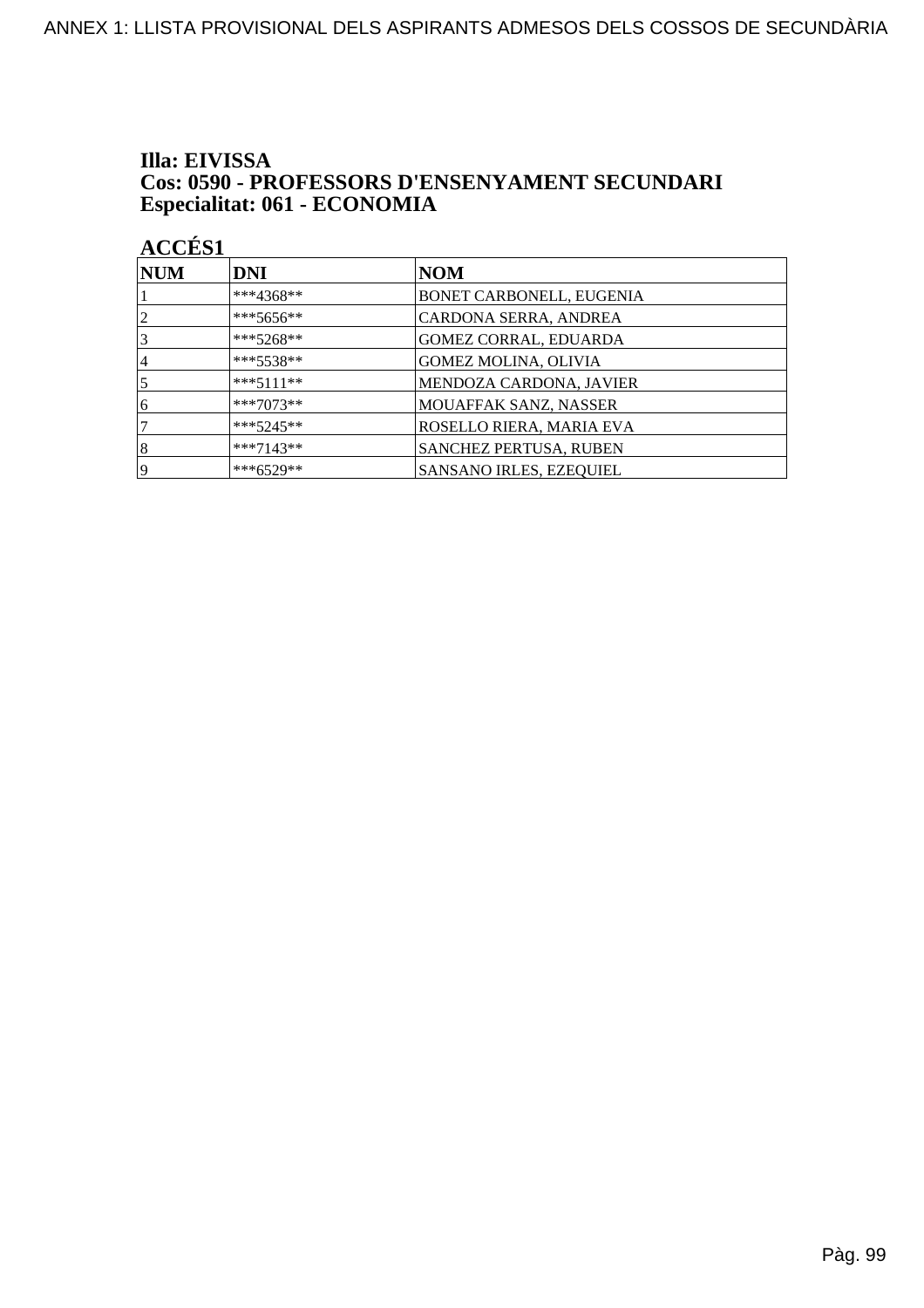#### **Illa: MALLORCA Cos: 0590 - PROFESSORS D'ENSENYAMENT SECUNDARI Especialitat: 101 - ADMINISTRACIÓ D'EMPRESES**

| <b>NUM</b>     | <b>DNI</b>  | <b>NOM</b>                       |
|----------------|-------------|----------------------------------|
| $\mathbf{1}$   | ***2466**   | ADROVER NADAL, MICAELA MARIA     |
| $\overline{c}$ | ***3835**   | <b>AGUILAR PEREZ, DIANA</b>      |
| $\overline{3}$ | ***4530**   | <b>BONILLA MARQUEZ, ANABEL</b>   |
| $\overline{4}$ | ***8006**   | BORDOY FAR, JUANA MARIA          |
| 5              | ***0566**   | CAMARASA TOUS, AINA              |
| 6              | ***9566**   | CANET OLIVER, PERE               |
| $\overline{7}$ | ***2715**   | <b>CIFRE PONS, CATALINA</b>      |
| $\vert 8$      | $***0771**$ | CRESPI TUGORES, MARGALIDA        |
| 9              | ***5648**   | FERNANDEZ MARTINEZ, SUSANA MARIA |
| 10             | ***1540**   | FONT SERRALTA, BARBARA           |
| 11             | ***0493**   | FORTEZA COLOM, ANTONIO           |
| 12             | ***2047**   | FULLANA FEBRER, JUAN             |
| 13             | ***1627**   | <b>GAYA BARCELO, RAMON</b>       |
| 14             | ***1354**   | <b>GUAL COLL, INMACULADA</b>     |
| 15             | ***7227**   | <b>IBAÑEZ GARCIA, JESICA</b>     |
| 16             | ***3854**   | LLULL OLIVER, BARBARA MARIA      |
| 17             | ***5709**   | MESTRE GAYA, MARGALIDA           |
| 18             | ***7864**   | MONSERRAT SOLER, JUANA ANA       |
| 19             | ***2406**   | <b>MORAGUES SEGUI, ANTONI</b>    |
| 20             | $***2757**$ | NICOLAU NADAL, BARTOLOME         |
| 21             | ***4546**   | PALACIOS SOLE, MARIA             |
| 22             | ***3502**   | PALERM VIDAL, BENITO             |
| 23             | ***3654**   | PARERA BLANES, ANTONIA           |
| 24             | $***2041**$ | PAYERAS BERGAS, JERONI           |
| 25             | ***3622**   | PERELLO GALMES, BARBARA          |
| 26             | ***2449**   | SANTIAGO GOMEZ, JESSICA          |
| $27\,$         | ***2136**   | SERRA CRESPI, SEBASTIAN          |
| 28             | $***1727**$ | SERRALTA FONT, BARBARA           |
| 29             | ***5951**   | SUREDA TORRES, TERESA            |
| 30             | ***3762**   | UMBERT BARCELO, CATALINA         |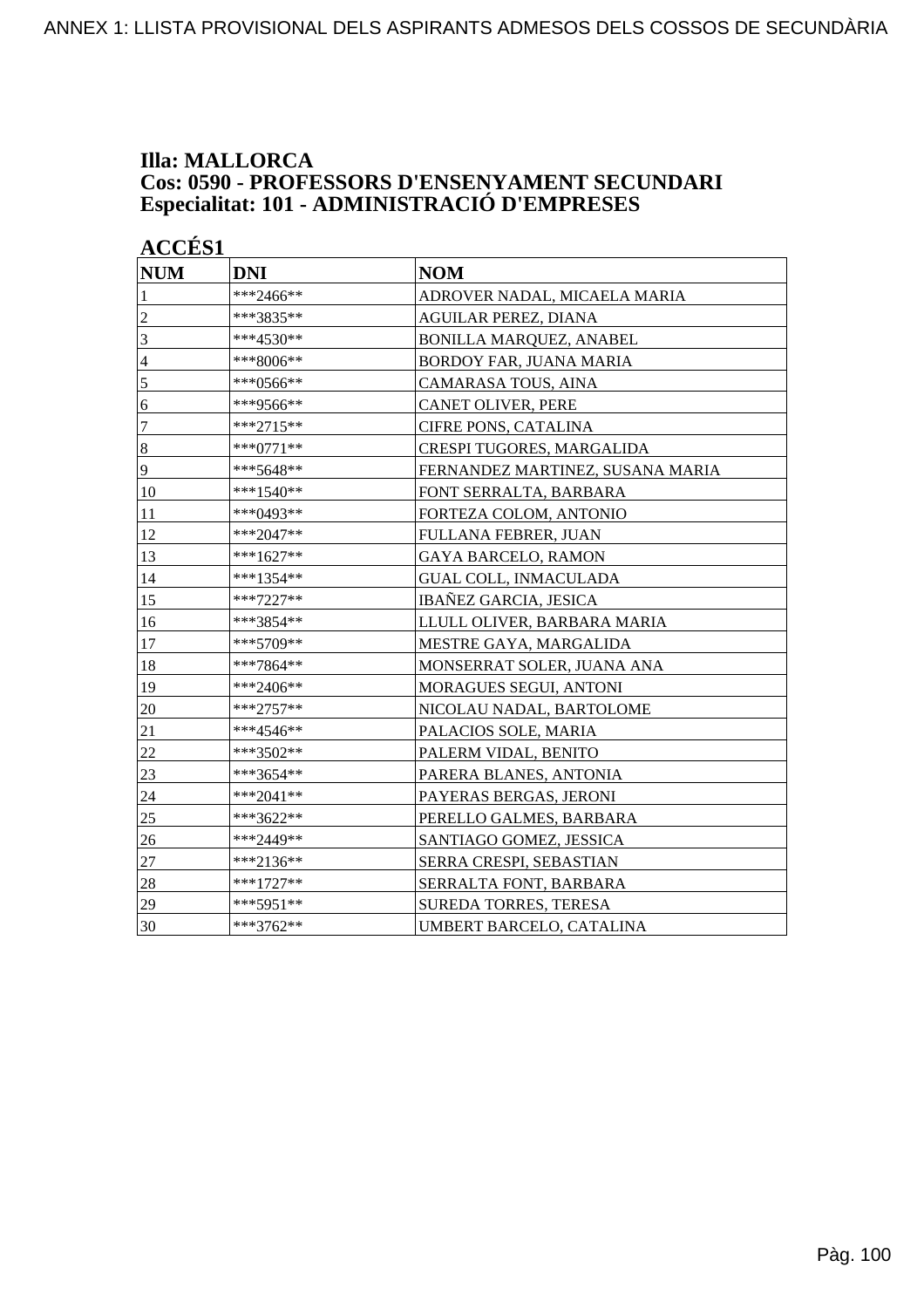## **Illa: MALLORCA Cos: 0590 - PROFESSORS D'ENSENYAMENT SECUNDARI<br>Especialitat: 101 - ADMINISTRACIÓ D'EMPRESES**

| <b>NUM</b> | DNI       | <b>NOM</b>              |
|------------|-----------|-------------------------|
|            | ***6830** | 'SERRA ALVAREZ, JOAN R. |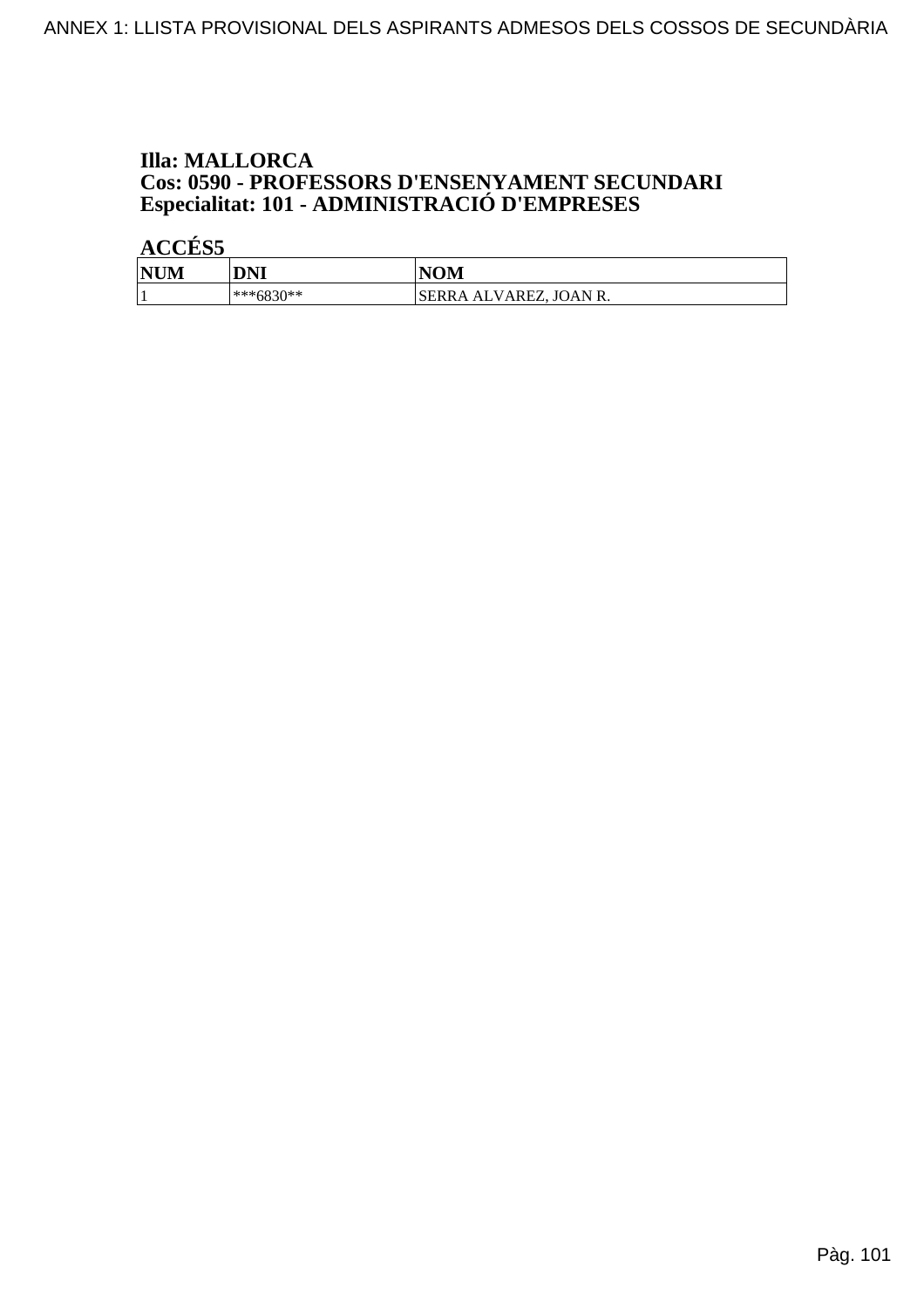## Illa: EIVISSA **Cos: 0590 - PROFESSORS D'ENSENYAMENT SECUNDARI<br>Especialitat: 101 - ADMINISTRACIÓ D'EMPRESES**

| <b>INUM</b> | DNI         | NOM                               |
|-------------|-------------|-----------------------------------|
|             | ***8572**   | <b>BALLESTER RAUSELL, ALVARO</b>  |
|             | ***9822**   | CAMACHO FERNANDEZ, FRANCISCO JOSE |
|             | ***7491**   | CANO TUDELA, ANGELA               |
| 4           | $***4477**$ | COSTA ESCANDELL, JOSEFA           |
|             | ***2679**   | PEREZ CUQUERELLA, EDUARDO         |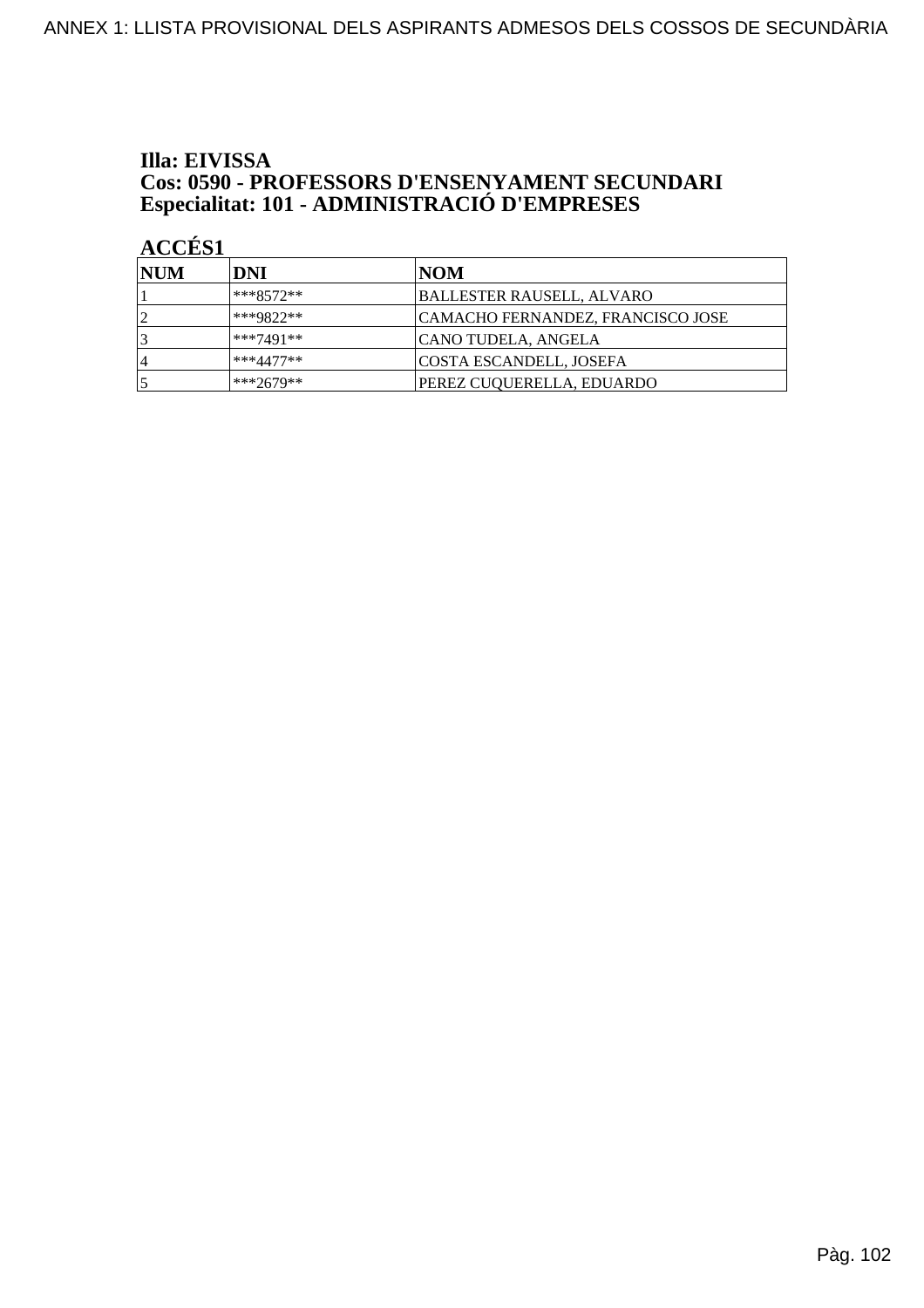### **Illa: MALLORCA** Cos: 0590 - PROFESSORS D'ENSENYAMENT SECUNDARI Especialitat: 103 - ASSESSORIA I PROCESSOS D'IMATGE<br>PERSONAL

| <b>NUM</b>     | DNI          | NOM                             |
|----------------|--------------|---------------------------------|
|                | ***6869**    | ADAMUZ CAÑADA, MARIA JOSE       |
|                | $***1376**$  | CASTRO BORDOY, SONIA            |
|                | $***5555***$ | <b>GARCIA BORRAS, ALEXANDRA</b> |
| $\overline{4}$ | ***3569**    | GARCIES ARTIGUES, NOEMI         |
|                | ***6956**    | RAMIS AMENGUAL, ISABEL          |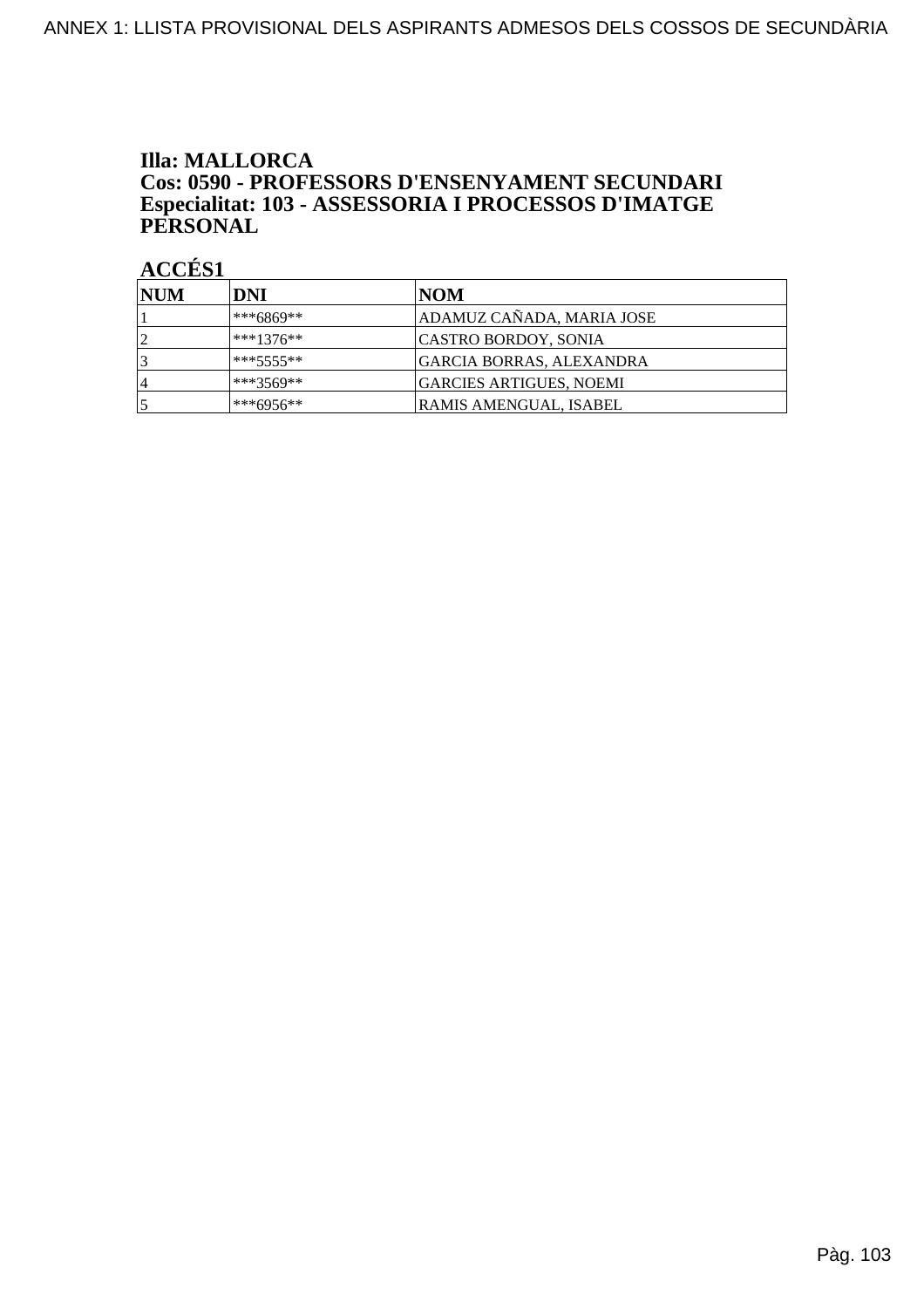#### **Illa: MENORCA** Cos: 0590 - PROFESSORS D'ENSENYAMENT SECUNDARI Especialitat: 103 - ASSESSORIA I PROCESSOS D'IMATGE PERSONAL

| <b>NUM</b> | DNI                | VOM<br>N                                  |
|------------|--------------------|-------------------------------------------|
|            | $02**$<br>$***910$ | <b>MARIA JESUS</b><br>MARI.<br><b>PEZ</b> |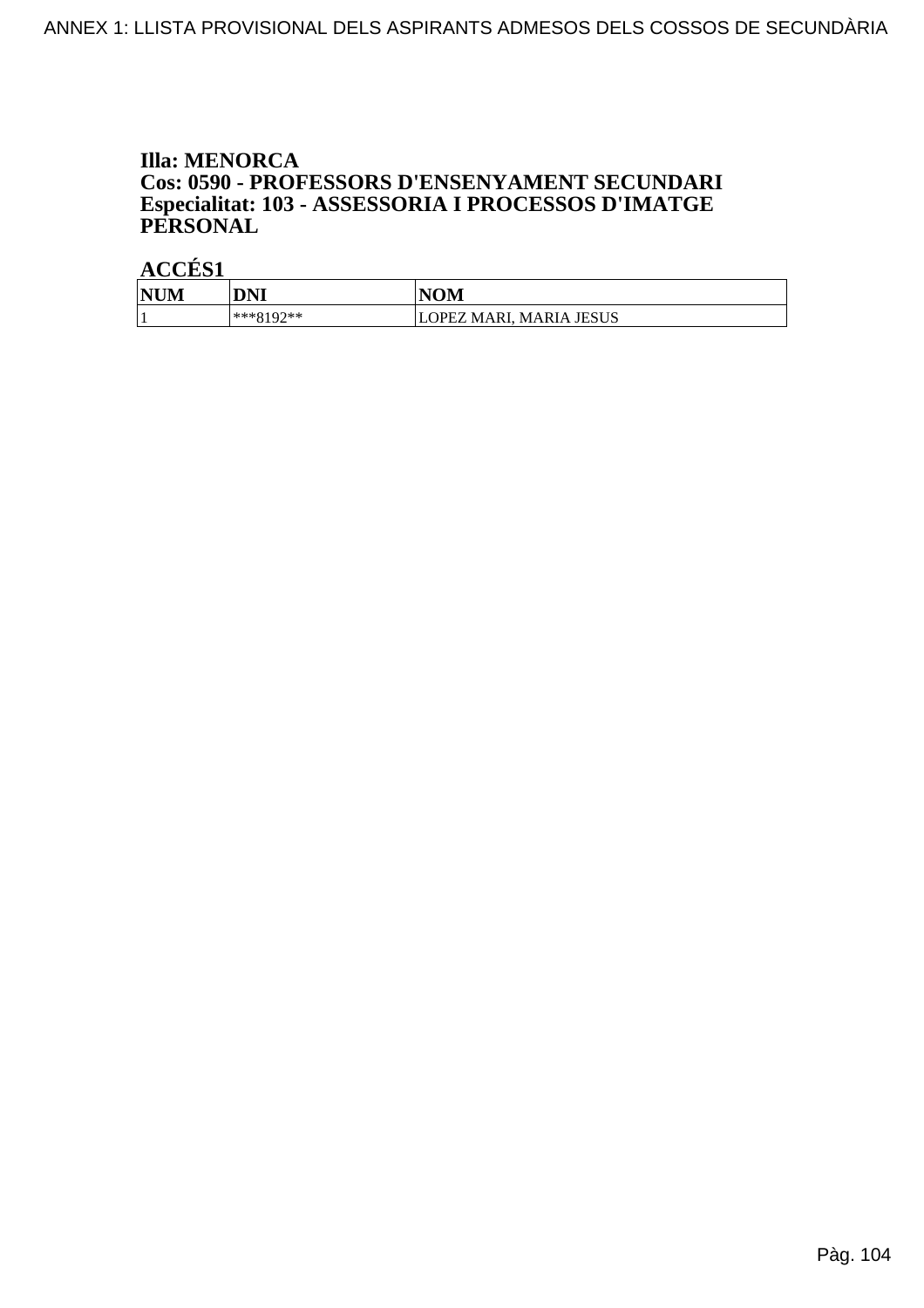#### Illa: EIVISSA Cos: 0590 - PROFESSORS D'ENSENYAMENT SECUNDARI Especialitat: 103 - ASSESSORIA I PROCESSOS D'IMATGE PERSONAL

| NU<br>'N | DNI               | VOM<br>NI                                                                           |
|----------|-------------------|-------------------------------------------------------------------------------------|
|          | ***?010**<br>2710 | <b>MARIA</b><br>IEL<br>)N<br>ENZU<br>M<br>$V \Delta I$<br>$\Lambda$<br>$\mathbf{A}$ |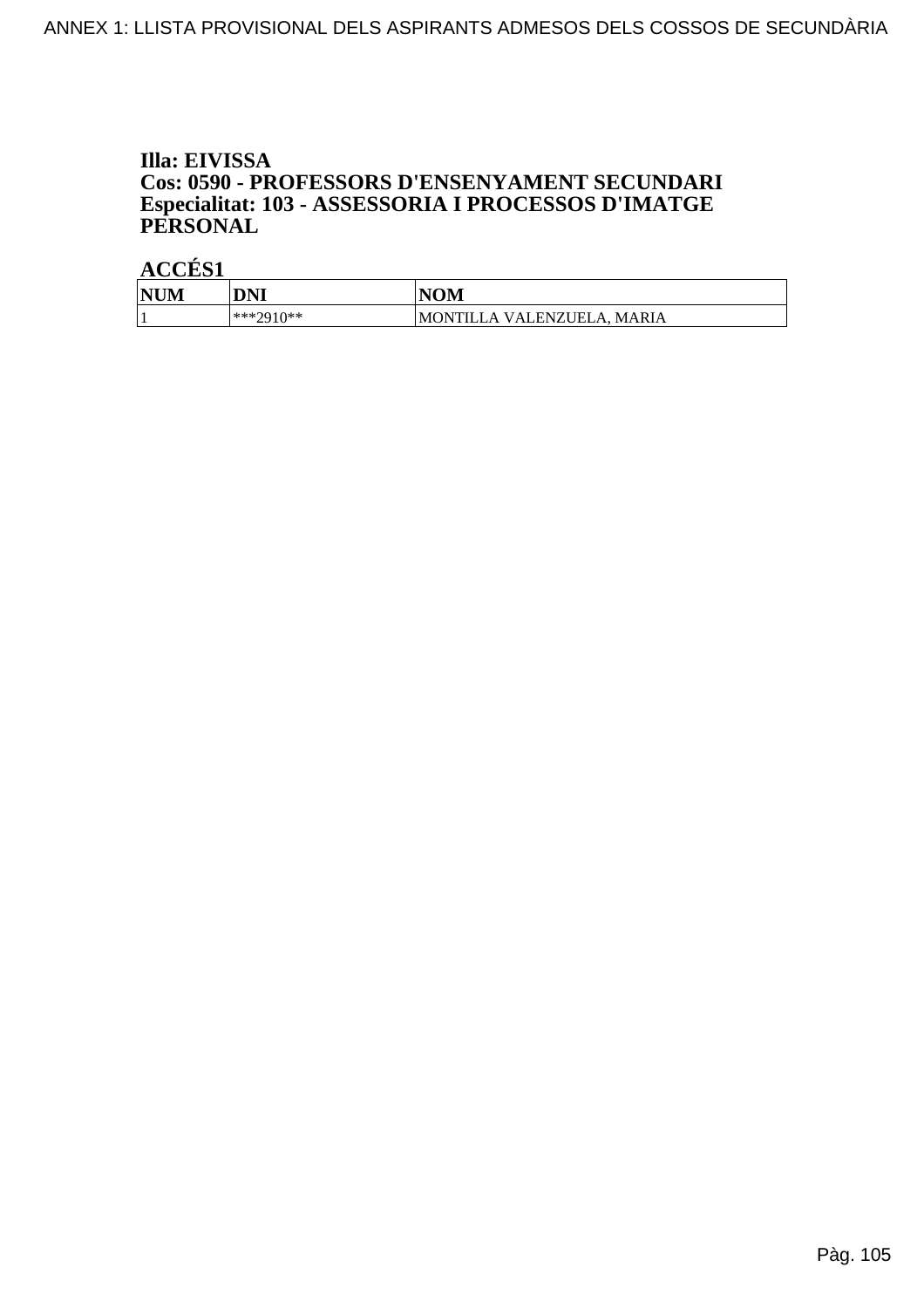#### **Illa: MALLORCA Cos: 0590 - PROFESSORS D'ENSENYAMENT SECUNDARI Especialitat: 105 - FORMACIÓ I ORIENTACIÓ LABORAL**

| <b>ACCES 1</b>   |             |                                         |
|------------------|-------------|-----------------------------------------|
| <b>NUM</b>       | <b>DNI</b>  | <b>NOM</b>                              |
| 1                | $***1451**$ | ADROVER PONS, BARBARA                   |
| $\overline{2}$   | ***9398**   | ARIZA ARIZA, ARACELI                    |
| 3                | ***5957**   | BARRENENGOA LOMA-OSORIO, ENRIQUE IGNACI |
| $\overline{4}$   | ***8574**   | BELINCHON GIL, CRISTINA                 |
| $\sqrt{5}$       | ***8379**   | BIBILONI BUSQUETS, CATALINA             |
| 6                | ***3336**   | <b>BLAS LLAVE, MARIA JOSE</b>           |
| $\tau$           | ***7835**   | CAIMARIS ALBALA, IRIS CRISTINA          |
| $\boldsymbol{8}$ | ***1677**   | CALATAYUD FERRE, ROBERT                 |
| 9                | ***0282**   | COLL ROTGER, FRANCESC                   |
| 10               | ***0589**   | CORTES SANCHO, REGINA                   |
| 11               | ***9243**   | CRESPI CRESPI, ANTONIA                  |
| 12               | ***0568**   | CREUS OLIVER, RAFEL M.                  |
| 13               | ***8302**   | DAVIA LADRON, CONSTANTINO               |
| 14               | ***9662**   | DEL BLANCO POU, ALEJANDRA               |
| 15               | ***2524**   | DOMENECH BERENGUER, ANTONIO             |
| 16               | ***2880**   | ESTARELLAS PASCUAL, MARIA DEL MAR       |
| 17               | ***0133**   | <b>ESTEVA MORELL, ISABEL</b>            |
| 18               | ***3517**   | FEBRER LLITERAS, ANTONIA MARIA          |
| 19               | ***2464**   | <b>FERRER PUIGROS, CONCEPCION</b>       |
| 20               | *** 5472**  | <b>GIMENO LLISO, NURIA</b>              |
| 21               | $***4160**$ | GOÑALONS SINTES, JUAN CARLOS            |
| 22               | ***1670**   | <b>GUAL POCOVI, MARIA ANTONIA</b>       |
| 23               | ***1416**   | <b>GUIJOSA CREUS, ISABEL</b>            |
| 24               | ***2295**   | JHARDI MASSANET, AURORA                 |
| 25               | ***4557**   | JOY MAYOL, PERE ANTONI                  |
| 26               | $***7710**$ | LAHSEN RODRIGUEZ, MUSA                  |
| 27               | ***7203**   | LLITERAS LLULL, JERONI                  |
| 28               | ***3612**   | LLOPIS MATEU, VERONICA                  |
| 29               | ***1484**   | LOPEZ DE ARMENTIA DE FEO, ROMINA        |
| 30               | ***0726**   | MARTIN-BORREGON NAVARRO, CRISTINA       |
| 31               | ***5915**   | MARTINEZ GREGORI, REBECA                |
| 32               | ***3245**   | MAS FERRIOL, MARGALIDA                  |
| 33               | ***5362**   | MAS SOLANO, ALEXANDRE                   |
| 34               | ***6936**   | MENDEZ BAIGES, BEATRIZ                  |
| 35               | ***7679**   | MERCADAL VIDAL, JOSE LUIS               |
| 36               | ***9174**   | MORATA RAMIREZ, MARIA DE LOS ANGELES    |
| 37               | ***4406**   | NAVARRO RAMOS, SARA                     |
| 38               | ***9940**   | NIETO HERNANDEZ, CRISTINA               |
| 39               | ***4096**   | OLEO TORRES, ANA MARIA                  |
| 40               | ***4868**   | PEÑA BARCELO, ANTONI                    |
| 41               | $***1494**$ | POU AMENGUAL, MIGUEL                    |
| 42               | ***7999**   | POVEDA MARIN, MARIA                     |
| 43               | $***6445**$ | PUJOL ALEMANY, GABRIEL                  |
| 44               | ***1893**   | RENDON MARQUEZ, EUCLIDES                |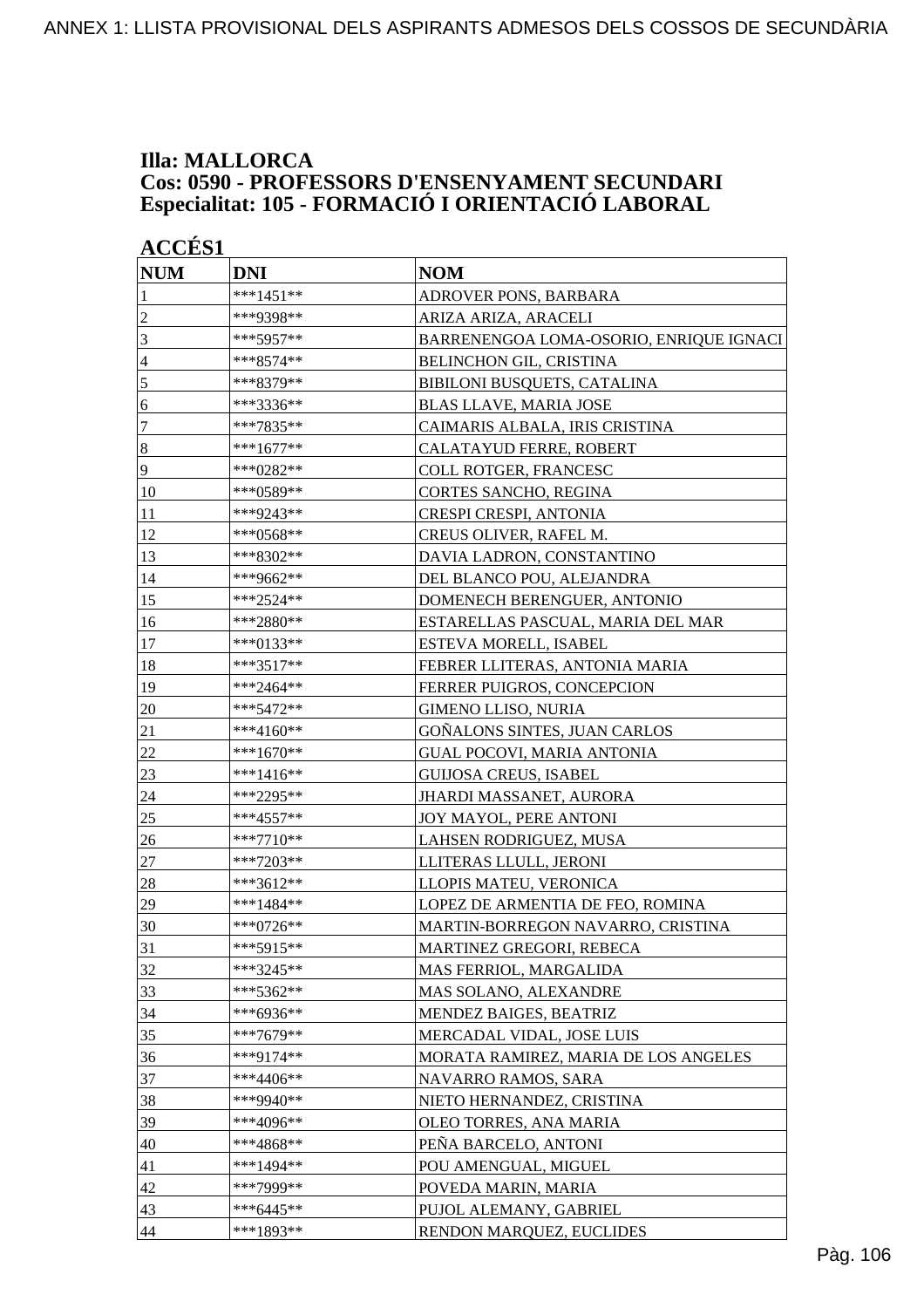### ANNEX 1: LLISTA PROVISIONAL DELS ASPIRANTS ADMESOS DELS COSSOS DE SECUNDÀRIA

| 45 | $***1793**$ | RODRIGUEZ FORTEZA, Mª TERESA           |
|----|-------------|----------------------------------------|
| 46 | $***6776**$ | SABATER BIBILONI, JUANA MARIA          |
| 47 | ***7400**   | <b>SOLIGO PRADES, LIDON</b>            |
| 48 | ***7609**   | SOTO SUREDA, ELISA MARIA               |
| 49 | $***4218**$ | TOMAS ROCA, JUANA MARIA                |
| 50 | ***8969**   | UVIÑA NAVARRO, JOSEFINA                |
| 51 | $***4313**$ | VERDU CARRILLO, DIMAS                  |
| 52 | ***1062**   | VERGER VIDAL, MARIA MAGDALEN           |
| 53 | $***7757**$ | VICH VANRELL, FRANCISCA M <sup>a</sup> |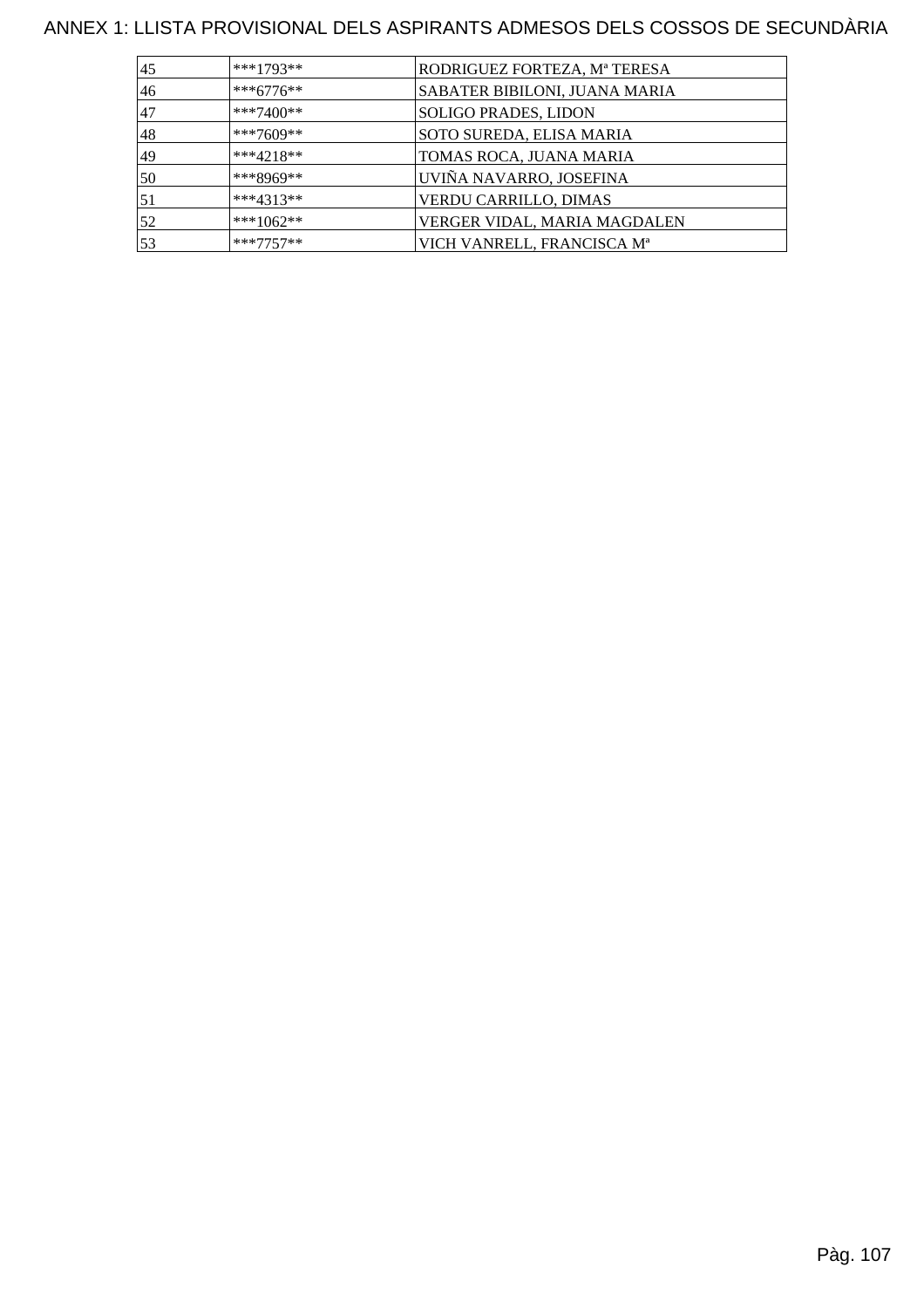## Illa: EIVISSA **Cos: 0590 - PROFESSORS D'ENSENYAMENT SECUNDARI<br>Especialitat: 105 - FORMACIÓ I ORIENTACIÓ LABORAL**

| <b>INUM</b>    | DNI         | NOM                           |
|----------------|-------------|-------------------------------|
|                | ***5402**   | CARDONA TUR, SONIA MARIA      |
|                | ***5732**   | CARRIZO CORONADO, NESTOR      |
|                | $***8037**$ | MOLES MOLES, CARMEN MARIA     |
| $\overline{4}$ | ***9990**   | <b>SANCHIS SORIANO, DIDAC</b> |
|                | $***1464**$ | TUR MONSERRAT, FRANCISCO JAVI |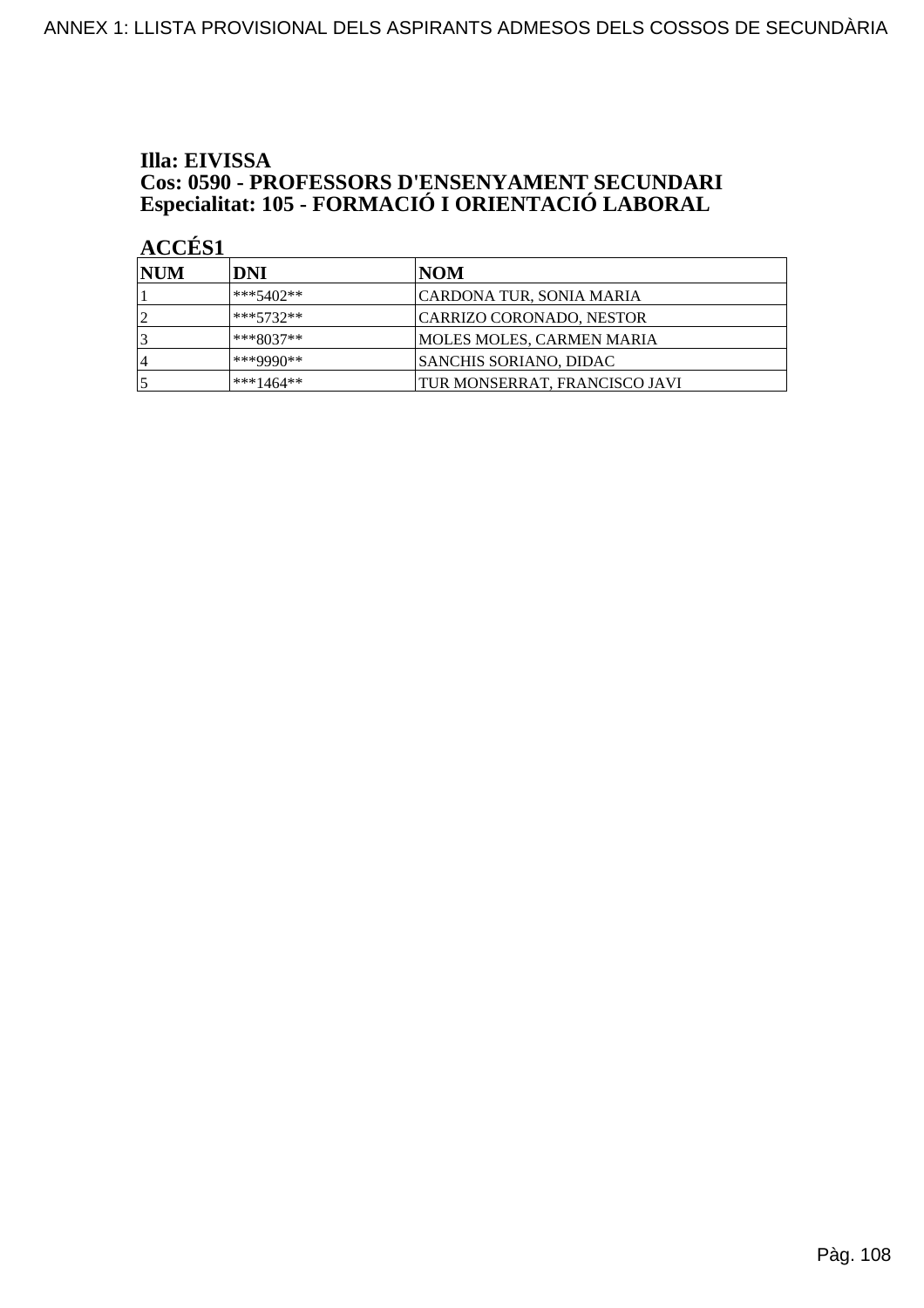# **Illa: FORMENTERA Cos: 0590 - PROFESSORS D'ENSENYAMENT SECUNDARI<br>Especialitat: 105 - FORMACIÓ I ORIENTACIÓ LABORAL**

| <b>NUM</b> | DNI         | INOM                              |
|------------|-------------|-----------------------------------|
|            | ***6505**   | AGUILAR PEREZ, MIGUEL ANGEL       |
|            | ***9809**   | <b>MARTINEZ SERRANO, ASUNCION</b> |
|            | $***2753**$ | <b>SALVADOR PUIG, JOSE</b>        |
|            | ***9360**   | <b>ZAFRILLA GUILLEN, RICARDO</b>  |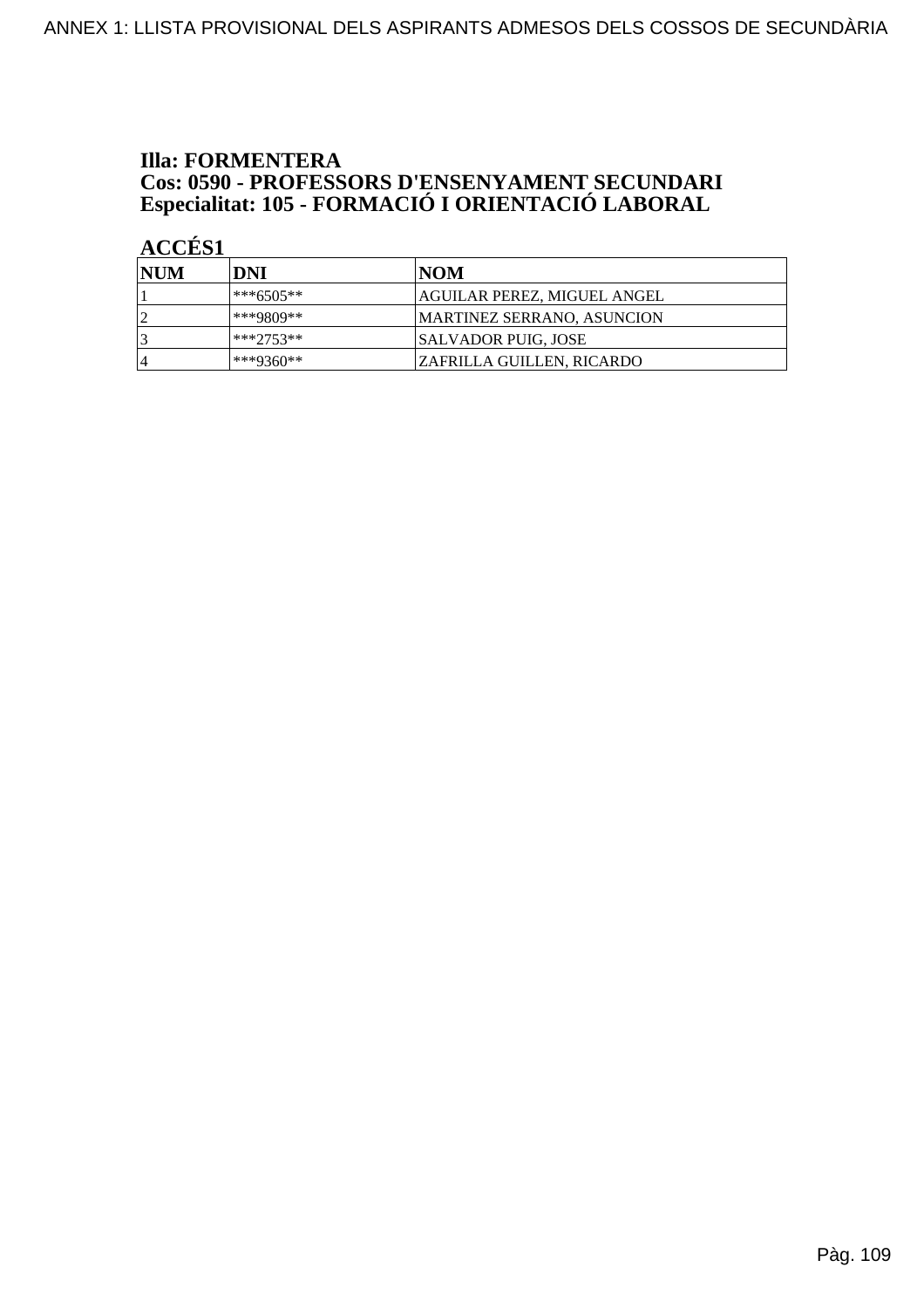#### **Illa: MALLORCA Cos: 0590 - PROFESSORS D'ENSENYAMENT SECUNDARI Especialitat: 107 - INFORMÀTICA**

| <b>ACCÉS 1</b>   |             |                                |
|------------------|-------------|--------------------------------|
| <b>NUM</b>       | <b>DNI</b>  | <b>NOM</b>                     |
| 1                | ***8219**   | AGULLO CLIMENT, FRANCISCA      |
| $\overline{c}$   | $***1714**$ | AMENGUAL VALLS, RAFEL          |
| 3                | ***2782**   | ARBONA NADAL, ROSA MARIA       |
| 4                | ***3622**   | <b>BARCELO MORAGUES, JOAN</b>  |
| 5                | ***3594**   | <b>BARCELO VICENS, JAUME</b>   |
| 6                | ***5295**   | <b>BARCELO VICENS, JOSEP</b>   |
| $\tau$           | ***2758**   | BENNASAR ALBONS, PERE ANTONI   |
| $\boldsymbol{8}$ | ***1699**   | <b>BOVER RIPOLL, JAUME</b>     |
| $\overline{9}$   | ***4290**   | BUJOSA VICH, Mª ADELA          |
| 10               | ***3896**   | CAMPS FORNARI, JAUME           |
| 11               | ***0766**   | CANALS GOZALVEZ, CARLOS        |
| 12               | ***1485**   | CANYELLES FALCO, TOMEU         |
| 13               | ***4203**   | DURAN BALLESTER, CRISTOBAL     |
| 14               | ***0662**   | ESCUDERO QUESADA, ANA MARIA    |
| 15               | ***4166**   | FERRANDO VIDAL, JAUME ANTONI   |
| 16               | ***3400**   | FERRER HAUETER, DANIEL GREGORY |
| 17               | ***3769**   | FONOLLERAS VILLEGAS, AINA      |
| 18               | ***4928**   | FORTEZA CRESPI, MACIA          |
| 19               | ***3990**   | <b>GOMILA BARCELO, JAUME</b>   |
| 20               | ***1708**   | HERNANDEZ ALIQUE, ARSENIO      |
| 21               | ***7040**   | ISUSI FAGOAGA, VIOLETA LUCIA   |
| 22               | ***8456**   | LASERNA BELENGUER, BELEN       |
| 23               | ***7836**   | <b>MAS ADROVER, GUILLEM</b>    |
| 24               | ***3596**   | MAS MONSERRAT, FRANCESC XAVIE  |
| <u>25</u>        | ***3573**   | MOREY PASCUAL, BARBARA         |
| 26               | ***5862**   | NAHARRO PARRA, MARC            |
| 27               | ***7925**   | NAVARRETE TERRASA, ANTONIO     |
| 28               | ***5366**   | NAVAS GARCIA, MIGUEL ANGEL     |
| 29               | ***3524**   | NEGRE GALMES, PERE             |
| 30               | ***3127**   | NICOLAU BESTARD, GABRIEL       |
| 31               | ***4151**   | OLIVER BENNASAR, CATALINA      |
| 32               | ***8780**   | OLIVER BESTARD, M. MAGDALENA   |
| 33               | ***4827**   | PERICAS NOGUERA, JAUME         |
| 34               | ***4225**   | PERICAS OLIVER, JAIME JUAN     |
| 35               | ***0523**   | PIULATS MATEU, MIQUEL          |
| 36               | $***4030**$ | POMAR FUSTER, PEDRO JUAN       |
| 37               | ***3513**   | PROHENS GALMES, PERE           |
| 38               | ***3976**   | REQUENA VICH, CATALINA         |
| 39               | ***2628**   | RIBOT JIMENEZ, TOMAS           |
| 40               | ***3340**   | ROSSELLO CRESPI, PEDRO         |
| 41               | ***0859**   | ROSSELLO XIMENES, ALICIA       |
| 42               | ***2682**   | ROSSIÑOL PUJOL, JAUME          |
| 43               | ***3959**   | SANSO BARCELO, SEBASTIA        |
| 44               | ***4703**   | SASTRE GUASCH, SEBASTIAN       |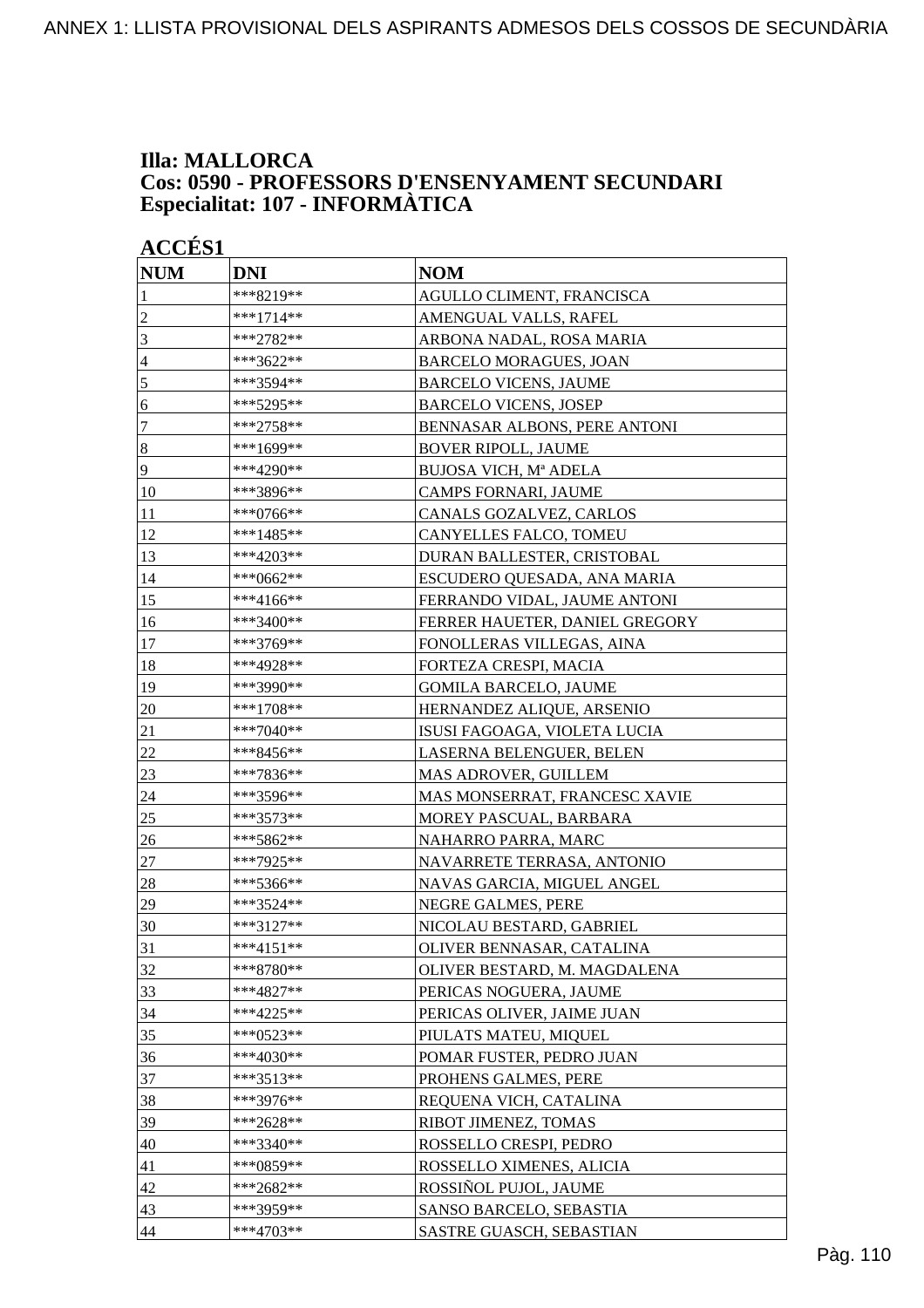ANNEX 1: LLISTA PROVISIONAL DELS ASPIRANTS ADMESOS DELS COSSOS DE SECUNDÀRIA

| 45 | ***3348**   | <b>SASTRE PUIGSERVER, JAUME</b>     |
|----|-------------|-------------------------------------|
| 46 | $***1530**$ | SOLER BUSOUETS, MARIA ISABEL        |
| 47 | $***5119**$ | TOME ESTARELLAS, SERGIO GABRIEL     |
| 48 | $***7235**$ | UTIEL CREUS, ANGEL JAVIER           |
| 49 | ***4090**   | <b>VERGER VIDAL, SEBASTIA ANTON</b> |
| 50 | $***7657**$ | VICH SERVERA, MARTIN                |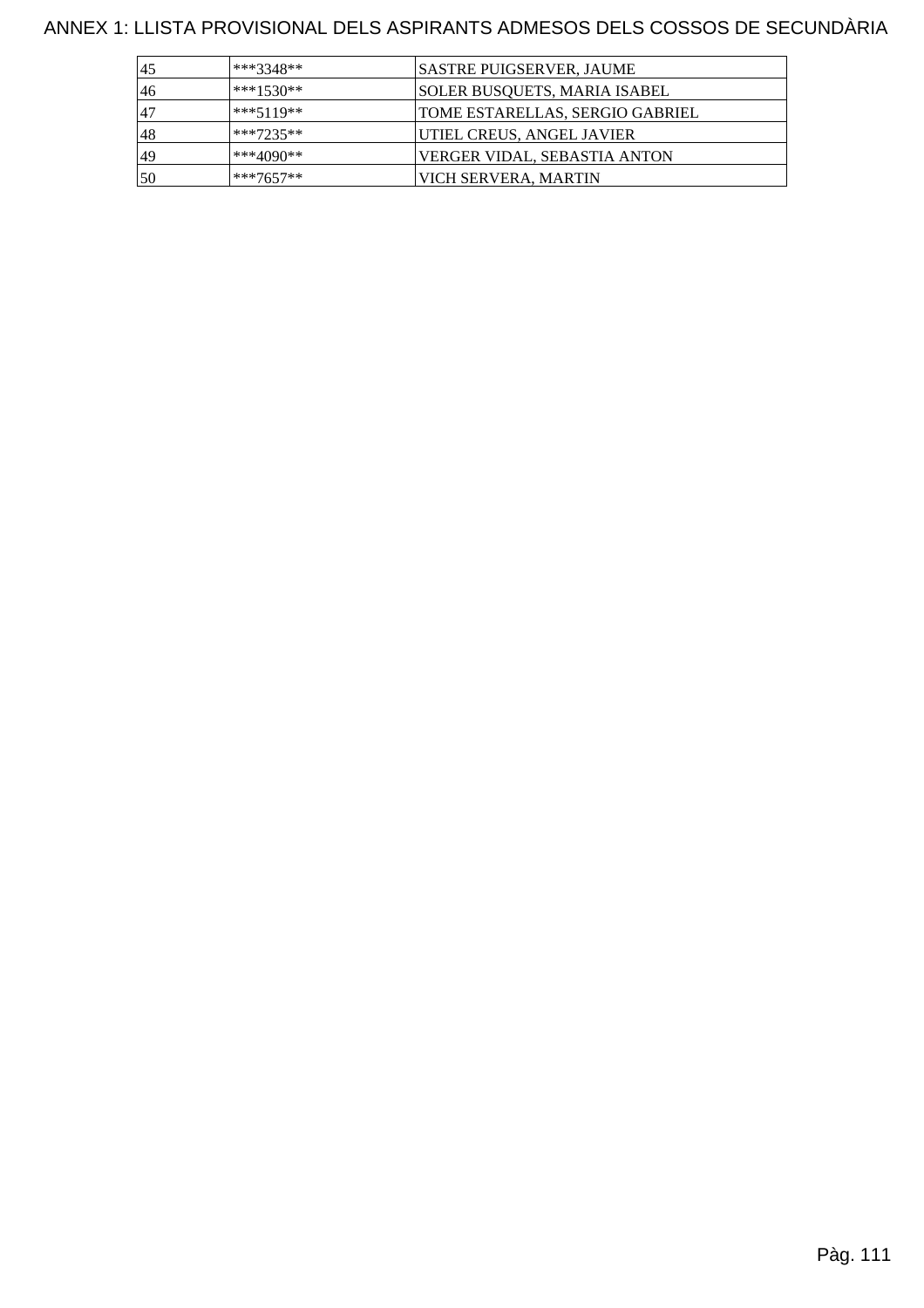# **Illa: MALLORCA Cos: 0590 - PROFESSORS D'ENSENYAMENT SECUNDARI<br>Especialitat: 107 - INFORMÀTICA**

| NUM | DNI       | NOM                             |
|-----|-----------|---------------------------------|
|     | ***4421** | AGUILAR PASTOR, WALTER MANUEL   |
|     | ***4874** | <b>IFERNANDEZ RIERA. MAXIMO</b> |
|     | ***7908** | <b>GIL BENAGES, AGUSTIN</b>     |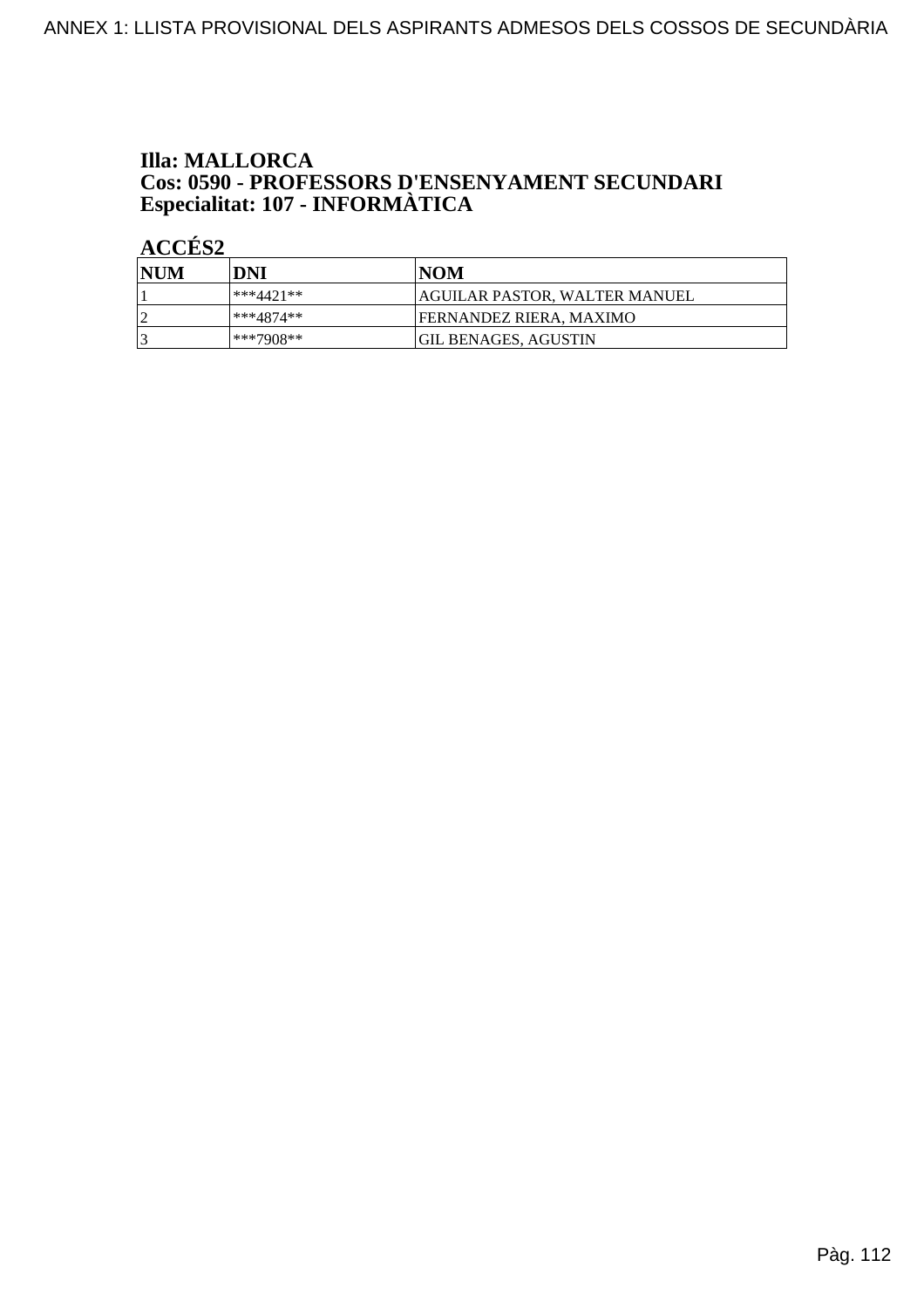# **Illa: MALLORCA Cos: 0590 - PROFESSORS D'ENSENYAMENT SECUNDARI<br>Especialitat: 107 - INFORMÀTICA**

| <b>NUM</b> | <b>DNI</b>  | <b>NOM</b>                      |
|------------|-------------|---------------------------------|
|            | $***3374**$ | <b>FRAU AGUILO, SION XAVIER</b> |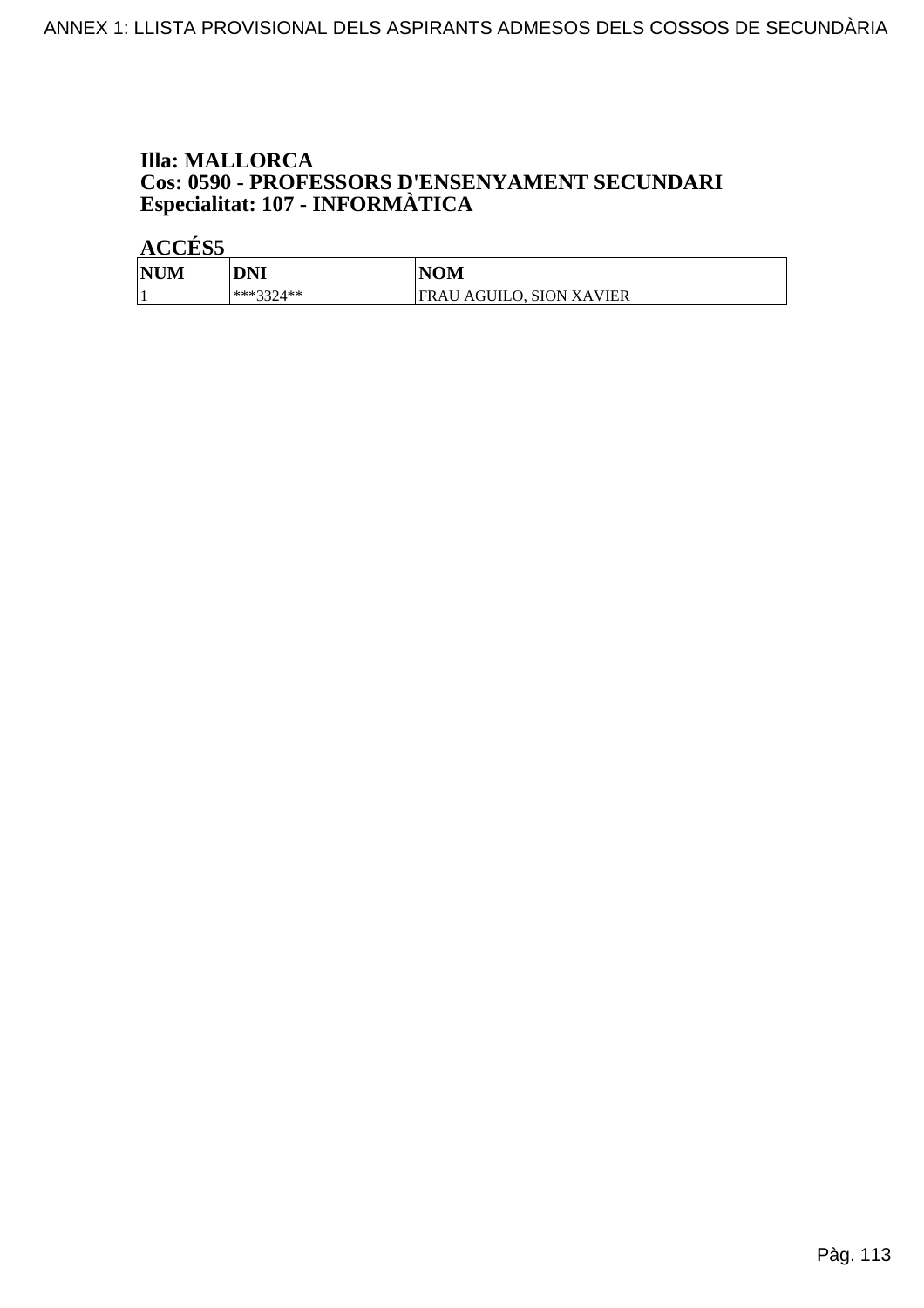#### **Illa: MENORCA** Cos: 0590 - PROFESSORS D'ENSENYAMENT SECUNDARI Especialitat: 107 - INFORMÀTICA

| <b>NUM</b>     | DNI         | INOM                          |
|----------------|-------------|-------------------------------|
|                | $***0151**$ | <b>CASILLAS ALLES, NURIA</b>  |
| ി              | ***0956**   | <b>MARTI FLORIT, XAVIER</b>   |
| 3              | $***5184**$ | VICENT RIPOLL, IGNACIO DE LOY |
| $\overline{4}$ | ***6215**   | VILAR PEREZ, INMACULADA       |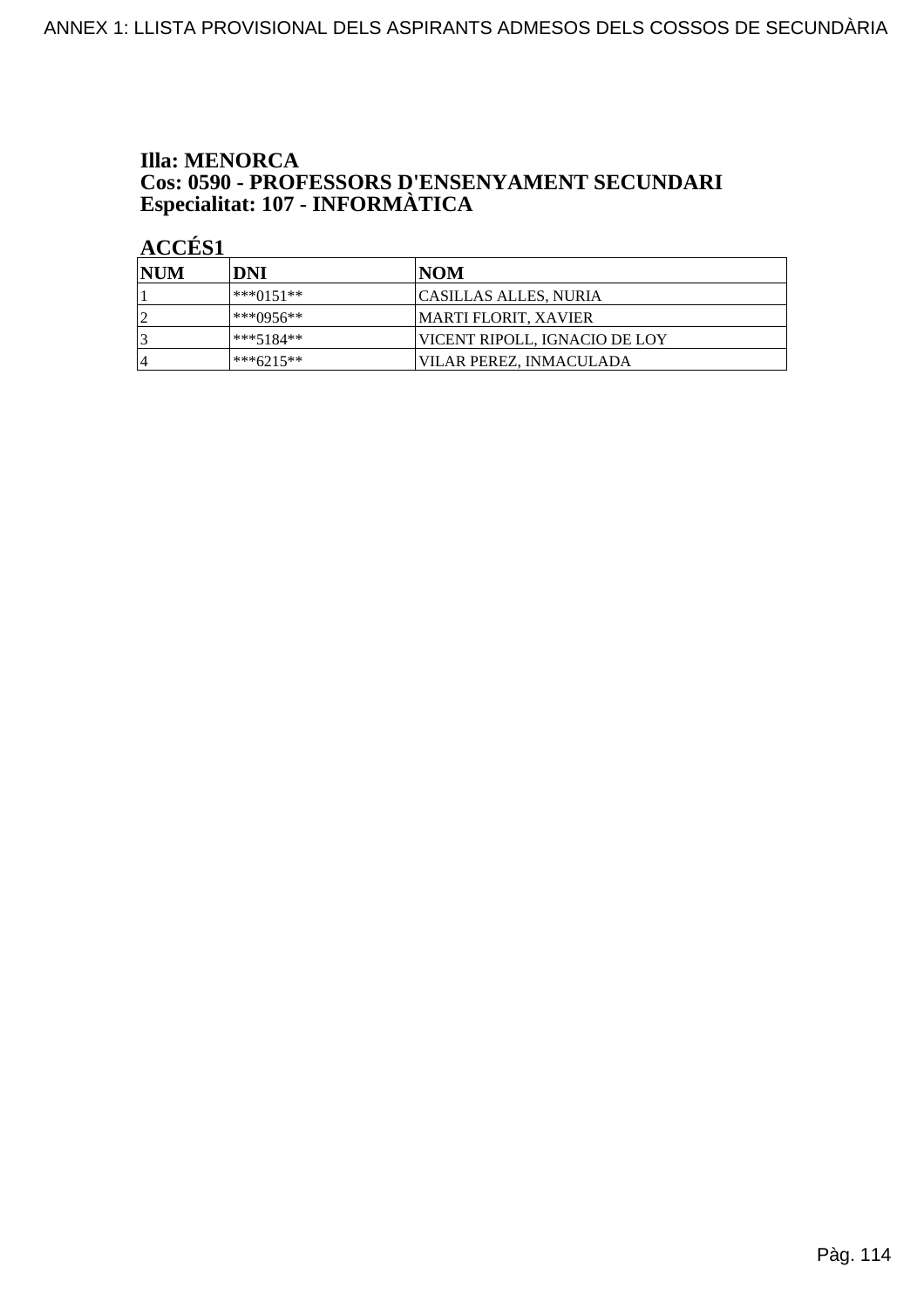# Illa: EIVISSA **Cos: 0590 - PROFESSORS D'ENSENYAMENT SECUNDARI<br>Especialitat: 107 - INFORMÀTICA**

| <b>NUM</b> | DNI         | NOM                             |
|------------|-------------|---------------------------------|
|            | $***5392**$ | <b>CARDONA COSTA, JUAN JOSE</b> |
|            | $***5127**$ | CARRASCO GOMEZ, SERGIO          |
|            | ***4934**   | <b>TORRES MARI, MARIA</b>       |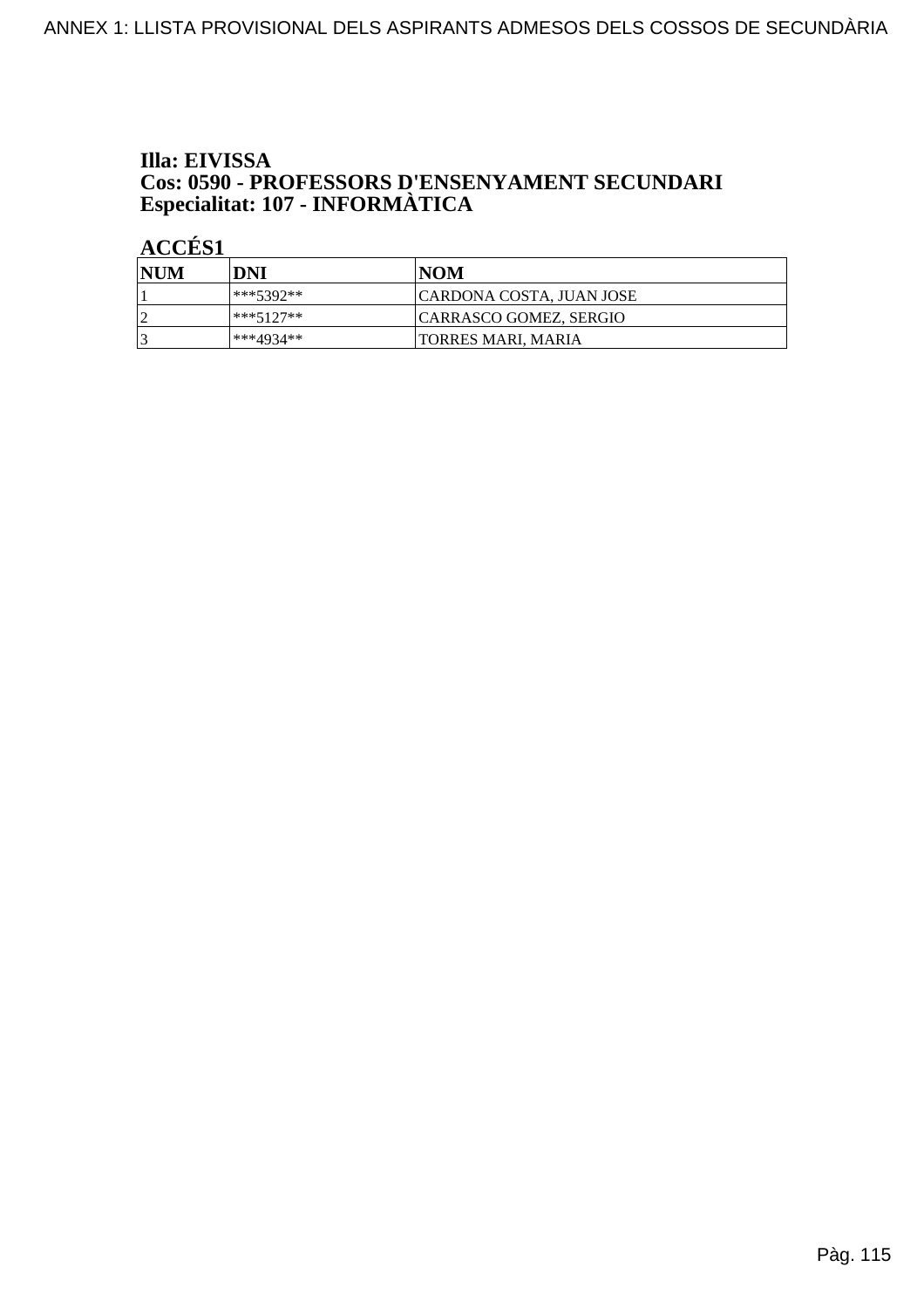# Illa: EIVISSA **Cos: 0590 - PROFESSORS D'ENSENYAMENT SECUNDARI<br>Especialitat: 107 - INFORMÀTICA**

| <b>NUM</b> | DNI       | <b>NOM</b>              |
|------------|-----------|-------------------------|
|            | ***5400** | COLOMAR RAMON, CRISTINA |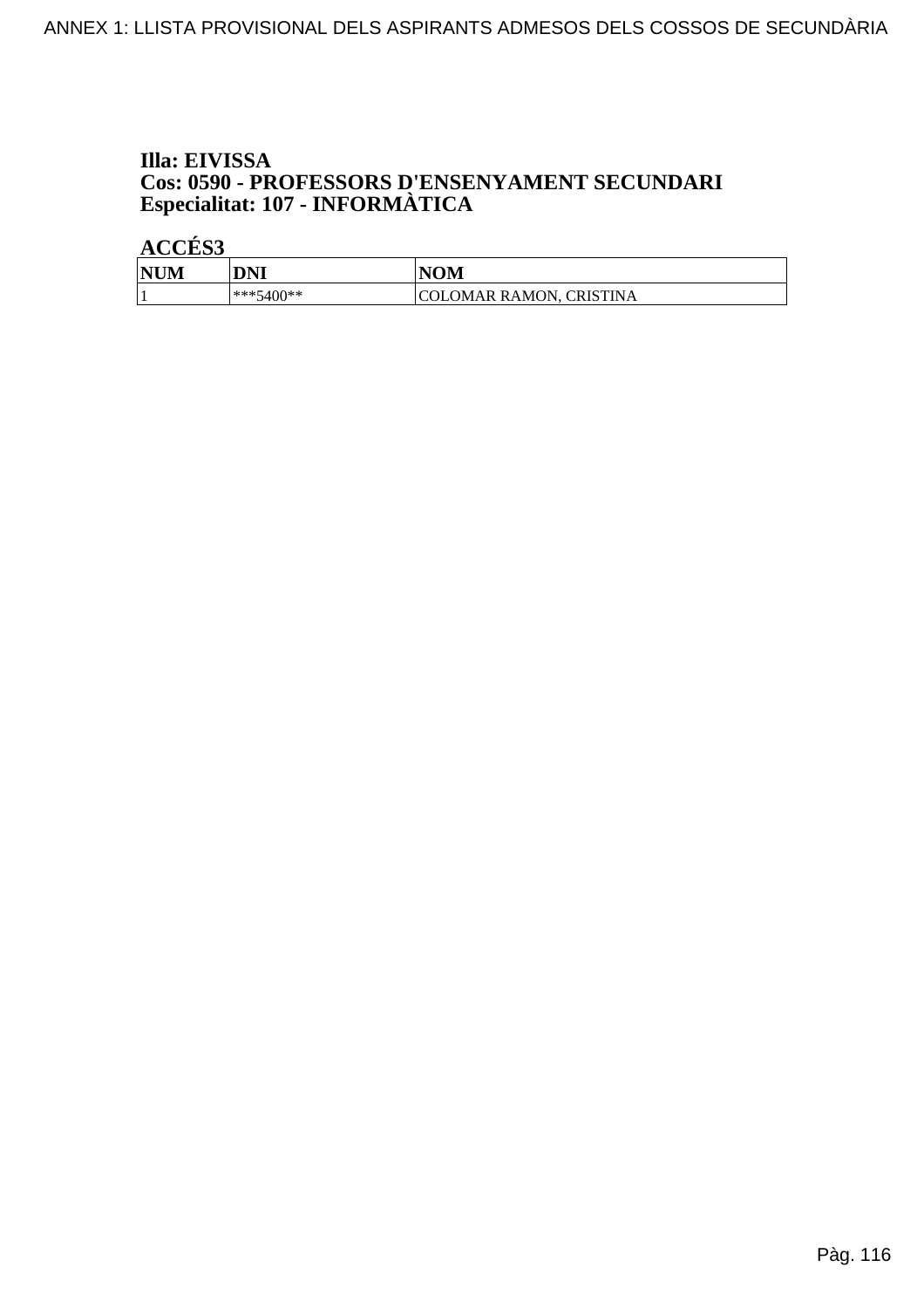#### **Illa: MALLORCA Cos: 0590 - PROFESSORS D'ENSENYAMENT SECUNDARI Especialitat: 108 - INTERVENCIÓ SOCIOCOMUNITÀRIA**

| <b>ACCES 1</b>   |             |                               |
|------------------|-------------|-------------------------------|
| <b>NUM</b>       | <b>DNI</b>  | <b>NOM</b>                    |
| 1                | ***6549**   | <b>AGUILO VEGA, DOLORES</b>   |
| $\overline{c}$   | ***3320**   | ALORDA FIOL, JOANA MARIA      |
| 3                | ***7912**   | AMENGUAL MAÑOSA, SABINA       |
| $\overline{4}$   | ***0594**   | BARCELO ORDINAS, MARIA PAZ    |
| 5                | ***4004**   | <b>BAZAN HIRALDO, ENRIQUE</b> |
| 6                | ***1912**   | CANYELLES GAMUNDI, CATERINA   |
| $\boldsymbol{7}$ | ***0152**   | COMENDADOR PAVON, ENCARNACION |
| $\bf 8$          | $***8411**$ | FERNANDEZ HERNANDEZ, JUAN     |
| 9                | ***9935**   | FIOL NADAL, LOURDES           |
| 10               | ***4092**   | <b>GEA RAMON, JUAN PEDRO</b>  |
| 11               | ***6971**   | GONZALEZ TORRADO, ANA MARIA   |
| 12               | ***0759**   | <b>GUERRERO COLL, LEONOR</b>  |
| 13               | ***2691**   | <b>JAUME CASTELLO, ANTONI</b> |
| 14               | ***5742**   | LLULL CARMONA, ANA CRISTINA   |
| 15               | ***1469**   | LLULL RIERA, MAR              |
| 16               | ***0554**   | MANRESA MONSERRAT, AINA MARIA |
| 17               | ***1970**   | MARCH VILANOVA, PERE JOAN     |
| 18               | ***7231**   | MARTORELL MUÑOZ, REMEIS       |
| 19               | ***3713**   | <b>MATEU RAMIS, COLOMA</b>    |
| 20               | ***1533**   | MERCER CERDA, PERE            |
| 21               | ***1458**   | MIRANDA BERGILLOS, ISABEL     |
| 22               | ***2426**   | MOLINA PANIAGUA, GREGORIO     |
| 23               | ***0706**   | OLIVER CANAVES, ADAN MIGUEL   |
| 24               | ***7381**   | <b>OLIVER ROSSELLO, AIDA</b>  |
| 25               | $***1550**$ | ORTAS PAU, RAFAEL             |
| 26               | ***2453**   | PALOU ESTEVA, MARIA ANTONIA   |
| $27\,$           | ***5218**   | PEÑALVER GARCIA, JOSE ROBERTO |
| 28               | ***2121**   | SANCHEZ GINARD, FRANCISCA     |
| 29               | ***7319**   | SEGUI GONZALEZ, PRISCILA      |
| 30               | ***7903**   | VARON HEREDIA, JUANA MARIA    |
| 31               | ***3552**   | VECINA MERCHANTE, CARLOS      |
| 32               | ***1113**   | VELASCO RODRIGUEZ, IRMA       |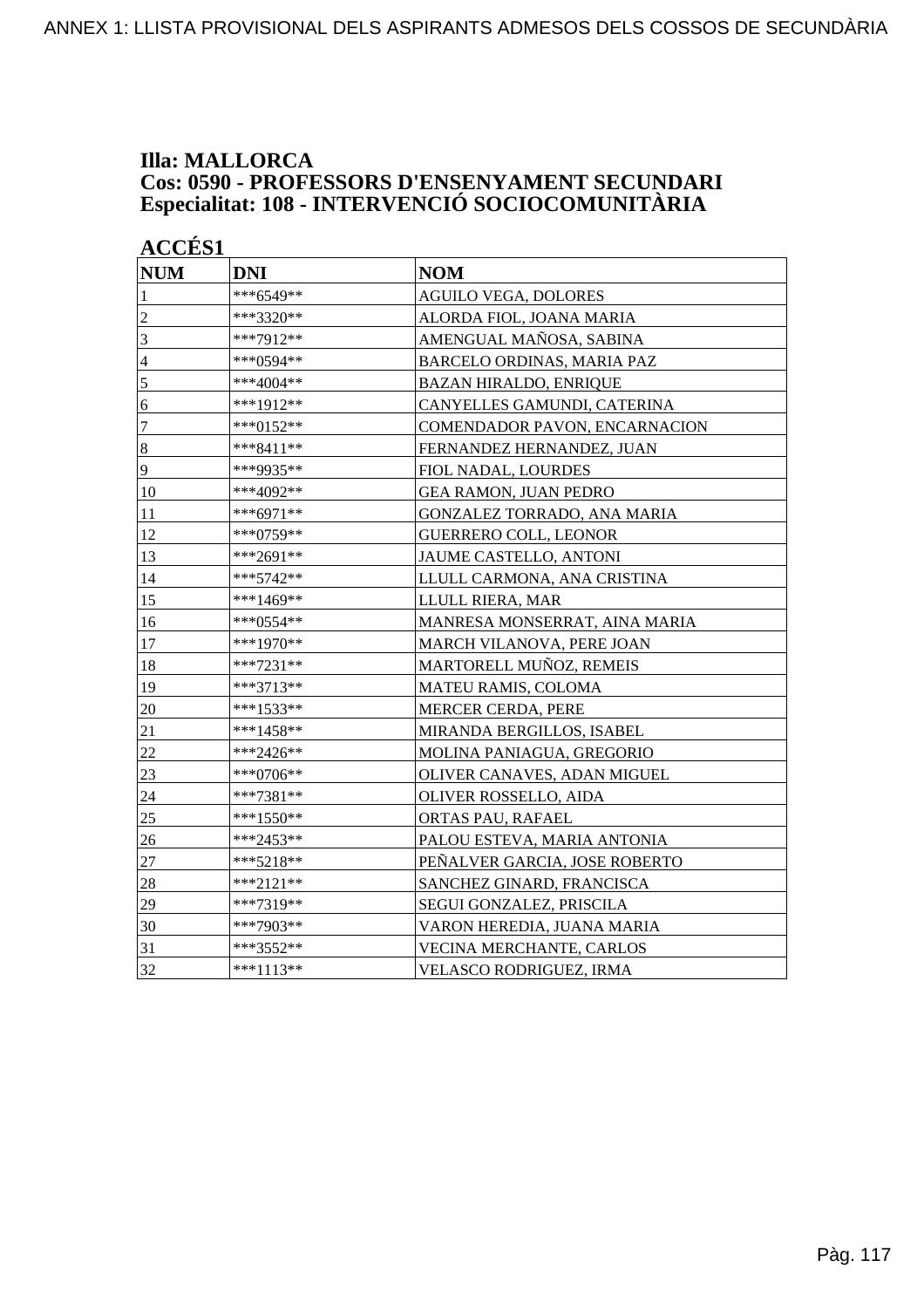# **Illa: MALLORCA Cos: 0590 - PROFESSORS D'ENSENYAMENT SECUNDARI<br>Especialitat: 108 - INTERVENCIÓ SOCIOCOMUNITÀRIA**

| <b>NUM</b> | DNI                | <b>NOM</b>                                                |
|------------|--------------------|-----------------------------------------------------------|
|            | $630**$<br>$***86$ | . JIMENEZ, PABLO CESAR<br><b>ROCHA</b><br>DE<br>$\Lambda$ |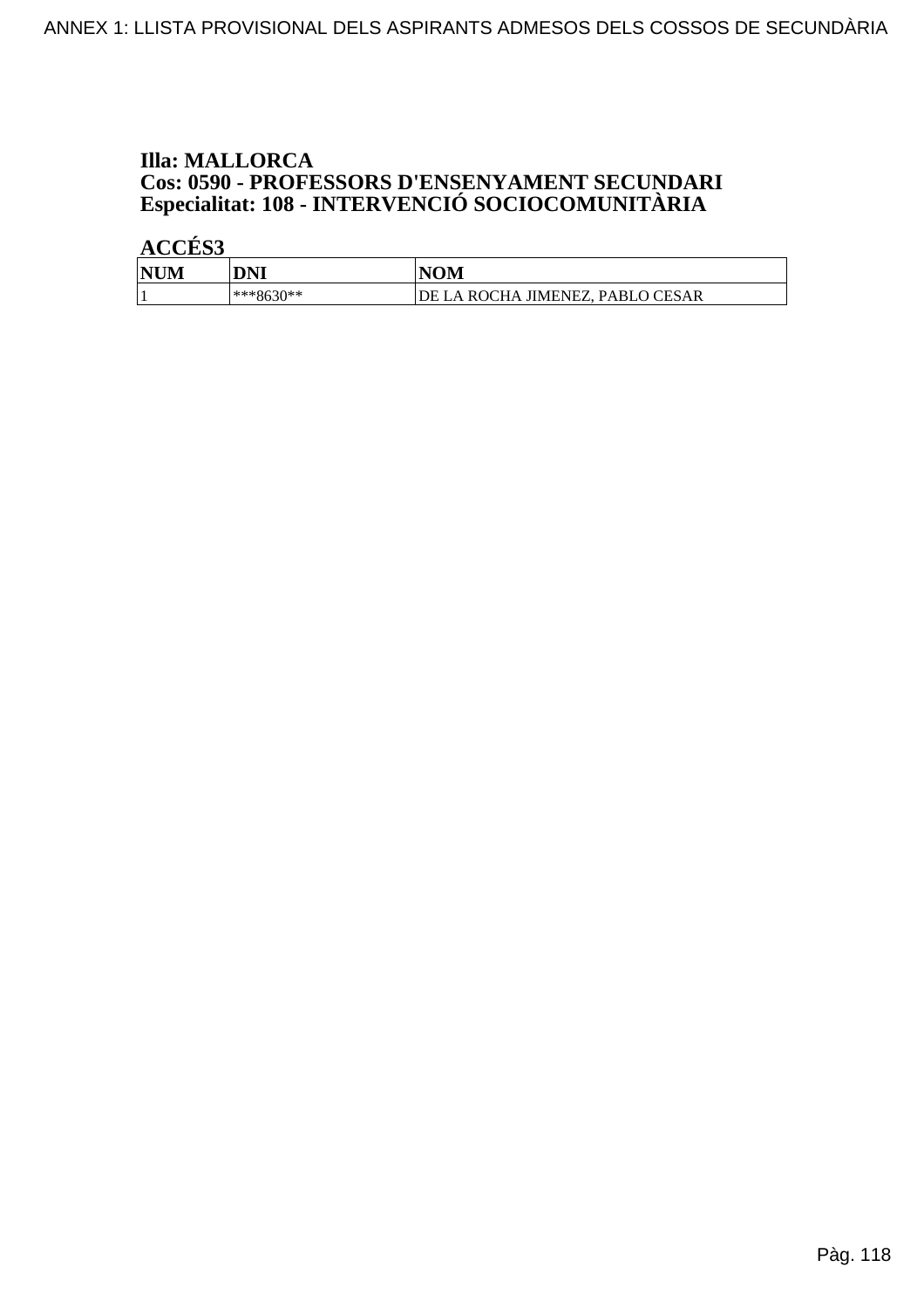# **Illa: MALLORCA Cos: 0590 - PROFESSORS D'ENSENYAMENT SECUNDARI<br>Especialitat: 108 - INTERVENCIÓ SOCIOCOMUNITÀRIA**

| <b>NUM</b><br>M | DNI       | <b>NOM</b>                |
|-----------------|-----------|---------------------------|
|                 | ***7625** | JAUME FONTANET, MARGARIDA |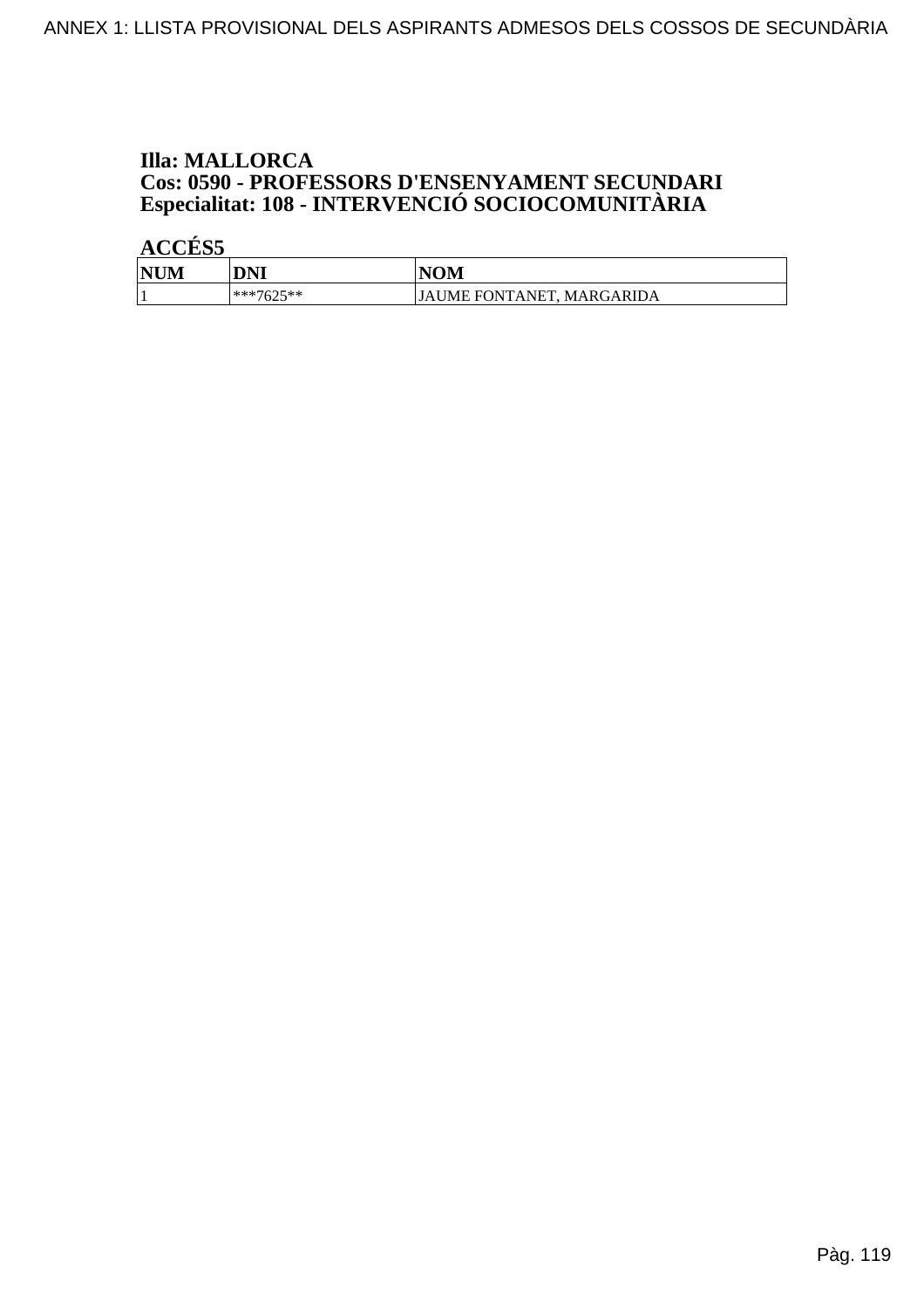# Illa: EIVISSA **Cos: 0590 - PROFESSORS D'ENSENYAMENT SECUNDARI<br>Especialitat: 108 - INTERVENCIÓ SOCIOCOMUNITÀRIA**

| <b>NUM</b>     | DNI          | NOM                          |
|----------------|--------------|------------------------------|
|                | $***1793**$  | CABALLERO REYES, MARGARITA   |
| $\overline{2}$ | $ ***3567**$ | <b>GARCIA PINERO, TAMARA</b> |
| 3              | ***8582**    | LOPEZ GISBERT, JAVIER        |
| 14             | $***5267**$  | MARTIN JIMENEZ, ANTONIO      |
|                | $***3851**$  | NAVAL ESCARTIN, VIRGINIA     |
| 16             | $***5098**$  | PRATS RIBAS, MARIA           |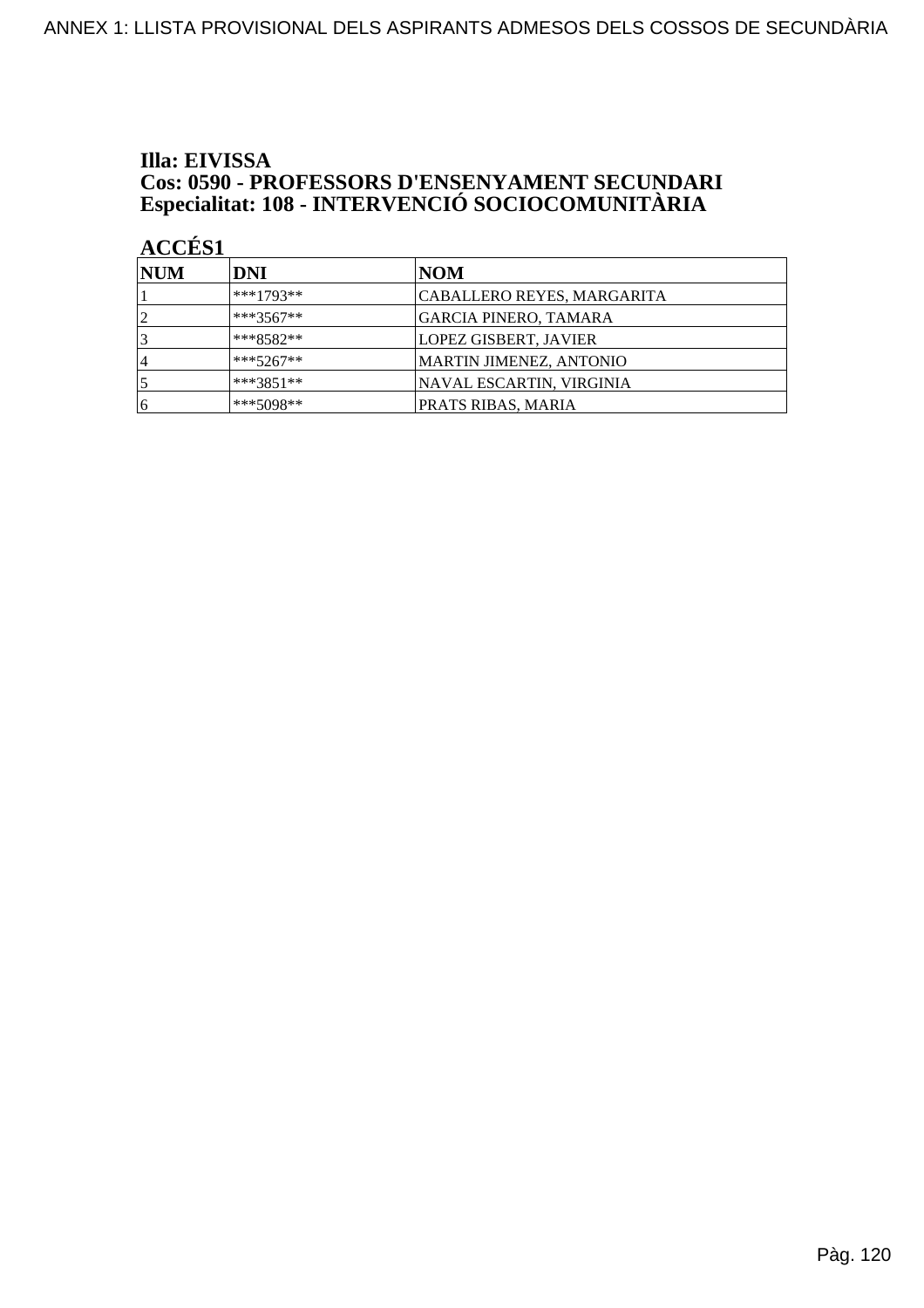# **Illa: MALLORCA** Cos: 0590 - PROFESSORS D'ENSENYAMENT SECUNDARI<br>Especialitat: 113 - ORGANITZACIÓ I PROJECTES DE<br>SISTEMES ENERGÈTICS

| <b>NUM</b> | DNI       | NOM                         |
|------------|-----------|-----------------------------|
|            | ***3056** | LLOPIS LOZANO, CARLOS       |
|            | ***7752** | MIGUEL PERELLO, JOSEP       |
|            | ***9102** | ISOLER NAVARRO. MARIA LUISA |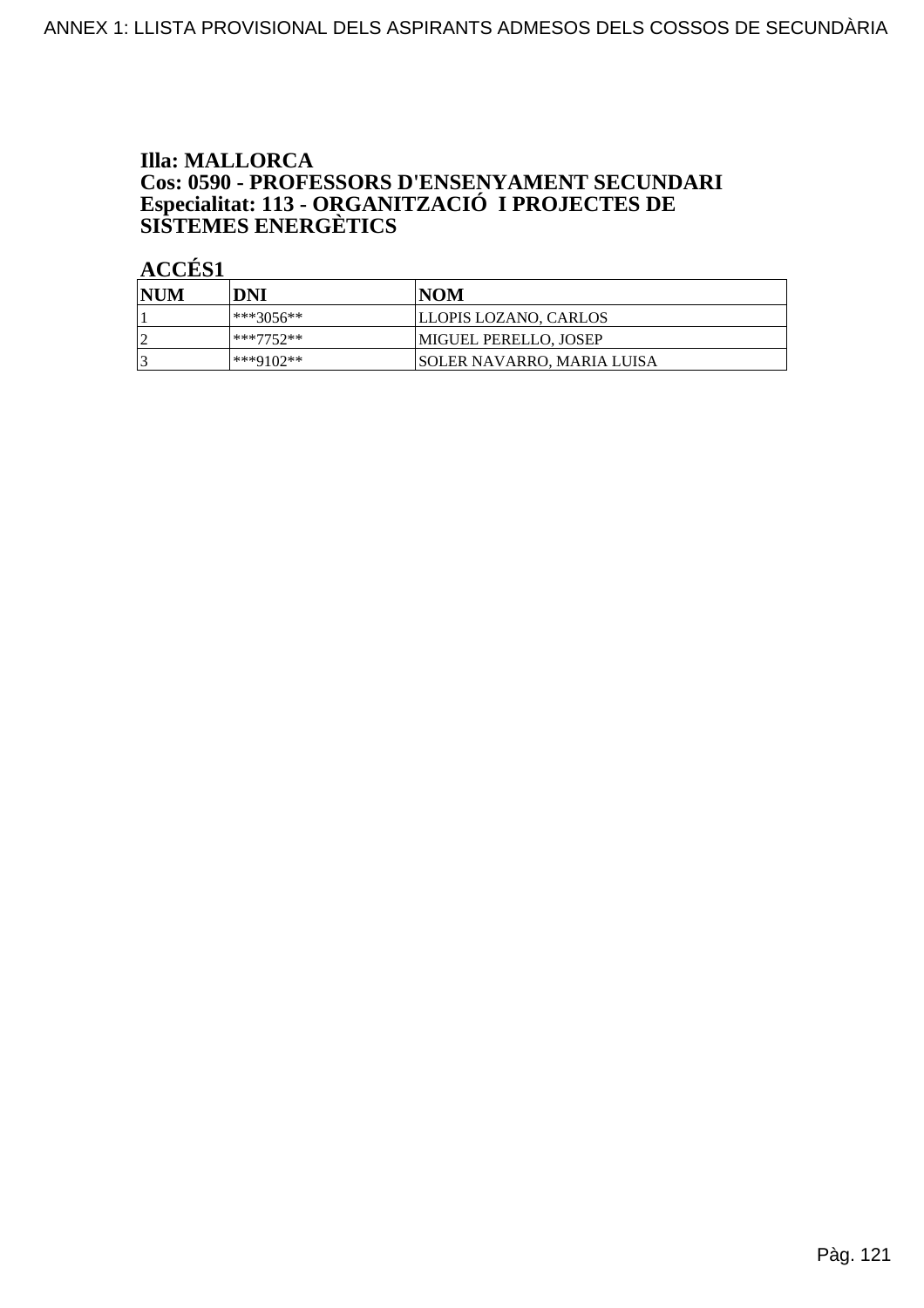# **Illa: MALLORCA** Cos: 0590 - PROFESSORS D'ENSENYAMENT SECUNDARI<br>Especialitat: 113 - ORGANITZACIÓ I PROJECTES DE<br>SISTEMES ENERGÈTICS

| <b>NUM</b> | DNI       | <b>NOM</b>                        |
|------------|-----------|-----------------------------------|
|            | ***3645** | AR FONS.<br><b>ANTONIO MIGUEL</b> |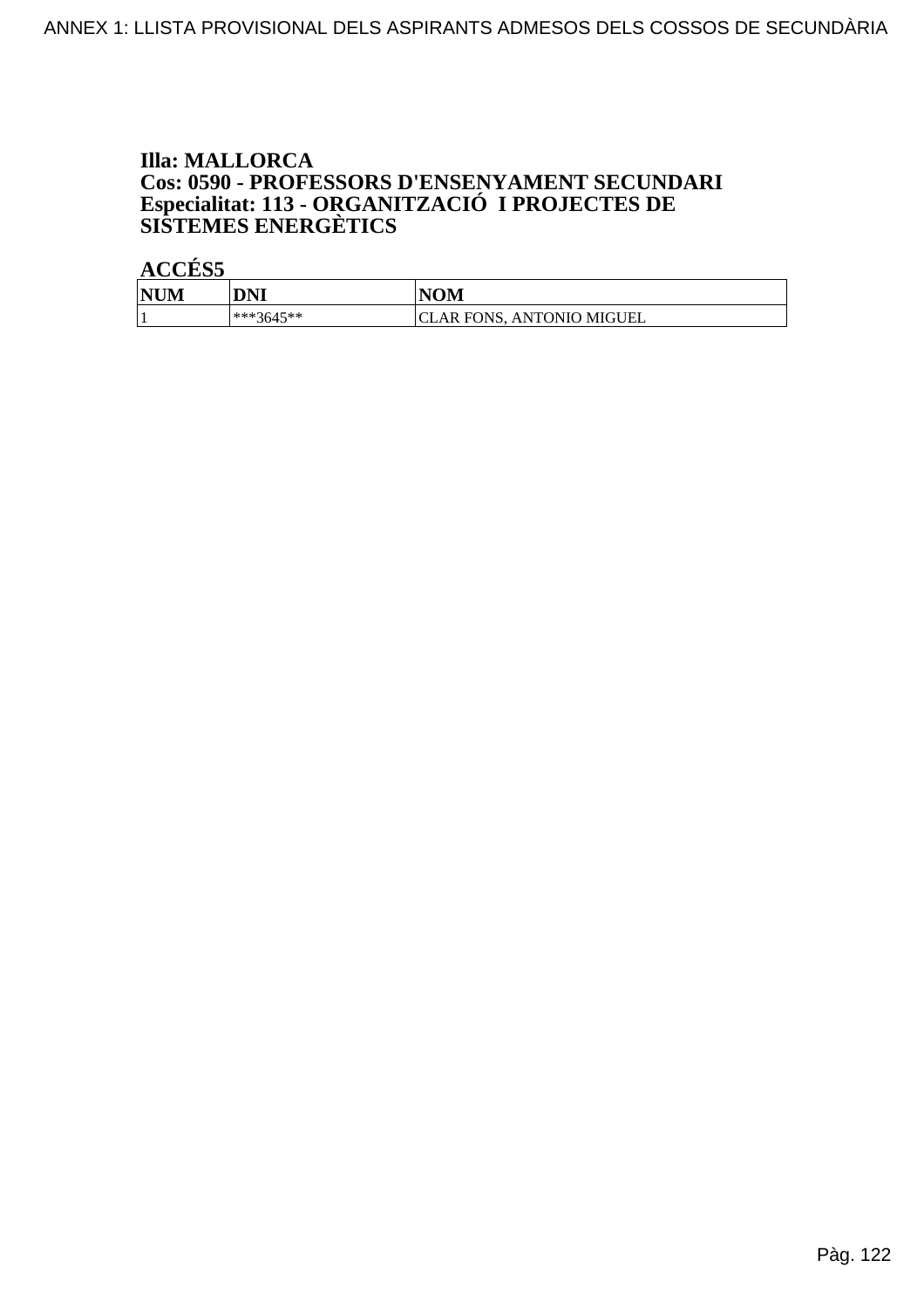# **Illa: MENORCA** Cos: 0590 - PROFESSORS D'ENSENYAMENT SECUNDARI<br>Especialitat: 113 - ORGANITZACIÓ I PROJECTES DE<br>SISTEMES ENERGÈTICS

| <b>NUM</b><br>IМ | DNI       | VOM                                |
|------------------|-----------|------------------------------------|
|                  | ***4000** | GABRIEL<br>IARTINEZ GENESTAR.<br>M |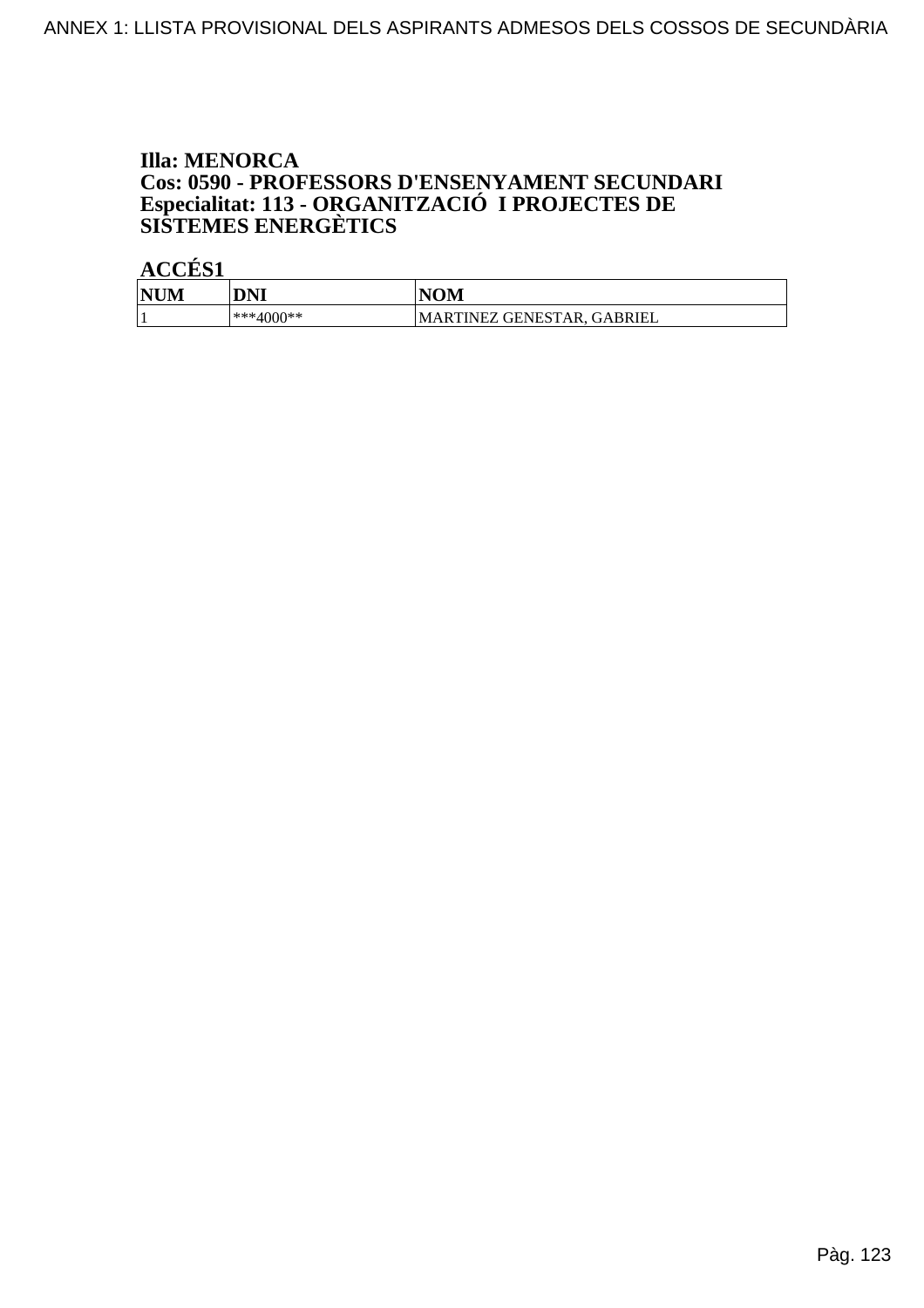# **Illa: MALLORCA Cos: 0590 - PROFESSORS D'ENSENYAMENT SECUNDARI<br>Especialitat: 118 - PROCESSOS SANITARIS**

| <b>ACCÉS 1</b> |             |                               |
|----------------|-------------|-------------------------------|
| NUM            | DNI         | <b>NOM</b>                    |
|                | ***1642**   | ALEMANY COMAS, FRANCESCA MARI |
| $\overline{2}$ | ***9302**   | CALVO RODRIGUEZ, YOLANDA      |
| 3              | $***7310**$ | CRUCES SANCHEZ, ISABEL M.     |
| $\overline{4}$ | $***5885**$ | GUARDIOLA SERRANO, FRANCISCA  |
| 5              | $***1871**$ | MARTORELL SANCHEZ, CONCEPCIO  |
| 6              | $***5456**$ | MAS REINDERS, RAMON           |
|                | $***2974**$ | REYES GONZALEZ, MAGDALENA     |
| 8              | ***0969**   | <b>REYNES PLANIOL, PEDRO</b>  |
| 9              | ***2494**   | RIGO ADROVER, MARIA DEL MAR   |
| 10             | $***9740**$ | <b>SANS PONS, ANTONIA</b>     |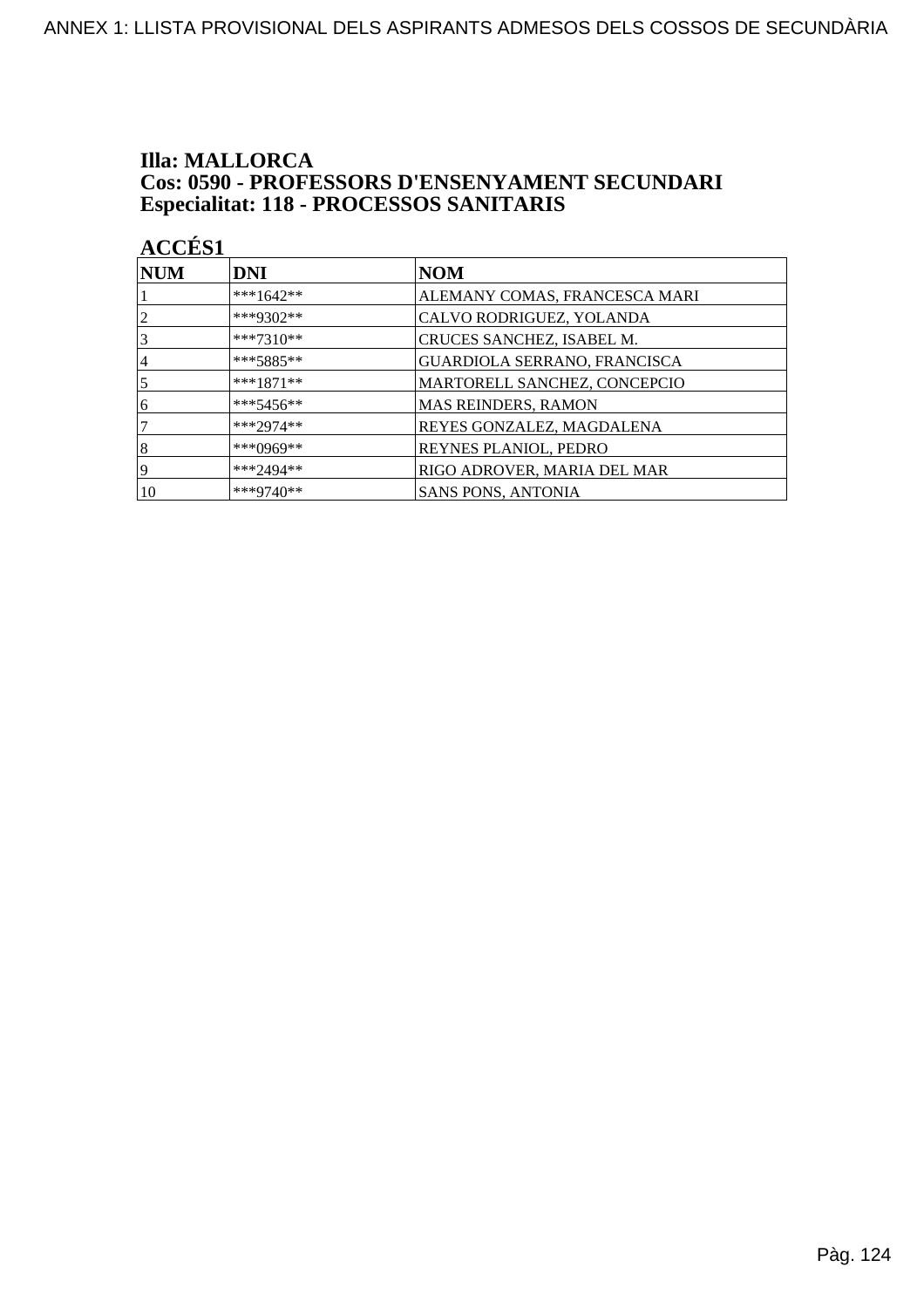# **Illa: MALLORCA Cos: 0590 - PROFESSORS D'ENSENYAMENT SECUNDARI<br>Especialitat: 118 - PROCESSOS SANITARIS**

| <b>NUM</b> | DNI       | <b>NOM</b>                 |
|------------|-----------|----------------------------|
|            | ***4117** | <b>MATEU ARCOS, ISABEL</b> |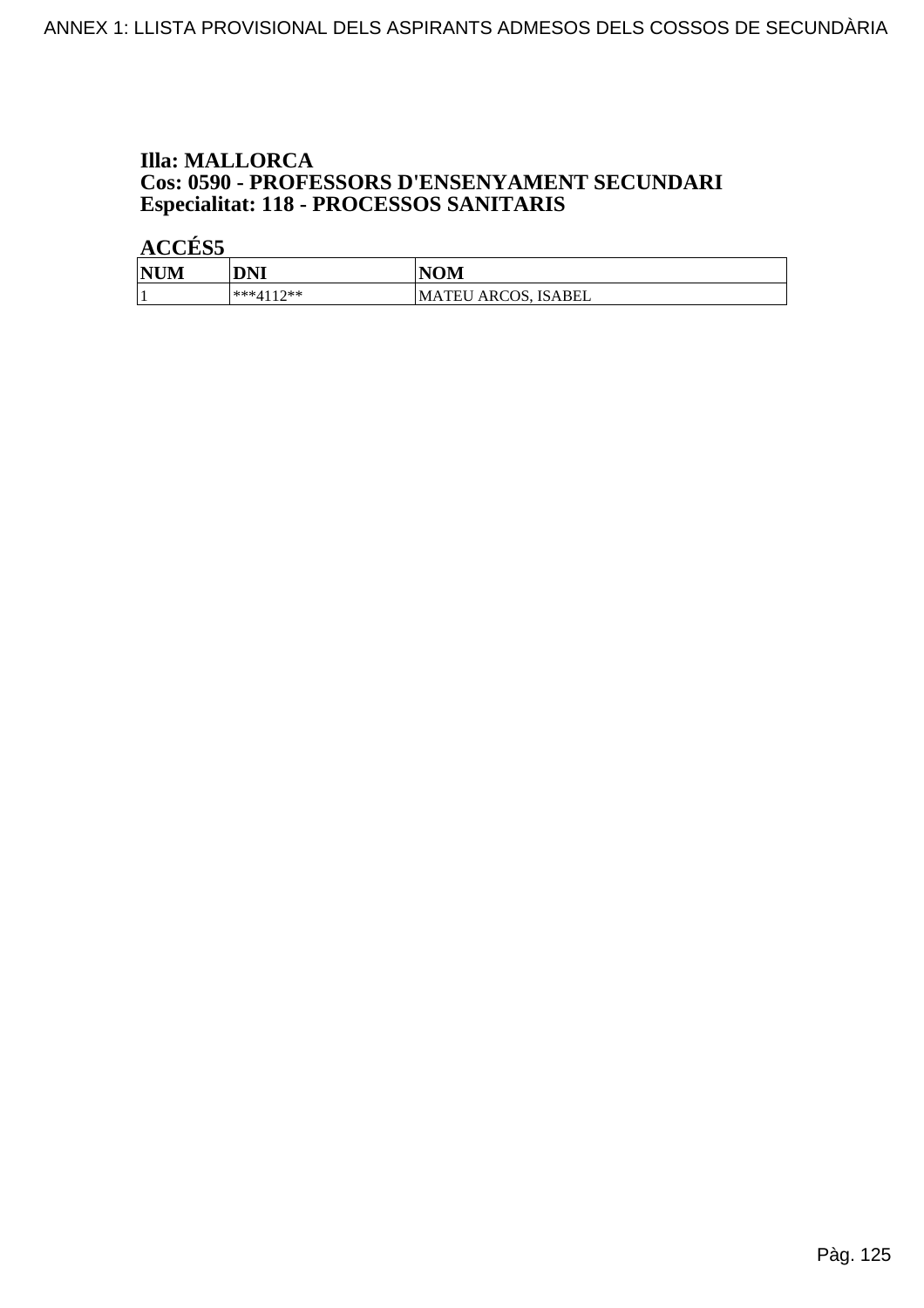# **Illa: MENORCA Cos: 0590 - PROFESSORS D'ENSENYAMENT SECUNDARI<br>Especialitat: 118 - PROCESSOS SANITARIS**

| <b>NUM</b> | DNI       | <b>NOM</b>           |
|------------|-----------|----------------------|
|            | ***4515** | ENRICH CAPO, NURIA   |
|            | ***4029** | MARTINEZ BOSCH, SARA |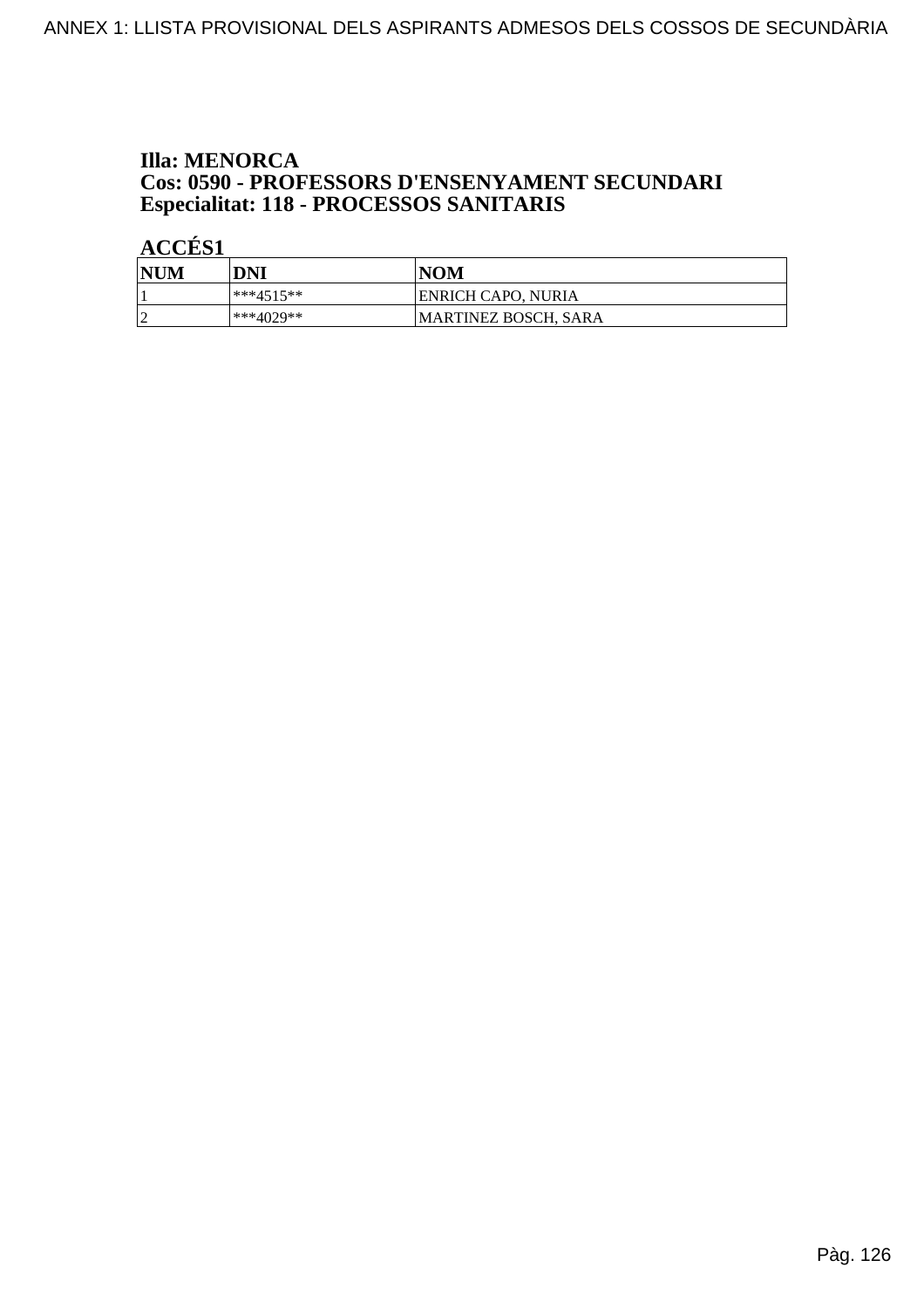# Illa: EIVISSA **Cos: 0590 - PROFESSORS D'ENSENYAMENT SECUNDARI<br>Especialitat: 118 - PROCESSOS SANITARIS**

| <b>NUM</b> | DNI       | NOM                          |
|------------|-----------|------------------------------|
|            | ***8537** | ALBERT CASANOVA, LOURDES     |
|            | ***5649** | PRATS TORRES, SERGIO ANTONIO |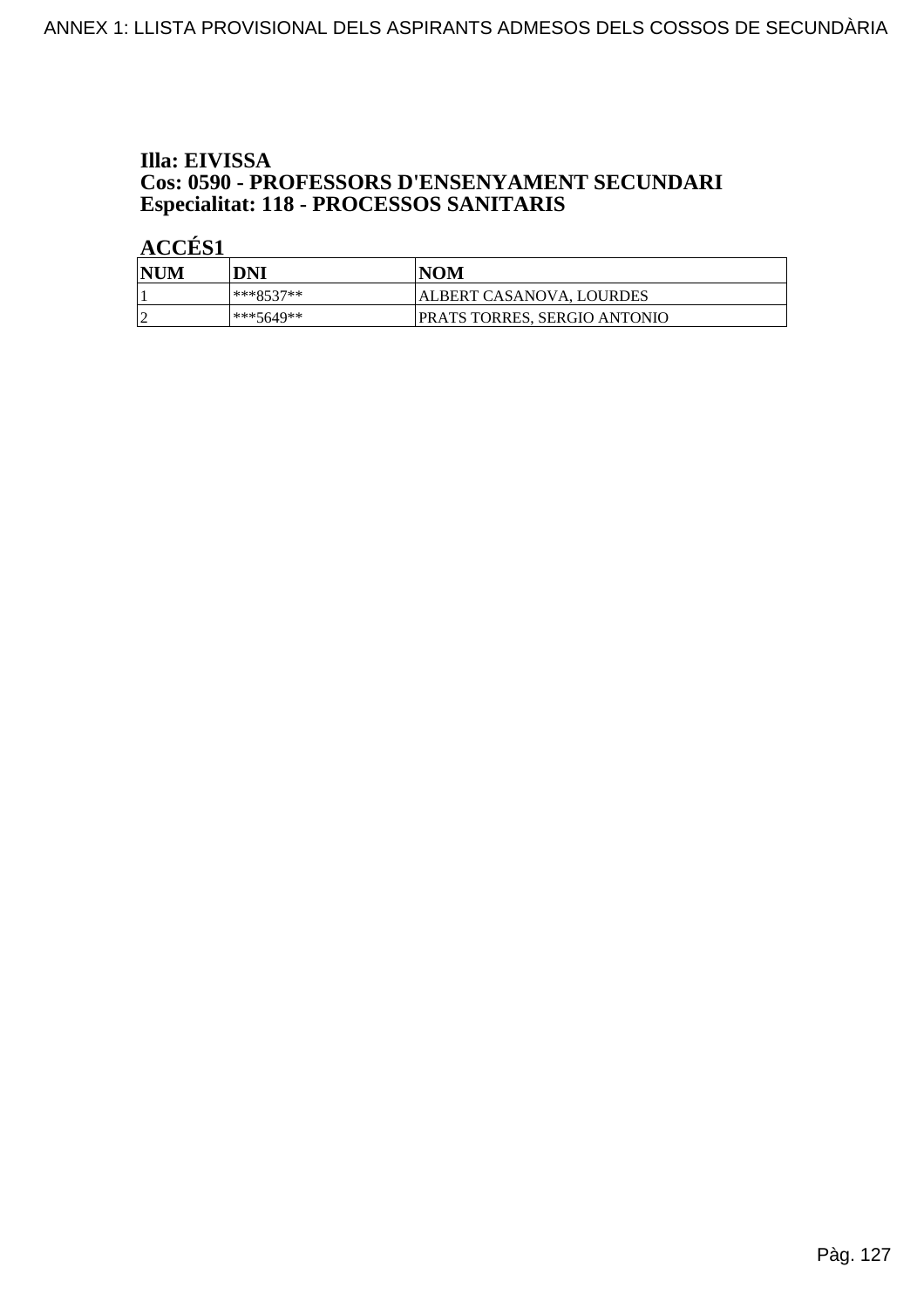# **Illa: MALLORCA Cos: 0590 - PROFESSORS D'ENSENYAMENT SECUNDARI<br>Especialitat: 124 - SISTEMES ELECTRÒNICS**

| <b>NUM</b>     | DNI         | NOM                                 |
|----------------|-------------|-------------------------------------|
|                | $***6474**$ | ARENAS PUIG, FRANCISCO JAVI         |
| $\overline{2}$ | $***6281**$ | AREVALO RUIZ, LUNA                  |
|                | $***7861**$ | <b>BOSCH FONT, TOMEU</b>            |
| ا 4            | $***6162**$ | <b>COLL LOPEZ, MARIA DEL CARMEN</b> |
|                | ***4077**   | FERNANDEZ COBOS, MARIA DOLORES      |
| 16             | $***5240**$ | ROUCO CASABELLA, JOSE RAMON         |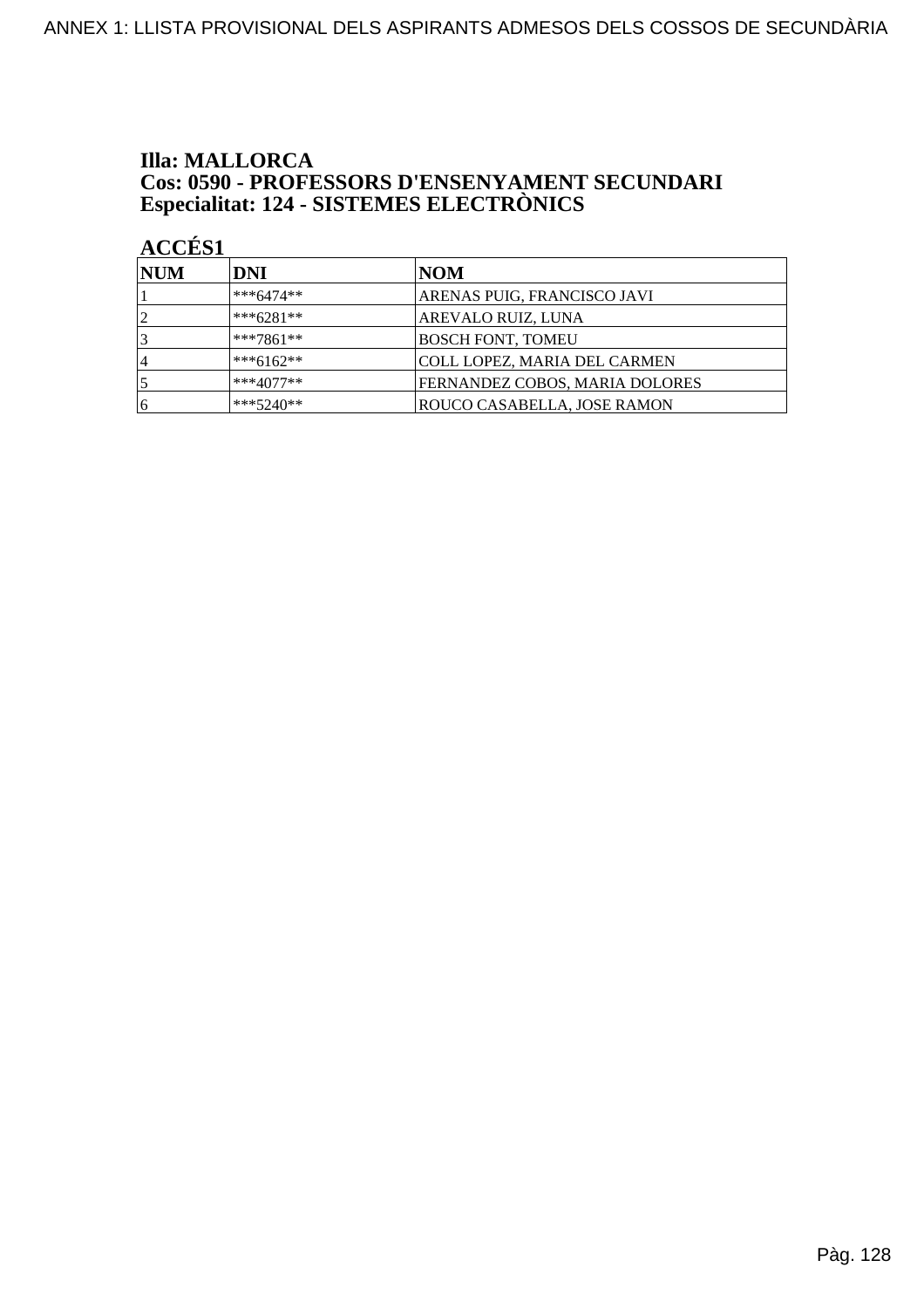# Illa: EIVISSA **Cos: 0590 - PROFESSORS D'ENSENYAMENT SECUNDARI<br>Especialitat: 124 - SISTEMES ELECTRÒNICS**

| <b>NUM</b> | DNI           | <b>NOM</b>                         |
|------------|---------------|------------------------------------|
|            | $ ***6196***$ | <b>FUNES ALCARAZ, JOSE ANTONIO</b> |
|            | ***4197**     | <b>ITUR SERRA. JOAN</b>            |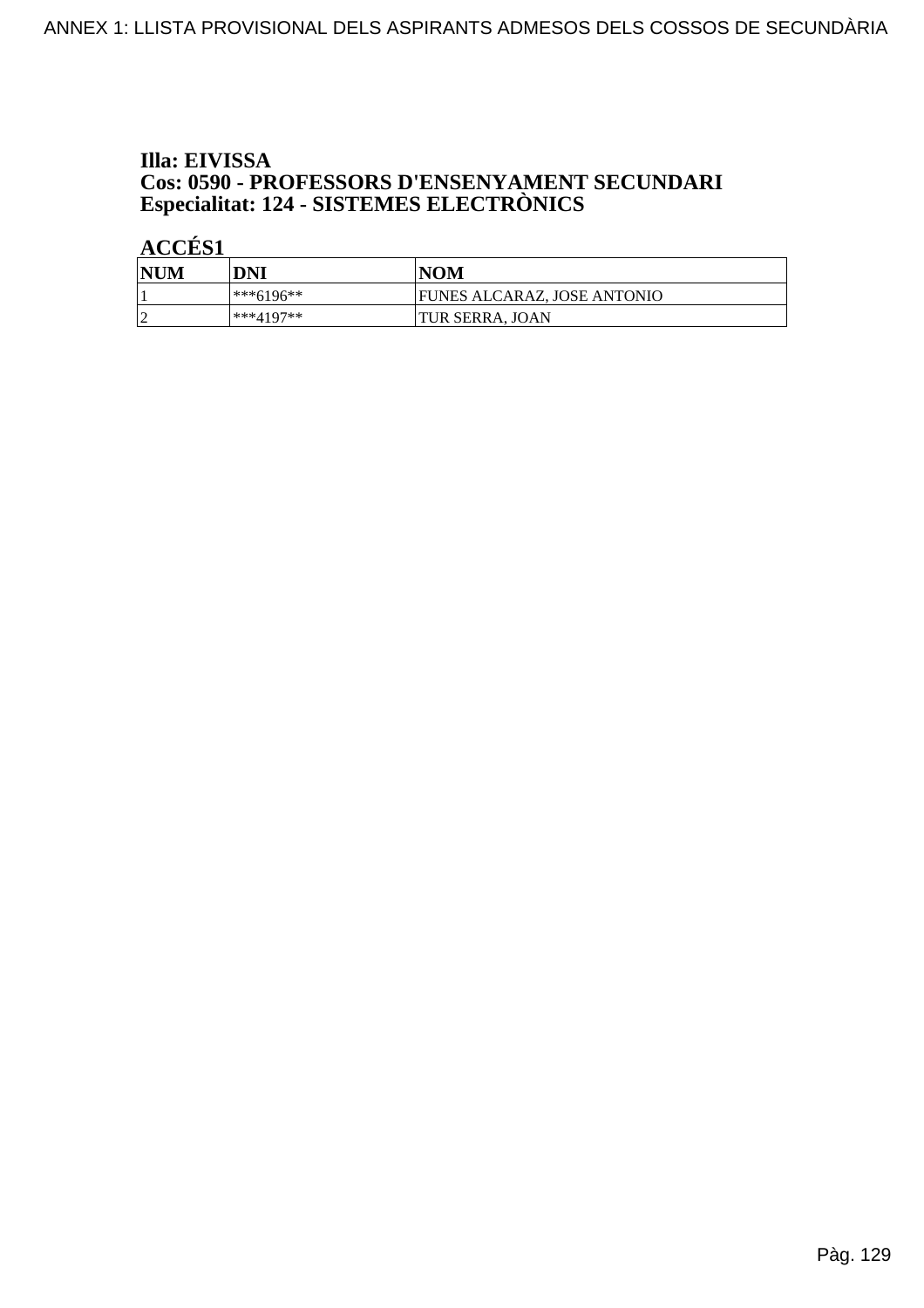#### **Illa: MALLORCA** Cos: 0591 - PROFESSORS TÈCNICS DE FORMACIÓ PROFESSIONAL Especialitat: 201 - CUINA I PASTISSERIA

| <b>NUM</b>     | <b>DNI</b>  | <b>NOM</b>                      |
|----------------|-------------|---------------------------------|
|                | ***2282**   | BASSA ESTEVE, MONTSERRAT        |
| $\overline{c}$ | ***6864**   | BUJALANCE RODRIGUEZ, MARIA JOSE |
| 3              | ***2338**   | CALDES CERDA, FELIP MANUEL      |
| $\overline{4}$ | ***0061**   | CANO NUÑEZ, MARIA               |
| $\overline{5}$ | ***8806**   | CERDA FULLANA, GABRIEL          |
| 6              | ***1179**   | CRISOL PIZA, LAURA              |
| 7              | ***6347**   | ETXABE ORBEGOZO, JULIAN         |
| $\vert 8$      | $***7137**$ | GALLARDO CASANAVA, AINHOA       |
| 9              | ***3823**   | GOMEZ HERNANDEZ, RAQUEL         |
| 10             | $***1592**$ | <b>GOMILA OLIVER, MIGUEL</b>    |
| 11             | $***7228**$ | <b>JUAN VIVES, JOAN</b>         |
| 12             | ***6789**   | MARTINEZ RIERA, PEDRO JOSE      |
| 13             | ***4279**   | OLIVER SANCHO, SOFIA            |
| 14             | ***3726**   | PERELLO MAS, MARIA              |
| 15             | ***4629**   | PONS HUMBERT, CATALINA          |
| 16             | $***1717**$ | VENY MONSERRAT, BARBARA         |
| 17             | ***8070**   | VIDAL COMPANY, ANTONIA          |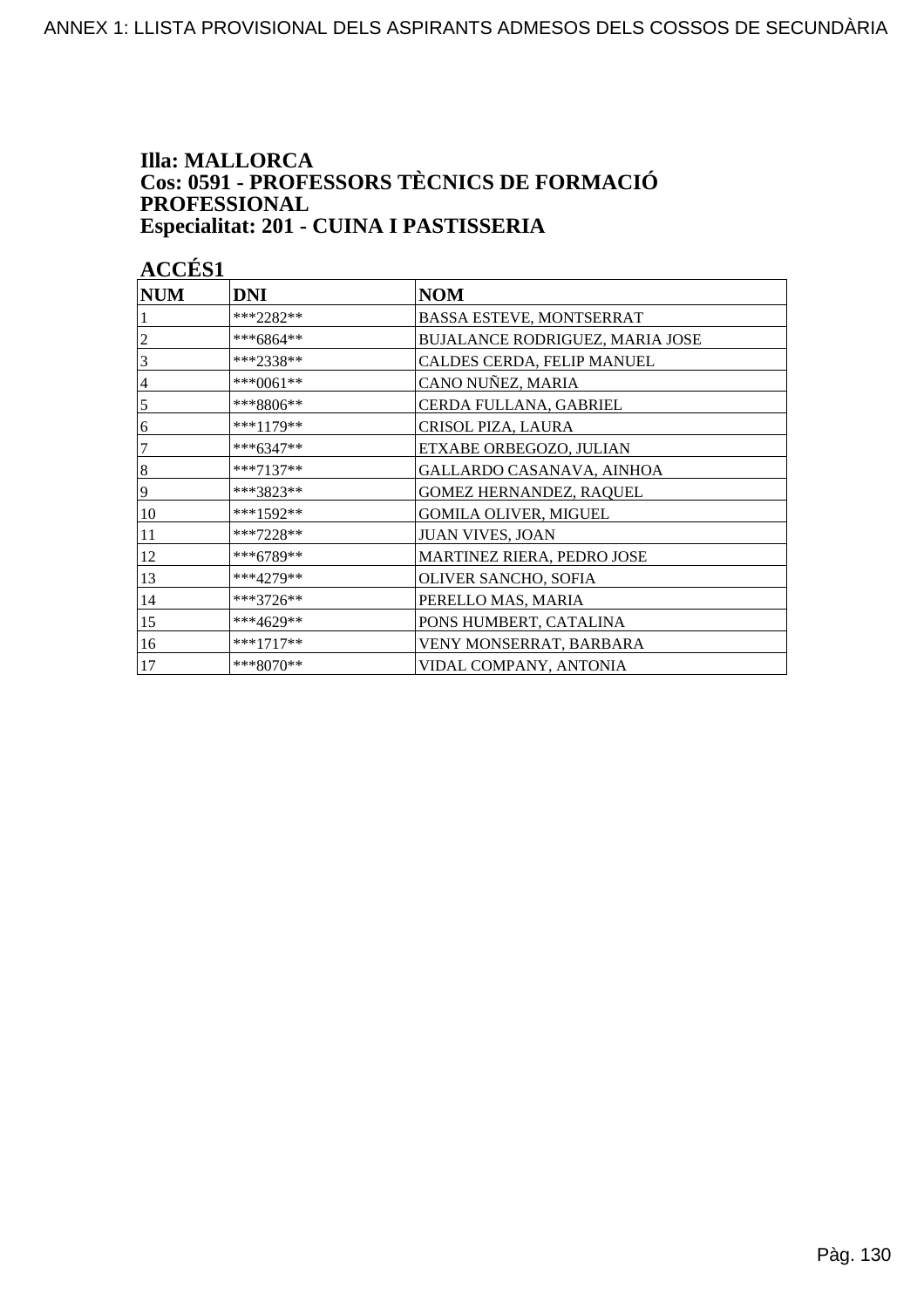#### **Illa: MENORCA** Cos: 0591 - PROFESSORS TÈCNICS DE FORMACIÓ PROFESSIONAL Especialitat: 201 - CUINA I PASTISSERIA

| <b>INUM</b> | DNI         | INOM                                      |
|-------------|-------------|-------------------------------------------|
|             | ***4138**   | <b>FLORIT DE LA FUENTE, JOAN BAPTISTA</b> |
|             | l***4076**_ | LLUFRIU MOLL, FELIP                       |
|             | ***4338**   | <b>PONS CASTELL, SANTIAGO</b>             |
| 4           | ***3348**   | TRIAS GOST, PERE                          |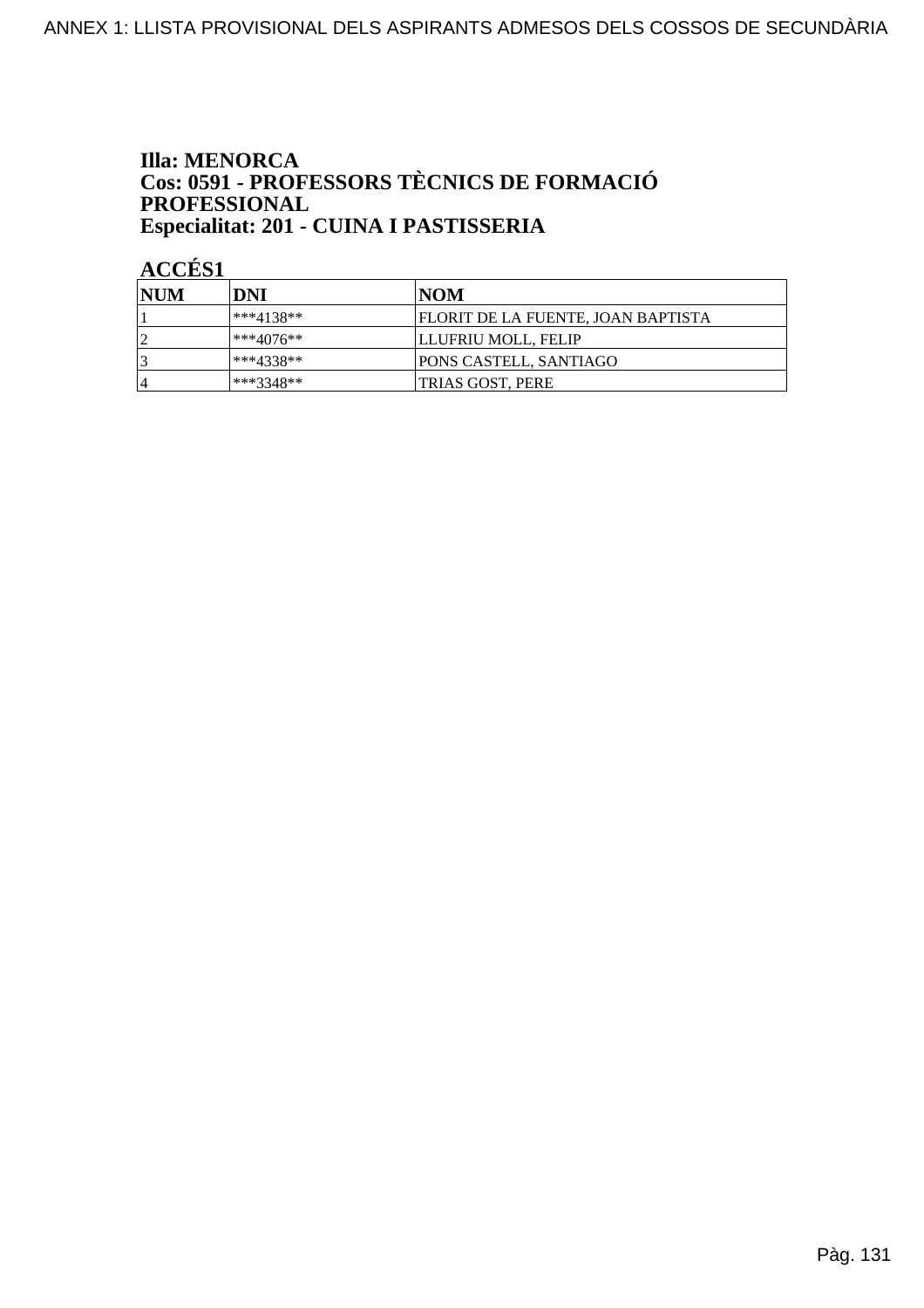### Illa: EIVISSA **Cos: 0591 - PROFESSORS TÈCNICS DE FORMACIÓ<br>PROFESSIONAL** Especialitat: 201 - CUINA I PASTISSERIA

| <b>NUM</b> | DNI        | NOM                         |
|------------|------------|-----------------------------|
|            | 1***5399** | IGARCIA TUR. MARIA REGLA    |
|            | ***9737**  | JOVANI ESBRI, MARTA         |
| ∍          | l***5786** | <b>TORRES BONET, DANIEL</b> |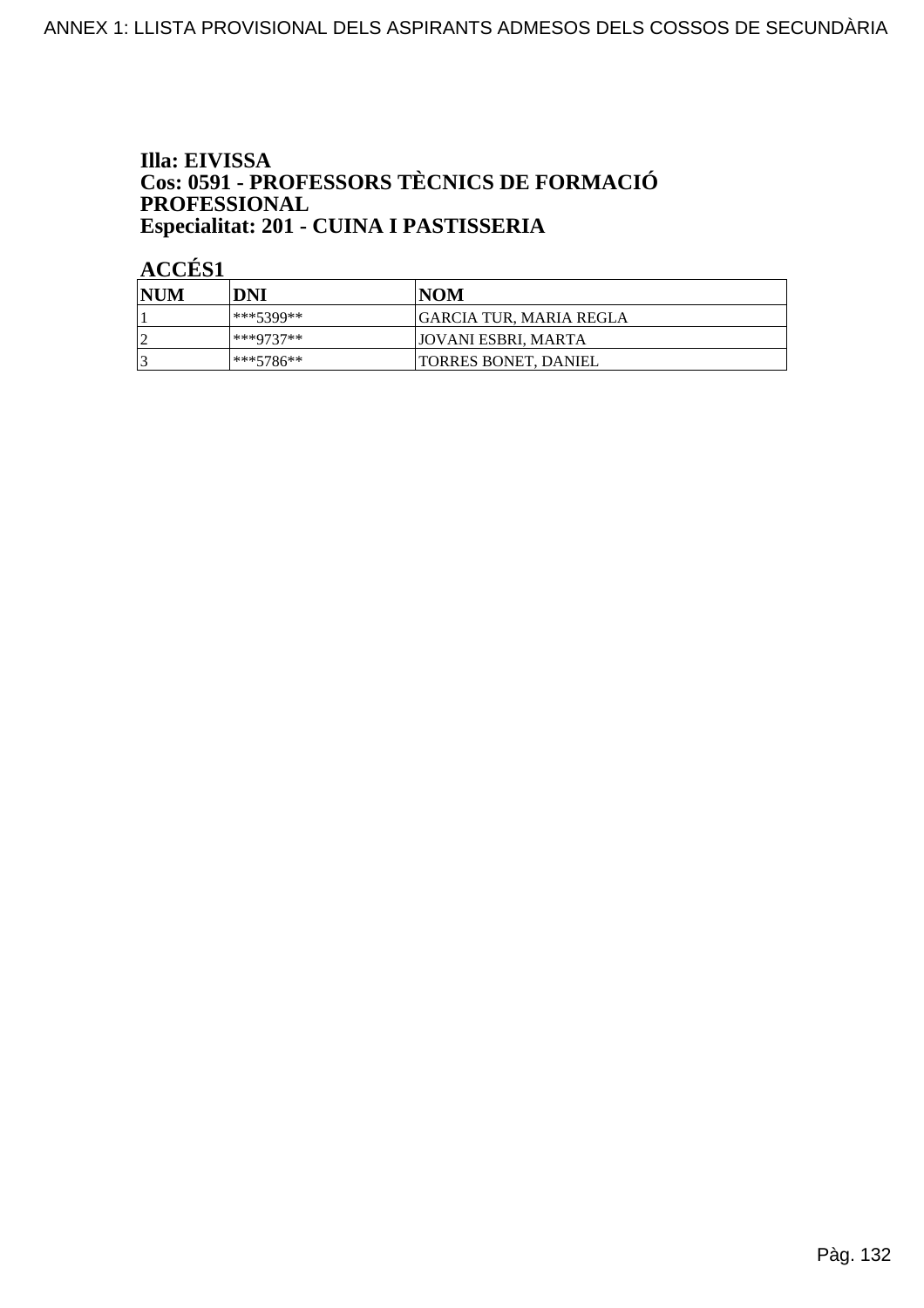#### **Illa: FORMENTERA** Cos: 0591 - PROFESSORS TÈCNICS DE FORMACIÓ PROFESSIONAL Especialitat: 201 - CUINA I PASTISSERIA

| <b>NUM</b> | DNI       | <b>NOM</b>              |
|------------|-----------|-------------------------|
|            | ***9121** | GARCIA PALOMARES, MARIO |
| $\sqrt{ }$ | ***5545** | RODRIGUEZ MARTIN, RUTH  |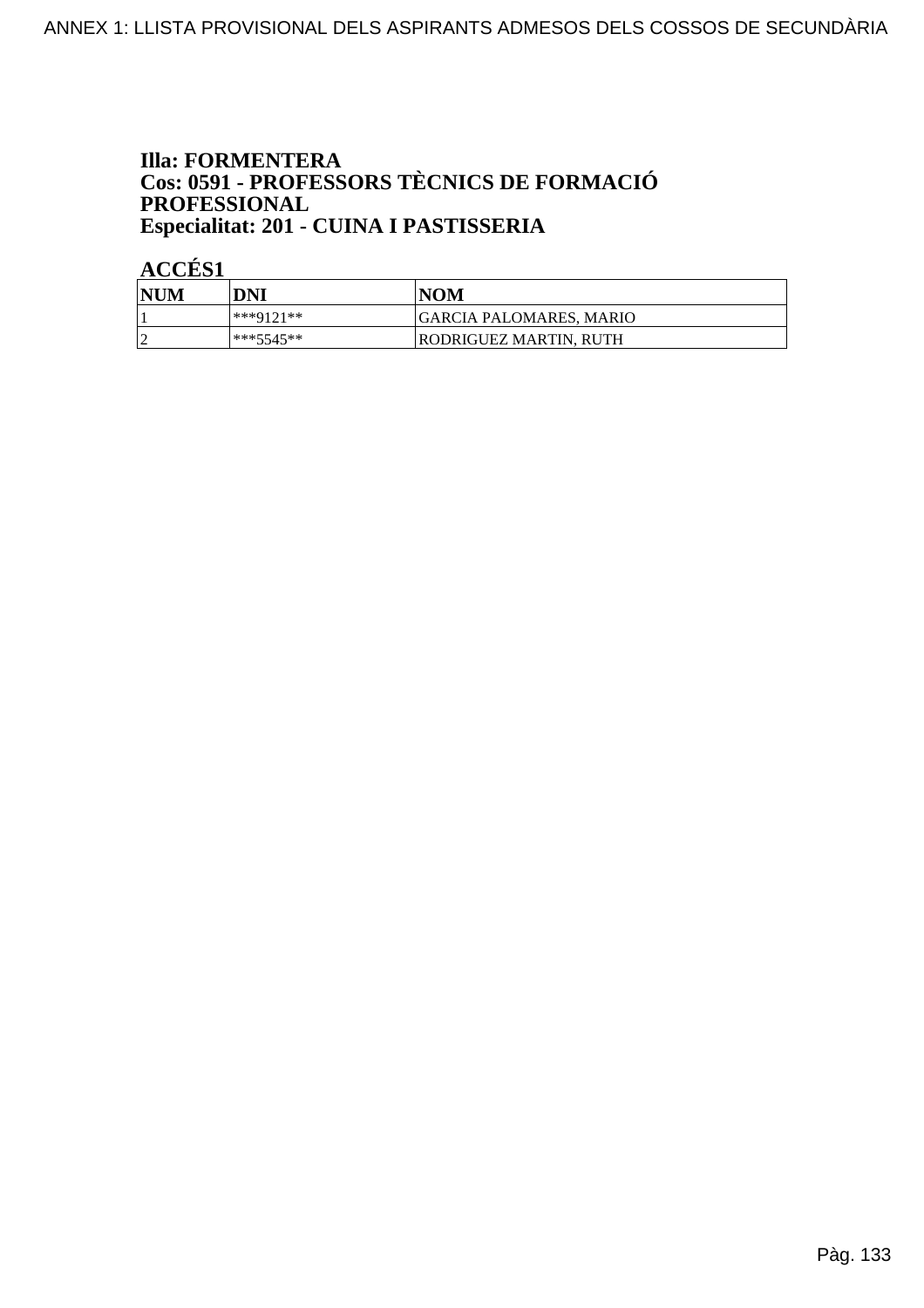#### **Illa: MALLORCA** Cos: 0591 - PROFESSORS TÈCNICS DE FORMACIÓ PROFESSIONAL Especialitat: 202 - EQUIPS ELECTRÒNICS

| <b>NUM</b> | DNI       | NOM                           |
|------------|-----------|-------------------------------|
|            | ***5085** | <b>GOMEZ CERVANTES, GINES</b> |
|            | ***4601** | RAMON RIBAS, JOAN             |
| ₽          | ***3086** | <b>TRAVERSO FERRA. XAVIER</b> |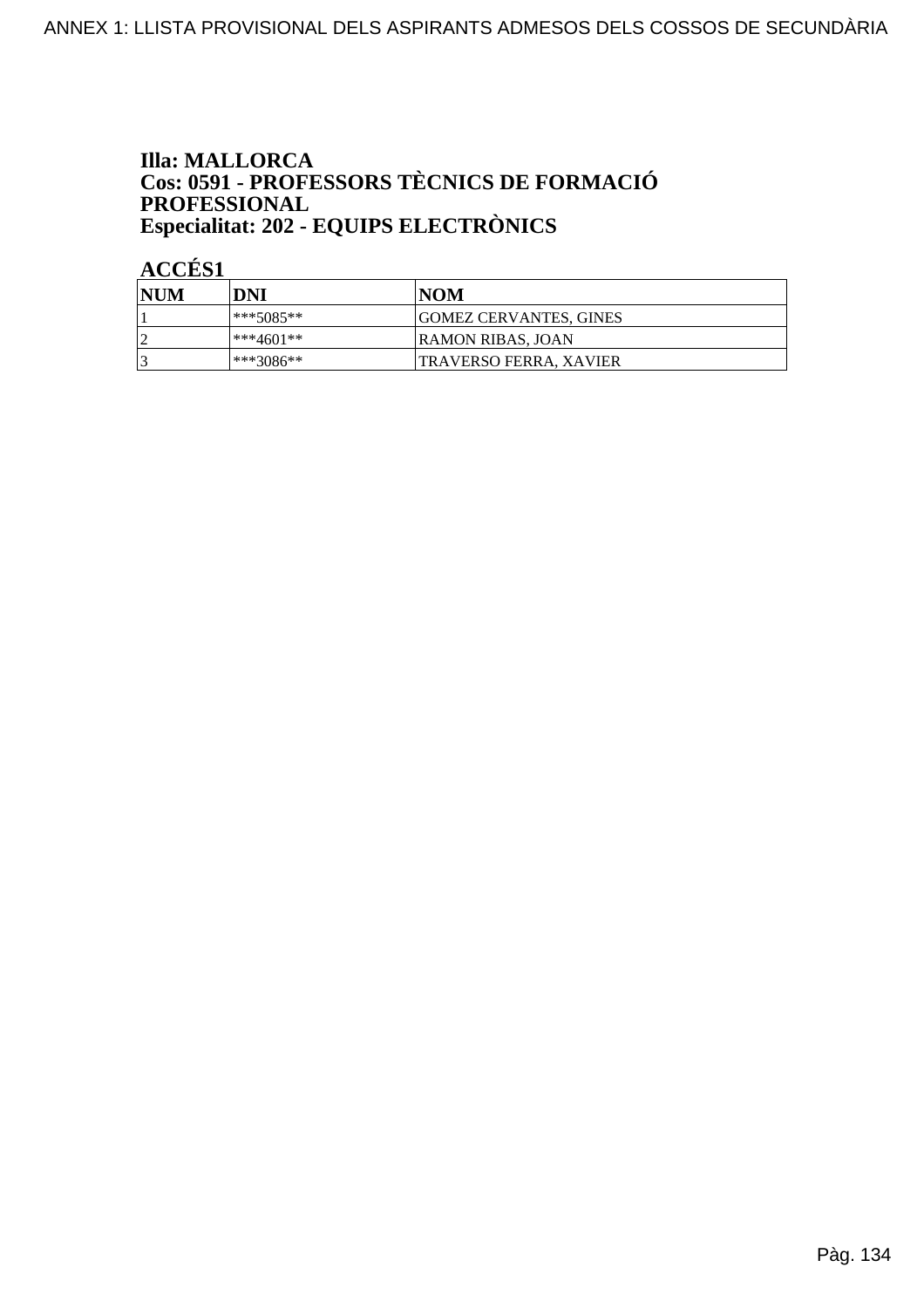### **Illa: MALLORCA Cos: 0591 - PROFESSORS TÈCNICS DE FORMACIÓ<br>PROFESSIONAL** Especialitat: 203 - ESTÈTICA

| <b>INUM</b> | DNI       | INOM                                     |
|-------------|-----------|------------------------------------------|
|             | ***3531** | <b>BELMONTE ZARAGOZA, BARBARA ANDREA</b> |
|             | ***7137** | <b>JDOLS AMENGUAL, CATALINA MARIA</b>    |
|             | ***3670** | <b>ROCA OLIVIERI. ESTHER</b>             |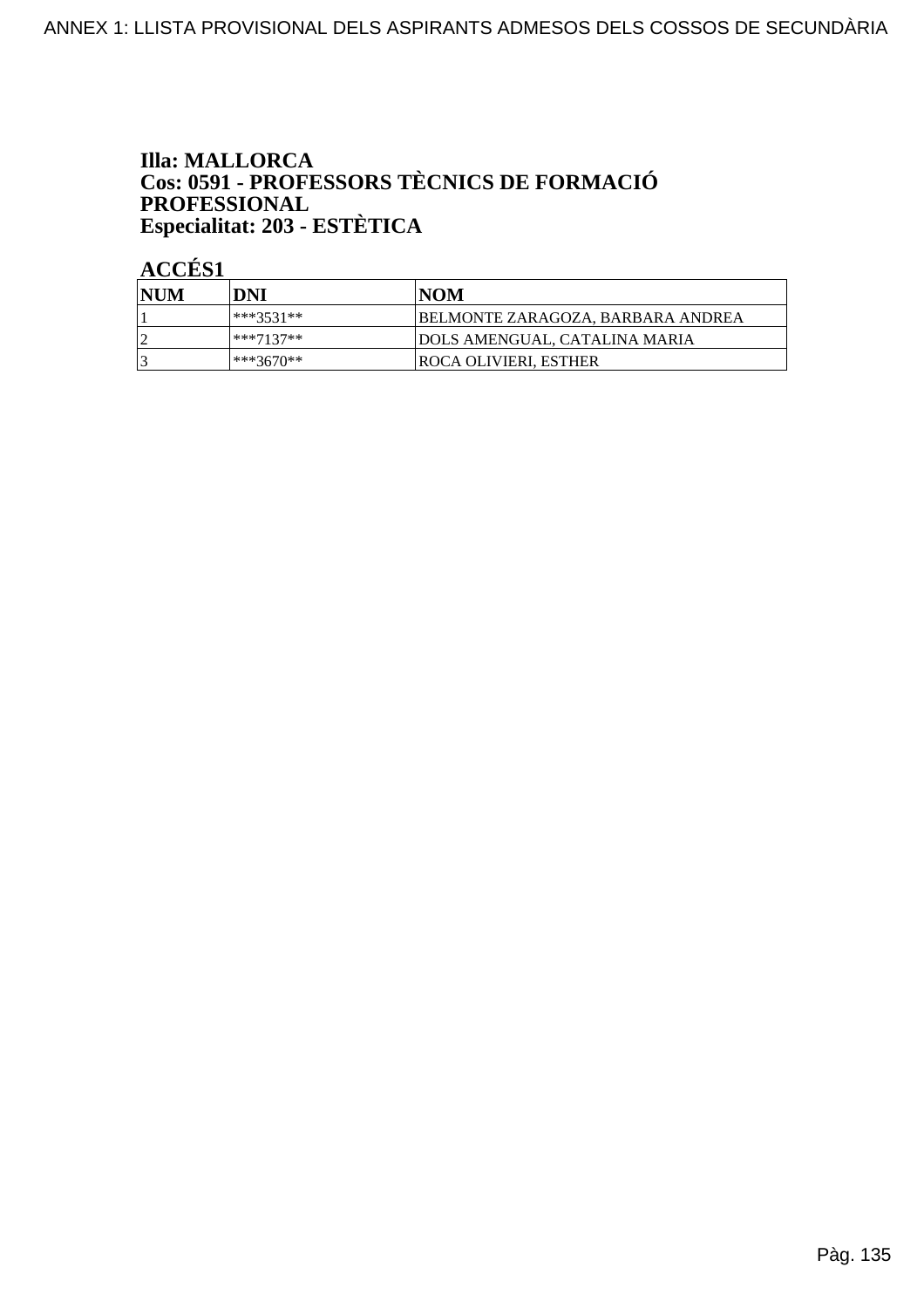### **Illa: MALLORCA** Cos: 0591 - PROFESSORS TÈCNICS DE FORMACIÓ **PROFESSIONAL** Especialitat: 205 - INSTAL.LACIÓ I MANTENIMENT D'EQUIPS<br>TERMICS I DE FLUIDS

| <b>INUM</b> | DNI         | NOM                                   |
|-------------|-------------|---------------------------------------|
|             | $***0085**$ | CANOVAS SOTOS, JOSE JUAN              |
|             | $***7425**$ | MARTIN MARTIN, CONRADO                |
|             | $***3748**$ | ROCA MARCE, GABRIEL JUAN              |
| 4           | $***4164**$ | RODRIGUEZ JIMENEZ-BRAVO, JUAN ANTONIO |
|             | $***2475**$ | SUREDA TRUYOLS, LLORENC               |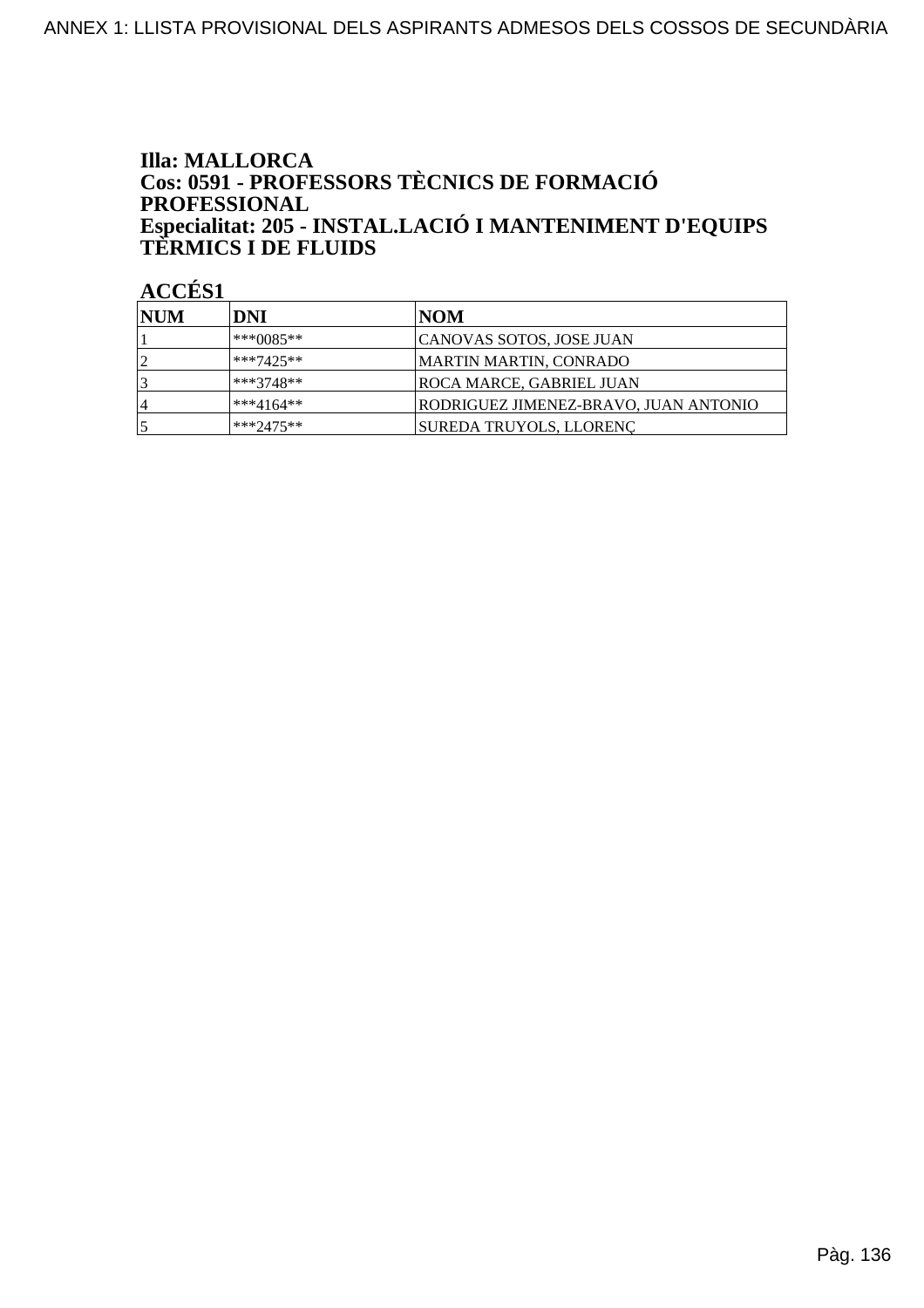### **Illa: MENORCA** Cos: 0591 - PROFESSORS TÈCNICS DE FORMACIÓ PROFESSIONAL Especialitat: 205 - INSTAL.LACIÓ I MANTENIMENT D'EQUIPS<br>TERMICS I DE FLUIDS

| <b>NUM</b>   | <b>DNI</b> | VOM                     |
|--------------|------------|-------------------------|
| $\mathbf{r}$ | ***9948**  | /ILLALONGA GOMILA, JOAN |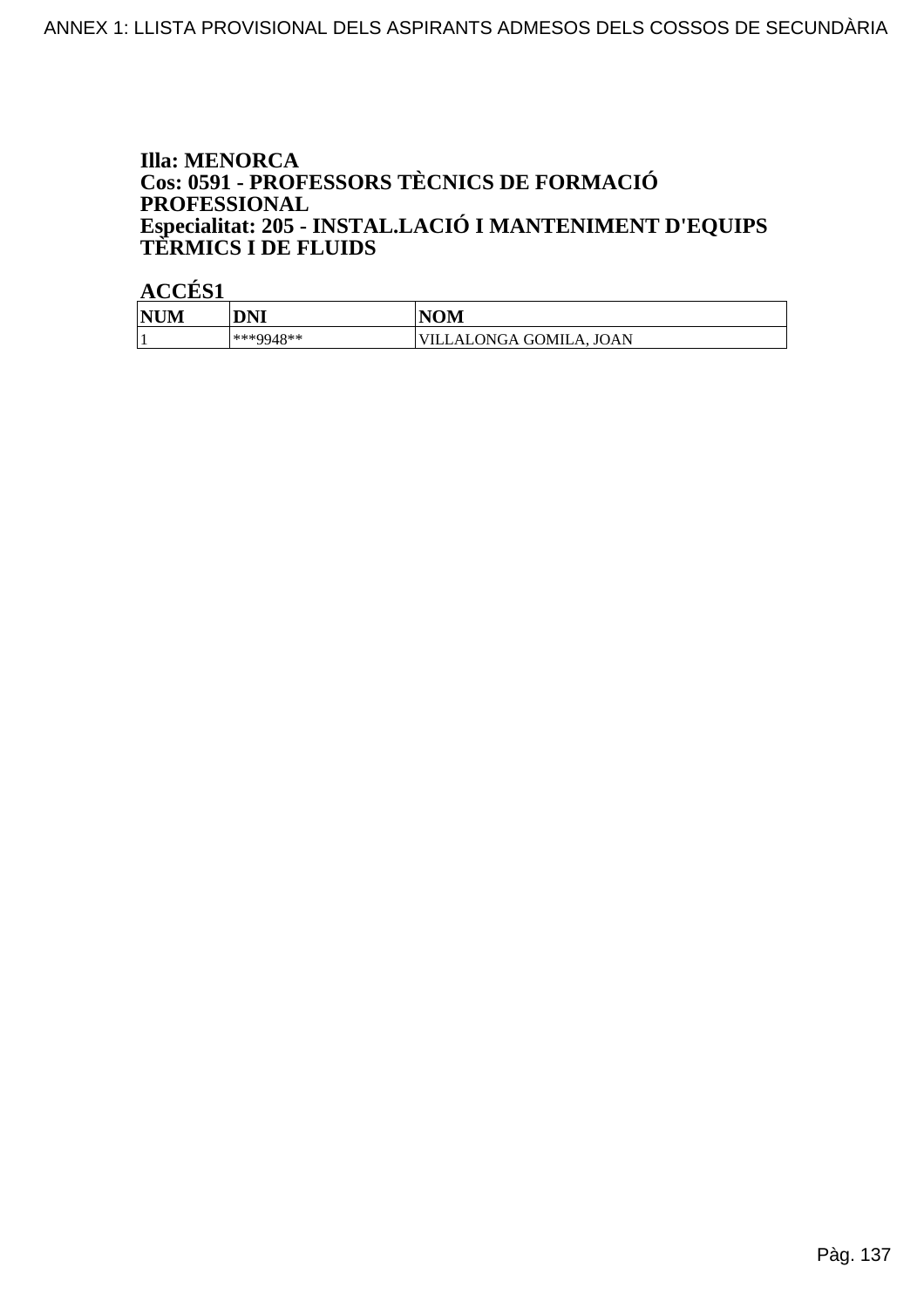#### **Illa: MALLORCA** Cos: 0591 - PROFESSORS TÈCNICS DE FORMACIÓ PROFESSIONAL Especialitat: 206 - INSTAL.LACIONS ELECTROTÈCNIQUES

| <b>NUM</b>     | <b>DNI</b>  | <b>NOM</b>                            |
|----------------|-------------|---------------------------------------|
|                | $***5857**$ | <b>AGUILO FORTEZA, JOSEP</b>          |
| $\overline{c}$ | ***5935**   | BORRALLO SANCHEZ, ANTONIO             |
| 3              | ***6047**   | BUDRIA GIMENEZ, DANIEL JOSE           |
| $\overline{4}$ | $***4657**$ | CAYUELA REXACH, ROBERTO               |
| 5              | ***6959**   | FERRER MAYOL, ANTONI                  |
| 6              | $***5572**$ | FRANCO VAZQUEZ, JOSE CARLOS           |
| $\overline{7}$ | ***4280**   | <b>GARCIA BUJALANCE, JOSE ANTONIO</b> |
| 8              | $***5975**$ | GARCIA DEL CORRAL, JOSE LUIS          |
| 19             | ***3729**   | LLABRES VILLALONGA, MIQUEL            |
| 10             | ***9256**   | MAS ALOS, JUAN                        |
| 11             | ***8889**   | MESQUIDA RUIZ, JAUME JOAN             |
| 12             | ***2480**   | NADAL ALCOVER, JUAN                   |
| 13             | $***1474**$ | PICORNELL MORA, MIQUEL                |
| 14             | ***6945**   | PONS CAPO, BARTOMEU                   |
| 15             | ***7047**   | REBASA BUJOSA, MATIAS                 |
| 16             | ***7265**   | RODRIGUEZ CARBALLES, FRANCISCO JOSE   |
| 17             | ***6806**   | RODRIGUEZ GOMEZ, PATRICIO             |
| 18             | ***1816**   | SERRA ALAMINOS, JOAN ANDREU           |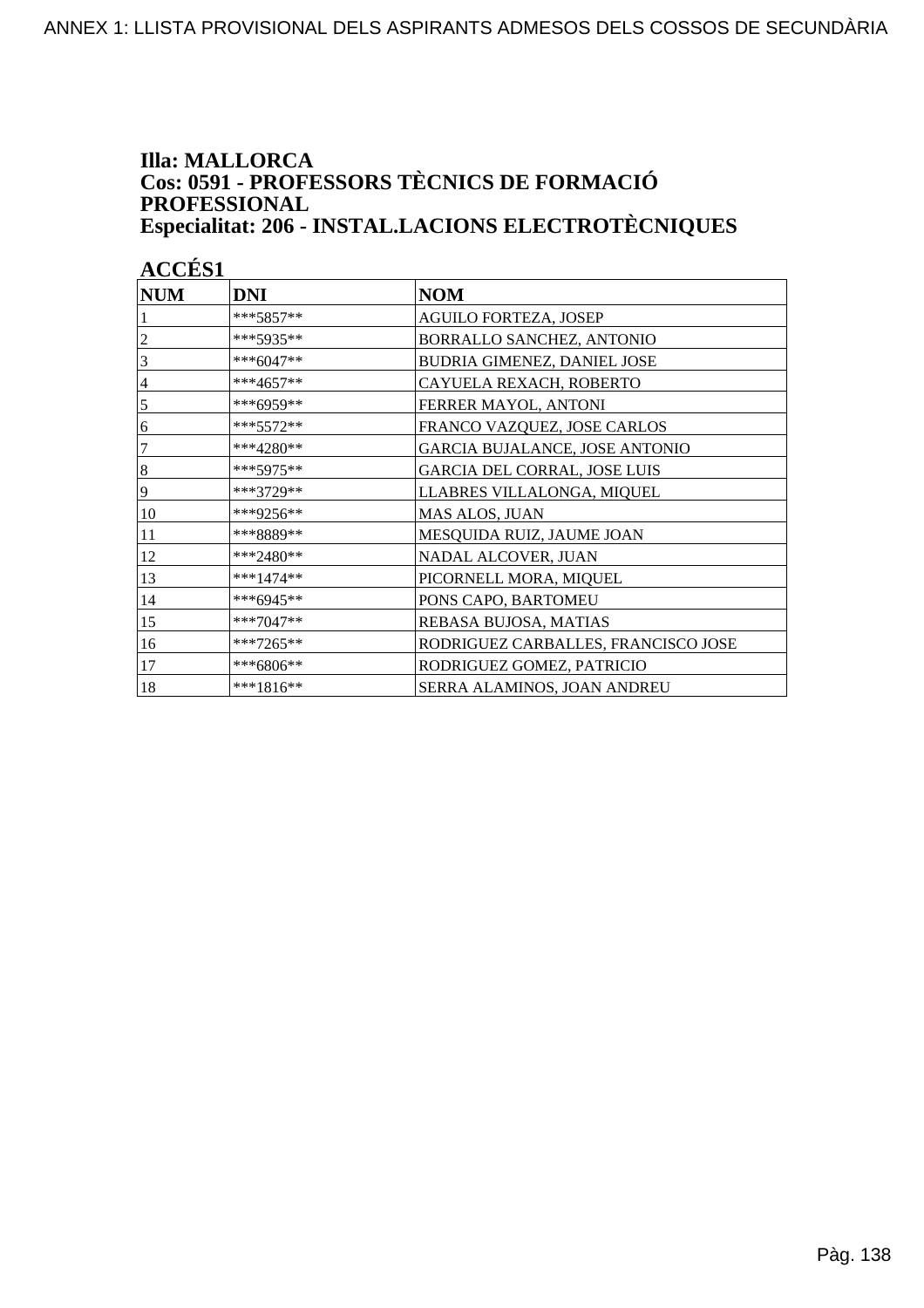#### **Illa: MENORCA** Cos: 0591 - PROFESSORS TÈCNICS DE FORMACIÓ PROFESSIONAL Especialitat: 206 - INSTAL.LACIONS ELECTROTÈCNIQUES

| <b>NUM</b>     | DNI          | NOM                             |
|----------------|--------------|---------------------------------|
|                | $***0887**$  | AMELLER GORNES, VICTOR          |
|                | $***9500**$  | FERNANDEZ ORFILA, MIGUEL CASTOR |
|                | *** $0440**$ | MERCADAL PONS, LAURA            |
| $\overline{4}$ | $***4403**$  | ROTGER VINENT, ALEJANDRO        |
|                | $***0473**$  | VILAFRANCA MANGUAN, JOSE        |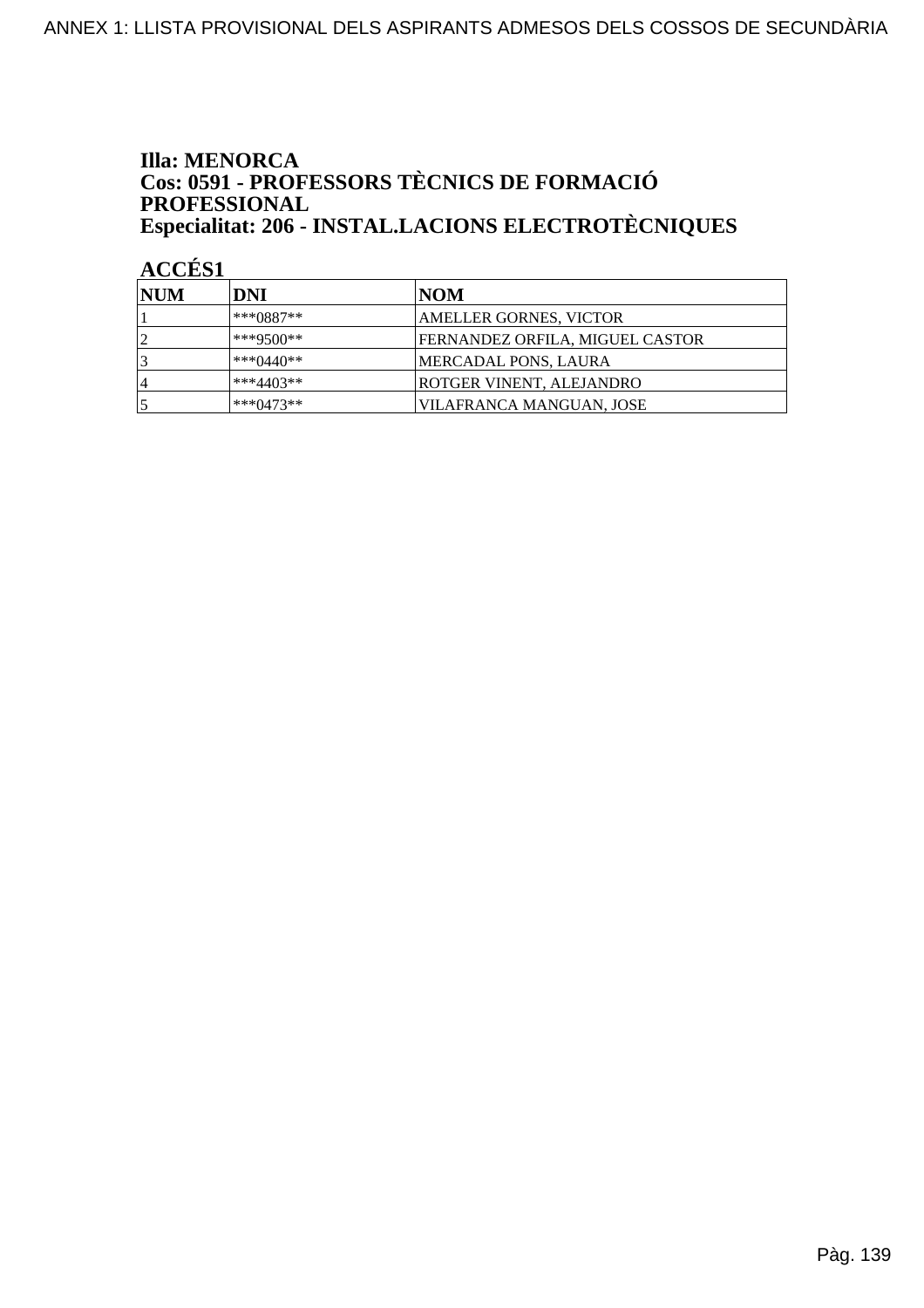#### **Illa: MALLORCA** Cos: 0591 - PROFESSORS TÈCNICS DE FORMACIÓ PROFESSIONAL **Especialitat: 209 - MANTENIMENT DE VEHICLES**

| <b>NUM</b> | <b>DNI</b>   | NOM                            |
|------------|--------------|--------------------------------|
|            | ***7466**    | CAÑELLAS CIRER, JOAN MIQUEL    |
| 2          | ***2039**    | FEMENIA QUILES, FRANCISCO JAVI |
| 3          | ***1941**    | FERRER ANDREU, ANTONIO         |
| 4          | ***2005**    | <b>GAYA ROTGER, MIGUEL</b>     |
| 5          | $***3685**$  | MOREY FERRIOL, RAFEL           |
| 6          | $***2349**$  | PONS RIGO, JAUME ANTONI        |
|            | $***4271**$  | <b>SERRA TORRENS, AGUSTIN</b>  |
| 8          | *** $0465**$ | <b>SOLER TRIAS, JOSE</b>       |
| 19         | ***9836**    | <b>VIDAL HACES, BARTOLOME</b>  |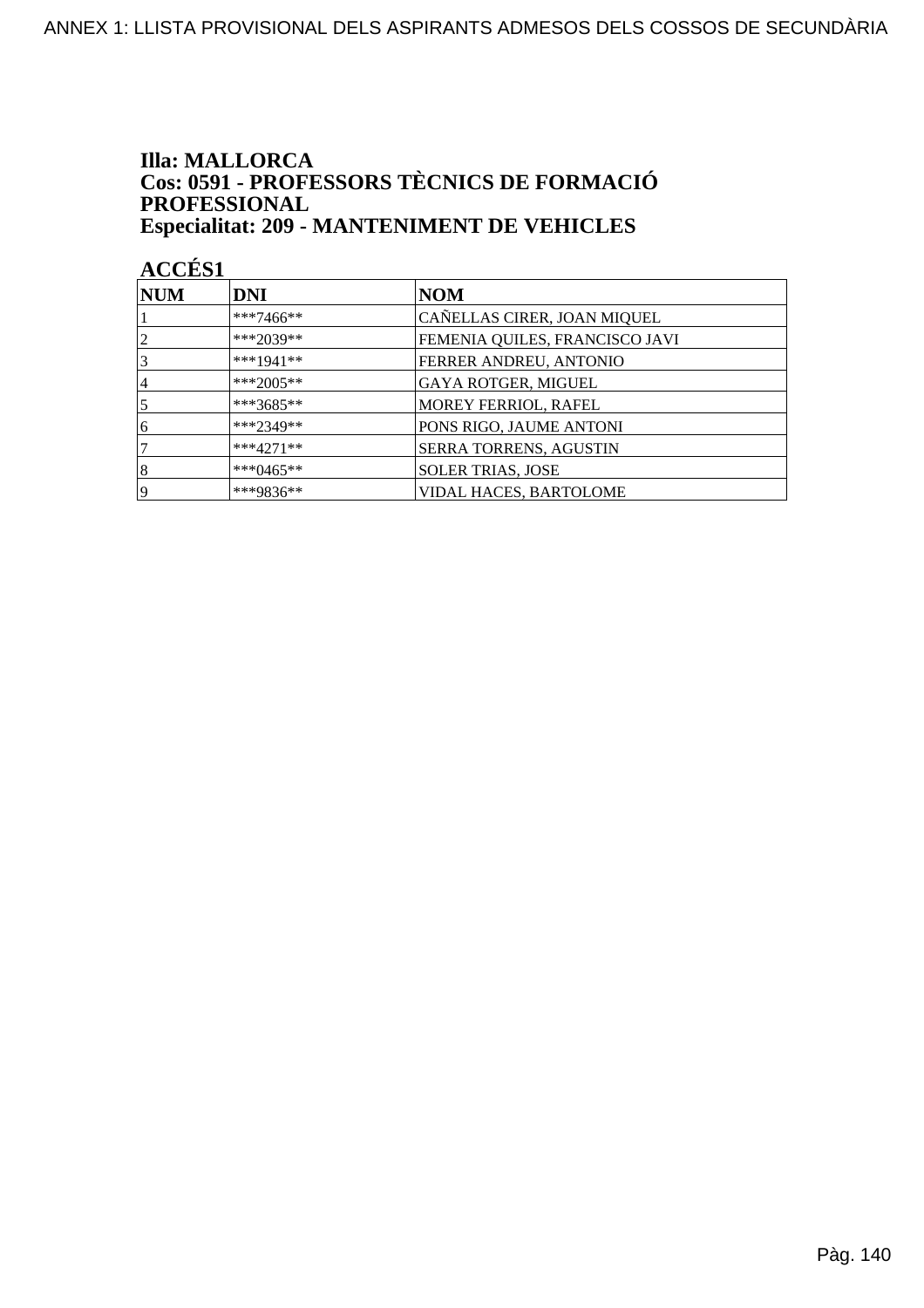### Illa: EIVISSA **Cos: 0591 - PROFESSORS TÈCNICS DE FORMACIÓ<br>PROFESSIONAL Especialitat: 209 - MANTENIMENT DE VEHICLES**

| <b>NUM</b>      | DNI         | <b>NOM</b>            |
|-----------------|-------------|-----------------------|
|                 | ***3795**   | FERRANDIS RUIX, RUBEN |
| $\sqrt{ }$<br>∼ | $***5148**$ | GARIN ALCOVER, MARCOS |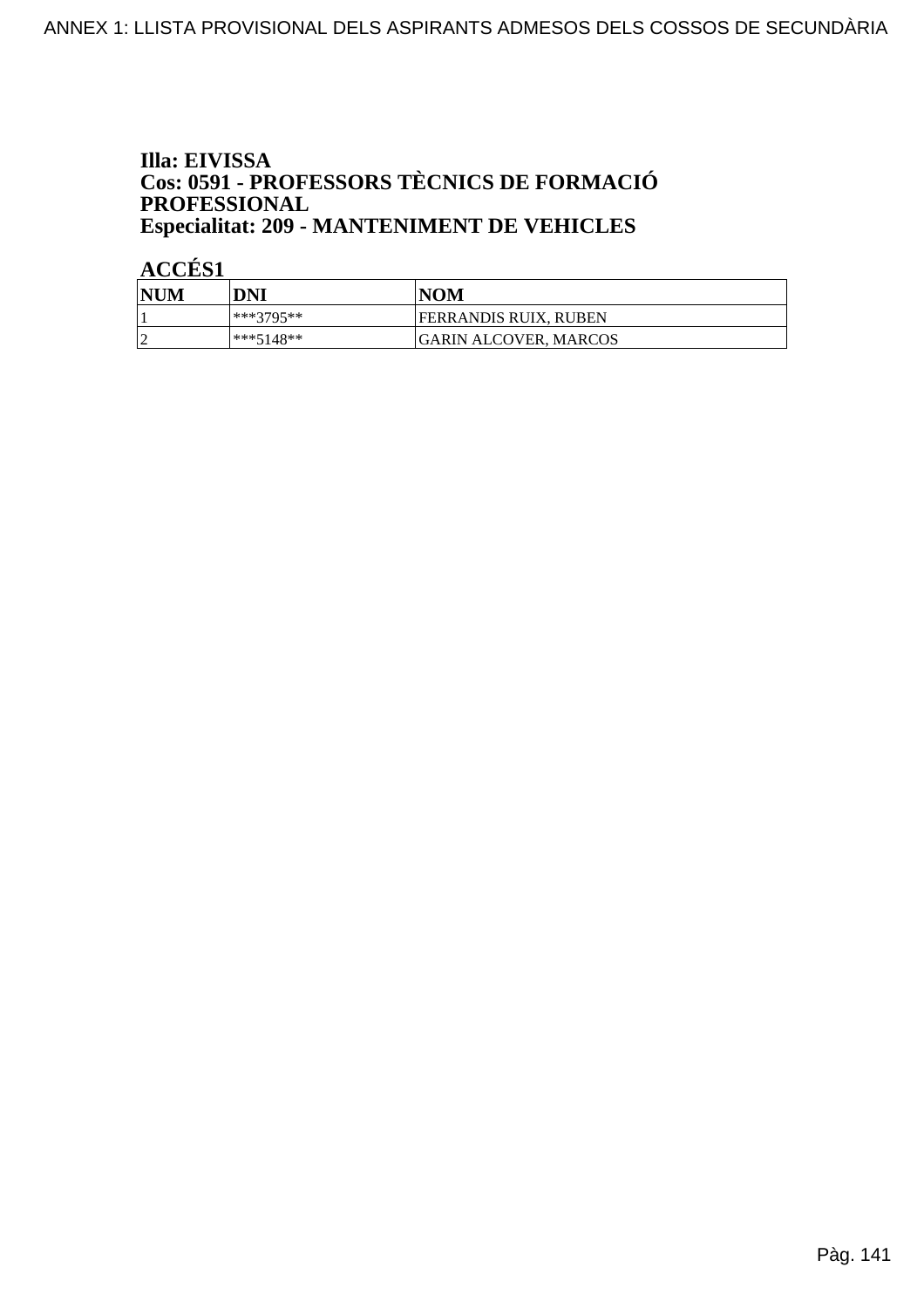### **Illa: MALLORCA Cos: 0591 - PROFESSORS TÈCNICS DE FORMACIÓ<br>PROFESSIONAL** Especialitat: 218 - PERRUQUERIA

| <b>INUM</b>    | DNI         | NOM                                |
|----------------|-------------|------------------------------------|
|                | $***1729**$ | CLADERA BIBILONI, ISABEL           |
|                | $***2030**$ | <b>GUERRERO MEJIAS, INES MARIA</b> |
|                | $***5680**$ | POU SEGURA, MARGARITA              |
| $\overline{4}$ | $***2613**$ | SANSO FUSTER, CATALINA ANTONIA     |
|                | $***0029**$ | VILLASEÑOR RUBIO, Mº DEL CARMEN    |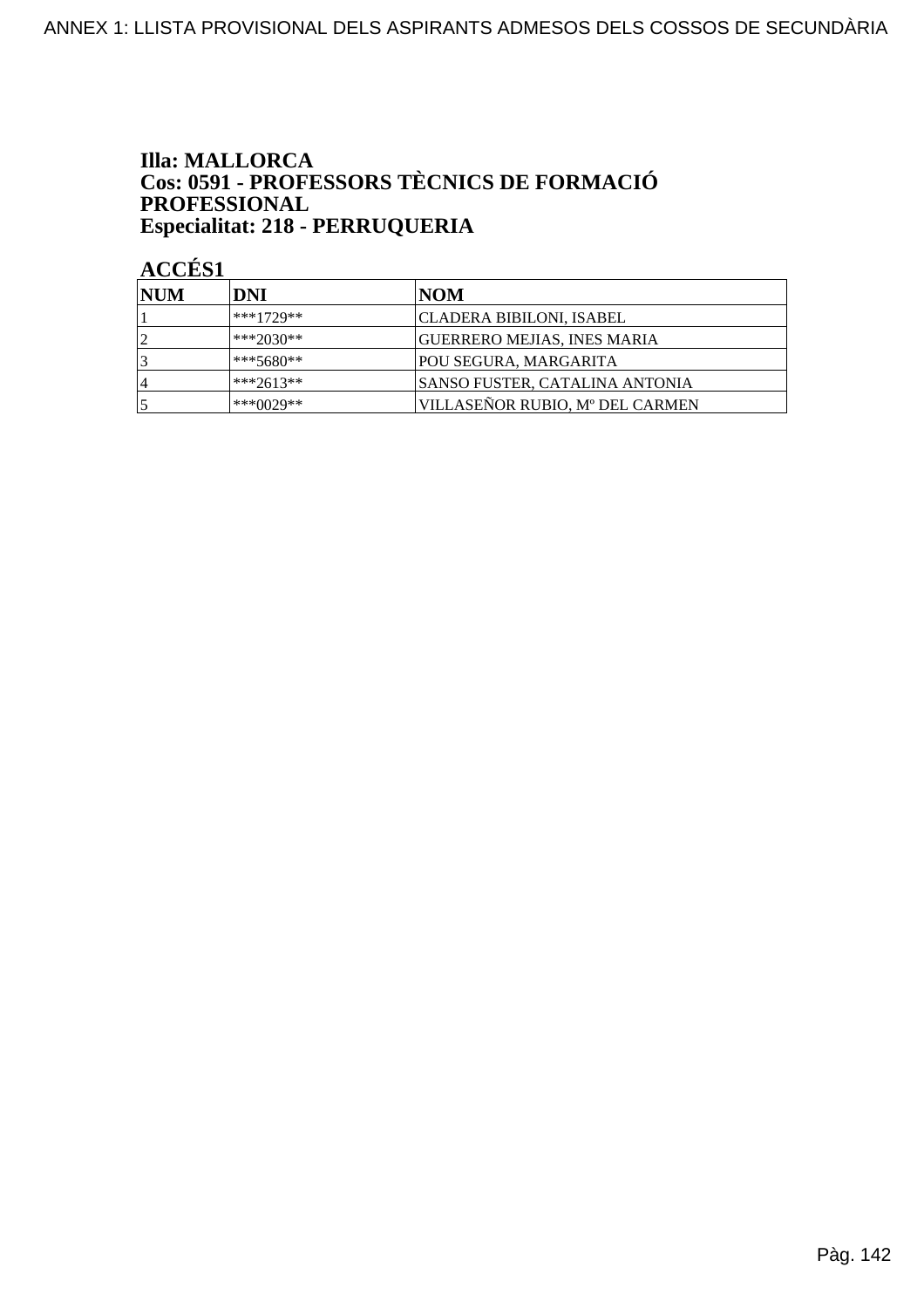#### **Illa: MENORCA** Cos: 0591 - PROFESSORS TÈCNICS DE FORMACIÓ PROFESSIONAL Especialitat: 218 - PERRUQUERIA

| <b>NUM</b> | DNI       | <b>NOM</b>           |
|------------|-----------|----------------------|
|            | ***/351** | TABERNER CAPO, ROSER |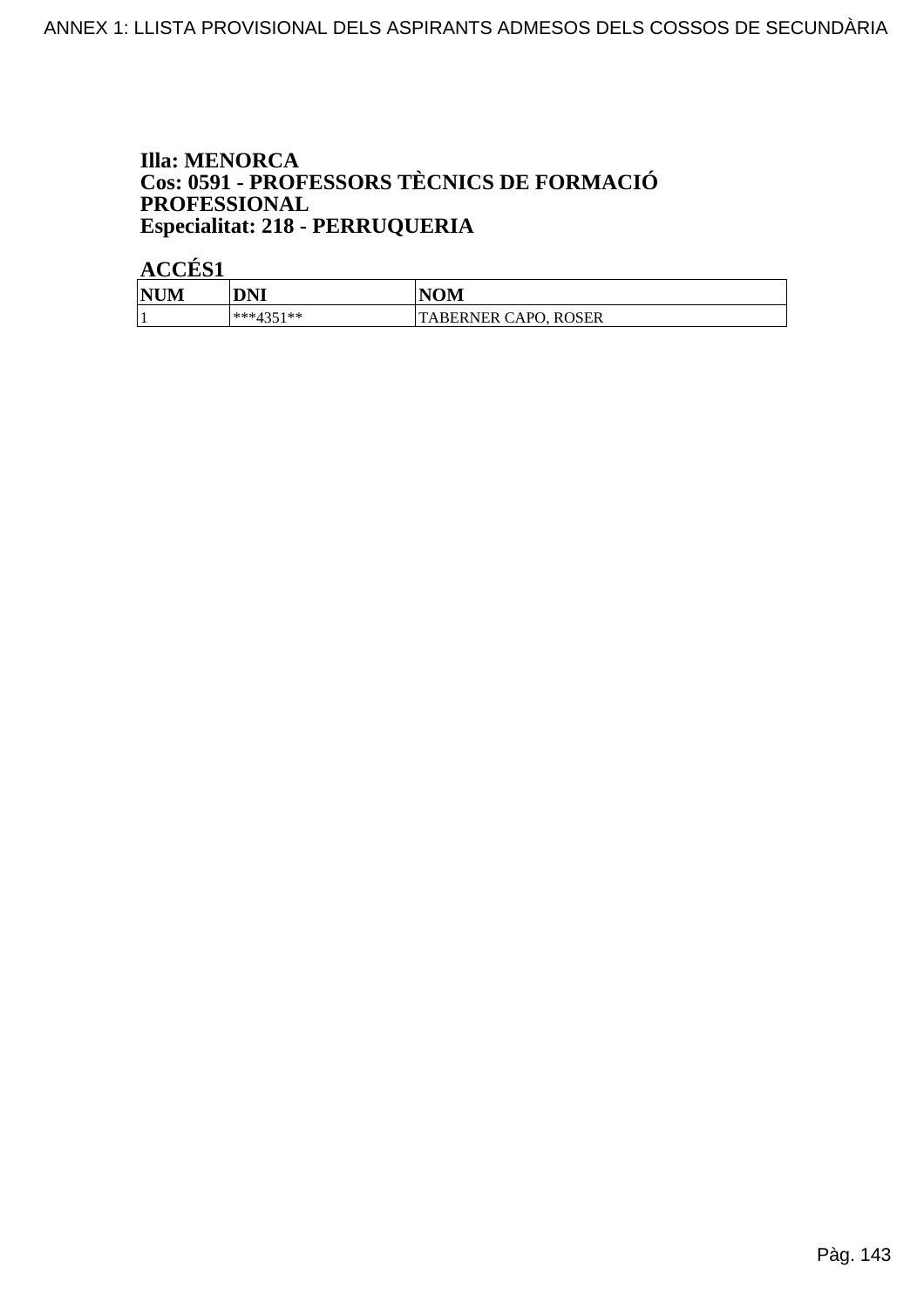#### **Illa: MALLORCA** Cos: 0591 - PROFESSORS TÈCNICS DE FORMACIÓ **PROFESSIONAL** Especialitat: 220 - PROCEDIMENTS SANITARIS I **ASSISTENCIALS**

| <b>NUM</b>     | <b>DNI</b>    | <b>NOM</b>                       |
|----------------|---------------|----------------------------------|
|                | ***6738**     | ADROVER JAUME, MARIA CRISTINA    |
| $\overline{c}$ | ***4186**     | <b>BARCELO FIOL, MIQUEL</b>      |
| 3              | ***9933**     | BORRAS VIVES, JOSE BARTOLOME     |
| $\overline{4}$ | ***9500**     | CAÑELLAS COLL, MARIA TERESA      |
| 5              | ***9672**     | <b>COLL LUJAN, ANGELS</b>        |
| 6              | ***9611**     | ESTARAS FERRAGUT, LAURA          |
| 7              | ***4039**     | FERRER PUJOL, CATALINA           |
| $\vert 8$      | ***8426**     | FRONTERA FLORIT, MARGALIDA       |
| 9              | ***3779**     | JAUME VILCHES, NEUS              |
| 10             | *** $0.522**$ | MIR CRESPI, MARIA                |
| 11             | ***2688**     | NICOLAU GALMES, FRANCESCA        |
| 12             | ***7536**     | PEREZ ADROVER, JUANA ANA         |
| 13             | ***7443**     | RUIZ LOPEZ, LIDIA                |
| 14             | $***8757**$   | SERVERA BENITEZ, CATALINA ESTHER |
| 15             | ***1812**     | TOMAS HOMS, JORDI                |
| 16             | ***2779**     | TOUS PASCUAL. MARIA ESPERANZ     |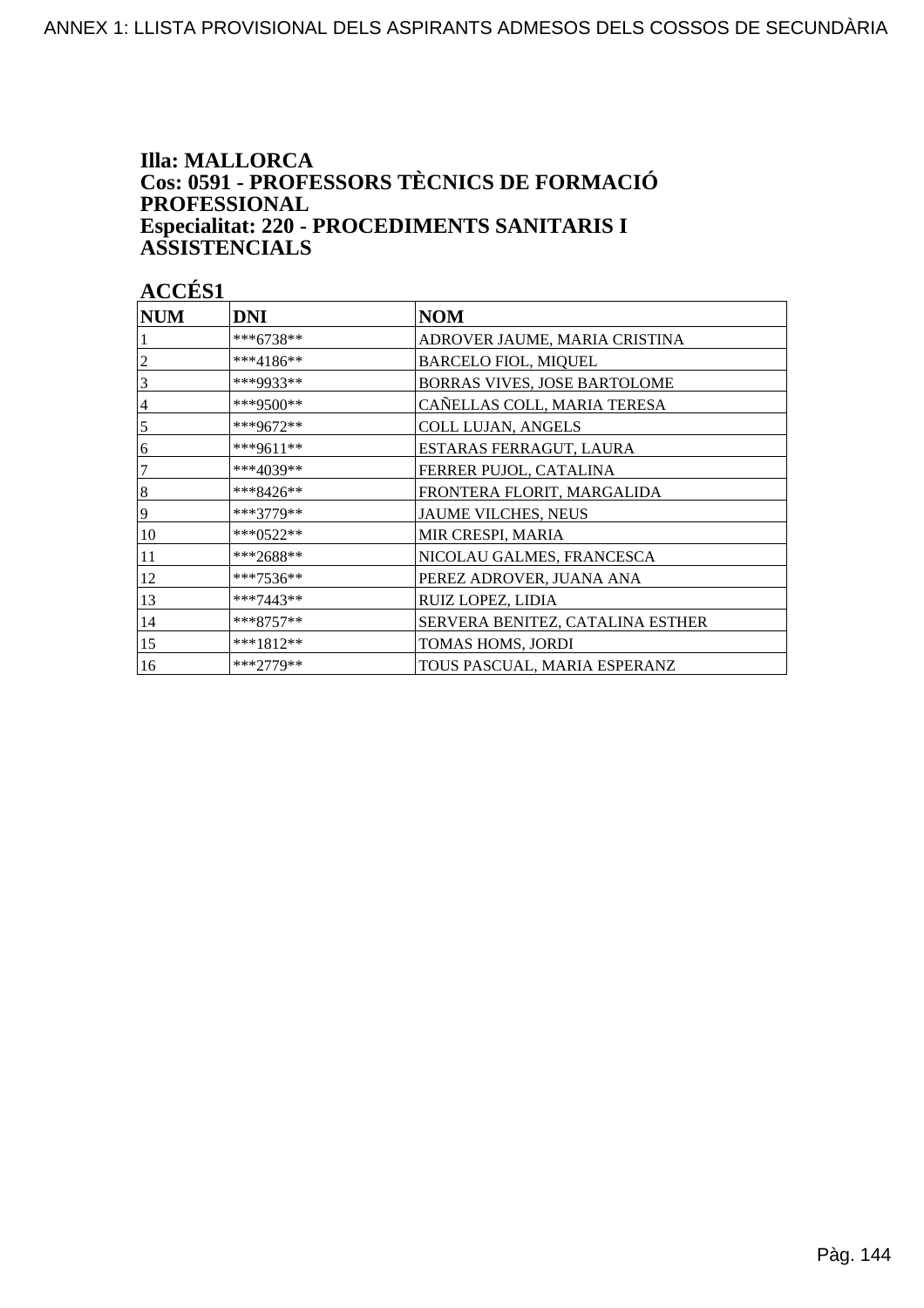### **Illa: MENORCA** Cos: 0591 - PROFESSORS TÈCNICS DE FORMACIÓ **PROFESSIONAL** Especialitat: 220 - PROCEDIMENTS SANITARIS I **ASSISTENCIALS**

| <b>NUM</b> | DNI          | NOM                               |
|------------|--------------|-----------------------------------|
|            | ***7357**    | DAROS PALLARES, ANA               |
|            | $ ***7714**$ | <b>RIPOLL PLANAS, JOANA MARIA</b> |
|            | ***3013**    | ISELGA MARSA. MARINA              |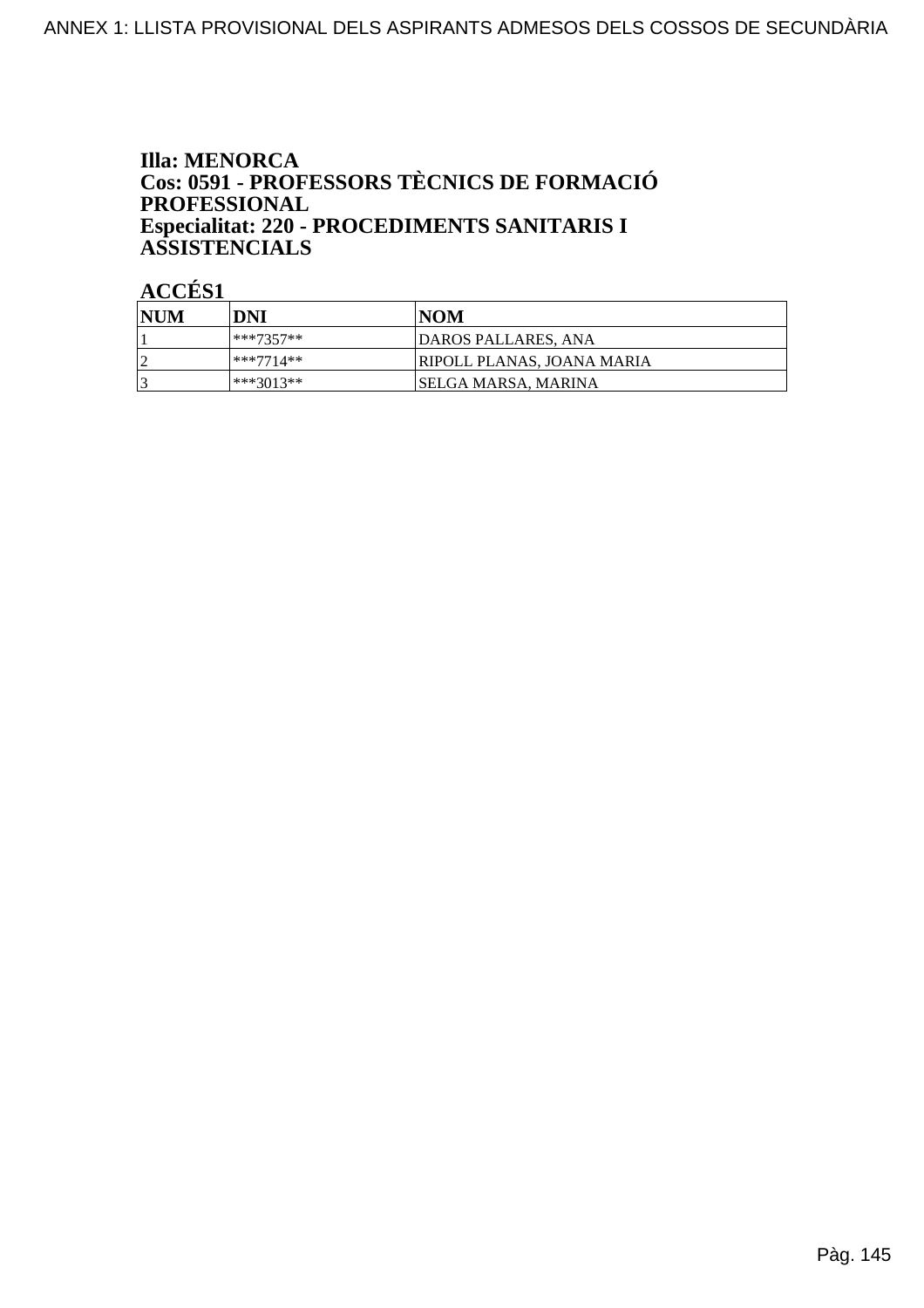#### **Illa: MALLORCA** Cos: 0591 - PROFESSORS TÈCNICS DE FORMACIÓ PROFESSIONAL **Especialitat: 221 - PROCESSOS COMERCIALS**

| <b>NUM</b>     | <b>DNI</b>  | <b>NOM</b>                       |
|----------------|-------------|----------------------------------|
|                | ***2865**   | ALEMANY MORELL, MARIA DE LLUC    |
| 2              | $***5731**$ | BESTARD MUNTANER, MARIA MILAGROS |
| 3              | $***3814**$ | BISBAL COLOM, FRANCISCA MARI     |
| 4              | ***1465**   | CANTALLOPS CAMPILLEJO, GERMAN    |
| 5              | ***7250**   | ESTADES MUNTANER, ROSA           |
| 16             | $***5955**$ | FORNARI CUNILL, CATALINA         |
| $\overline{7}$ | $***5311**$ | <b>GARCIA VALLES, JOSE MARIA</b> |
| $\vert 8$      | $***2493**$ | MAIRATA MUNAR, MARIA COLOMA      |
| 9              | ***3680**   | MULET SERRA, MARC                |
| 10             | ***1968**   | PASCUAL FEMENIAS, CATALINA       |
| 11             | ***1753**   | PRAT COBO, ADELA                 |
| 12             | ***3705**   | RAMIS MESTRE, ANTONI             |
| 13             | $***5261**$ | SASTRE BUÑOLA, MARIA DEL MAR     |
| 14             | ***2164**   | SASTRE OLIVER, MARIA ANTONIA     |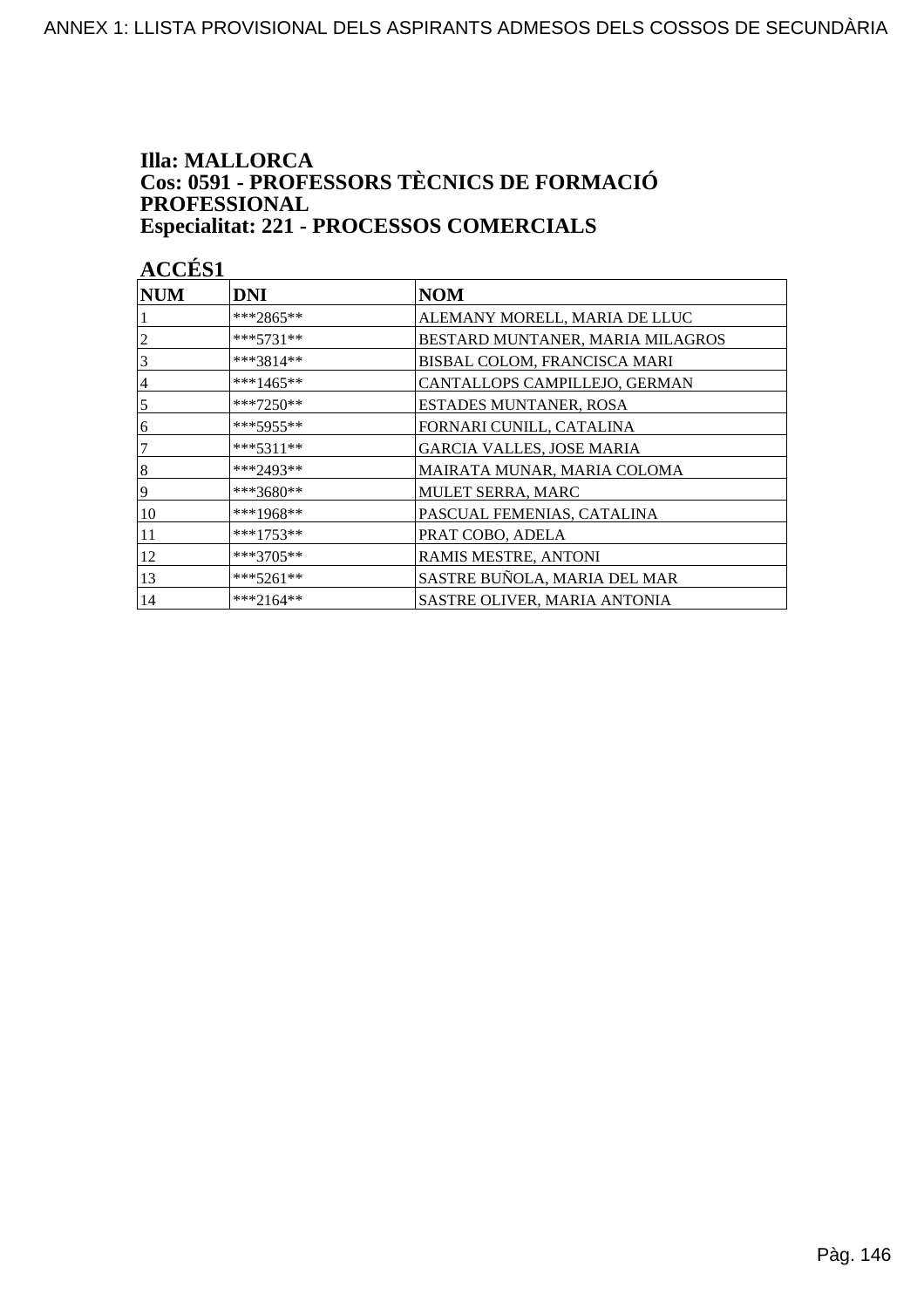### **Illa: MENORCA** Cos: 0591 - PROFESSORS TÈCNICS DE FORMACIÓ PROFESSIONAL Especialitat: 221 - PROCESSOS COMERCIALS

| <b>NUM</b> | DNI         | NOM                        |
|------------|-------------|----------------------------|
|            | ***8220**   | AGULLO RUBIO, NATALIA      |
|            | ***9852**   | FERNANDEZ ORFILA, SANTIAGO |
|            | $***4252**$ | VILA SALORD, LLUIS         |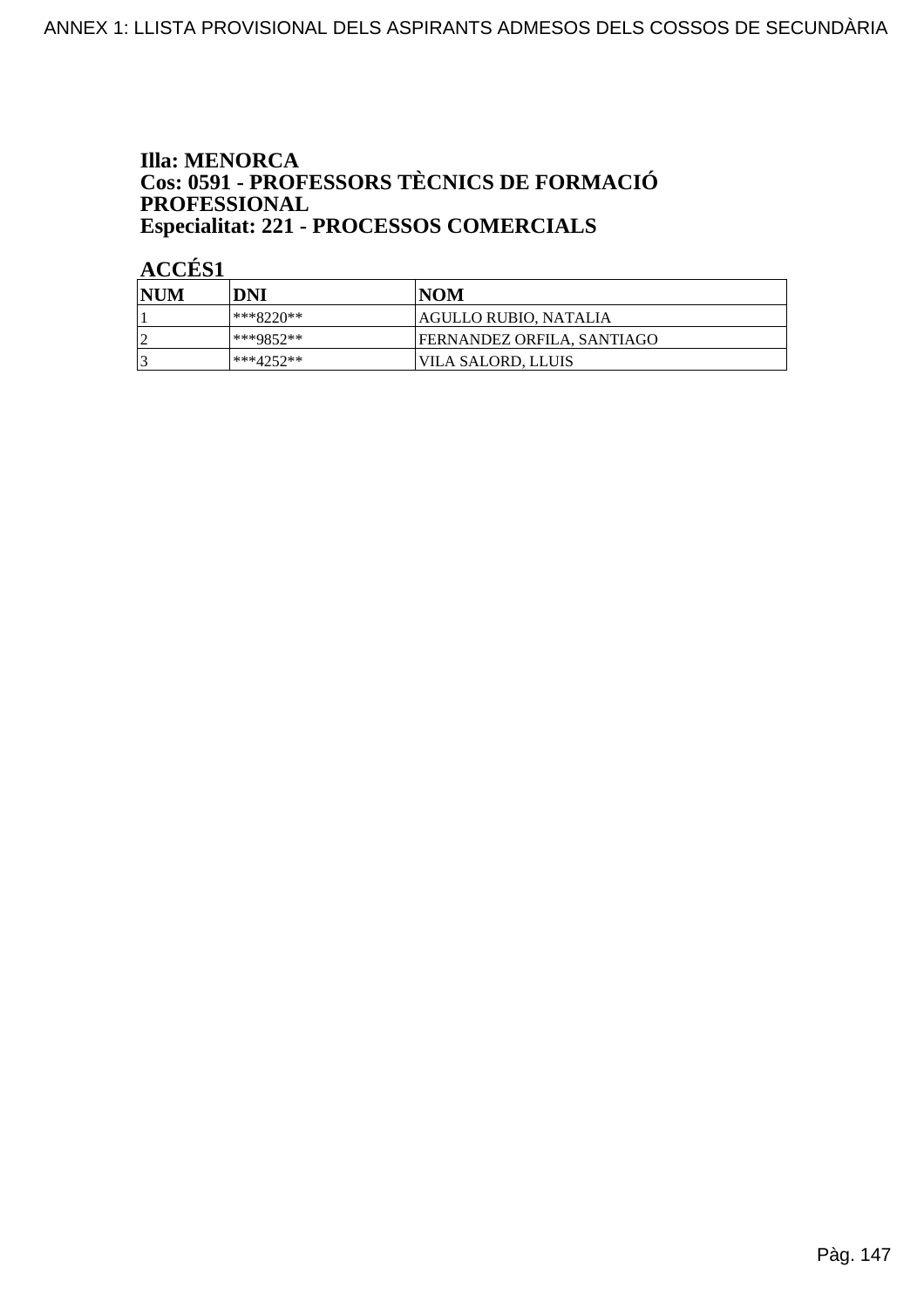### Illa: EIVISSA Cos: 0591 - PROFESSORS TÈCNICS DE FORMACIÓ PROFESSIONAL Especialitat: 221 - PROCESSOS COMERCIALS

| <b>NUM</b> | DNI       | NOM                     |
|------------|-----------|-------------------------|
|            | ***5001** | BONET ROSELLO, BERNAT   |
|            | ***5630** | DEL HORNO TORRES, PABLO |
|            | ***3036** | NADAL ENGO, JOSE        |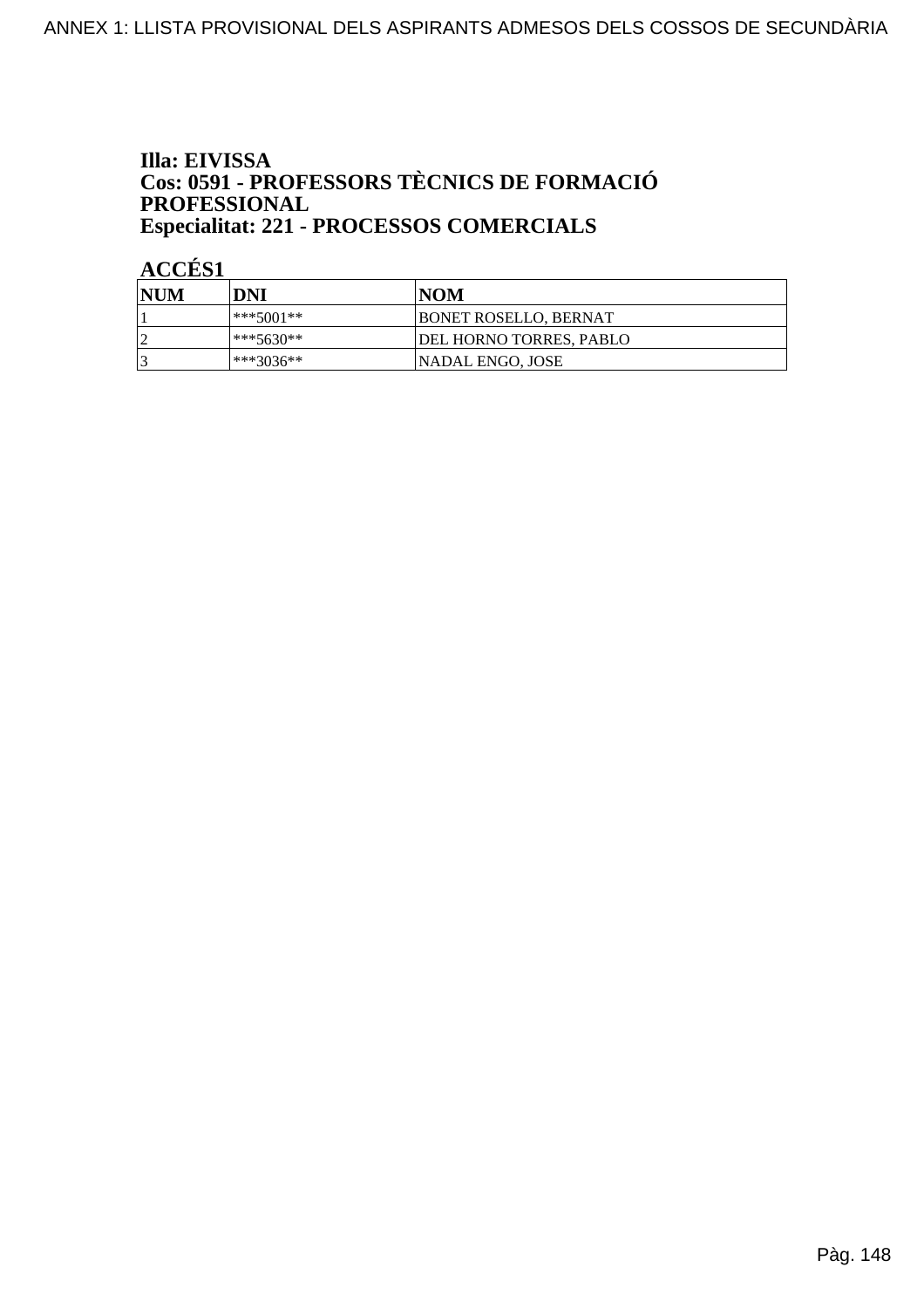### **Illa: MALLORCA Cos: 0591 - PROFESSORS TÈCNICS DE FORMACIÓ PROFESSIONAL Especialitat: 222 - PROCESSOS DE GESTIÓ ADMINISTRATIVA**

| <b>NUM</b>       | <b>DNI</b>  | <b>NOM</b>                      |
|------------------|-------------|---------------------------------|
| 1                | ***7995**   | ALBERTI CAMPINS, AINA           |
| $\overline{c}$   | ***3639**   | ARBONA CERDA, JUANA MARIA       |
| 3                | ***8610**   | BALDO AMENGUAL, VICENTA MARIA   |
| $\overline{4}$   | ***0695**   | CARRIO GELABERT, FRANCISCA      |
| 5                | ***0156**   | CARRION MARTINEZ, FRANCISCO     |
| 6                | ***4042**   | <b>COLL GRAU, MATEO</b>         |
| 7                | ***6109**   | ENSEÑAT ABEJON, BARTOMEU        |
| $\boldsymbol{8}$ | ***5899**   | FANALS BERNAT, MARIA ANTONIA    |
| $\overline{9}$   | ***4811**   | FERRER ALOU, MARIA DEL MAR      |
| 10               | ***3654**   | FONT GAYA, CATALINA             |
| 11               | ***1705**   | MARCOS SANTIAGO, ARACELI        |
| 12               | ***3424**   | <b>MARTINEZ LEON, MONICA</b>    |
| 13               | ***2456**   | MAS VADELL, BARTOLOME           |
| 14               | ***4662**   | MASSANET LEZCANO, MARIA ALICIA  |
| 15               | ***9546**   | MORERA LOPEZ, JOSEP             |
| 16               | $***1801**$ | ORTIZ VAZQUEZ, CARMEN           |
| 17               | ***7135**   | PALMER MUÑOZ, ANTONIA RAQUEL    |
| 18               | ***9968**   | PERELLO MARTORELL, JUANA ANA    |
| 19               | ***5497**   | PEREZ REYES, MARIAJOSE          |
| 20               | ***5815**   | PEREZ SALAS, ALBERTO            |
| 21               | ***6911**   | PIZA MIR, BARBARA               |
| 22               | ***0631**   | RAMIS FERRER, CATALINA          |
| 23               | ***0135**   | RICART ROSELLO, CRISTINA ISABEL |
| 24               | $***7215**$ | RIPOLL MATAS, MARIA MAGDALEN    |
| 25               | ***3994**   | SEGUI VILANOVA, FRANCESCA ASSU  |
| 26               | ***2661**   | SERRA TUGORES, MARIA ANTONIA    |
| 27               | ***1333**   | VERGER VIDAL, DAMIA ANDREU      |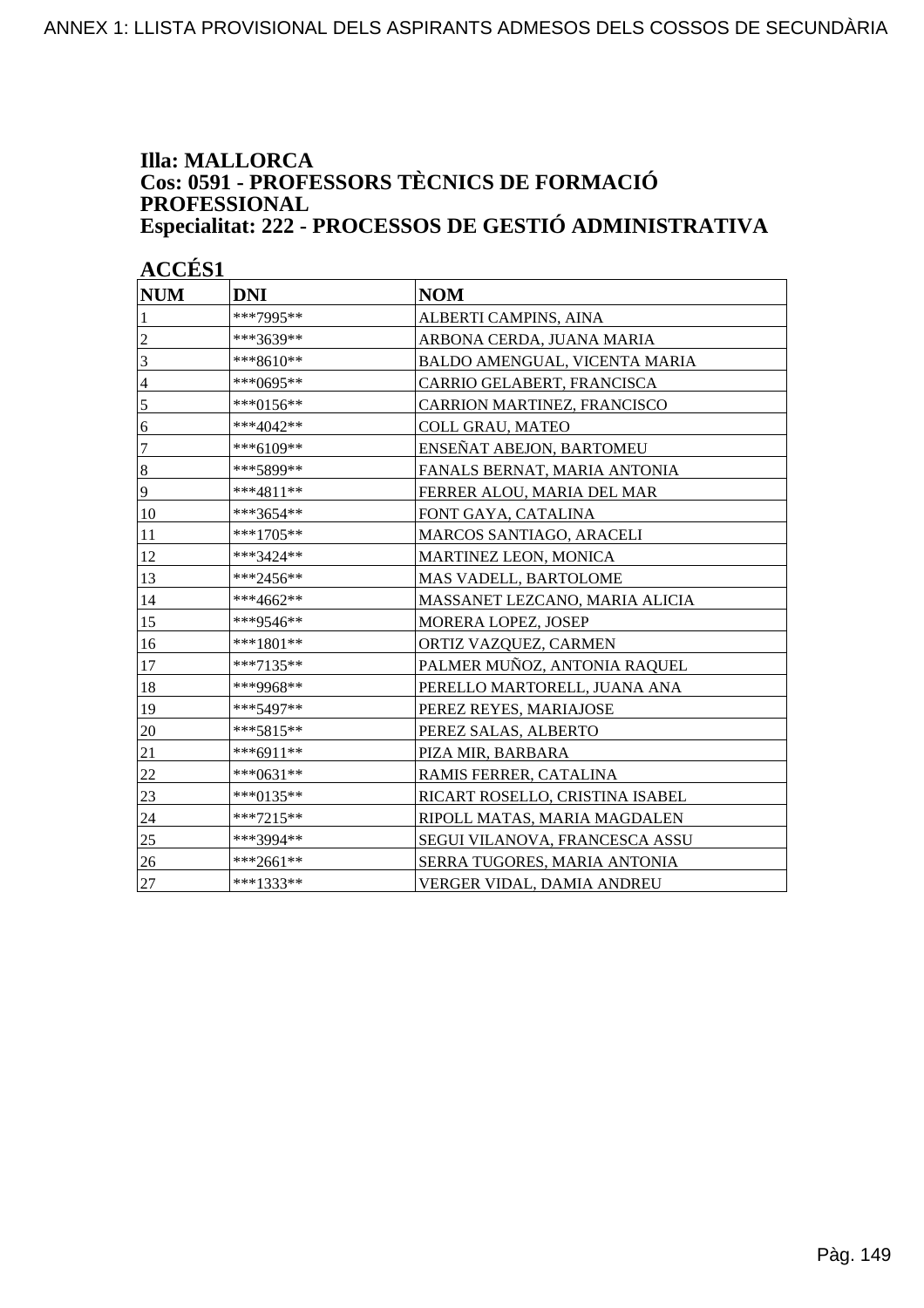### **Illa: MALLORCA** Cos: 0591 - PROFESSORS TÈCNICS DE FORMACIÓ PROFESSIONAL Especialitat: 222 - PROCESSOS DE GESTIÓ ADMINISTRATIVA

| <b>NUM</b> | DNI         | <b>NOM</b>                           |
|------------|-------------|--------------------------------------|
|            | $***5106**$ | <b>IREY CARRICONDO. ANA</b><br>MARIA |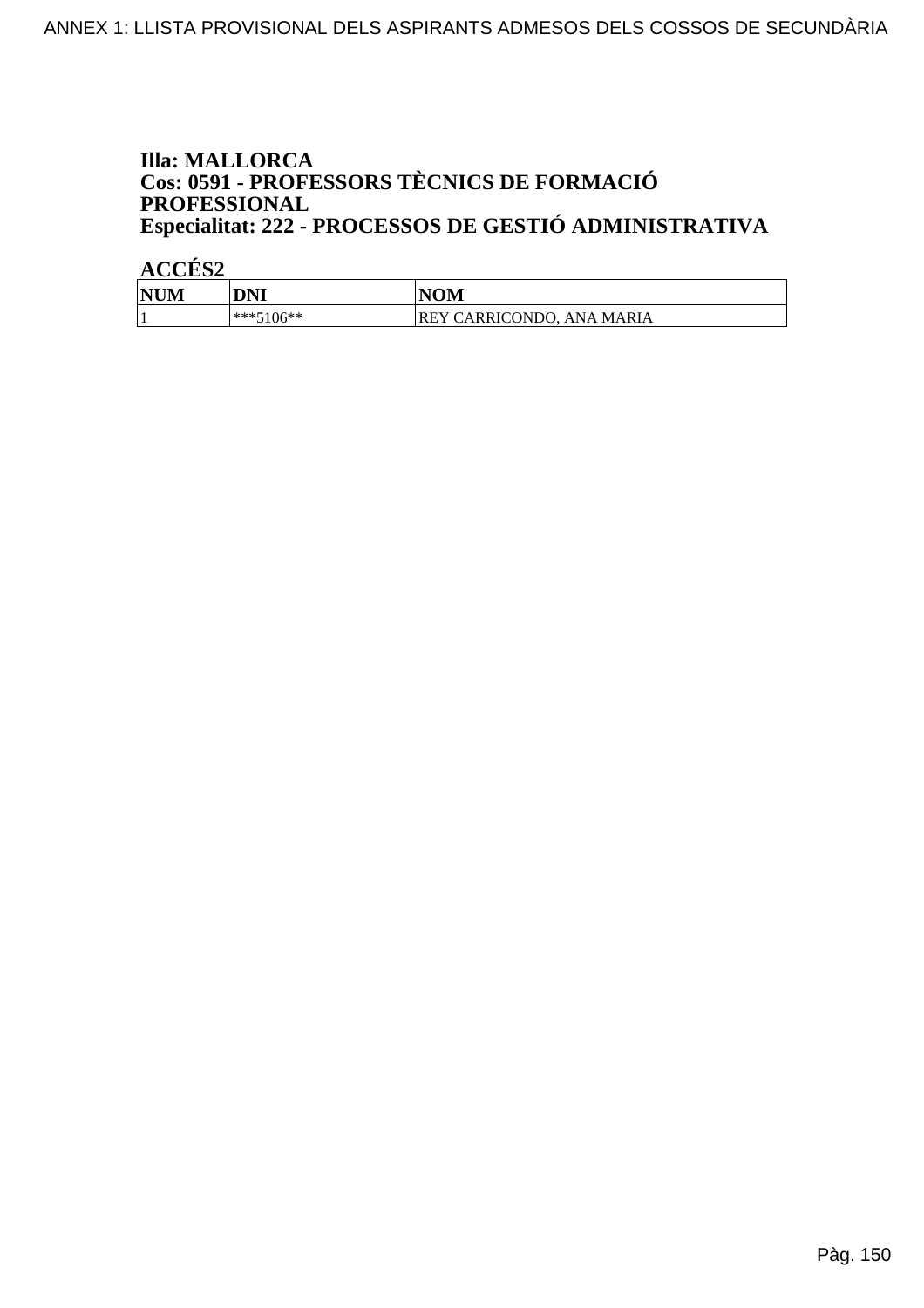### **Illa: MENORCA** Cos: 0591 - PROFESSORS TÈCNICS DE FORMACIÓ PROFESSIONAL Especialitat: 222 - PROCESSOS DE GESTIÓ ADMINISTRATIVA

| <b>NUM</b>     | DNI          | NOM                            |
|----------------|--------------|--------------------------------|
|                | *** $0492**$ | ALBERT SERRET, CLARA           |
| $\overline{2}$ | $***7429**$  | ARNAU BERCH, CRISTINA          |
| 3              | $***4311**$  | FREITAS CORTES, AINA           |
| 14             | $***4216**$  | LOPEZ COLL, ESPERANZA          |
|                | $***1688**$  | SANCHEZ-TIRADO GARCIA, ANTONIO |
| 16             | $***0911**$  | SINTES SEGUI, MARINA           |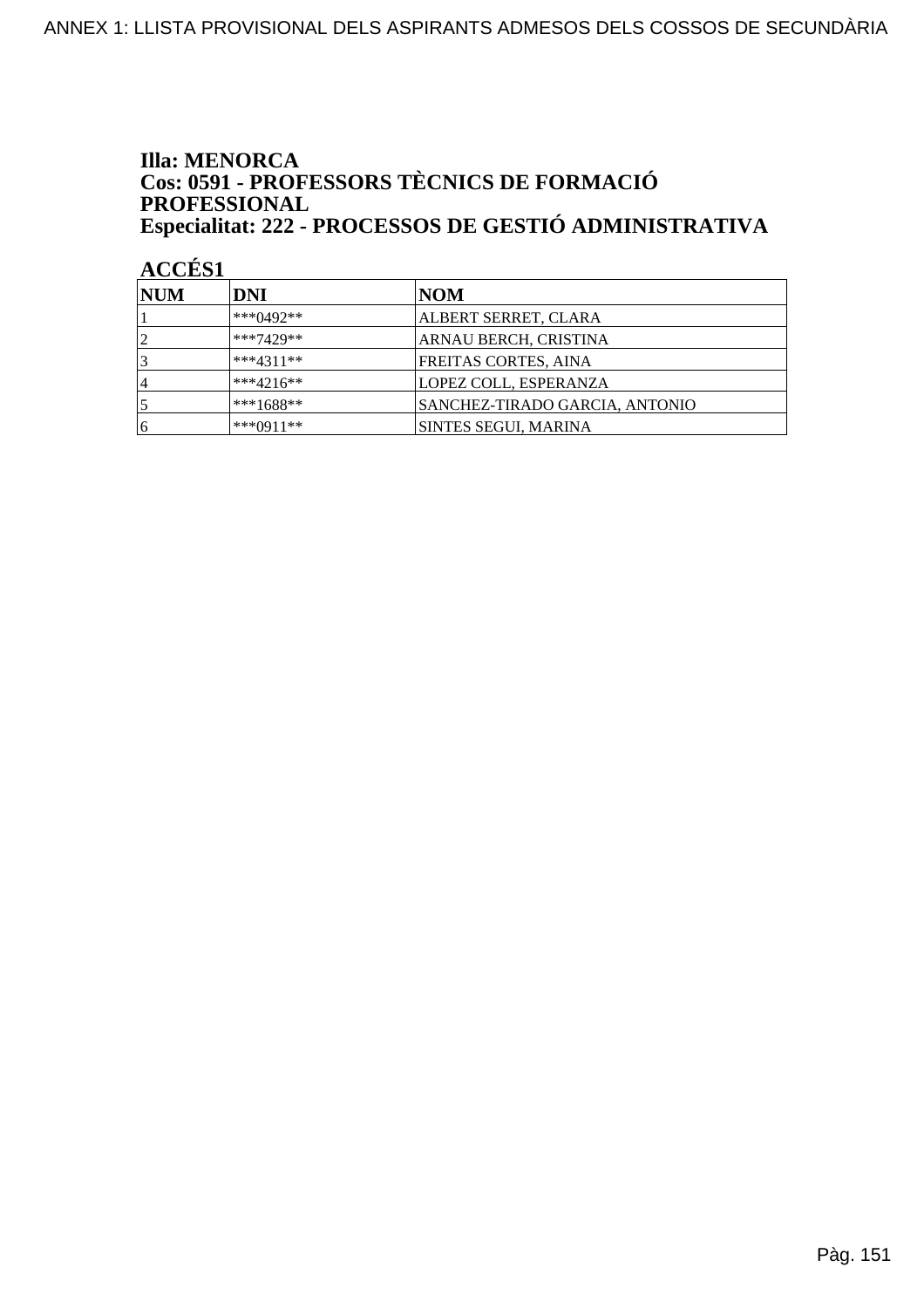#### **Illa: MALLORCA Cos: 0591 - PROFESSORS TÈCNICS DE FORMACIÓ PROFESSIONAL Especialitat: 225 - SERVEIS A LA COMUNITAT**

| <b>NUM</b>     | <b>DNI</b>  | <b>NOM</b>                        |
|----------------|-------------|-----------------------------------|
| 1              | ***6437**   | ADROVER COLOM, FRANCISCA          |
| $\overline{c}$ | ***1728**   | <b>BAUZA FERRER, FRANCESCA</b>    |
| 3              | ***6369**   | <b>BEAS TERUEL, JOSE ANTONIO</b>  |
| $\overline{4}$ | ***3702**   | <b>BLASCOS GUAL, ELENA</b>        |
| 5              | ***2342**   | BURGUERA BURGUERA, MARIA DEL MAR  |
| $\sqrt{6}$     | ***1544**   | BURGUERA BURGUERA, MARIA ELISABET |
| $\tau$         | ***2084**   | CALDENTEY CREGO, MIGUEL ANGEL     |
| $\sqrt{8}$     | ***1904**   | CAÑELLAS ARTIGUES, CRISTINA       |
| 9              | ***7037**   | CARDONA CATALAN, CARMEN           |
| 10             | ***6079**   | COLL VIDAL, CATALINA              |
| 11             | ***1296**   | DOMINGO BARBERA, ELIA             |
| 12             | ***7358**   | FLORIT ORELL, MARIA DEL MAR       |
| 13             | ***6387**   | FLORIT SUAREZ, ANTONIA            |
| 14             | ***3186**   | GAABOURI MORANTA, ASMARA          |
| 15             | ***9348**   | HERNANDEZ FERRER, MARTA           |
| 16             | ***8582**   | ISERN LLADO, MARGARITA            |
| 17             | $***4557**$ | LEZAUN GOMEZ, AMALIA              |
| 18             | ***3815**   | LLULL LLULL, MARGARIDA            |
| 19             | ***7874**   | LOPEZ PONCE, MARIA RAQUEL         |
| 20             | ***6885**   | MERINO MARTIN, ANA                |
| 21             | ***1351**   | MOYA CLADERA, MARTA               |
| 22             | ***3311**   | MUNAR RIERA, CATERINA MARTA       |
| 23             | ***1020**   | PERELLO PERELLO, MARIA CATALINA   |
| 24             | ***4339**   | RAMIREZ RAMIREZ, CLEMENTE         |
| 25             | ***3461**   | RODRIGUEZ REDONDO, ESTEFANIA      |
| 26             | ***8532**   | ROMERA ROMERA, MARIO              |
| 27             | ***0924**   | ROTGER CAMPOMAR, ANTONIA          |
| 28             | ***6640**   | SANS CUNILL, ANA BELEN            |
| 29             | ***2165**   | SAURA CERDA, MARIA LLUÏSA         |
| 30             | $***7421**$ | SECO PEREZ, YOLANDA               |
| 31             | ***5093**   | SERRA CALDES, MAGDALENA           |
| 32             | ***1649**   | SORELL RUEDA, AINA                |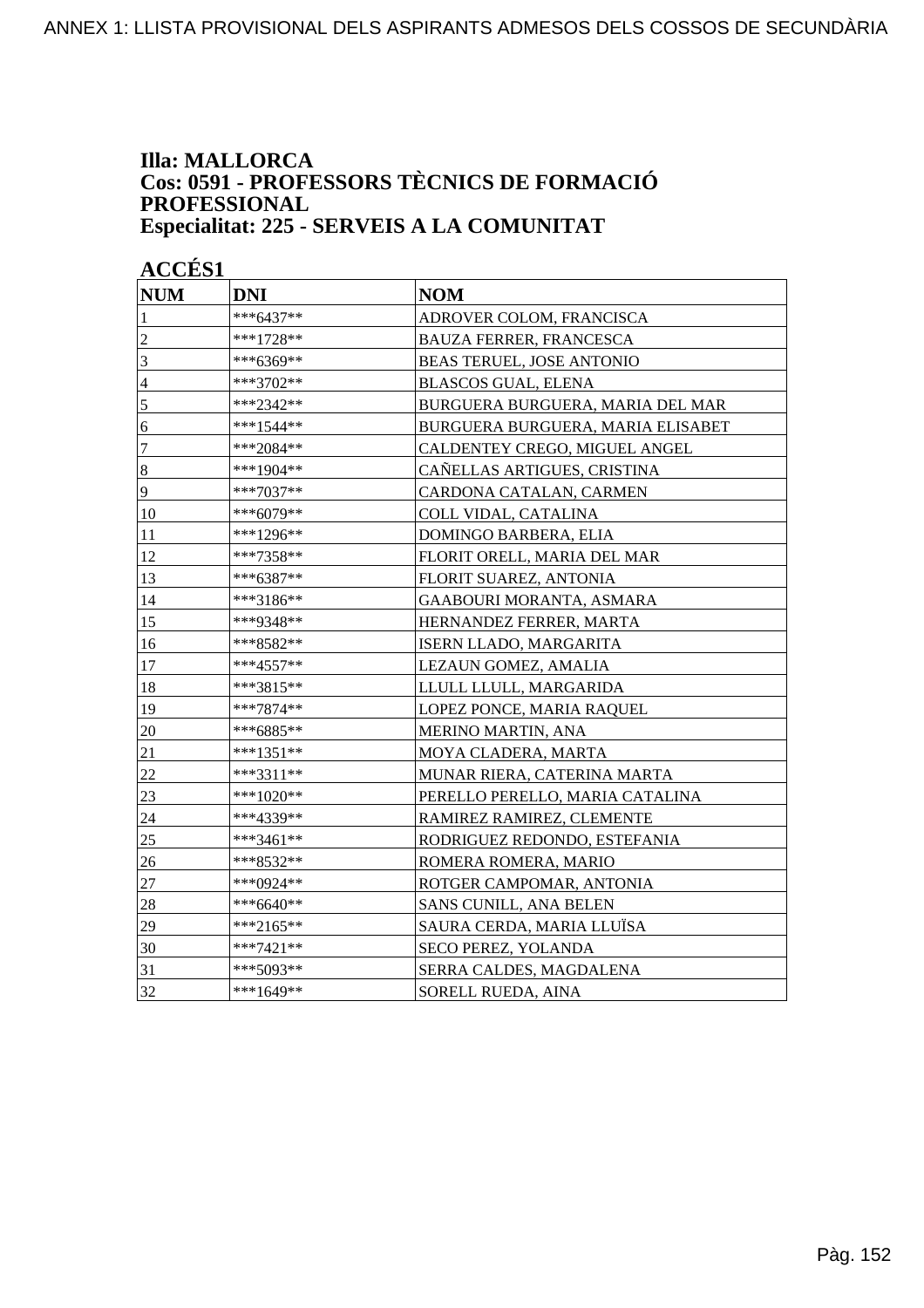### **Illa: MALLORCA** Cos: 0591 - PROFESSORS TÈCNICS DE FORMACIÓ PROFESSIONAL Especialitat: 225 - SERVEIS A LA COMUNITAT

| <b>NUM</b> | DNI       | NOM                           |
|------------|-----------|-------------------------------|
|            | ***9090** | MARCOS SIERRA. MANUELA FAUSTI |
|            | ***7162** | TUR GARCIA. MARIA DE LA SA    |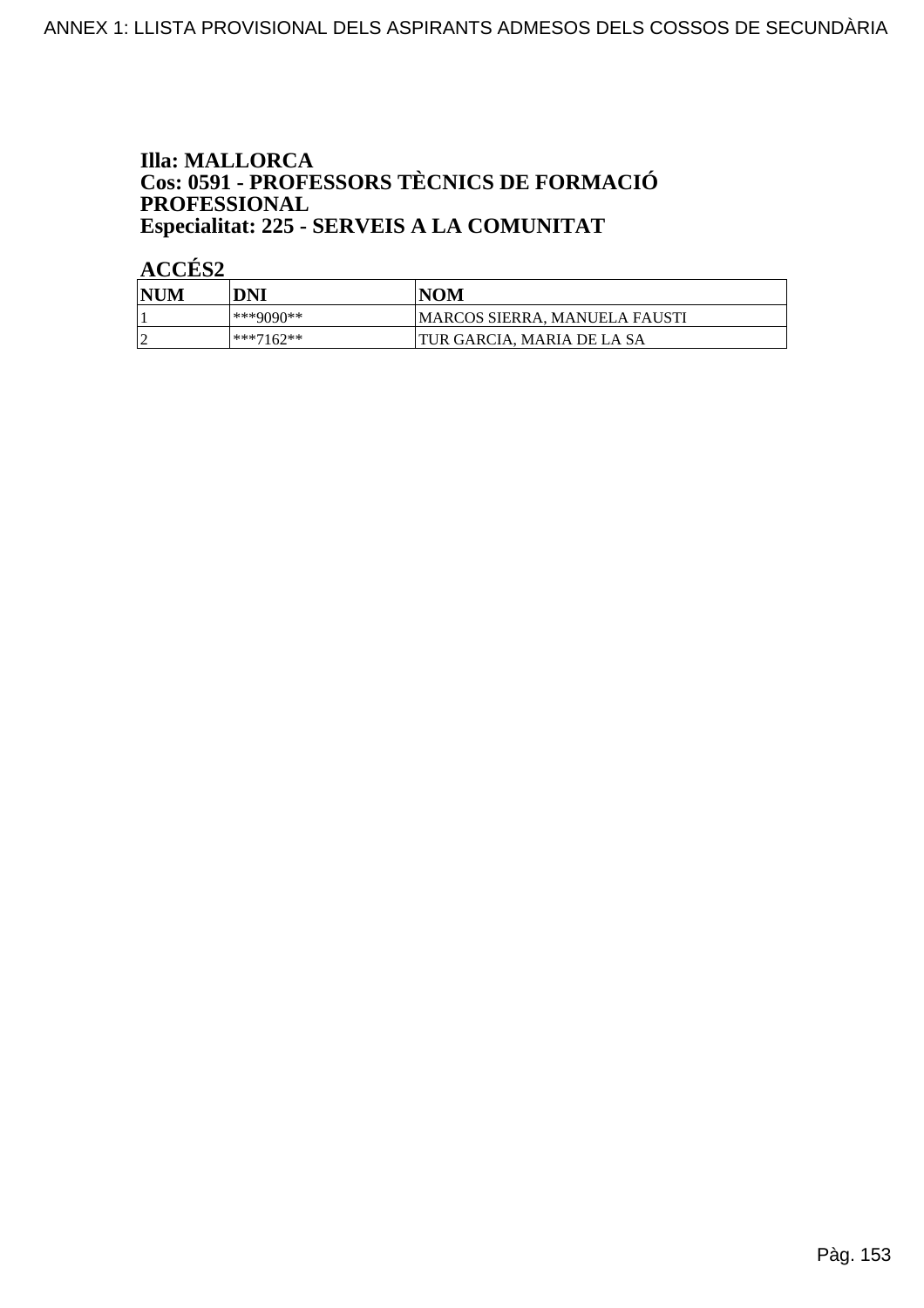### **Illa: MENORCA** Cos: 0591 - PROFESSORS TÈCNICS DE FORMACIÓ PROFESSIONAL Especialitat: 225 - SERVEIS A LA COMUNITAT

| <b>NUM</b>     | DNI         | NOM                        |
|----------------|-------------|----------------------------|
|                | ***0941**   | CAÑAS PETRUS, MARIA LORENA |
| $\overline{2}$ | $***4344**$ | CARDONA BARBER, INES       |
|                | $***2241**$ | GARCIA NAVARRO, GLORIA     |
| ۱4             | $***1118**$ | MARTINEZ FLORIT, ANTONIA   |
|                | ***4402**   | QUINTANA TRIAY, TERESA     |
| 16             | $***6472**$ | SOTO PEREZ, IGNACIO        |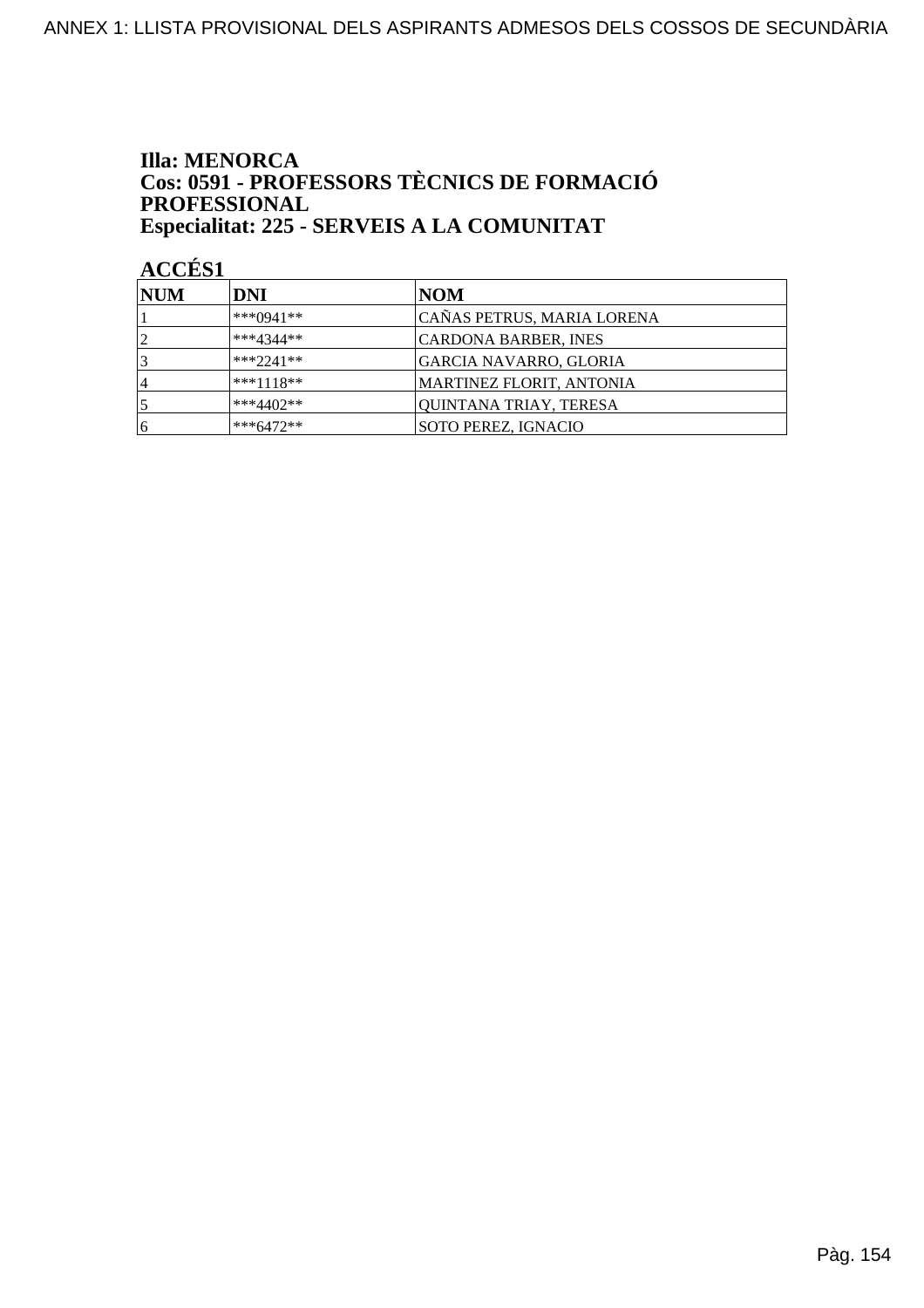### Illa: EIVISSA **Cos: 0591 - PROFESSORS TÈCNICS DE FORMACIÓ<br>PROFESSIONAL** Especialitat: 225 - SERVEIS A LA COMUNITAT

| <b>NUM</b> | DNI       | <b>NOM</b>                    |
|------------|-----------|-------------------------------|
|            | ***4945** | IJUAN FERRER. Mª DEL CARMEN   |
|            | ***7225** | <b>TRIAS HERNANDEZ, NURIA</b> |
|            | ***5482** | <b>TUR TUR, ESTER</b>         |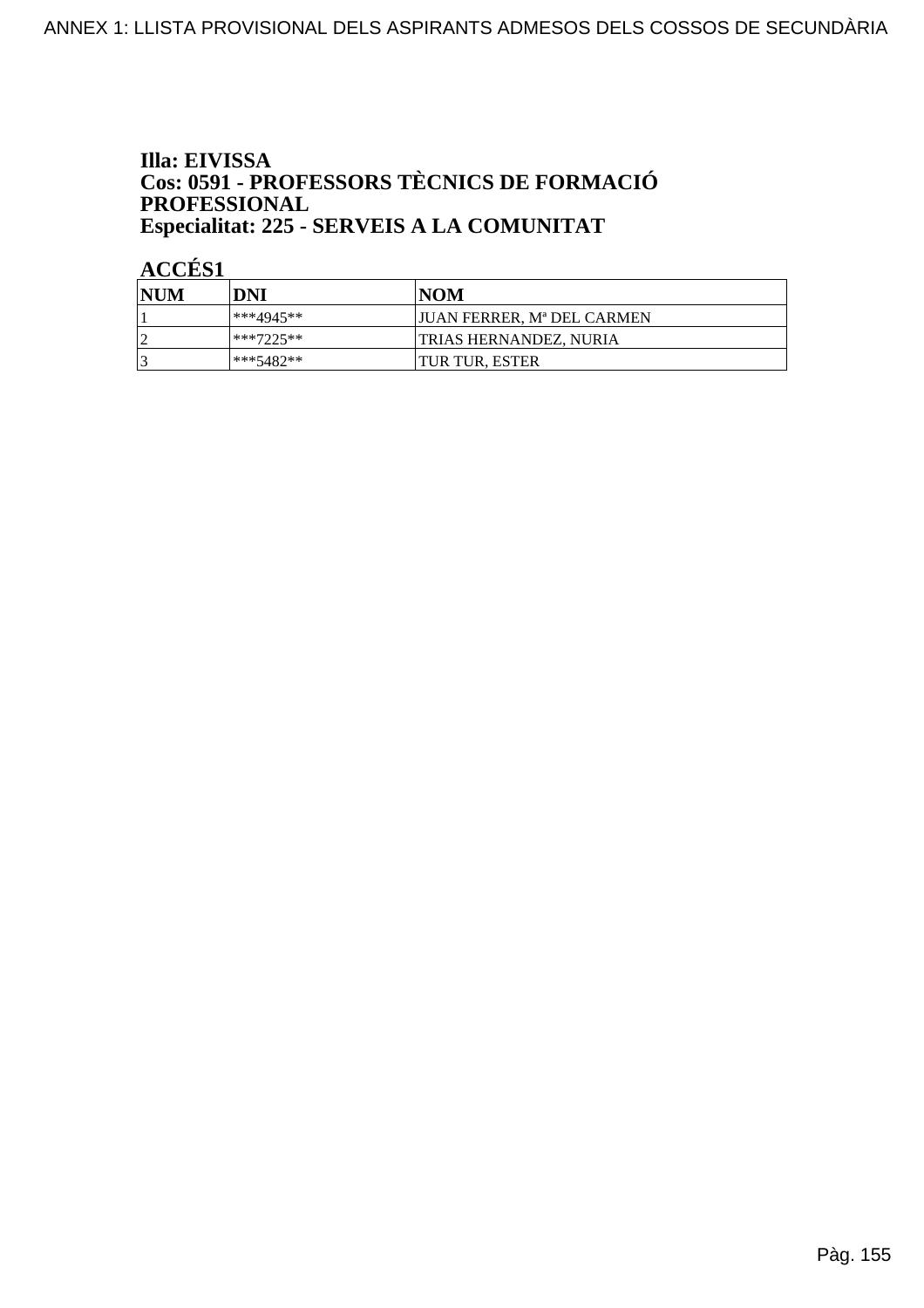### **Illa: MALLORCA** Cos: 0591 - PROFESSORS TÈCNICS DE FORMACIÓ **PROFESSIONAL** Especialitat: 227 - SISTEMES I APLICACIONS<br>INFORMÀTIQUES

| <b>NUM</b>     | <b>DNI</b>  | <b>NOM</b>                    |
|----------------|-------------|-------------------------------|
|                | $***4135**$ | BERGAS AMENGUAL, JAUME        |
| 2              | $***4136**$ | BERGAS AMENGUAL, MIQUEL ANGEL |
| 3              | ***2680**   | CALDENTEY MATHEU, JOSEP LLUIS |
| 4              | ***2625**   | DARDER CANYELLES, BENET JOAN  |
| 5              | $***3560**$ | FERRER RAMIS, PERE JOAN       |
| 16             | $***1652**$ | <b>GALMES RIERA, JUAN</b>     |
| $\overline{7}$ | $***2581**$ | JANER LLOBERA, SEBASTIAN      |
| $\vert 8$      | $***0551**$ | <b>JAUME VIDAL, RAMON</b>     |
| 19             | $***7043**$ | MONSERRAT PICO, JUAN JOSE     |
| 10             | $***6784**$ | <b>MUT PEREZ, JOSEP</b>       |
| 11             | ***0253**   | PETRUS PONS, IVAN MATEO       |
| 12             | ***2659**   | SANCHEZ FERNANDEZ, ANA LAURA  |
| 13             | $***3501**$ | TORRENS KARMANY, NADAL        |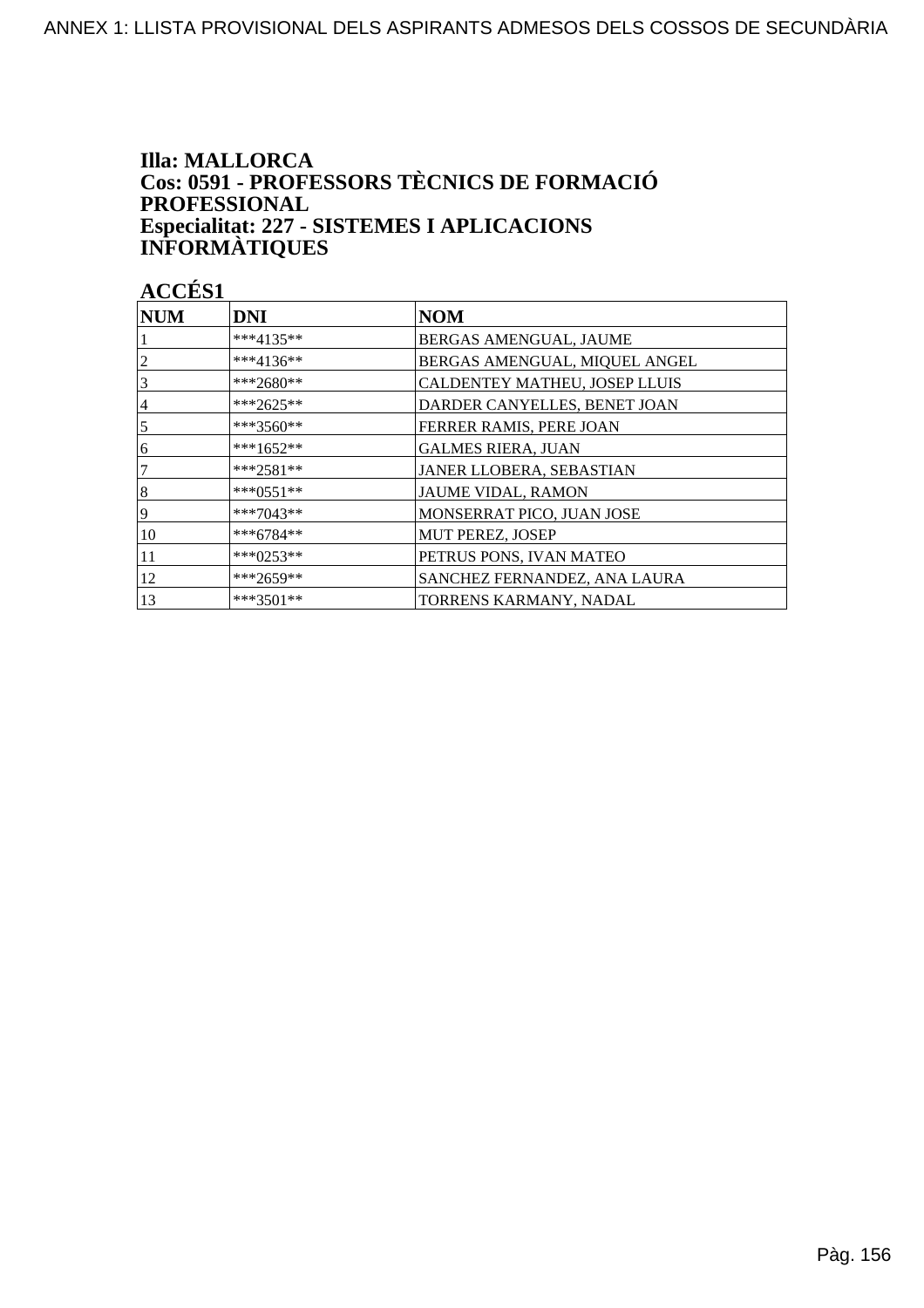### Illa: EIVISSA Cos: 0591 - PROFESSORS TÈCNICS DE FORMACIÓ PROFESSIONAL Especialitat: 227 - SISTEMES I APLICACIONS<br>INFORMÀTIQUES

| <b>INUM</b> | DNI           | NOM                            |
|-------------|---------------|--------------------------------|
|             | ***3462**     | BONNIN SANSO, JUAN JOSE        |
|             | $ ***6056***$ | COLOMAR PRATS, VICENT          |
|             | $***5445**$   | HERREROS FERNANDEZ, M CRISTINA |
| 4           | $***4233**$   | LIRON RODRIGUEZ, YAGO          |
|             | $***5604**$   | RIBAS ROIG, VICENTE LUIS       |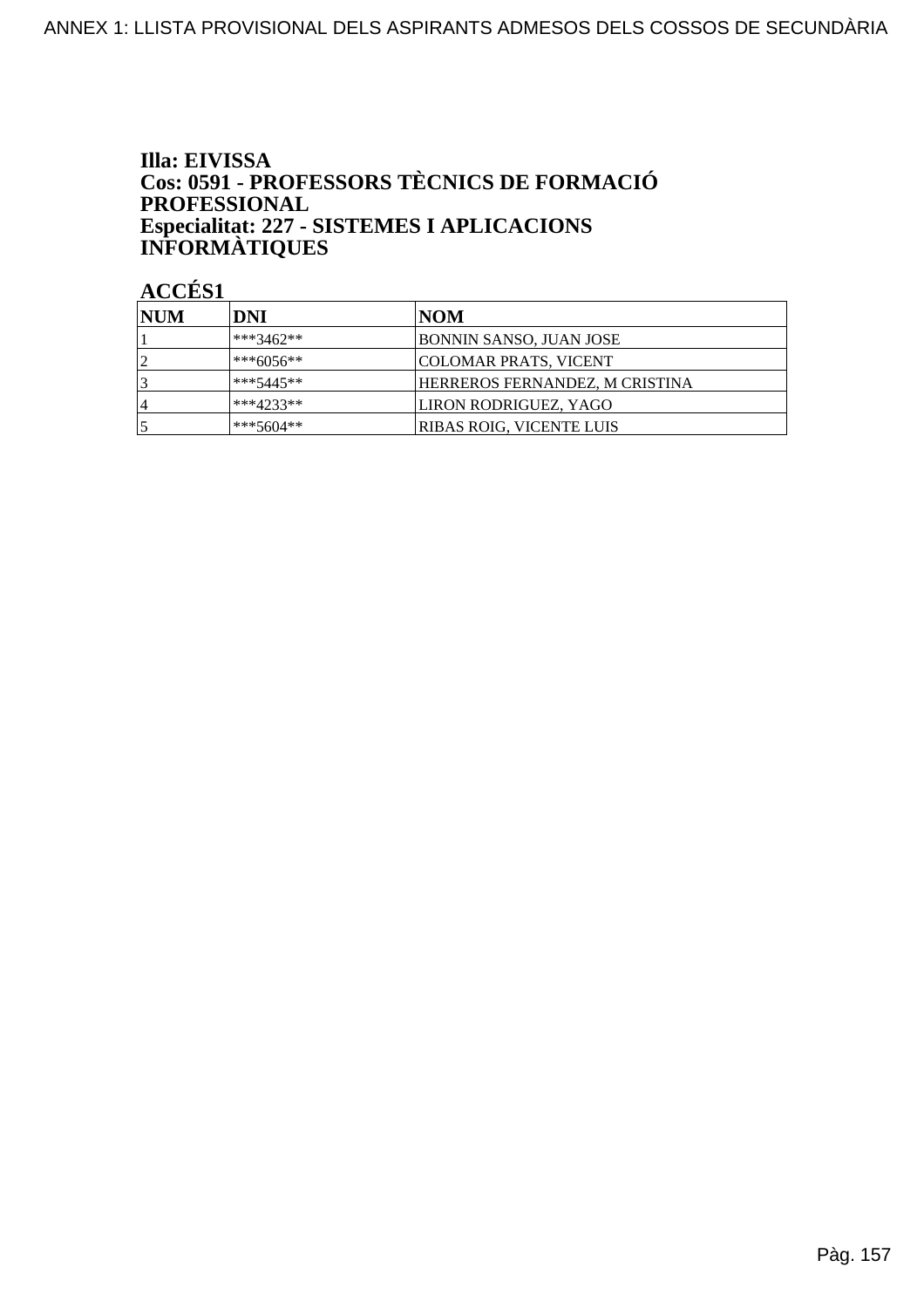#### **Illa: MALLORCA** Cos: 0592 - PROFESSORS D'ESCOLES OFICIALS D'IDIOMES Especialitat: 001 - ALEMANY

| <b>NUM</b>     | DNI         | NOM                           |
|----------------|-------------|-------------------------------|
|                | $***2857**$ | ESTRANY PLANAS, JUAN SALVADOR |
| ി              | $***7144**$ | GOMEZ ELIZONDO, MARIA ALICIA  |
|                | $***2049**$ | <b>POL ARROM, MACIA</b>       |
| $\overline{4}$ | $***6116**$ | SASTRE BESTARD, BARBARA       |
|                | $***4443**$ | TIRADO ALMIÑANA, CARLOS       |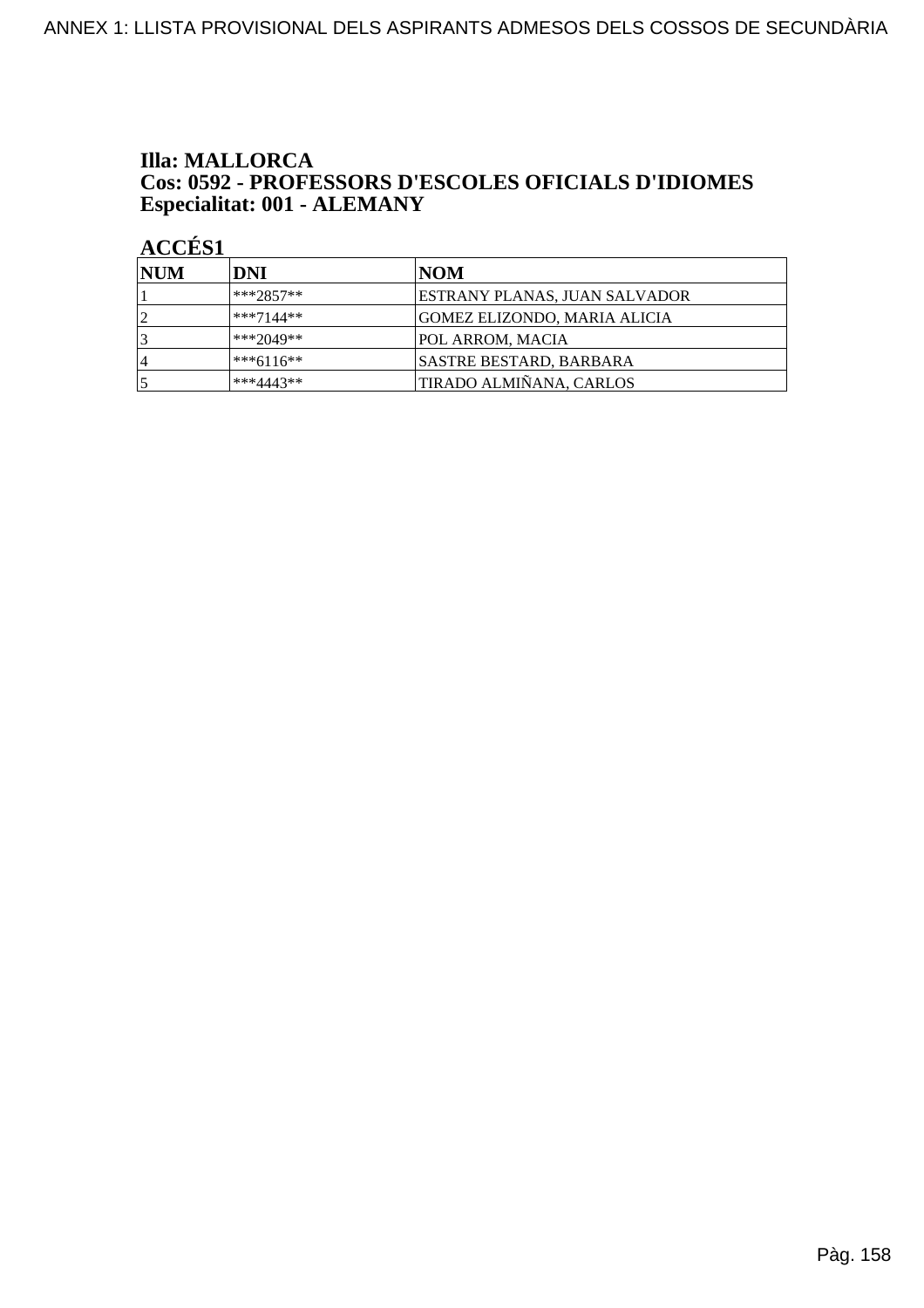#### **Illa: MALLORCA** Cos: 0592 - PROFESSORS D'ESCOLES OFICIALS D'IDIOMES Especialitat: 001 - ALEMANY

| NUM | DNI           | <b>NOM</b>              |
|-----|---------------|-------------------------|
|     | $ ***7506***$ | CRESPO SANCHEZ, LOURDES |
|     | ***2140**     | ISANZ SERRANO. RAFAEL   |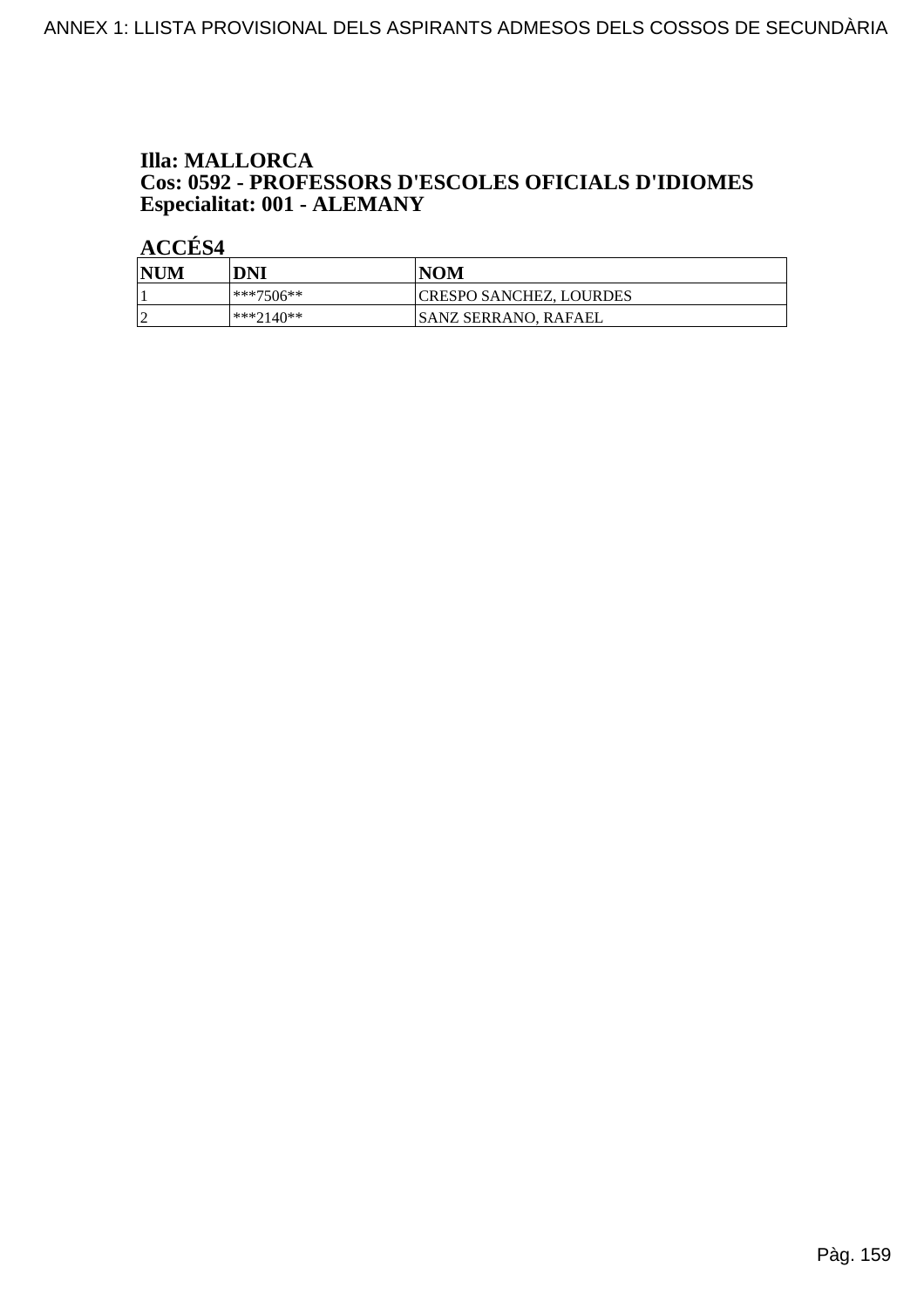## Illa: EIVISSA **Cos: 0592 - PROFESSORS D'ESCOLES OFICIALS D'IDIOMES<br>Especialitat: 008 - FRANCÈS**

| NUM | <b>DNI</b>    | INOM                              |
|-----|---------------|-----------------------------------|
|     | ***0790**     | <b>JDENGRA ROSSELLO, MACARENA</b> |
| ി   | $**7264**$    | <b>FERRANDO BLASCO, CARMEN</b>    |
|     | ***0592**     | <b>SAENZ JIMENEZ, SUSANA</b>      |
| ı 4 | $ ***5676***$ | TORRES RODRIGUEZ, MARIA DE LA O   |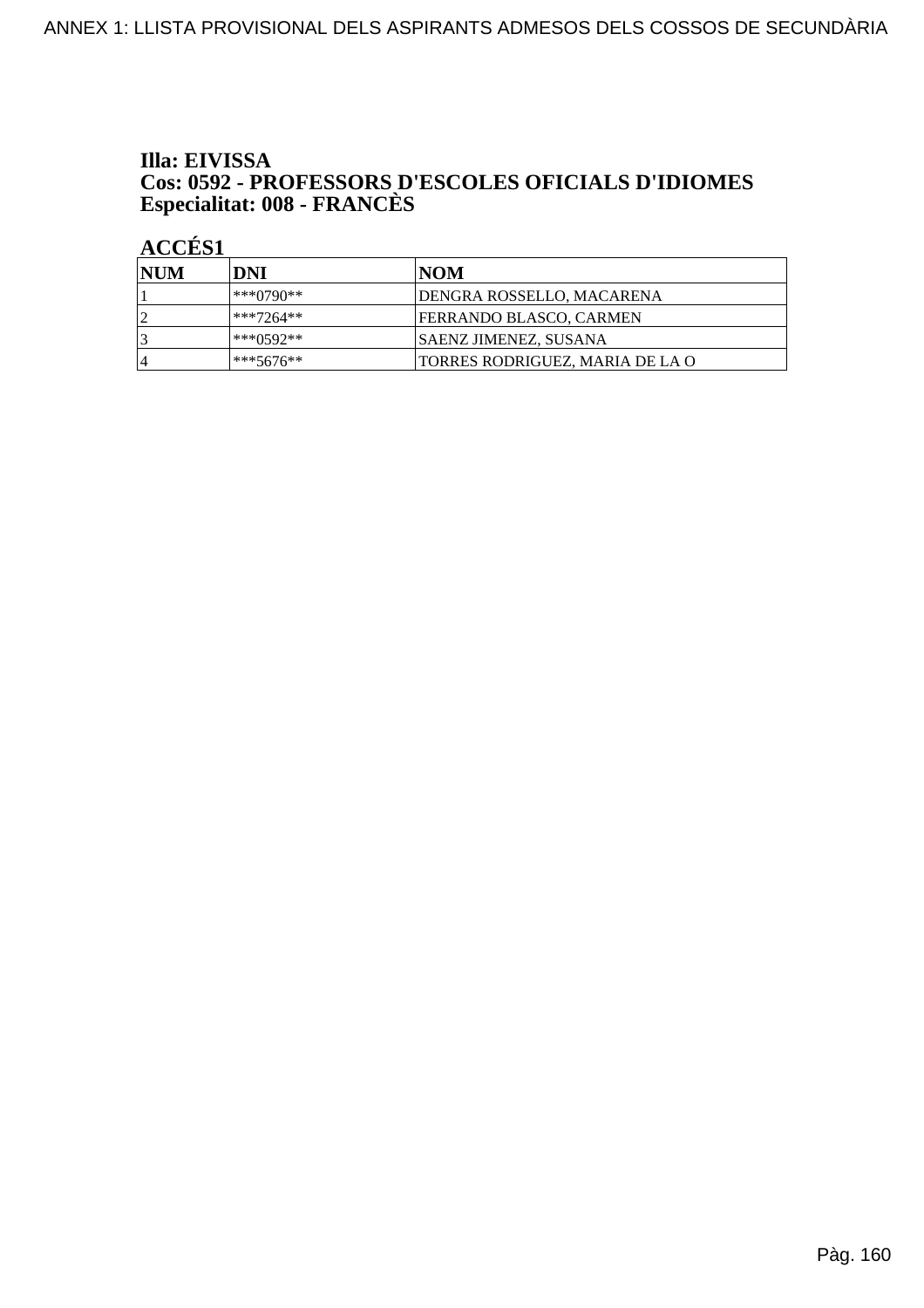## **Illa: MALLORCA** Cos: 0592 - PROFESSORS D'ESCOLES OFICIALS D'IDIOMES<br>Especialitat: 011 - ANGLÈS

| <b>ACCÉS 1</b> |             |                                   |
|----------------|-------------|-----------------------------------|
| <b>NUM</b>     | <b>DNI</b>  | <b>NOM</b>                        |
|                | ***7670**   | ALVES BAUZA, MARIA DEL MAR        |
| $\overline{c}$ | ***8974**   | <b>BASTANTE BENITO, ROCIO</b>     |
| 3              | ***7763**   | <b>BLANES SAMPIETRO, JARA</b>     |
| $\overline{4}$ | ***8869**   | DURAN LOPEZ, SEBASTIAN            |
| 5              | $***8756**$ | <b>GARCIA PEREZ, MARIA ISABEL</b> |
| 6              | ***7673**   | GAVELA HUIDOBRO, JUAN CARLOS      |
| 7              | ***9683**   | <b>GONZALEZ PEREZ, MARCOS</b>     |
| $\vert 8$      | ***8187**   | MARI PEGRUM, SILVIA               |
| 9              | ***8283**   | MARTINEZ LOPEZ, FRANCISCO MANUEL  |
| 10             | ***7234**   | MAS CLAR, NURIA SILVIA            |
| 11             | ***0321**   | PERELLO GRIMALT, PEDRO JOSE       |
| 12             | ***0070**   | ROS CONDE, CRISTOBAL              |
| 13             | ***3892**   | SANCHEZ MOLL, CRISTINA            |
| 14             | ***3851**   | SAURA WOODS, EMILIA C.            |
| 15             | ***3603**   | <b>SOCIAS MUT, JOSE LUIS</b>      |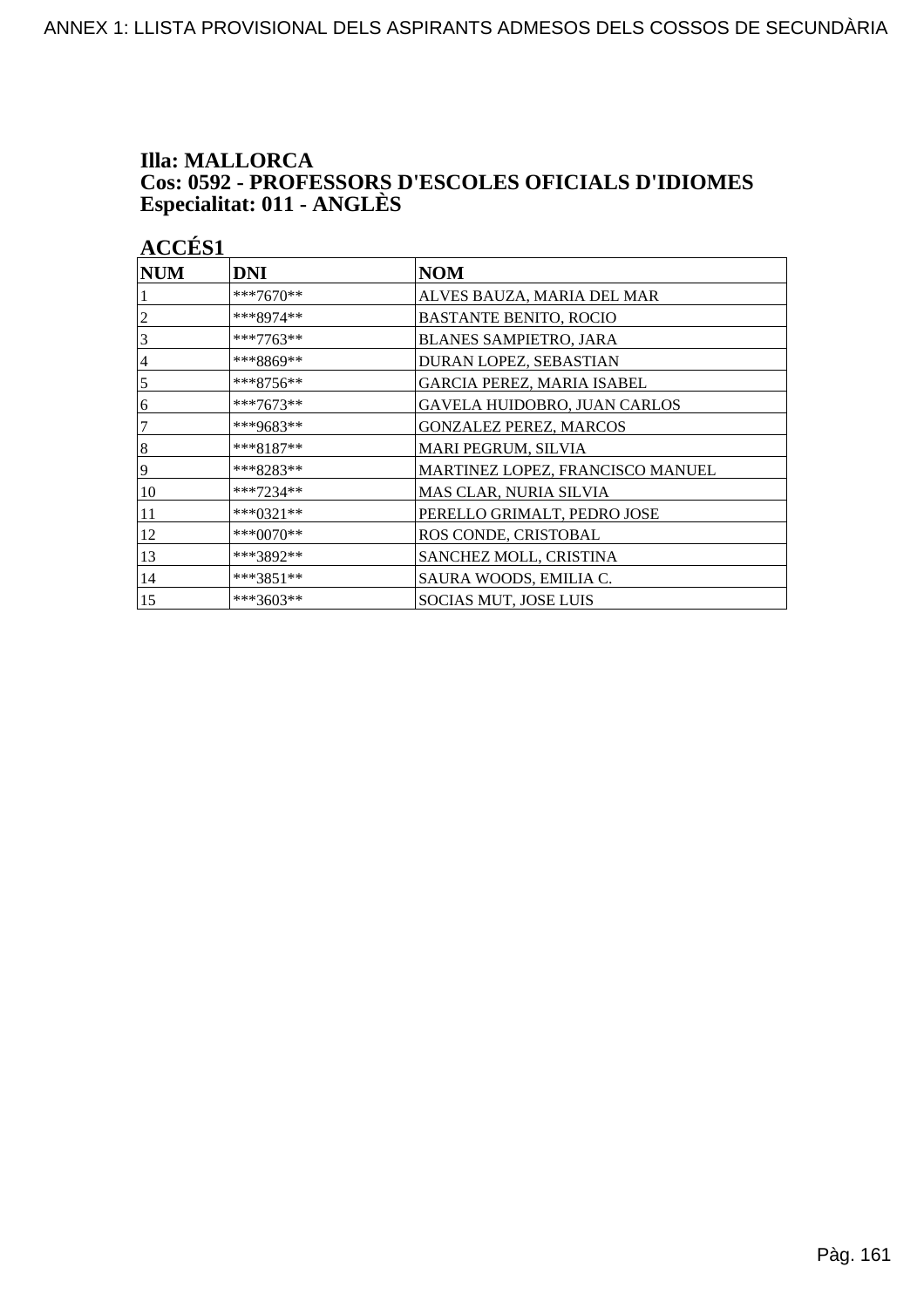### **Illa: MALLORCA** Cos: 0592 - PROFESSORS D'ESCOLES OFICIALS D'IDIOMES<br>Especialitat: 011 - ANGLÈS

| <b>NUM</b> | DNI           | <b>NOM</b>           |
|------------|---------------|----------------------|
|            | *** $4337$ ** | CANO ESCALADA, MARTA |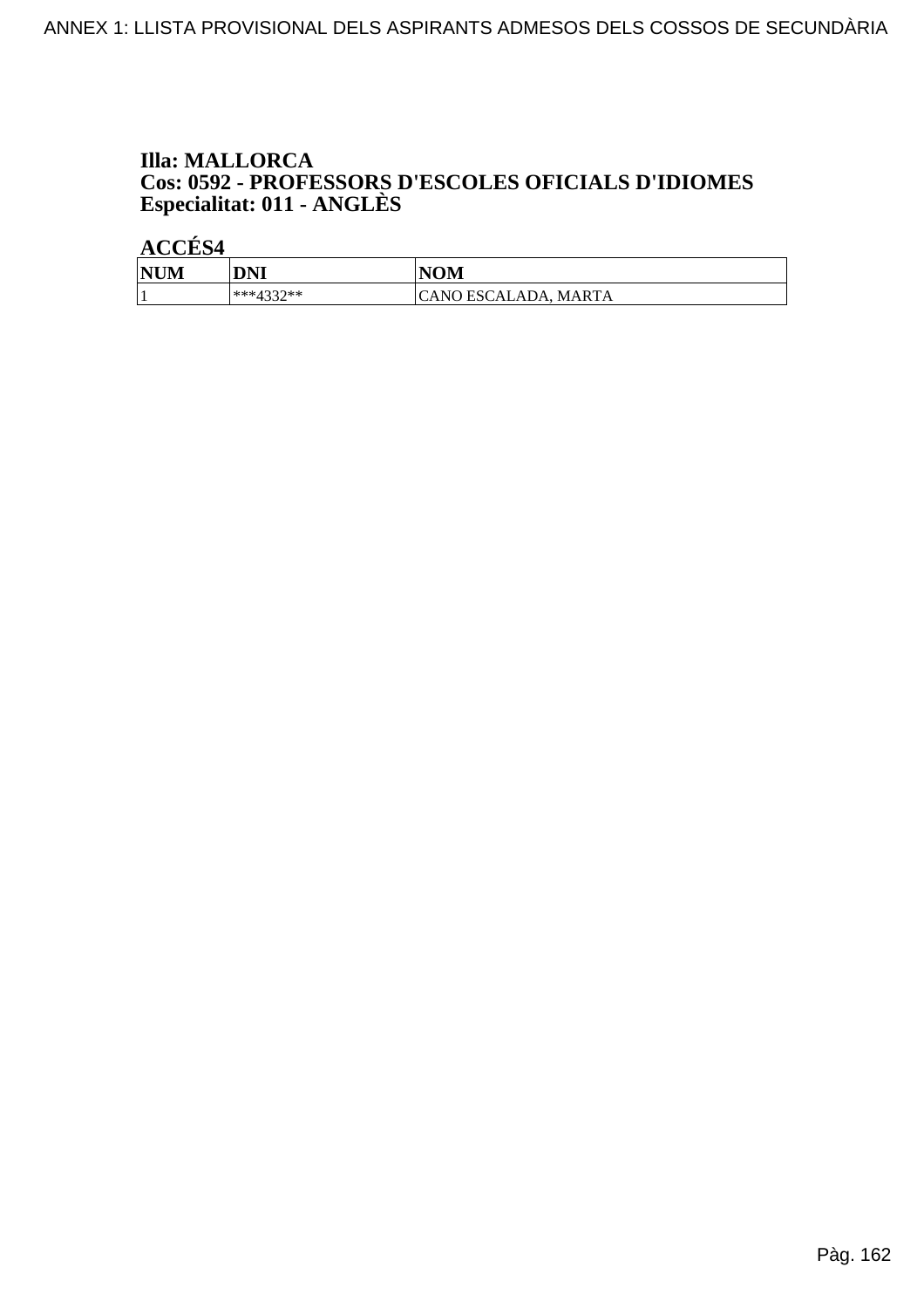## **Illa: MENORCA** Cos: 0592 - PROFESSORS D'ESCOLES OFICIALS D'IDIOMES<br>Especialitat: 011 - ANGLÈS

| <b>NUM</b> | DNI         | NOM                              |
|------------|-------------|----------------------------------|
|            | ***3704**   | AL·LES PONS, BARTOMEU            |
| 2          | $***4195**$ | CANET ALIBAU, AURA IRIS          |
|            | ***3857**   | <b>CLEOFE HUGUET, ADOLFO</b>     |
| 14         | ***0396**   | <b>FLUXA VAN DELZEN, CARLOTA</b> |
|            | ***9026**   | SERRANO LOPEZ, ARACELI           |
| 6          | ***3909**   | <b>SINTES MARQUES, MONICA</b>    |
|            | ***9204**   | VILLENA MONROY, SANDRA           |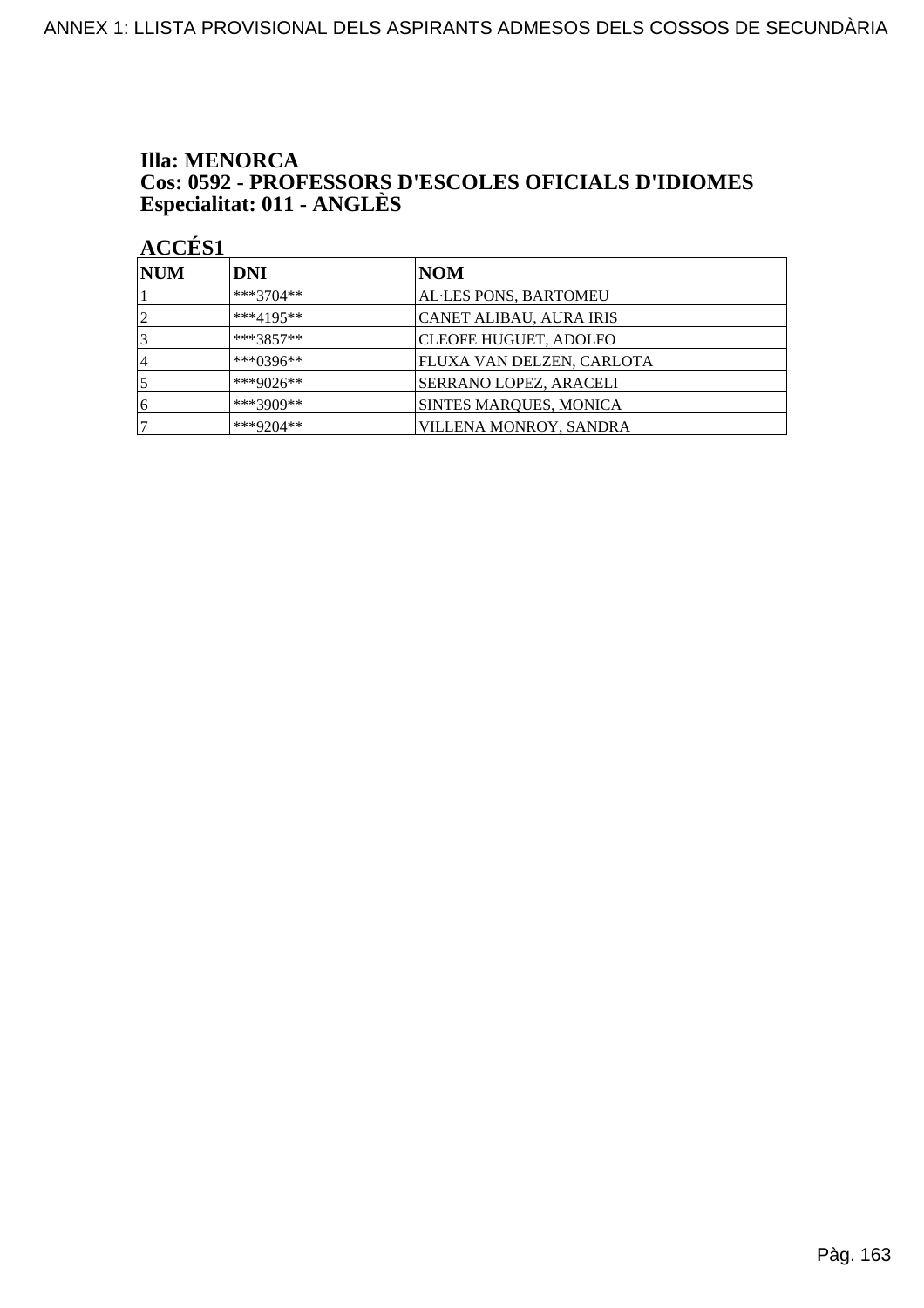## Illa: EIVISSA Cos: 0592 - PROFESSORS D'ESCOLES OFICIALS D'IDIOMES<br>Especialitat: 011 - ANGLÈS

| <b>NUM</b> | DNI         | NOM                        |
|------------|-------------|----------------------------|
|            | $***0759**$ | LOPEZ SEGURA, MAGDALENA    |
| 2          | $***5381**$ | MILLAN MACIA, IRENE        |
| 3          | $***5966**$ | NOGUEIRA NAVAS, MARTA M    |
| 14         | $***0215**$ | PALACIOS LOBATO, MONICA    |
| 5          | $***5267**$ | PRATS RODRIGUEZ, ANA M.    |
| 16         | $***5850**$ | SORIANO GUASCH, ROSA MARIA |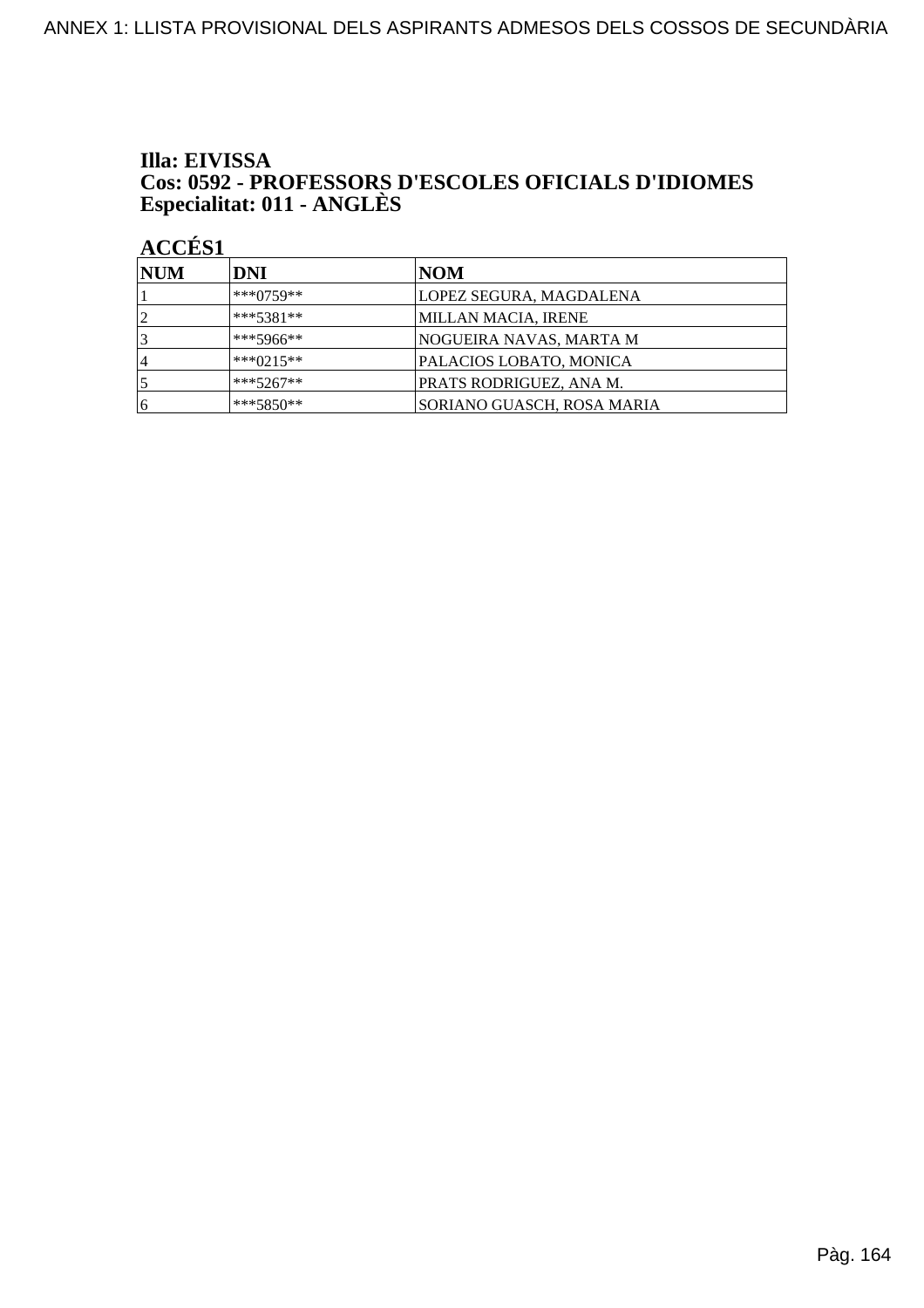## **Illa: FORMENTERA** Cos: 0592 - PROFESSORS D'ESCOLES OFICIALS D'IDIOMES<br>Especialitat: 011 - ANGLÈS

| <b>NUM</b> | <b>DNI</b> | <b>NOM</b>          |
|------------|------------|---------------------|
|            | ***1207**  | PASCUAL PEREZ, OLGA |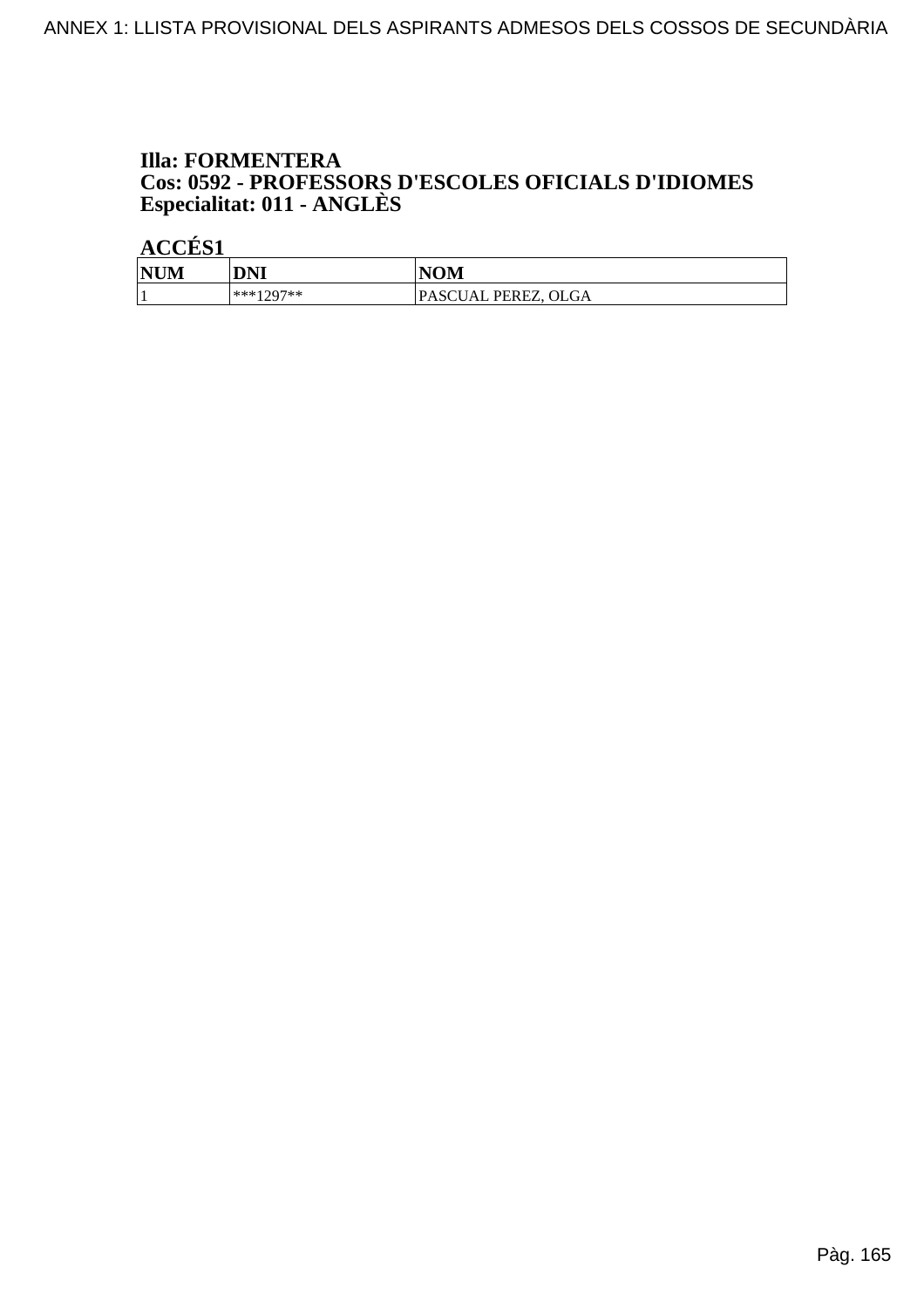# **Illa: MALLORCA Cos: 0594 - PROFESSORS DE MÚSICA I ARTS ESCÈNIQUES<br>Especialitat: 402 - ARPA**

| <b>NIN</b><br> NUM | <b>DNI</b>        | VOM                                           |
|--------------------|-------------------|-----------------------------------------------|
|                    | ገ6**<br>$1***880$ | ' ENTINA<br><b>ICASADES LAPIEDRA,</b><br>VAL. |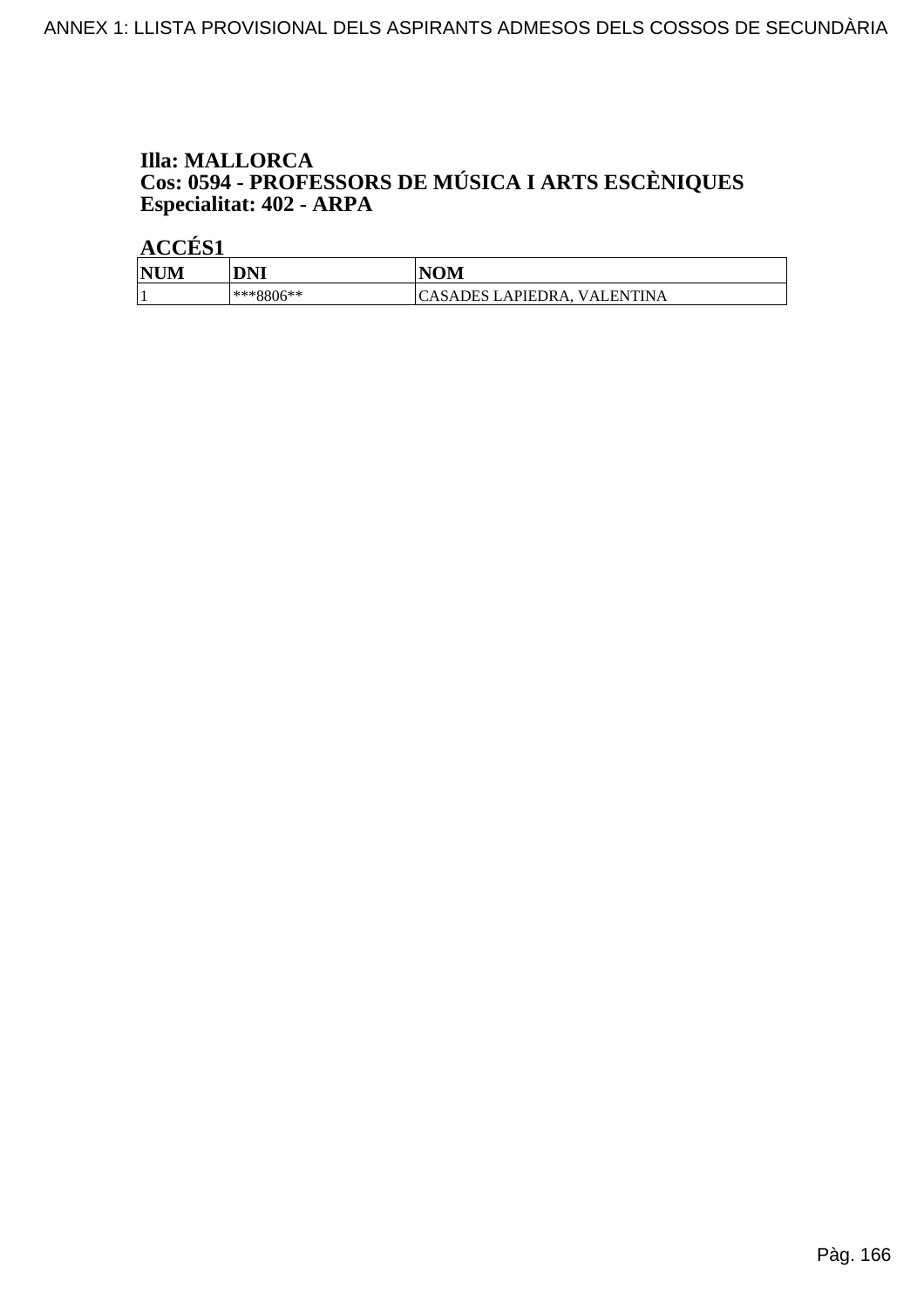### **Illa: MALLORCA Cos: 0594 - PROFESSORS DE MÚSICA I ARTS ESCÈNIQUES<br>Especialitat: 412 - FONAMENTS DE COMPOSICIÓ**

| <b>ACCÉS 1</b> |                |                                 |
|----------------|----------------|---------------------------------|
| <b>NUM</b>     | <b>DNI</b>     | NOM                             |
|                | $***7660**$    | ABRAHAM MAS, PERE LLUIS         |
| $\overline{2}$ | ***9601**      | <b>GIMENEZ CEREZO, JUAN</b>     |
| 3              | $***4538**$    | LOPEZ COLL, AGUSTI              |
| 4              | *** $0.541$ ** | QUETGLAS TORELLO, BERNAT GERARD |
| 5              | $***4023**$    | RAMIRO GANDIA, GUILLEM          |
| 6              | $***7061**$    | SAMPOL SAMPOL, JAIME            |
|                | $***6214**$    | <b>SANCHIS COMES, JORGE</b>     |
| 8              | ***6868**      | <b>SUAU ALFARO, RAFAEL</b>      |
| 19             | ***3974**      | TORRENS SEGUI, MARGARITA MART   |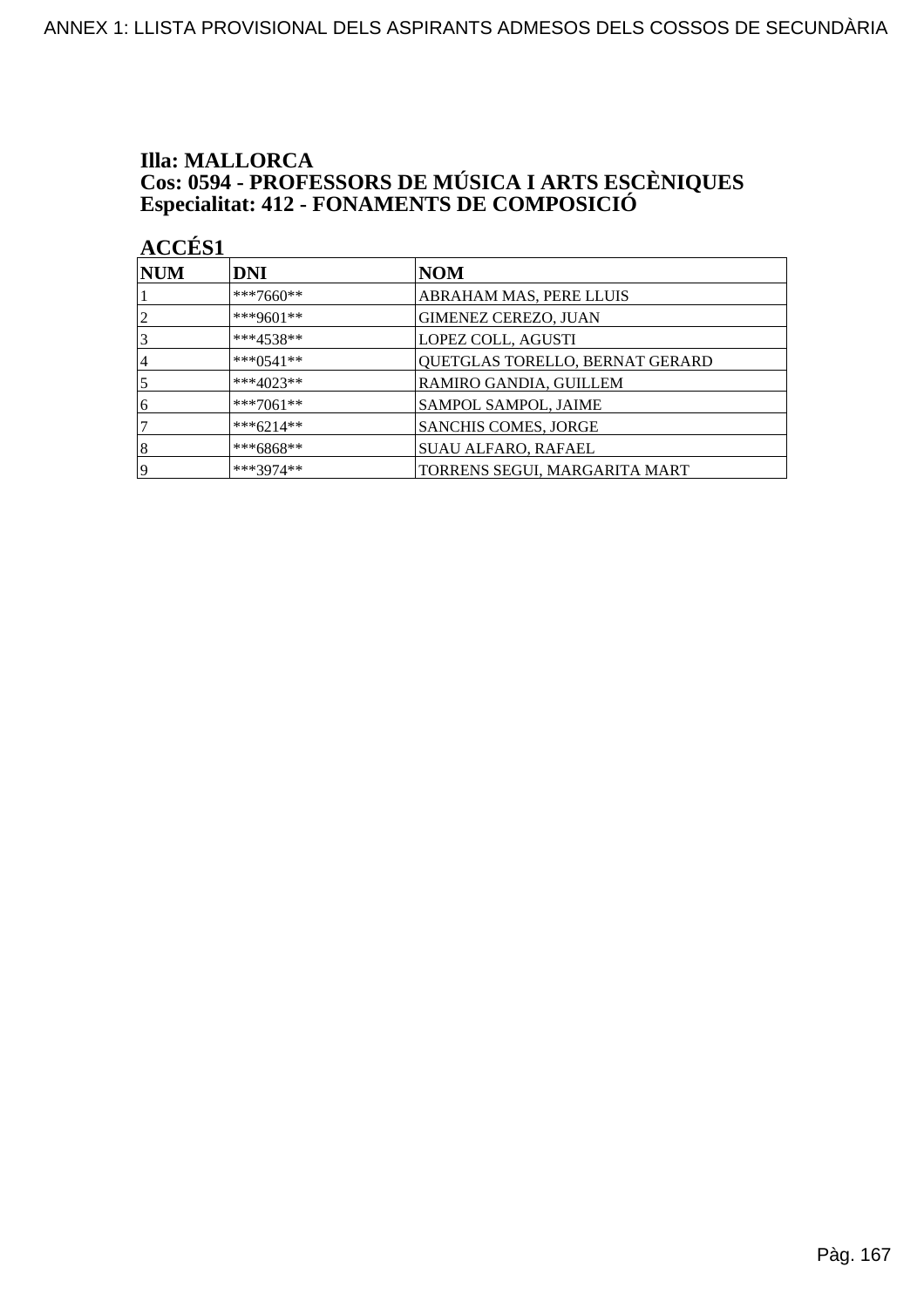# **Illa: MENORCA Cos: 0594 - PROFESSORS DE MÚSICA I ARTS ESCÈNIQUES<br>Especialitat: 412 - FONAMENTS DE COMPOSICIÓ**

| <b>NUM</b> | DNI       | <b>NOM</b>              |
|------------|-----------|-------------------------|
|            | ***5985** | CALATAYUD GOMEZ, OSCAR  |
|            | ***1289** | ORELL VILLALONGA, JORDI |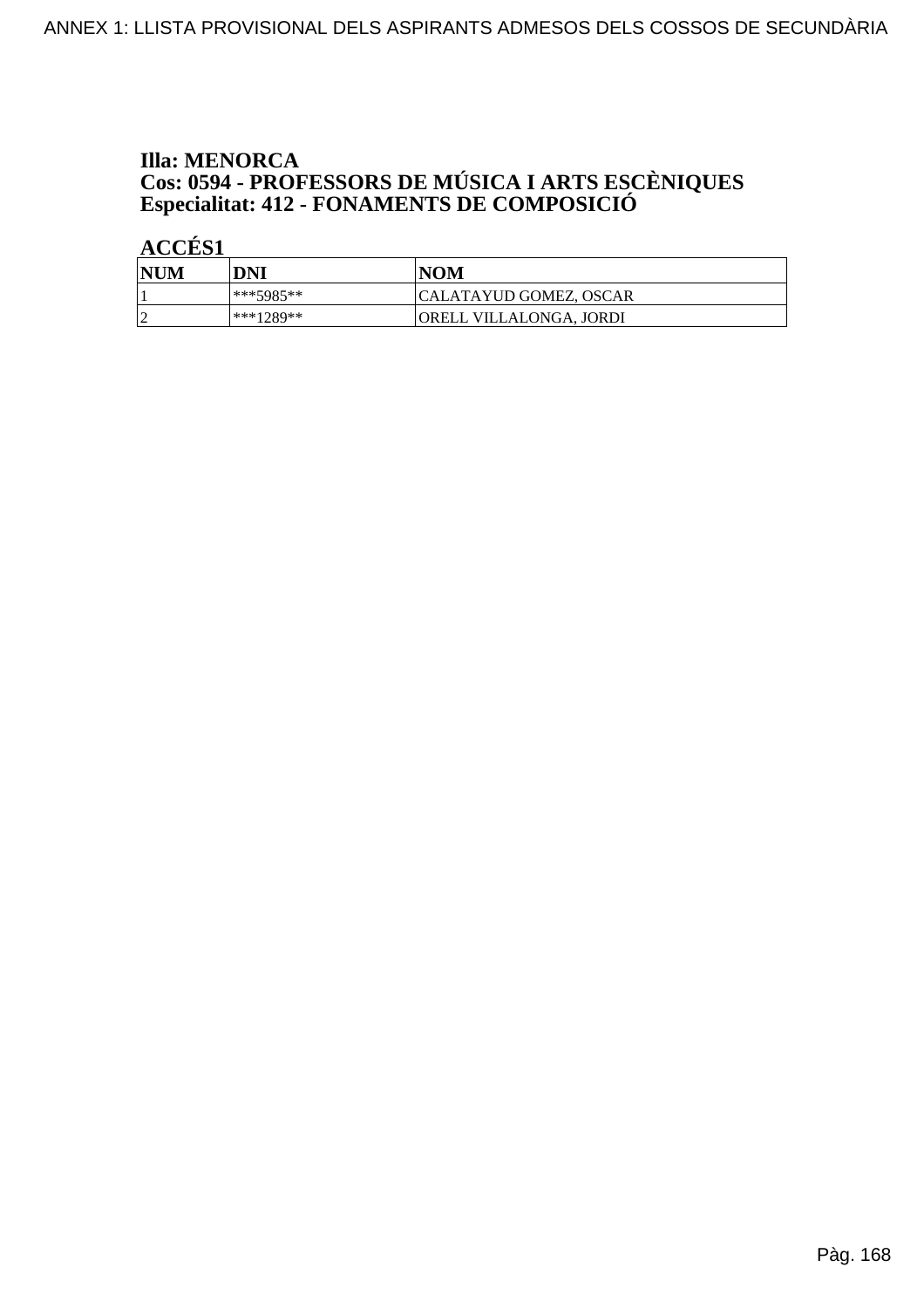# **Illa: MALLORCA Cos: 0594 - PROFESSORS DE MÚSICA I ARTS ESCÈNIQUES<br>Especialitat: 414 - GUITARRA**

| <b>NUM</b> | DNI         | NOM                               |
|------------|-------------|-----------------------------------|
|            | $***8324**$ | AGUILO PROHENS, JOAN PAU          |
| 12         | $***0869**$ | CABOT COSTA, MARIA DE LOS ANGELES |
| 3          | $***7406**$ | LOPEZ SORIANO, ALVARO             |
| 14         | $***6484**$ | MUÑOZ GARCIA, JAVIER              |
|            | $***4267**$ | TUR TORRES, FRANCISCO J.          |
| 16         | $***6740**$ | VAZQUEZ PACHON, FRANCISCO JAVIER  |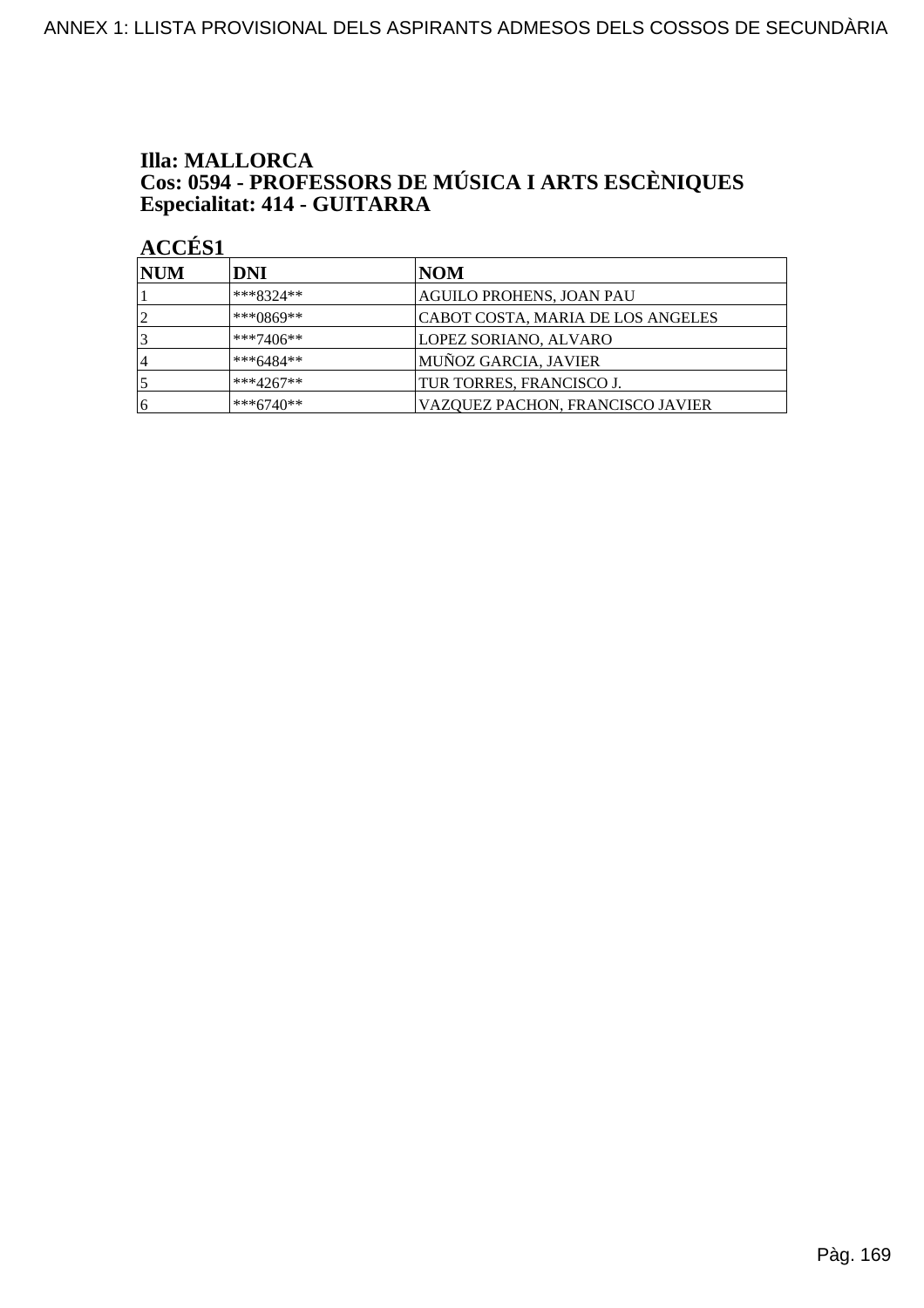# **Illa: MALLORCA** Cos: 0594 - PROFESSORS DE MÚSICA I ARTS ESCÈNIQUES<br>Especialitat: 422 - PERCUSSIÓ

| <b>NUM</b> | DNI       | NOM                        |
|------------|-----------|----------------------------|
|            | ***1544** | FERRER NADAL, LLORENC      |
| n          | ***3916** | <b>RIBES MUT, SALVADOR</b> |
|            | ***2596** | ROIG MARTI. JAUME          |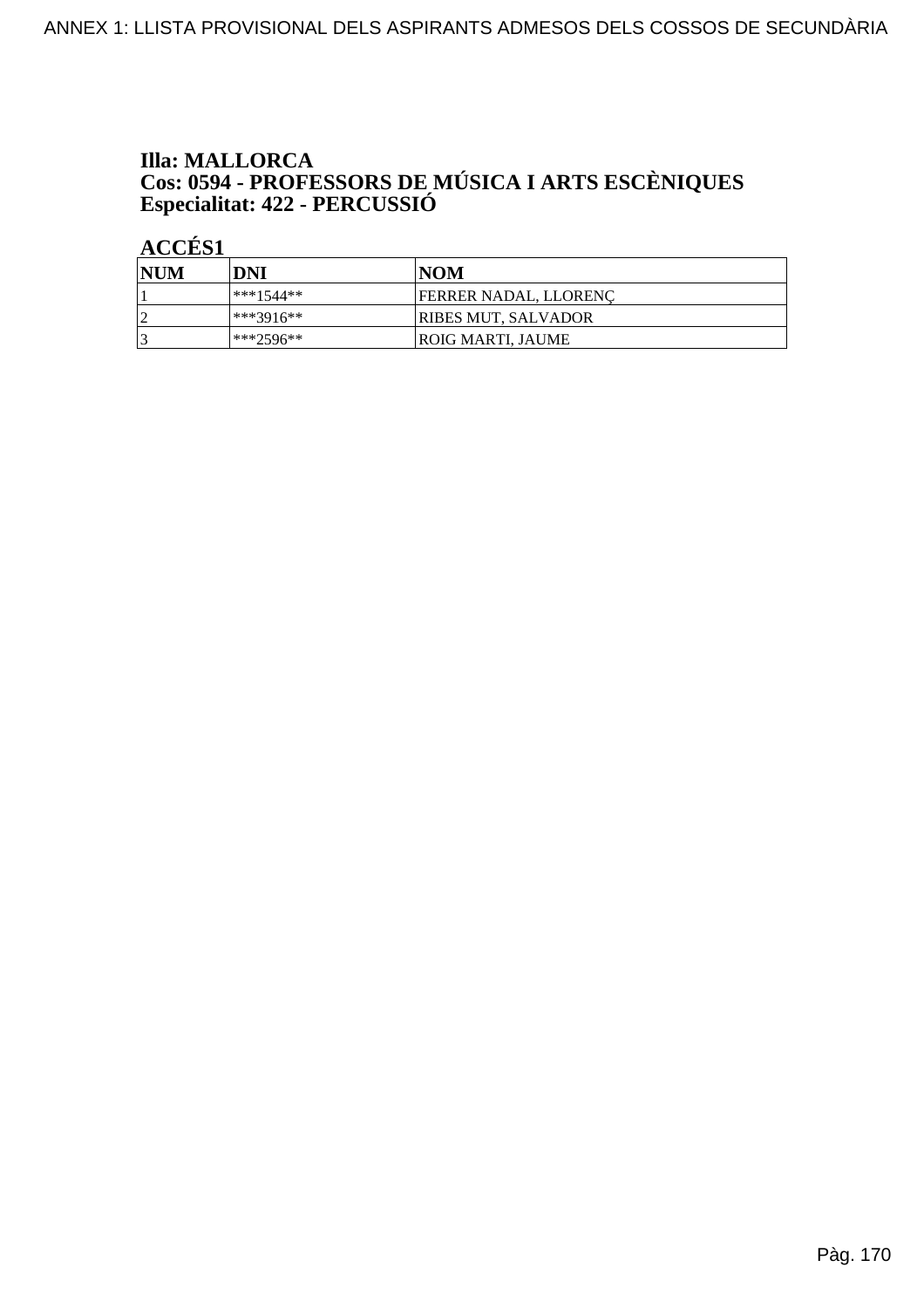# **Illa: MENORCA** Cos: 0594 - PROFESSORS DE MÚSICA I ARTS ESCÈNIQUES<br>Especialitat: 422 - PERCUSSIÓ

| <b>NUM</b> | DNI       | INOM                          |
|------------|-----------|-------------------------------|
|            | ***4899** | <b>ASPAS PERIS, JOSE LUIS</b> |
| h          | ***7060** | ORTIZ MARTORELL, DAVID        |
| 13         | ***4656** | TERUEL FERRAGUD, RAÜL         |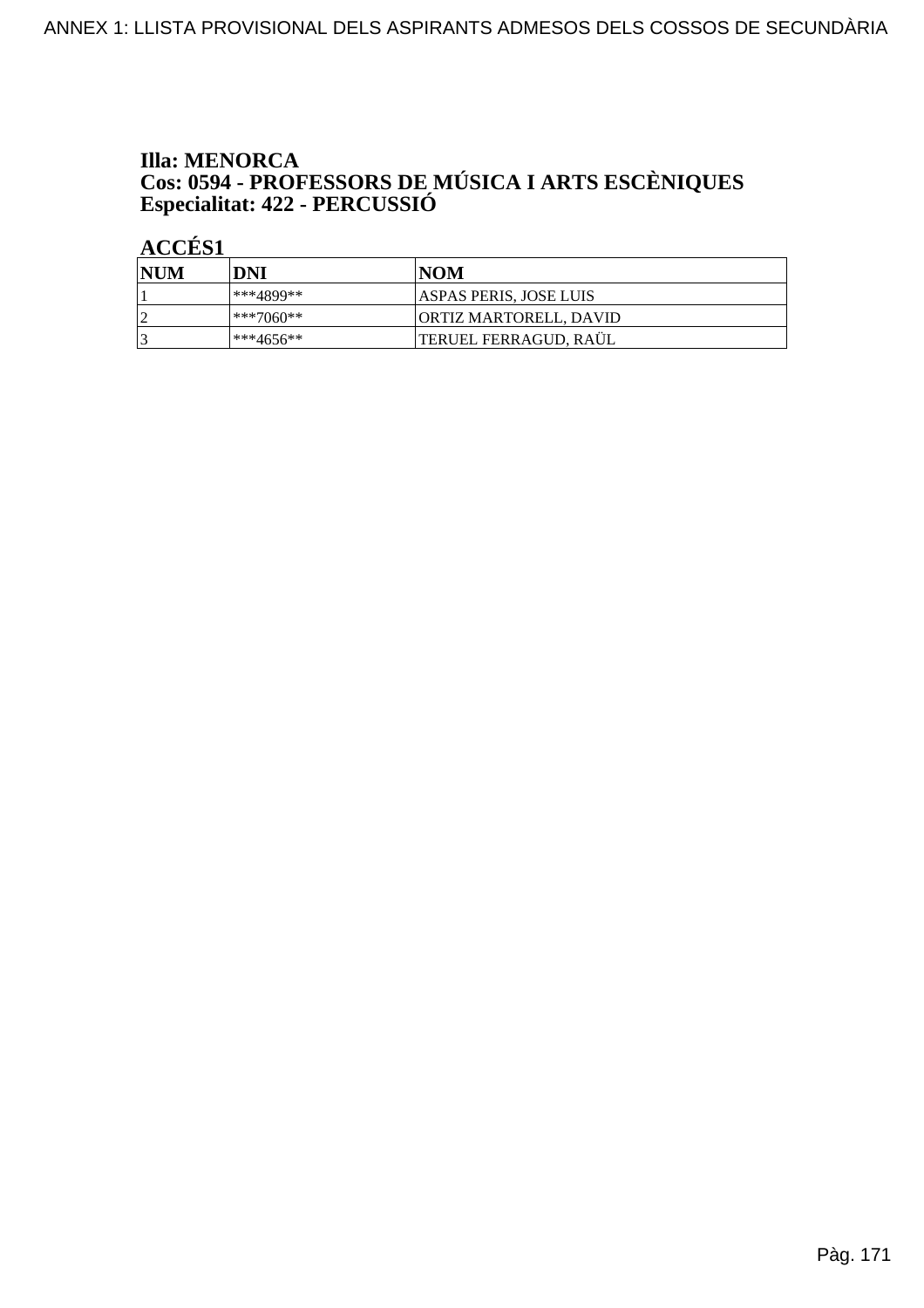# Illa: EIVISSA **Cos: 0594 - PROFESSORS DE MÚSICA I ARTS ESCÈNIQUES<br>Especialitat: 422 - PERCUSSIÓ**

| <b>NUM</b> | DNI         | NOM                     |
|------------|-------------|-------------------------|
|            | $***7617**$ | ALEDO VILLODRE, TERESA  |
|            | ***9128**   | ISEGURA GELABERT. LLUIS |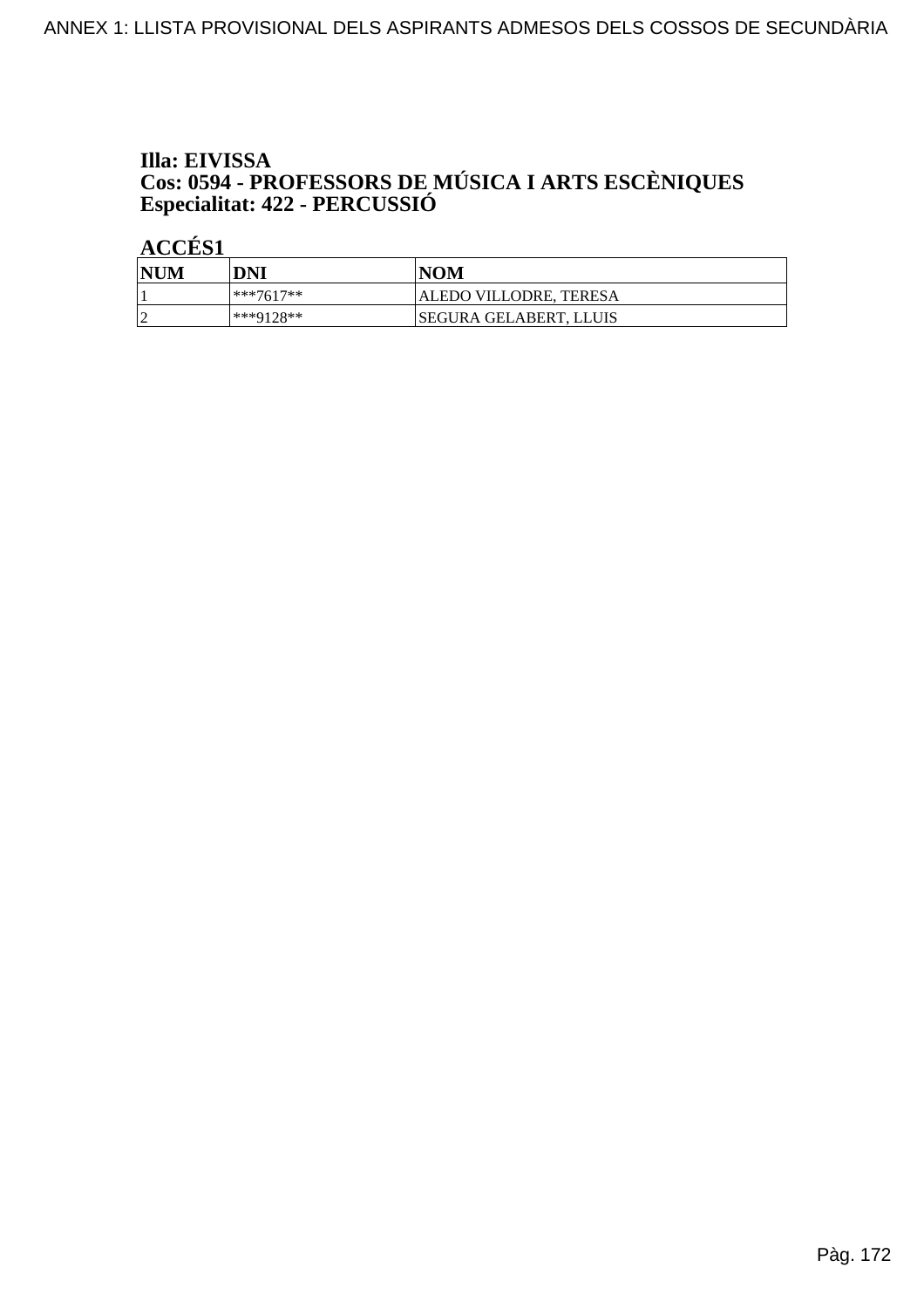# **Illa: MALLORCA Cos: 0594 - PROFESSORS DE MÚSICA I ARTS ESCÈNIQUES<br>Especialitat: 423 - PIANO**

| <b>NUM</b>     | DNI         | <b>NOM</b>                          |
|----------------|-------------|-------------------------------------|
|                | ***7518**   | AGUILO DE CACERES PLANAS, CONSTANZA |
| $\overline{2}$ | ***2851**   | <b>AGUILO JIMENEZ, PEDRO</b>        |
| 3              | ***3490**   | ALENYAR TRUYOLS, JERONI GABRIEL     |
| 4              | ***2443**   | ARBONA ALEMANY, MARGALIDA           |
| $\overline{5}$ | ***4189**   | BIBILONI MORAGUES, BARBARA          |
| 16             | ***9162**   | <b>BUJOSA MORRO, ANTONI</b>         |
| 7              | $***9577**$ | COLOMAR RODRIGUEZ, ALBERT           |
| 8              | ***7646**   | LLULL PRATS, LUCIA                  |
| 19             | $***8240**$ | MULET PAPIO, DANIEL                 |
| 10             | $***1980**$ | PICO BARO, LAURA                    |
|                | ***2382**   | PRATS BOSCA, LLORENC                |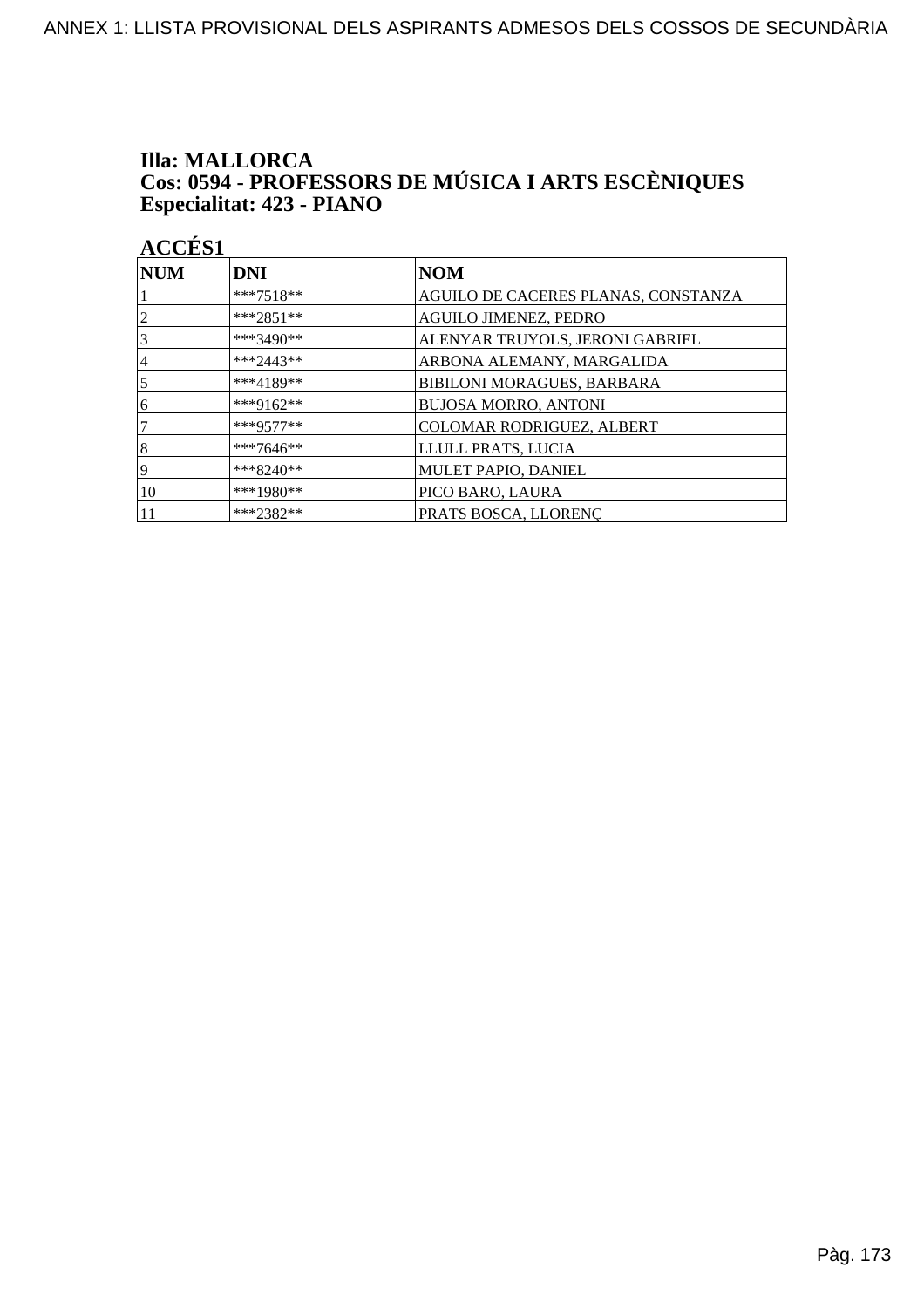# **Illa: MENORCA** Cos: 0594 - PROFESSORS DE MÚSICA I ARTS ESCÈNIQUES<br>Especialitat: 423 - PIANO

| <b>NUM</b>     | <b>DNI</b>  | <b>NOM</b>                     |
|----------------|-------------|--------------------------------|
|                | ***2663**   | CABRERO MIRET, MARTA           |
| 2              | ***4687**   | DIAZ FRASQUET, ANDREA          |
| 3              | $***3573**$ | FERRER BENEJAM, JESUS          |
| 4              | $***4454**$ | GARCIA ENRIQUE-TARANCON, LUCIA |
| $\overline{5}$ | $***4267**$ | MOLL TALTAVULL, CATALINA AUXIL |
| 16             | ***0456**   | REIG SANCHIS, MARIA            |
| 7              | ***1029**   | ROMERO BARBER, PATRICIA        |
| 8              | $***4277**$ | ROTGER HERNANDEZ, ESPERANZA    |
| 19             | $***8685**$ | SANCHEZ RODRIGUEZ, LAURA       |
| 10             | $***1068**$ | SANZ MUÑOZ, GONZALO            |
| 11             | $***0572**$ | TALTAVULL HUARTE, ESTEFANIA    |
| 12             | ***0262**   | VAQUERIZO MOLLA, OSCAR         |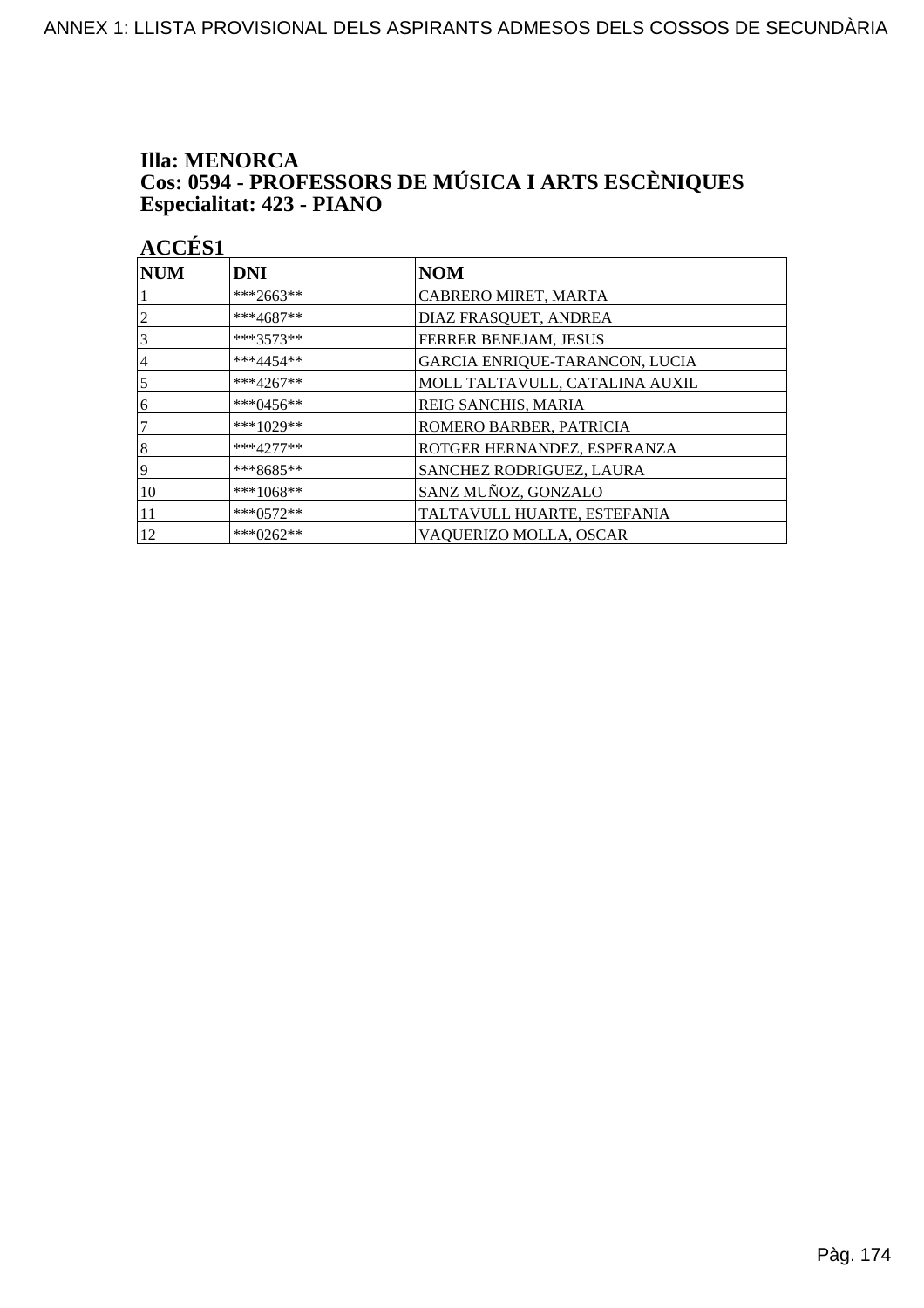# Illa: EIVISSA Cos: 0594 - PROFESSORS DE MÚSICA I ARTS ESCÈNIQUES<br>Especialitat: 423 - PIANO

| <b>NUM</b> | DNI         | NOM                                 |
|------------|-------------|-------------------------------------|
|            | $***5223**$ | <b>BONET RIERA, PAULA</b>           |
|            | $***5501**$ | CONTESTI PRATS, ANA M <sup>a</sup>  |
|            | ***2998**   | <b>JIMENEZ VARGAS, ISABEL MARIA</b> |
| $\vert 4$  | ***8299**   | <b>LLORENS SERRANO, ANDRES</b>      |
|            | $***4375**$ | <b>MARTINEZ PRIETO, EVA</b>         |
| 6          | ***5432**   | PERETE MARCO, MARIA JOSE            |
|            | ***7646**   | SEGURA PEINADO, ANA ELIA            |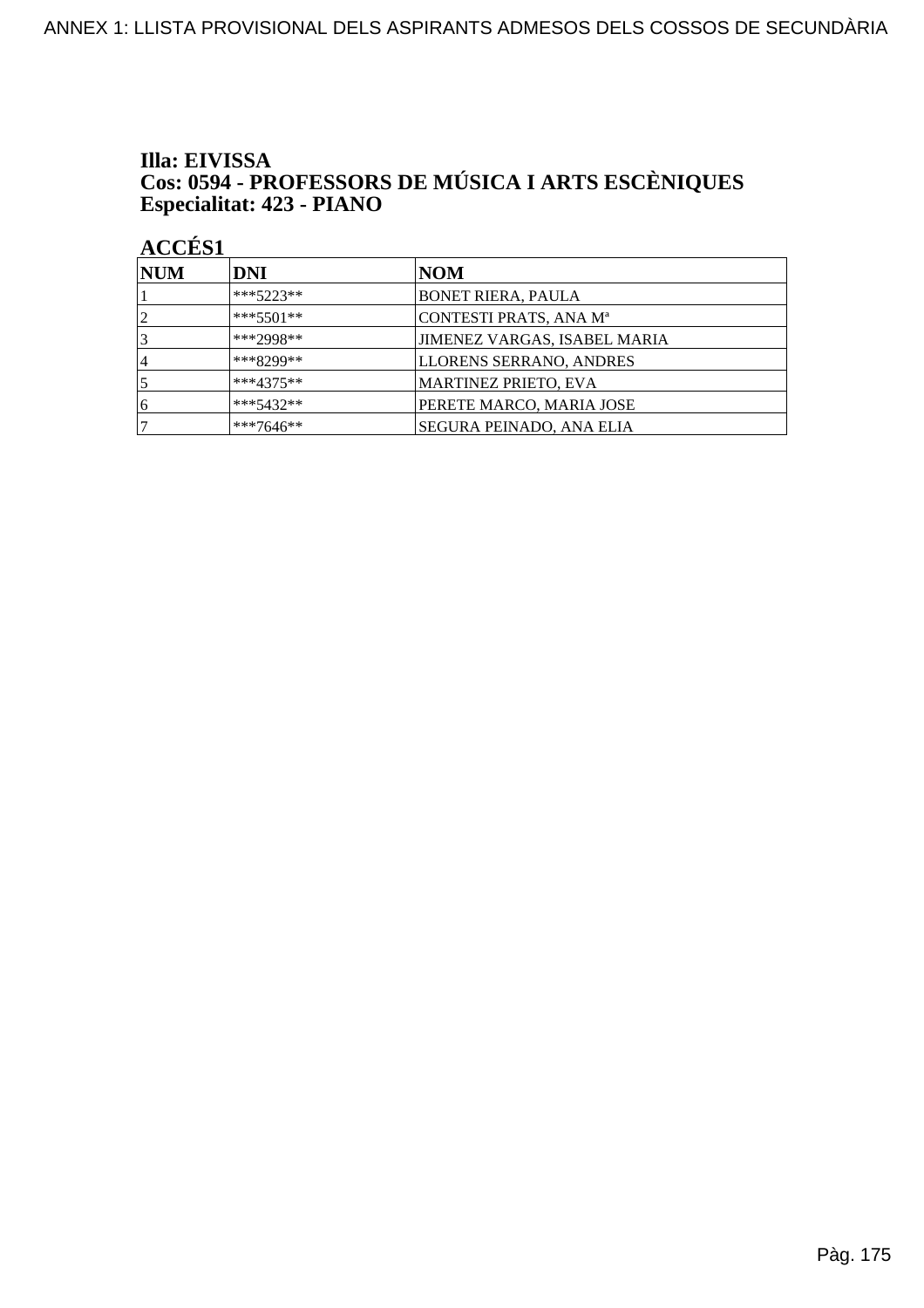# **Illa: MALLORCA** Cos: 0594 - PROFESSORS DE MÚSICA I ARTS ESCÈNIQUES<br>Especialitat: 433 - VIOLÍ

| <b>NUM</b>     | DNI         | NOM                        |
|----------------|-------------|----------------------------|
|                | $***1105**$ | ALVAREZ ENRIQUEZ, LAURA    |
| $\overline{2}$ | $***9772**$ | GARVI MERINO, BLANCA       |
|                | ***4688**   | GUAL FRAU, MARIA MARGALID  |
| ا 4            | ***9215**   | MORENO JUAN, LAURA BELEN   |
|                | $***5951**$ | <b>REDON POMAR, CARMEN</b> |
| 16             | ***7938**   | ZUGARRAMURDI LASA, IRATXE  |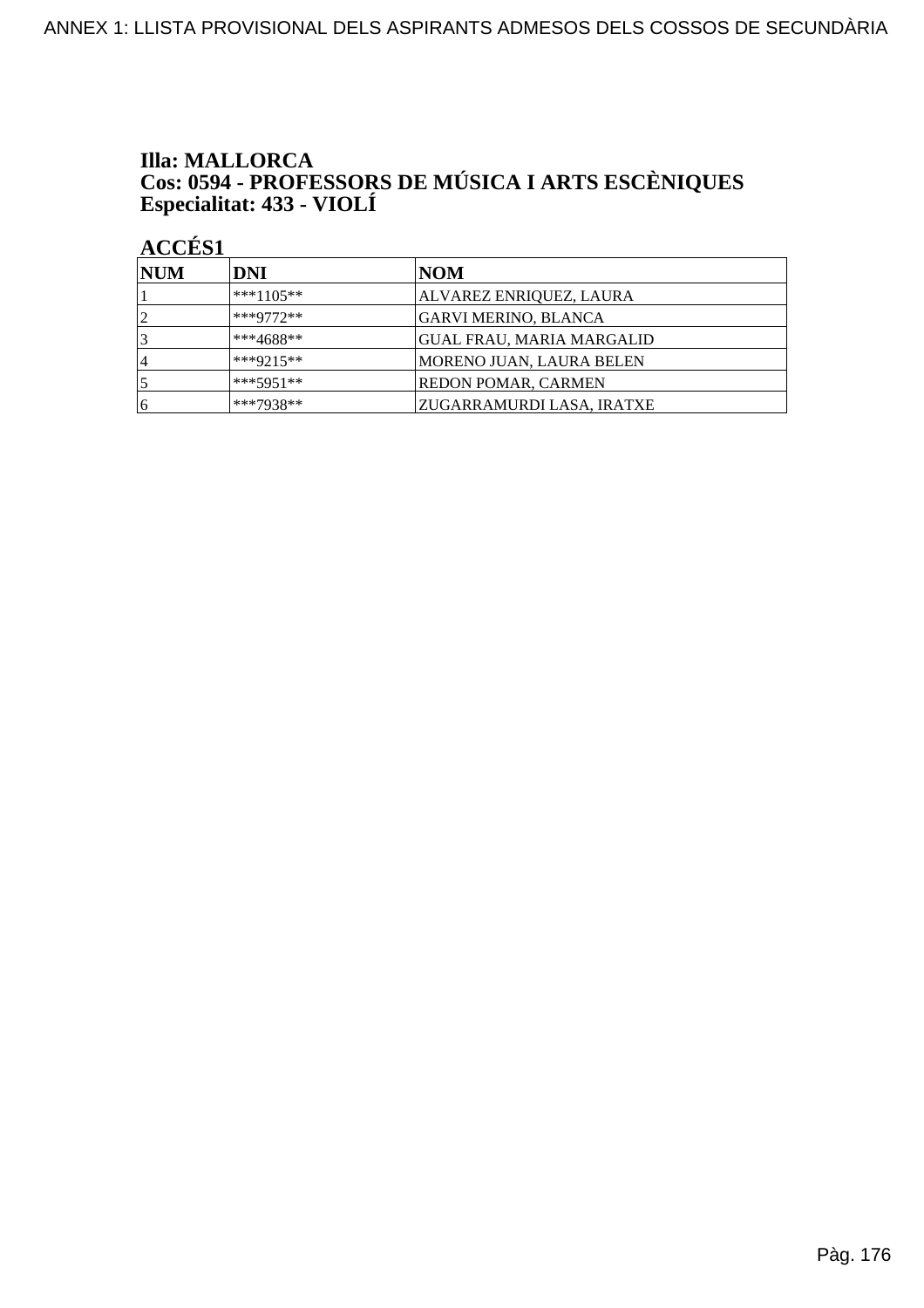# Illa: EIVISSA Cos: 0594 - PROFESSORS DE MÚSICA I ARTS ESCÈNIQUES<br>Especialitat: 433 - VIOLÍ

| <b>NUM</b> | <b>DNI</b>  | NOM                            |
|------------|-------------|--------------------------------|
|            | $***7718**$ | CINTERO RODILLA, MARIA         |
| ◯          | $***7775**$ | CONDE CARRERES, ALBA MARIA     |
|            | ***5955**   | <b>GUASCH FERRER, NEUS</b>     |
| 14         | $***5387**$ | <b>GUINOVART POCH, LLUIS</b>   |
|            | ***4631**   | MOLL SALORD, FRANCINA ELISABET |
| 16         | ***7804**   | PERICAS SERRA, FRANCESC XAVIE  |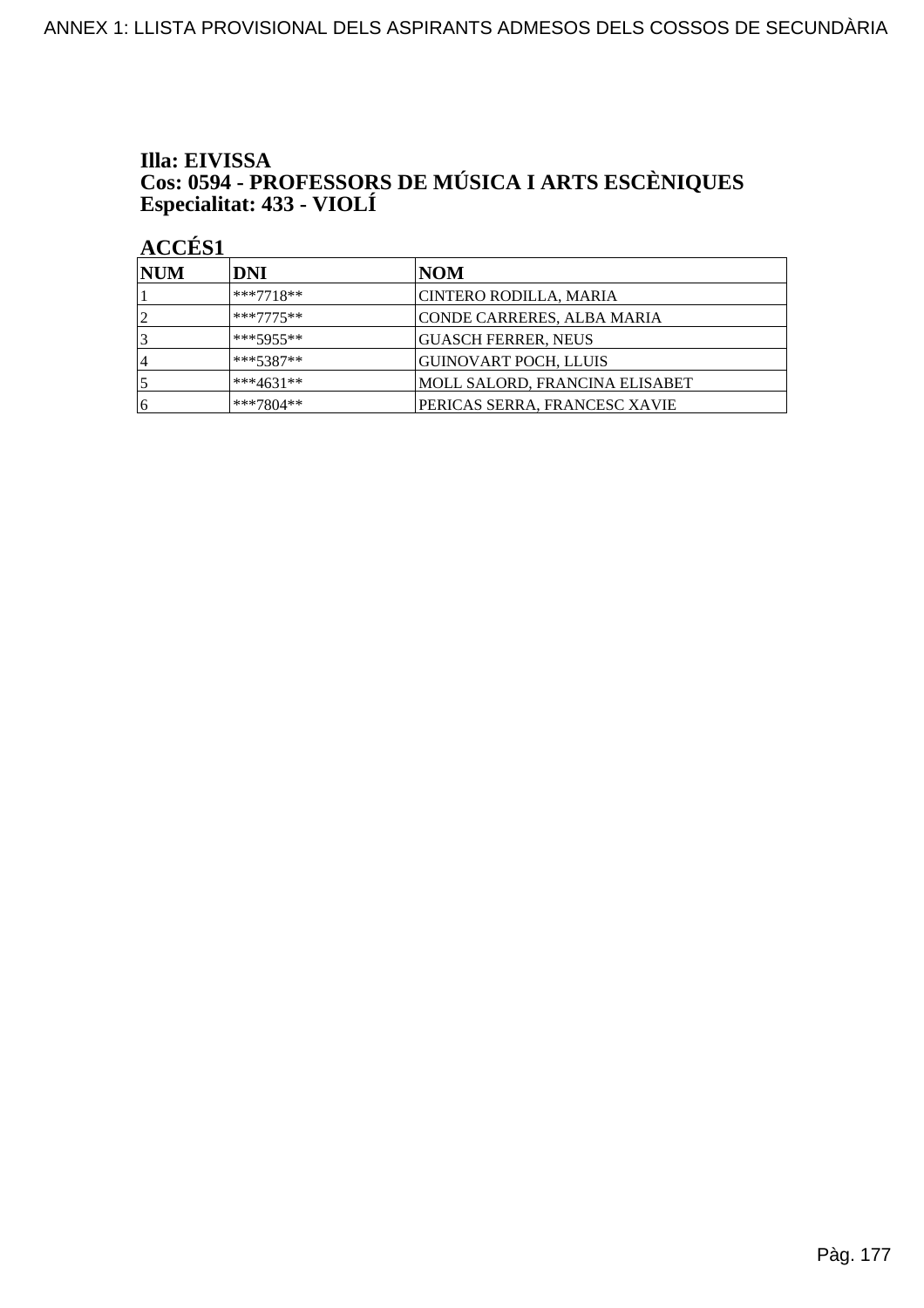#### **Illa: MALLORCA** Cos: 0594 - PROFESSORS DE MÚSICA I ARTS ESCÈNIQUES Especialitat: 434 - VIOLONCEL

**ACCÉS 1 NUM DNI NOM**  $***2767**$ **BUESO BAIDEZ, YOLANDA** 1 \*\*\*2598\*\*  $\overline{2}$ CAÑELLAS TUGORES, MARIA ROSA  $\overline{3}$  $***5244**$ CARDONA BONET, MARIA ROSA  $\overline{4}$ \*\*\*0511\*\* CARDONA MIR, PAU  $\overline{5}$ \*\*\*9727\*\* CERDA RAMON, LIVIA CONSTANZ  $\overline{6}$  $***3187**$ GAYA VICENS, MARIA MIQUELA  $\overline{7}$ \*\*\*1891\*\* **GONZALEZ GARRIDO, BARBARA**  $\overline{8}$ \*\*\*0521\*\* **MARTOS ISIDORO, PAULA**  $\overline{9}$  $***3670**$ PIÑOL VICEDO, JORDI  $|10\rangle$ \*\*\*5431\*\* SERRANO GIL, ANABEL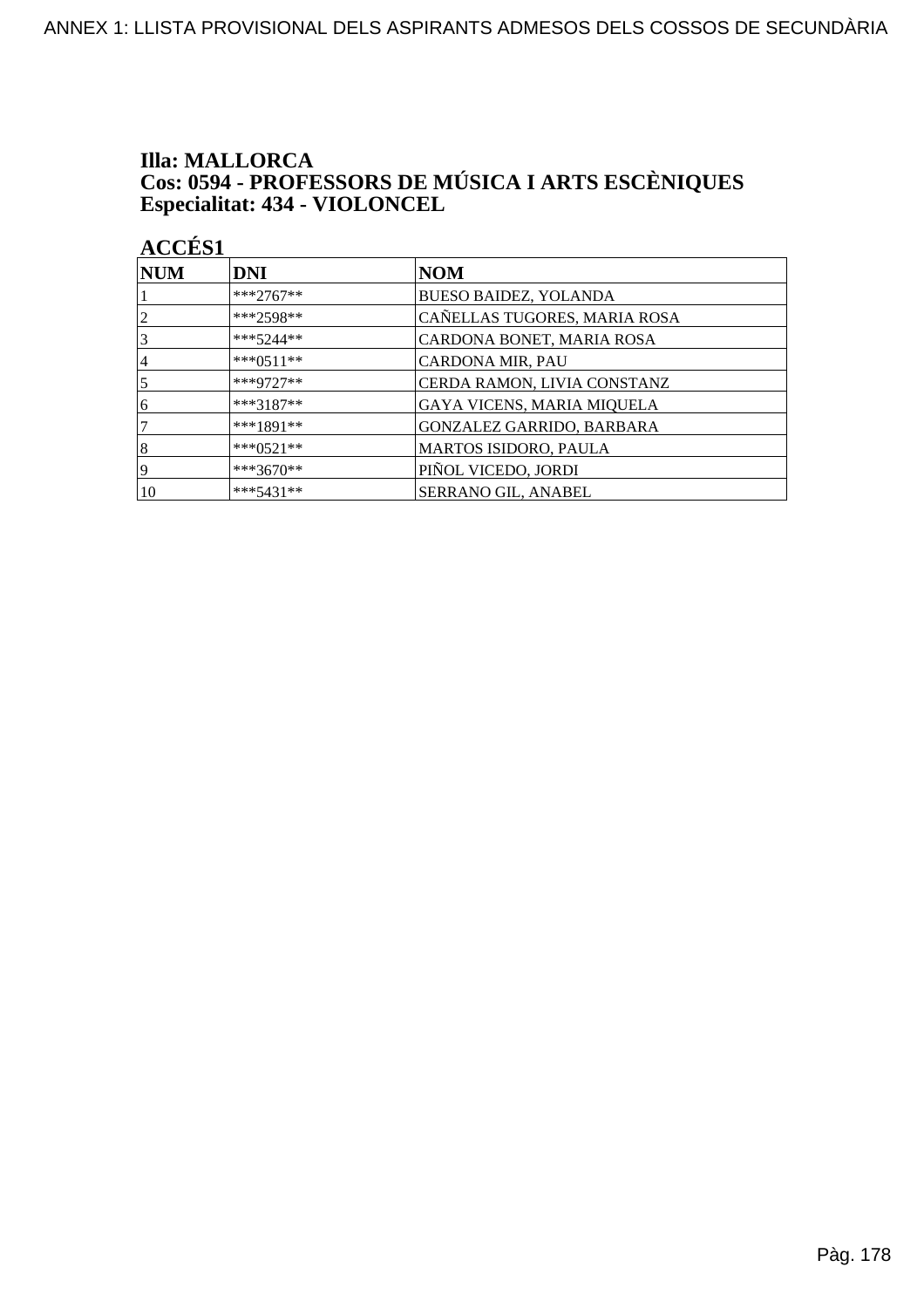### **Illa: MALLORCA Cos: 0594 - PROFESSORS DE MÚSICA I ARTS ESCÈNIQUES<br>Especialitat: 435 - DANSA ESPANYOLA**

| <b>INUM</b>    | DNI          | NOM                          |
|----------------|--------------|------------------------------|
|                | $ ***2326**$ | ARROM GARCIA, ROCIO          |
|                | ***3206**    | CABRERA GARCIA, JOSE         |
|                | $***3023**$  | LORA HERNANDEZ, BEATRIZ      |
| $\overline{4}$ | ***7193**    | PEREZ GARCIA, SARA           |
|                | $***5455**$  | PORTAS ORTIZ, MARIA DE LAS N |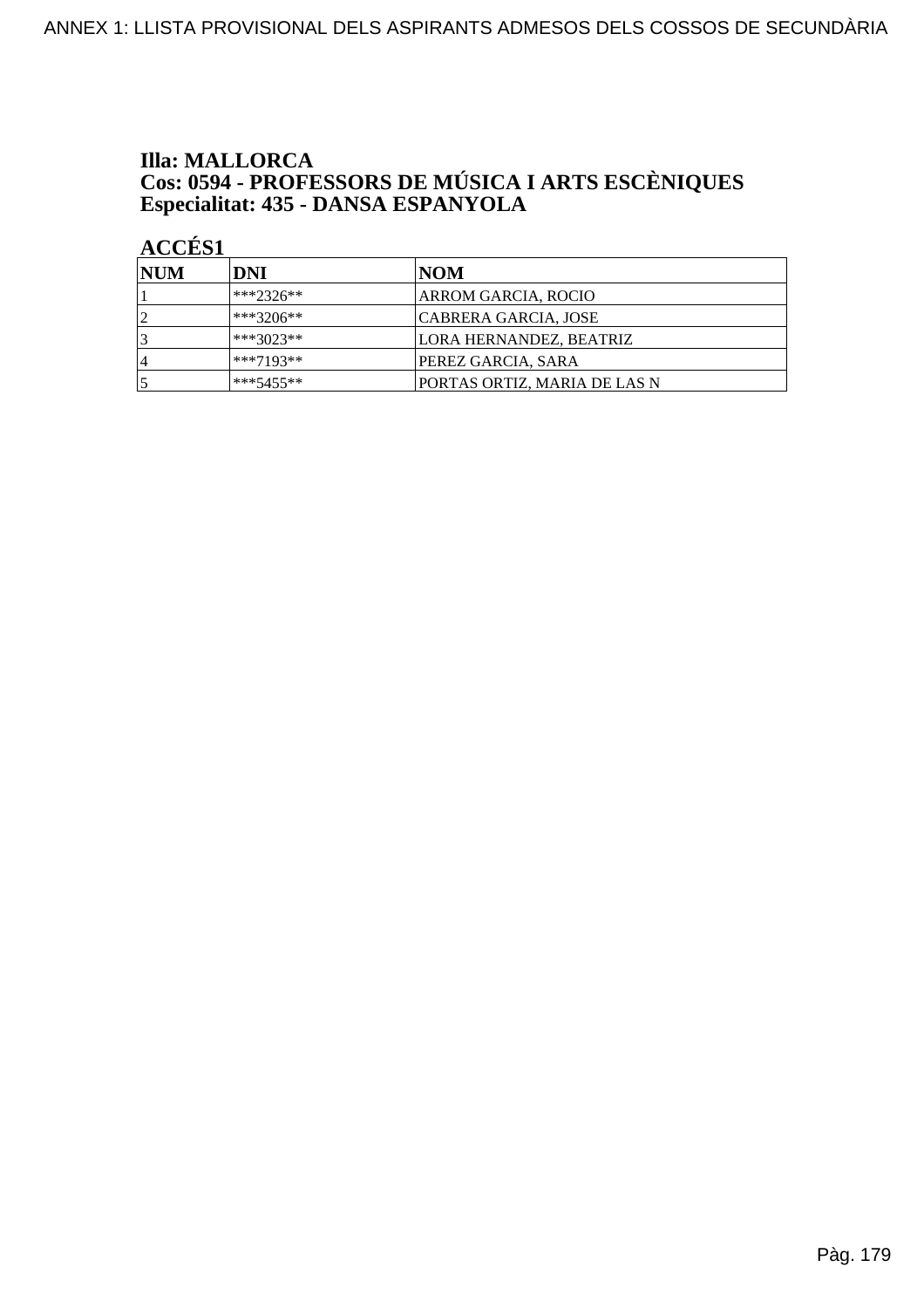# **Illa: MALLORCA Cos: 0594 - PROFESSORS DE MÚSICA I ARTS ESCÈNIQUES<br>Especialitat: 436 - DANSA CLÀSSICA**

| <b>NUM</b> | DNI         | INOM                               |
|------------|-------------|------------------------------------|
|            | ***2440**   | AMELLER VAZQUEZ, MARIA DEL MAR     |
| ຳ          | ***6063**   | LOPEZ BERMEJO, Mª DEL MAR          |
| 3          | ***0046**   | <b>MARCE SARD, MANUELA</b>         |
| 14         | $***5073**$ | <b>TORRES RODRIGUEZ, EMMANUELA</b> |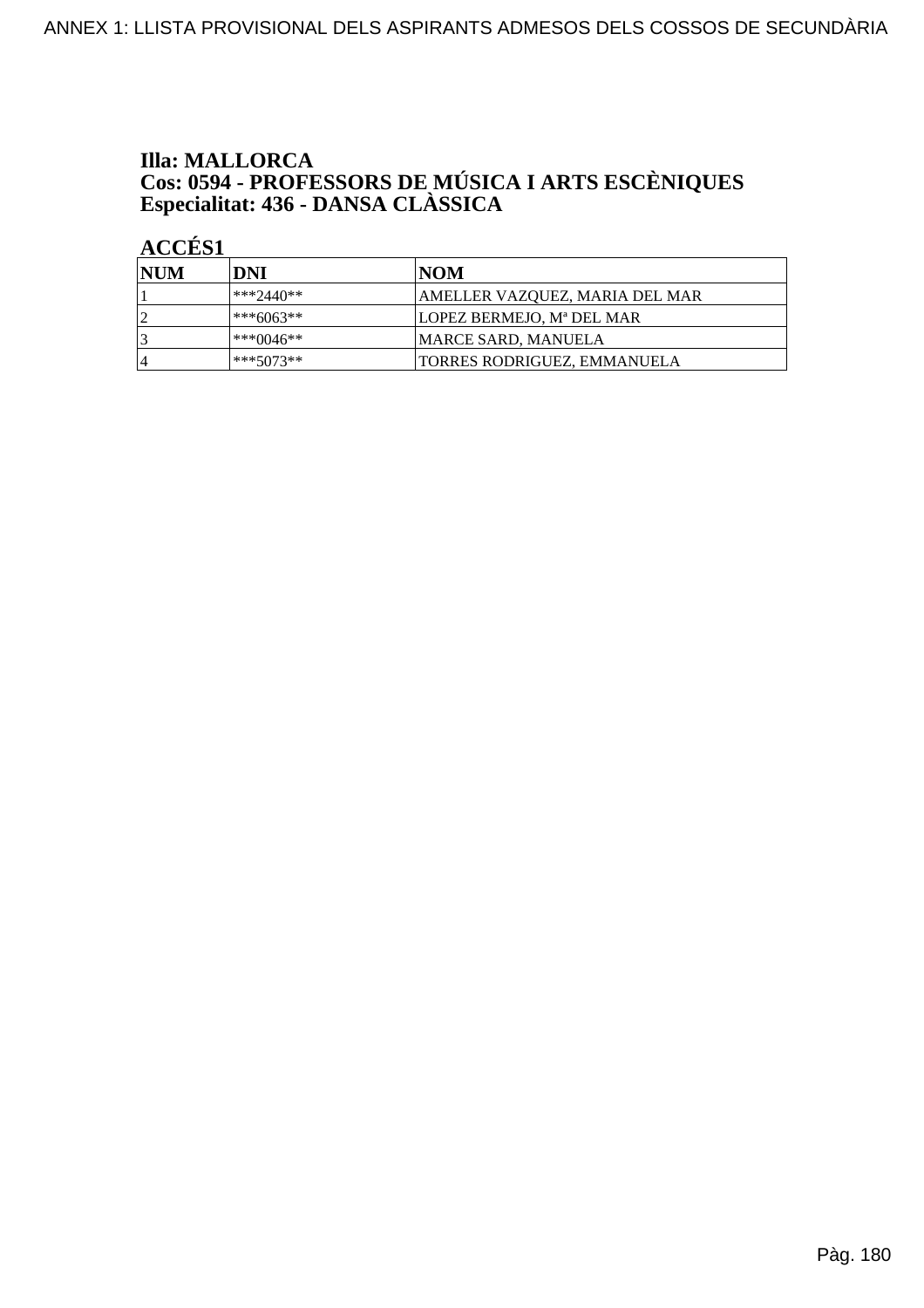# **Illa: MALLORCA Cos: 0594 - PROFESSORS DE MÚSICA I ARTS ESCÈNIQUES<br>Especialitat: 460 - LLENGUATGE MUSICAL**

| <b>NUM</b> | DNI         | NOM                               |
|------------|-------------|-----------------------------------|
|            | $***4655**$ | ANDUJAR BADIOLA, MARIA JOSE       |
| 12         | ***8405**   | BIMBO VICH, ADRIA                 |
| 3          | $***0918**$ | <b>BISBAL FERRE, MIGUEL ANGEL</b> |
| 14         | $***6995**$ | <b>GAGO LLADO, MARIA NIEVES</b>   |
|            | $***2260**$ | HERRAIZ SABATER, JOSE DARIO       |
| 16         | ***3818**   | SERRA HERNANDEZ, BARTOLOME        |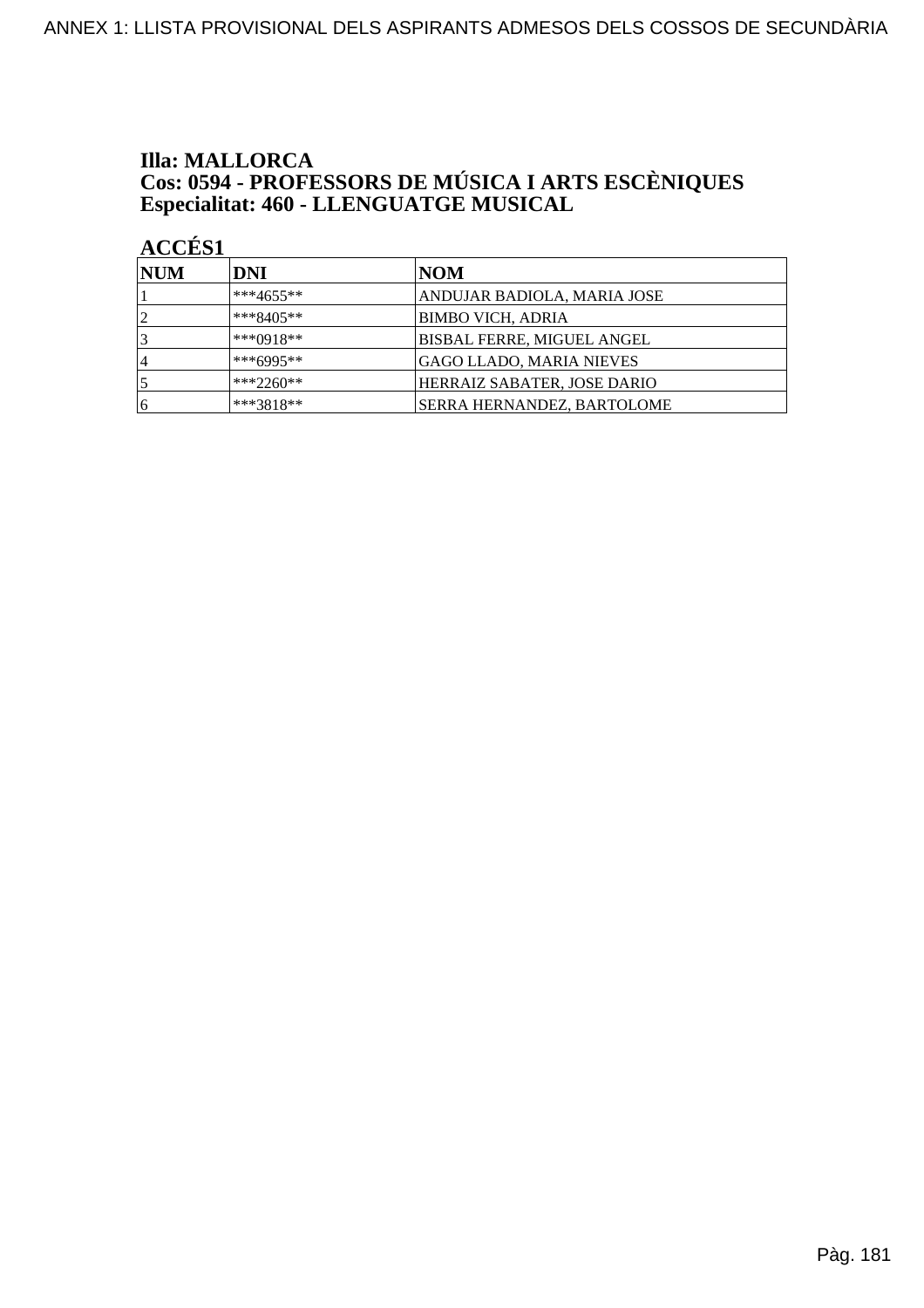## **Illa: MENORCA Cos: 0594 - PROFESSORS DE MÚSICA I ARTS ESCÈNIQUES<br>Especialitat: 460 - LLENGUATGE MUSICAL**

| NUM | DNI       | <b>NOM</b>                    |
|-----|-----------|-------------------------------|
|     | ***3621** | JUANEDA NOVELLA, ISABEL       |
|     | ***6486** | ROSSELLO BIBILONI. JOAN TOMAS |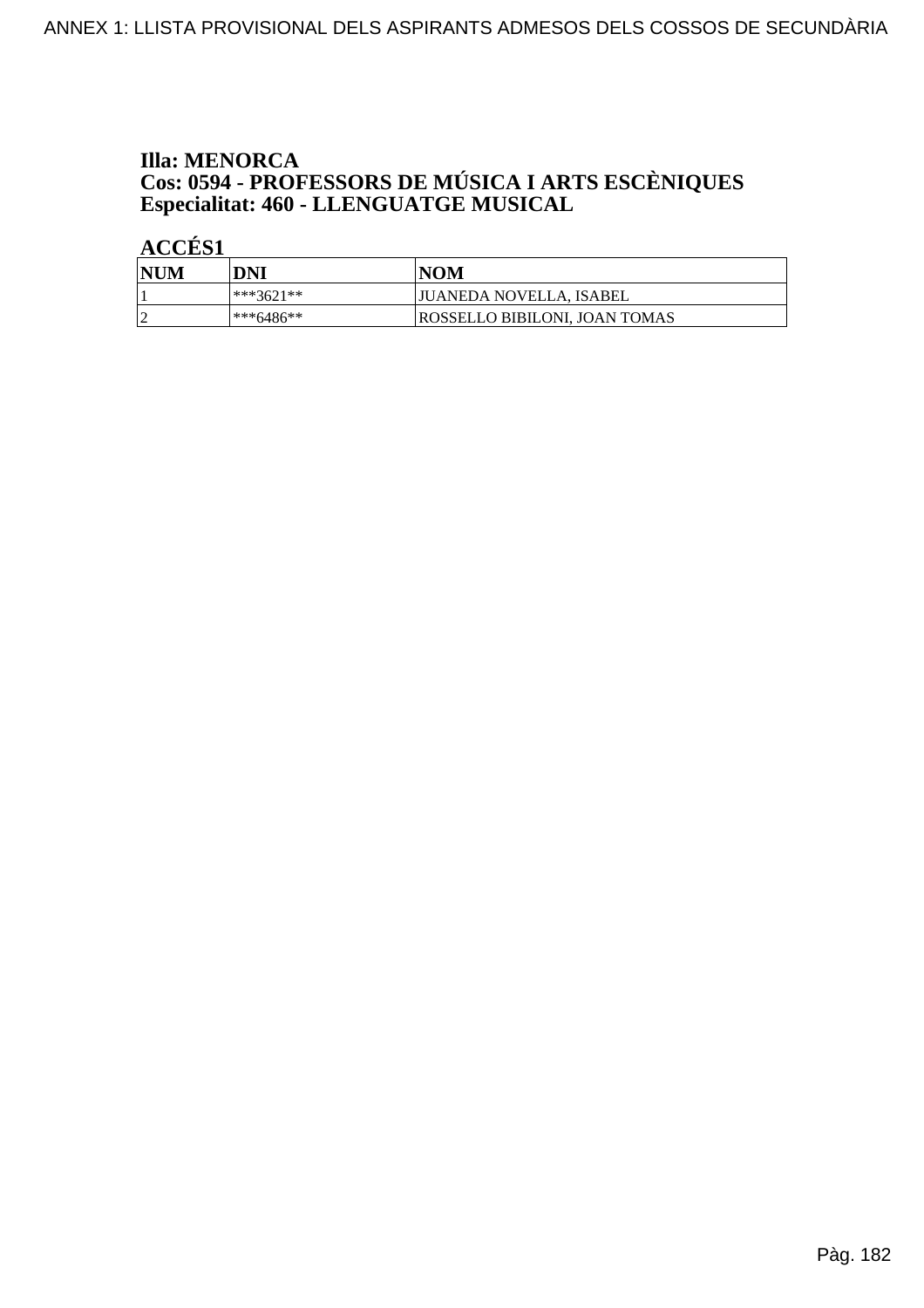## Illa: EIVISSA **Cos: 0594 - PROFESSORS DE MÚSICA I ARTS ESCÈNIQUES<br>Especialitat: 460 - LLENGUATGE MUSICAL**

| <b>INUM</b> | DNI         | NOM                             |
|-------------|-------------|---------------------------------|
|             | ***7617**   | ALEDO VILLODRE, FRANCISCO       |
|             | ***9561**   | BELTRAN MONTALVA, PABLO         |
|             | ***6615**   | <b>BOU SOLER, CARMEN TERESA</b> |
| 4           | ***1810**   | SANCHEZ FERNANDEZ, BELEN        |
|             | $***5763**$ | VESPERINAS GARCIA, CARLOS       |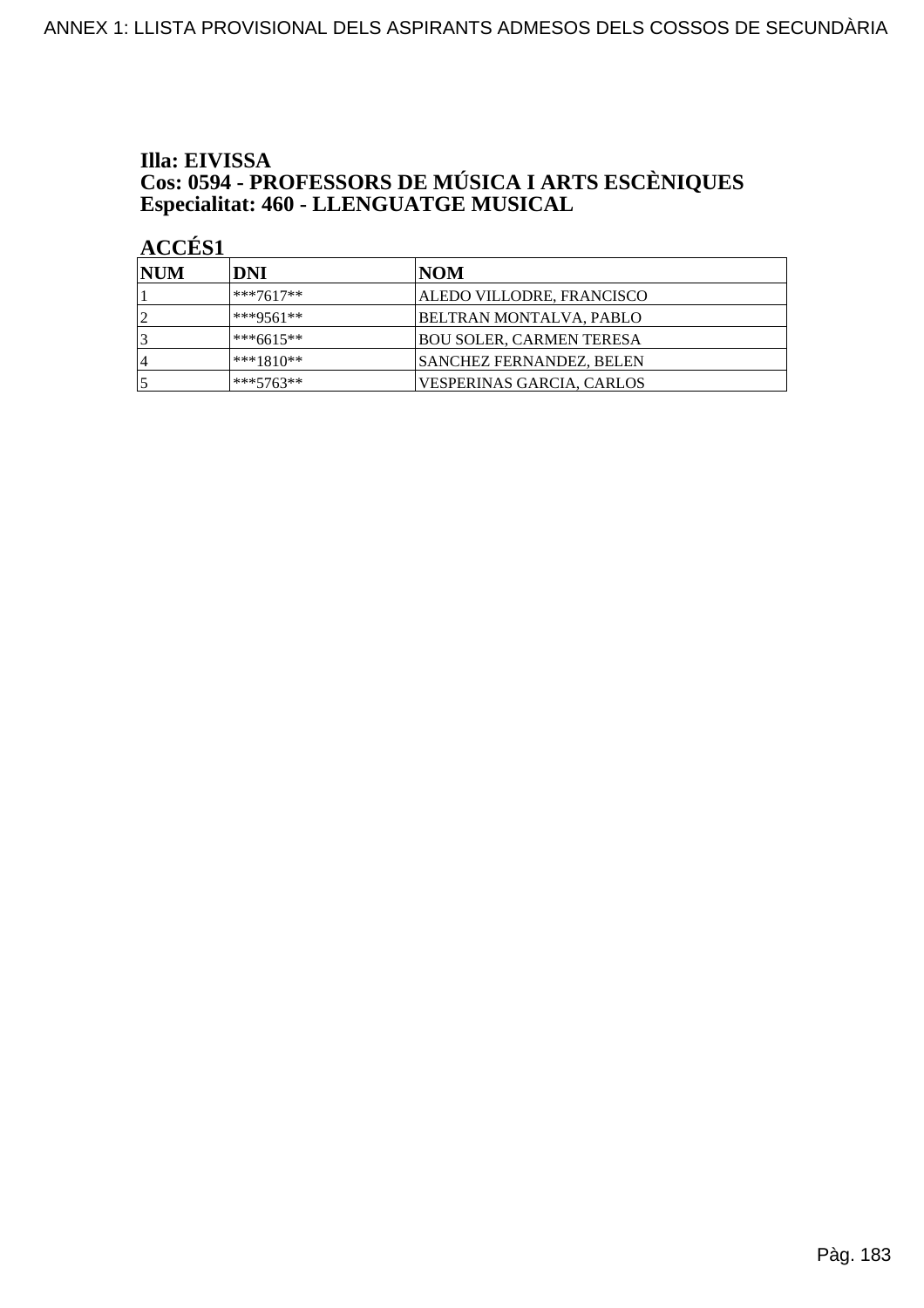#### **Illa: MALLORCA Cos: 0595 - PROFESSORS D'ARTS PLÀSTIQUES I DISSENY<br>Especialitat: 507 - DIBUIX ARTÍSTIC I COLOR**

| <b>ACCÉS 1</b> |             |                                 |
|----------------|-------------|---------------------------------|
| <b>NUM</b>     | <b>DNI</b>  | <b>NOM</b>                      |
|                | ***2661**   | BAUZA RIERA, CATALINA           |
| $\overline{c}$ | ***1564**   | BERGAS BAUZA, ANTONIA           |
| 3              | ***8418**   | CASCANTE HIERRO, BEATRIZ        |
| $\overline{4}$ | ***8554**   | CAYUELAS PASTOR, SANTIAGO       |
| 5              | $***5013**$ | COLL MAS, ALEXANDRE             |
| 6              | ***6886**   | CUADRADO GARCIA, MARIA          |
| 7              | ***3843**   | DE COS- ESTRADA SALOM, CRISTINA |
| 8              | $***6851**$ | FERNANDEZ PARDO, OSWALDO        |
| 9              | ***0699**   | FIOL MARTI, MARIA               |
| 10             | ***2734**   | JIMENEZ CANIZALES, HAROLD       |
| 11             | ***3399**   | MARIN ESCURSELL, ANNA M.        |
| 12             | $***6357**$ | MIRO GAYA, JOAN LLUIS           |
| 13             | ***3309**   | MONTOYA POCOVI, YOLANDA LUCIA   |
| 14             | ***0732**   | MORRO MAS, ANTONIO MIGUEL       |
| 15             | ***4769**   | MUÑOZ MARIA, MARIA LETICIA      |
| 16             | ***0378**   | PALMERO SABATER, VICTOR         |
| 17             | ***0834**   | SATORRA SANTANA, EVA            |
| 18             | $***0545**$ | SEGURA GARCIA, ELENA            |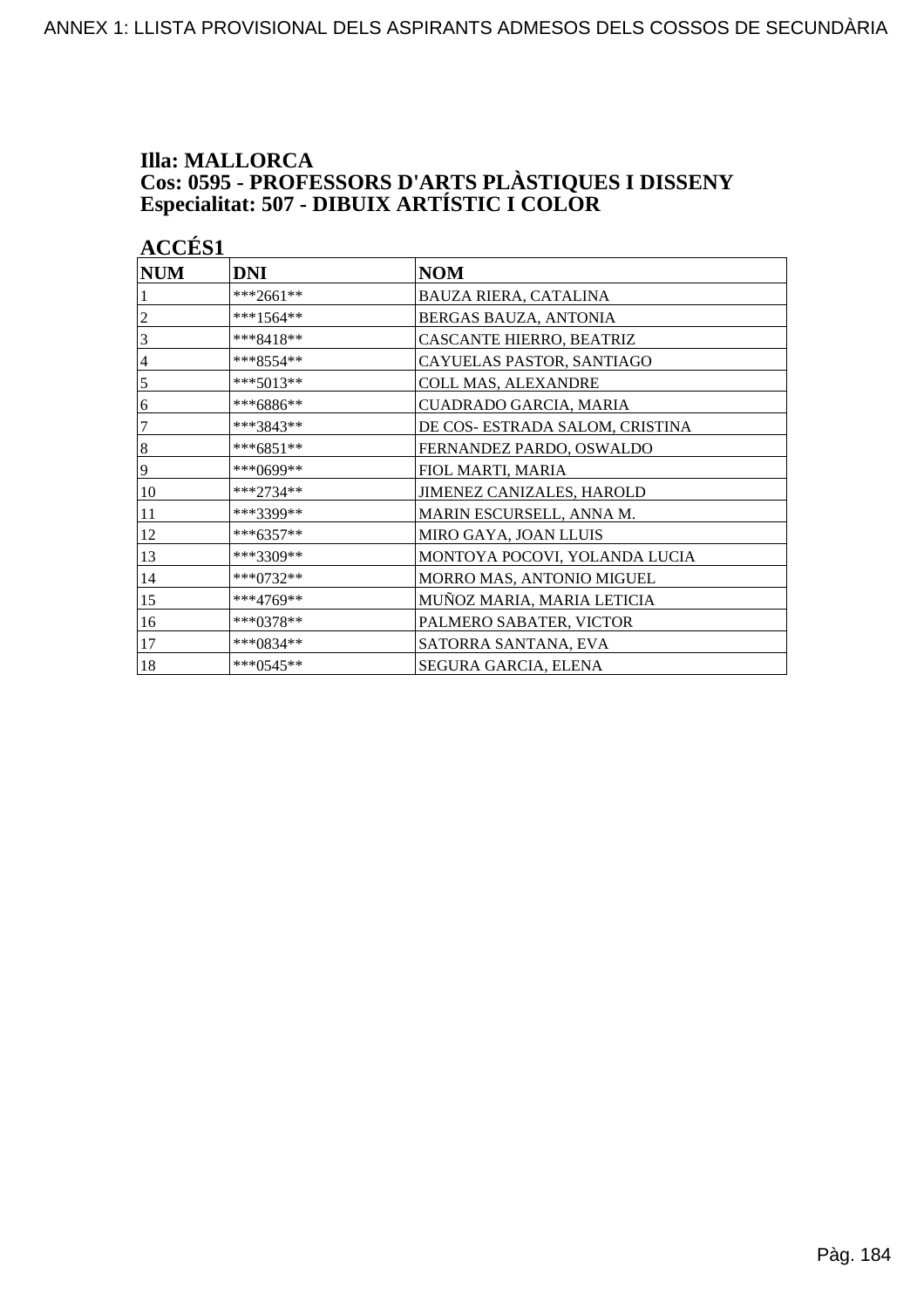#### **Illa: MALLORCA Cos: 0595 - PROFESSORS D'ARTS PLÀSTIQUES I DISSENY<br>Especialitat: 507 - DIBUIX ARTÍSTIC I COLOR**

| <b>NUM</b> | DNI       | INOM                              |
|------------|-----------|-----------------------------------|
|            | ***0213** | FERNANDEZ CARRASCOSA, MARIA LUISA |
| $\sim$     | ***0353** | <b>POLO IANEZ, BEATRIZ</b>        |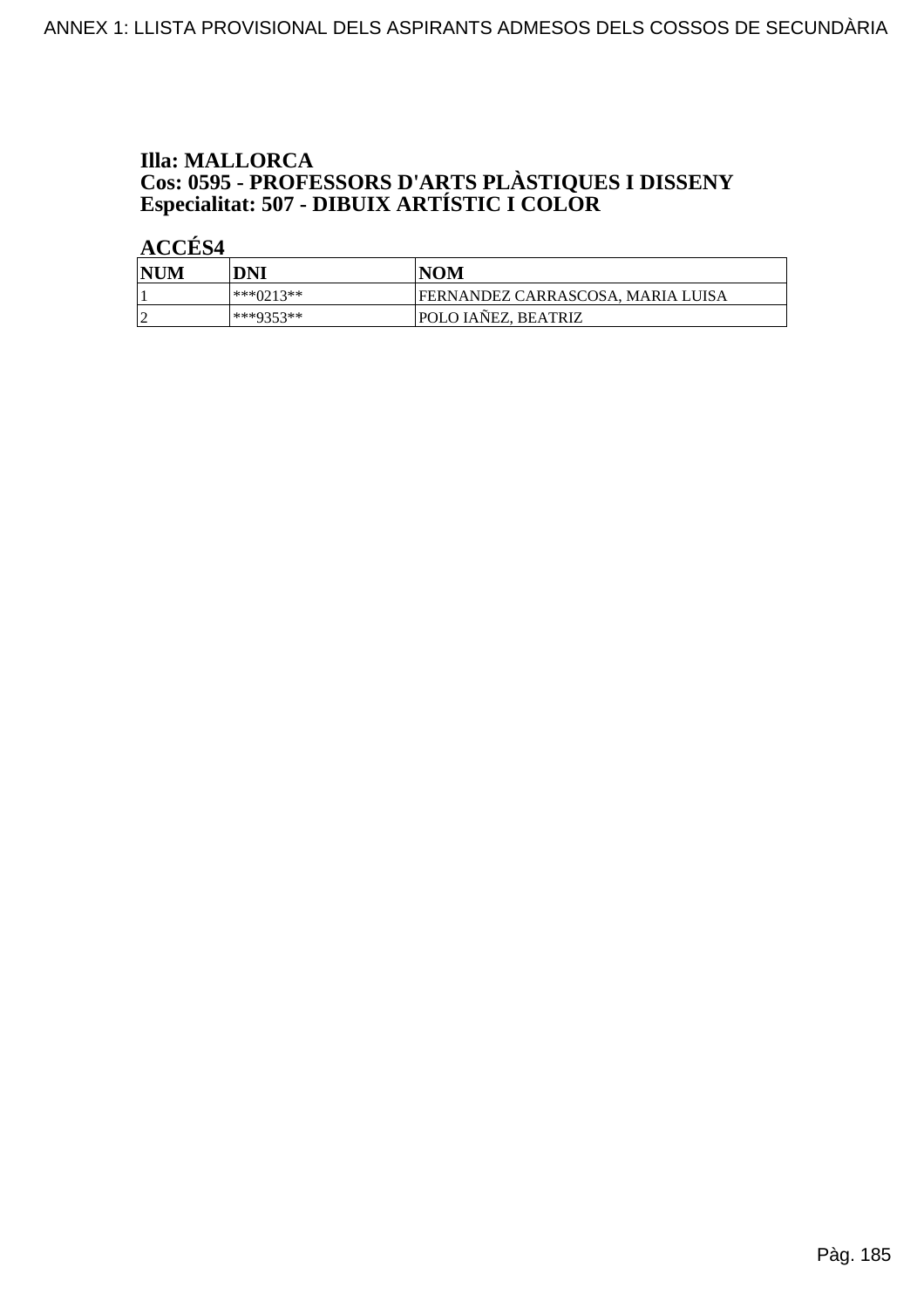#### Illa: EIVISSA **Cos: 0595 - PROFESSORS D'ARTS PLÀSTIQUES I DISSENY<br>Especialitat: 507 - DIBUIX ARTÍSTIC I COLOR**

| <b>ACCÉS 1</b>   |             |                                   |  |
|------------------|-------------|-----------------------------------|--|
| $\bf NUM$        | <b>DNI</b>  | NOM                               |  |
|                  | $***4510**$ | AMOROS PULIDO, DANIEL             |  |
| 2                | $***5329**$ | DE BUSTAMANTE RODRIGUEZ, CRISTINA |  |
| 3                | $***5031**$ | FRAGUA SERNA, JULIA ASUNCIO       |  |
| 4                | $***5196**$ | HERNANDEZ SERRA, ESTHER           |  |
| 5                | ***9128**   | MARTIN DE JUAN, MARIANELA         |  |
| 6                | ***6034**   | MORENO RODRIGO, AUGUSTO DARIO     |  |
| 7                | $***5280**$ | PETIT TORRES, EVA                 |  |
| $\boldsymbol{8}$ | $***5323**$ | PRECIADO BORREGUERO, BRUNO        |  |
| 9                | ***2967**   | <b>SEGUI AGUILO, GABRIELA</b>     |  |
| 10               | $***5101**$ | VICH CAPLLONCH, SANTIAGO          |  |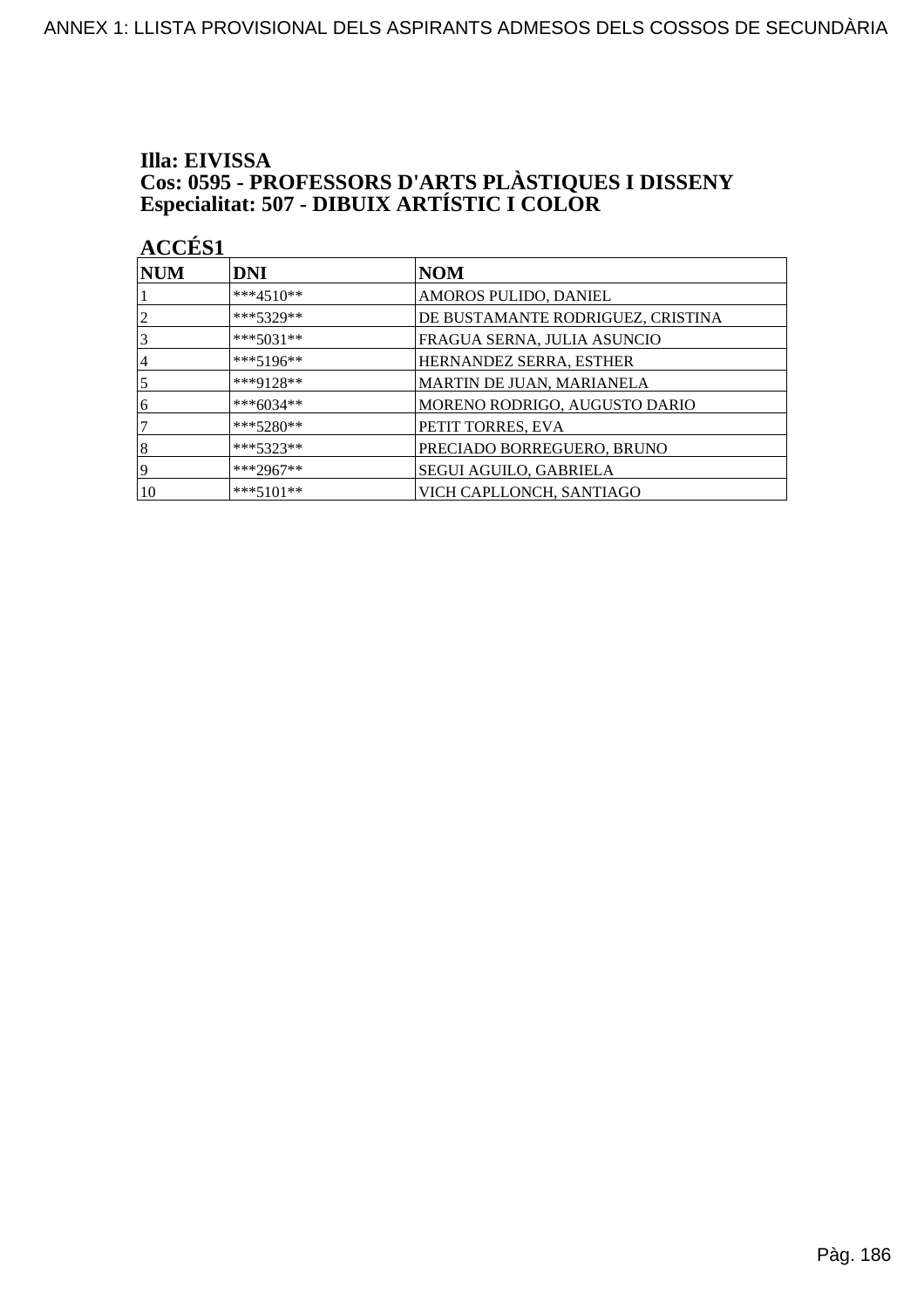#### Illa: EIVISSA **Cos: 0595 - PROFESSORS D'ARTS PLÀSTIQUES I DISSENY<br>Especialitat: 507 - DIBUIX ARTÍSTIC I COLOR**

| <b>NUM</b><br>M | DNI       | <b>NOM</b>                          |
|-----------------|-----------|-------------------------------------|
|                 | ***7705** | MARTINEZ PEREZ.<br>MANUEL<br>MIGUEL |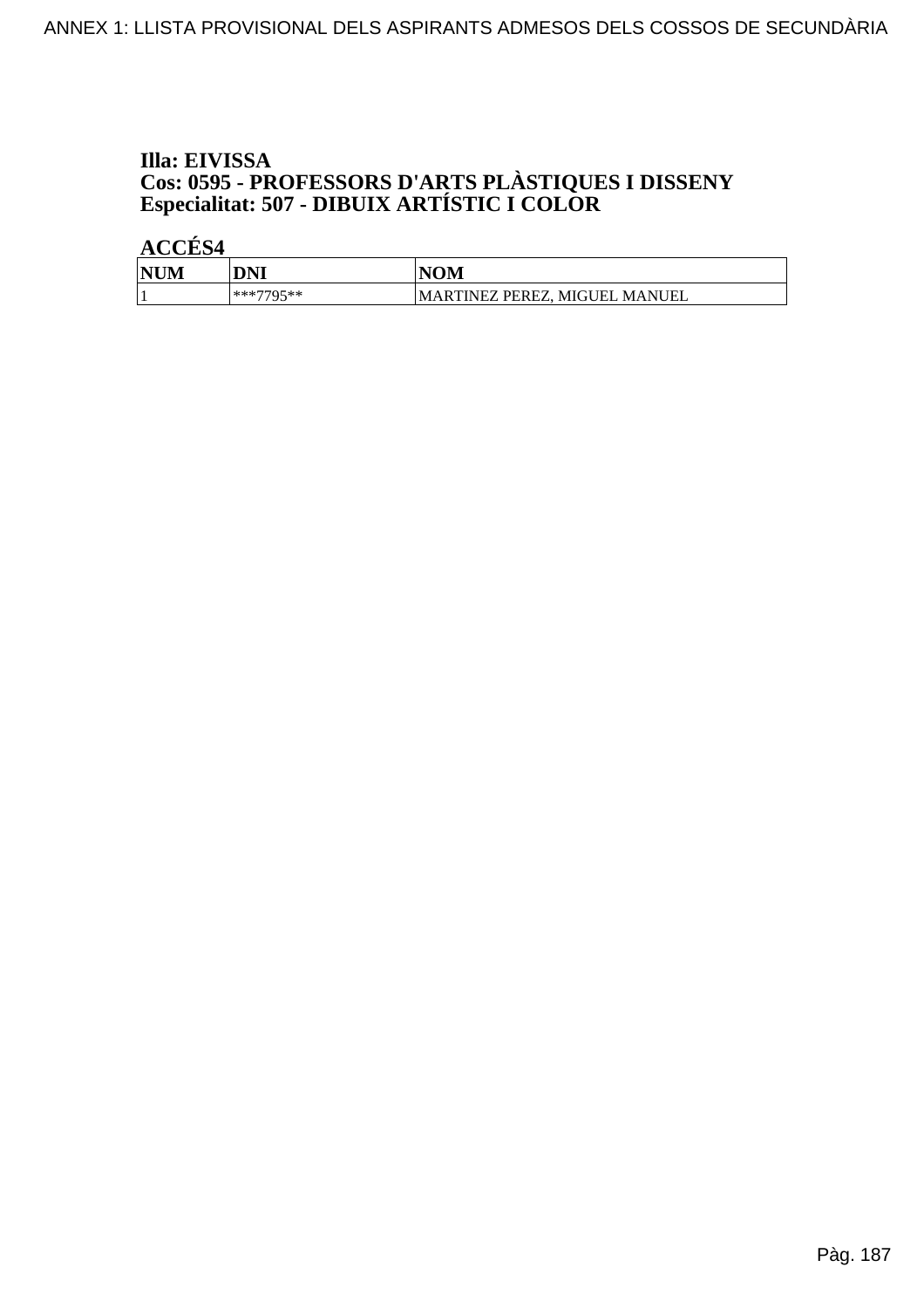# **Illa: MALLORCA Cos: 0595 - PROFESSORS D'ARTS PLÀSTIQUES I DISSENY<br>Especialitat: 509 - DISSENY D'INTERIORS**

| NUM       | DNI         | INOM                              |
|-----------|-------------|-----------------------------------|
|           | $***2329**$ | <b>CERDA OLIVER, MIQUEL ANGEL</b> |
| ി         | ***0718**   | <b>GONZALEZ GOMEZ, MARTA</b>      |
| 3         | ***2410**   | IRIERA PINYA. MARIA BEL           |
| $\vert 4$ | $***4961**$ | IRIERA SABATER. ANTONIO           |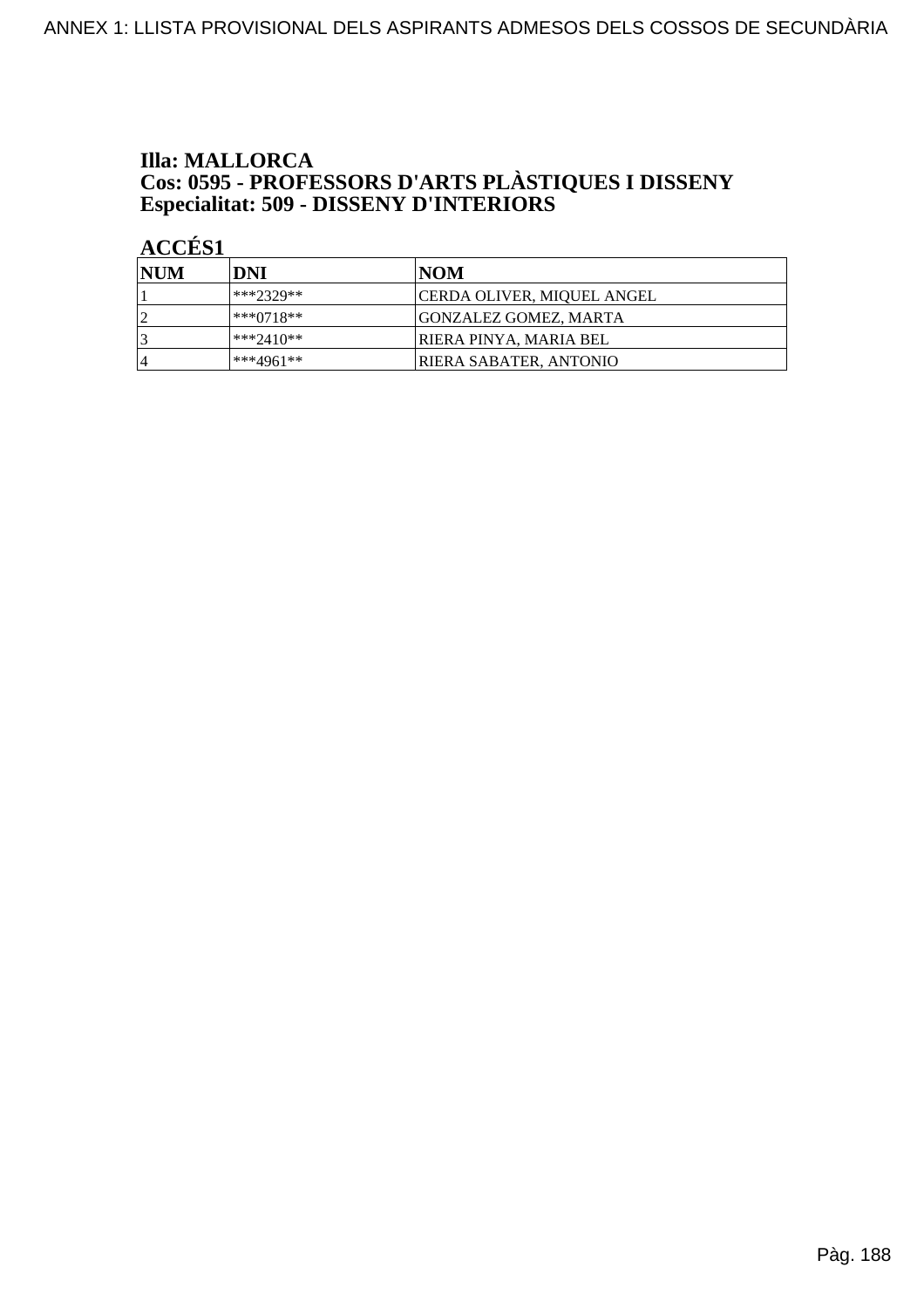### Illa: EIVISSA **Cos: 0595 - PROFESSORS D'ARTS PLÀSTIQUES I DISSENY<br>Especialitat: 509 - DISSENY D'INTERIORS**

| NUM | DNI         | INOM                                |
|-----|-------------|-------------------------------------|
|     | ***0683**   | <b>BLASCO POVEDA, JESUS ANTONIO</b> |
| h   | ***0108**   | <b>IPERELLO MIRON. CESAR</b>        |
|     | $***5417**$ | <b>SERRA RAMON, PAULA</b>           |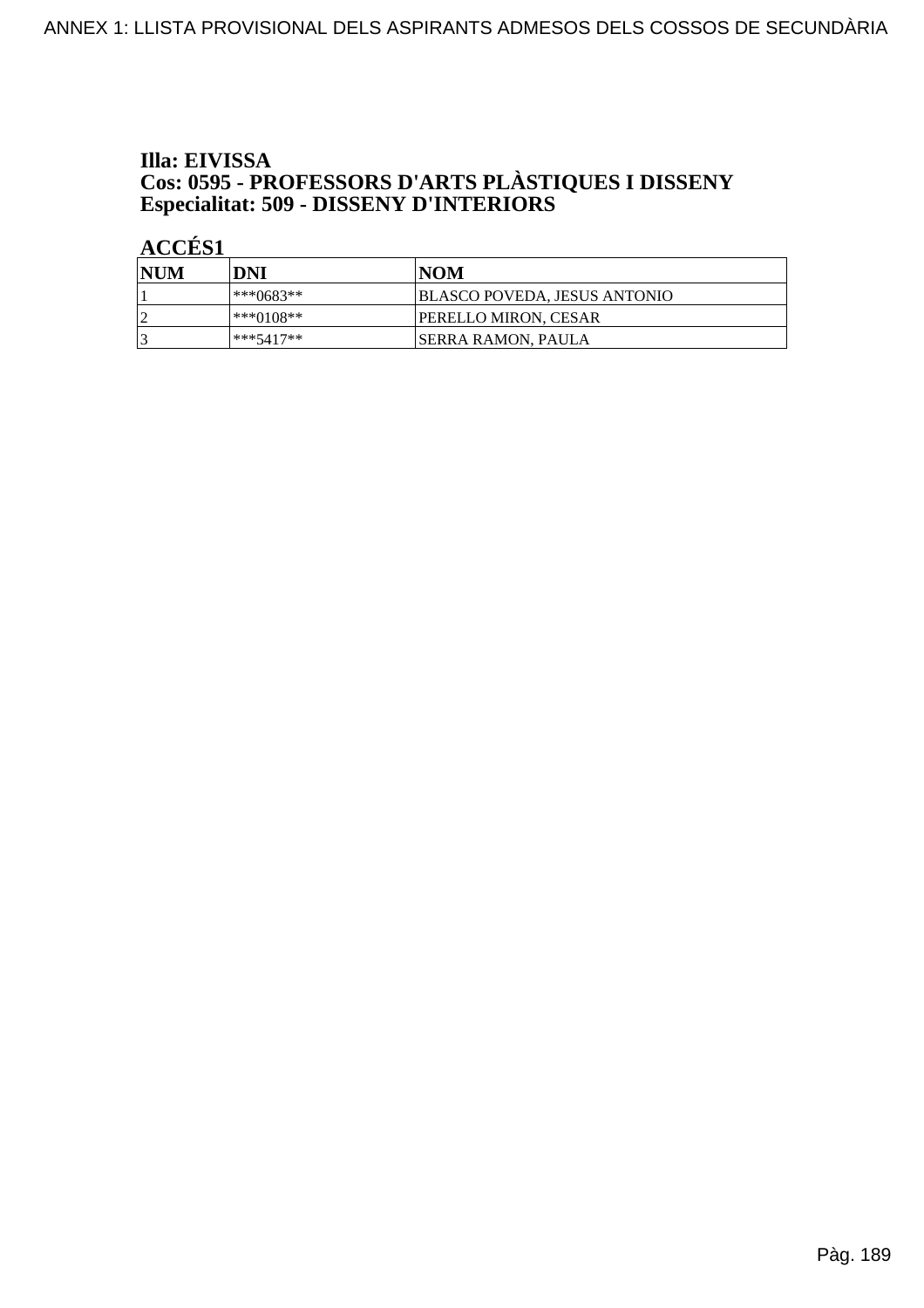# **Illa: MALLORCA Cos: 0595 - PROFESSORS D'ARTS PLÀSTIQUES I DISSENY<br>Especialitat: 516 - HISTÒRIA DE L'ART**

| <b>NUM</b>     | <b>DNI</b>  | <b>NOM</b>                    |
|----------------|-------------|-------------------------------|
|                | ***4536**   | BERNAT CAPO, JOSEP            |
| $\overline{2}$ | ***9210**   | COLL OLIVER, M. DEL CARME     |
| 3              | ***0936**   | DE PEDRO MARTINEZ, ESTER      |
| 4              | $***1047**$ | FERRER RIPOLL, JOAN           |
| 5              | $***2268**$ | LOPEZ GALMES, MARIA ALBA      |
| 6              | $***6337**$ | MAGRANER RULLAN, CARLOS       |
|                | $***5171**$ | PEÑA BARCELO, ROSA MARIA      |
| 8              | $***8772**$ | RUBI SASTRE, MARIA MAGDALEN   |
| 19             | $***2611**$ | <b>SEGURA MORAGUES, JAUME</b> |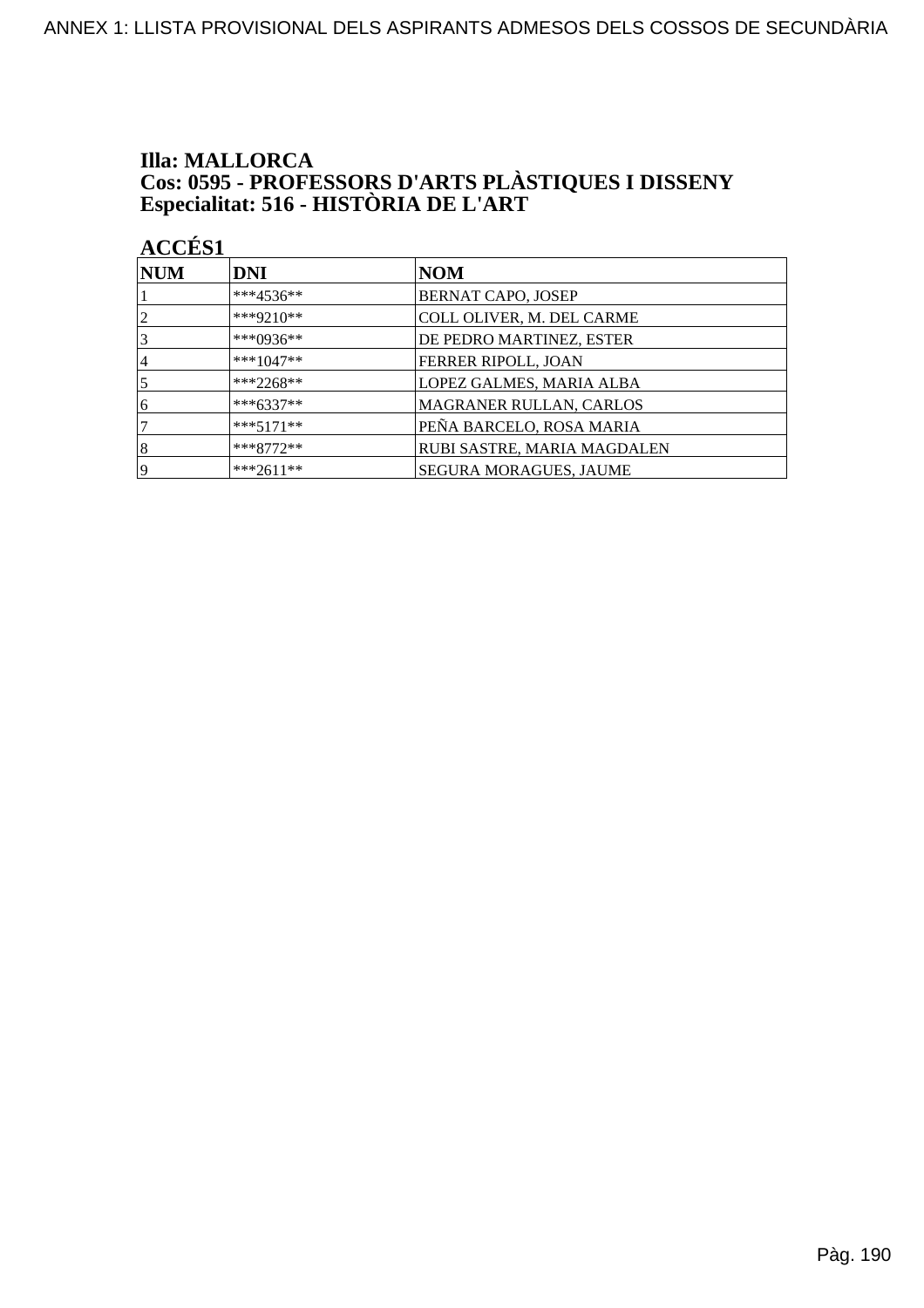# **Illa: MALLORCA Cos: 0595 - PROFESSORS D'ARTS PLÀSTIQUES I DISSENY<br>Especialitat: 516 - HISTÒRIA DE L'ART**

| <b>NUM</b> | DNI       | <b>NOM</b>           |
|------------|-----------|----------------------|
|            | ***2690** | OLIVER NOGUERA, AINA |